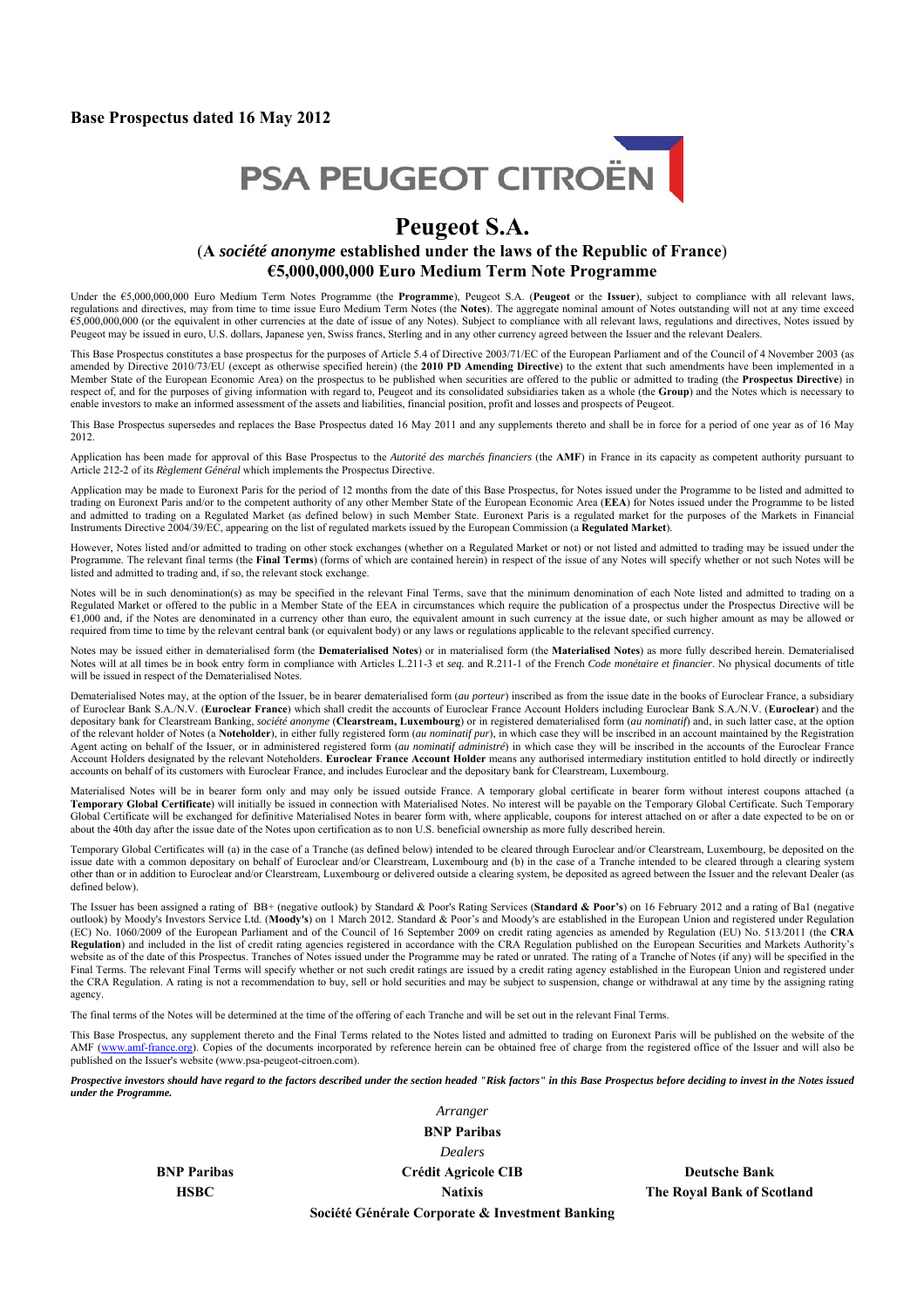**This Base Prospectus (together with all supplements thereto from time to time), which contains or incorporates by reference all relevant information concerning the Issuer and the Group as well as the base terms and conditions of the Notes to be issued under the Programme, constitutes a base prospectus for the purposes of Article 5.4 of the Prospectus Directive. The terms and conditions applicable to each Tranche (as defined in the "***Terms and Conditions of the Notes***") not contained herein will be determined by the Issuer and the relevant Dealer(s) at the time of the issue on the basis of the then prevailing market conditions and will be set out in the relevant Final Terms.**

**This Base Prospectus (together with all supplements thereto from time to time) may only be used for the purposes for which it has been published.**

**This Base Prospectus should be read and construed in conjunction with any supplement that may be published from time to time and with all documents incorporated by reference (see "***Documents incorporated by reference***") and, in relation to any Series (as defined herein) of Notes, with the relevant Final Terms.**

**Certain information contained in this Base Prospectus and/or documents incorporated herein by reference has been extracted from sources specified in the sections where such information appears. The Issuer confirms that such information has been accurately reproduced and that, so far as it is aware and is able to ascertain from information published by the above sources, no facts have been omitted which would render the information reproduced inaccurate or misleading. The Issuer has also identified the source(s) of such information.**

**No person is or has been authorised to give any information or to make any representation other than those contained in this Base Prospectus in connection with the issue or sale of the Notes and, if given or made, such information or representation must not be relied upon as having been authorised by the Issuer or any of the Dealers or the Arranger (each as defined in "***General Description of the Programme***"). Neither the delivery of this Base Prospectus nor any sale made in connection herewith shall, under any circumstances, create any implication that there has been no change in the affairs of the Issuer or those of the Group since the date hereof or the date upon which this Base Prospectus has been most recently supplemented or that there has been no adverse change in the financial position of the Issuer or that of the Group since the date hereof or the date upon which this Base Prospectus has been most recently supplemented or that any other information supplied in connection with the Programme is correct as of any time subsequent to the date on which it is supplied or, if different, the date indicated in the document containing the same.**

**The distribution of this Base Prospectus and the offering or sale of the Notes in certain jurisdictions may be restricted by law. Persons into whose possession this Base Prospectus comes are required by the Issuer, the Dealers and the Arranger to inform themselves about and to observe any such restriction.**

**THE NOTES HAVE NOT BEEN AND WILL NOT BE REGISTERED UNDER THE UNITED STATES SECURITIES ACT OF 1933, AS AMENDED OR WITH ANY SECURITIES REGULATORY AUTHORITY OF ANY STATE OR OTHER JURISDICTION OF THE UNITED STATES AND THE NOTES MAY INCLUDE NOTES IN BEARER FORM THAT ARE SUBJECT TO U.S. TAX LAW REQUIREMENTS. SUBJECT TO CERTAIN EXCEPTIONS, NOTES MAY NOT BE OFFERED, SOLD OR, IN THE CASE OF MATERIALISED NOTES IN BEARER FORM, DELIVERED WITHIN THE UNITED STATES OR TO, OR FOR THE ACCOUNT OR BENEFIT OF, U.S. PERSONS. FOR A DESCRIPTION OF CERTAIN RESTRICTIONS ON OFFERS AND SALES OF NOTES AND ON DISTRIBUTION OF THIS BASE PROSPECTUS, SEE "***SUBSCRIPTION AND SALE***".**

**No action has been taken by the Issuer or the Dealers which would permit a public offering of any Notes or distribution of this Base Prospectus in any jurisdiction where action for that purpose is required. Accordingly, no Notes may be offered or sold, directly or indirectly, and neither this Base**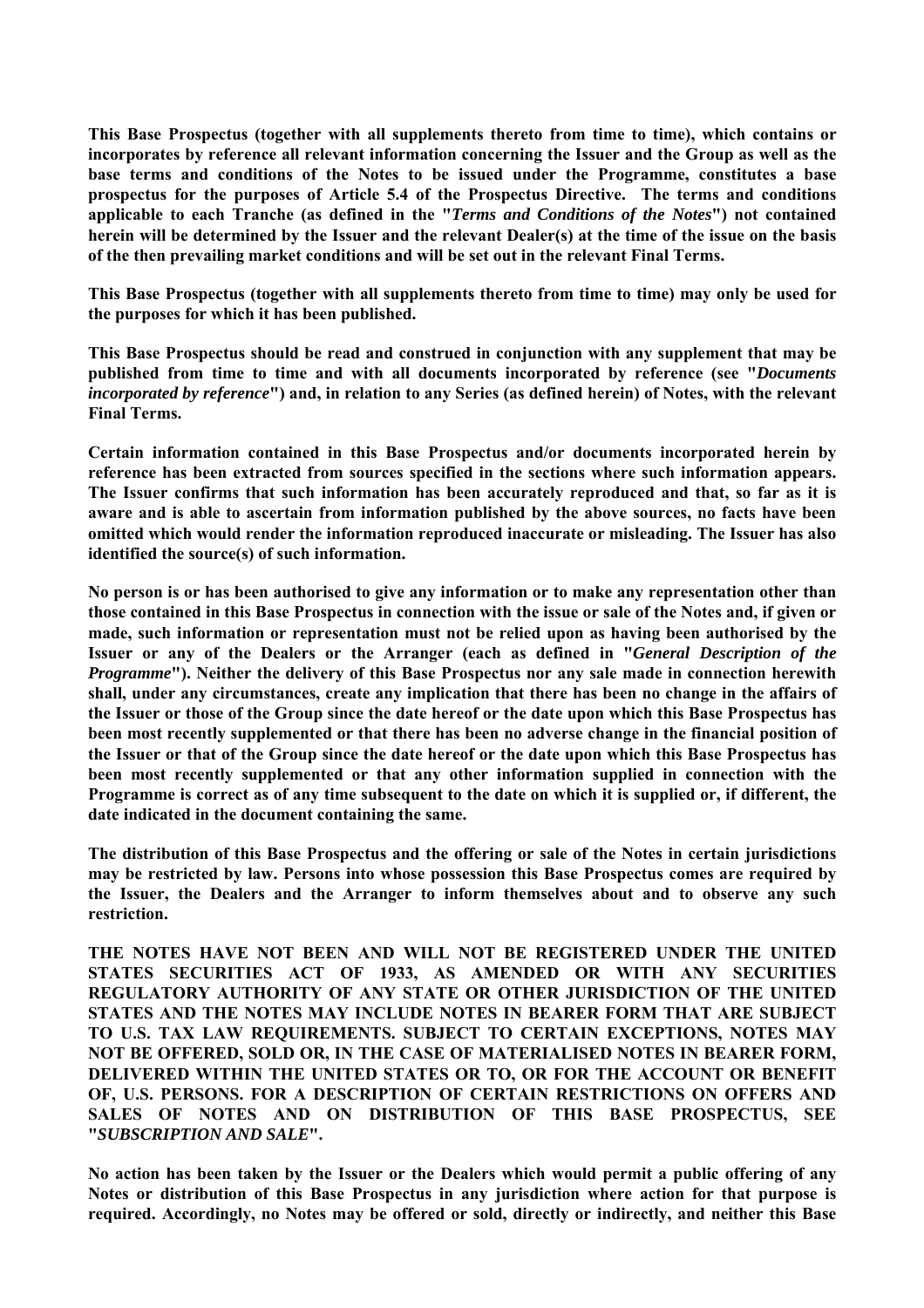**Prospectus nor any Final Terms or other offering material may be distributed or published in any jurisdiction, except under circumstances that will result in compliance with any applicable laws and regulations.**

**Neither this Base Prospectus nor any Final Terms constitutes an offer of, or an invitation by or on behalf of the Issuer, the Dealers or the Arranger to subscribe for, or purchase, any Notes.**

**The Arranger and the Dealers have not separately verified the information contained in this Base Prospectus. None of the Dealers or the Arranger makes any representation, express or implied, or accepts any responsibility, with respect to the accuracy or completeness of any of the information in this Base Prospectus. Neither this Base Prospectus nor any other information incorporated by reference in this Base Prospectus is intended to provide the basis of any credit or other evaluation and should not be considered as a recommendation by the Issuer, the Arranger or the Dealers that any recipient of this Base Prospectus or any Final Terms or any other information incorporated by reference should subscribe for or purchase the Notes. In making an investment decision regarding the Notes, prospective investors must rely on their own independent investigation and appraisal of the Issuer or the Group and the terms of the offering, including the merits and risks involved. For further details, see "Risk Factors" herein. The contents of this Base Prospectus or any Final Terms are not to be construed as legal, business or tax advice. Each prospective investor should determine for itself and/or consult its own advisers as to legal, tax, financial, credit and related aspects of an investment in the Notes. None of the Dealers or the Arranger undertakes to review the financial condition or affairs of the Issuer or the Group during the life of the arrangements contemplated by this Base Prospectus nor to advise any investor or potential investor in the Notes of any information coming to the attention of any of the Dealers or the Arranger.**

**In connection with the issue and distribution of any Tranche of Notes, the Dealer or the Dealers (if any) named as the stabilising manager(s) (the** Stabilising Manager(s)**) (or persons acting on behalf of any Stabilising Manager(s)) in the applicable Final Terms may over-allot Notes or effect transactions with a view to supporting the market price of the Notes at a level higher than that which might otherwise prevail. However, there is no assurance that the Stabilising Manager(s) (or persons acting on behalf of a Stabilising Manager) will undertake stabilisation action. Any stabilisation action may begin on or after the date on which adequate public disclosure of the terms of the offer of the relevant Tranche is made and, if begun, may be ended at any time, but it must end no later than the earlier of 30 days after the issue date of the relevant Tranche and 60 days after the date of the allotment of the relevant Tranche. Any stabilisation action or over-allotment must be conducted by the relevant Stabilising Manager(s) (or person(s) acting on behalf of any Stabilising Manager(s)) in accordance with all applicable laws and rules.**

**In this Base Prospectus, unless otherwise specified or the context otherwise requires, references to "€", "Euro", "EUR" or "euro" are to the single currency introduced at the third stage of the European Economic and Monetary Union pursuant to the Treaty on the Functioning of the European Union (as amended from time to time), references to "£", "pounds sterling", "GBP" and "Sterling" are to the lawful currency of the United Kingdom, references to "\$", "USD" and "U.S. Dollars" are to the lawful currency of the United States of America, references to "¥", "JPY", "Japanese yen", "Yen" are to the lawful currency of Japan and references to "CHF" and "Swiss francs" are to the lawful currency of Switzerland and references to "RMB", "CNY" or "Renminbi" are to the Chinese Yuan Renminbi, the lawful currency of the People's Republic of China, which for the purpose of this document excludes the Hong Kong Special Administrative Region of the People's Republic of China, the Macau Special Administrative Region of the People's Republic of China and Taiwan (the** PRC)**.**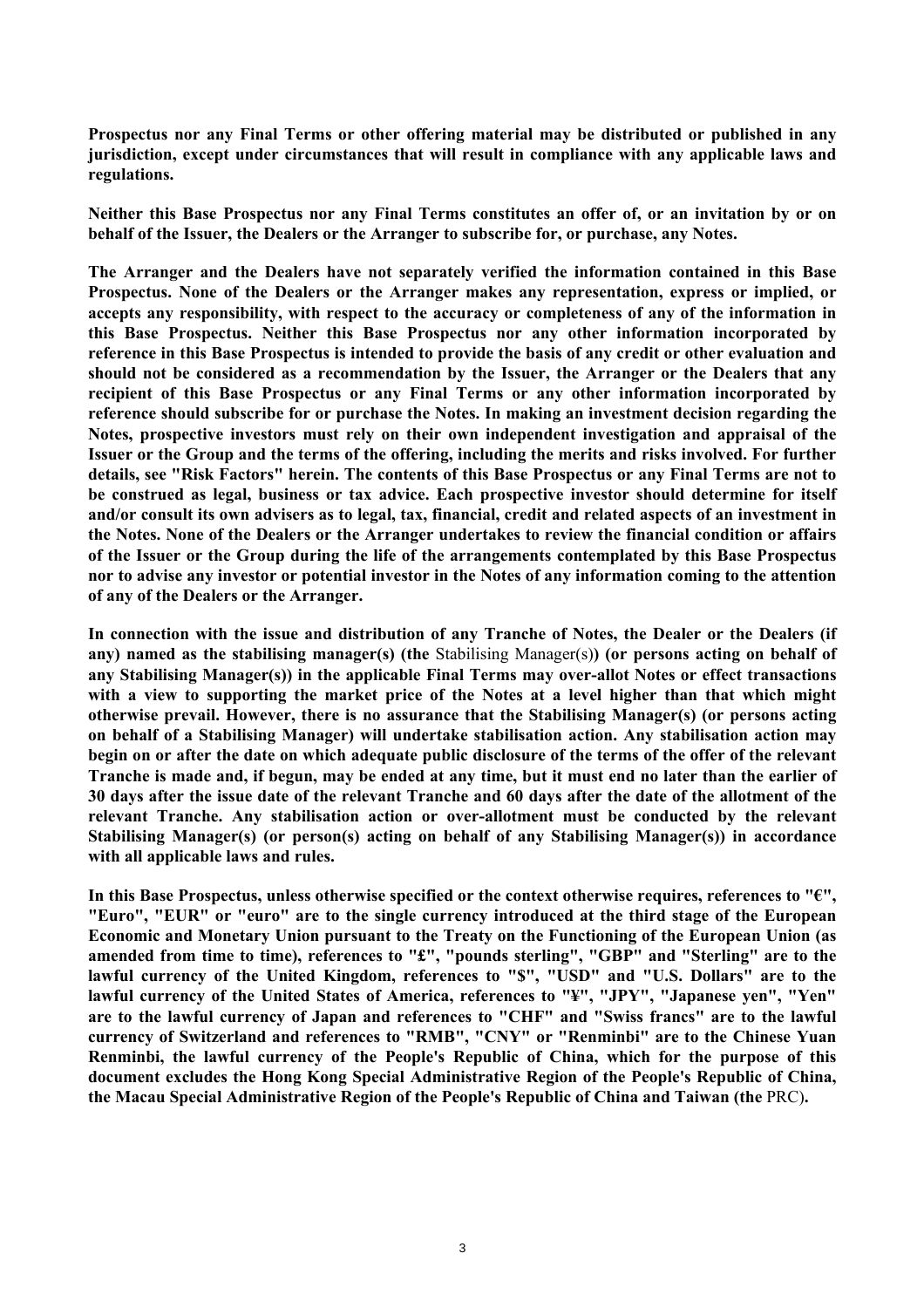#### **FORWARD-LOOKING STATEMENTS**

This Base Prospectus (including the documents incorporated by reference) contains certain statements that are forward-looking including statements with respect to the Issuer's business strategies, expansion and growth of operations, trends in its business, competitive advantage, and technological and regulatory changes, information on exchange rate risk and generally includes all statements preceded by, followed by or that include the words "**believe**", "**expect**", "**project**", "**anticipate**", "**seek**", "**estimate**" or similar expressions. Such forward-looking statements are not guarantees of future performance and involve risks and uncertainties, and actual results may differ materially from those in the forward-looking statements as a result of various factors. Potential investors are cautioned not to place undue reliance on forward-looking statements, which speak only as of the date hereof.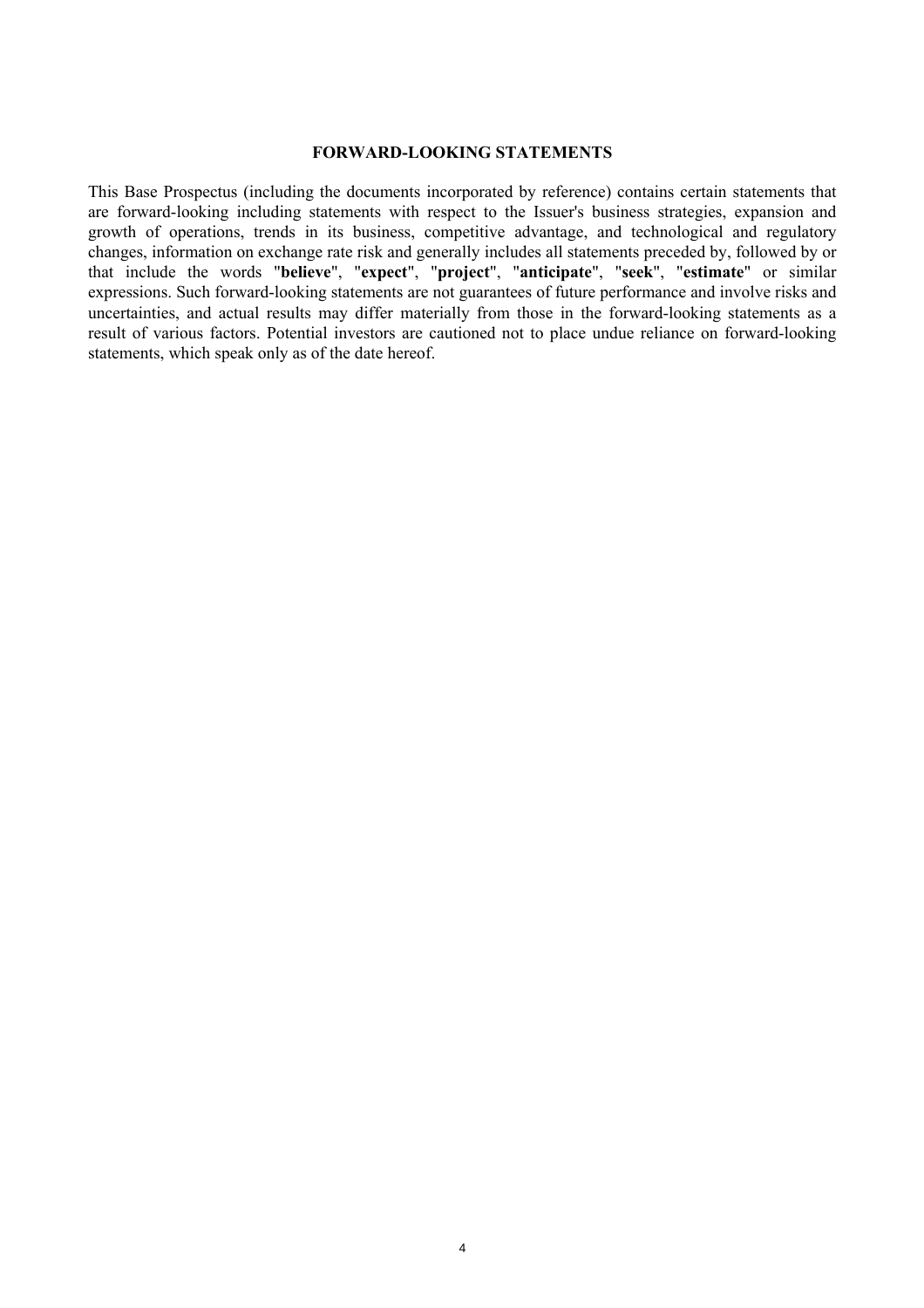# **TABLE OF CONTENTS**

# **Section**

# Page

| .6 |
|----|
|    |
|    |
|    |
|    |
|    |
|    |
|    |
|    |
|    |
|    |
|    |
|    |
|    |
|    |
|    |
|    |
|    |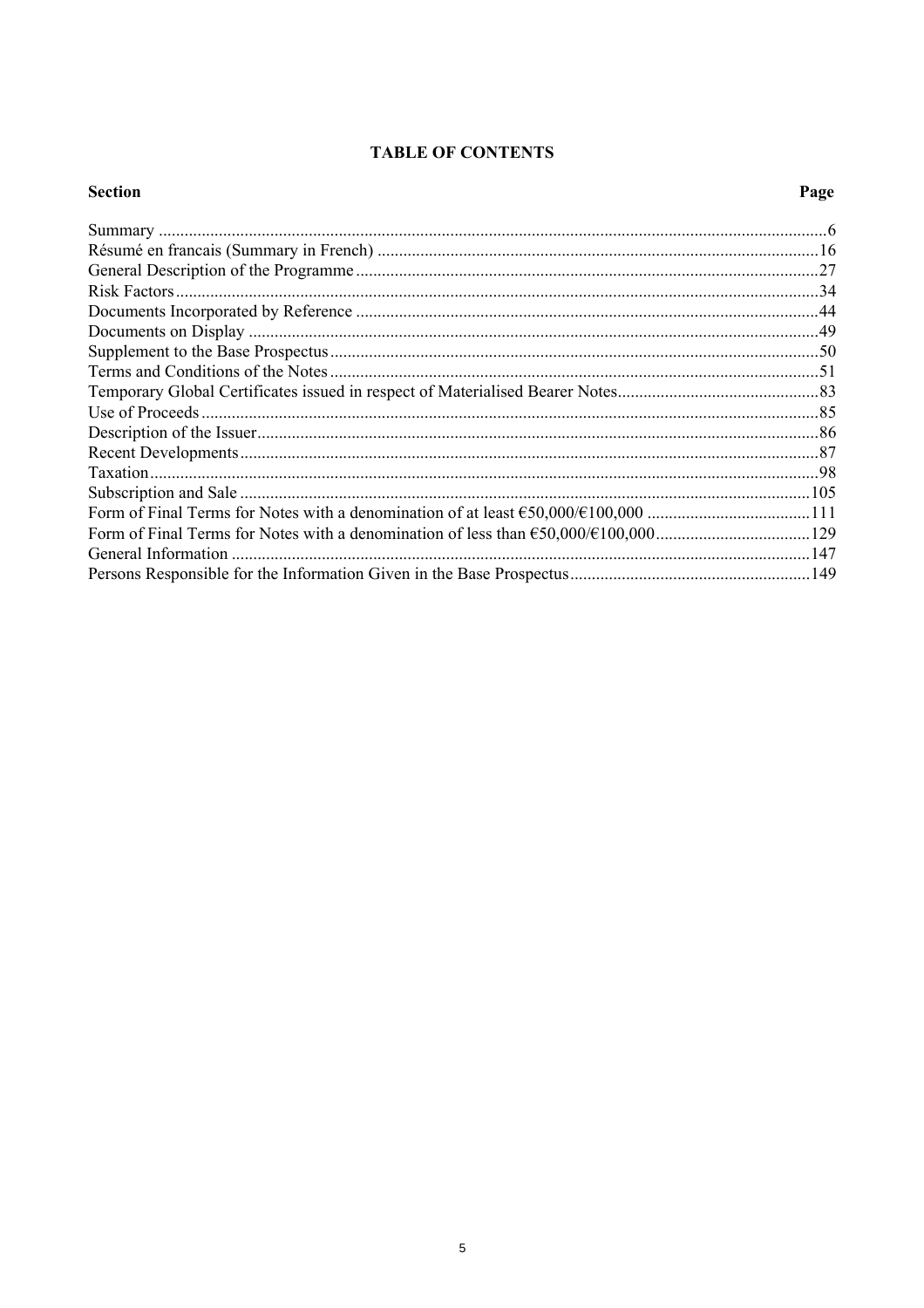### **SUMMARY**

The following paragraph is to be read as an introduction to the Summary if the relevant Member State has not implemented the changes to the Summary requirements under the 2010 PD Amending Directive:

*This summary must be read as an introduction to this Base Prospectus. Any decision to invest in the Notes should be based on a consideration of this Base Prospectus as a whole, including any documents incorporated by reference. Following the implementation of the relevant provisions of the Prospectus Directive (but not including any amendment thereto pursuant to the 2010 PD Amending Directive) in each Member State of the European Economic Area, no civil liability will attach to any Responsible Persons in such Member State of the European Economic Area in respect of this summary, including any translation hereof, unless it is misleading, inaccurate or inconsistent when read together with the other parts of this Base Prospectus. Where a claim relating to information contained in this Base Prospectus is brought before a court in any such Member State of the European Economic Area, the plaintiff may, under the national legislation of the Member State where the claim is brought, be required to bear the costs of translating this Base Prospectus before the legal proceedings are initiated.*

The following paragraph is to be read as an introduction to the Summary if the relevant Member State has implemented the changes to the Summary requirements under the 2010 PD Amending Directive:

*This summary must be read as an introduction to this Base Prospectus and is provided as an aid to investors when considering whether to invest in the Notes, but is not a substitute for the Base Prospectus. Any decision to invest in the Notes should be based on a consideration of this Base Prospectus as a whole, including any documents incorporated by reference. Following the implementation of the relevant provisions of the Prospectus Directive (including any amendment thereto pursuant to the 2010 PD Amending Directive) in each Member State of the European Economic Area, no civil liability will attach to any Responsible Persons in such Member State of the European Economic Area in respect of this summary, including any translation hereof, unless it is misleading, inaccurate or inconsistent when read together with the other parts of this Base Prospectus or it does not provide, when read together with the other parts of this Base Prospectus, key information in order to aid investors when considering whether to invest in the Notes. Where a claim relating to information contained in this Base Prospectus is brought before a court in any such Member State of the European Economic Area, the plaintiff may, under the national legislation of the Member State where the claim is brought, be required to bear the costs of translating this Base Prospectus before the legal proceedings are initiated.*

Words and expressions defined in "*Terms and Conditions of the Notes*" shall have the same meanings in this summary. In this summary, the terms "Peugeot S.A." and "Company" refer to the company Peugeot S.A. The terms "PSA Peugeot Citroën" and the "Group" refer to the Company and all of its consolidated subsidiaries. The term "GM" refers to General Motors Holdings L.L.C., a wholly-owned subsidiary of General Motors Company

### **1. INFORMATION RELATING TO THE ISSUER**

### **Corporate name, business sector and nationality**

Peugeot S.A., a French *société anonyme* with a management and supervisory board.

### **Description of business**

The Group is a European manufacturer with international scope, which brings together two innovative brands with differentiated identities: Peugeot and Citroën. The Group has a commercial presence in 160 countries, and more than one third of its sales come from outside Western Europe. The Group is currently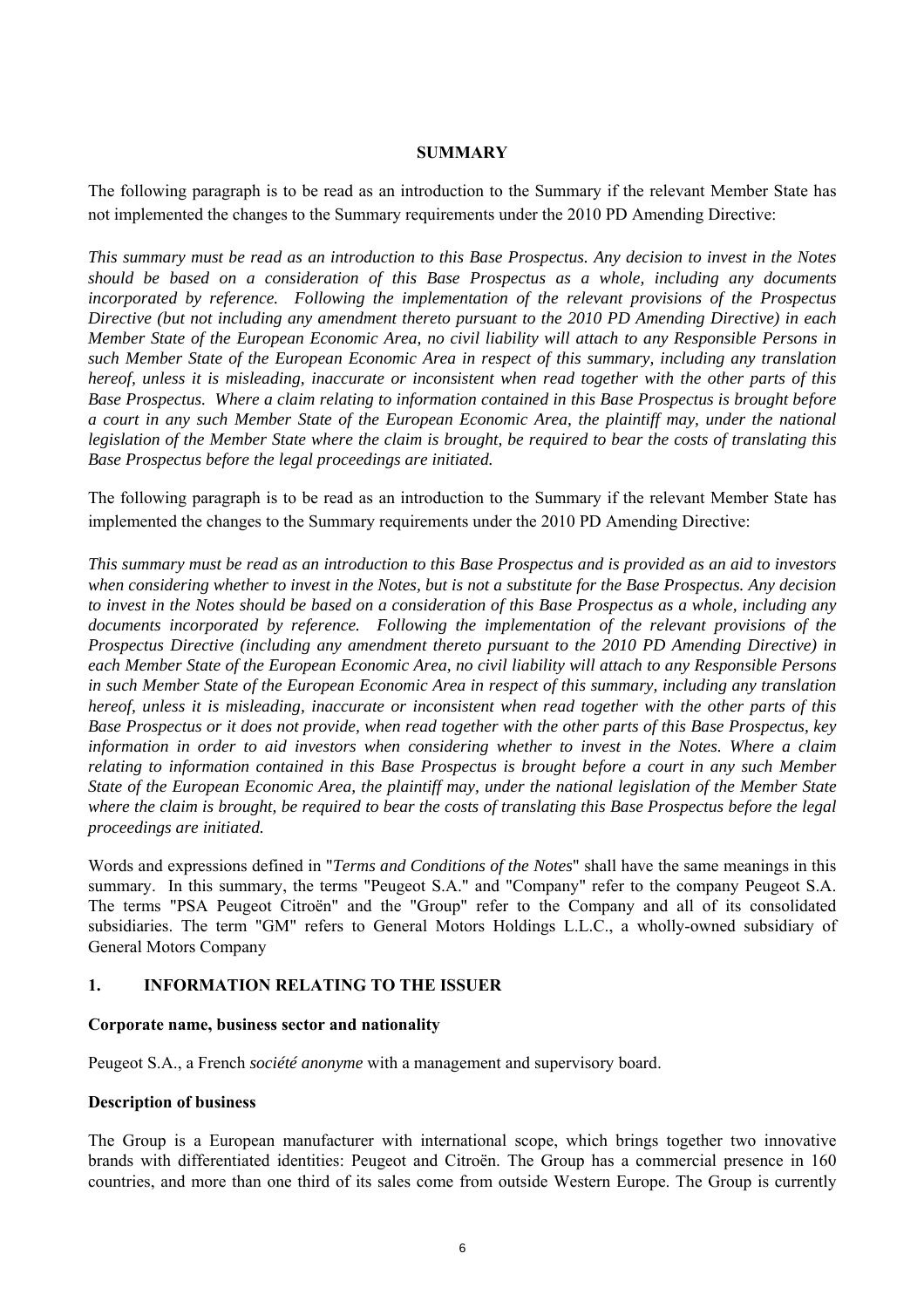focusing on expanding its production facilities close to priority markets, with manufacturing plants in Europe, Latin America, China and Russia.

Apart from its car manufacturing business, the Group includes, in particular, the following companies:

- Faurecia, a subsidiary in which the Group owns a 57.43% stake, which is a car part manufacturer operating worldwide;
- Gefco, a wholly-owned subsidiary of the Group, which is a major logistics company;
- Banque PSA Finance, a wholly-owned subsidiary of the Group, which provides financing worldwide to end customers as well as to Peugeot and Citroën's distribution networks; and
- Peugeot Motocycles (PMTC), a wholly-owned subsidiary of the Group, which sells a range of motor scooters, small motorcycles and mopeds.

# **Selected key financial information**

#### **Years 2010 and 2011**

This financial information is extracted from the audited consolidated financial statements of the Issuer for the years ended 31 December 2010 and 2011.

|                                                        |                                         | 2011                 |                          |              |                                         | 2010                 |                     |              |
|--------------------------------------------------------|-----------------------------------------|----------------------|--------------------------|--------------|-----------------------------------------|----------------------|---------------------|--------------|
| (in millions of Euros)                                 | Manufacturing<br>and sales<br>companies | Finance<br>companies | <b>Eliminations</b>      | <b>TOTAL</b> | Manufacturing<br>and sales<br>companies | Finance<br>companies | <b>Eliminations</b> | <b>TOTAL</b> |
| Sales and Revenue*                                     | 58,329                                  | 1,902                | (319)                    | 59,912       | 54,502                                  | 1,852                | (293)               | 56,061       |
| Recurring operating income                             | 783                                     | 532                  |                          | 1,315        | 1,289                                   | 507                  |                     | 1,796        |
| Non-recurring operating<br>income (expense)            | (417)                                   |                      | $\overline{\phantom{0}}$ | (417)        | (87)                                    | 27                   | $\blacksquare$      | (60)         |
| Operating income                                       | 366                                     | 532                  |                          | 898          | 1,202                                   | 534                  | $\blacksquare$      | 1,736        |
| Consolidated profit                                    | 430                                     | 354                  | $\mathbf{0}$             | 784          | 862                                     | 394                  | ۰                   | 1,256        |
| Attributable to equity<br>holders of the parent        | 238                                     | 345                  | 5                        | 588          | 744                                     | 388                  | $\overline{2}$      | 1,134        |
| Attributable to minority<br>interests                  | 192                                     | 9                    | (5)                      | 196          | 118                                     | 6                    | (2)                 | 122          |
| (in Euros)                                             |                                         |                      |                          |              |                                         |                      |                     |              |
| Basic earnings per $\epsilon$ 1<br>nominal value share |                                         |                      |                          | 2.64         |                                         |                      |                     | 5.00         |

#### **Consolidated income statement**

\* including, in 2011, Plastal Germany, Plastal Spain, Madison and Mercurio.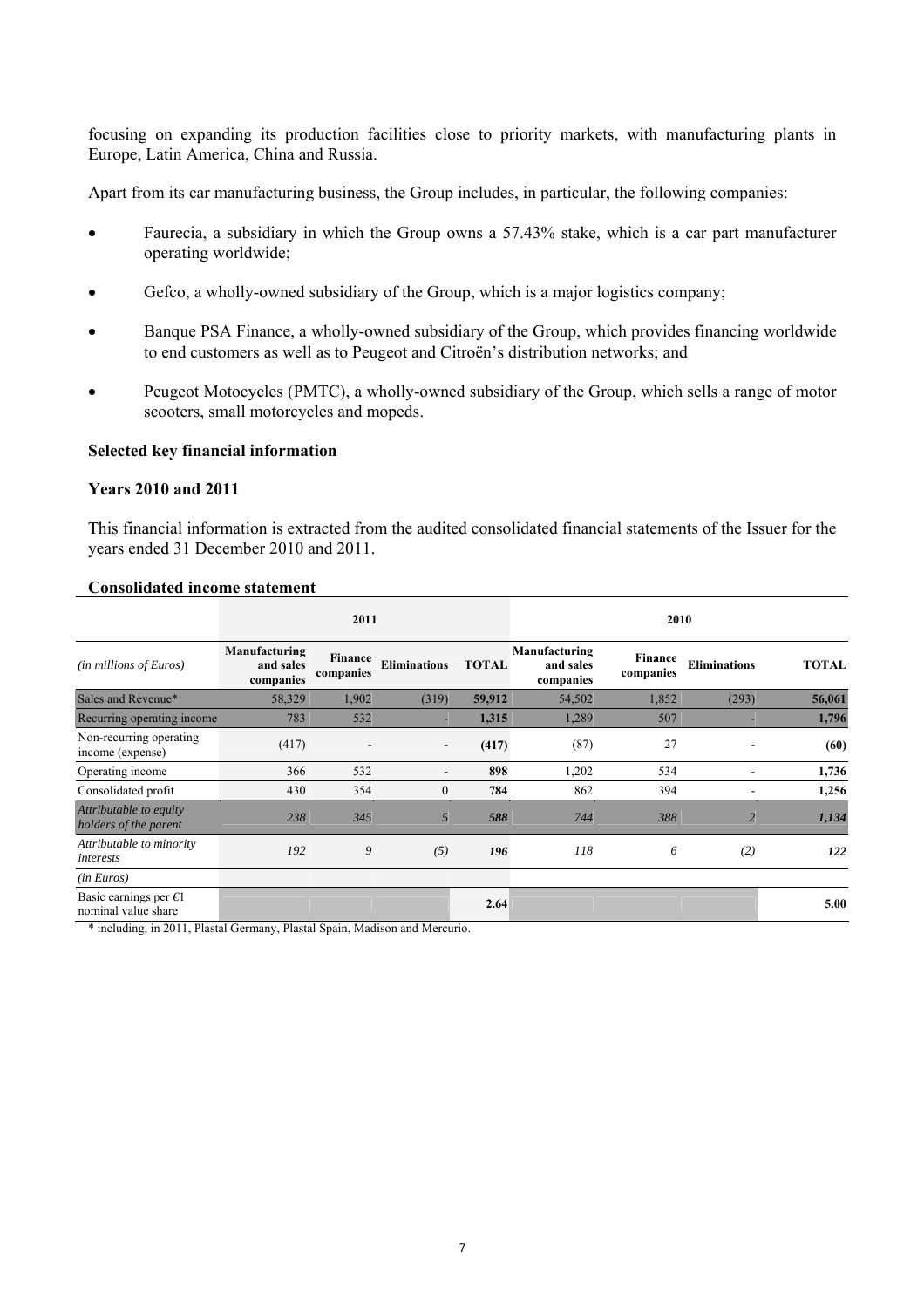### **Consolidated balance sheets**

| <b>ASSETS</b>                                                                                                                                                |                                         | 31 December 2011     |                     |              |                                         | 31 December 2010            |                           |        |
|--------------------------------------------------------------------------------------------------------------------------------------------------------------|-----------------------------------------|----------------------|---------------------|--------------|-----------------------------------------|-----------------------------|---------------------------|--------|
| ( <i>in millions of Euros</i> )                                                                                                                              | Manufacturing<br>and sales<br>companies | Finance<br>companies | <b>Eliminations</b> | <b>TOTAL</b> | Manufacturing<br>and sales<br>companies | <b>Finance</b><br>companies | <b>Eliminations TOTAL</b> |        |
| Total non-current assets                                                                                                                                     | 25.286                                  | 367                  | (25)                | 25,628       | 22.646                                  | $362*$                      | (25                       | 22,983 |
| Total current assets                                                                                                                                         | 16.550                                  | 27.431               | (618)               | 43.363       | 19.710                                  | $26.387*$                   | (589)                     | 45,508 |
| <b>TOTAL ASSETS</b>                                                                                                                                          | 41,836                                  | 27,798               | (643)               | 68.991       | 42,356                                  | 26,749                      | (614)                     | 68,491 |
| $*$ as compared to $E460$ million and $E26.289$ million, respectively published in 2010, following the reclassification as "current assets" of securities in |                                         |                      |                     |              |                                         |                             |                           |        |

\* as compared to  $\epsilon$ 460 million and  $\epsilon$ 26,289 million, respectively, published in 2010, following the reclassification as "current assets" of securities in the Brazilian government's credit receivables investment fund (FIDC) previously classified as "other non-current assets".

| <b>EQUITY AND LIABILITIES</b>                 |                                         | 31 December 2011            |                          |              |                                         | 31 December 2010            |                           |        |
|-----------------------------------------------|-----------------------------------------|-----------------------------|--------------------------|--------------|-----------------------------------------|-----------------------------|---------------------------|--------|
| ( <i>in millions of Euros</i> )               | Manufacturing<br>and sales<br>companies | <b>Finance</b><br>companies | <b>Eliminations</b>      | <b>TOTAL</b> | Manufacturing<br>and sales<br>companies | <b>Finance</b><br>companies | <b>Eliminations TOTAL</b> |        |
| Total equity                                  |                                         |                             |                          | 14,494       |                                         |                             |                           | 14,303 |
| Total non-current liabilities                 | 12,184                                  | 369                         | $\overline{\phantom{a}}$ | 12,553       | 12.225                                  | 412                         | $\blacksquare$            | 12,637 |
| Total current liabilities                     | 18.849                                  | 23,738                      | (643)                    | 41.944       | 19.342                                  | 22.823                      | (614)                     | 41,551 |
| <b>TOTAL EQUITY AND</b><br><b>LIABILITIES</b> |                                         |                             |                          | 68,991       |                                         |                             |                           | 68,491 |

#### **Consolidated statements of cash flows**

|                                                         |                                         | 2011                 |                          |              |                                         | 2010                 |                           |         |
|---------------------------------------------------------|-----------------------------------------|----------------------|--------------------------|--------------|-----------------------------------------|----------------------|---------------------------|---------|
| (in millions of Euros)                                  | Manufacturing<br>and sales<br>companies | Finance<br>companies | <b>Eliminations</b>      | <b>TOTAL</b> | Manufacturing<br>and sales<br>companies | Finance<br>companies | <b>Eliminations TOTAL</b> |         |
| <b>Consolidated profit (loss)</b>                       | 430                                     | 354                  | $\overline{\phantom{0}}$ | 784          | 862                                     | 394                  |                           | 1,256   |
| <b>Funds from operations</b>                            | 2,596                                   | 339                  | $\overline{\phantom{0}}$ | 2,935        | 3,257                                   | 350                  |                           | 3,607   |
| Net cash from (used in)<br>operating activities         | 1,912                                   | 17                   | (177)                    | 1,752        | 3,774                                   | 154                  | 117                       | 4,045   |
| Net cash from (used in)<br>investing activities         | (3,713)                                 | (19)                 | $\overline{\phantom{a}}$ | (3,732)      | (2,804)                                 | (1)                  | 3                         | (2,802) |
| Net cash from (used in)<br>financing activities         | (2,691)                                 | (158)                | 78                       | (2,771)      | 375                                     | (137)                | (132)                     | 106     |
| Effect of changes in exchange<br>rates                  | 3                                       | (2)                  | $\overline{2}$           | 3            | 91                                      | 11                   |                           | 102     |
| Net iIncrease (decrease) in<br>cash and cash equivalent | (4, 489)                                | (162)                | (97)                     | (4,748)      | 1,436                                   | 27                   | (12)                      | 1,451   |
| Net cash and cash equivalent at<br>beginning of year    | 9,253                                   | 1,316                | (127)                    | 10,442       | 7,817                                   | 1,289                | (115)                     | 8,991   |
| Net cash and cash equivalent<br>at end of year          | 4,764                                   | 1,154                | (224)                    | 5,694        | 9,253                                   | 1,316                | (127)                     | 10,442  |

### **Recent trends in financial results**

- First-quarter 2012 Group revenues of  $\epsilon$ 14.3 billion, down 7% compared with the previous year.
	- Automotive Division revenues down 14% year-on-year: 8% contraction in the European market compared to first-quarter 2011 which benefited from increase in registrations ahead of the scrappage incentives withdrawal and sustained pricing pressure.
	- Strong revenue growth at Faurecia, up 8%, and Banque PSA Finance, up 6%.
	- Modest decrease at Gefco, down 4%.
- Global alliance with GM underway. Success of  $E1$  billion capital increase.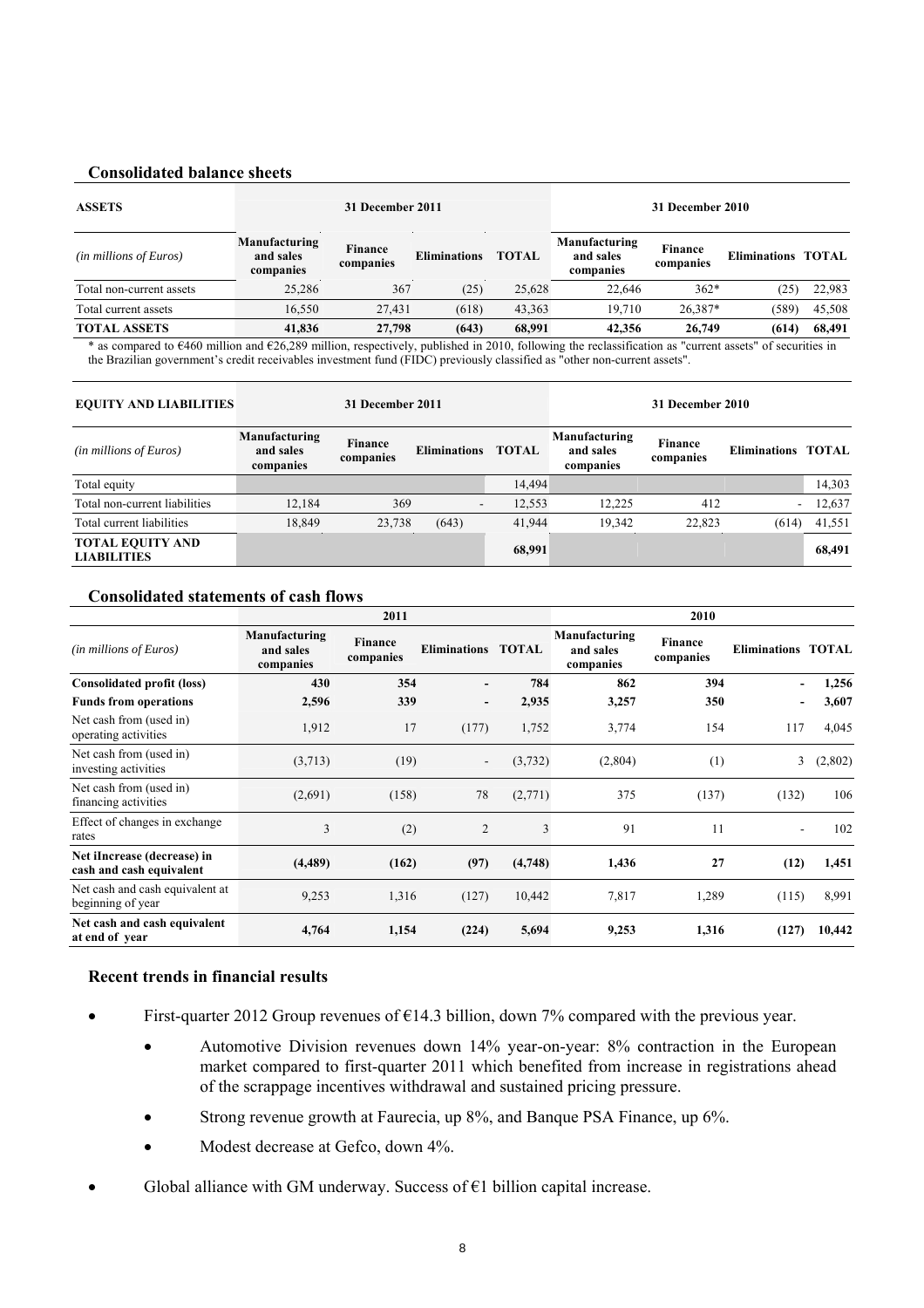- Peugeot 208 launched on 29 March 2012.
- Asset sales: Citer sold for  $\epsilon$ 448 million and signature of an agreement for sale of the Paris headquarters building for €245 million.
- $\epsilon$ 1 billion cost reduction action plans on going.
- $\epsilon$  600 million bond issue and  $\epsilon$ 700 million in LTRO<sup>1</sup> financing obtained by Banque PSA Finance.

# **Year 2012**

# **Quarterly sales and revenue for the first quarter of 2011 and 2012 (unaudited)**

| (in millions of euros)                         | Q1 2011 | O1 2012 | % Change |
|------------------------------------------------|---------|---------|----------|
| <b>Automotive Division</b>                     | 11,262  | 9,719   | $-14%$   |
| Faurecia                                       | 3,963   | 4,297   | $+8%$    |
| <b>GEFCO</b>                                   | 977     | 935     | $-4\%$   |
| Banque PSA Finance                             | 470     | 496     | $+6\%$   |
| Other businesses and intersegment eliminations | (1,258) | (1,158) |          |
| PSA Peugeot Citroën Group                      | 15,414  | 14,289  | $-7\%$   |

# **Outlook for 2012**

Group revenues for first-quarter 2012 were down 7% compared with the same period of 2011, which was lifted by the increase in registrations ahead of the withdrawal of scrappage incentives.

The competitive environment remained difficult during the quarter, with pricing pressure similar to the last quarter of 2011 and markets in Southern Europe worsened considerably, with an unfavourable impact on the combined sales in the Group's countries. This environment should last throughout the first half of the year.

In 2012, the Group continues to expect the Europe  $30^2$  market to contract by c.5% and by c.10% in France. Outside Europe, the Group is anticipating growth of c.7% in China, c.6% in Latin America and c.5% in Russia.

In this tough environment, the Group net debt should reduce significantly, supported by the cost reduction plan and the cash management program, by asset disposals and the new model launches.

The  $\epsilon$ 1 billion cost reduction plan is in the process of being implemented. Nearly half of the  $\epsilon$ 1.5 billion asset disposal plan had been completed during the first-quarter, with the sale of Citer for €448 million and the signature of an agreement for sale for the Paris headquarters building for  $\epsilon$ 245 million.

The first key milestones in the global strategic alliance set up with GM on 29 February 2012 were attained during the quarter, with the creation of the Steering Committee on 26 March 2012, the successful €1 billion share issue on 27 March 2012 and negotiations for the logistics agreement on going.

# **2. RISK FACTORS**

An investment in the Notes involves certain risks which should be assessed prior to any investment decision.

<sup>1</sup> *LTRO: Long-Term Refinancing Operation conducted by the European Central Bank*

<sup>2</sup> *"Europe 30" means the countries referred to on page 84 of the 2011 Registration Document.*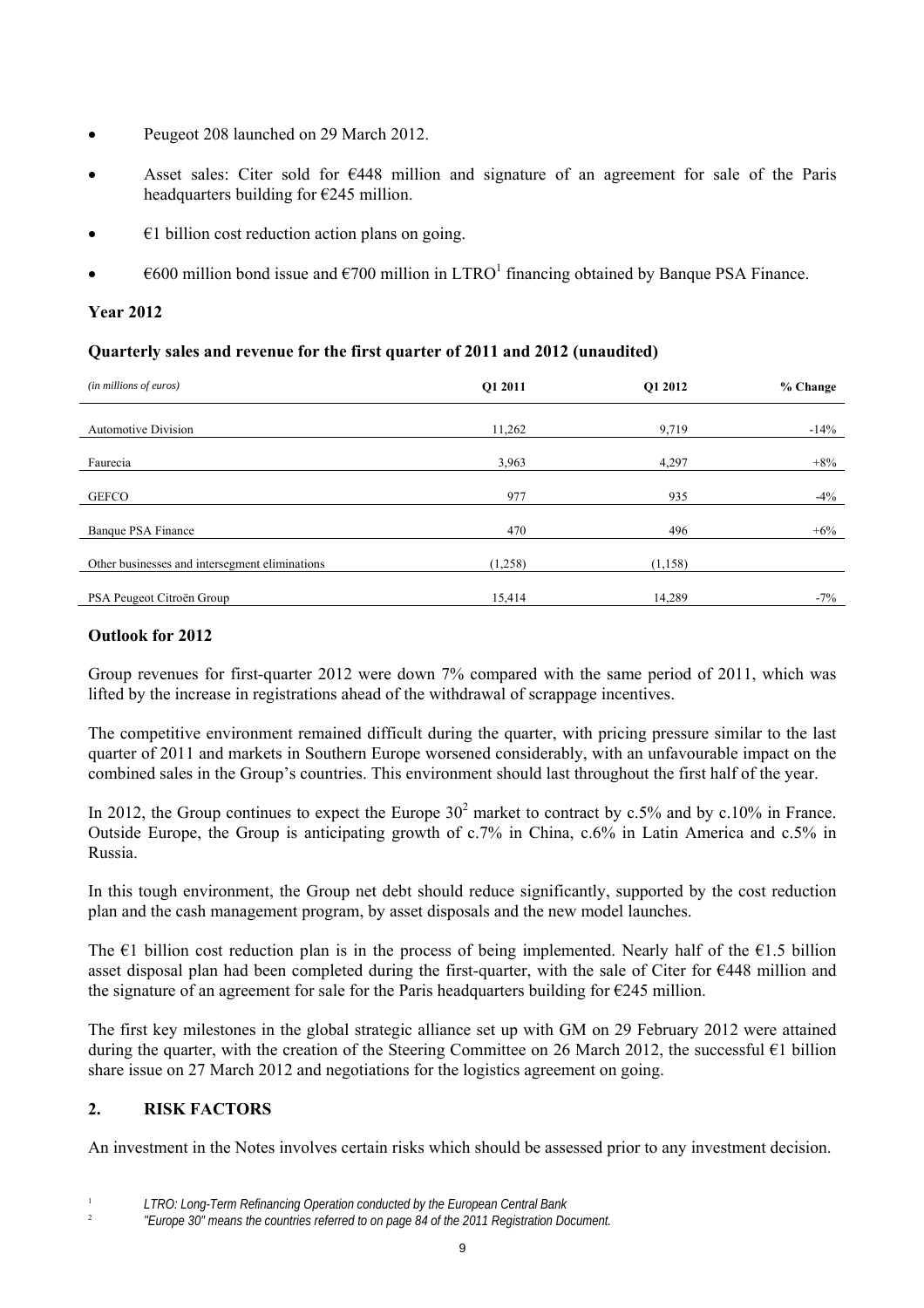# **Principal risk factors relating to the Issuer and to its business**

The principal risk factors specific to the Group include:

- (i) **Business risks**, in particular:
	- risks related to the Group's economic and geopolitical environment;
	- new vehicle development, launch and marketing risks;
	- customer and dealer risk;
	- raw materials risk;
	- supplier risk;
	- industrial risks
	- environmental risks
	- workplace health and safety risks;
	- risks associated with the cooperation agreements; and
	- information system risks.

### (ii) **Financial market risks**, in particular:

- exposure to changes in exchange rates;
- exposure to changes in interest rates;
- equity risk;
- counterparty risk;
- liquidity risk; and
- credit rating.
- (iii) **Banque PSA Finance risk exposures**, in particular:
	- risks relating to Banque PSA Finance's automobile financing business;
	- risks relating to financial markets and Banque PSA Finance's status as a financial institution;
	- other risks relating to Banque PSA Finance's operations;
- (iv) **Legal and contractual risks**, in particular:
	- legal and arbitration proceedings;
	- financial covenants;
	- risks related to pension and other post-retirement benefit obligations;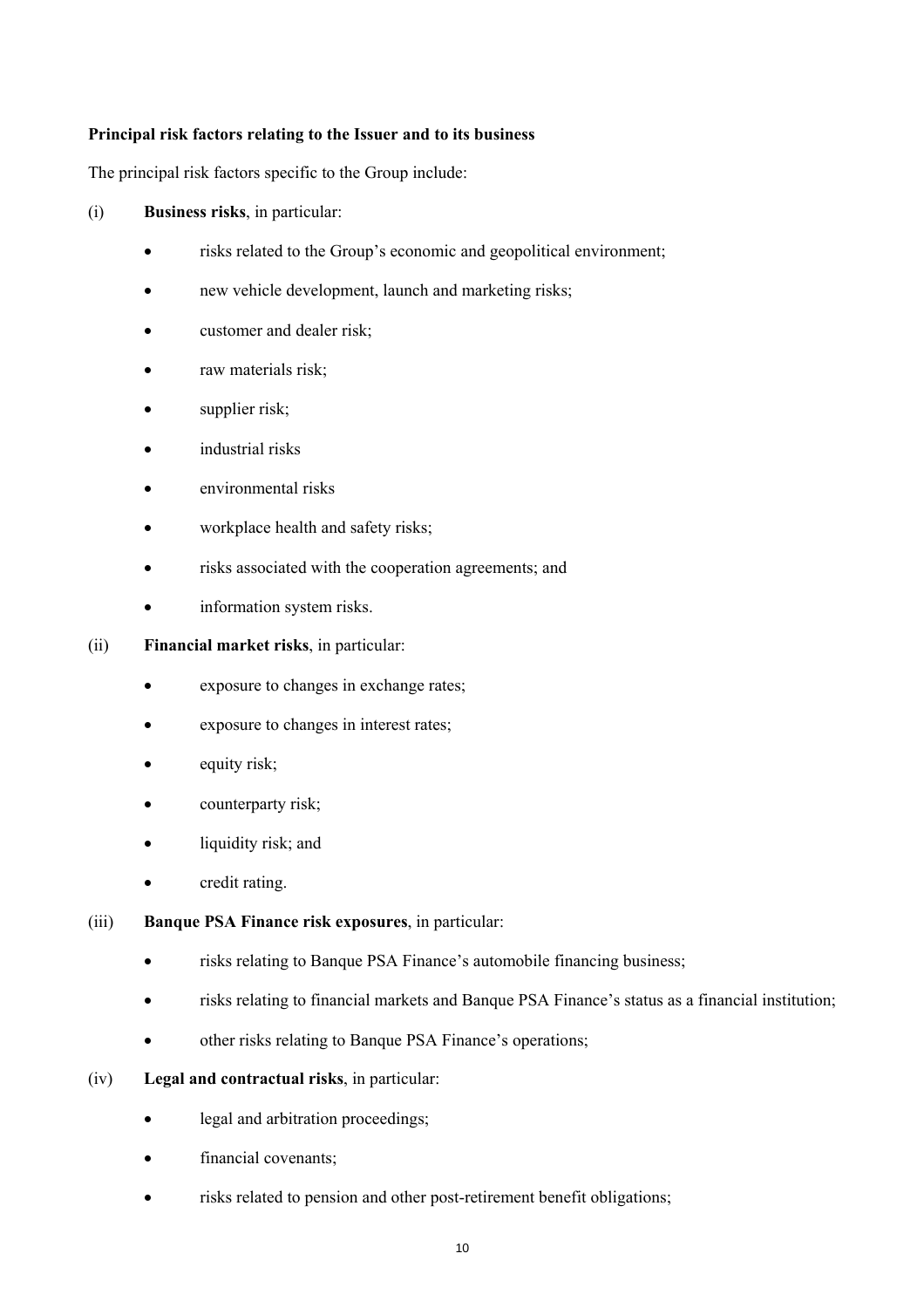- risks related to intellectual property rights; and
- off-balance sheet commitments.

# **Principal risk factors relating to the Notes**

There are certain factors which are material for the purpose of assessing the market risks associated with Notes. These are set out under "*Risk Factors*" and include inter alia:

# (i) **Financial risks**

**the Notes may not be a suitable investment for all investors** 

# **risks relating to the liquidity/trading market for the Notes**

The Notes may not have an established trading market when issued. There can be no assurance of a secondary market for the Notes on Euronext Paris or the continued liquidity of such market if one develops so that investors could be unable to sell their Notes prior to the maturity date.

# **risks relating to the market value of the Notes**

The market value of the Notes will be affected by the creditworthiness of the Issuer and/or that of the Group and a number of additional factors.

# **risks relating to exchange rates and exchange controls**

The Issuer will pay principal and interest in the currency specified in the relevant Final Terms. For investors whose financial activities are denominated in a currency other than such currency, there is a risk of significant fluctuation in the rate of exchange between these two currencies.

# **risks relating to credit ratings**

The credit ratings assigned to the Notes may not reflect the potential impact of all risks related to the Notes or all other factors (such as the creditworthiness of the Issuer) that may affect the value of the Notes.

In addition, there are risks relating to the structure of particular Series of Notes (including Notes subject to optional redemption of the Issuer, Floating Rate Notes, Index-Linked Notes, structured Notes, Zero Coupon Notes).

# (ii) **Legal risks**

- **risks relating to potential conflicts of interests between the Issuer, the Dealer(s) or their respective affiliates and the holders of the Notes**
- **risks of modification, waivers or substitutions of the conditions of the Notes by a meeting of holders of the Notes binding all holders of the Notes including those who did not attend or voted in a manner contrary to the majority**
- **risks relating to taxation (including changes to the EU Savings Directive)**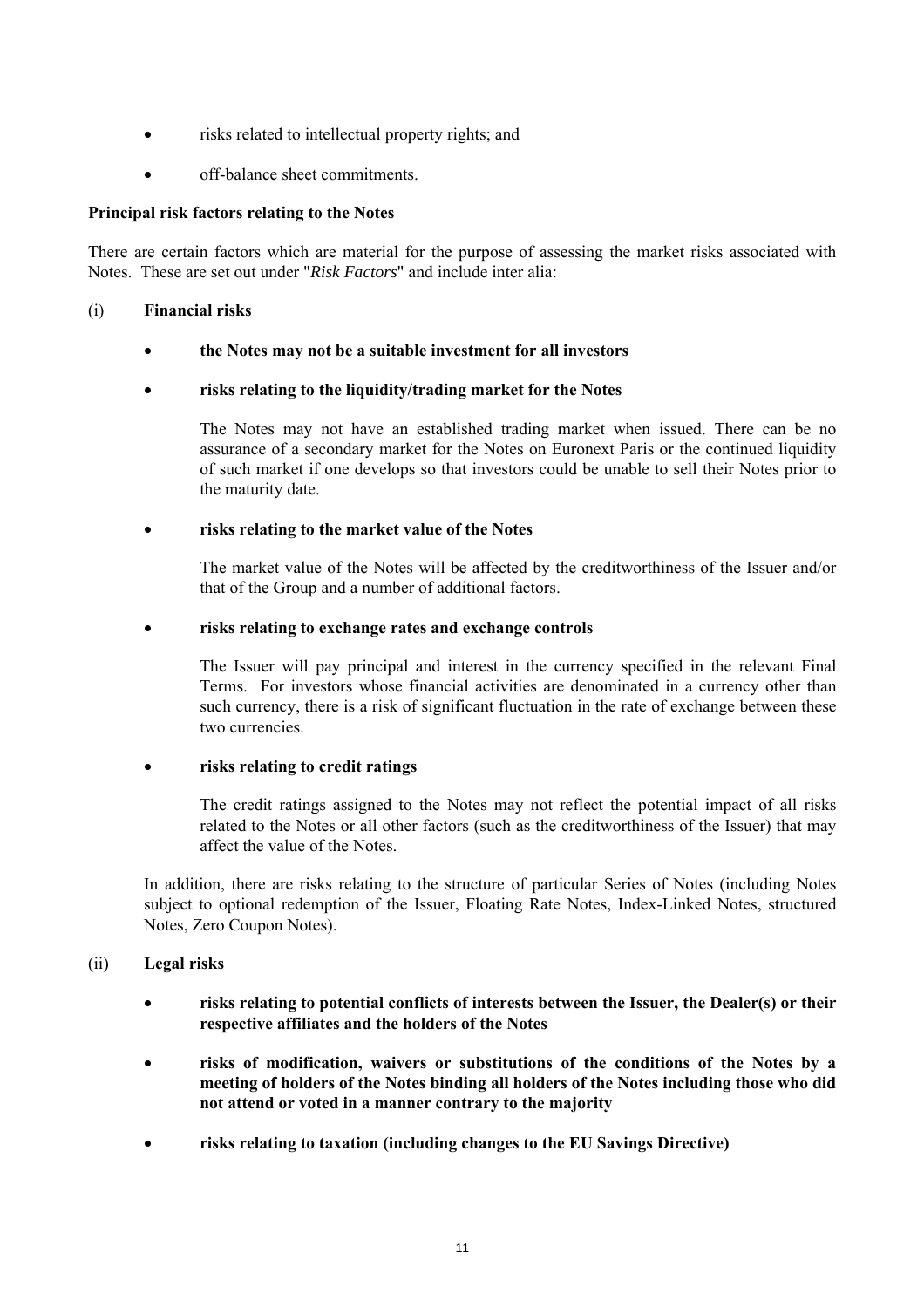Potential purchasers and sellers of the Notes should be aware that they may be required to pay taxes or other charges or duties in accordance with the law and practices of the jurisdiction where the Notes are transferred or other juridictions.

### **risks relating to changes in legislation**

The Terms and Conditions of the Notes are based on French legislation in effect as at the date of this Base Prospectus. No assurance can be given as to the impact of any possible judicial decision or change in French laws or administrative practice after the date of this Base Prospectus.

- **risks relating to the legality of purchase of the Notes**
- **risks relating to regulatory restrictions**
- **risks relating to French insolvency law**

# **3. INFORMATION RELATING TO THE PROGRAMME**

| <b>Issuer</b>                                            | Peugeot S.A.                                                                                                                                                                                                                                                                                                                                                                                                                                                                                                                                                                                                                  |
|----------------------------------------------------------|-------------------------------------------------------------------------------------------------------------------------------------------------------------------------------------------------------------------------------------------------------------------------------------------------------------------------------------------------------------------------------------------------------------------------------------------------------------------------------------------------------------------------------------------------------------------------------------------------------------------------------|
| Arranger                                                 | <b>BNP</b> Paribas                                                                                                                                                                                                                                                                                                                                                                                                                                                                                                                                                                                                            |
| <b>Dealers</b>                                           | <b>BNP</b> Paribas<br>Crédit Agricole Corporate and Investment Bank<br>Deutsche Bank AG, London Branch<br>HSBC Bank plc<br><b>Natixis</b><br>The Royal Bank of Scotland plc<br>Société Générale                                                                                                                                                                                                                                                                                                                                                                                                                               |
| <b>Programme Limit</b>                                   | Up to $\epsilon$ 5,000,000,000 (or the equivalent in other currencies at the<br>date of issue of any Notes) aggregate nominal amount of Notes<br>outstanding at any time.                                                                                                                                                                                                                                                                                                                                                                                                                                                     |
| <b>Fiscal Agent and Principal Paying</b><br><b>Agent</b> | <b>BNP Paribas Securities Services</b>                                                                                                                                                                                                                                                                                                                                                                                                                                                                                                                                                                                        |
| <b>Method of Issue</b>                                   | The Notes will be issued on a syndicated or non-syndicated basis.                                                                                                                                                                                                                                                                                                                                                                                                                                                                                                                                                             |
| <b>Maturities</b>                                        | Any maturity agreed between the Issuer and the relevant Dealer(s).<br>Notes may have no fixed maturity.                                                                                                                                                                                                                                                                                                                                                                                                                                                                                                                       |
| <b>Currencies</b>                                        | Notes may be issued in any currency agreed between the Issuer and<br>the relevant Dealer(s).                                                                                                                                                                                                                                                                                                                                                                                                                                                                                                                                  |
| Denomination(s)                                          | Notes will be in such denomination(s) as specified in the relevant<br>Final Terms, save that the minimum denomination of each Note<br>listed and admitted to trading on a Regulated Market or offered to<br>the public in a Member State of the EEA where publication of a<br>prospectus under the Prospectus Directive is required will be<br>$€1,000$ (or if Notes are denominated in a currency other than euro,<br>the equivalent amount in such currency at the issue date) or such<br>higher amount as may be allowed or required from time to time by<br>the relevant central bank (or equivalent body) or any laws or |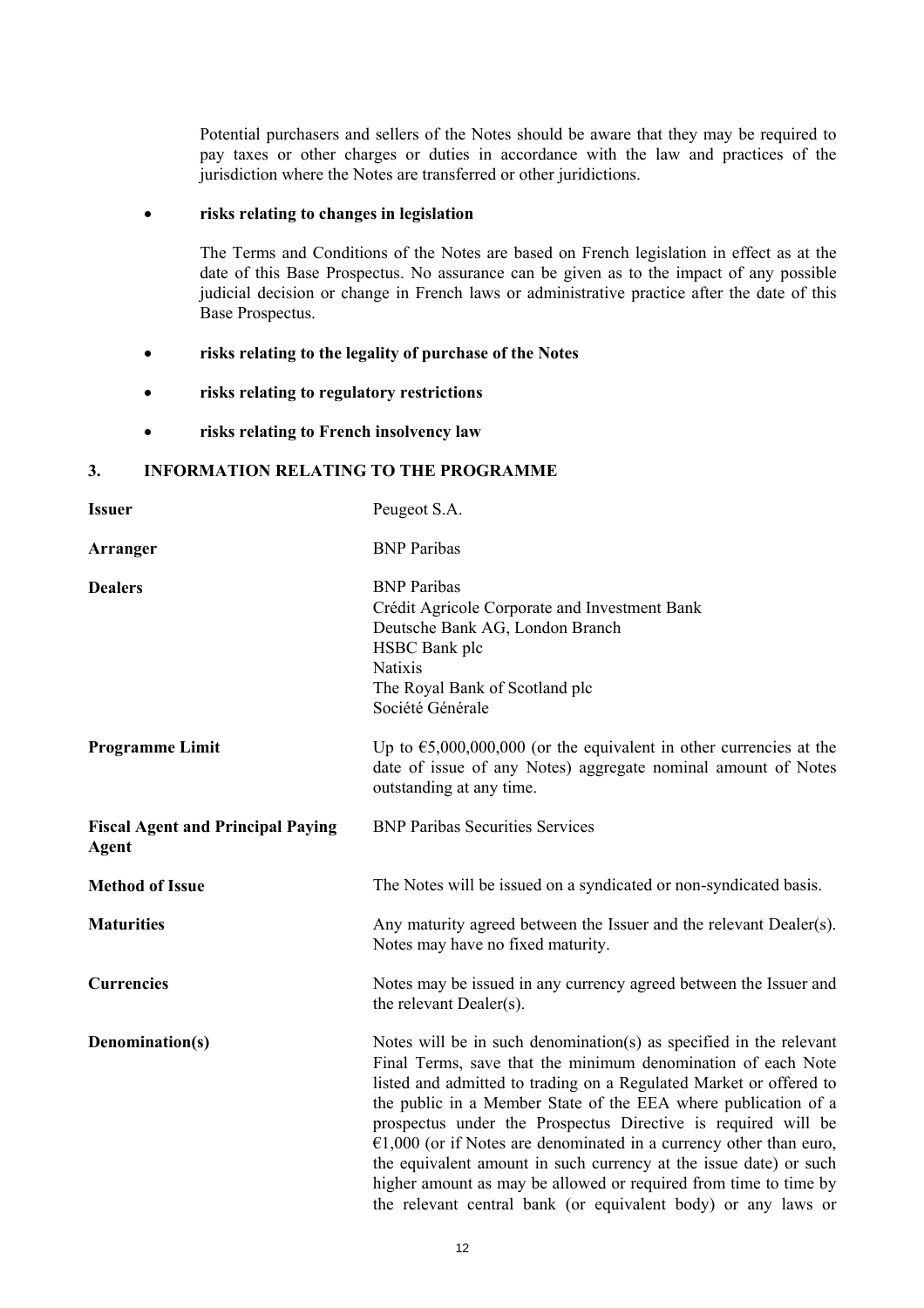|                                                      | regulations applicable to the relevant specified currency.                                                                                                                                                                                                                                                                                                                                                                                                                                                                                                                                                                                                                       |
|------------------------------------------------------|----------------------------------------------------------------------------------------------------------------------------------------------------------------------------------------------------------------------------------------------------------------------------------------------------------------------------------------------------------------------------------------------------------------------------------------------------------------------------------------------------------------------------------------------------------------------------------------------------------------------------------------------------------------------------------|
| <b>Form of Notes</b>                                 | Notes may be issued either in dematerialised form (Dematerialised<br>Notes) or in materialised form (Materialised Notes).                                                                                                                                                                                                                                                                                                                                                                                                                                                                                                                                                        |
| <b>Status of the Notes</b>                           | The Notes are senior Notes. The Notes will constitute direct,<br>unconditional, unsubordinated and unsecured obligations of the<br>Issuer.                                                                                                                                                                                                                                                                                                                                                                                                                                                                                                                                       |
| <b>Negative Pledge</b>                               | There will be a negative pledge in respect of the Notes.                                                                                                                                                                                                                                                                                                                                                                                                                                                                                                                                                                                                                         |
| <b>Event of Default</b><br>(including cross-default) | There will be events of default and a cross-default in respect of the<br>Notes.                                                                                                                                                                                                                                                                                                                                                                                                                                                                                                                                                                                                  |
| <b>Interest Periods and Interest Rates</b>           | Notes may be issued as either Fixed Rate Notes, Floating Rate<br>Notes, Zero Coupon Notes, Dual Currency Notes or Index Linked<br>Notes. All information relating to the length of interest periods and<br>applicable interest rate or its method of calculation will be set out<br>in the relevant Final Terms.                                                                                                                                                                                                                                                                                                                                                                 |
| <b>Redemption Amount</b>                             | The relevant Final Terms will specify the basis for calculating the<br>redemption amounts payable.                                                                                                                                                                                                                                                                                                                                                                                                                                                                                                                                                                               |
| <b>Optional Redemption</b>                           | The relevant Final Terms will state whether Notes may be<br>redeemed prior to their stated maturity at the option of the Issuer<br>(either in whole or in part) and/or, the Noteholders (in particular in<br>case of change of control of the Issuer) and, if so, the terms<br>applicable to such redemption.                                                                                                                                                                                                                                                                                                                                                                    |
| <b>Early Redemption</b>                              | Except as provided in " <i>Optional Redemption</i> " above, Notes will be<br>redeemable at the option of the Issuer prior to maturity only for tax<br>reasons.                                                                                                                                                                                                                                                                                                                                                                                                                                                                                                                   |
| <b>Taxation</b>                                      | All payments of principal, interest and other revenues by or on<br>behalf of the Issuer in respect of the Notes shall be made free and<br>clear of, and without withholding or deduction for, any taxes,<br>duties, assessments or governmental charges of whatever nature<br>imposed, levied, collected, withheld or assessed by or within<br>France or any authority therein or thereof having power to tax,<br>unless such withholding or deduction is required by law.                                                                                                                                                                                                       |
|                                                      | If applicable law should require that payments of principal or<br>interest made by the Issuer in respect of any Note, Receipt or<br>Coupon be subject to deduction or withholding in respect of any<br>present or future taxes or duties whatsoever levied by the Republic<br>of France, the Issuer, will, save in certain limited circumstances, to<br>the fullest extent then permitted by law, pay such additional<br>amounts as shall result in receipt by the Noteholders or, if<br>applicable, the Receiptholders and the Couponholders, as the case<br>may be, of such amounts as would have been received by them had<br>no such withholding or deduction been required. |
|                                                      | Investors should carefully review the "Terms and Conditions of<br>the Notes - Redemption, Purchase, and Options - Redemption<br>for Taxation Reasons", the "Terms and Conditions of the Notes -                                                                                                                                                                                                                                                                                                                                                                                                                                                                                  |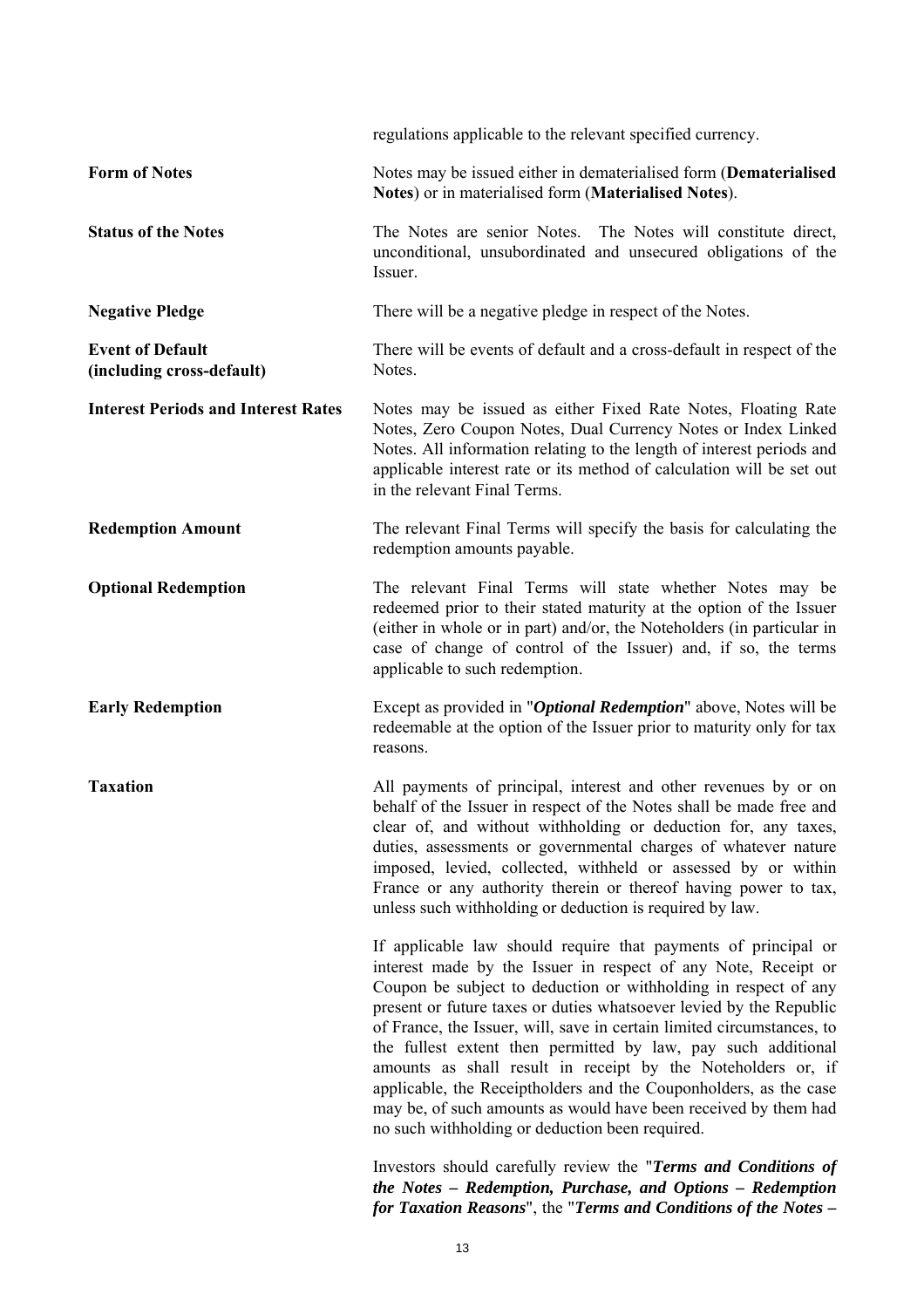|                                                                                    | <i>Taxation</i> " and the " <i>Taxation</i> " section of this Base Prospectus.<br>Each prospective holder or beneficial owner of Notes should<br>consult its tax adviser as to the tax consequences of any investment<br>in or ownership and disposition of the Notes.                                                                                                                                                                                                                                                                                                                                                                                                                                                                                                                                                                                                                                                                                                                                                                                                                                                                                                                                                                                                                                                       |
|------------------------------------------------------------------------------------|------------------------------------------------------------------------------------------------------------------------------------------------------------------------------------------------------------------------------------------------------------------------------------------------------------------------------------------------------------------------------------------------------------------------------------------------------------------------------------------------------------------------------------------------------------------------------------------------------------------------------------------------------------------------------------------------------------------------------------------------------------------------------------------------------------------------------------------------------------------------------------------------------------------------------------------------------------------------------------------------------------------------------------------------------------------------------------------------------------------------------------------------------------------------------------------------------------------------------------------------------------------------------------------------------------------------------|
| <b>Governing Law</b>                                                               | The Notes are governed by French law.                                                                                                                                                                                                                                                                                                                                                                                                                                                                                                                                                                                                                                                                                                                                                                                                                                                                                                                                                                                                                                                                                                                                                                                                                                                                                        |
| <b>Depositaries/ Clearing Systems</b>                                              | Euroclear France, Clearstream, Luxembourg and/or Euroclear or<br>any other clearing system specified in the Final Terms.                                                                                                                                                                                                                                                                                                                                                                                                                                                                                                                                                                                                                                                                                                                                                                                                                                                                                                                                                                                                                                                                                                                                                                                                     |
| <b>Issue Price</b>                                                                 | Notes may be issued at their nominal amount or at a discount or<br>premium to their nominal amount.                                                                                                                                                                                                                                                                                                                                                                                                                                                                                                                                                                                                                                                                                                                                                                                                                                                                                                                                                                                                                                                                                                                                                                                                                          |
| <b>Listing and Admission to trading</b>                                            | Listing and admission to trading on Euronext Paris, or as otherwise<br>specified in the relevant Final Terms. A Series of Notes may be<br>unlisted.                                                                                                                                                                                                                                                                                                                                                                                                                                                                                                                                                                                                                                                                                                                                                                                                                                                                                                                                                                                                                                                                                                                                                                          |
| <b>Offer to the Public</b>                                                         | Notes issued by the Issuer may be offered to the public in France<br>and any other EEA Member State in which the Base Prospectus is<br>passported.                                                                                                                                                                                                                                                                                                                                                                                                                                                                                                                                                                                                                                                                                                                                                                                                                                                                                                                                                                                                                                                                                                                                                                           |
| <b>Method of Publication of this Base</b><br><b>Prospectus and the Final Terms</b> | This Base Prospectus, any supplement thereto and the Final Terms<br>related to the Notes listed and admitted to trading on Euronext<br>Paris will be published on the website of the AMF (www.amf-<br>france.org) and copies may be obtained at the Fiscal Agent's or<br>each of the Paying Agents' offices, or through any other means in<br>accordance with Article 14 of the Prospectus Directive. The Final<br>Terms will indicate where the Base Prospectus may be obtained.                                                                                                                                                                                                                                                                                                                                                                                                                                                                                                                                                                                                                                                                                                                                                                                                                                            |
| <b>Ratings</b>                                                                     | The Issuer has been assigned a rating of BB+ (negative outlook)<br>by Standard & Poor's Rating Services (Standard & Poor's) on 16<br>February 2012 and a rating of Ba1 (negative outlook) by Moody's<br>Investors Service Ltd. (Moody's) on 1 March 2012. Standard &<br>Poor's and Moody's are established in the European Union and<br>registered under Regulation (EC) No. 1060/2009 of the European<br>Parliament and of the Council of 16 September 2009 on credit<br>rating agencies as amended by Regulation (EU) No. 513/2011 (the<br>CRA Regulation) and included in the list of credit rating agencies<br>registered in accordance with the CRA Regulation published on the<br>European Securities and Markets Authority's website as of the date<br>of this Prospectus. Tranches of Notes issued under the Programme<br>may be rated or unrated. The rating of a Tranche of Notes (if any)<br>will be specified in the Final Terms. The relevant Final Terms will<br>specify whether or not such credit ratings are issued by a credit<br>rating agency established in the European Union and registered<br>under the CRA Regulation.<br>A rating is not a recommendation to buy, sell or hold securities and<br>may be subject to suspension, change or withdrawal at any time by<br>the assigning rating agency. |
| <b>Selling Restrictions</b>                                                        | There are restrictions on the offers and sale of Notes and the<br>distribution of offering material in various jurisdictions. In<br>connection with the offering and sale of a particular Tranche,<br>additional selling restrictions may be imposed which will be set out                                                                                                                                                                                                                                                                                                                                                                                                                                                                                                                                                                                                                                                                                                                                                                                                                                                                                                                                                                                                                                                   |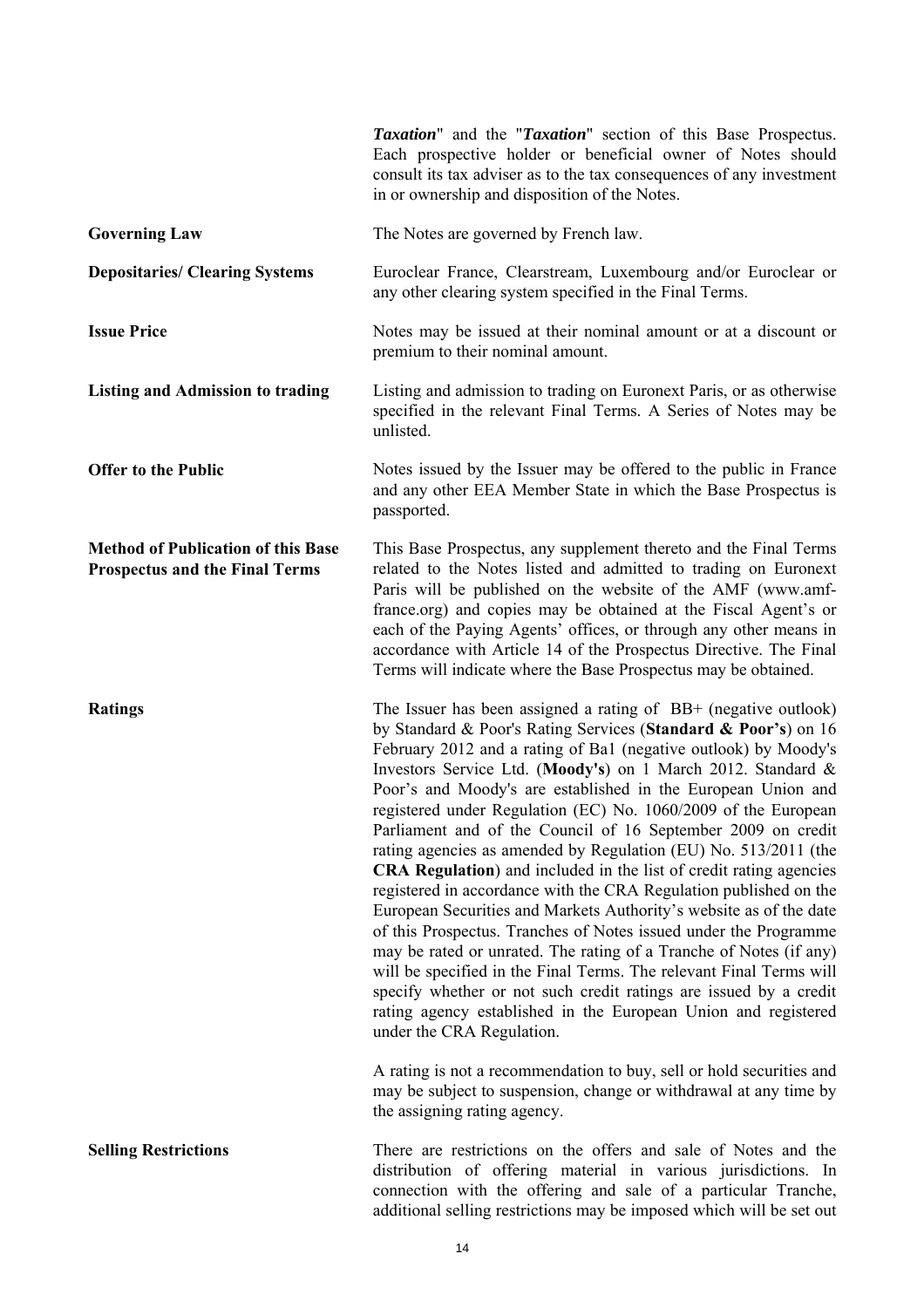in the relevant Final Terms.

The Issuer is a Category 2 for the purposes of Regulation S.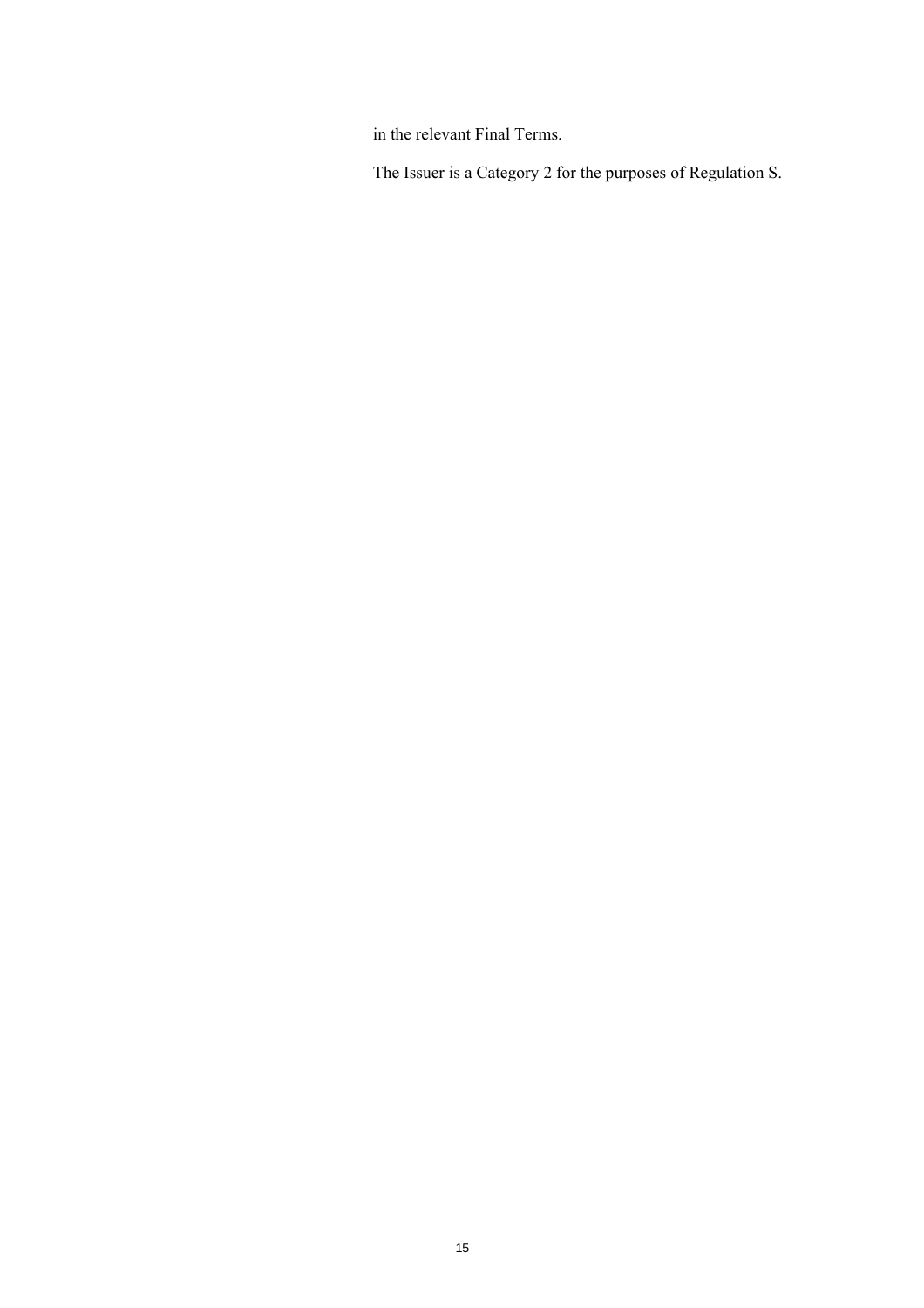### **RESUME EN FRANCAIS (SUMMARY IN FRENCH)**

Le paragraphe suivant doit être lu comme une introduction au Résumé si l'Etat Membre concerné n'a pas transposé en droit interne les exigences de modification du Résumé résultant de la Directive 2010/73/EU modifiant la Directive Prospectus :

*Ce résumé doit être lu comme une introduction au Prospectus de Base, et toute décision d'investir dans les Titres doit être fondée sur un examen exhaustif du Prospectus de Base et des documents qui lui sont incorporés par référence. Une fois les dispositions de la Directive Prospectus (à l'exclusion de toute modification apportée à celle-ci en vertu de la Directive 2010/73/EU modifiant la Directive Prospectus) transposées dans chaque Etat Membre de l'Espace Economique Européen, aucune responsabilité civile ne sera recherchée auprès des personnes qui ont présenté le présent résumé ou de sa traduction, à moins que le contenu du résumé ne soit jugé trompeur, inexact ou contradictoire par rapport aux autres parties du présent Prospectus de Base. Lorsqu'une action concernant l'information contenue dans le présent Prospectus de Base est intentée devant un tribunal d'un État Membre de l'Espace Économique Européen, le plaignant peut, selon la législation nationale de l'État Membre concerné, avoir à supporter les frais de traduction du Prospectus de Base avant le début de la procédure judiciaire.* 

Le paragraphe suivant doit être lu comme une introduction au Résumé si l'Etat Membre concerné a transposé en droit interne les exigences de modification du Résumé résultant de la Directive 2010/73/EU modifiant la Directive Prospectus :

*Ce résumé doit être lu comme une introduction au Prospectus de Base, et est fourni comme une aide aux investisseurs qui envisagent d'investir dans les Titres, mais ne constitue pas un substitut au Prospectus de Base. Toute décision d'investir dans les Titres doit être fondée sur un examen exhaustif du Prospectus de Base et des documents qui lui sont incorporés par référence. Une fois les dispositions de la Directive Prospectus (y compris toute modification apportée à celle-ci en vertu de la Directive 2010/73/EU modifiant la Directive Prospectus) transposées dans chaque Etat Membre de l'Espace Economique Européen, aucune responsabilité civile ne sera recherchée auprès des personnes qui ont présenté le présent résumé ou de sa traduction, à moins que le contenu du résumé ne soit jugé trompeur, inexact ou contradictoire par rapport aux autres parties du présent Prospectus de Base ou s'il ne fournit pas, par rapport aux autres parties du présent Prospectus de Base, les informations essentielles permettant d'aider les investisseurs lorsqu'ils envisagent d'investir dans ces valeurs mobilières. Lorsqu'une action concernant l'information contenue dans le présent Prospectus de Base est intentée devant un tribunal d'un État Membre de l'Espace Économique Européen, le plaignant peut, selon la législation nationale de l'État Membre concerné, avoir à supporter les frais de traduction du Prospectus de Base avant le début de la procédure judiciaire.* 

Les termes et expressions définis dans les Sections "*Terms and Conditions of the Notes*" (Modalités des Titres) auront la même définition dans le présent résumé. Dans le présent résumé, les termes "Peugeot S.A." et "Société" signifient la société Peugeot S.A. Les termes "PSA Peugeot Citroën" et "Groupe" signifient la Société et toutes ses filiales consolidées. Le terme "GM" désigne la société General Motors Holdings L.L.C., une filiale détenue à 100% de General Motors Company.

# **1. INFORMATIONS RELATIVES A L'ÉMETTEUR**

### **Dénomination sociale, secteur d'activité et nationalité**

Peugeot S.A., une société anonyme de droit français à Directoire et Conseil de Surveillance.

# **Aperçu des activités**

Constructeur européen d'envergure internationale, le Groupe réunit deux marques innovantes aux styles différenciés : Peugeot et Citroën. Présent commercialement dans 160 pays, le Groupe réalise plus du tiers de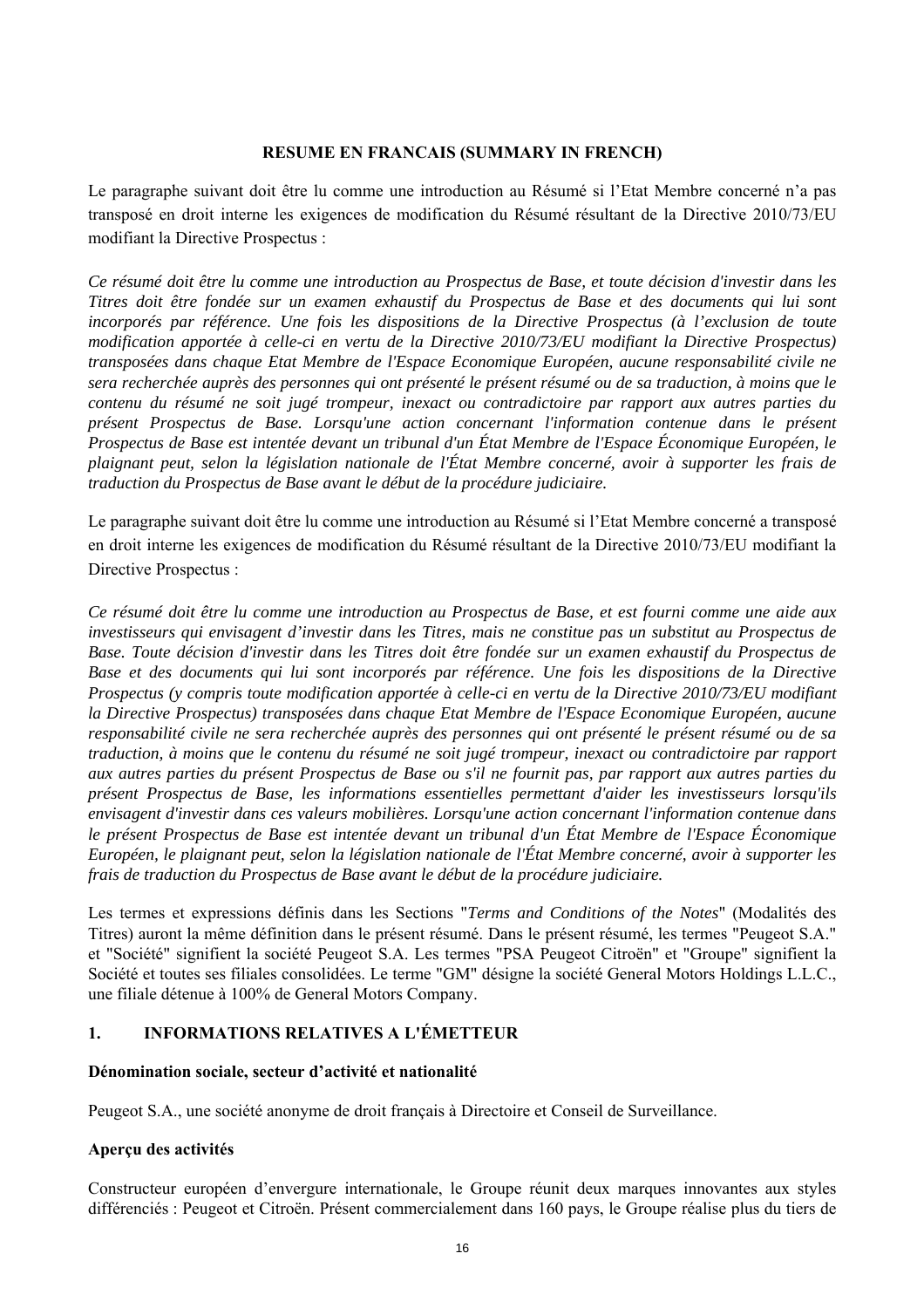ses ventes hors d'Europe occidentale. Il développe son outil de production à proximité de ses marchés prioritaires, avec des usines en Europe, en Amérique Latine, en Chine et en Russie.

En dehors de son activité de constructeur automobile, le Groupe bénéficie d'une organisation reposant notamment sur les entreprises suivantes :

- Faurecia, filiale détenue à 57,43% par le Groupe, qui est un équipementier automobile opérant au niveau mondial ;
- Gefco, filiale détenue à 100% par le Groupe, qui est un acteur majeur de la logistique ;
- Banque PSA Finance, filiale détenue à 100% par le Groupe, qui fournit dans le monde des financements à la clientèle finale et aux réseaux de distribution des véhicules Peugeot et Citroën ; et
- Peugeot Motocycles (PMTC), filiale entièrement détenue par le Groupe, propose des gammes de scooters, multivitesses et cyclomoteurs.

### **Informations financières clés sélectionnées**

#### **Années 2010 et 2011**

Ces informations financières sont extraites des comptes consolidés audités de l'Émetteur pour les exercices clos les 31 décembre 2010 et 2011.

#### **Comptes de résultats consolidés**

|                                                        |                                                         | 2011                        |                          |              |                                                      | 2010                        |                          |              |
|--------------------------------------------------------|---------------------------------------------------------|-----------------------------|--------------------------|--------------|------------------------------------------------------|-----------------------------|--------------------------|--------------|
| (en millions d'euros)                                  | <b>Activités</b><br>industrielles<br>et<br>commerciales | Activités de<br>financement | <b>Éliminations</b>      | <b>TOTAL</b> | <b>Activités</b><br>industrielles et<br>commerciales | Activités de<br>financement | <b>Éliminations</b>      | <b>TOTAL</b> |
| Chiffre d'affaires *                                   | 58 329                                                  | 1902                        | (319)                    | 59 912       | 54 502                                               | 1852                        | (293)                    | 56 061       |
| Résultat opérationnel<br>courant                       | 783                                                     | 532                         | ×                        | 1 3 1 5      | 1 2 8 9                                              | 507                         |                          | 1796         |
| Produits et (charges)<br>opérationnels non<br>courants | (417)                                                   | $\overline{\phantom{0}}$    | $\overline{\phantom{a}}$ | (417)        | (87)                                                 | 27                          | $\overline{\phantom{a}}$ | (60)         |
| Résultat opérationnel                                  | 366                                                     | 532                         | $\blacksquare$           | 898          | 1 202                                                | 534                         | $\overline{\phantom{a}}$ | 1736         |
| Résultat net<br>consolidé                              | 430                                                     | 354                         | $\boldsymbol{0}$         | 784          | 862                                                  | 394                         | $\blacksquare$           | 1 2 5 6      |
| Dont part du groupe                                    | 238                                                     | 345                         | 5                        | 588          | 744                                                  | 388                         | $\overline{2}$           | 1 1 3 4      |
| Dont part des<br>minoritaires                          | 192                                                     | 9                           | (5)                      | 196          | 118                                                  | 6                           | (2)                      | 122          |
| (en euros)                                             |                                                         |                             |                          |              |                                                      |                             |                          |              |
| Résultat net par<br>action de 1 euro                   |                                                         |                             |                          | 2,64         |                                                      |                             |                          | 5,00         |

*\* y compris en 2011 : Plastal Allemagne, Plastal Espagne, Madison et Mercurio*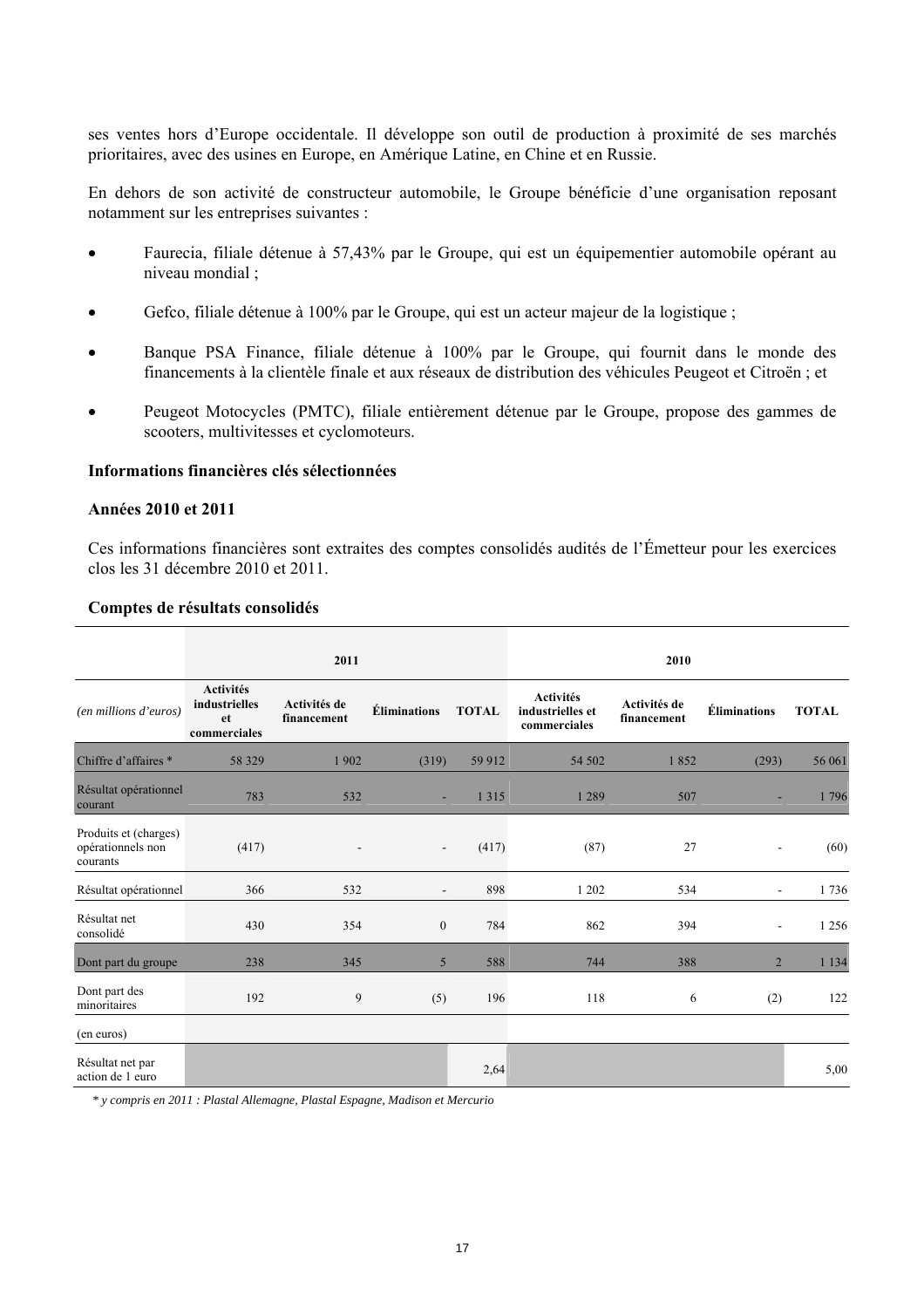# **Bilans consolidés**

| <b>ACTIF</b>                     |                                                      | 31 décembre 2011            |                     |              |                                                      | 31 décembre 2010            |                     |              |
|----------------------------------|------------------------------------------------------|-----------------------------|---------------------|--------------|------------------------------------------------------|-----------------------------|---------------------|--------------|
| (en millions<br>d'euros)         | <b>Activités</b><br>industrielles et<br>commerciales | Activités de<br>financement | <b>Éliminations</b> | <b>TOTAL</b> | <b>Activités</b><br>industrielles et<br>commerciales | Activités de<br>financement | <b>Éliminations</b> | <b>TOTAL</b> |
| Total des actifs<br>non courants | 25 28 6                                              | 367                         | (25)                | 25 6 28      | 22 646                                               | $362*$                      | (25)                | 22 983       |
| Total des actifs<br>courants     | 16,550                                               | 27431                       | (618)               | 43 363       | 19 710                                               | 26.387*                     | (589)               | 45 508       |
| <b>TOTAL ACTIF</b>               | 41836                                                | 27 798                      | (643)               | 68 991       | 42 356                                               | 26 749                      | (614)               | 68491        |

*\* contre respectivement 460 millions et 26 289 millions d'euros publiés en 2010, suite au reclassement en « actifs courants » des titres du Fonds d'Investissement en Droits de Créance (FIDC) de l'Etat brésilien classés précédemment en « Autres actifs non courants ».* 

| <b>PASSIF</b>                     |                                                      | 31 décembre 2011            |                     |              |                                                      | 31 décembre 2010            |                     |              |
|-----------------------------------|------------------------------------------------------|-----------------------------|---------------------|--------------|------------------------------------------------------|-----------------------------|---------------------|--------------|
| (en millions<br>d'euros)          | <b>Activités</b><br>commerciales et<br>industrielles | Activités de<br>financement | <b>Éliminations</b> | <b>TOTAL</b> | <b>Activités</b><br>commerciales et<br>industrielles | Activités de<br>financement | <b>Éliminations</b> | <b>TOTAL</b> |
| Total des capitaux<br>propres     |                                                      |                             |                     | 14 4 94      |                                                      |                             |                     | 14 303       |
| Total des passifs<br>non courants | 12 184                                               | 369                         | $\overline{a}$      | 12 553       | 12 2 2 5                                             | 412                         | $\overline{a}$      | 12637        |
| Total des passifs<br>courants     | 18849                                                | 23 738                      | (643)               | 41944        | 19 342                                               | 22 823                      | (614)               | 41 551       |
| <b>TOTAL PASSIF</b>               |                                                      |                             |                     | 68 991       |                                                      |                             |                     | 68 491       |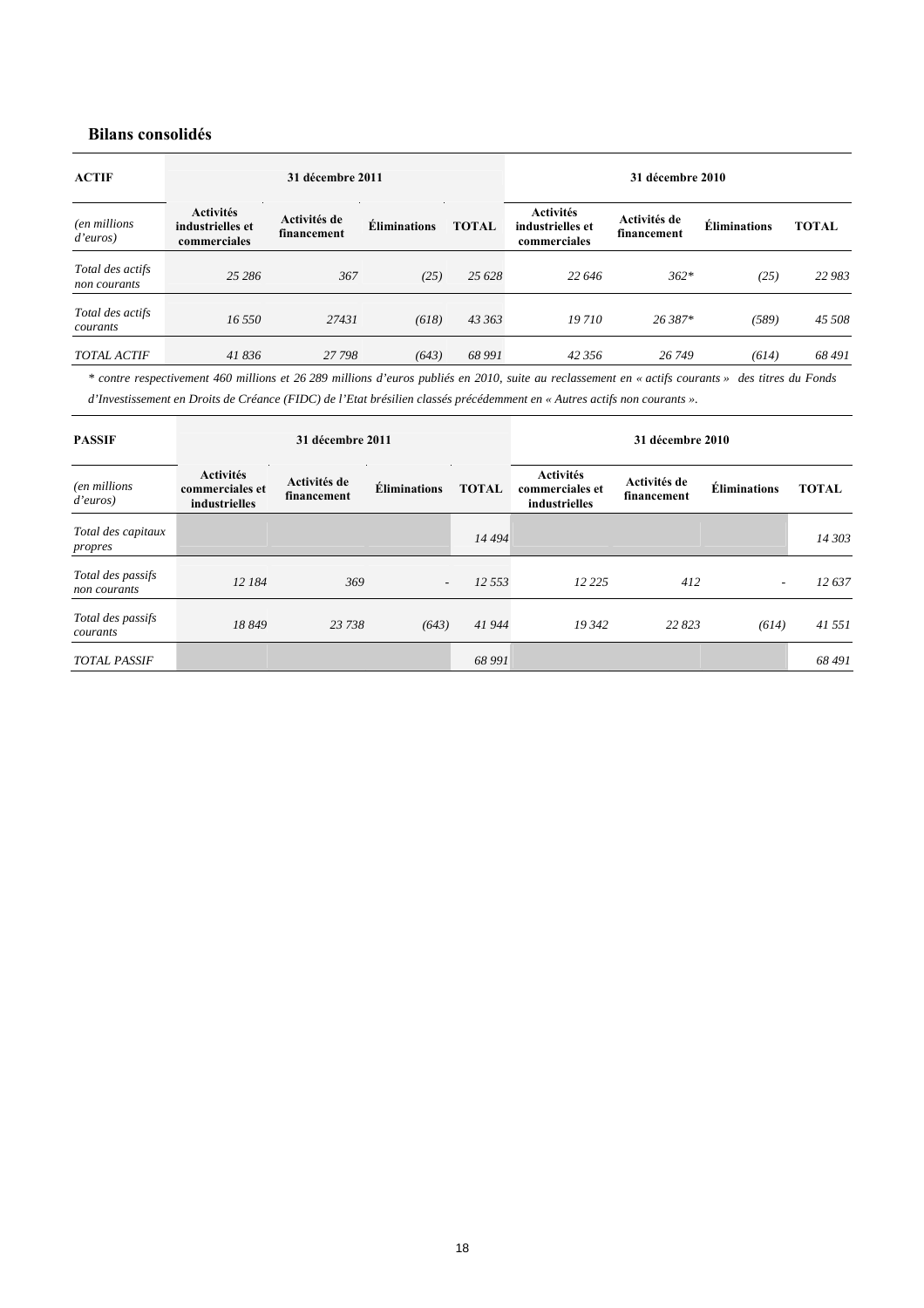### **Tableau de flux de trésorerie consolidés**

|                                                  |                                                      | 2011                        |                          |              |                                                      | 2010                        |                     |              |
|--------------------------------------------------|------------------------------------------------------|-----------------------------|--------------------------|--------------|------------------------------------------------------|-----------------------------|---------------------|--------------|
| (en millions d'euros)                            | <b>Activités</b><br>industrielles et<br>commerciales | Activités de<br>financement | <b>Éliminations</b>      | <b>TOTAL</b> | <b>Activités</b><br>industrielles et<br>commerciales | Activités de<br>financement | <b>Éliminations</b> | <b>TOTAL</b> |
| Résultat net<br>consolidé                        | 430                                                  | 354                         |                          | 784          | 862                                                  | 394                         |                     | 1 2 5 6      |
| Marge brute<br>d'autofinancement                 | 2 5 9 6                                              | 339                         |                          | 2935         | 3 2 5 7                                              | 350                         | $\blacksquare$      | 3 607        |
| Flux liés à<br>l'exploitation                    | 1912                                                 | 17                          | (177)                    | 1752         | 3 7 7 4                                              | 154                         | 117                 | 4 0 4 5      |
| Flux liés aux<br>investissements                 | (3713)                                               | (19)                        | $\overline{\phantom{a}}$ | (3732)       | (2804)                                               | (1)                         | 3                   | (2802)       |
| Flux des opérations<br>financières               | (2691)                                               | (158)                       | 78                       | (2771)       | 375                                                  | (137)                       | (132)               | 106          |
| Mouvements de<br>conversion                      | 3                                                    | (2)                         | $\overline{c}$           | 3            | 91                                                   | 11                          | -                   | 102          |
| Augmentation<br>(diminution) de la<br>trésorerie | (4489)                                               | (162)                       | (97)                     | (4748)       | 1436                                                 | 27                          | (12)                | 1451         |
| Trésorerie nette<br>au début de<br>l'exercice    | 9 2 5 3                                              | 1 3 1 6                     | (127)                    | 10 4 42      | 7817                                                 | 1 2 8 9                     | (115)               | 8 9 9 1      |
| Trésorerie nette<br>de clôture                   | 4 7 6 4                                              | 1 1 5 4                     | (224)                    | 5 6 9 4      | 9 2 5 3                                              | 1 3 1 6                     | (127)               | 10 442       |

### **Évolution récente de la situation financière**

- Chiffre d'affaires Groupe du 1er trimestre 2012 à 14,3Mds  $\epsilon$  en baisse de 7 % par rapport au 1er trimestre 2011.
- Chiffre d'affaires de la division Automobile en baisse de 14% par rapport au 1er trimestre 2011 : marché Européen en retrait de 8% par rapport au 1er trimestre 2011, dopé par la hausse des immatriculations liées à la fin des primes à la casse, et pression sur les prix maintenue
- Forte progression du chiffre d'affaires de Faurecia de 8% et de Banque PSA Finance de 6%
- Léger recul du chiffre d'affaires de Gefco de 4%
- Alliance globale avec GM en cours. Succès de l'augmentation de capital de 1Md€
- Lancement de la Peugeot 208 le 29 mars 2012
- Cessions d'actifs au 1er trimestre : Citer pour 448m€ et promesse de vente du siège social parisien pour 245m€
- Plans d'action de réduction de coût de 1Md€ en cours de déploiement
- Emission obligataire de 600m€ et accès au LTRO<sup>1</sup> pour 700m€ pour Banque PSA Finance
- 1 Opération de refinancement à long term (*Long-Term Refinancing Operation*) conduite par la Banque Centrale Européenne.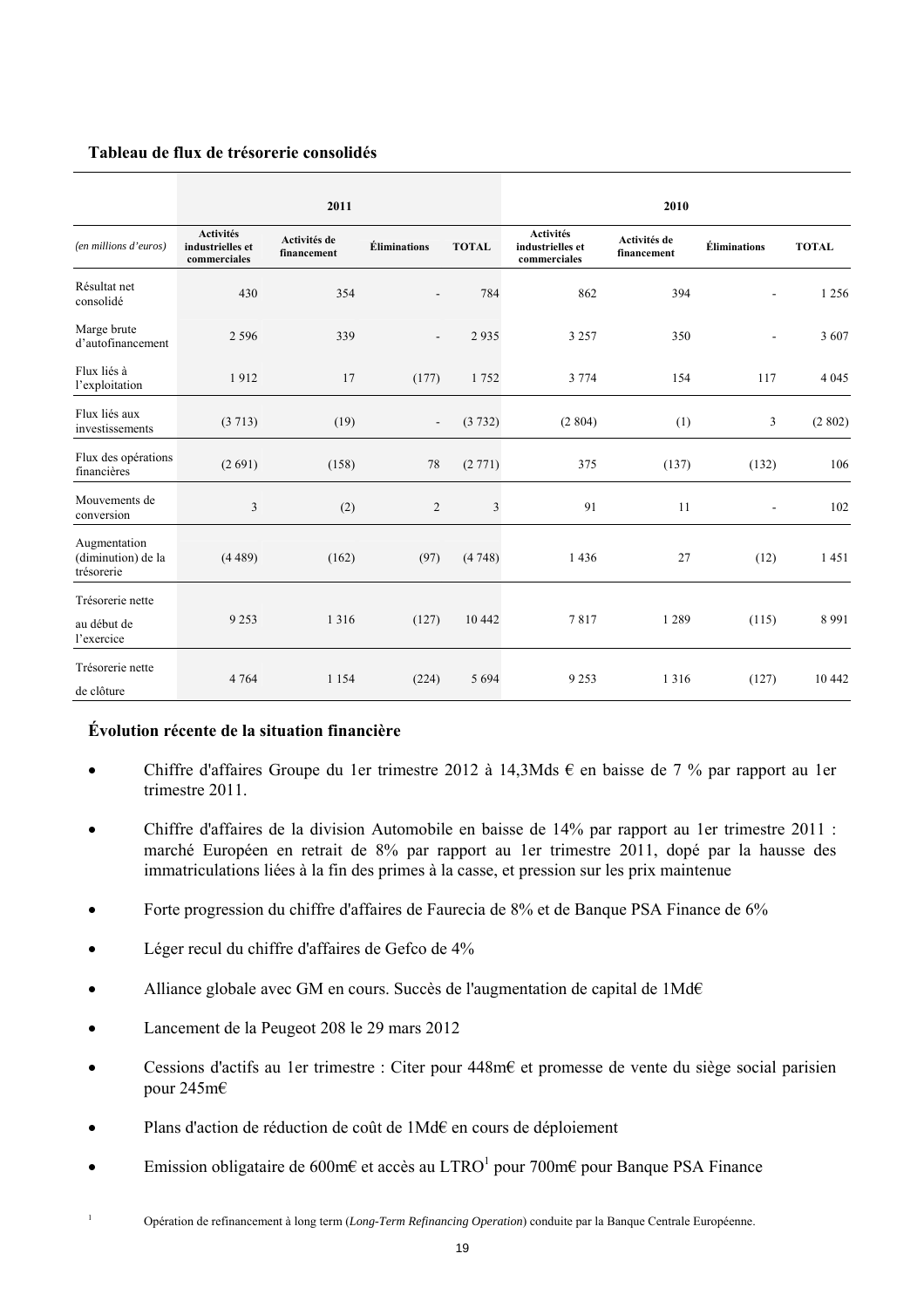# **Année 2012**

# **Chiffre d'affaires trimestriel pour le premier trimestre 2011 et 2012 (non audité) :**

| (en millions d'euros)                            | T1 2011 | T1 2012 | % Variation |
|--------------------------------------------------|---------|---------|-------------|
|                                                  |         |         |             |
| Automobile                                       | 11.626  | 9.719   | $-14%$      |
|                                                  |         |         |             |
| Faurecia                                         | 3.963   | 4.297   | $+8%$       |
|                                                  |         |         |             |
| <b>GEFCO</b>                                     | 977     | 935     | $-4\%$      |
|                                                  |         |         |             |
| Banque PSA Finance                               | 470     | 496     | $+6\%$      |
|                                                  |         |         |             |
| Autres activités et Eliminations inter-activités | (1.258) | (1.158) |             |
|                                                  |         |         |             |
| Groupe PSA Peugeot Citroën                       | 15.414  | 14.289  | $-7\%$      |

### **Perspectives pour 2012**

Le chiffre d'affaires du 1er trimestre 2012 du Groupe est en baisse de 7% par rapport à celui du 1er trimestre 2011, qui était dopé par la hausse des immatriculations liées à la fin des primes à la casse.

Le Groupe a rencontré sur le 1er trimestre un environnement concurrentiel toujours difficile en raison d'une pression sur les prix identique à celle du 4ème trimestre 2011, et de l'Europe du Sud en forte dégradation qui impactent défavorablement les ventes combinées dans les pays du Groupe. Ce contexte devrait perdurer sur le 1er semestre.

Pour l'année 2012, le Groupe maintient inchangée l'hypothèse d'un repli des marchés automobiles de l'ordre de 5% en Europe 30<sup>1</sup>, et de l'ordre de 10% en France. Hors Europe, le Groupe s'attend à une croissance de l'ordre de 7% du marché chinois, de l'ordre de 6% en Amérique Latine et de l'ordre de 5% en Russie.

Dans ce contexte difficile, le Groupe confirme son objectif de désendettement significatif, grâce à la contribution du plan de réduction des coûts et de management du cash, des cessions d'actifs et du lancement de nouveaux modèles.

Le plan de réduction des coûts d'1Md€ est en cours de mise en œuvre. Près de la moitié du plan de cession de 1,5Mds€ a été réalisé au 1er trimestre avec la cession de Citer pour 448m€ et la signature de la promesse de vente du siège parisien pour 245m€.

Les premières étapes clés de l'alliance stratégique globale avec GM, annoncée le 29 février 2012, ont été réalisées, avec la création du Steering Comittee le 26 mars 2012, le succès de l'augmentation de capital de 1Md€ le 27 mars et les négociations sur l'accord logistique en cours.

# **2. FACTEURS DE RISQUE**

Un investissement dans les Titres implique certains risques qui doivent être pris en compte préalablement à toute décision d'investissement.

# **Principaux facteurs de risque propres à l'Émetteur et à son activité**

Les principaux facteurs de risques spécifiques au Groupe comprennent notamment:

**(i) Les risques opérationnels** et notamment**:** 

1

*"Europe 30" signifie les pays auxquels il est fait référence en page 84 du Document de Référence 2011.*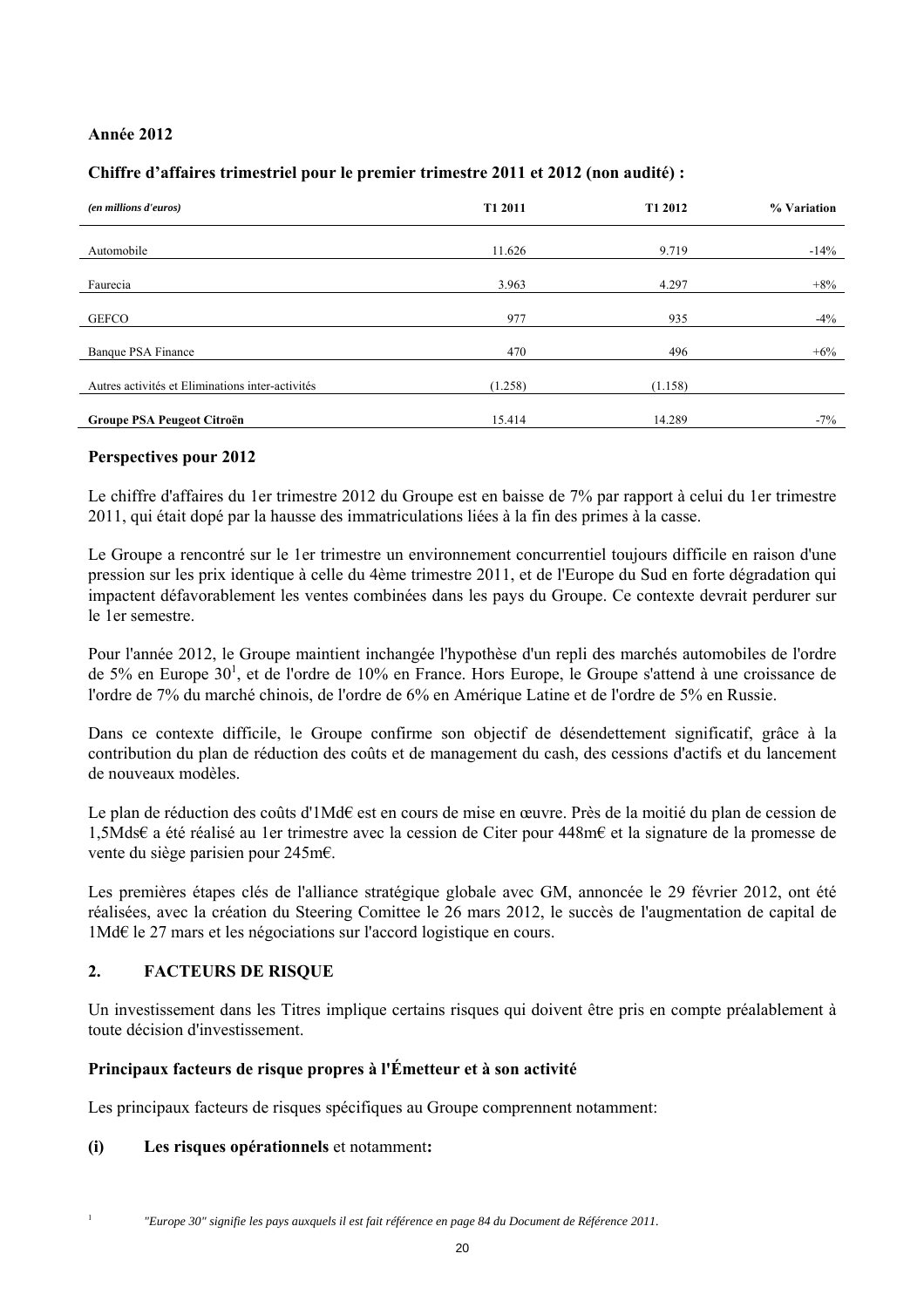- les risques liés à l'environnement économique et géopolitique du Groupe ;
- les risques liés au développement, au lancement et à la vente de nouveaux véhicules ;
- les risques clients et concessionnaires ;
- les risques matières premières ;
- les risques fournisseurs ;
- les risques industriels
- les risques environnementaux
- les risques liés à la santé et à la sécurité au travail ;
- les risques liés aux coopérations ; et
- les risques liés aux systèmes d'information.
- (ii) **Les risques relatifs aux marchés financiers** et notamment:
	- exposition aux variations de taux de change ;
	- exposition aux variations des taux d'intérêt ;
	- le risque actions ;
	- le risque de contrepartie ;
	- le risque de liquidité ; et
	- notation de la dette.
- (iii) **Les risques relatifs à l'activité de Banque PSA Finance** et notamment:
	- les risques liés à l'activité de Banque PSA Finance ;
	- les risques relatifs aux marchés financiers et au statut d'établissement financier de Banque PSA Finance : et :
	- les autres risques liés aux activités de Banque PSA Finance ;
- (iv) **Les risques environnementaux**: un sinistre touchant un site industriel du Groupe peut compromettre la production et la commercialisation de véhicules et générer plusieurs centaines de millions d'euros de pertes.
- (v) **Les risques juridiques et contractuels** et notamment:
	- procédures judiciaires et d'arbitrage ;
	- covenants de crédits ;
	- les risques lies aux engagements de retraites et indemnités de fin de carrière ;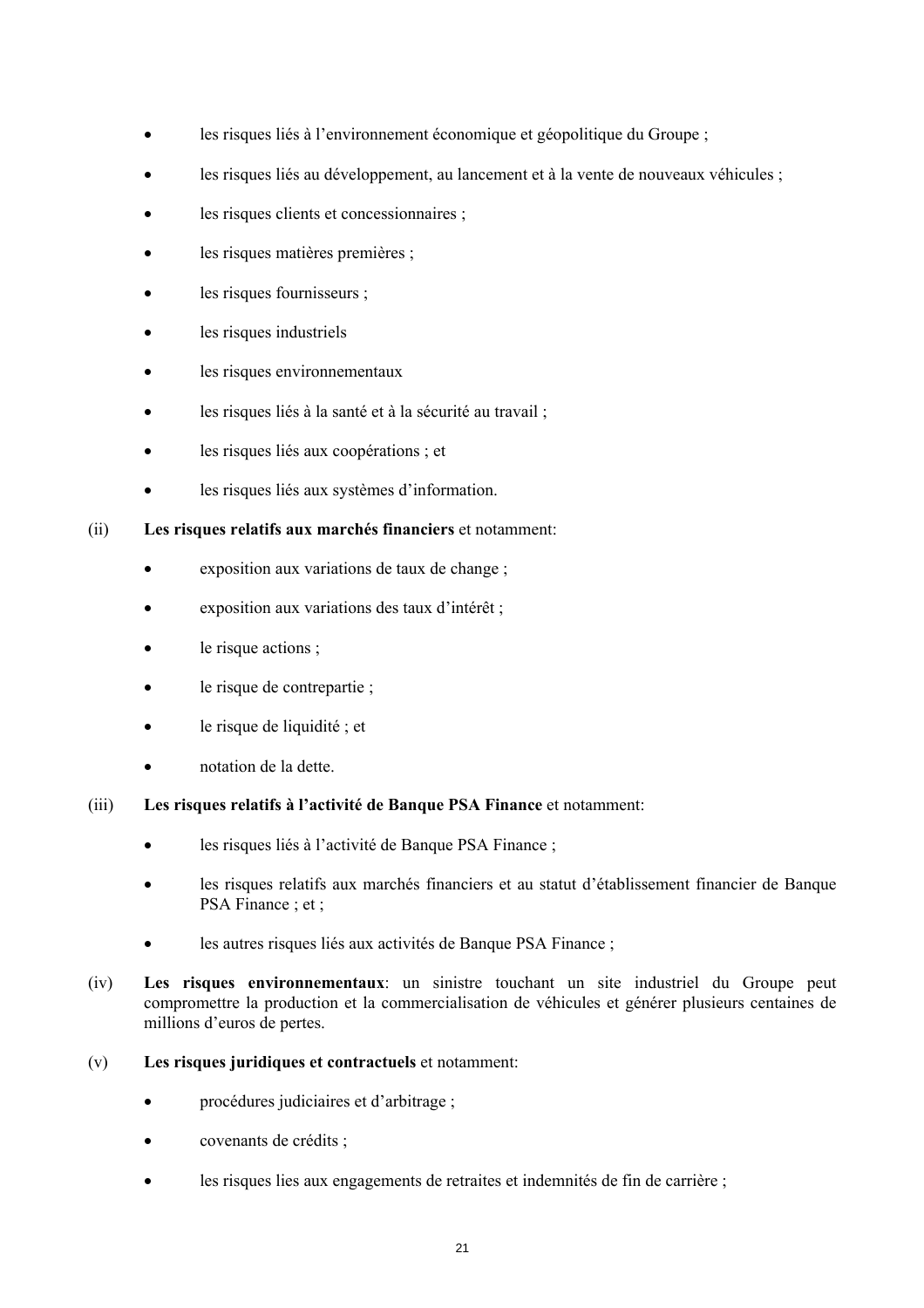- risques liés aux droits de propriété intellectuelle ; et
- engagements hors bilan.

# **Facteurs de Risque relatifs aux Titres**

Il y a certains facteurs qui sont importants pour les besoins de l'évaluation des risques de marché liés aux Titres. Ceux-ci sont énumérés dans la rubrique "*Risk Factors*" et mentionnent notamment:

# (i) **Risques financiers**

**les Titres peuvent ne pas être un investissement approprié pour tous les investisseurs** 

# **risques liés à la liquidité/la négociation des Titres**

Les Titres peuvent ne pas avoir un marché de négociations établi au moment de leur émission. Il ne peut être garanti qu'un marché actif des Titres se développera sur Euronext Paris ou qu'une liquidité existera à tout moment sur ce marché ainsi les investisseurs pourraient ne pas être en mesure de vendre leurs Titres avant la date d'échéance.

# **risques liés à la valeur de marché des Titres**

La valeur de marché des Titres peut être affectée par la solvabilité de l'Émetteur ou du Groupe et par certains autres facteurs.

### **risques liés aux taux de change et au contrôle des changes**

L'Émetteur paiera le principal et les intérêts des Titres dans la devise prévue par les Conditions Définitives. Pour les investisseurs dont les activités financières sont effectuées principalement dans une devise différente de la devise prévue par les Conditions Définitives, un risque lié à la conversion des devises et à la fluctuation des taux de change existera.

### **risques liés aux notations de crédit**

La notation des Titres ne reflète pas nécessairement l'impact potentiel de tous les risques liés aux Titres ni tous les autres facteurs (notamment la solvabilité de l'Émetteur) pouvant affecter la valeur des Titres.

En outre, il existe des risques liés à la structure d'une Souche particulière de Titres (notamment les Titres pouvant être remboursés de façon anticipée à l'initiative de l'Émetteur, Titres portant intérêt à taux flottant, Titres Liés à des Indices, Titres structurés, Titres à coupon zéro).

# (ii) **Risques juridiques**

- **risques liés aux conflits d'intérêts potentiels entre l'Émetteur, les Agents placeurs ou leurs filiales respectives et les porteurs de Titres**
- **risques de modification, renonciation ou substitution des modalités des Titres par une décision de l'assemblée des porteurs de Titres par laquelle les porteurs non présents au vote ou en désaccord avec la majorité se retrouveront liés**
- **risques liés à la fiscalité (y compris les modifications relatives à la Directive européenne sur l'Épargne)**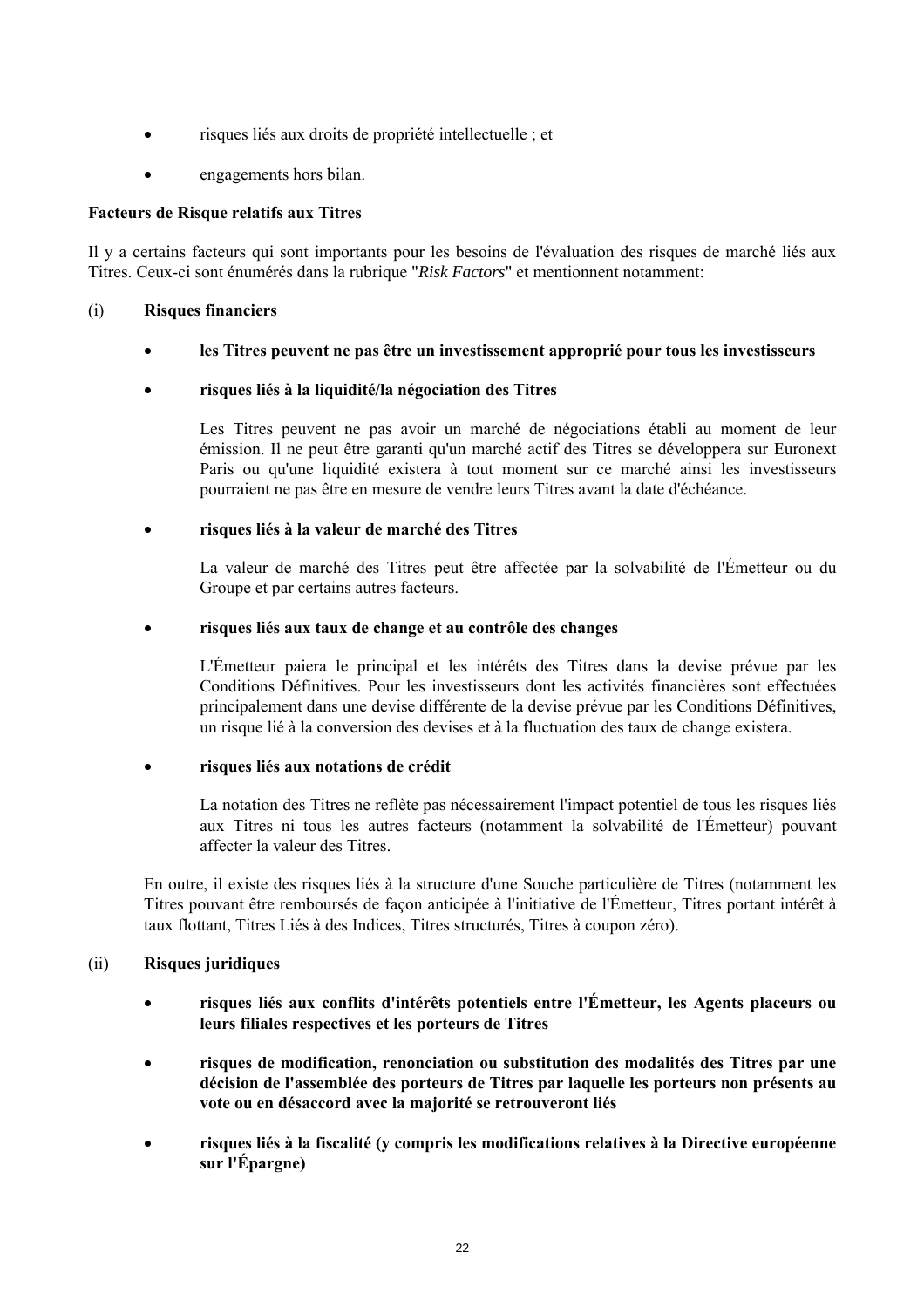Les acquéreurs et vendeurs potentiels de Titres doivent savoir qu'il est possible qu'ils aient à payer des taxes ou autre imposition ou droits similaires en application des lois et pratiques de l'État dans lequel les Titres sont transférés ou de d'autres Etats.

# **risques liés à un changement législatif**

Les Titres sont régis par la loi française à la date du Prospectus de Base. Aucune assurance ne peut être donnée quant aux conséquences d'une décision judiciaire ou d'une modification de la législation ou de son interprétation postérieure à la date du Prospectus de Base.

- **risques liés à l'acquisition légale des Titres**
- **risques liés à des restrictions réglementaires**
- **risques liés à la loi française sur les procédures collectives**

# **3. INFORMATIONS RELATIVES AU PROGRAMME**

| Émetteur                                         | Peugeot S.A.                                                                                                                                                                                                                                                                                                                                                                                                                                                                                                                                                 |
|--------------------------------------------------|--------------------------------------------------------------------------------------------------------------------------------------------------------------------------------------------------------------------------------------------------------------------------------------------------------------------------------------------------------------------------------------------------------------------------------------------------------------------------------------------------------------------------------------------------------------|
| <b>Arrangeur</b>                                 | <b>BNP</b> Paribas                                                                                                                                                                                                                                                                                                                                                                                                                                                                                                                                           |
| <b>Agents Placeur</b>                            | <b>BNP</b> Paribas<br>Crédit Agricole Corporate and Investment Bank<br>Deutsche Bank AG, London Branch<br>HSBC Bank plc<br>Natixis<br>The Royal Bank of Scotland plc<br>Société Générale                                                                                                                                                                                                                                                                                                                                                                     |
| <b>Montant du Programme</b>                      | Jusqu'à $5.000.000.000 \in (ou la contre-valeur dans d'autres devises)$<br>à la date d'émission d'un quelconque Titre) montant nominal total<br>des Titres en circulation à tout moment.                                                                                                                                                                                                                                                                                                                                                                     |
| <b>Agent Fiscal et Agent Payeur</b><br>Principal | <b>BNP Paribas Securities Services</b>                                                                                                                                                                                                                                                                                                                                                                                                                                                                                                                       |
| Méthode d'Émission                               | Les Titres seront émis sur base syndiquée ou non syndiquée.                                                                                                                                                                                                                                                                                                                                                                                                                                                                                                  |
| Échéances                                        | Toute échéance convenue entre l'Émetteur et l'Agent Placeur ou<br>les Agents Placeurs concerné(s). Les Titres peuvent ne pas avoir<br>d'échéance fixe.                                                                                                                                                                                                                                                                                                                                                                                                       |
| <b>Devises</b>                                   | Les Titres pourront être émis en toute devise convenue entre<br>l'Émetteur et l'Agent Placeur ou les Agents Placeurs concerné(s).                                                                                                                                                                                                                                                                                                                                                                                                                            |
| <b>Valeur(s)</b> Nominale(s)                     | Les Titres seront libellés dans la ou les valeur(s) nominale(s)<br>prévues dans les Conditions Définitives applicables, étant entendu<br>que la valeur nominale minimum de chaque Titre coté et admis à<br>la négociation sur un Marché Règlementé, ou offert au public<br>dans un État Membre de l'EEE où la publication d'un prospectus<br>au sens de la Directive Prospectus est requise, sera de $1.000 \in (ou$<br>si les Titres sont libellés dans une devise autre que l'euro, le<br>montant correspondant dans cette devise à la date d'émission) ou |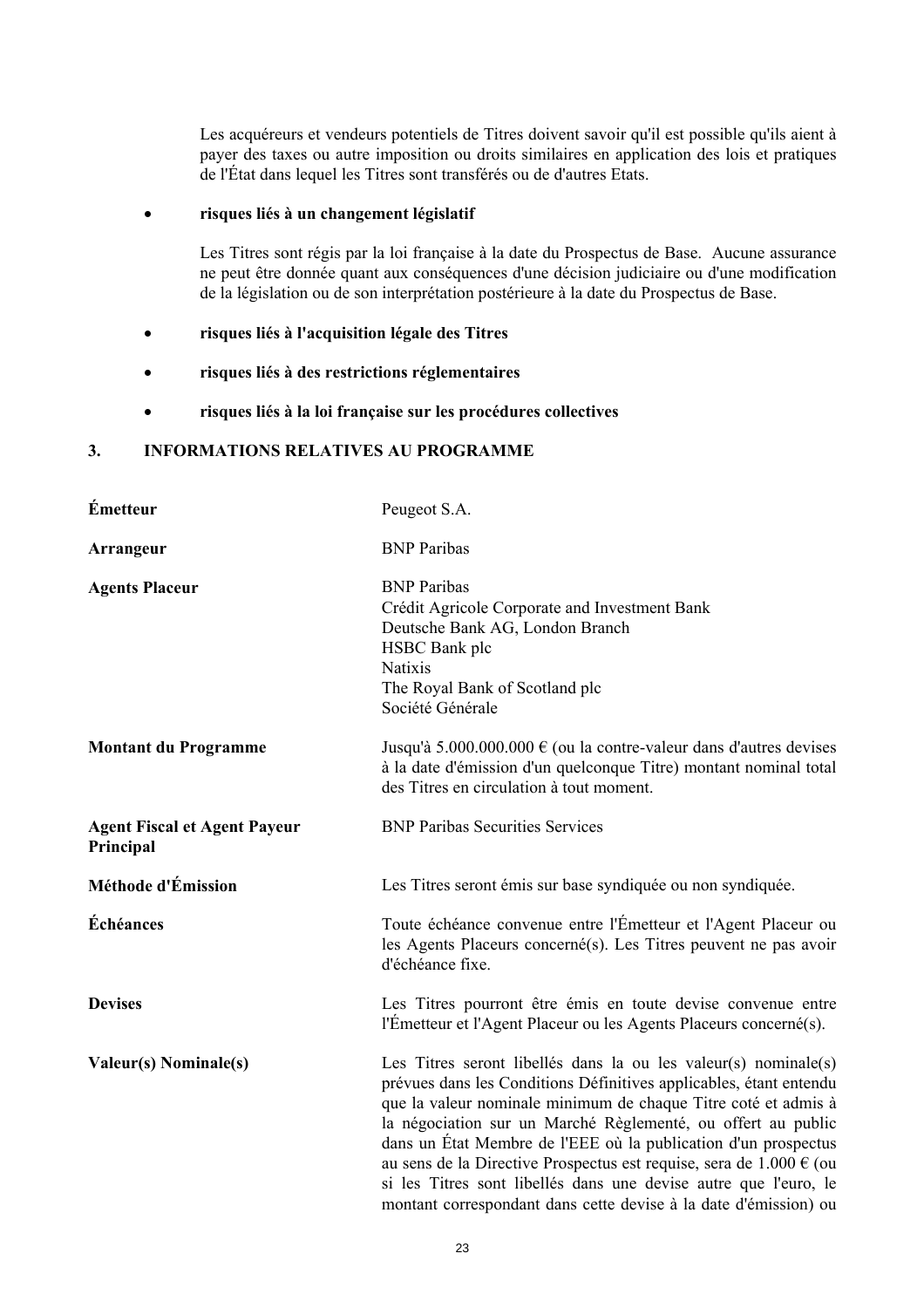|                                               | d'un montant supérieur de temps à autre permis ou exigé par la<br>banque centrale compétente (ou entité équivalente) ou par toutes<br>lois ou règlementations applicables à la devise prévue concernée.                                                                                                                                                                                                                                                                                                                                              |
|-----------------------------------------------|------------------------------------------------------------------------------------------------------------------------------------------------------------------------------------------------------------------------------------------------------------------------------------------------------------------------------------------------------------------------------------------------------------------------------------------------------------------------------------------------------------------------------------------------------|
| <b>Forme des Titres</b>                       | Les Titres peuvent être émis soit sous la forme de titres<br>dématérialisés (Titres Dématérialisés) soit sous la forme de titres<br>matérialisés (Titres Matérialisés).                                                                                                                                                                                                                                                                                                                                                                              |
| <b>Rang des Titres</b>                        | Les Titres sont des Titres senior. Les Titres constitueront des<br>engagements directs, inconditionnels, non subordonnés et non<br>assortis de sûretés de l'Émetteur.                                                                                                                                                                                                                                                                                                                                                                                |
| Maintien de l'Emprunt à son Rang              | Les Titres bénéficieront de dispositions relatives au maintien de<br>l'emprunt.                                                                                                                                                                                                                                                                                                                                                                                                                                                                      |
| Cas de Défaut<br>(y compris le défaut croisé) | Les Titres bénéficieront de dispositions relatives à des cas de<br>défaut et de défaut croisé.                                                                                                                                                                                                                                                                                                                                                                                                                                                       |
| Périodes d'Intérêts et Taux d'Intérêt         | Les Titres peuvent être des Titres à Taux Fixe, des Titres à Taux<br>Variable, des Titres à Coupon Zéro, des Titres à Coupon en Deux<br>Devises ou des Titres indexés sur Indice. Les informations<br>relatives à la longueur des périodes d'intérêts, au taux d'intérêt<br>applicable et à son mode de calcul seront précisées dans les<br>Conditions Définitives applicables.                                                                                                                                                                      |
| <b>Montant de Remboursement</b>               | Les Conditions Définitives applicables stipuleront la base de<br>calcul des montants de remboursement payables.                                                                                                                                                                                                                                                                                                                                                                                                                                      |
| <b>Remboursement Optionnel</b>                | Les Conditions Définitives applicables préciseront si les Titres<br>peuvent être remboursés avant leur maturité initiale au gré de<br>l'Emetteur (en tout ou partie) et/ou, des Titulaires de Titres<br>(notamment en cas de changement de contrôle de l'Emetteur) et,<br>le cas échéant, les conditions applicables à ce remboursement.                                                                                                                                                                                                             |
| <b>Remboursement Anticipé</b>                 | A l'exception de ce qui est prévu dans le paragraphe<br>"Remboursement Optionnel" ci-dessus,<br>les<br>Titres<br>seront<br>remboursables avant leur maturité au gré de l'Émetteur<br>uniquement pour des raisons fiscales.                                                                                                                                                                                                                                                                                                                           |
| <b>Fiscalité des Titres</b>                   | Les paiements du principal, des intérêts et autres produits<br>effectués par ou pour le compte de l'Émetteur se rapportant aux<br>Titres ne seront pas soumis à une retenue à le source ou à une<br>déduction d'impôts, taxes, droits, ou charges gouvernementales<br>d'une quelconque nature que ce soit, imposée, prélevée, collectée,<br>retenue ou fixée par la France ou en France ou toute autre autorité<br>française ayant le pouvoir de prélever l'impôt, à moins que cette<br>retenue à la source ou déduction ne soit imposée par la loi. |
|                                               | Si la loi applicable impose que des paiements de principal ou<br>d'intérêt par l'Emetteur sur un Titre, un Reçu ou un Coupon soient<br>soumis à une retenue à la source ou à une déduction d'impôts ou<br>de droits d'une quelconque nature, présents ou futures, prélevés<br>par la France, l'Emetteur devra, sauf dans certains cas limités, et<br>dans la mesure où cela lui est permis par la loi, payer les montants<br>additionnels nécessaires afin de permettre aux Titulaires des                                                           |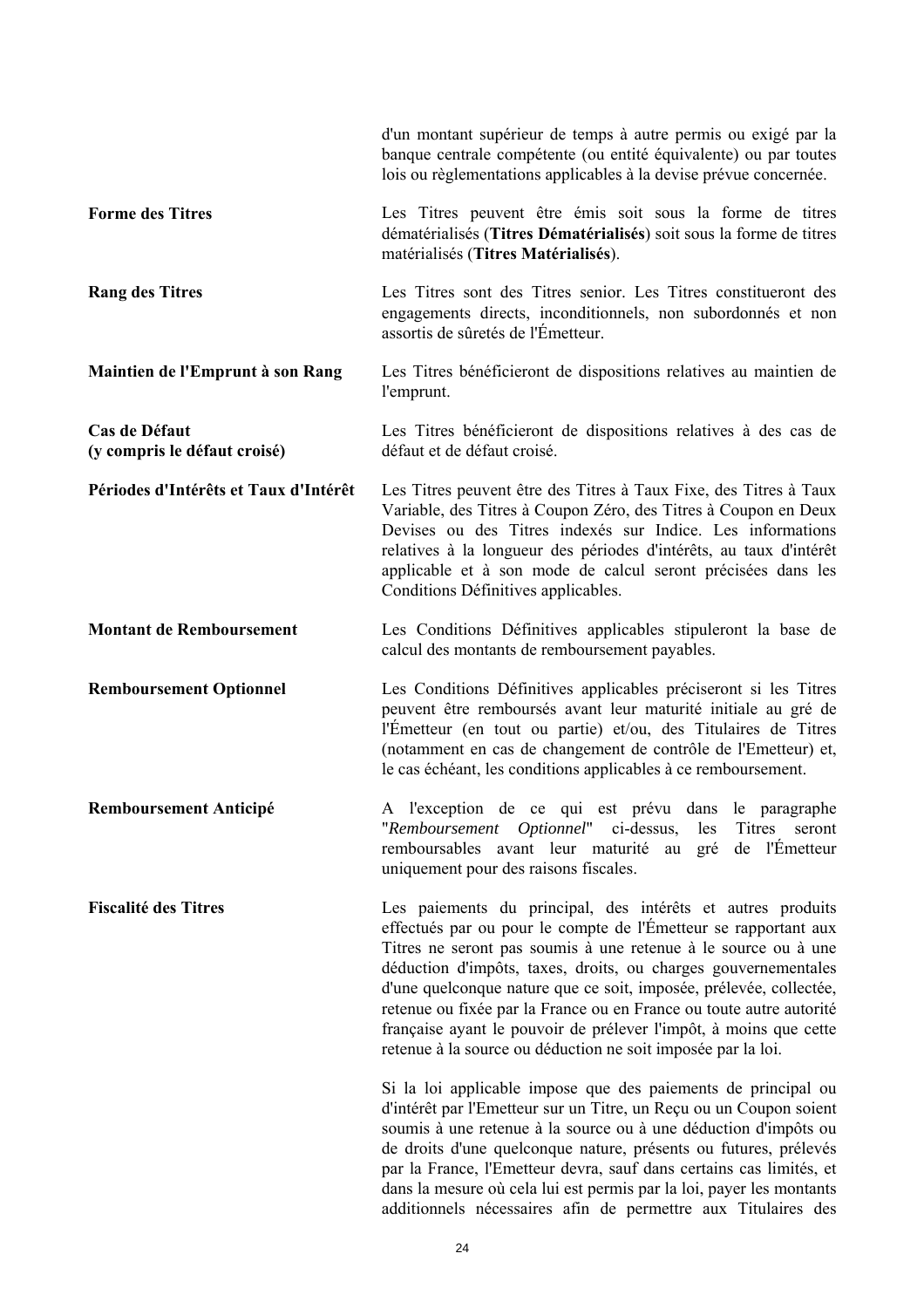|                                                                                                   | Titres ou, le cas échéant, aux Titulaires des Reçus ou des<br>Coupons, de recevoir les montants qu'ils auraient perçus en<br>l'absence de toute retenue à la source ou déduction.                                                                                                                                                                                                                                                                                                                                                                                                                                                                                                                                                                                          |
|---------------------------------------------------------------------------------------------------|----------------------------------------------------------------------------------------------------------------------------------------------------------------------------------------------------------------------------------------------------------------------------------------------------------------------------------------------------------------------------------------------------------------------------------------------------------------------------------------------------------------------------------------------------------------------------------------------------------------------------------------------------------------------------------------------------------------------------------------------------------------------------|
|                                                                                                   | Chaque investisseur devra revoir attentivement la Condition<br>relative au "Rachat des Titres pour des Raisons Fiscales", la<br>Condition relative à la "Fiscalité" et la section "Fiscalité" de ce<br>Prospectus de Base. Chaque titulaire ou bénéficiaire potentiel des<br>Titres devra consulter son conseiller fiscal en ce qui concerne les<br>conséquences fiscales de tout investissement ou détention de<br>Titres.                                                                                                                                                                                                                                                                                                                                                |
| Droit applicable                                                                                  | Les Titres sont régis par le droit français.                                                                                                                                                                                                                                                                                                                                                                                                                                                                                                                                                                                                                                                                                                                               |
| Dépositaires / Systèmes de<br>Règlement-livraison                                                 | Euroclear France, Clearstream, Luxembourg et/ou Euroclear ou<br>tout autre système de règlement-livraison spécifié dans les<br>Conditions Définitives.                                                                                                                                                                                                                                                                                                                                                                                                                                                                                                                                                                                                                     |
| Prix d'Émission                                                                                   | Les Titres peuvent être émis à leur montant nominal ou en<br>dessous du pair ou avec prime.                                                                                                                                                                                                                                                                                                                                                                                                                                                                                                                                                                                                                                                                                |
| <b>Cotation et Admission à la</b><br>négociation                                                  | Cotation et admission à la négociation sur Euronext Paris, ou tel<br>que stipulé dans les Conditions Définitives. Une Souche de Titres<br>peut ne pas être cotée.                                                                                                                                                                                                                                                                                                                                                                                                                                                                                                                                                                                                          |
| <b>Offre au Public</b>                                                                            | Les Titres émis par l'Émetteur pourront être offerts au public en<br>France et/ou dans un État Membre quelconque de l'EEE vers<br>lequel le Prospectus de Base est passeporté.                                                                                                                                                                                                                                                                                                                                                                                                                                                                                                                                                                                             |
| Méthode de Publication de ce<br><b>Prospectus de Base et des Conditions</b><br><b>Définitives</b> | Ce Prospectus de Base, tout supplément à celui-ci et les<br>Conditions Définitives relatives aux Titres cotés et admis à la<br>négociation sur Euronext Paris seront publiés sur le site internet<br>de l'AMF (www.amf-france.org) et des copies pourront être<br>obtenues dans les bureaux de l'Agent Fiscal ou de chacun des<br>Agents Payeurs, ou par le biais de tout autre moyen<br>conformément aux dispositions de l'Article 14 de la Directive<br>Prospectus. Les Conditions Définitives indiqueront où le<br>Prospectus de Base pourra être obtenu.                                                                                                                                                                                                               |
| <b>Notation</b>                                                                                   | L'Emetteur a été noté BB+ (perspective négative) par Standard $\&$<br>Poor's Rating Services (Standard & Poor's) le 16 février 2012 et<br>Ba1 (perspective négative) par Moody's Investors Service Ltd<br>(Moody's) le 1 mars 2012. Standard & Poor's et Moody's sont<br>établis dans l'Union Européenne et enregistrés conformément au<br>Règlement (CE) No. 1060/2009 du Parlement Européen et du<br>Conseil du 16 septembre 2009 sur les agences de notation de<br>crédit tel que modifié par le Règlement (UE) No. 513/2011 (le<br>Règlement ANC) et figurent sur la liste des agences de notation<br>enregistrées conformément au Règlement ANC publiée par l'<br>European Securities and Markets Authority sur son site internet à<br>la date du présent Prospectus. |
|                                                                                                   | Les Tranches de Titres émis dans le cadre du Programme neuvent                                                                                                                                                                                                                                                                                                                                                                                                                                                                                                                                                                                                                                                                                                             |

Les Tranches de Titres émis dans le cadre du Programme peuvent faire l'objet d'une notation ou pas. La notation d'une Tranche de Titres (s'il y en a une) sera spécifiée dans les Conditions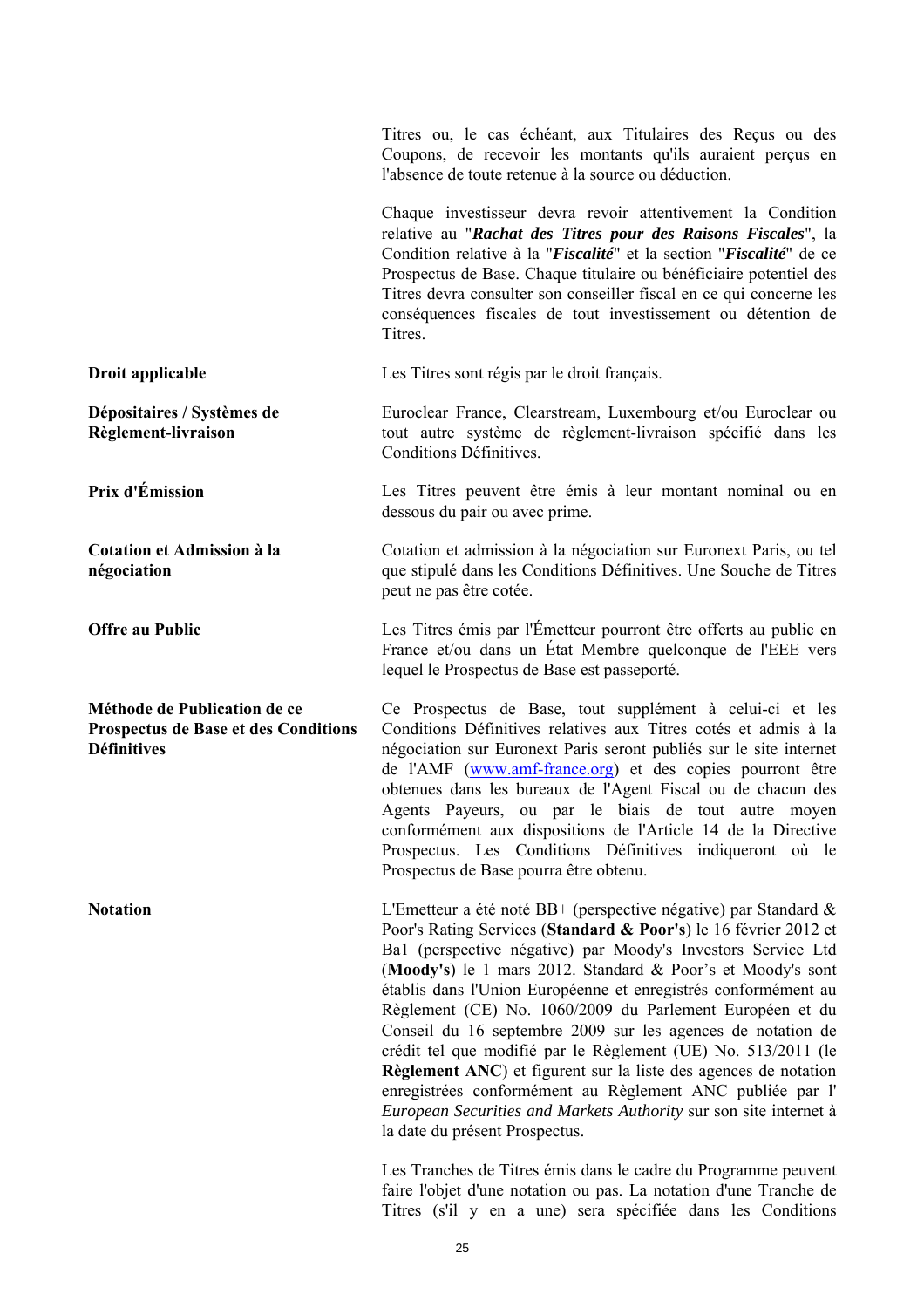Définitives. Les Conditions Définitives concernées préciseront si les notations de crédit concernées sont émises ou non par une agence de notation de crédit établie dans l'Union Européenne et enregistrée conformément au Règlement ANC. Une notation ne constitue pas une recommandation d'acheter, de vendre ou de détenir des Titres et pourra faire l'objet d'une suspension, d'un changement ou d'un retrait à tout moment par l'agence de notation l'ayant attribuée.

 Une notation n'est pas une recommandation d'acheter, vendre ou détenir des titres et pourra faire l'objet d'une suspension, d'un changement ou d'un retrait à tout moment par l'agence de notation l'ayant attribuée.

**Restrictions de Vente** Il y a des restrictions applicables à l'offre et à la vente de Titres ainsi qu'à la distribution de tout support commercial dans diverses juridictions. Pour une Tranche particulière, des restrictions de vente supplémentaires pourront être précisées dans les Conditions Définitives concernées.

L'Émetteur fait partie de la Catégorie 2 sous la *Regulation S*.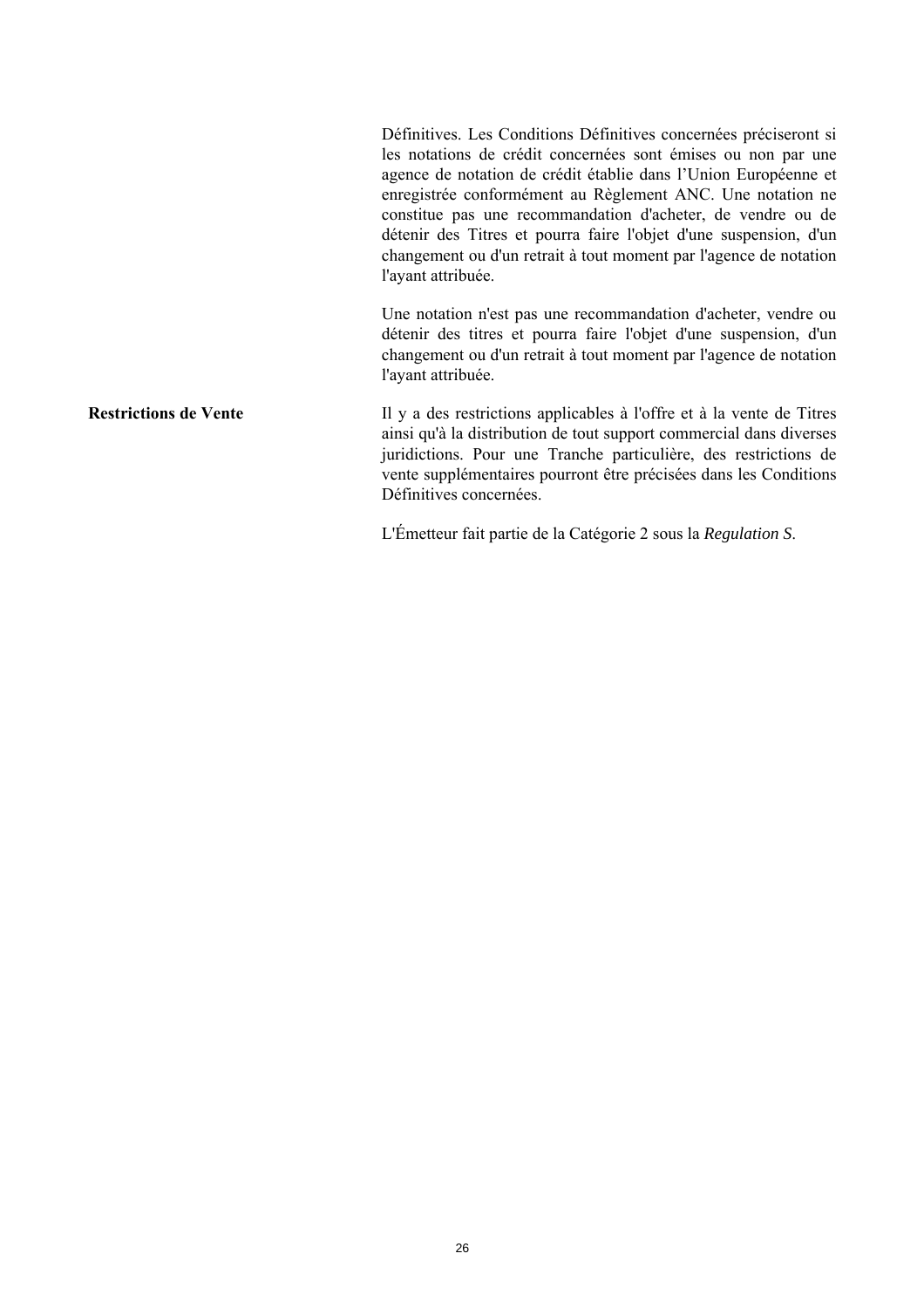### **GENERAL DESCRIPTION OF THE PROGRAMME**

*The following overview does not purport to be complete and is taken from, and is qualified in its entirety by the remainder of this Base Prospectus and, in relation to the terms and conditions of any particular Tranche of Notes, the applicable Final Terms. The Issuer and any relevant Dealer may agree that Notes shall be issued in a form other than that contemplated in the Terms and Conditions, in which event, in the case of listed Notes only and if appropriate, a supplemental Base Prospectus will be published.* 

This section constitutes a general description of the Programme for the purposes of Article 22.5(3) of Commission Regulation (EC) No 809/2004 implementing the Prospectus Directive.

Words and expressions defined in "*Terms and Conditions of the Notes*" shall have the same meanings in this General Description.

| <b>Description</b>                                | Euro Medium Term Note Programme for the continuous offer of<br>Notes (the Programme).                                                                                                                                                                                                                                                                                                                                                                                                                                                                                                                                           |
|---------------------------------------------------|---------------------------------------------------------------------------------------------------------------------------------------------------------------------------------------------------------------------------------------------------------------------------------------------------------------------------------------------------------------------------------------------------------------------------------------------------------------------------------------------------------------------------------------------------------------------------------------------------------------------------------|
| <b>Issuer</b>                                     | Peugeot S.A.                                                                                                                                                                                                                                                                                                                                                                                                                                                                                                                                                                                                                    |
| Arranger                                          | <b>BNP</b> Paribas                                                                                                                                                                                                                                                                                                                                                                                                                                                                                                                                                                                                              |
| <b>Dealers</b>                                    | <b>BNP</b> Paribas<br>Crédit Agricole Corporate and Investment Bank<br>Deutsche Bank AG, London Branch<br>HSBC Bank plc<br><b>Natixis</b><br>The Royal Bank of Scotland plc<br>Société Générale                                                                                                                                                                                                                                                                                                                                                                                                                                 |
|                                                   | The Issuer may from time to time terminate the appointment of any<br>dealer under the Programme or appoint additional dealers either in<br>respect of one or more Tranches or in respect of the whole<br>Programme. References in this Base Prospectus to Permanent<br><b>Dealers</b> are to the persons listed above as Dealers and to such<br>additional persons that are appointed as dealers in respect of the<br>whole Programme (and whose appointment has not been<br>terminated) and references to Dealers are to all Permanent Dealers<br>and all persons appointed as a dealer in respect of one or more<br>Tranches. |
|                                                   | At the date of this Base Prospectus, only credit institutions and<br>investment firms incorporated in a member state of the European<br>Union (EU) and which are authorised by the relevant authority of<br>such member home state to lead manage bond issues in such<br>member state may act (a) as Dealers with respect to non-syndicated<br>issues of Notes denominated in Euro and (b) as lead manager of<br>issues of Notes denominated in Euro issued on a syndicated basis.                                                                                                                                              |
| <b>Programme Limit</b>                            | Up to $\epsilon$ 5,000,000,000 (or the equivalent in other currencies at the<br>date of issue of any Notes) aggregate nominal amount of Notes<br>outstanding at any one time.                                                                                                                                                                                                                                                                                                                                                                                                                                                   |
| <b>Fiscal Agent and Principal Paying</b><br>Agent | <b>BNP Paribas Securities Services</b>                                                                                                                                                                                                                                                                                                                                                                                                                                                                                                                                                                                          |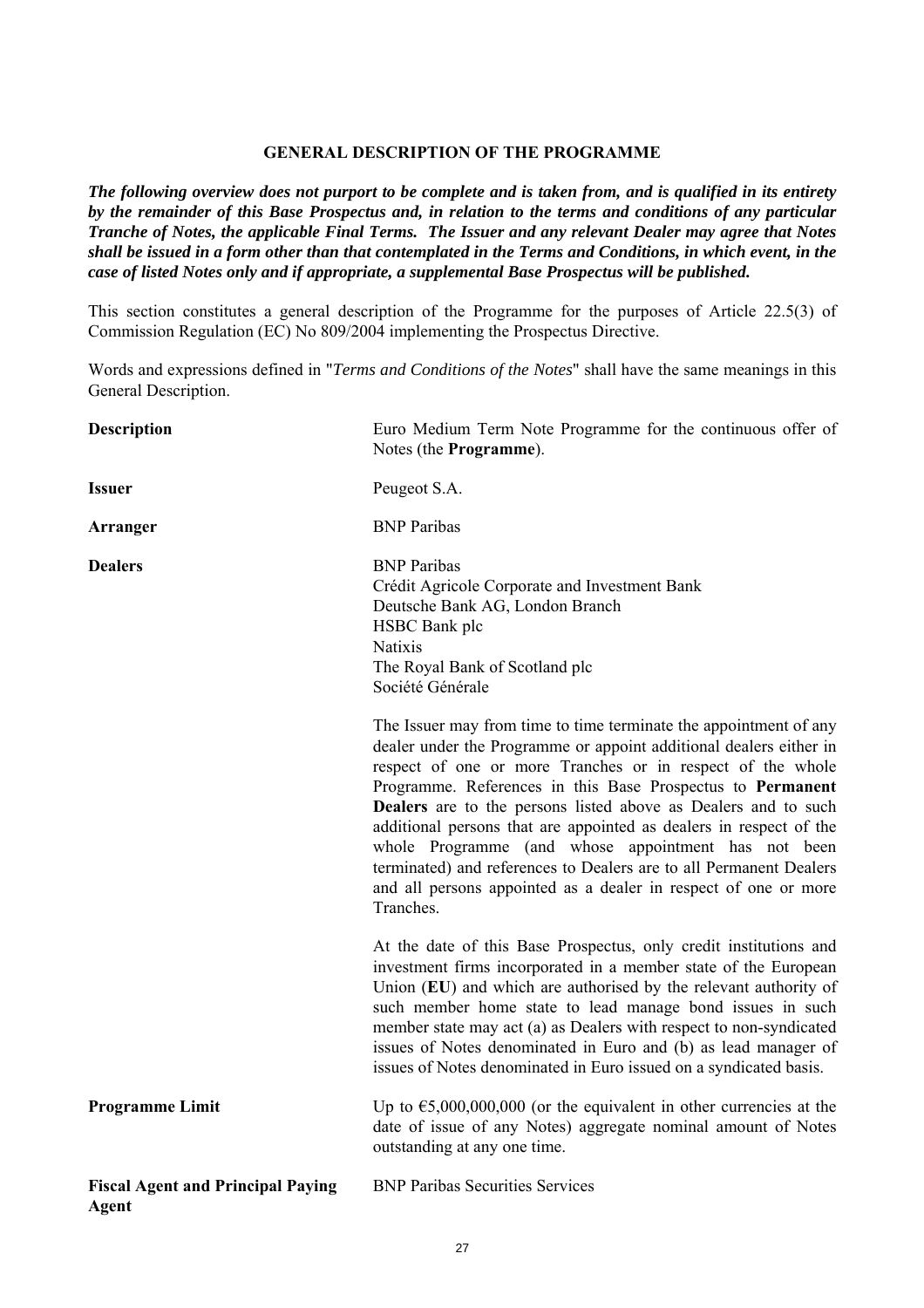| <b>Method of Issue</b> | The Notes will be issued on a syndicated or non-syndicated basis.<br>The Notes will be issued in series (each a Series) having one or<br>more issue dates and on terms otherwise identical (or identical<br>other than in respect of the first payment of interest), the Notes of<br>each Series being intended to be interchangeable with all other<br>Notes of that Series. Each Series may be issued in tranches (each<br>a <b>Tranche</b> ) on the same or different issue dates. The specific terms<br>of each Tranche (which will be supplemented, where necessary,<br>with supplemental terms and conditions and, save in respect of the<br>issue date, issue price, first payment of interest and nominal<br>amount of the Tranche, will be identical to the terms of other<br>Tranches of the same Series) will be set out in the Final Terms to<br>this Base Prospectus (the Final Terms). |
|------------------------|------------------------------------------------------------------------------------------------------------------------------------------------------------------------------------------------------------------------------------------------------------------------------------------------------------------------------------------------------------------------------------------------------------------------------------------------------------------------------------------------------------------------------------------------------------------------------------------------------------------------------------------------------------------------------------------------------------------------------------------------------------------------------------------------------------------------------------------------------------------------------------------------------|
| <b>Maturities</b>      | Subject to compliance with all relevant laws, regulations and<br>directives, any maturity as agreed between the Issuer and the<br>relevant Dealer(s). Notes may have no fixed maturity.                                                                                                                                                                                                                                                                                                                                                                                                                                                                                                                                                                                                                                                                                                              |
| <b>Currencies</b>      | Subject to compliance with all relevant laws, regulations and<br>directives, Notes may be issued in euro, U.S. dollars, Japanese yen,<br>Swiss francs, Sterling, Renminbi and in any other currency agreed<br>between the Issuer and the relevant Dealer(s).                                                                                                                                                                                                                                                                                                                                                                                                                                                                                                                                                                                                                                         |
| Denomination(s)        | Notes will be in such denomination(s) as may be specified in the<br>relevant Final Terms, save that the minimum denomination of each<br>Note listed and admitted to trading on a Regulated Market or<br>offered to the public in a Member State of the EEA in<br>circumstances which require publication of a prospectus under the<br>Prospectus Directive will be $\epsilon$ 1,000 (or if the Notes are<br>denominated in a currency other than euro, the equivalent amount<br>in such currency at the issue date) or such higher amount as may be<br>allowed or required from time to time by the relevant central bank<br>(or equivalent body) or any laws or regulations applicable to the<br>relevant specified currency.                                                                                                                                                                       |
|                        | Unless otherwise permitted by then current laws and regulations,<br>Notes (including Notes denominated in Sterling) having a maturity<br>of less than one year from the date of issue and in respect of which<br>the issue proceeds are to be accepted by the Issuer in the United<br>Kingdom or whose issue otherwise constitutes a contravention of<br>Section 19 of the Financial Services and Markets Act 2000<br>(the FSMA) will have a minimum denomination of $£100,000$ (or<br>its equivalent in other currencies).                                                                                                                                                                                                                                                                                                                                                                          |
| <b>Form of Notes</b>   | Notes may be issued either in dematerialised form (Dematerialised<br>materialised<br>form<br>(Materialised<br><sub>or</sub><br>Notes)<br>in<br>Notes).<br>Dematerialised Notes will not be exchangeable for Materialised<br>Notes and Materialised Notes will not be exchangeable for<br>Dematerialised Notes.                                                                                                                                                                                                                                                                                                                                                                                                                                                                                                                                                                                       |
|                        | Dematerialised Notes may, at the option of the Issuer, be issued in<br>dematerialised form (au porteur) or in registered<br>bearer<br>dematerialised form (au nominatif) and, in such latter case, at the                                                                                                                                                                                                                                                                                                                                                                                                                                                                                                                                                                                                                                                                                            |

option of the relevant Noteholder, in either fully registered (*au*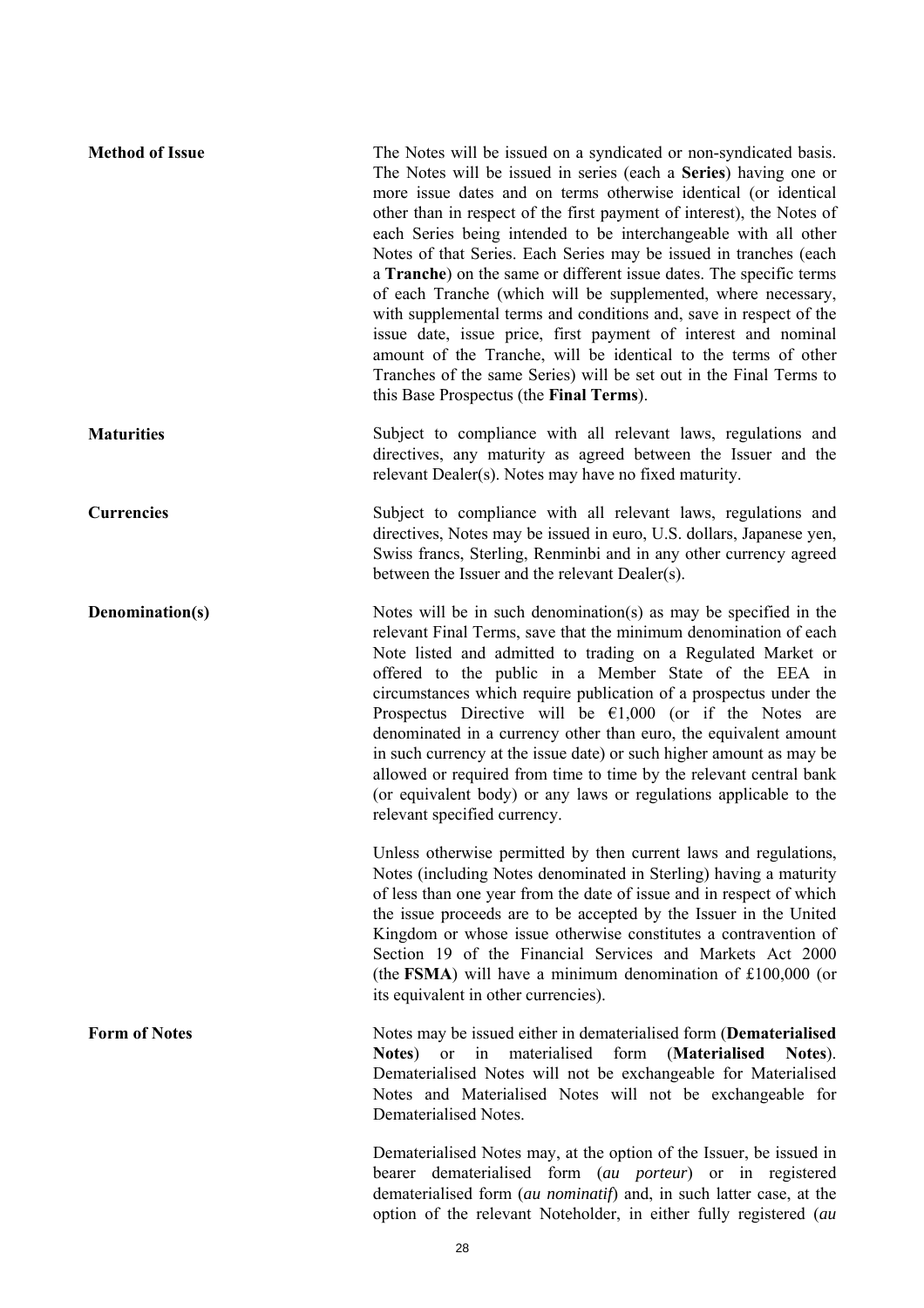|                                                      | <i>nominatif pur</i> ) or administered registered ( <i>au nominatif administré</i> )<br>form.                                                                                                                                                                                                                                                                                                                                                                                                                                                                                                                                                            |
|------------------------------------------------------|----------------------------------------------------------------------------------------------------------------------------------------------------------------------------------------------------------------------------------------------------------------------------------------------------------------------------------------------------------------------------------------------------------------------------------------------------------------------------------------------------------------------------------------------------------------------------------------------------------------------------------------------------------|
|                                                      | The relevant Final Terms will specify whether Dematerialised<br>Notes issued by the Issuer are to be in bearer (au porteur)<br>dematerialised form or in registered (au nominatif) dematerialised<br>form.                                                                                                                                                                                                                                                                                                                                                                                                                                               |
|                                                      | No physical documents of title will be issued in respect of<br>Dematerialised Notes.                                                                                                                                                                                                                                                                                                                                                                                                                                                                                                                                                                     |
|                                                      | Materialised Notes will be in bearer form (Materialised Bearer<br>Notes) only. A Temporary Global Certificate will be issued<br>initially in respect of each Tranche of Materialised Bearer Notes.<br>Materialised Notes may only be issued outside France.                                                                                                                                                                                                                                                                                                                                                                                              |
| <b>Conversion of Notes</b>                           | In the case of Dematerialised Notes, the Noteholders will not have<br>the option to convert from registered (au nominatif) form to bearer<br>(au porteur) dematerialised form and vice versa.                                                                                                                                                                                                                                                                                                                                                                                                                                                            |
|                                                      | In the case of Dematerialised Notes issued in registered form (au<br><i>nominatif</i> ), the Noteholders will have the option to convert from<br>fully registered dematerialised form (au nominatif pur) to<br>administered registered dematerialised form (au nominatif<br><i>administré</i> ) and vice versa.                                                                                                                                                                                                                                                                                                                                          |
| <b>Status of the Notes</b>                           | The Notes and, if applicable any Receipts and Coupons relating to<br>them, will constitute direct, unconditional, unsubordinated and<br>(subject to the provisions of Condition 4 (Negative Pledge))<br>unsecured obligations of the Issuer and will rank pari passu<br>without preference among themselves and (subject to such<br>exceptions as are from time to time mandatory under French law)<br>equally and rateably with any other present or future, unsecured<br>and unsubordinated obligations of the Issuer from time to time<br>outstanding without preference or priority by reason of date of<br>issue, currency of payment or otherwise. |
| <b>Negative Pledge</b>                               | There will be a negative pledge in respect of the Notes as set out in<br>Condition 4 - see "Terms and Conditions of the Notes - Negative<br>Pledge".                                                                                                                                                                                                                                                                                                                                                                                                                                                                                                     |
| <b>Event of Default</b><br>(including cross-default) | There will be events of default and a cross-default in respect of the<br>Notes as set out in Condition 9 - see "Terms and Conditions of the<br><b>Notes - Events of Default".</b>                                                                                                                                                                                                                                                                                                                                                                                                                                                                        |
| <b>Redemption Amount</b>                             | The relevant Final Terms will specify the basis for calculating the<br>redemption amounts payable. Unless otherwise permitted by the<br>then current laws and regulations, Notes (including Notes<br>denominated in Sterling) having a maturity of less than one year<br>from the date of issue and in respect of which the issue proceeds<br>are to be accepted by the Issuer in the United Kingdom or whose<br>issue otherwise constitutes a contravention of Section 19 of the<br>Financial Services and Markets Act 2000 (the FSMA) must have a<br>minimum redemption amount of $£100,000$ (or its equivalent in<br>other currencies).               |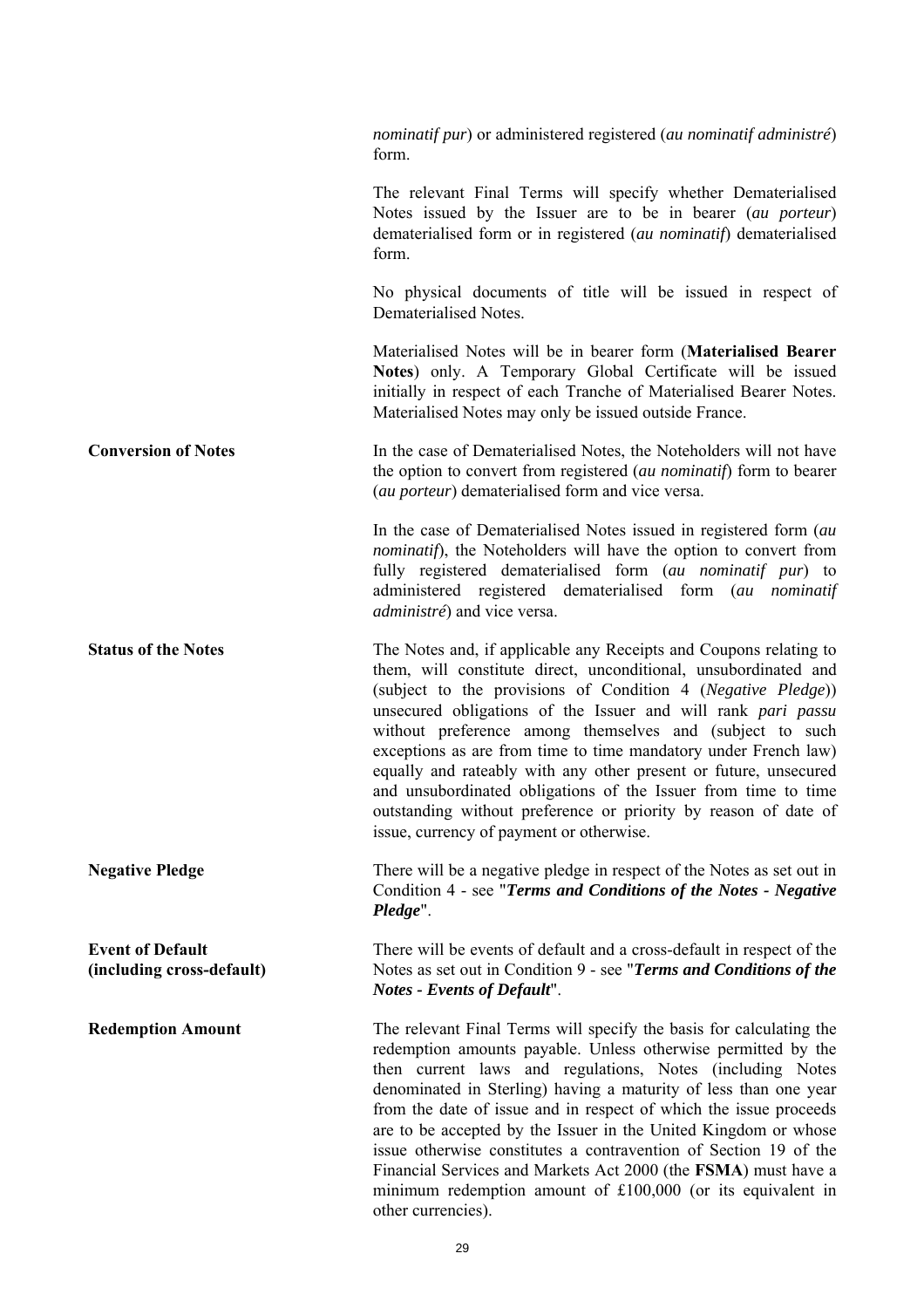| <b>Optional Redemption</b>                 | The Final Terms issued in respect of each issue of Notes will state<br>whether such Notes may be redeemed prior to their stated maturity<br>at the option of the Issuer (either in whole or in part) and/or, the<br>Noteholders (in particular in case of change of control of the<br>Issuer) and, if so, the terms applicable to such redemption.                                                                                                                                                                                                                                                                                                                               |
|--------------------------------------------|----------------------------------------------------------------------------------------------------------------------------------------------------------------------------------------------------------------------------------------------------------------------------------------------------------------------------------------------------------------------------------------------------------------------------------------------------------------------------------------------------------------------------------------------------------------------------------------------------------------------------------------------------------------------------------|
| <b>Redemption by instalments</b>           | The Final Terms issued in respect of each issue of Notes that are<br>redeemable in two or more instalments will set out the dates on<br>which, and the amounts in which, such Notes may be redeemed.                                                                                                                                                                                                                                                                                                                                                                                                                                                                             |
| <b>Early Redemption</b>                    | Except as provided in "Optional Redemption" above, Notes will be<br>redeemable at the option of the Issuer prior to maturity only for tax<br>reasons. See "Terms and Conditions of the Notes - Redemption,<br><b>Purchase and Options".</b>                                                                                                                                                                                                                                                                                                                                                                                                                                      |
| <b>Taxation</b>                            | All payments of principal, interest and other revenues by or on<br>behalf of the Issuer in respect of the Notes shall be made free and<br>clear of, and without withholding or deduction for, any taxes,<br>duties, assessments or governmental charges of whatever nature<br>imposed, levied, collected, withheld or assessed by or within<br>France or any authority therein or thereof having power to tax,<br>unless such withholding or deduction is required by law.                                                                                                                                                                                                       |
|                                            | If applicable law should require that payments of principal or<br>interest made by the Issuer in respect of any Note, Receipt or<br>Coupon be subject to deduction or withholding in respect of any<br>present or future taxes or duties whatsoever levied by the Republic<br>of France, the Issuer, will, save in certain limited circumstances, to<br>the fullest extent then permitted by law, pay such additional<br>amounts as shall result in receipt by the Noteholders or, if<br>applicable, the Receiptholders and the Couponholders, as the case<br>may be, of such amounts as would have been received by them had<br>no such withholding or deduction been required. |
|                                            | Investors should carefully review the "Terms and Conditions of<br>the Notes - Redemption, Purchase, and Options - Redemption<br>for Taxation Reasons", the "Terms and Conditions of the Notes -<br>Taxation" and the "Taxation" section of this Base Prospectus.<br>Each prospective holder or beneficial owner of Notes should<br>consult its tax adviser as to the tax consequences of any investment<br>in or ownership and disposition of the Notes.                                                                                                                                                                                                                         |
| <b>Interest Periods and Interest Rates</b> | The length of the interest periods for the Notes and the applicable<br>interest rate or its method of calculation may differ from time to<br>time or be constant for any Series. Notes may have a maximum<br>interest rate, a minimum interest rate, or both. The use of interest<br>accrual periods permits the Notes to bear interest at different rates<br>in the same interest period. All such information will be set out in<br>the relevant Final Terms.                                                                                                                                                                                                                  |
| <b>Fixed Rate Notes</b>                    | Fixed interest will be payable in arrear on the date or dates in each<br>year specified in the relevant Final Terms.                                                                                                                                                                                                                                                                                                                                                                                                                                                                                                                                                             |
| <b>Floating Rate Notes</b>                 | Floating Rate Notes will bear interest determined separately for                                                                                                                                                                                                                                                                                                                                                                                                                                                                                                                                                                                                                 |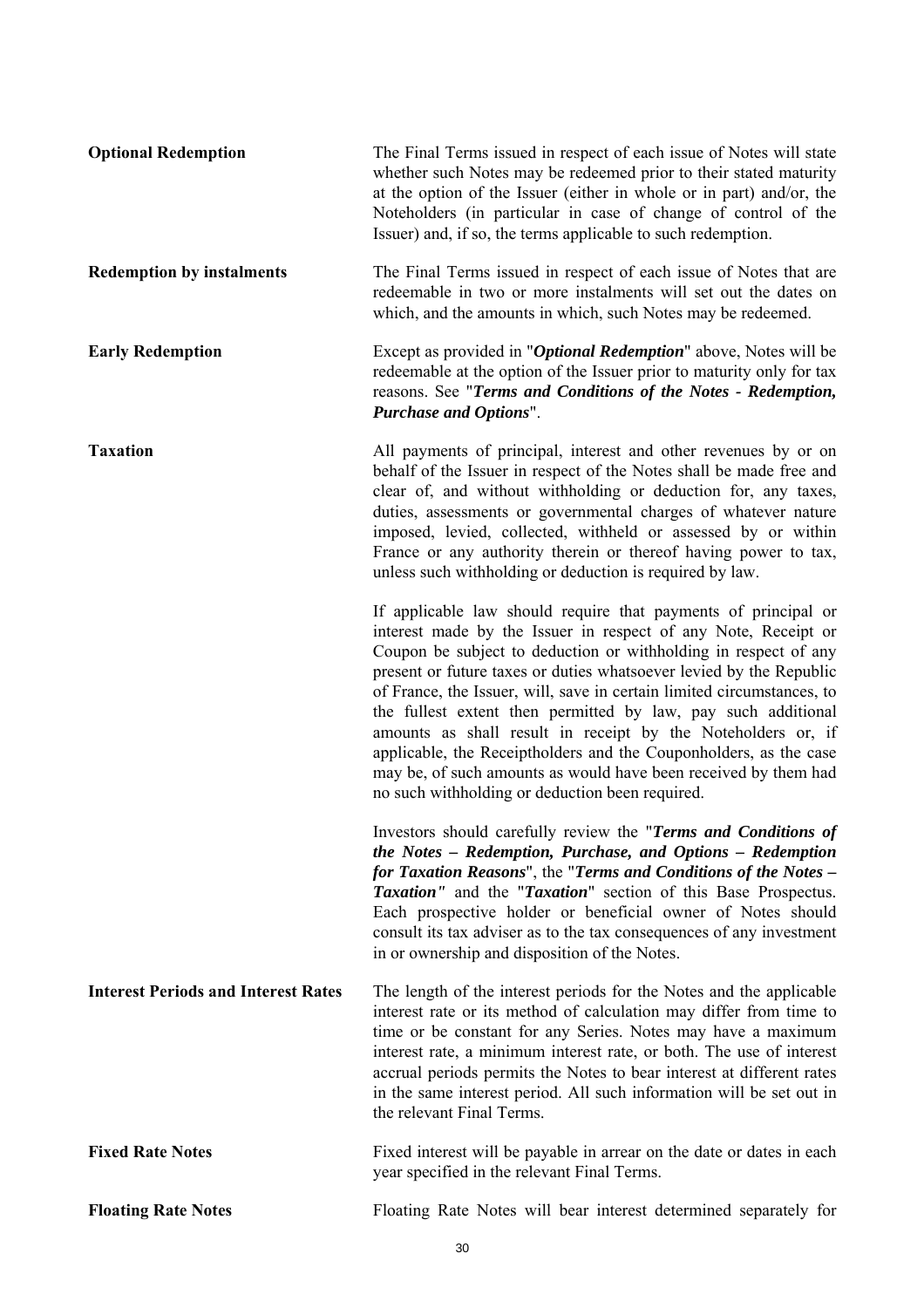each Series as follows:

| <b>Governing Law</b><br><b>Depositaries/Clearing Systems</b> |                                                                                                                                                                                                                                                               | The Notes are governed by French law.<br>Euroclear France as central depositary in relation to Dematerialised                                                                                                                                                                                                                                   |
|--------------------------------------------------------------|---------------------------------------------------------------------------------------------------------------------------------------------------------------------------------------------------------------------------------------------------------------|-------------------------------------------------------------------------------------------------------------------------------------------------------------------------------------------------------------------------------------------------------------------------------------------------------------------------------------------------|
| Consolidation                                                |                                                                                                                                                                                                                                                               | Notes of one Series may be consolidated with Notes of another<br>Series as more fully provided in "Terms and Conditions of the<br><b>Notes - Further Issues and Consolidation".</b>                                                                                                                                                             |
| Redenomination                                               | below.                                                                                                                                                                                                                                                        | Notes issued in the currency of any Member State of the EU which<br>will participate in the single currency of the European and<br>Economic Monetary Union may be redenominated into euro, all as<br>more fully provided in "Terms and Conditions of the Notes -<br>Form, Denomination(s), Title and Redenomination of the Notes"               |
| <b>Other Notes</b>                                           |                                                                                                                                                                                                                                                               | Terms applicable to high interest Notes, low interest Notes, step-up<br>Notes, step-down Notes, reverse dual currency Notes, optional dual<br>currency Notes, Partly Paid Notes and any other type of Notes that<br>the Issuer and any Dealer or Dealers may agree to issue under the<br>Programme will be set out in the relevant Final Terms. |
| <b>Index Linked Notes</b>                                    | Payments of principal in respect of Index Linked Redemption<br>Notes or of interest in respect of Index Linked Interest Notes will<br>be calculated by reference to such index and/or formula as may be<br>specified in the relevant Final Terms.             |                                                                                                                                                                                                                                                                                                                                                 |
| <b>Dual Currency Notes</b>                                   | Payments (whether in respect of principal or interest and whether at<br>maturity or otherwise) in respect of Dual Currency Notes will be<br>made in such currencies, and based on such rates of exchange, as<br>may be specified in the relevant Final Terms. |                                                                                                                                                                                                                                                                                                                                                 |
| <b>Zero Coupon Notes</b>                                     |                                                                                                                                                                                                                                                               | Zero Coupon Notes may be issued at their nominal amount or at a<br>discount to it and will not bear interest.                                                                                                                                                                                                                                   |
|                                                              |                                                                                                                                                                                                                                                               | Interest periods will be specified in the relevant Final Terms.                                                                                                                                                                                                                                                                                 |
|                                                              | (iii)                                                                                                                                                                                                                                                         | by reference to LIBOR, LIBID, LIMEAN or EURIBOR<br>(or such other benchmark as may be specified in the<br>relevant Final Terms), in each case as adjusted for any<br>applicable margin.                                                                                                                                                         |
|                                                              | (ii)                                                                                                                                                                                                                                                          | on the same basis as the floating rate under a notional<br>interest rate swap transaction in the relevant Specified<br>Currency pursuant to the FBF Master Agreement relating<br>to transactions on forward financial instruments as<br>published by Fédération Bancaire Française (FBF) in<br>September 2007; or                               |
|                                                              | (i)                                                                                                                                                                                                                                                           | on the same basis as the floating rate under a notional<br>interest rate swap transaction in the relevant Specified<br>Currency governed by an agreement incorporating the<br>2006 ISDA Definitions as published by the International<br>Swaps and Derivatives Association, Inc.; or                                                            |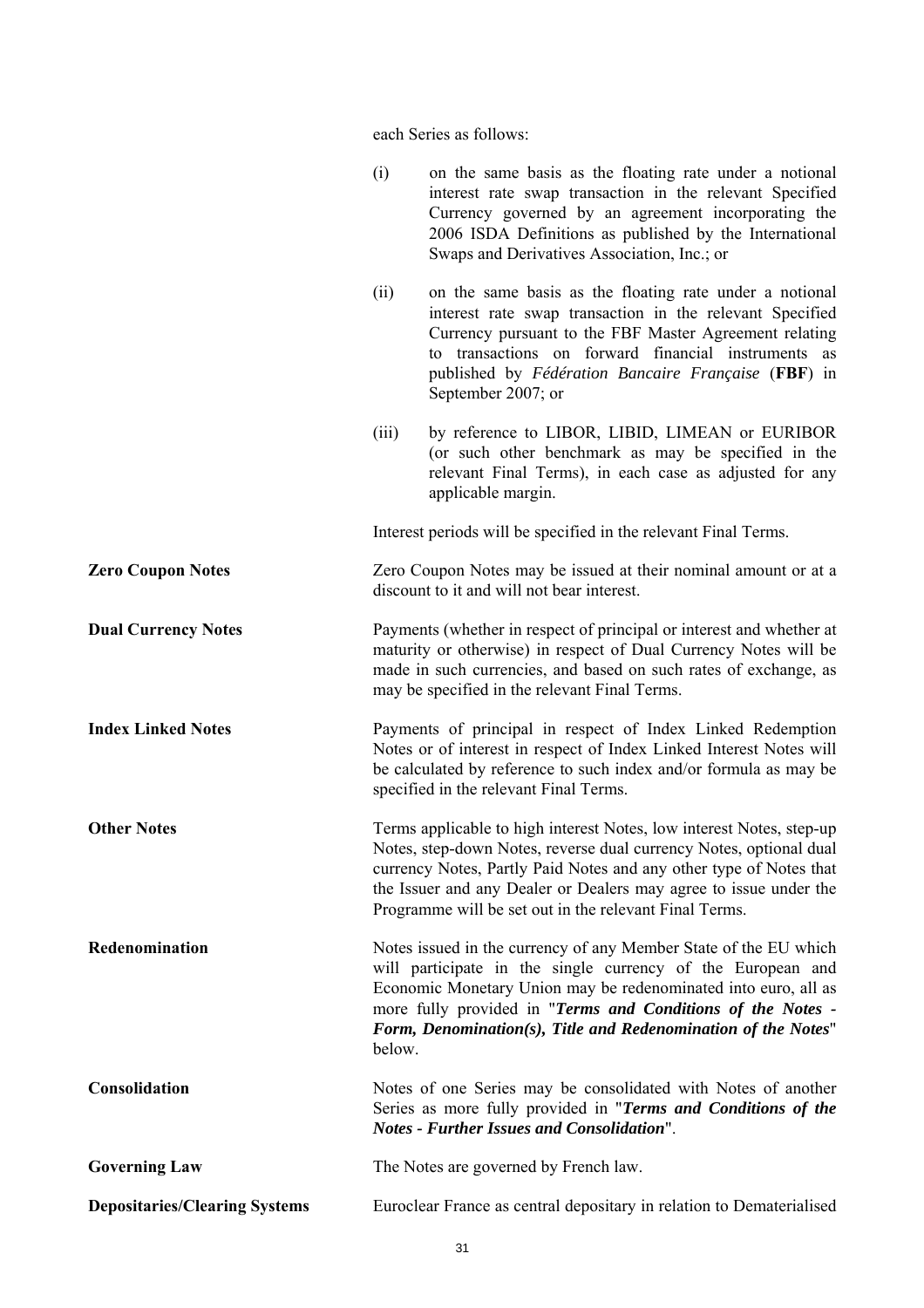|                                                                                    | Notes and Clearstream, Luxembourg, Euroclear or any other<br>clearing system that may be agreed between the Issuer, the Fiscal<br>Agent and the relevant Dealer in relation to Materialised Notes.<br>Transfers between Euroclear and Clearstream, Luxembourg<br>participants, on the one hand, and Euroclear France Account<br>Holders, on the other hand, shall be effected directly or via their<br>respective depositaries in accordance with applicable rules and<br>operating procedures established for this purpose by Euroclear and<br>Clearstream, Luxembourg, on the one hand, and Euroclear France<br>on the other hand.                                                                                                                               |
|------------------------------------------------------------------------------------|--------------------------------------------------------------------------------------------------------------------------------------------------------------------------------------------------------------------------------------------------------------------------------------------------------------------------------------------------------------------------------------------------------------------------------------------------------------------------------------------------------------------------------------------------------------------------------------------------------------------------------------------------------------------------------------------------------------------------------------------------------------------|
| <b>Initial Delivery of Dematerialised</b><br><b>Notes</b>                          | One Paris business day before the issue date of each Tranche of<br>Dematerialised Notes, the Lettre Comptable relating to such<br>Tranche shall be deposited with Euroclear France as central<br>depositary.                                                                                                                                                                                                                                                                                                                                                                                                                                                                                                                                                       |
| <b>Initial Delivery of Materialised</b><br><b>Notes</b>                            | On or before the issue date for each Tranche of Materialised Bearer<br>Notes, the Temporary Global Certificate issued in respect of such<br>Tranche shall be deposited with a common depositary for Euroclear<br>and Clearstream, Luxembourg or with any other clearing system or<br>may be delivered outside any clearing system provided that the<br>method of such delivery has been agreed in advance by the Issuer,<br>the Fiscal Agent and the relevant Dealer.                                                                                                                                                                                                                                                                                              |
| <b>Issue Price</b>                                                                 | Notes may be issued at their nominal amount or at a discount or<br>premium to their nominal amount. Partly Paid Notes may be<br>issued, the issue price of which will be payable in two or more<br>instalments.                                                                                                                                                                                                                                                                                                                                                                                                                                                                                                                                                    |
| <b>Listing and Admission to trading</b>                                            | Listing and admission to trading on Euronext Paris, or as otherwise<br>specified in the relevant Final Terms. A Series of Notes may be<br>unlisted.                                                                                                                                                                                                                                                                                                                                                                                                                                                                                                                                                                                                                |
| <b>Offer to the Public</b>                                                         | Notes issued by the Issuer may be offered to the public in France<br>and in any other Member State of the European Economic Area in<br>which the Base Prospectus is passported.                                                                                                                                                                                                                                                                                                                                                                                                                                                                                                                                                                                    |
| <b>Risk factors relating to the Notes</b>                                          | There are certain factors which are material for the purpose of<br>assessing the market risks associated with Notes issued under the<br>Programme. These are set out under "Risk Factors" and include<br>the fact that the Notes may not be a suitable investment for all<br>investors, certain risks relating to the structure of particular Series<br>of Notes and certain market risks.                                                                                                                                                                                                                                                                                                                                                                         |
| <b>Method of Publication of this Base</b><br><b>Prospectus and the Final Terms</b> | This Base Prospectus, any supplement to this Base Prospectus and<br>the Final Terms related to the Notes listed and admitted to trading<br>on Euronext Paris will be published on the website of the AMF<br>(www.amf-france.org) and copies may be obtained at the offices of<br>the Fiscal Agent or each of the Paying Agents, or through any other<br>means in accordance with the terms of Article 14 of the Prospectus<br>Directive. The Final Terms will indicate where the Base Prospectus<br>may be obtained. In addition, if the Notes are listed and admitted to<br>trading on a Regulated Market other than Euronext Paris, the<br>relevant Final Terms will provide whether additional methods of<br>publication are required and what they consist of. |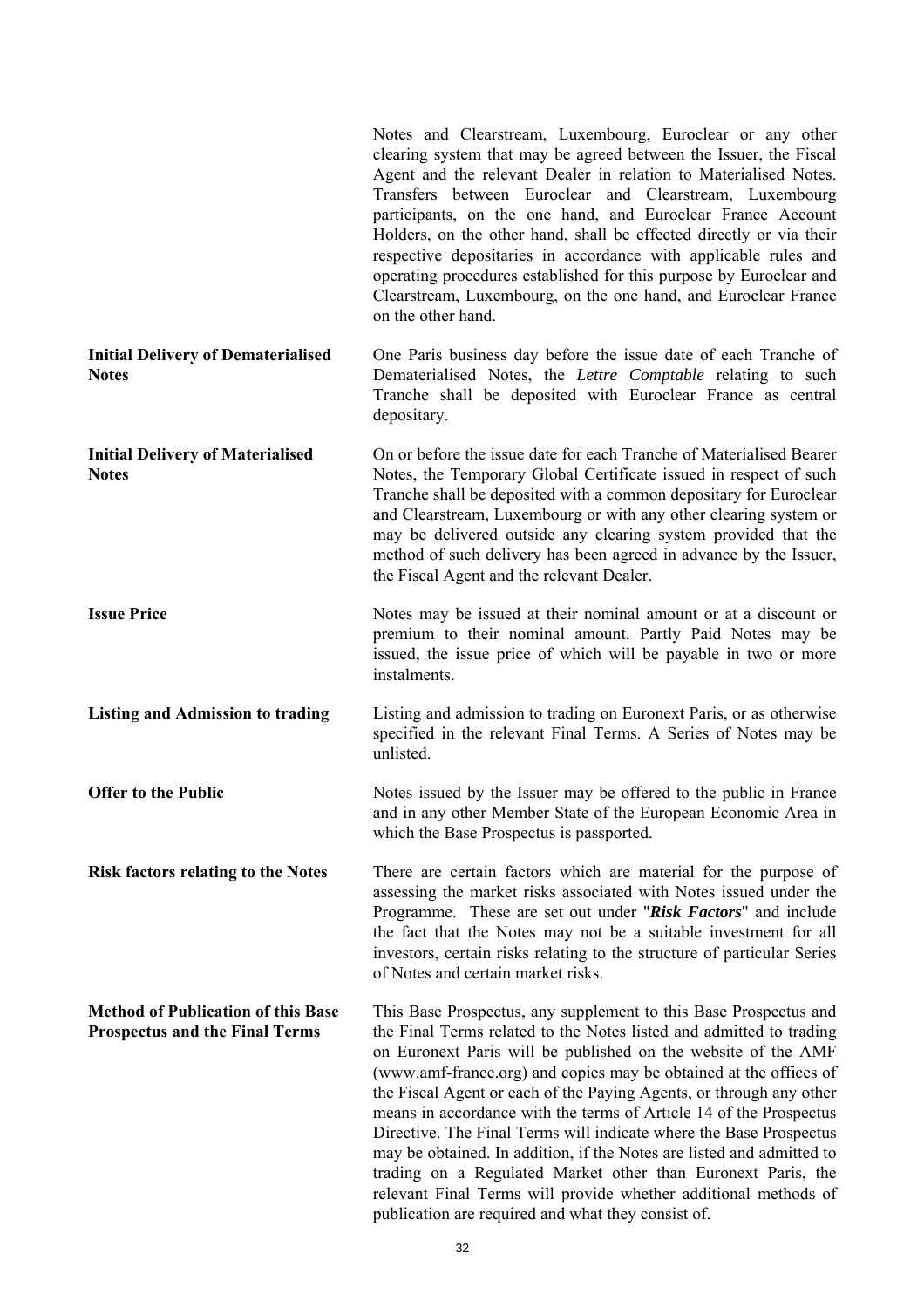| <b>Ratings:</b>             | The Issuer has been assigned a rating of $BB+$ (negative outlook)<br>by Standard & Poor's Rating Services (Standard & Poor's) on 16<br>February 2012 and a rating of Ba1 (negative outlook) by Moody's<br>Investors Service Ltd. (Moody's) on 1 March 2012. Standard &<br>Poor's and Moody's are established in the European Union and<br>registered under Regulation (EC) No. 1060/2009 of the European<br>Parliament and of the Council of 16 September 2009 on credit<br>rating agencies as amended by Regulation (EU) No. 513/2011 (the<br>CRA Regulation) and included in the list of credit rating agencies<br>registered in accordance with the CRA Regulation published on the<br>European Securities and Markets Authority's website as of the date<br>of this Prospectus. |
|-----------------------------|-------------------------------------------------------------------------------------------------------------------------------------------------------------------------------------------------------------------------------------------------------------------------------------------------------------------------------------------------------------------------------------------------------------------------------------------------------------------------------------------------------------------------------------------------------------------------------------------------------------------------------------------------------------------------------------------------------------------------------------------------------------------------------------|
|                             | Tranches of Notes issued under the Programme may be rated or<br>unrated. The rating of a Tranche of Notes (if any) will be specified<br>in the Final Terms. The relevant Final Terms will specify whether<br>or not such credit ratings are issued by a credit rating agency<br>established in the European Union and registered under the CRA<br>Regulation.                                                                                                                                                                                                                                                                                                                                                                                                                       |
|                             | A rating is not a recommendation to buy, sell or hold securities and<br>may be subject to suspension, change or withdrawal at any time by<br>the assigning rating agency.                                                                                                                                                                                                                                                                                                                                                                                                                                                                                                                                                                                                           |
| <b>Selling Restrictions</b> | There are restrictions on the offers and sale of Notes and the<br>distribution of offering material in various jurisdictions. See<br>"Subscription and Sale". In connection with the offering and sale<br>of a particular Tranche, additional selling restrictions may be<br>imposed which will be set out in the relevant Final Terms.                                                                                                                                                                                                                                                                                                                                                                                                                                             |

The Issuer is a Category 2 for the purposes of Regulation S.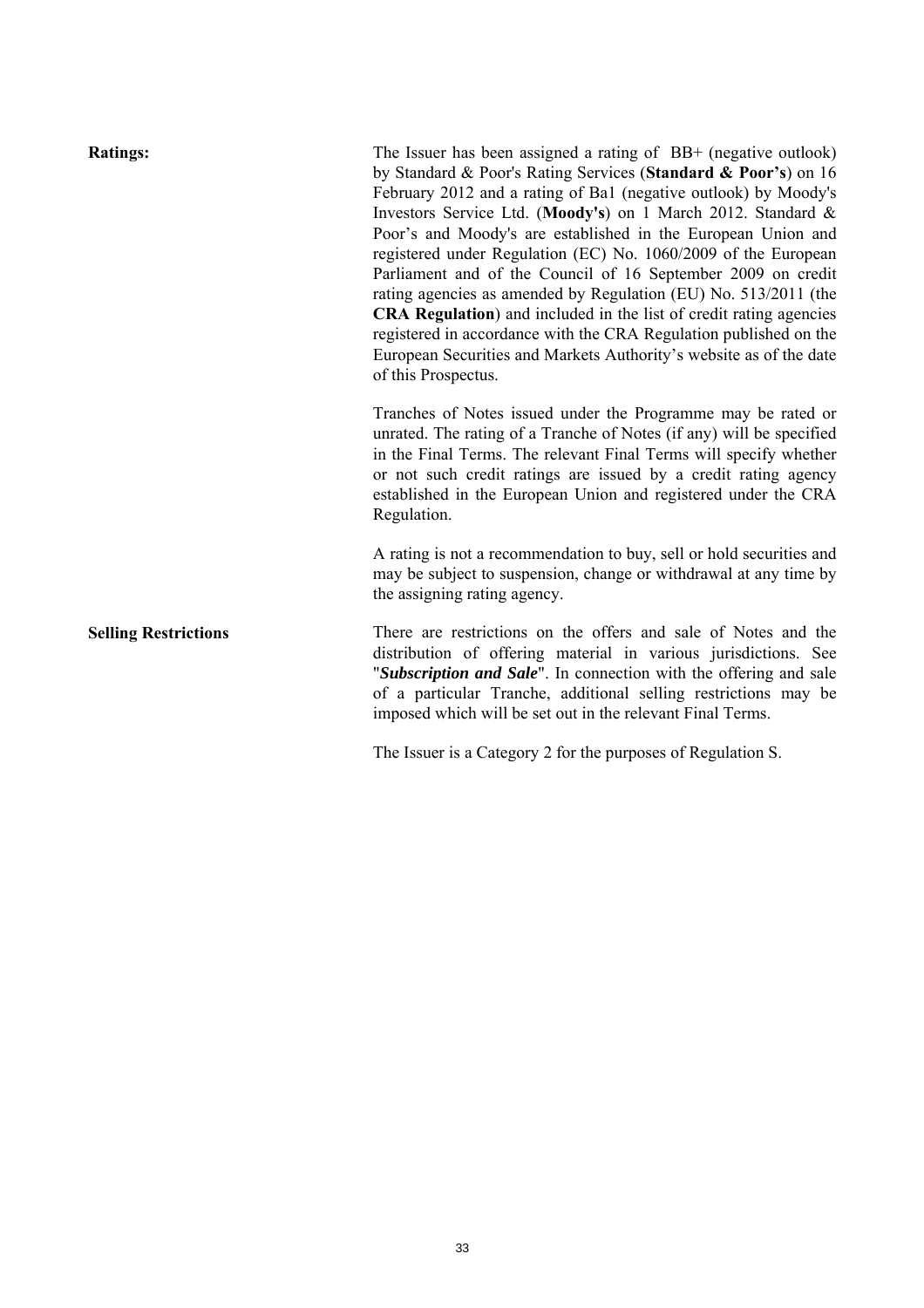### **RISK FACTORS**

*The Issuer believes that the following factors may affect its ability to fulfil its obligations under the Notes issued under the Programme. All of these factors are contingencies which may or may not occur and the Issuer is not in a position to express a view on the likelihood of any such contingency occurring.*

*Factors which the Issuer believes may be material for the purpose of assessing the market risks associated with Notes issued under the Programme are also described below.*

*The Issuer believes that the factors described below represent the principal risks inherent in investing in Notes issued under the Programme, but the inability of the Issuer to pay interest, principal or other amounts on or in connection with any Notes may occur for other reasons and the Issuer do not represent that the statements below regarding the risks of holding any Notes are exhaustive. Prospective investors should also read the detailed information set out elsewhere in this Base Prospectus (including any documents incorporated by reference herein) and the Final Terms of the relevant Notes and reach their own views prior to making any investment decision.*

*The order in which the following risks factors are presented is not an indication of the likelihood of their occurrence.*

*Terms defined herein shall have the same meaning as in the "Terms and Conditions of the Notes".*

# **RISK FACTORS RELATING TO THE ISSUER**

For details on the risk factors relating to the Issuer refer to pages 13 to 28 of the 2011 Registration Document (as defined in section "**Documents Incorporated by Reference**") which is incorporated by reference into this Base Prospectus.

### **RISK FACTORS RELATING TO THE NOTES**

The following paragraphs describe some of the risk factors that are material to the Notes to be offered and/or admitted to trading in order to assess the market risk associated with the Notes. They do not describe all the risks of an investment in the Notes. Prospective investors should consult their own financial and legal advisers about risks associated with investment in a particular Series of Notes and the suitability of investing in the Notes in light of their particular circumstances. These risk factors may be completed in the Final Terms of the relevant Notes for a particular issue of Notes.

### **1. General Risks relating to the Notes**

### *Independent Review and Advice*

Each prospective investor in the Notes must determine, based on its own independent review and such professional advice as it deems appropriate under the circumstances, that its acquisition of the Notes is fully consistent with its financial needs, objectives and condition, complies and is fully consistent with all investment policies, guidelines and restrictions applicable to it and is a fit, proper and suitable investment for it, notwithstanding the clear and substantial risks inherent in investing in or holding the Notes.

A prospective investor may not rely on the Issuer or the Dealer(s) or any of their respective affiliates in connection with its determination as to the legality of its acquisition of the Notes or as to the other matters referred to above.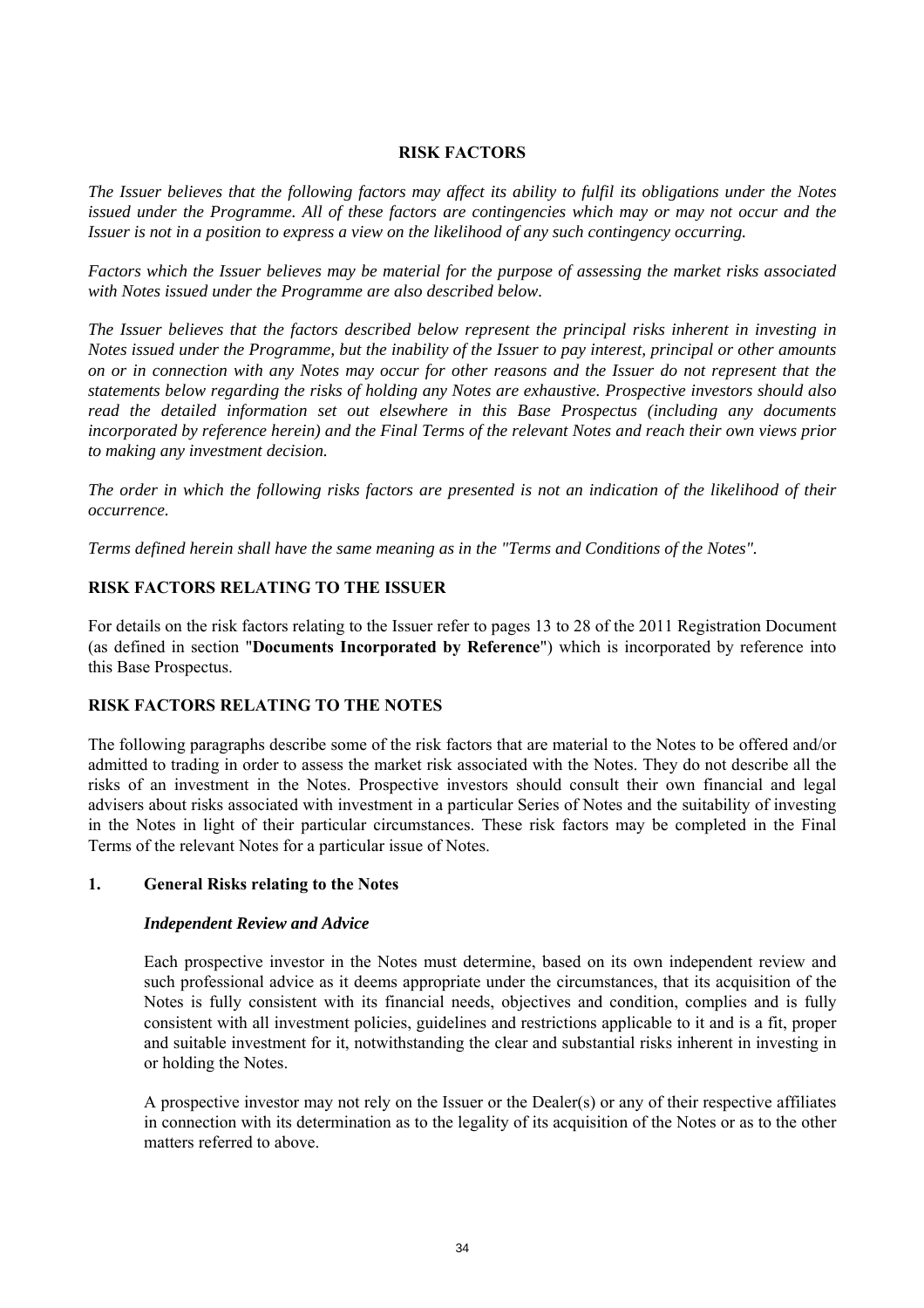# *Potential Conflicts of Interest*

Each of the Issuer, the Dealer(s) or their respective affiliates may deal with and engage generally in any kind of commercial or investment banking or other business with any issuer of the securities taken up in an index, their respective affiliates or any guarantor or any other person or entities having obligations relating to any issuer of the securities taken up in an index or their respective affiliates or any guarantor in the same manner as if any index-linked Notes issued under the Programme did not exist, regardless of whether any such action might have an adverse effect on an issuer of the securities taken up in the index, any of their respective affiliates or any guarantor.

The Issuer may from time to time be engaged in transactions involving an index or related derivatives which may affect the market price, liquidity or value of the Notes and which could be deemed to be adverse to the interests of the Noteholders.

Potential conflicts of interest may arise between the Calculation Agent, if any, for a Tranche of Notes and the Noteholders, including with respect to certain discretionary determinations and judgments that such Calculation Agent may make pursuant to the Terms and Conditions of the Notes that may influence the amount receivable upon redemption of the Notes.

# *Legality of Purchase*

Neither the Issuer, the Dealer(s) nor any of their respective affiliates has or assumes responsibility for the lawfulness of the acquisition of the Notes by a prospective investor in the Notes, whether under the laws of the jurisdiction of its incorporation or the jurisdiction in which it operates (if different), or for compliance by that prospective investor with any law, regulation or regulatory policy applicable to it.

### *Modification, waivers and substitution*

The Terms and Conditions of the Notes contain provisions for calling meetings of Noteholders to consider matters affecting their interests generally. These provisions permit defined majorities to bind all Noteholders including Noteholders who did not attend and vote at the relevant meeting and Noteholders who voted in a manner contrary to the majority.

### *Regulatory Restrictions*

Investors whose investment activities are subject to investment laws and regulations or to review or regulation by certain authorities may be subject to restrictions on investments in certain types of debt securities. Investors should review and consider such restrictions prior to investing in the Notes.

### *Taxation*

Potential purchasers and sellers of the Notes should be aware that they may be required to pay taxes or other documentary charges or duties in accordance with the laws and practices of the country where the Notes are transferred or other jurisdictions. In some jurisdictions, no official statements of the tax authorities or court decisions may be available for financial instruments such as the Notes. Potential investors cannot rely upon the tax summary contained in this Base Prospectus and/or in the Final Terms but should ask for their own tax adviser's advice on their individual taxation with respect to the acquisition, holding, sale and redemption of the Notes. Only these advisers are in a position to duly consider the specific situation of the potential investor. This investment consideration has to be read in connection with the taxation sections of this Base Prospectus and the additional tax sections, if any, contained in the relevant Final Terms.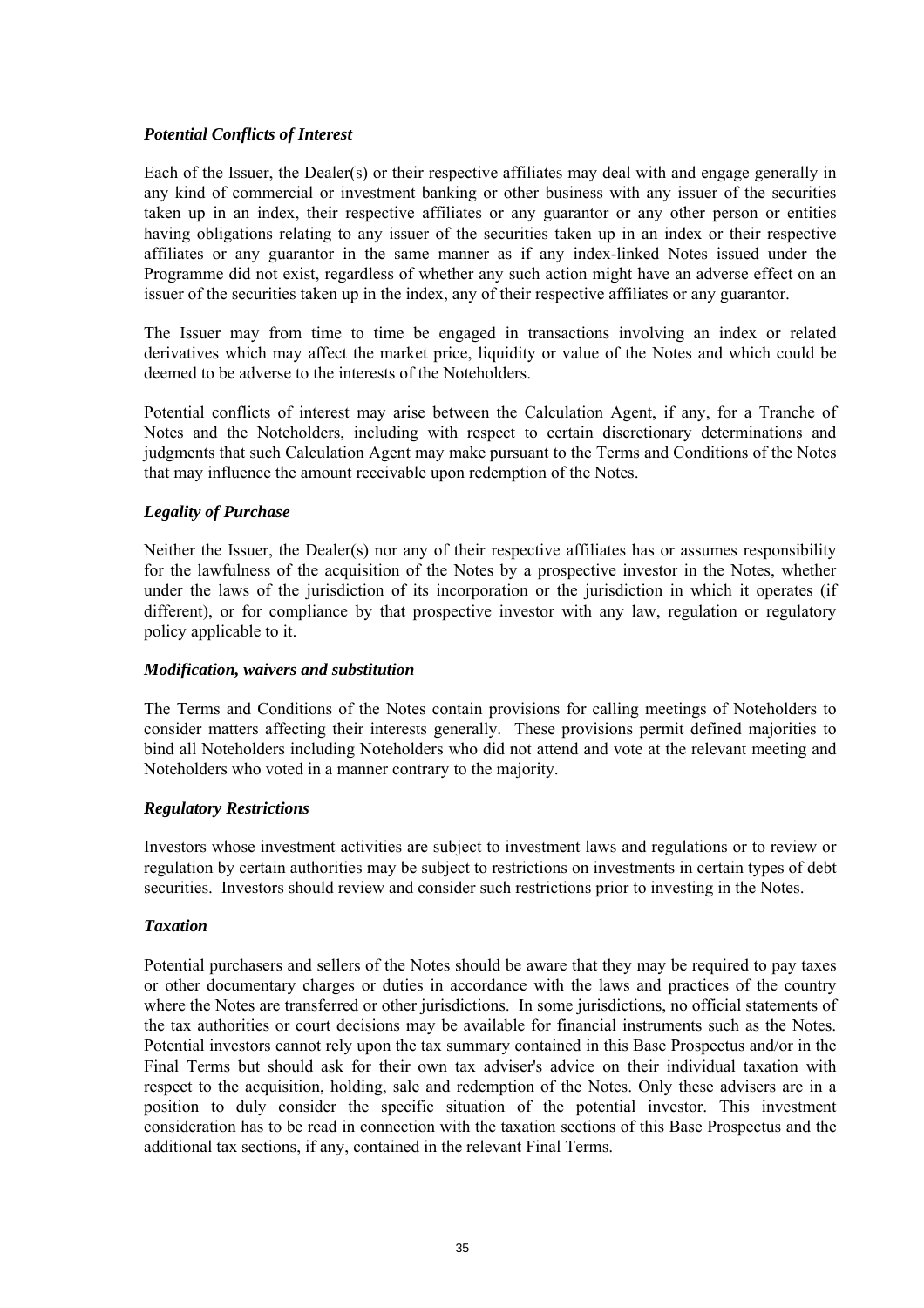# *EU Savings Directive*

On 3 June 2003, the European Council of Economics and Finance Ministers adopted a directive 2003/48/EC on the taxation of savings income under the form of interest payments (the **Savings Directive**). The Savings Directive requires Member States, to provide to the tax authorities of other Member States details of payments of interest and other similar income made by a paying agent located within their jurisdiction to an individual resident in that other Member State or to certain limited types of entities established in that other Member State, except that, for a transitional period, Luxembourg and Austria will instead withhold an amount on interest payments unless the relevant beneficial owner elects otherwise and authorises the paying agent to disclose the above information (see "*Taxation – EU Savings Directive*").

Pursuant to the Terms and Conditions of the Notes, if a payment were to be made or collected through a Member State which has opted for a withholding system under the Savings Directive and an amount of, or in respect of, tax is withheld from that payment, neither the Issuer nor any Paying Agent nor any other person would be obliged to pay additional amounts with respect to any Note, as a result of the imposition of such withholding tax.

The European Commission has proposed certain amendments to the Savings Directive which may, if implemented, amend or broaden the scope of the requirements described above.

# *Change of Law*

The Terms and Conditions of the Notes are based on French legislation in effect as at the date of this Base Prospectus. No assurance can be given as to the impact of any possible judicial decision or change in French laws or administrative practice after the date of this Base Prospectus.

### *French Insolvency Law*

Under French insolvency law, holders of debt securities are automatically grouped into a single assembly of holders (the **Assembly**) in order to defend their common interests in case of the opening in France of an accelerated financial preservation (*procédure de sauvegarde financière accélérée*), a preservation (*procédure de sauvegarde*) or a judicial reorganisation procedure (*procédure de redressement judiciaire*) is opened in France with respect to the Issuer.

The Assembly comprises holders of all debt securities issued by the Issuer (including the Notes), whether or not under a debt issuance programme (such as a Euro Medium Term Notes programme) and regardless of their governing law.

The Assembly deliberates on the draft safeguard plan (*projet de plan de sauvegarde*), draft accelerated financial safeguard plan (*projet de plan de sauvegarde financière accélérée*) or draft judicial reorganisation plan (*projet de plan de redressement*) applicable to the Issuer and may further agree to:

- increase the liabilities (*charges*) of holders of debt securities (including the Noteholders) by rescheduling due payments and/or partially or totally writing-off receivables in the form of debt securities;
- establish an unequal treatment between holders of debt securities (including the Noteholders) as appropriate under the circumstances; and/or
- decide to convert debt securities (including the Notes) into securities that give or may give right to share capital.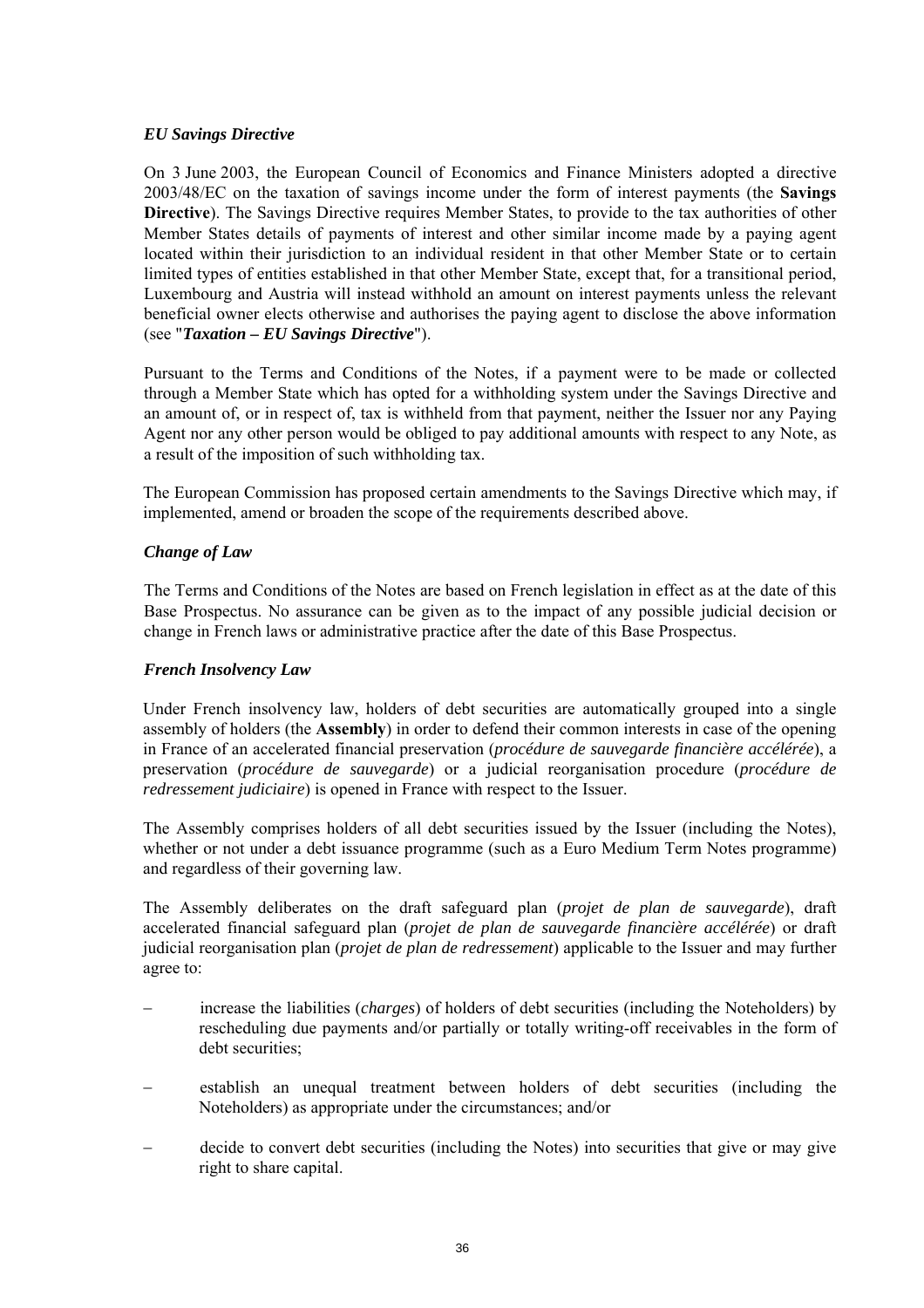Decisions of the Assembly will be taken by a two-third majority (calculated as a proportion of the debt securities held by the holders which have cast a vote at such Assembly). No quorum is required to convoke the Assembly.

For the avoidance of doubt, the provisions relating to the Representation of the Noteholders described in the Terms and Conditions of the Notes set out in this Base Prospectus and, if applicable, the applicable Final Terms will not be applicable to the extent that they are not in compliance with compulsory insolvency law provisions that apply in these circumstances.

The procedures, as described above or as they will or may be amended, could have an adverse impact on holders of the Notes seeking repayment in the event that the Issuer or its subsidiaries were to become insolvent.

### *No active secondary market for the Notes*

The Notes may not have an established trading market when issued. There can be no assurance of a secondary market for the Notes or the continued liquidity of such market if one develops.

The development or continued liquidity of any secondary market for the Notes will be affected by a number of factors such as general economic conditions, the financial condition and/or, the creditworthiness of the Issuer and/or the Group, and the value of any applicable reference rate, as well as other factors such as the complexity and volatility of the reference rate, the method of calculating the return to be paid in respect of such Notes, the time remaining to the maturity of the Notes, the outstanding amount of the Notes, any redemption features of the Notes, the performance of other instruments (e.g., commodities or securities) linked to the reference rates and the level, direction and volatility of interest rates generally. Such factors also will affect the market value of the Notes. In addition, certain Notes may be designed for specific investment objectives or strategies and therefore may have a more limited secondary market and experience more price volatility than conventional debt securities.

Investors may not be able to sell Notes readily or at prices that will enable investors to realise their anticipated yield. No investor should purchase Notes unless the investor understands and is able to bear the risk that certain Notes will not be readily sellable, that the value of Notes will fluctuate over time and that such fluctuations will be significant.

## *Exchange Rate Risks and Exchange Controls*

The principal of, or any return on, Notes may be payable in, or determined by reference or indexed to, one or more specified currencies (including exchange rates and swap indices between currencies or currency units). For investors whose financial activities are denominated principally in a currency or currency unit (the **Investor's Currency**) other than the specified currency in which the related Notes are denominated, or where principal or return in respect of Notes is payable by reference to the value of one or more specified currencies other than by reference solely to the Investor's Currency, an investment in such Notes entails significant risks that are not associated with a similar investment in a debt security denominated and payable in such Investor's Currency. Such risks include, without limitation, the possibility of significant fluctuations in the rate of exchange between the applicable specified currency and the Investor's Currency and the possibility of the imposition or modification of exchange controls by authorities with jurisdiction over such specified currency or the Investor's Currency. Such risks generally depend on a number of factors, including financial, economic and political events over which the Issuer has no control.

Appreciation in the value of the Investor's Currency relative to the value of the applicable specified currency would result in a decrease in the Investor's Currency-equivalent yield on a Note denominated, or the principal of or return on which is payable, in such specified currency, in the Investor's Currency-equivalent value of the principal of such Note payable at maturity (if any) and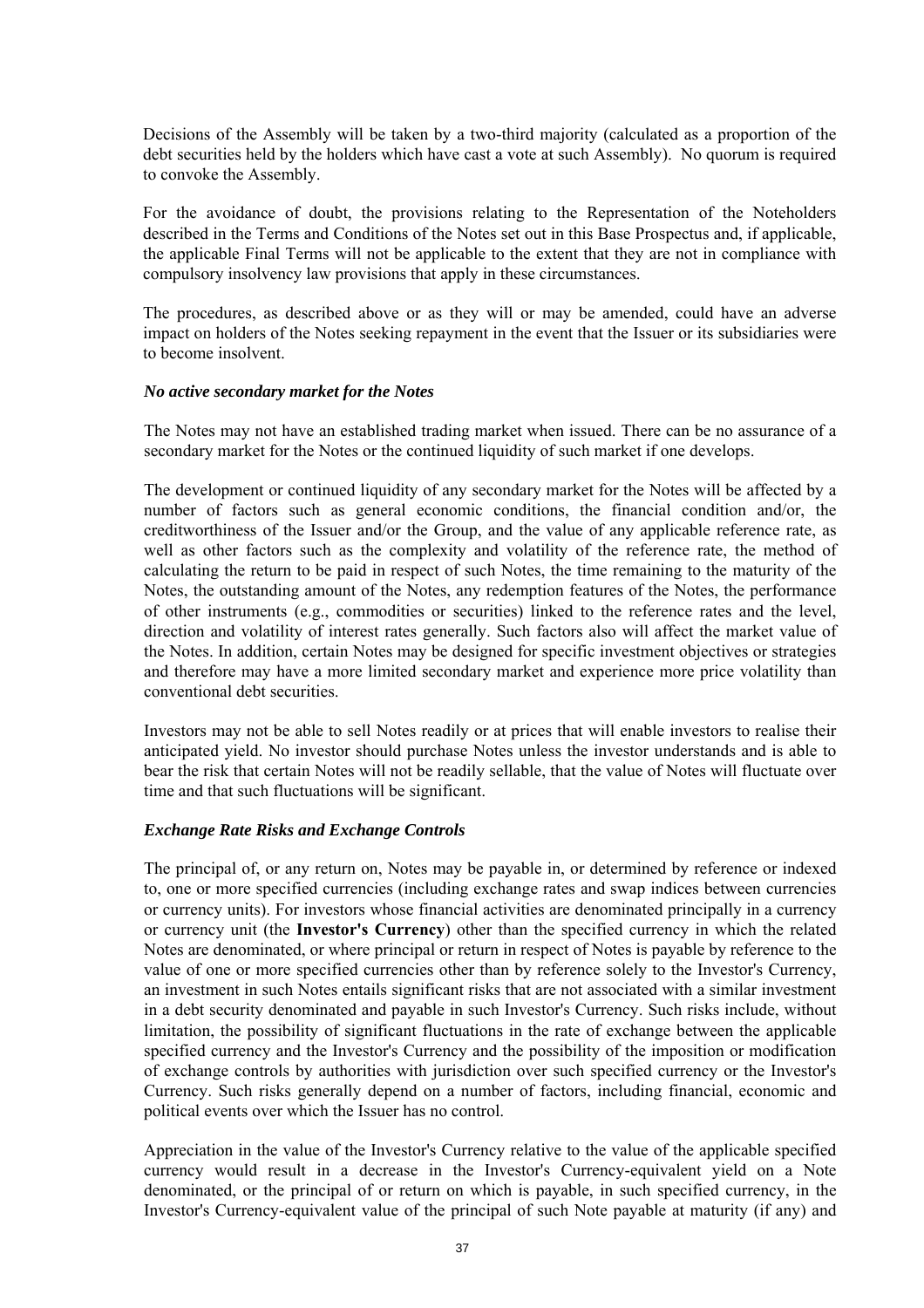generally in the Investor's Currency-equivalent market value of such Note. In addition, depending on the specific terms of a Note denominated in, or the payment of which is determined by reference to the value of, one or more specified currencies (other than solely the Investor's Currency), indices (including exchange rates and swap indices between currencies or currency units) or formulas, fluctuations in exchange rates relating to any of the currencies or currency units involved could result in a decrease in the effective yield on such Note and, in certain circumstances, could result in a loss of all or a substantial portion of the principal of such Note to the investor.

Government and monetary authorities have imposed from time to time, and may in the future impose, exchange controls that could affect exchange rates, as well as the availability, of the specified currency in which a Note is payable at the time of payment of the principal or return in respect of such Note.

### *Credit ratings may not reflect all risks*

One or more independent credit rating agencies may assign credit ratings to the Notes. The ratings may not reflect the potential impact of all risks related to structure, market, additional factors discussed in this section, and other factors that may affect the value of the Notes. A credit rating is not a recommendation to buy, sell or hold securities and may be revised or withdrawn by the rating agency at any time.

### *Market Value of the Notes*

The market value of the Notes will be affected by the creditworthiness of the Issuer and/or that of the Group and a number of additional factors, including the value of the reference assets or an index, including, but not limited to, the volatility of the reference assets or an index, or the dividend on the securities taken up in the index, market interest and yield rates and the time remaining to the maturity date.

The value of the Notes, the reference assets or the index depends on a number of interrelated factors, including economic, financial and political events in France or elsewhere, including factors affecting capital markets generally and the stock exchanges on which the Notes, the reference assets, the securities taken up in the index, or the index are traded. The price at which a Noteholder will be able to sell the Notes prior to maturity may be at a discount, which could be substantial, from the issue price or the purchase price paid by such purchaser. The historical market prices of the reference assets or an index should not be taken as an indication of the reference assets' or an index's future performance during the term of any Note.

## **2. Risks relating to the structure of a particular issue of Notes**

The Programme allows for different types of Notes to be issued. Accordingly, each Tranche of Notes may carry varying risks for potential investors depending on the specific features of such Notes such as, inter alia, the provisions for computation of periodic interest payments, if any, redemption and issue price.

## *Optional Redemption*

Any optional redemption feature where the Issuer is given the right to redeem the Notes early might negatively affect the market value of such Notes. During any period when the Issuer may elect to redeem Notes, the market value of those Notes generally will not rise substantially above the price at which they can be redeemed. This also may be true prior to any redemption period. Furthermore, since the Issuer may be expected to redeem the Notes when prevailing interest rates are relatively low, an investor might not be able to reinvest the redemption proceeds at an effective interest rate as high as the return that would have been received on such Notes had they not been redeemed.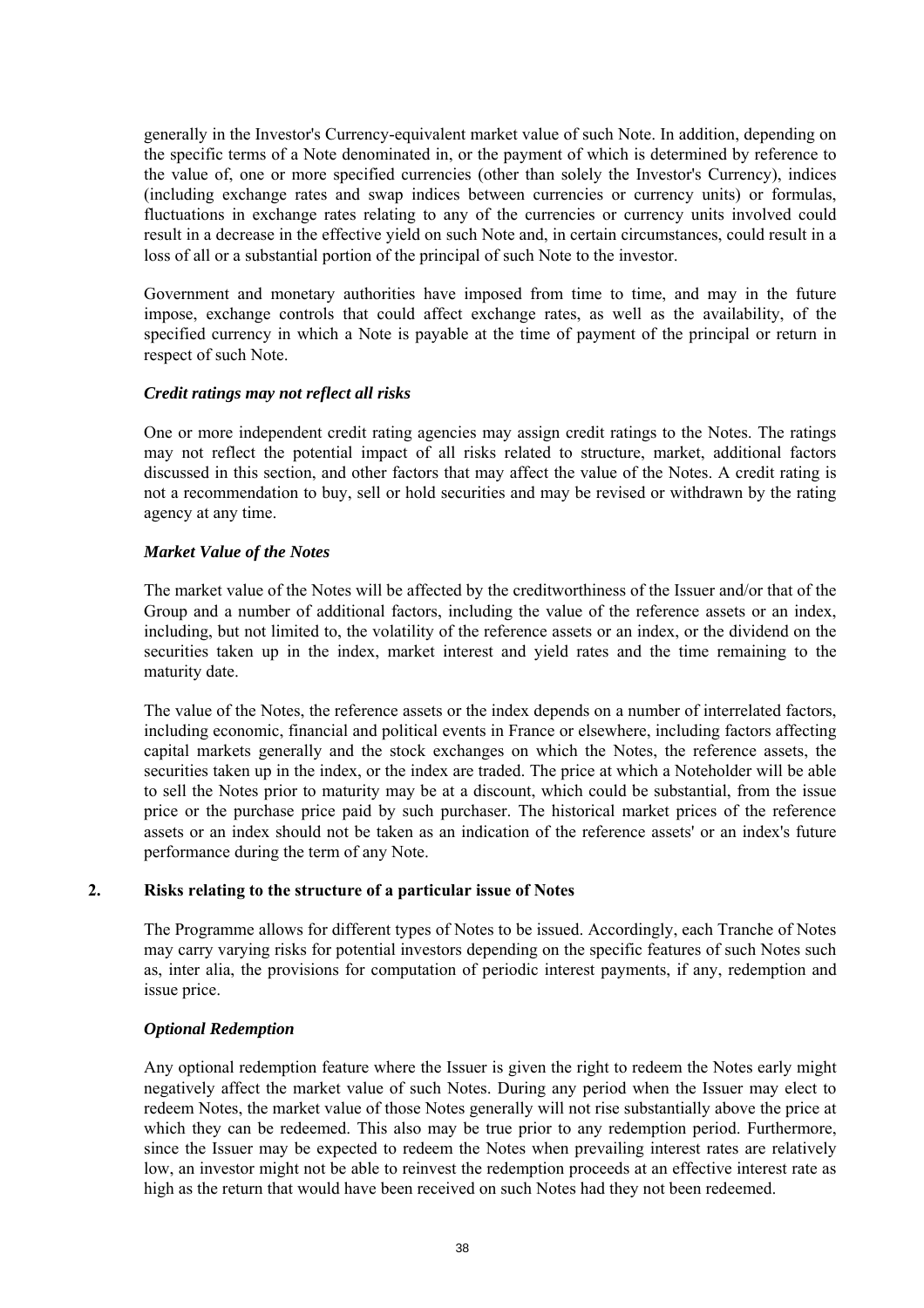*Exercise of the Put Option in case of Change of Control in respect of certain Notes may affect the liquidity of the Notes of the same Series in respect of which such option is not exercised*

Depending on the number of Notes of the same Series in respect of which the Put Option in case of Change of Control provided in the relevant Final Terms is exercised, any trading market in respect of those Notes in respect of which such option is not exercised may become illiquid.

#### *Fixed Rate Notes*

Investment in Notes which bear interest at a fixed rate involves the risk that subsequent changes in market interest rates may adversely affect the value of the relevant Tranche of Notes.

#### *Floating Rate Notes*

Investment in Notes which bear interest at a floating rate (i) comprise a reference rate and (ii) may comprise a margin to be added or subtracted, as the case may be, from such base rate. Typically, the relevant margin (if any) will not change throughout the life of the Notes but there will be a periodic adjustment (as specified in the relevant Final Terms) of the reference rate (e.g., every three months or six months) which itself will change in accordance with general market conditions. Accordingly, the market value of floating rate Notes may be volatile if changes, particularly short term changes, to market interest rates evidenced by the relevant reference rate can only be reflected in the interest rate of these Notes upon the next periodic adjustment of the relevant reference rate.

### *Inverse Floating Rate Notes*

Inverse floating rate Notes have an interest rate equal to a fixed base rate minus a rate based upon a reference rate. The market value of such Notes typically is more volatile than the market value of other conventional floating rate debt securities based on the same reference rate (and with otherwise comparable terms). Inverse floating rate Notes are more volatile because an increase in the reference rate not only decreases the interest rate of the Notes, but may also reflect an increase in prevailing interest rates, which further adversely affects the market value of these Notes.

### *Fixed/Floating Rate Notes*

Fixed/Floating Rate Notes may bear interest at a rate that the Issuer may elect to convert from a fixed rate to a floating rate, or from a floating rate to a fixed rate. The Issuer's ability to convert the interest rate will affect the secondary market and the market value of such Notes since the Issuer may be expected to convert the rate when it is likely to produce a lower overall cost of borrowing. If the Issuer converts from a fixed rate to a floating rate, the spread on the Fixed/Floating Rate Notes may be less favourable than then prevailing spreads on comparable Floating Rate Notes tied to the same reference rate. In addition, the new floating rate at any time may be lower than the rates on other Notes. If the Issuer converts from a floating rate to a fixed rate, the fixed rate may be lower than then prevailing rates on its Notes.

#### *Notes issued at a substantial discount or premium*

The market values of securities issued at a substantial discount or premium from their principal amount tend to fluctuate more in relation to general changes in interest rates than do prices for conventional interest-bearing securities. Generally, the longer the remaining term of the securities, the greater the price volatility as compared to conventional interest-bearing securities with comparable maturities.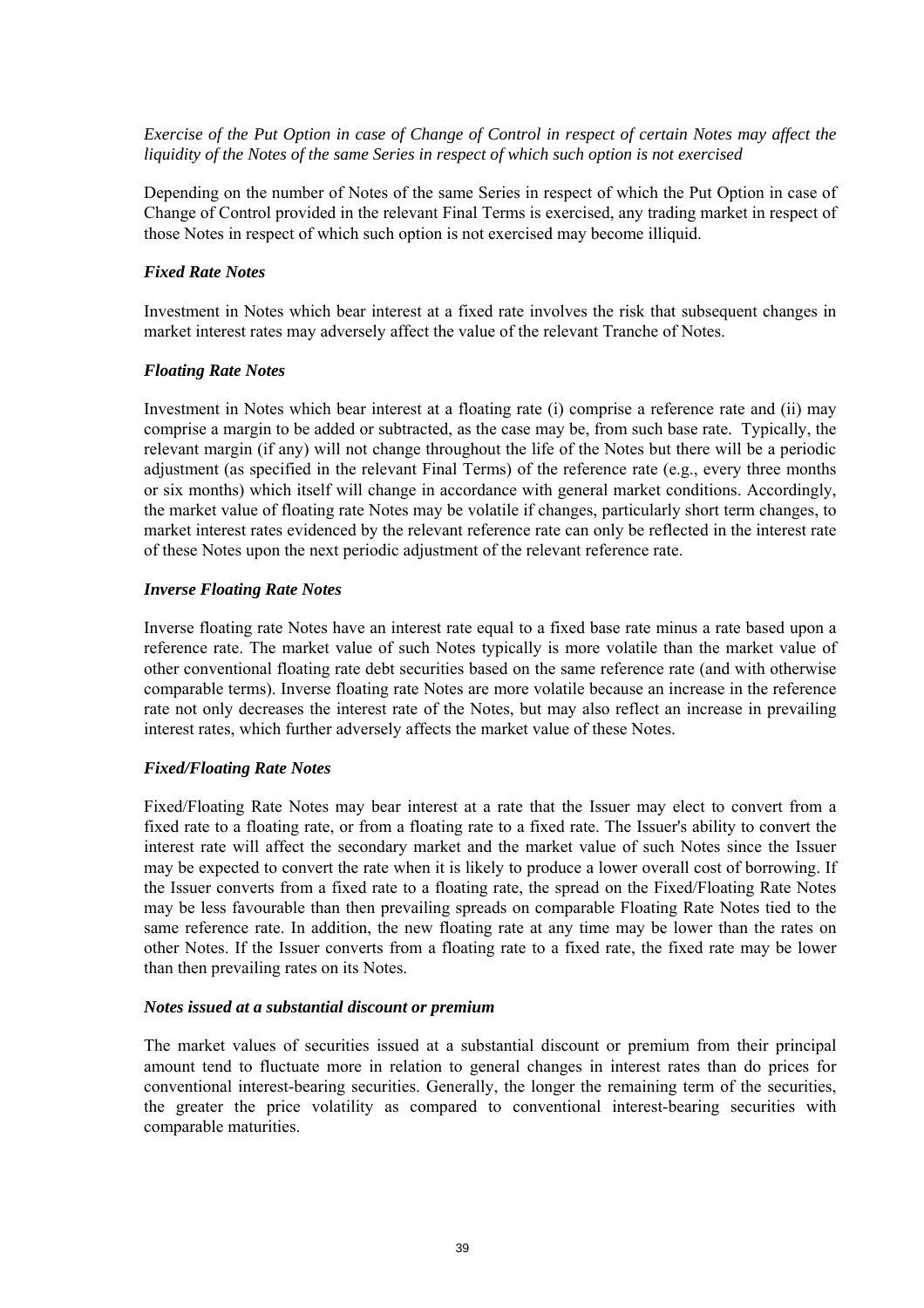## *Index-linked Notes*

Index-linked Notes are debt securities which do not provide for predetermined redemption amounts and/or interest payments but amounts due in respect of principal and/or interest will be dependent upon the performance of an index, which itself may contain substantial credit, interest rate or other risks. The amount of principal and/or interest, if any, payable by the Issuer might be substantially less than the issue price or, as the case may be, the purchase price invested by the Noteholder and may even be zero in which case the Noteholder may lose its entire investment.

Index-linked Notes are not in any way sponsored, endorsed, sold or promoted by the index sponsor or the respective licensor of the index and such index sponsor or licensor makes no warranty or representation whatsoever, express or implied, either as to the results to be obtained from the use of the index and/or the figure at which the index stands at any particular time. Each index is determined, composed and calculated by its respective index sponsor or licensor, without regard to the Issuer or the Notes. None of the index sponsors or licensors is responsible for or has participated in the determination of the timing of, prices of, or quantities of the Notes to be issued or in the determination or calculation of the equation by which the Notes settle into cash. None of the index sponsors or licensors has any obligation or liability in connection with the administration, marketing or trading of the Notes. The index sponsor or licensor of an index has no responsibility for any calculation agency adjustment made for the index.

None of the Issuer, the Dealer(s) or any of their respective affiliates makes any representation as to an index. Any of such persons may have acquired, or during the term of the Notes may acquire, nonpublic information with respect to an index that is or may be material in the context of index-linked Notes. The issue of index-linked Notes will not create any obligation on the part of any such persons to disclose to the Noteholder or any other party such information (whether or not confidential).

## *Partly Paid Notes*

The Issuer may issue Notes where the issue price is payable in more than one instalment. Failure to pay any subsequent instalment could result in an investor losing all of his investment.

## *Variable rate Notes with a multiplier or other leverage factor*

Notes with variable interest rates can be volatile investments. If they are structured to include multipliers or other leverage factors, or caps or floors, or any combination of those features, their market values may be even more volatile than those for securities that do not include those features.

## *Structured Notes*

An investment in Notes, the premium and/or the interest on or principal of which is determined by reference to one or more values of currencies, commodities, interest rates or other indices or formulae, either directly or inversely, may entail significant risks not associated with similar investments in a conventional debt security, including the risks that the resulting interest rate will be less than that payable on a conventional debt security at the same time and/or that an investor may lose the value of its entire investment or part of it, as the case may be. Neither the current nor the historical value of the relevant currencies, commodities, interest rates or other indices or formulae should be taken as an indication of future performance of such currencies, commodities, interest rates or other indices or formulae during the term of any Notes.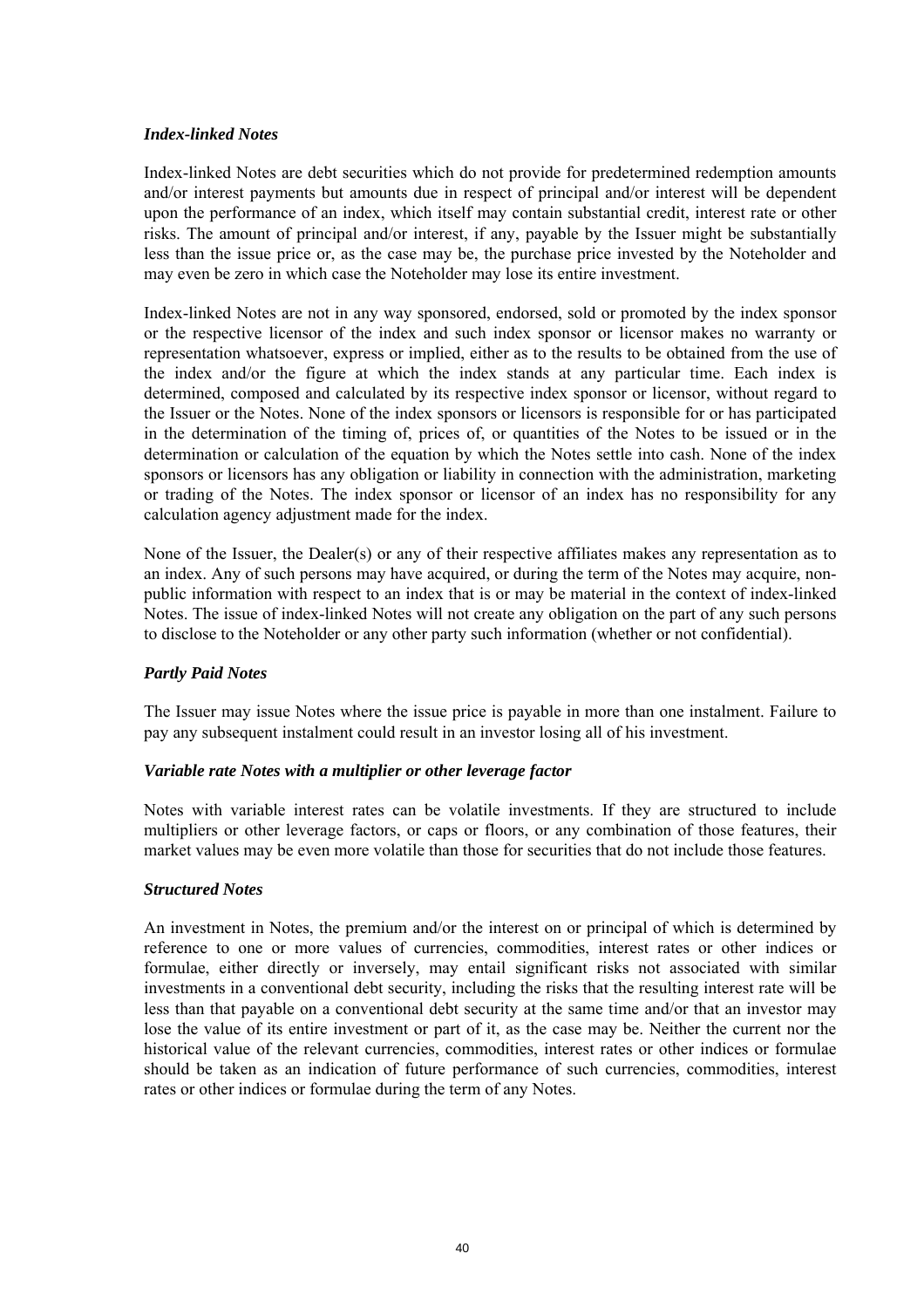## *Zero Coupon Notes*

The prices at which Zero Coupon Notes, as well as other Notes issued at a substantial discount from their principal amount payable at maturity, trade in the secondary market tend to fluctuate more in relation to general changes in interest rates than do the prices for conventional interest-bearing securities of comparable maturities.

## *RMB Notes*

# *RMB is not freely convertible; there are significant restrictions on remittance of RMB into and out of the PRC and the liquidity of the Notes denominated in RMB may be adversely affected*

RMB is not freely convertible at present. The PRC government continues to regulate conversion between RMB and foreign currencies, despite the significant reduction over the years by the PRC government of control over routine foreign exchange transactions under current accounts. Participating banks in Hong Kong have been permitted to engage in the settlement of RMB trade transactions under a pilot scheme introduced in July 2009. This represents a current account activity. The pilot scheme was extended in June 2010 to cover twenty provinces and cities in the PRC and was further expanded in August 2011 to (i) cover all provinces and cities in the PRC and (ii) make RMB trade and other current account item settlement available in all countries worldwide. The PRC regulatory authorities (including the PBOC, the Ministry of Commerce (**MOFCOM**) and the State Administration of Foreign Exchange (**SAFE**)) have issued certain PRC regulations on the remittance of RMB into the PRC for settlement of capital account items in the forms of cross-border transfers of capital and direct investments in RMB, and foreign investors may only remit offshore RMB into the PRC for direct investments with RMB that it has generated from cross-border trade settlement, that is lawfully remitted out of the PRC or that is lawfully obtained by it outside the PRC upon obtaining the approvals required under the regulations issued or to be issued by the relevant PRC authorities.

In 2011, the PRC government issued certain new rules imposing significant restrictions to the remittance of RMB into and out of the PRC, including, among other things, restrictions on the remittance of RMB into the PRC by way of direct investments or loans. On 25 February 2011, MOFCOM promulgated the Circular on Issues concerning Foreign Investment Management (the **MOFCOM Circular**). Under the MOFCOM Circular, if a foreign investor intends to make investments in the PRC with RMB funds generated from cross-border trade settlement or otherwise lawfully obtained outside the PRC, whether by way of establishing a new enterprise, increasing the registered capital of an existing enterprise, acquiring an onshore enterprise or providing loan facilities, prior written consent from the Ministry of Commerce (Foreign Investment Department) is required. On 3 June 2011, the PBOC issued the PBOC Circular. Pursuant to the PBOC Circular, if a foreign investor intends to make investments in the PRC with RMB funds it lawfully obtained outside the PRC, whether by way of establishing a new enterprise, increasing the registered capital of an existing enterprise, acquiring an onshore enterprise (excluding any round-tripping acquisition) or providing loan facilities, it shall, in addition to the approval from the Ministry of Commerce (Foreign Investment Department) in accordance with the MOFCOM Circular, also obtain an approval from the PBOC. To facilitate RMB inbound direct investments by foreign investors, the Ministry of Commerce promulgated the Circular on Issues Concerning Cross-Border RMB Direct Investment (the **New MOFCOM Circular**) on 12 October 2011, and the PBOC issued the Administrative Measures on Settlement of Cross-Border RMB Direct Investment (the **PBOC Measures**) on 13 October 2011.

According to the New MOFCOM Circular, the local counterparts of the Ministry of Commerce are authorised to review and approve cross-border RMB direct investments in accordance with the administrative regulations on foreign investments currently in force and the authorities granted under these regulations; however, for investments in the amount of RMB 300 million or more and investments relating to (i) financial guarantee, finance lease, micro-financing, auction and similar businesses, (ii) foreign-invested investment companies, foreign-invested venture capital investment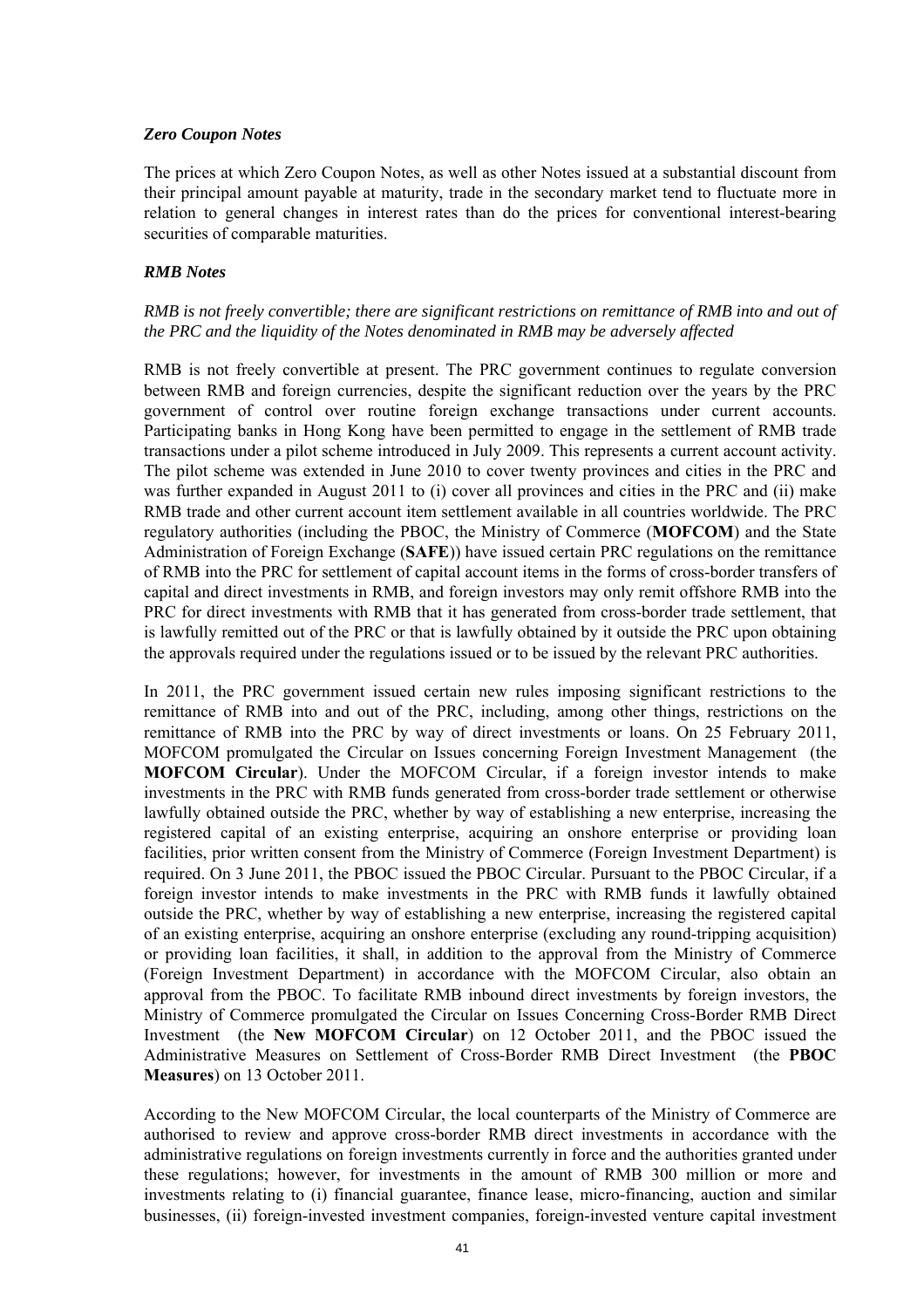or equity investment enterprises, and (iii) cement, iron and steel, electrolytic aluminum, shipbuilding and similar industries that are subject to macro-control measures, the provincial level counterparts of the Ministry of Commerce must submit the application documents to the Ministry of Commerce for review and approval before issuing the official approval. To the extent that any provisions in previous rules are inconsistent with the provisions in the New MOFCOM Circular, the provisions in the New MOFCOM Circular should prevail. According to the PBOC Measures, foreign investors, foreign-invested enterprises or their Chinese shareholders may submit applications to domestic banks to open RMB bank settlement accounts for deposit and settlement of RMB funds remitted into China in accordance with the Administrative Measures on RMB Bank Settlement Accounts for Foreign Institutions and the Administrative Measures on RMB Bank Settlement Accounts. After examining the approval or filing documents issued by the Ministry of Commerce, its local counterparts or other relevant regulatory authorities in relation to cross-border RMB direct investments, domestic banks are permitted to process foreign investors' requests for remittance of offshore RMB funds into the PRC. To the extent that any provisions in previous rules are inconsistent with the provisions in the PBOC Measures, the provisions in the PBOC Measures shall prevail.

As these regulations and rules are relatively new, their interpretation and enforcement involve uncertainty.

There is no assurance that the PRC government will continue to gradually liberalise the control over cross-border RMB remittances in the future, that the pilot scheme introduced in the July 2009 will not be discontinued or that new PRC regulations will not be promulgated in the future which have the effect of restricting or eliminating the remittance of RMB funds into or out of the PRC.

The current size of RMB and RMB denominated financial assets in Hong Kong is limited, and its growth is subject to many constraints which are directly affected by PRC laws and regulations on foreign exchange and may adversely affect the liquidity of Notes denominated in RMB.

## *RMB currency risk*

Except in limited circumstances, all payments of RMB under Notes denominated in RMB to an investor will be made solely by transfer to a RMB bank account maintained in Hong Kong by such investor in accordance with the prevailing rules and regulations and in accordance with the terms and conditions of the Notes. The Issuer cannot be required to make payment by any other means (including in bank notes or by transfer to a bank account in the PRC or anywhere else outside Hong Kong). RMB is not freely convertible at present, and conversion of RMB into other currencies through banks in Hong Kong is subject to certain restrictions. In particular, for personal investors, currently conversions of RMB conducted through RMB deposit accounts are subject to a daily limit (as of the date hereof, such limit being up to RMB 20,000 per person per day), and investors may have to allow time for conversion of RMB from/to another currency of an amount exceeding such daily limit.

In addition, there can be no assurance that access to RMB for the purposes of making payments under such Notes or generally may remain or will not become restricted. If it becomes impossible to convert RMB from/to another freely convertible currency, or transfer RMB between accounts in Hong Kong, or the general RMB exchange market in Hong Kong becomes illiquid, any payment of RMB under the Notes may be delayed or the Issuer may make such payments in another currency selected by the Issuer using an exchange rate determined by the Calculation Agent, or the Issuer may redeem the Notes by making payment in another currency.

## *RMB exchange rate risk*

The value of RMB against the Hong Kong dollar and other foreign currencies fluctuates and is affected by changes in the PRC and international political and economic conditions and by many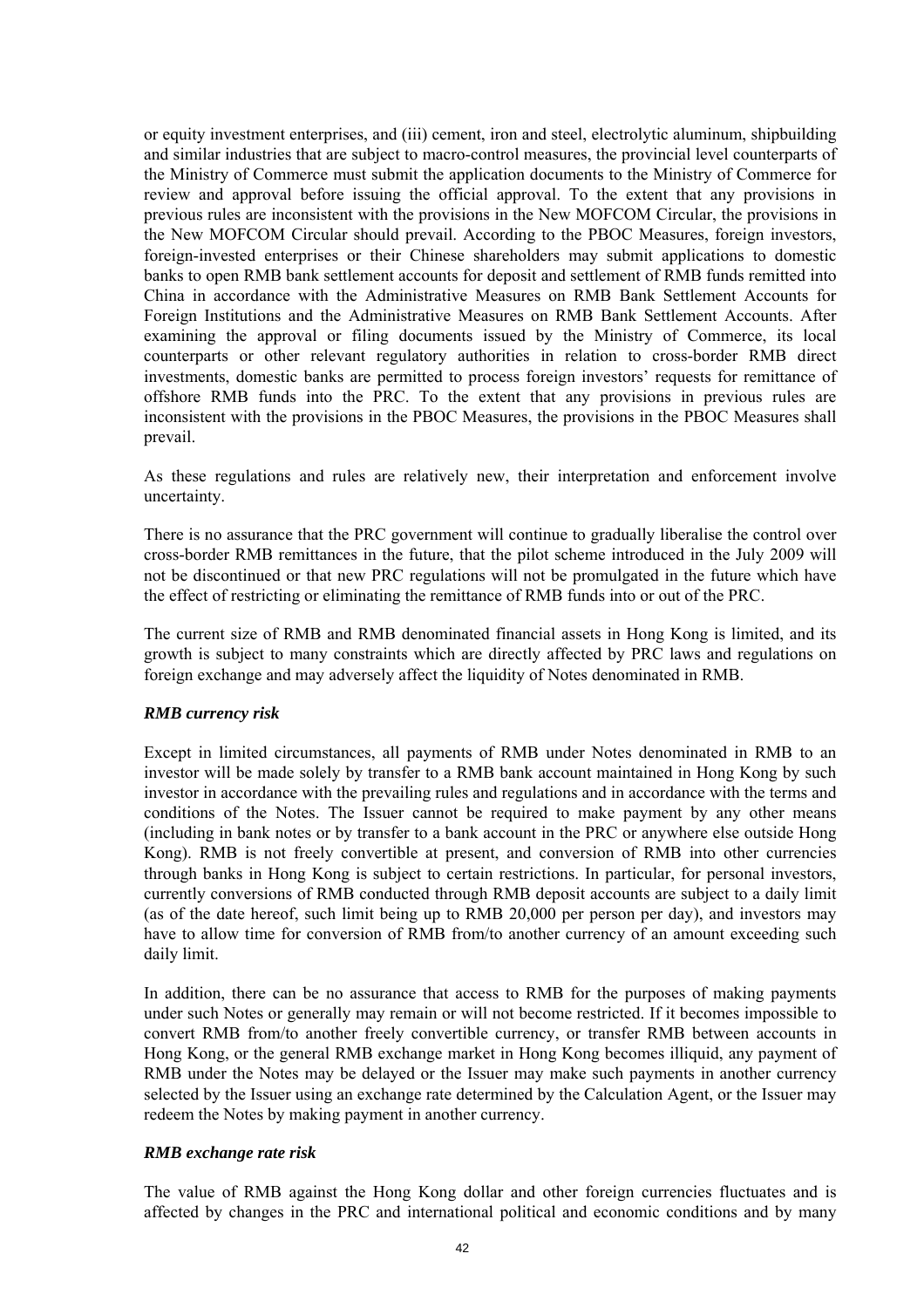other factors. The Issuer will make all RMB payments under Notes denominated in RMB in RMB (subject to the second paragraph under the heading "*RMB currency risk*" above). As a result, the value of such payments in RMB (in Hong Kong dollars or other applicable foreign currency terms) may vary with the prevailing exchange rates in the marketplace. If the value of RMB depreciates against the Hong Kong dollar or other foreign currencies, the value of an investor's investment in Hong Kong dollars or other applicable foreign currency terms will decline.

## *RMB interest rate risk*

Where applicable, the value of RMB payments under Notes denominated in RMB may be susceptible to interest rate fluctuations.

Consequently, the trading price of such Notes will vary with fluctuations in RMB interest rates. If a Noteholder tries to sell such Notes before their maturity, he may receive an offer that is less than his original investment.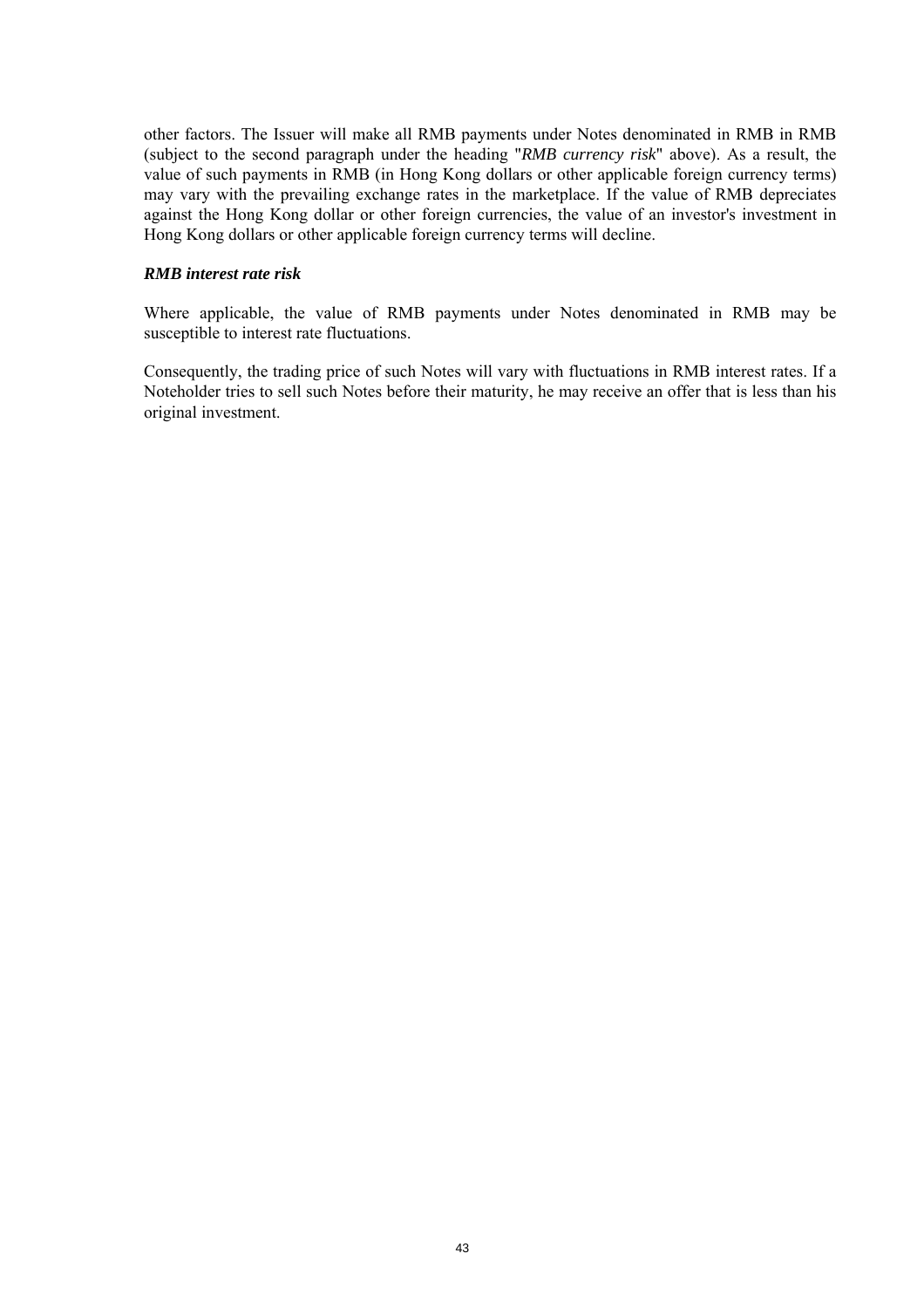## **DOCUMENTS INCORPORATED BY REFERENCE**

This Base Prospectus should be read and construed in conjunction with the sections referred to in the table below included in:

- (1) the English version of the 2011 *Document de Référence* of the Issuer which was filed with the French *Autorité des marchés financiers* under number D.12-0128 on 5 March 2012 including the audited statutory annual and consolidated financial statements of the Issuer for the year ended 31 December 2011 and the free translation of the associated audit reports, except that the statements by Philippe Varin on page 6 referring to the *lettre de fin de travaux* of the statutory auditors shall not be deemed to be incorporated herein (**2011 Registration Document**); and
- (2) the English version of the 2010 *Document de Référence* of the Issuer which was filed with the French *Autorité des marchés financiers* under number D.11-0353 on 22 April 2011 including the audited statutory annual and consolidated financial statements of the Issuer for the year ended 31 December 2010 and the free translation of the associated audit reports, except that the statements by Philippe Varin on page 6 referring to the *lettre de fin de travaux* of the statutory auditors shall not be deemed to be incorporated herein (**2010 Registration Document**).

Such sections shall be deemed to be incorporated in, and form part of this Base Prospectus, save that any statement contained in this Base Prospectus or in a section which is incorporated by reference herein shall be deemed to be modified or superseded for the purpose of this Base Prospectus to the extent that a statement contained in any section which is subsequently incorporated by reference herein by way of a supplement prepared in accordance with Article 16 of the Prospectus Directive modifies or supersedes such earlier statement (whether expressly, by implication or otherwise). Any statement so modified or superseded shall not, except as so modified or superseded, constitute a part of this Base Prospectus.

Copies of the documents containing the sections incorporated by reference in this Base Prospectus (and the French version of such documents) may be obtained without charge from the registered office of the Issuer, the Issuer's website (www.psa-peugeot-citroen.com) and the website of the AMF (www.amf-france.org).

The cross-reference tables below set out the relevant page references for the information incorporated herein by reference:

## **CROSS-REFERENCE LIST**

| Annex IV and Annex IX of the European Regulation<br>809/2004/EC of 29 April 2004                                                       | 2011<br>Registration<br><b>Document</b> | 2010<br>Registration<br><b>Document</b> |
|----------------------------------------------------------------------------------------------------------------------------------------|-----------------------------------------|-----------------------------------------|
|                                                                                                                                        | Page                                    | Page                                    |
| <b>STATUTORY AUDITORS</b>                                                                                                              |                                         |                                         |
| Names and addresses of the Issuer's auditors for the period covered<br>by the historical financial information                         | 8                                       |                                         |
| <b>SELECTED FINANCIAL INFORMATION</b>                                                                                                  |                                         |                                         |
| Selected historical financial information regarding the Issuer                                                                         | 10 to 11                                |                                         |
| If selected financial information is provided for interim periods,<br>comparative data for the same period in the prior financial year | N/A                                     |                                         |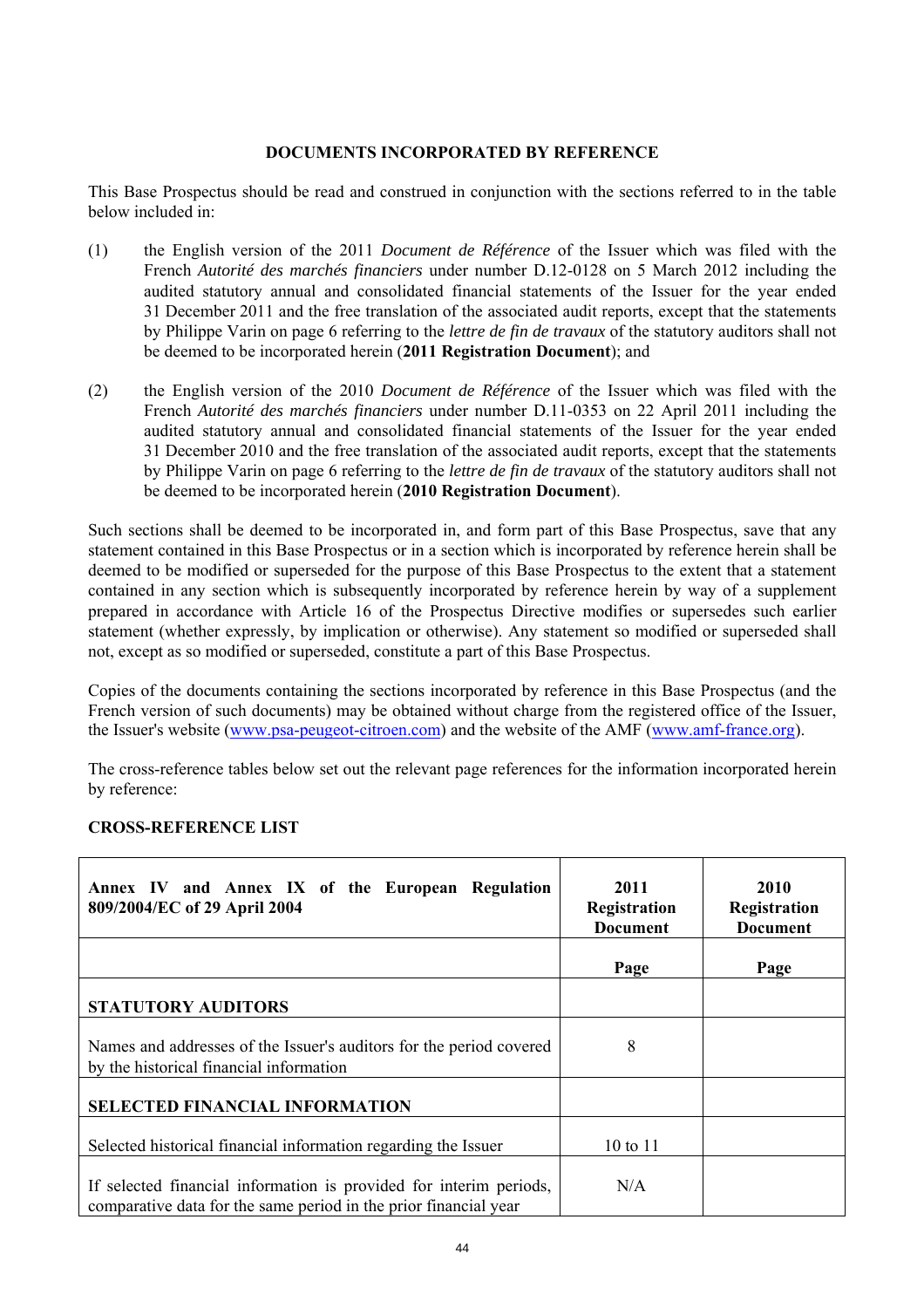| Annex IV and Annex IX of the European Regulation<br>809/2004/EC of 29 April 2004                                                                                                          | 2011<br>Registration<br><b>Document</b> | 2010<br>Registration<br><b>Document</b> |
|-------------------------------------------------------------------------------------------------------------------------------------------------------------------------------------------|-----------------------------------------|-----------------------------------------|
| <b>RISK FACTORS</b>                                                                                                                                                                       |                                         |                                         |
| Disclosure of risk factors                                                                                                                                                                | 13 to 28                                |                                         |
| <b>INFORMATION ABOUT THE ISSUER</b>                                                                                                                                                       |                                         |                                         |
| History and development of the Issuer                                                                                                                                                     | 30                                      |                                         |
| Legal and commercial name of the Issuer                                                                                                                                                   | 30                                      |                                         |
| Place of registration of the Issuer and its registration number                                                                                                                           | 30                                      |                                         |
| Date of incorporation and the length of life of the Issuer                                                                                                                                | 30                                      |                                         |
| Domicile and legal form of the Issuer, the legislation under which<br>the Issuer operates, its country of incorporation, and the address<br>and telephone number of its registered office | 30                                      |                                         |
| Events particular to the Issuer which are to a material extent<br>relevant to the evaluation of the Issuer's solvency                                                                     | 30                                      |                                         |
| <b>Investments</b>                                                                                                                                                                        |                                         |                                         |
| Description of the principal investments made since the date of the<br>last published financial statements                                                                                | 128 to 136                              |                                         |
| Information concerning the Issuer's principal future investments                                                                                                                          | 130 to 136                              |                                         |
| Information regarding the anticipated sources of funds needed to<br>fulfil commitments referred to in item 5.2.2                                                                          | 121 to 124                              |                                         |
| <b>BUSINESS OVERVIEW</b>                                                                                                                                                                  |                                         |                                         |
| <b>Principal activities</b>                                                                                                                                                               |                                         |                                         |
| Description of the Issuer's principal activities stating the main<br>categories of products sold and/or services performed                                                                | 79 to 98                                |                                         |
| Indication of any significant new products and/or activities                                                                                                                              | 81                                      |                                         |
| Principal markets                                                                                                                                                                         |                                         |                                         |
| Brief description of the principal markets in which the Issuer<br>completes                                                                                                               | 80 to 81                                |                                         |
| Basis for any statements made by the Issuer regarding its<br>competitive position                                                                                                         | 80                                      |                                         |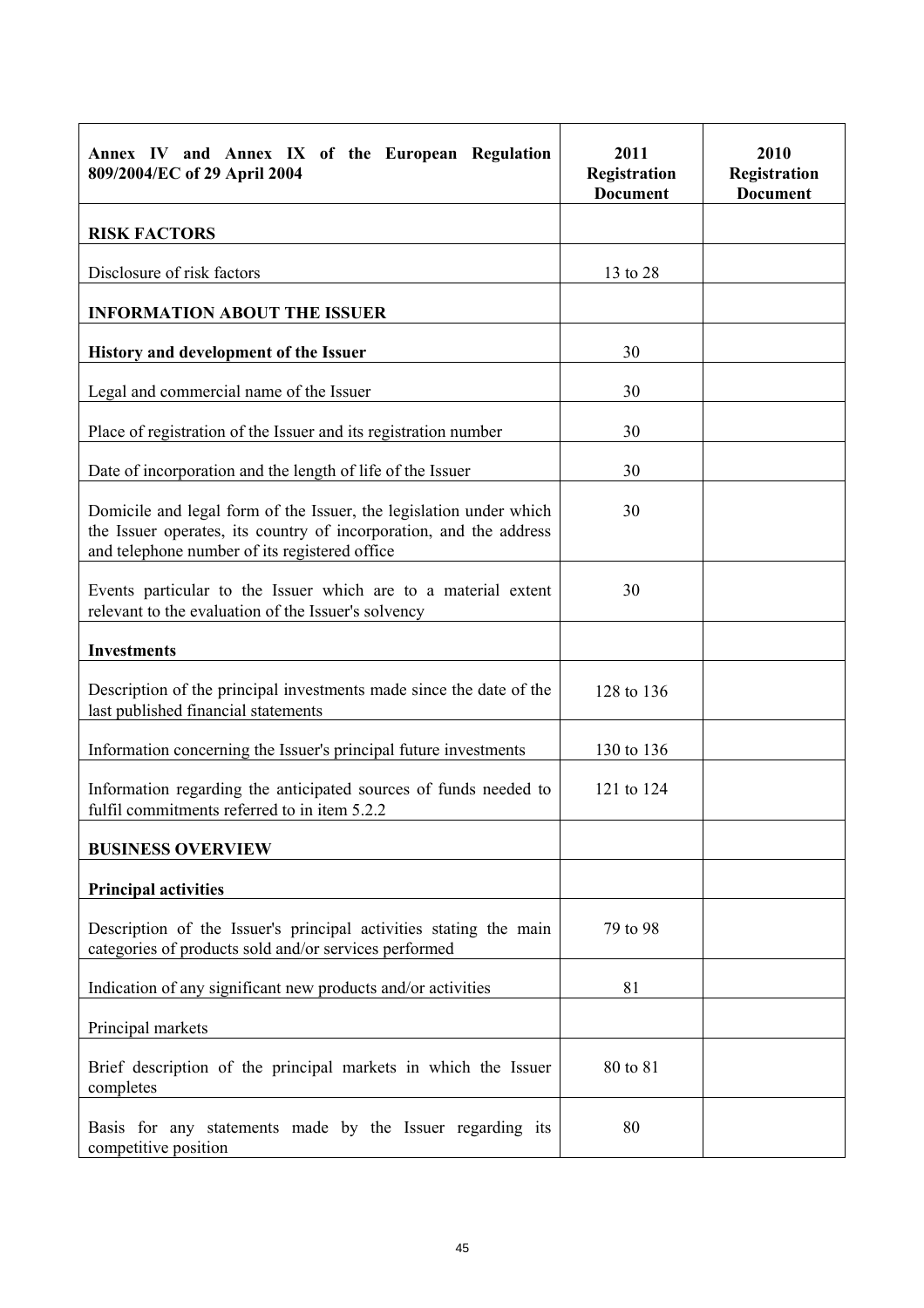| Annex IV and Annex IX of the European Regulation<br>809/2004/EC of 29 April 2004                                                                                                                                                                                                   | 2011<br>Registration<br><b>Document</b> | 2010<br>Registration<br><b>Document</b> |
|------------------------------------------------------------------------------------------------------------------------------------------------------------------------------------------------------------------------------------------------------------------------------------|-----------------------------------------|-----------------------------------------|
| <b>ORGANISATIONAL STRUCTURE</b>                                                                                                                                                                                                                                                    |                                         |                                         |
| Brief description of the group and of the Issuer's position within it                                                                                                                                                                                                              | 100 to 104                              |                                         |
| If the Issuer is dependent upon other entities within the group, this<br>must be clearly stated together with an explanation of this<br>dependence                                                                                                                                 | 101                                     |                                         |
| <b>TREND INFORMATION</b>                                                                                                                                                                                                                                                           |                                         |                                         |
| Include a statement that there has been no material adverse change<br>in the prospects of the Issuer since the date of its last published<br>audited financial statements.                                                                                                         | 321                                     |                                         |
| In the event that the Issuer is unable to make such a statement,<br>provide details of this material adverse change.                                                                                                                                                               |                                         |                                         |
| Information on any known trends, uncertainties, demands,<br>commitments or events that are reasonably likely to have a material<br>effect on the Issuer's prospects for at least the current financial<br>year.                                                                    | 138                                     |                                         |
| ADMINISTRATIVE, MANAGEMENT AND SUPERVISORY<br><b>BODIES</b>                                                                                                                                                                                                                        |                                         |                                         |
| Names, business addresses and functions in the Issuer of the<br>following persons, and an indication of the principal activities<br>performed by them outside the Issuer where these are significant<br>with respect to that Issuer:                                               |                                         |                                         |
| members of the administrative, management or supervisory<br>(a)<br>bodies;                                                                                                                                                                                                         | 144                                     |                                         |
| Administrative, Management, and Supervisory bodies conflicts of<br>interests                                                                                                                                                                                                       | 155                                     |                                         |
| Potential conflicts of interests between any duties to the issuing<br>entity of the persons referred to in item 10.1 and their private<br>interests and or other duties must be clearly stated. In the event that<br>there are no such conflicts, make a statement to that effect. |                                         |                                         |
| <b>BOARD PRACTICES</b>                                                                                                                                                                                                                                                             |                                         |                                         |
| Details relating to the Issuer's audit committee, including the names<br>of committee members and a summary of the terms of reference<br>under which the committee operates.                                                                                                       | 172                                     |                                         |
| A statement as to whether or not the Issuer complies with its<br>country of incorporation's corporate governance regime(s). In the<br>event that the Issuer does not comply with such a regime a                                                                                   | 168 to 169                              |                                         |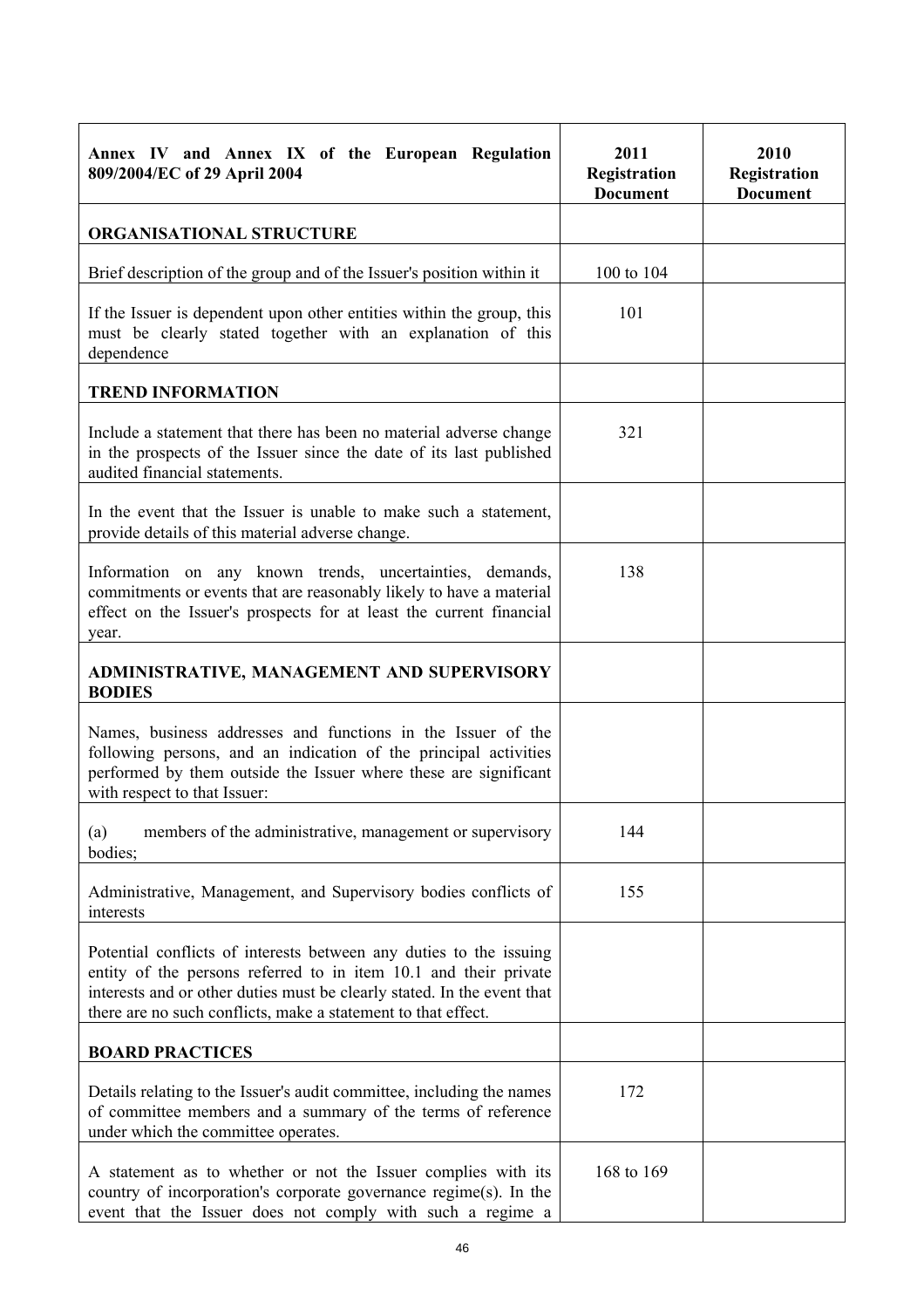| Annex IV and Annex IX of the European Regulation<br>809/2004/EC of 29 April 2004                                                                                                                                                                      | 2011<br>Registration<br><b>Document</b> | 2010<br>Registration<br><b>Document</b> |
|-------------------------------------------------------------------------------------------------------------------------------------------------------------------------------------------------------------------------------------------------------|-----------------------------------------|-----------------------------------------|
| statement to that effect must be included together with an<br>explanation regarding why the Issuer does not comply with such<br>regime.                                                                                                               |                                         |                                         |
| <b>MAJOR SHAREHOLDERS</b>                                                                                                                                                                                                                             |                                         |                                         |
| To the extent known to the Issuer, state whether the Issuer is<br>directly or indirectly owned or controlled and by whom and<br>describe the nature of such control, and describe the measures in<br>place to ensure that such control is not abused. | 217                                     |                                         |
| A description of any arrangements, known to the Issuer, the<br>operation of which may at a subsequent date result in a change in<br>control of the Issuer.                                                                                            | 216                                     |                                         |
| <b>FINANCIAL</b><br><b>INFORMATION</b><br><b>CONCERNING</b><br><b>THE</b><br>ISSUER'S ASSETS AND LIABILITIES, FINANCIAL<br>POSITION AND PROFITS AND LOSSES                                                                                            |                                         |                                         |
| <b>Consolidated Financial Statements</b>                                                                                                                                                                                                              | 226 to 333                              | 204 to 310                              |
| balance sheet;<br>(a)                                                                                                                                                                                                                                 | 230 to 231                              | 208 to 209                              |
| (b)<br>income statement;                                                                                                                                                                                                                              | 226 to 227                              | 204 to 205                              |
| cash flow statement; and<br>(c)                                                                                                                                                                                                                       | 232 to 233                              | 210 to 211                              |
| (d)<br>accounting policies and explanatory notes.                                                                                                                                                                                                     | 236 to 333                              | 214 to 310                              |
| <b>Statutory Annual Financial Statements</b>                                                                                                                                                                                                          | 338 to 363                              | 315 to 339                              |
| balance sheet;<br>(a)                                                                                                                                                                                                                                 | 340 to 341                              | 317 to 318                              |
| (b)<br>income statement;                                                                                                                                                                                                                              | 338                                     | 315                                     |
| cash flow statement; and<br>(c)                                                                                                                                                                                                                       | 339                                     | 316                                     |
| (d)<br>accounting policies and explanatory notes.                                                                                                                                                                                                     | 343 to 361                              | 320 to 337                              |
| Auditing of historical annual financial information                                                                                                                                                                                                   |                                         |                                         |
| Auditors' report on the consolidated financial statements                                                                                                                                                                                             | 224 to 225                              | 202 to 203                              |
| Auditors' report on the statutory annual financial statements                                                                                                                                                                                         | 334 to 335                              | 311 to 312                              |
| Age of latest financial information                                                                                                                                                                                                                   |                                         |                                         |
| The last year of audited financial information may not be older<br>than 18 months from the date of the registration document.                                                                                                                         | 222                                     |                                         |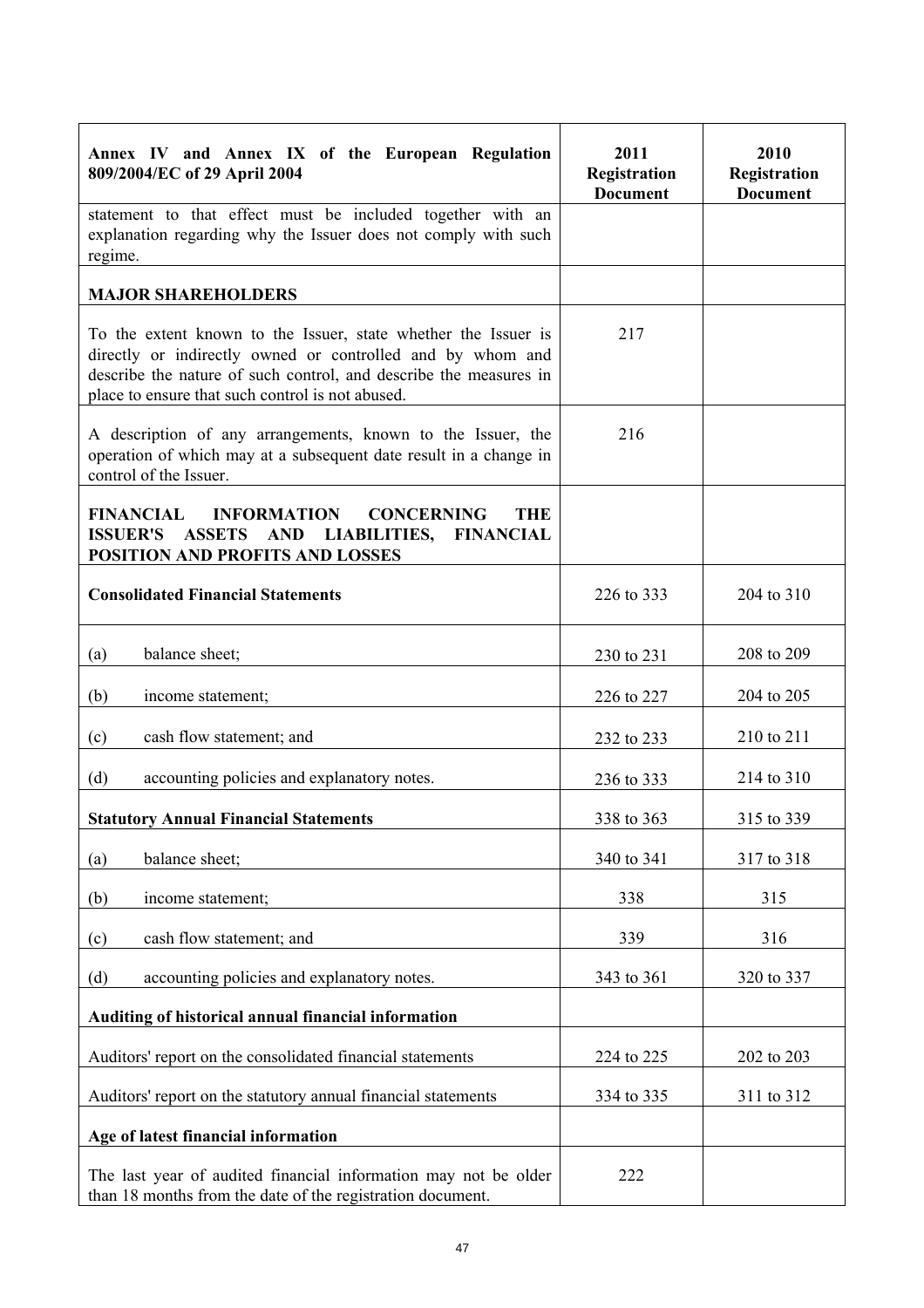| Annex IV and Annex IX of the European Regulation<br>809/2004/EC of 29 April 2004                                                                                                                                                                                                                                                                                                                                                | 2011<br>Registration<br><b>Document</b> | 2010<br>Registration<br><b>Document</b> |
|---------------------------------------------------------------------------------------------------------------------------------------------------------------------------------------------------------------------------------------------------------------------------------------------------------------------------------------------------------------------------------------------------------------------------------|-----------------------------------------|-----------------------------------------|
| Legal and arbitration proceedings                                                                                                                                                                                                                                                                                                                                                                                               |                                         |                                         |
| Information on any governmental, legal or arbitration proceedings<br>(including any such proceedings which are pending or threatened<br>of which the Issuer is aware), during a period covering at least the<br>previous 12 months which may have, or have had in the recent<br>past, significant effects on the Issuer and/or group's financial<br>position or profitability, or provide an appropriate negative<br>statement. | 26 to 27<br>367                         |                                         |
| Significant change in the Issuer's financial or trading position                                                                                                                                                                                                                                                                                                                                                                |                                         |                                         |
| A description of any significant change in the financial or trading<br>position of the group which has occurred since the end of the last<br>financial period for which either audited financial information or<br>interim financial information have been published, or an<br>appropriate negative statement.                                                                                                                  | 367                                     |                                         |
| <b>ADDITIONAL INFORMATION</b>                                                                                                                                                                                                                                                                                                                                                                                                   |                                         |                                         |
| Share Capital                                                                                                                                                                                                                                                                                                                                                                                                                   |                                         |                                         |
| The amount of the issued capital, the number and classes of the<br>shares of which it is composed with details of their principal<br>characteristics, the part of the issued capital still to be paid up, with<br>an indication of the number, or total nominal value, and the type of<br>the shares not yet fully paid up, broken down where applicable<br>according to the extent to which they have been paid up.            | 370                                     |                                         |
| Memorandum and Articles of Association                                                                                                                                                                                                                                                                                                                                                                                          |                                         |                                         |
| The register and the entry number therein, if applicable, and a<br>description of the Issuer's objects and purposes and where they can<br>be found in the memorandum and Articles of Association.                                                                                                                                                                                                                               | 377                                     |                                         |
| <b>MATERIAL CONTRACTS</b>                                                                                                                                                                                                                                                                                                                                                                                                       |                                         |                                         |
| A brief summary of all material contracts that are not entered into<br>in the ordinary course of the Issuer's business, which could result in<br>any group member being under an obligation or entitlement that is<br>material to the Issuer's ability to meet its obligation to security<br>holders in respect of the securities being issued.                                                                                 | 382 to 384                              |                                         |

Any information incorporated by reference in this Base Prospectus but not listed in the cross-reference table above is given for information purposes only.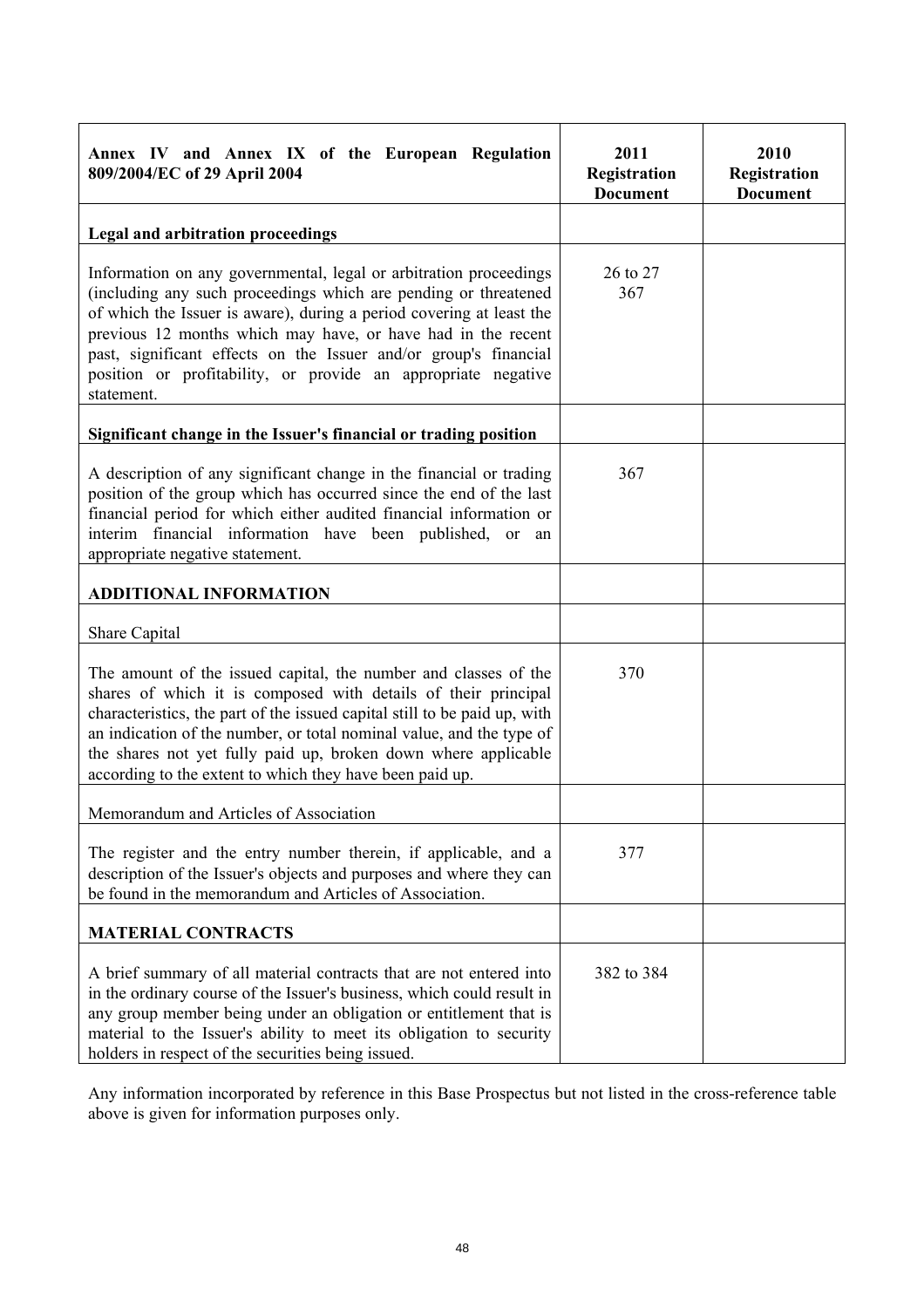## **DOCUMENTS ON DISPLAY**

- 1. For so long as Notes issued under the Programme are outstanding, the following documents will be available, during usual business hours on any weekday (Saturdays, Sundays and public holidays excepted), for inspection and, in the case of documents listed under (iii) to (xi), collection free of charge, at the office of the Fiscal Agent and the Paying Agents:
	- (i) the Agency Agreement;
	- (ii) the constitutive documents (*statuts*) of Peugeot;
	- (iii) English version of the 2011 *Document de Référence*;
	- (iv) English version of the 2010 *Document de Référence*;
	- (v) each Final Terms for Notes that are listed and admitted to trading on Euronext Paris or any other Regulated Market in the European Economic Area or listed on any other stock exchange (save that Final Terms relating to Notes which are (i) neither listed and admitted to trading on a Regulated Market in the European Economic Area in circumstances where a prospectus is required to be published under the Prospectus Directive (ii) nor listed on any other stock exchange, will only be available for inspection by a holder of such Notes and such holder must produce evidence satisfactory to the Issuer and the relevant Paying Agent as to its holding and identity);
	- (vi) a copy of this Base Prospectus together with any supplement to this Base Prospectus or restated Base Prospectus and any document incorporated by reference;
	- (vii) all reports, letters and other documents, balance sheets, valuations and statements by any expert, any part of which is extracted or referred to in this Base Prospectus in respect of each issue of Notes; and
	- (viii) any other documents incorporated by reference into this Base Prospectus.
- 2. For as long as any Notes are outstanding, a copy of this Base Prospectus together with any supplement to this Base Prospectus or restated Base Prospectus and any document incorporated by reference (a) may be obtained, free of charge, at the registered office of the Issuer during normal business hours and (b) will be available on the website www.psa-peugeot-citroen.com.
- 3. For as long as Notes may be issued pursuant to this Base Prospectus, the following documents will be available, if relevant, on the website of the *Autorité des marchés financiers* (www.amffrance.org):
	- (i) the Final Terms for Notes that are listed and admitted to trading on Euronext Paris;
	- (ii) this Base Prospectus together with any supplement to this Base Prospectus or further Base Prospectus; and
	- (iii) the documents incorporated by reference into this Base Prospectus.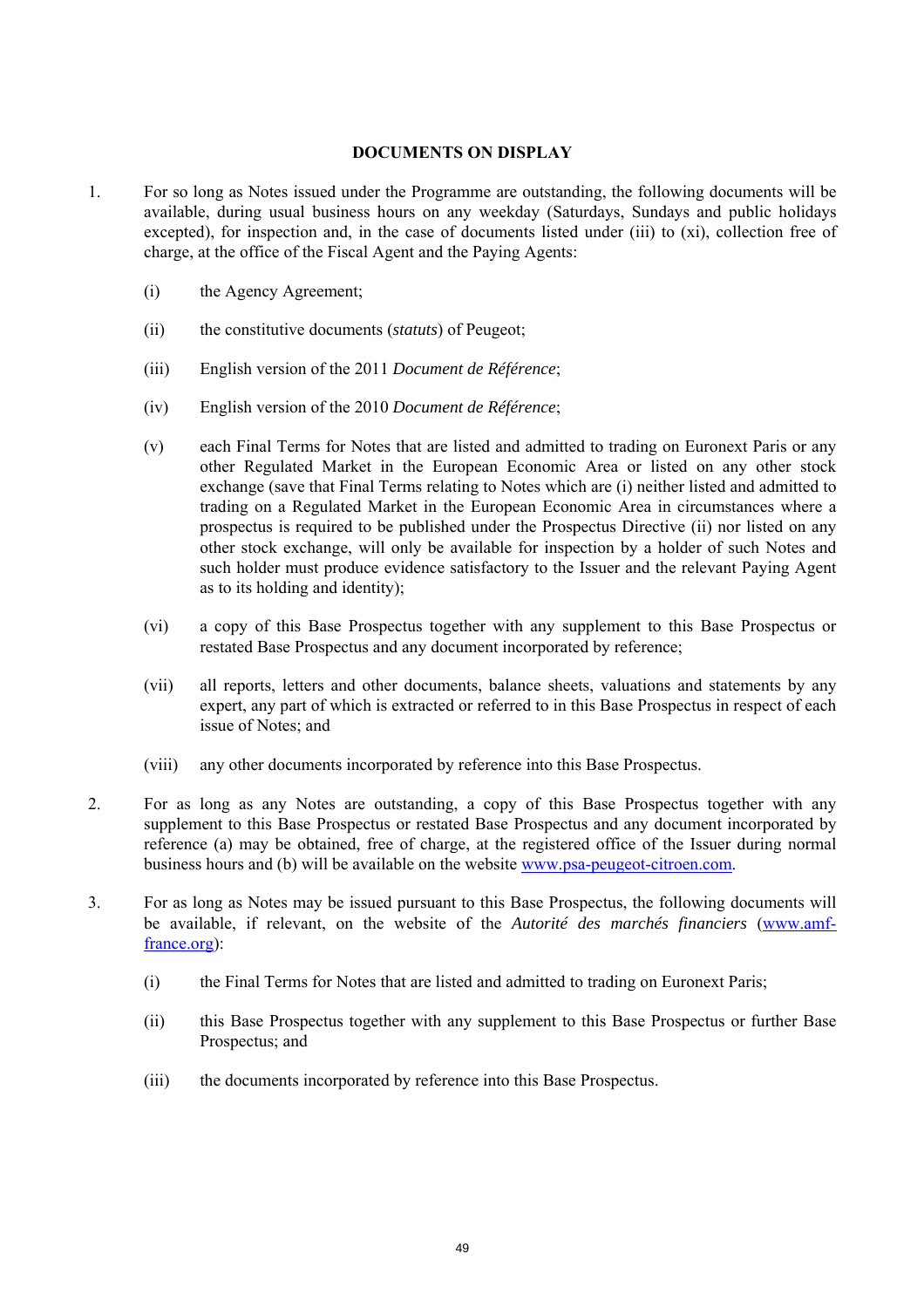#### **SUPPLEMENT TO THE BASE PROSPECTUS**

If at any time the Issuer shall be required to prepare a supplement to this Base Prospectus pursuant to the provisions of Article 212-25 of the AMF General Regulations (*Règlement général*) implementing Article 16 of the Prospectus Directive, following the occurrence of a new factor, a material mistake or inaccuracy or omission relating to the information included or incorporated by reference in this Base Prospectus (including the "Terms and Conditions of the Notes") which is capable of affecting the assessment of any Notes whose inclusion would reasonably be required by investors and their professional advisers, the Issuer will prepare and make available an appropriate supplement to this Base Prospectus or a restated Base Prospectus, which, in respect of any subsequent issue of Notes to be admitted to trading on Euronext Paris or on a Regulated Market, shall constitute a supplement to the Base Prospectus for the purpose of the relevant provisions of the AMF General Regulations (*Règlement général*).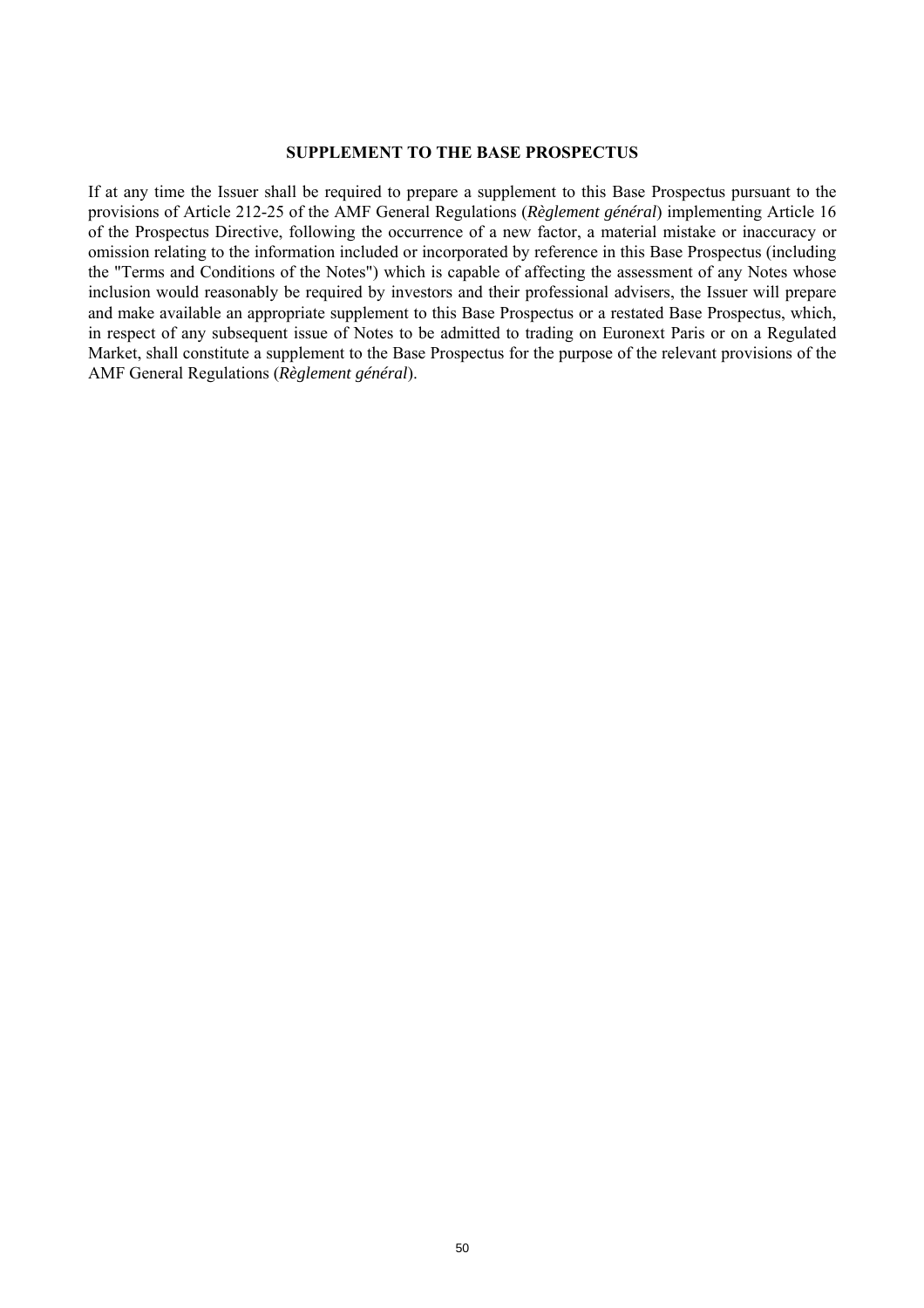## **TERMS AND CONDITIONS OF THE NOTES**

*The following is the text of the terms and conditions that, subject to completion and amendment and as supplemented or varied in accordance with the provisions of Part A of the relevant Final Terms and excepting sentences in italics, shall be applicable to the Notes. In the case of Dematerialised Notes, the text of the terms and conditions will not be endorsed on physical documents of title but will be constituted by the following text as completed, amended or varied by Part A of the relevant Final Terms. In the case of Materialised Notes, either (i) the full text of these terms and conditions together with the relevant provisions of Part A of the Final Terms or (ii) these terms and conditions as so completed, amended, supplemented or varied (and subject to simplification by the deletion of non-applicable provisions), shall be endorsed on Definitive Materialised Bearer Notes. All capitalised terms that are not defined in these Conditions will have the meanings given to them in Part A of the relevant Final Terms. References in the Conditions to Notes are to the Notes of one Series only, not to all Notes that may be issued under the Programme.*

An amended and restated agency agreement (as amended or supplemented from time to time, the **Agency Agreement**) dated 16 May 2012 has been agreed between Peugeot S.A. (the **Issuer**), BNP Paribas Securities Services as fiscal agent in relation to the Notes issued under the Issuer's Medium Term Note Programme (the **Programme**).

The fiscal agent, the paying agents, the registration agent, the redenomination agent, the consolidation agent and the calculation agent(s) for the time being (if any) are referred to below respectively as the **Fiscal Agent**, the **Paying Agents** (which expression shall include the Fiscal Agent), the **Registration Agent**, the **Redenomination Agent**, the **Consolidation Agent** and the **Calculation Agent(s)**.

The holders of Dematerialised Notes and Materialised Notes, the holders of the interest coupons (the **Coupons**) relating to interest bearing Materialised Notes and, where applicable in the case of such Notes, talons (the **Talons**) for further Coupons (the **Couponholders**) and the holders of the receipts (the **Receipts**) for the payment of instalments of principal (the **Receiptholders**) relating to Materialised Notes of which the principal is payable in instalments are deemed to have notice of all of the provisions of the Agency Agreement.

For the purpose of these Terms and Conditions, **Regulated Market** means any regulated market situated in a Member State of the European Economic Area (**EEA**) as defined in the Markets in Financial Instruments Directive 2004/39/EC.

References below to **Conditions** are, unless the context requires otherwise, to the numbered paragraphs below.

## **1. FORM, DENOMINATION(S), TITLE AND REDENOMINATION OF THE NOTES**

- (a) **Form of Notes**: Notes may be issued by the Issuer either in dematerialised form (**Dematerialised Notes**) or in materialised form (**Materialised Notes**).
- (i) Dematerialised Notes are issued, as specified in the relevant Final Terms (the **Final Terms**), in (x) bearer dematerialised form (*au porteur*) only, in which case they are inscribed in the books of Euroclear France (acting as central depositary) which shall credit the accounts of Euroclear France Account Holders (as defined below), (y) in registered dematerialised form (*au nominatif*) only and, in such case, at the option of the relevant Noteholder, in administered registered dematerialised form (*au nominatif administré*) in which case they will be inscribed in the accounts of the Euroclear France Account Holders designated by the relevant Noteholders or in fully registered dematerialised form (*au nominatif pur*) inscribed in an account in the books of Euroclear France maintained by the Registration Agent acting on behalf of the Issuer.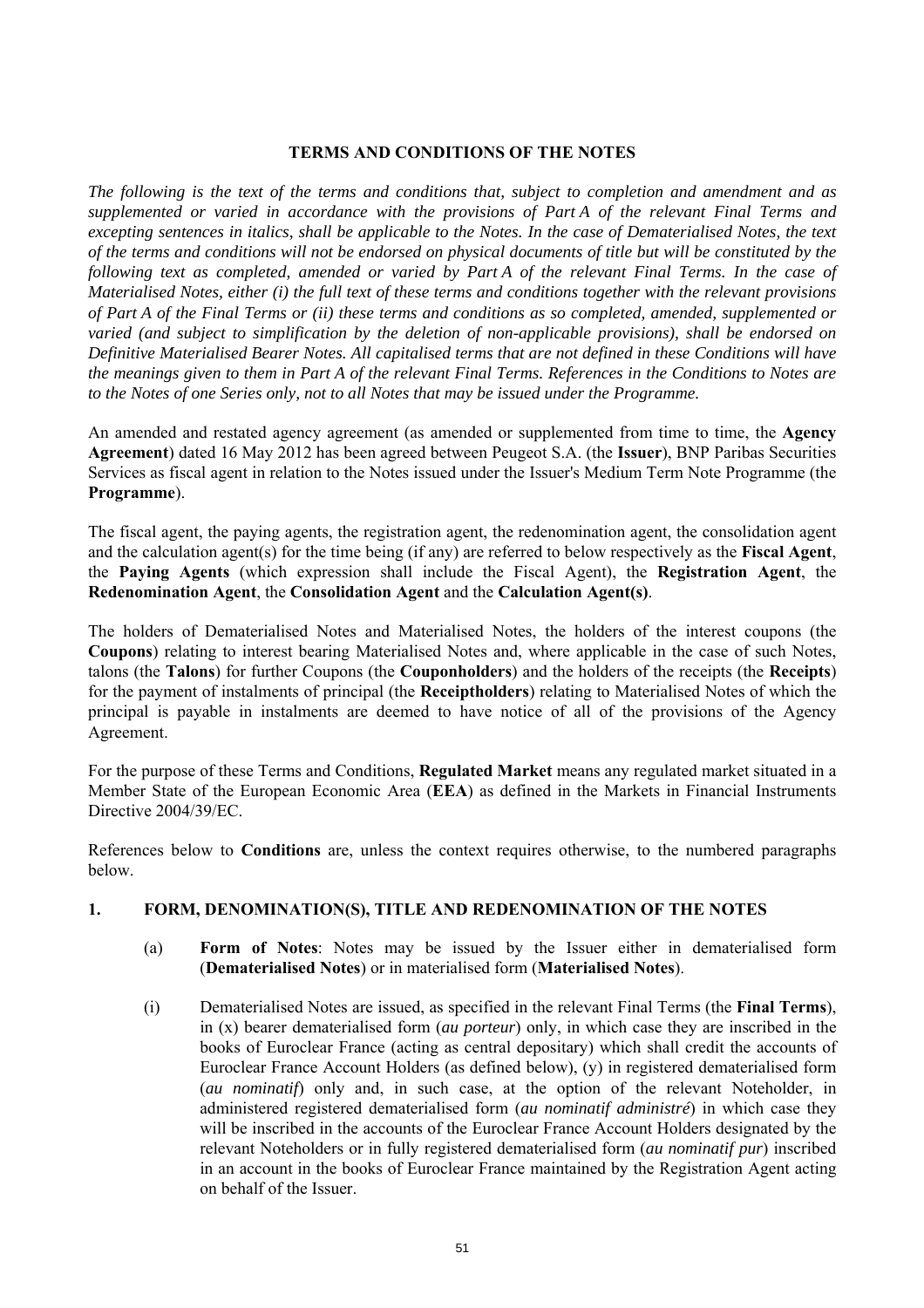For the purpose of these Conditions, **Euroclear France Account Holder** means any authorised intermediary institution entitled to hold directly or indirectly accounts on behalf of its customers with Euroclear France, and includes Euroclear Bank S.A./N.V. (**Euroclear**) and the depositary bank for Clearstream Banking, *société anonyme* (**Clearstream, Luxembourg**).

(ii) Materialised Notes are issued in bearer form (**Materialised Bearer Notes**). Materialised Bearer Notes are serially numbered and are issued with Coupons (and, where appropriate, a Talon) attached, save in the case of Zero Coupon Notes in which case references to interest (other than in relation to interest due after the Maturity Date), Coupons and Talons in these Conditions are not applicable. Instalment Materialised Notes are issued with one or more Receipts attached.

*In accordance with Articles L. 211-3* et seq. *and R. 211-1 of the French* Code monétaire et financier*, securities (such as the Notes) which are governed by French law and are in materialised form must be issued outside the French territory.*

- (b) **Denomination(s)**: Notes shall be issued in the specified denomination(s) as set out in the relevant Final Terms save that the minimum denomination of each Note listed and admitted to trading on a Regulated Market or offered to the public in a Member State of the EEA in circumstances which require the publication of a prospectus under the Prospectus Directive will be  $\epsilon$ 1,000 and if the Notes are denominated in a currency other than euro, the equivalent amount in each such currency at the issue date (the **Specified Denomination**(**s**)) or such higher amount as may be allowed or required from time to time by the relevant central bank (or equivalent body) or any applicable laws or regulations. Dematerialised Notes shall be issued in one Specified Denomination only.
- (c) **Title:**
- (i) Title to Dematerialised Notes will be evidenced in accordance with Articles L.211-3 *et seq.* and R.211-1 of the French *Code monétaire et financier* by book entries (*inscriptions en compte*). No physical document of title (including *certificats représentatifs* pursuant to Article R.211-7 of the French *Code monétaire et financier*) will be issued in respect of the Dematerialised Notes. Title to Dematerialised Notes issued in bearer form (*au porteur*) and in administered registered form (*au nominatif administré*) shall pass upon, and transfer of such Notes may only be effected through, registration of the transfer in the accounts of Euroclear France Account Holders. Title to Dematerialised Notes issued in fully registered form (*au nominatif pur*) shall pass upon, and transfer of such Notes may only be effected through, registration of the transfer in the accounts of the Issuer or the Registration Agent.
- (ii) Title to Materialised Bearer Notes in definitive form having, where appropriate, Coupons, Receipt(s) and/or a Talon attached thereto on issue (**Definitive Materialised Bearer Notes**), shall pass by delivery.
- (iii) Except as ordered by a court of competent jurisdiction or as required by law, the holder of any Note (as defined below), Receipt, Coupon or Talon shall be deemed to be and may be treated as its absolute owner for all purposes, whether or not it is overdue and regardless of any notice of ownership, or an interest in it, any writing on it or its theft or loss and no person shall be liable for so treating the holder.
- (iv) In these Conditions, **holder of Notes** or **holder of any Note** or **Noteholder** means (i) in the case of Dematerialised Notes, the person whose name appears in the account of the relevant Euroclear France Account Holder or the Issuer or the Registration Agent (as the case may be) as being entitled to such Notes and (ii) in the case of Materialised Notes, the bearer of any Definitive Materialised Bearer Note and the Receipts, Coupons, or Talon relating to it,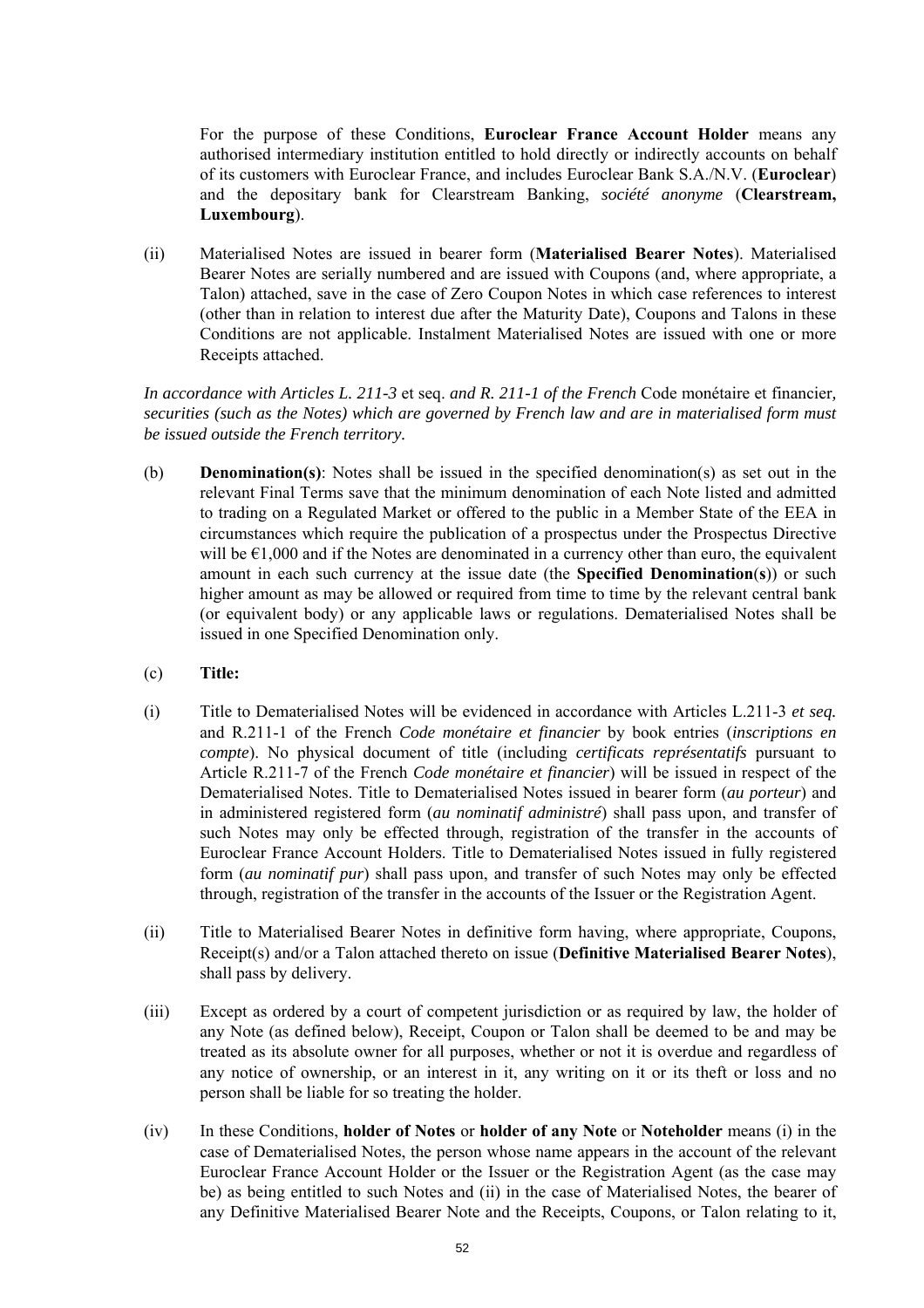and capitalised terms have the meanings given to them in the relevant Final Terms, the absence of any such meaning indicating that such term is not applicable to the Notes.

#### (d) **Redenomination**

- (i) The Issuer may (if so specified in the relevant Final Terms), on any date, without the consent of the holder of any Note, Receipt, Coupon or Talon, by giving at least thirty (30) days' notice in accordance with Condition 15 (*Notices*) and on or after the date on which the European Member State in whose national currency the Notes are denominated has become a participating Member State in the single currency of the European Economic and Monetary Union (as provided in the Treaty establishing the European Community, as amended from time to time (the **Treaty**)) or events have occurred which have substantially the same effects (in either case, **EMU**), redenominate all, but not some only, of the Notes of any Series into Euro and adjust the aggregate principal amount and the Specified Denomination(s) set out in the relevant Final Terms accordingly, as described below. The date on which such redenomination becomes effective shall be referred to in these Conditions as the **Redenomination Date**.
- (ii) Unless otherwise specified in the relevant Final Terms, the redenomination of the Notes pursuant to Condition 1(d)(i) shall be made by converting the principal amount of each Note from the relevant national currency into Euro using the fixed relevant national currency Euro conversion rate established by the Council of the European Union pursuant to Article 123 (4) of the Treaty and rounding the resultant figure to the nearest Euro 0.01 (with Euro 0.005 being rounded upwards). If the Issuer so elects, the figure resulting from conversion of the principal amount of each Note using the fixed relevant national currency Euro conversion rate shall be rounded down to the nearest euro. The Euro denominations of the Notes so determined shall be notified to Noteholders in accordance with Condition 15 *(Notices)*. Any balance remaining from the redenomination with a denomination higher than Euro 0.01 shall be paid by way of cash adjustment rounded to the nearest Euro 0.01 (with Euro 0.005 being rounded upwards). Such cash adjustment will be payable in Euro on the Redenomination Date in the manner notified to Noteholders by the Issuer.
- (iii) Upon redenomination of the Notes, any reference in the relevant Final Terms to the relevant national currency shall be construed as a reference to euro.
- (iv) Unless otherwise specified in the relevant Final Terms, the Issuer may, with the prior approval of the Redenomination Agent and the Consolidation Agent, in connection with any redenomination pursuant to this Condition or any consolidation pursuant to Condition 14 (*Further Issues and Consolidation*), without the consent of the holder of any Note, Receipt, Coupon or Talon, make any changes or additions to these Conditions or Condition 14 (*Further Issues and Consolidation*) (including, without limitation, any change to any applicable business day definition, business day convention, principal financial centre of the country of the Specified Currency, interest accrual basis or benchmark), taking into account market practice in respect of redenominated euromarket debt obligations and which it believes are not prejudicial to the interests of such holders. Any such changes or additions shall, in the absence of manifest error, be binding on the holders of Notes, Receipts, Coupons and Talons and shall be notified to Noteholders in accordance with Condition 15 *(Notices)* as soon as practicable thereafter.
- (v) Neither the Issuer nor any Paying Agent shall be liable to the holder of any Note, Receipt, Coupon or Talon or other person for any commissions, costs, losses or expenses in relation to or resulting from the credit or transfer of Euro or any currency conversion or rounding effected in connection therewith.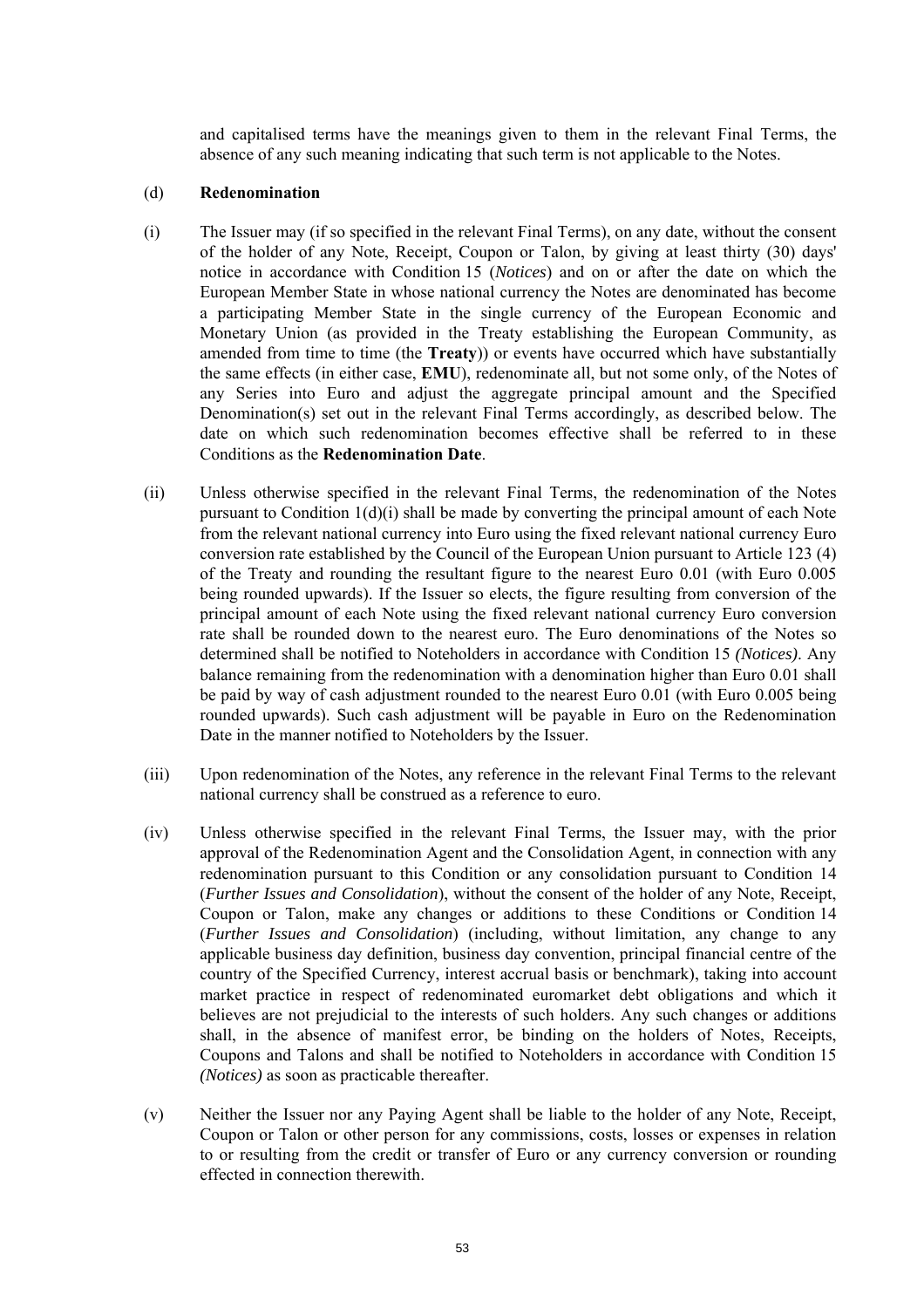## (e) **Method of issue**

The Notes will be issued in series (each a **Series**) having one or more issue dates and on terms otherwise identical (or identical other than in respect of the first payment of interest), the Notes of each Series being intended to be interchangeable with all other Notes of that Series. Each Series may be issued in tranches (each a **Tranche**) on the same or different issue dates. The specific terms of each Tranche (which will be supplemented, where necessary, with supplemental terms and conditions and, save in respect of the issue date, issue price, first payment of interest and nominal amount of the Tranche, will be identical to the terms of other Tranches of the same Series) will be set out in the relevant Final Terms.

# **2. CONVERSION AND EXCHANGES OF NOTES**

## (a) **Dematerialised Notes**

- (i) Dematerialised Notes issued in bearer dematerialised form (*au porteur*) may not be converted into Dematerialised Notes in registered dematerialised form, whether in fully registered form (*au nominatif pur*) or in administered registered form (*au nominatif administré*).
- (ii) Dematerialised Notes initially issued in registered form (*au nominatif*) only may not be converted into Dematerialised Notes in bearer dematerialised form (*au porteur*).
- (iii) Dematerialised Notes issued in fully registered dematerialised form (*au nominatif pur*) may, at the option of the Noteholder, be converted into Notes in administered registered dematerialised form (*au nominatif administré*), and vice versa. The exercise of any such option by such Noteholder shall be made in accordance with Article R.211-4 of the French *Code monétaire et financier*. Any such conversion shall be effected at the cost of such Noteholder.

# (b) **Materialised Bearer Notes**

Materialised Bearer Notes of one Specified Denomination may not be exchanged for Materialised Bearer Notes of another Specified Denomination.

## (c) **Dematerialised Notes not exchangeable for Materialised Bearer Notes and vice versa**

Dematerialised Notes may not be exchanged for Materialised Notes and Materialised Notes may not be exchanged for Dematerialised Notes.

## **3. STATUS OF NOTES**

The obligations of the Issuer under the Notes and, if applicable any Receipts and Coupons relating to them, are direct, unconditional, unsubordinated and (subject to the provisions of Condition 4 (*Negative Pledge*)) unsecured obligations of the Issuer and rank and will rank *pari passu* without preference among themselves and (subject to such exceptions as are from time to time mandatory under French law) equally and rateably with any other present or future, unsecured and unsubordinated obligations of the Issuer from time to time outstanding without preference or priority by reason of date of issue, currency of payment or otherwise.

## **4. NEGATIVE PLEDGE**

So long as any of the Notes remain outstanding (as defined below), the Issuer will not create or permit to subsist and will procure that none of the Principal Subsidiaries (as defined below) will create or permit to subsist any mortgage, charge, pledge or other security interest (a **Security**) upon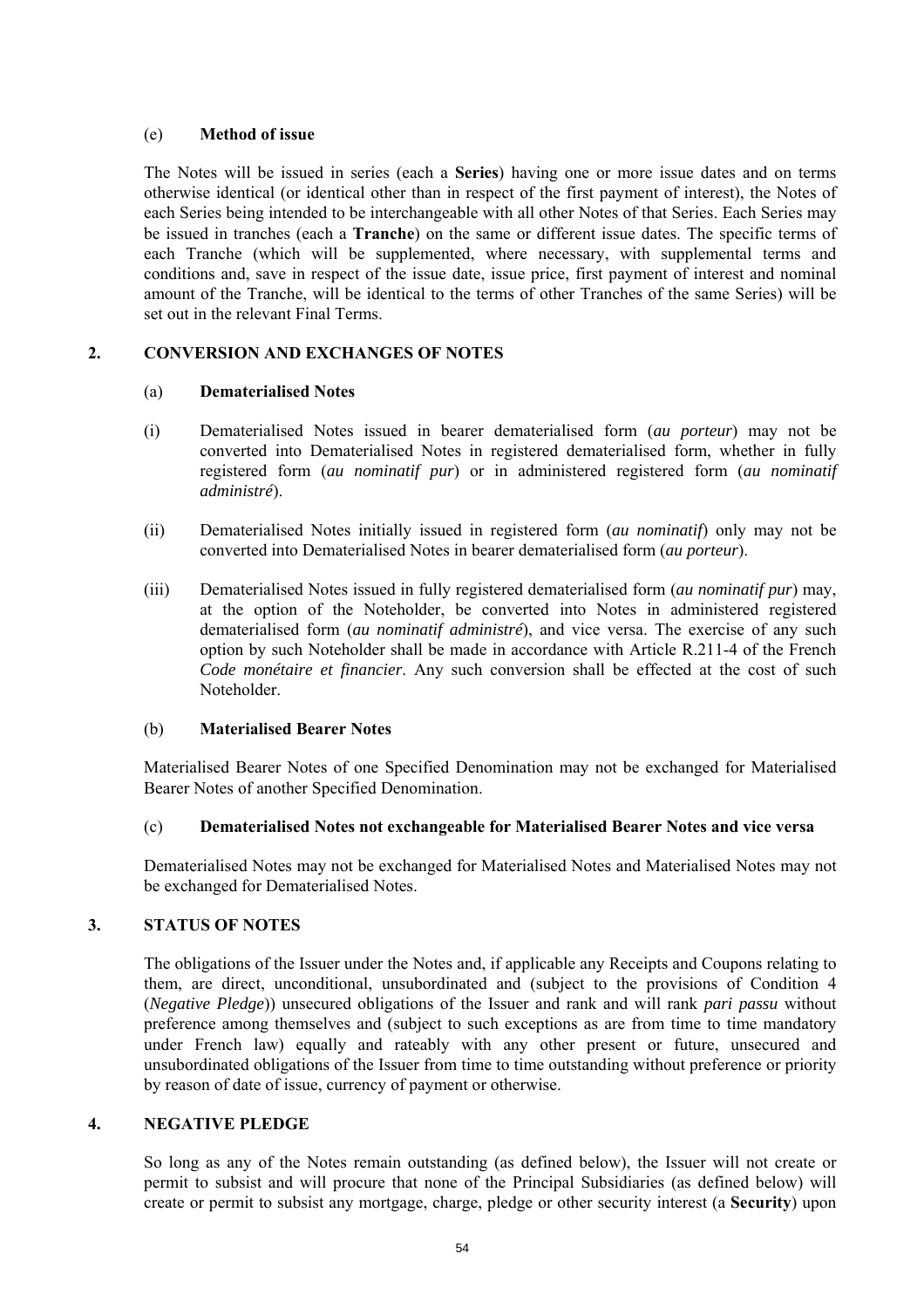any of its assets or revenues, present or future, to secure any Relevant Indebtedness (as defined below) incurred or guaranteed by it (whether before or after the issue of the Notes) other than a Permitted Security unless the Issuer's obligations under the Notes are equally and rateably secured therewith.

For the purposes of these Conditions,

**Existing Security on After-Acquired Subsidiaries** means any Security granted by any person over its assets in respect of any Relevant Indebtedness and which is existing at the time any such person becomes, whether by the acquisition of share capital or otherwise, a Subsidiary of the Issuer or whose business and/or activities, in whole or in part, are assumed by or vested in the Issuer or any other Subsidiary of the Issuer after the date of first issue of Notes under the Programme (other than any Security created in contemplation thereof and provided that the amounts of the Relevant Indebtedness so secured are not thereafter increased nor their maturity extended).

**Group** means, at any time, the Issuer and any of its Subsidiaries and affiliates.

**outstanding** means, in relation to the Notes of any Series, all the Notes issued other than (a) those that have been redeemed in accordance with the Conditions, (b) those in respect of which the date for redemption has occurred and the redemption moneys (including all interest accrued on such Notes to the date for such redemption and any interest payable after such date) have been duly paid (i) in the case of Dematerialised Notes in bearer form and in administered registered form, to the relevant Euroclear France Account Holders on behalf of the Noteholder as provided in Condition 7(a), (ii) in the case of Dematerialised Notes in fully registered form, to the account of the Noteholder as provided in Condition 7(a) and (iii) in the case of Materialised Bearer Notes, to the Paying Agent as provided in Conditions 7(b) and 7(c) and remain available for payment against presentation and surrender of Materialised Bearer Notes, Receipts and/or Coupons, as the case may be, (c) those which have become void or in respect of which claims have become prescribed, (d) those which have been purchased and cancelled as provided in the Conditions, (e) in the case of Materialised Bearer Notes (i) those mutilated or defaced Materialised Bearer Notes that have been surrendered in exchange for replacement Materialised Bearer Notes, (ii) (for the purpose only of determining how many such Materialised Bearer Notes are outstanding and without prejudice to their status for any other purpose) those Materialised Bearer Notes alleged to have been lost, stolen or destroyed and in respect of which replacement Materialised Bearer Notes have been issued and (iii) any Temporary Global Certificate to the extent that it shall have been exchanged for one or more Definitive Materialised Bearer Notes, pursuant to its provisions.

## **Permitted Secured Indebtedness** means

- (a) any Security created over assets held in trust by another person, which assets are to be used by such other person solely for satisfying the payment obligations of Banque PSA Finance or Compagnie Générale de Crédit aux Particuliers (or their successors) in respect of principal and/or interest in respect of any Relevant Indebtedness of, or any guarantee or indemnity granted in respect of any such Relevant Indebtedness by Banque PSA Finance or Compagnie Générale de Crédit aux Particuliers (or their successors) in circumstances where such other person has undertaken responsibility for the discharge of such obligations;
- (b) any Security over assets or receivables of Banque PSA Finance or Compagnie Générale de Crédit aux Particuliers (or their successors) which has been given in connection with the refinancing of such assets or receivables and where the risks (except in relation to any credit enhancement provided by Banque PSA Finance or Compagnie Générale de Crédit aux Particuliers (or their successors) in respect of such assets or receivables) relating to nonpayment in respect of such assets or receivables are, as a result of such refinancing, not to be borne by Banque PSA Finance or Compagnie Générale de Crédit aux Particuliers (or their successors); or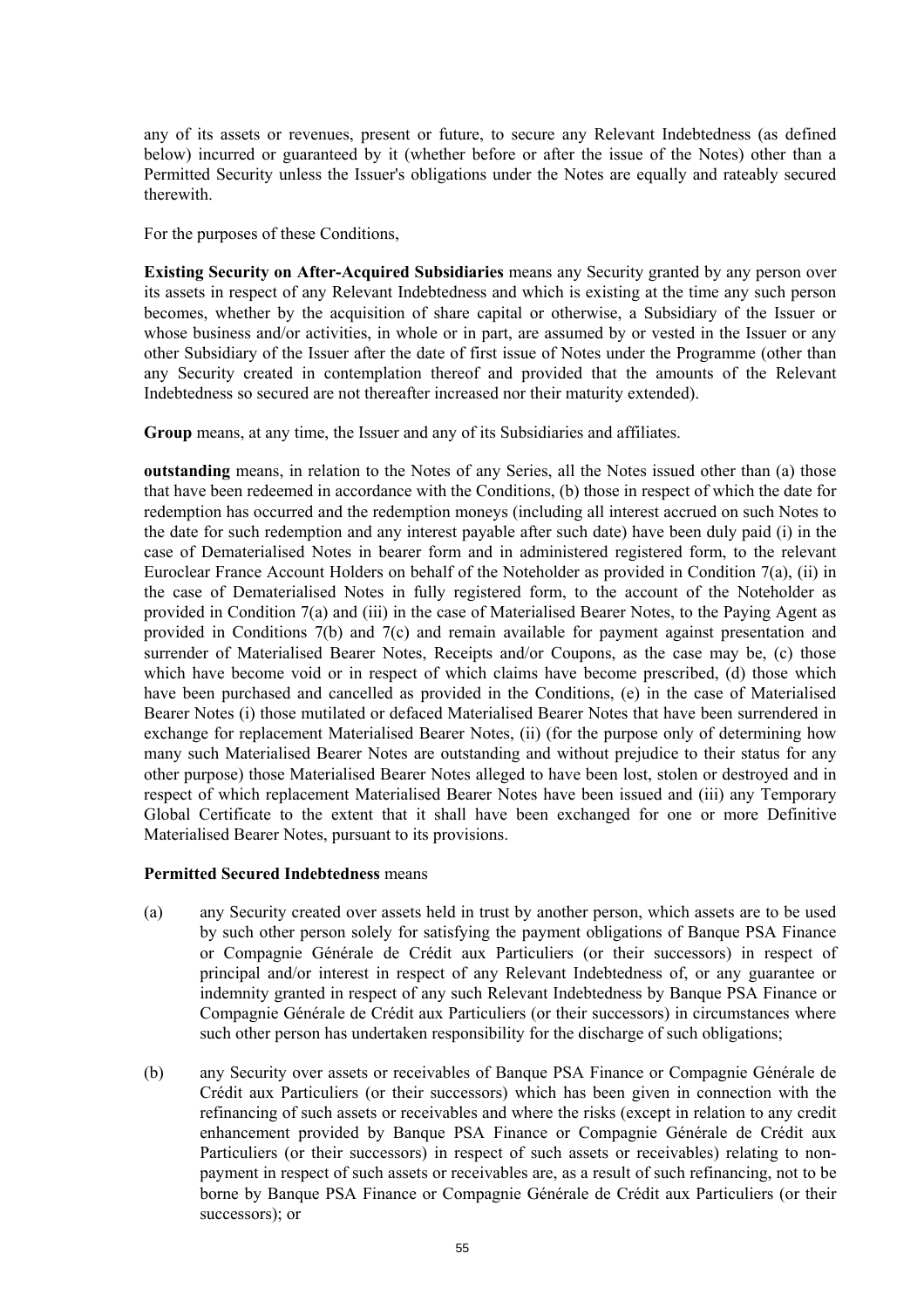(c) any Security over a deposit made by Banque PSA Finance or Compagnie Générale de Crédit aux Particuliers (or their successors), using the proceeds of an issue of any Relevant Indebtedness issued by Banque PSA Finance or Compagnie Générale de Crédit aux Particuliers (or their successors) provided that (i) the depositary of such proceeds lends an amount at least equal to the amount of the deposit to any one or more members of the Group and (ii) that such loan has a maturity date which is not earlier than the date for repayment of such deposit.

## **Permitted Security** means:

- (a) Existing Security on After-Acquired Subsidiaries; or
- (b) any Permitted Secured Indebtedness.

**Principal Subsidiary** means at any time, any Subsidiary (as defined below) of the Issuer

- (a) whose total assets or sales and revenue (or, where the Subsidiary in question prepares consolidated accounts, whose total consolidated assets or consolidated sales and revenue, as the case may be) attributable to the Issuer represent more than 10 per cent. of the total consolidated assets or the consolidated sales and revenue of the Issuer, all as calculated by reference to the then latest audited accounts (or audited consolidated accounts as the case may be) of such Subsidiary and the then latest audited consolidated accounts of the Issuer and its consolidated Subsidiaries, or
- (b) to which is transferred all or substantially all the assets and undertakings of a Subsidiary which immediately prior to such transfer was a Principal Subsidiary, and "Principal Subsidiaries" shall be construed accordingly.

**Relevant Indebtedness** means any indebtedness in the form of, or represented by, bonds, notes, debentures or other securities which are, are to be, or are capable of being, quoted, listed, or ordinarily traded on any stock exchange, or on any over-the-counter securities market or other securities market.

**Subsidiary** means, with respect to any person at any particular time, any entity which is then directly or indirectly controlled (within the meaning of Article L.233-3 of the French *Code de commerce*), or more than 50 per cent. of whose issued equity share capital (or equivalent) is then beneficially owned by such person and/or one or more of its Subsidiaries.

# **5. INTEREST AND OTHER CALCULATIONS**

(a) **Definitions**: In these Conditions, unless the context otherwise requires, the following defined terms shall have the meanings set out below. Certain defined terms contained in the 2007 FBF Master Agreement relating to transactions on forward financial instruments as supplemented by the Technical Schedules published by the *Fédération Bancaire Française* (**FBF**) (together the **FBF Master Agreement**) and in the 2006 ISDA Definitions published by the International Swaps and Derivatives Association, Inc. (**ISDA**), have either been used or reproduced in this Condition 5:

# **Business Day** means:

(i) in the case of Notes denominated in euro, a day (other than a Saturday or a Sunday) on which the Trans European Automated Real Time Gross Settlement Express Transfer (known as TARGET2) system or any successor thereto (the **TARGET System**) is operating (a **TARGET Business Day**); and/or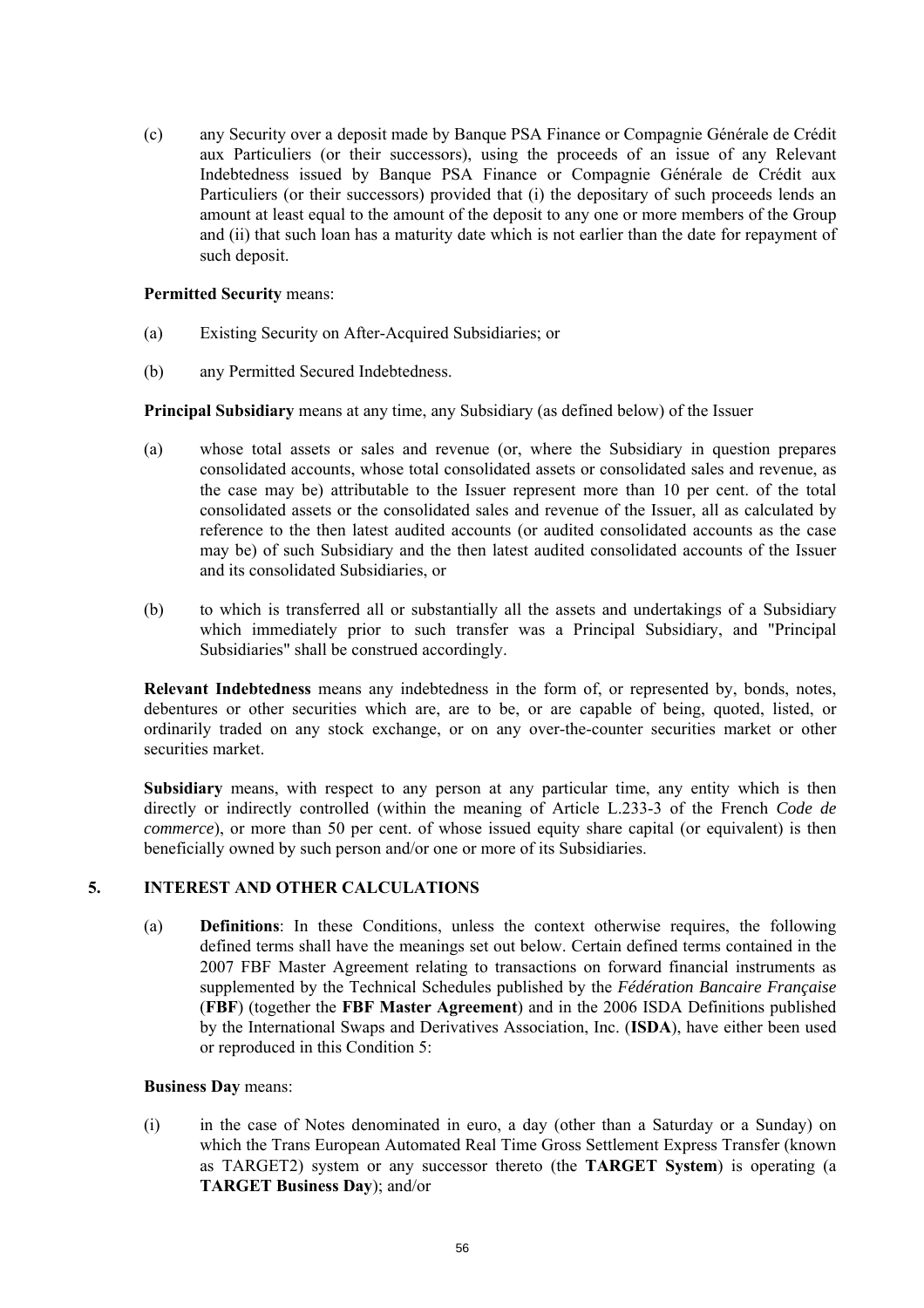- (ii) in relation to any sum payable in Renminbi, a day on which commercial banks and foreign exchange markets settle payment in Renminbi in Hong Kong and in the relevant Business Centre(s) (if any) and/or
- (iii) in the case of Notes denominated in a Specified Currency other than euro and Renminbi, a day which is a TARGET Business Day and a day (other than a Saturday or Sunday) on which commercial banks and foreign exchange markets settle payments in the principal financial centre for that currency; and/or
- (iv) in the case of Notes denominated in a Specified Currency and/or one or more Business Centre(s) specified in the relevant Final Terms (the **Business Centre(s)**) a day (other than a Saturday or a Sunday) on which commercial banks and foreign exchange markets settle payments in such currency in the Business Centre(s) or, if no currency is indicated, generally in each of the Business Centres so specified.

**Day Count Fraction** means, in respect of the calculation of an amount of interest on any Note for any period of time (from and including the first day of such period to but excluding the last) (whether or not constituting an Interest Period or Interest Accrual Period, the **Calculation Period**):

- (i) if **Actual/365 FBF** is specified in the relevant Final Terms, the fraction whose numerator is the actual number of days elapsed during the Calculation Period and whose denominator is 365. If part of that Calculation Period falls in a leap year, Actual /365 — FBF shall mean the sum of (i) the fraction whose numerator is the actual number of days elapsed during the non-leap year and whose denominator is 365 and (ii) the fraction whose numerator is the number of actual days elapsed during the leap year and whose denominator is 366;
- (ii) if **Actual/365** or **Actual/Actual ISDA** is specified in the relevant Final Terms, the actual number of days in the Calculation Period divided by 365 (or, if any portion of that Calculation Period falls in a leap year, the sum of (A) the actual number of days in that portion of the Calculation Period falling in a leap year divided by 366 and (B) the actual number of days in that portion of the Calculation Period falling in a non-leap year divided by 365);
- (iii) if **Actual/Actual-ICMA** is specified in the relevant Final Terms:
	- (A) if the Calculation Period is equal to or shorter than the Determination Period during which it falls, the number of days in the Calculation Period divided by the product of (x) the number of days in such Determination Period and (y) the number of Determination Periods normally ending in any year; and
	- (B) if the Calculation Period is longer than one Determination Period, the sum of:

the number of days in such Calculation Period falling in the Determination Period in which it begins divided by the product of (1) the number of days in such Determination Period and (2) the number of Determination Periods normally ending in any year; and

the number of days in such Calculation Period falling in the next Determination Period divided by the product of (1) the number of days in such Determination Period and (2) the number of Determination Periods normally ending in any year

in each case where

**Determination Period** means the period from and including a Determination Date in any year to but excluding the next Determination Date, and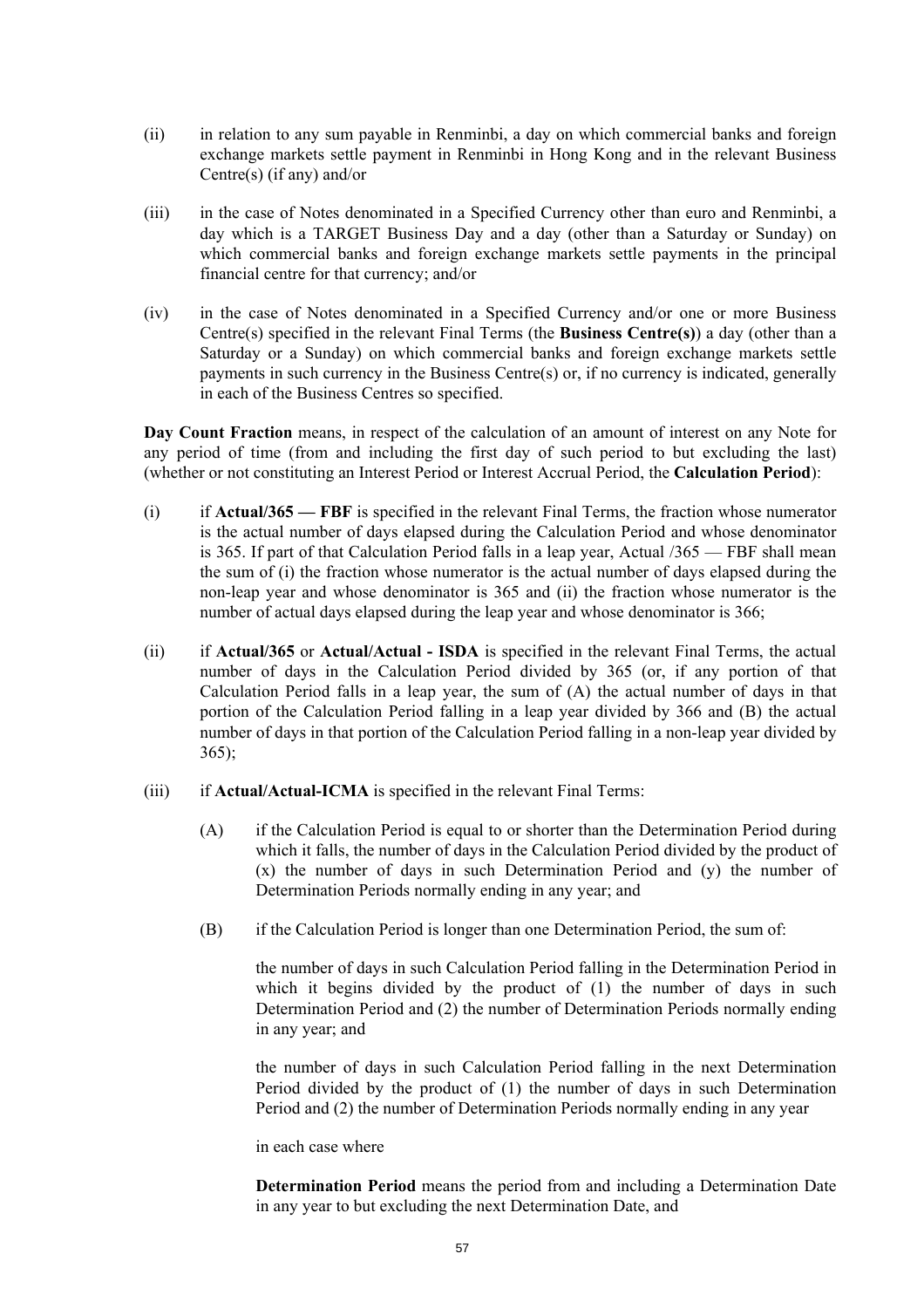**Determination Date** means the date specified as such in the relevant Final Terms or, if none is so specified, the Interest Payment Date

- (iv) if **Actual/365 (Fixed)** is specified in the relevant Final Terms, the actual number of days in the Calculation Period divided by 365;
- (v) if **Actual/360** is specified in the relevant Final Terms, the actual number of days in the Calculation Period divided by 360;
- (vi) if **30/360**, **360/360** or **Bond Basis** is specified in the relevant Final Terms, the number of days in the Calculation Period divided by 360 calculated on a formula basis as follows:

 $[360 \times (Y_2 - Y_1)] + [30 \times (M_2 - M_1)] + [(D_2 - D_1)]$ Day Count Fraction =  $\frac{[360 \times (Y_2 - Y_1)] + [30 \times (M_2 - M_1)] + [(D_2 - D_1)] + [(D_2 - D_1)] + [(D_2 - D_1)] + [(D_2 - D_1)] + [(D_2 - D_1)] + [(D_2 - D_1)] + [(D_2 - D_1)] + [(D_2 - D_1)] + [(D_2 - D_1)] + [(D_2 - D_1)] + [(D_2 - D_1)] + [(D_2 - D_1)] + [(D_2 - D_1)] + [(D_2 - D_1)] + [(D_2 - D_1)] + [(D_2 - D_1)] + [(D_2 -$ 

where:

 $Y_1$  is the year, expressed as a number, in which the first day of the Calculation Period falls;

 $Y_2$  is the year, expressed as a number, in which the day immediately following the last day included in the Calculation Period falls;

 $M_1$  is the calendar month, expressed as a number, in which the first day of the Calculation Period falls;

**M2** is the calendar month, expressed as number, in which the day immediately following the last day included in the Calculation Period falls;

**D1** is the first calendar day, expressed as a number, of the Calculation Period, unless such number would be 31, in which case  $D_1$  will be 30; and

**D2** is the calendar day, expressed as a number, immediately following the last day included in the Calculation Period, unless such number would be 31 and  $D_1$  is greater than 29, in which case  $D_2$  will be 30;

(vii) if **30E/360** or **Eurobond Basis** is specified in the relevant Final Terms, the number of days in the Calculation Period divided by 360 calculated on a formula basis as follows:

 $[360 \times (Y_2 - Y_1)] + [30 \times (M_2 - M_1)] + [(D_2 - D_1)]$ Day Count Fraction =  $\frac{[360 \times (Y_2 - Y_1)] + [30 \times (M_2 - M_1)] + [(D_2 - D_1)] + [(D_2 - D_1)] + [(D_2 - D_1)] + [(D_2 - D_1)] + [(D_2 - D_1)] + [(D_2 - D_1)] + [(D_2 - D_1)] + [(D_2 - D_1)] + [(D_2 - D_1)] + [(D_2 - D_1)] + [(D_2 - D_1)] + [(D_2 - D_1)] + [(D_2 - D_1)] + [(D_2 - D_1)] + [(D_2 - D_1)] + [(D_2 - D_1)] + [(D_2 -$ 

where:

 $Y_1$  is the year, expressed as a number, in which the first day of the Calculation Period falls;

 $Y_2$  is the year, expressed as a number, in which the day immediately following the last day included in the Calculation Period falls;

 $M_1$  is the calendar month, expressed as a number, in which the first day of the Calculation Period falls;

 $M<sub>2</sub>$  is the calendar month, expressed as number, in which the day immediately following the last day included in the Calculation Period falls;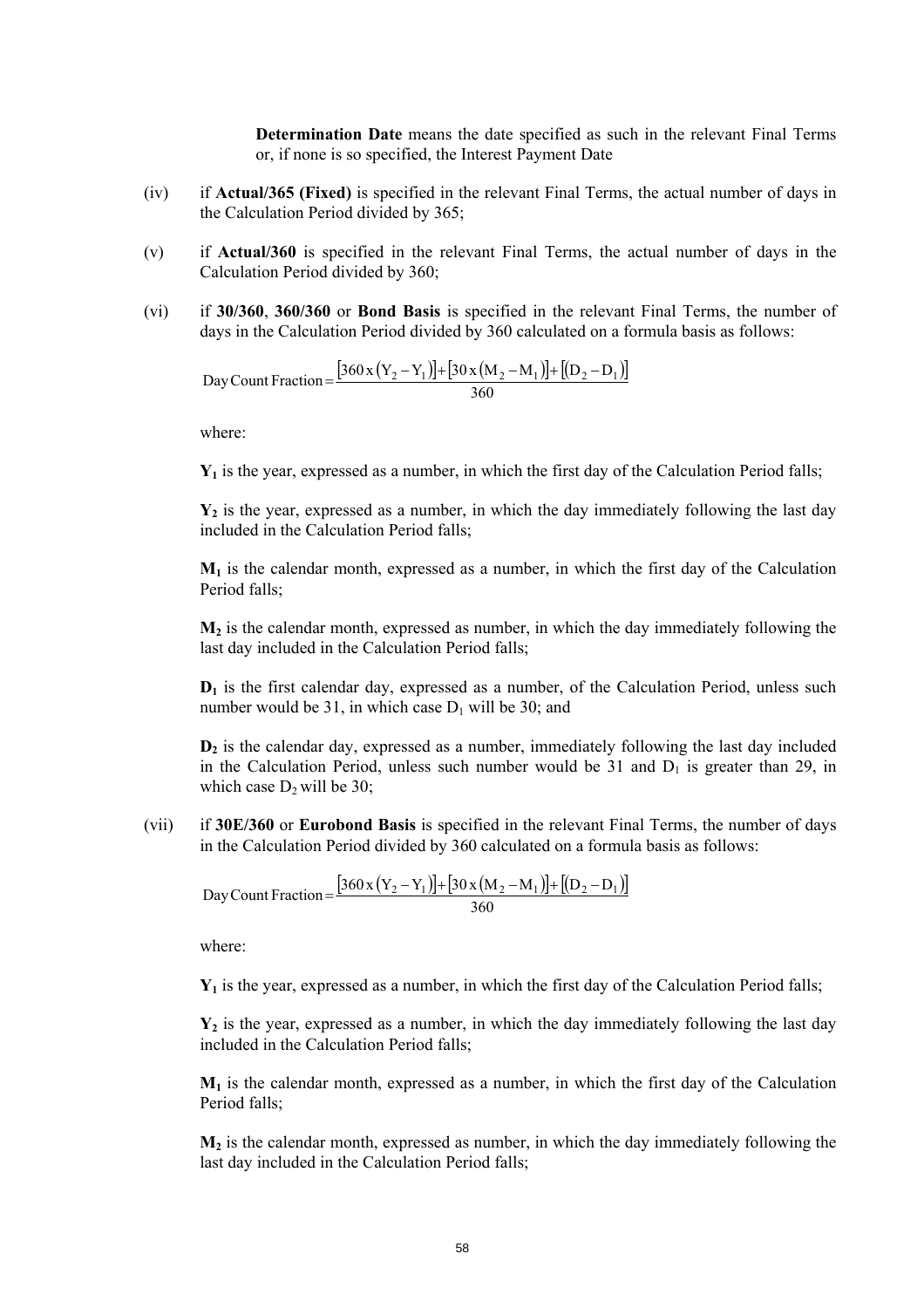**D1** is the first calendar day, expressed as a number, of the Calculation Period, unless such number would be 31, in which case  $D_1$  will be 30; and

**D2** is the calendar day, expressed as a number, immediately following the last day included in the Calculation Period, unless such number would be  $31$ , in which case  $D_2$  will be  $30$ ;

(viii) if **30E/360 (ISDA)** is specified in the relevant Final Terms, the number of days in the Calculation Period divided by 360, calculated on a formula basis as follows:

 $[360 \times (Y_2 - Y_1)] + [30 \times (M_2 - M_1)] + [(D_2 - D_1)]$ Day Count Fraction =  $\frac{[360x(Y_2 - Y_1)] + [30x(M_2 - M_1)] + [(D_2 - D_1)] + [(D_2 - D_1)] + [(D_2 - D_1)] + [(D_2 - D_1)] + [(D_2 - D_1)] + [(D_2 - D_1)] + [(D_2 - D_1)] + [(D_2 - D_1)] + [(D_2 - D_1)] + [(D_2 - D_1)] + [(D_2 - D_1)] + [(D_2 - D_1)] + [(D_2 - D_1)] + [(D_2 - D_1)] + [(D_2 - D_1)] + [(D_2 - D_1)] + [(D_2 - D_1)]$ 

where:

**Y1** is the year, expressed as a number, in which the first day of the Calculation Period falls;

**Y2** is the year, expressed as a number, in which the day immediately following the last day included in the Calculation Period falls:

 $M_1$  is the calendar month, expressed as a number, in which the first day of the Calculation Period falls;

 $M<sub>2</sub>$  is the calendar month, expressed as a number, in which the day immediately following the last day included in the Calculation Period falls;

**D1** is the first calendar day, expressed as a number, of the Calculation Period, unless (i) that day is the last day of February or (ii) such number would be 31, in which case  $D_1$  will be 30; and

**D2** is the calendar day, expressed as a number, immediately following the last day included in the Calculation Period, unless (i) that day is the last day of February but not the Maturity Date or (ii) such number would be  $31$ , in which case  $D_2$  will be  $30$ .

**Euro-zone** means the region comprised of member states of the European Union that adopt the single currency in accordance with the Treaty establishing the European Community as amended by the Treaty on European Union.

**FBF Definitions** means the definitions set out in the FBF Master Agreement, unless otherwise specified in the relevant Final Terms.

**Interest Accrual Period** means the period beginning on (and including) the Interest Commencement Date and ending on (but excluding) the first Interest Period Date and each successive period beginning on (and including) an Interest Period Date and ending on (but excluding) the next succeeding Interest Period Date.

**Interest Amount** means the amount of interest payable, and in the case of Fixed Rate Notes, means the Fixed Coupon Amount or Broken Amount, as the case may be.

**Interest Commencement Date** means the Issue Date or such other date as may be specified in the relevant Final Terms.

**Interest Determination Date** means, with respect to a Rate of Interest and Interest Accrual Period or the interest amount in relation to the RMB Notes, the date specified as such in the relevant Final Terms or, if none is so specified, (i) the day falling two TARGET Business Days prior to the first day of such Interest Accrual Period if the Specified Currency is Euro or (ii) the first day of such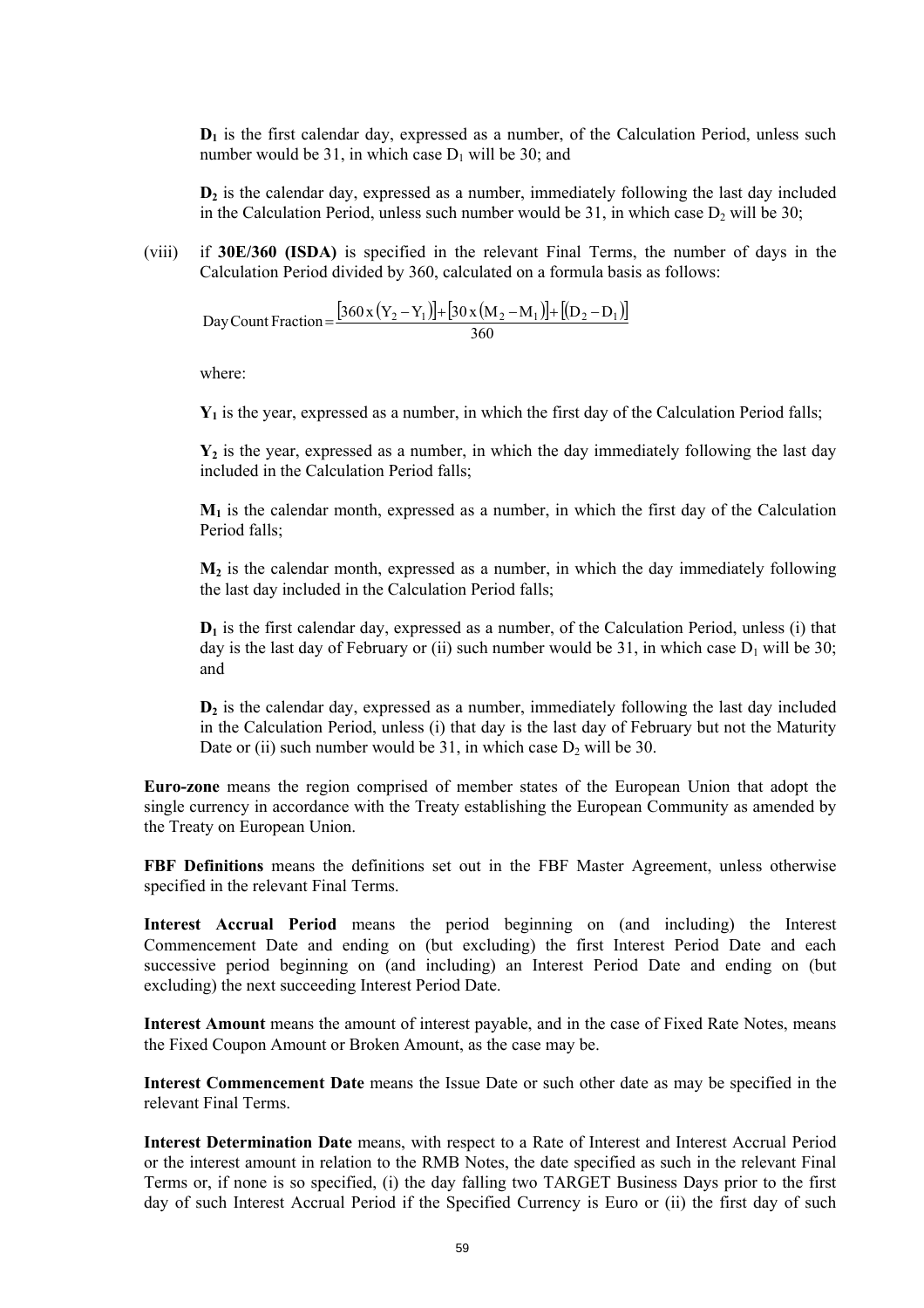Interest Accrual Period if the Specified Currency is Sterling or (iii) the day falling two Business Days in the city specified in the Final Terms for the Specified Currency prior to the first day of such Interest Accrual Period if the Specified Currency is neither Sterling nor Euro.

**Interest Payment Date** means the date(s) specified in the relevant Final Terms.

**Interest Period** means the period beginning on (and including) the Interest Commencement Date and ending on (but excluding) the first Interest Payment Date and each successive period beginning on (and including) an Interest Payment Date and ending on (but excluding) the next succeeding Interest Payment Date.

**Interest Period Date** means each Interest Payment Date unless otherwise specified in the relevant Final Terms.

**ISDA Definitions** means the 2006 ISDA Definitions as published by the International Swaps and Derivatives Association, Inc., unless otherwise specified in the relevant Final Terms.

**Rate of Interest** means the rate of interest payable from time to time in respect of the Notes and that is either specified or calculated in accordance with the provisions in the relevant Final Terms.

**Reference Banks** means in the case of a determination of LIBOR, the principal London office of four major banks in the London inter-bank market and, in the case of a determination of EURIBOR, the principal Euro-zone office of four major banks in the Euro-zone inter-bank market, in each case selected by the Calculation Agent with the approval of the Issuer or as specified in the relevant Final Terms.

**Reference Rate** means the rate specified as such in the relevant Final Terms.

**Relevant Screen Page** means such page, section, caption, column or other part of a particular information service as may be specified in the relevant Final Terms or such other page, section, caption, column or other part as may replace it on that information service or on such other information service, in each case as may be nominated by the person or organisation providing or sponsoring the information appearing there for the purpose of displaying rates or prices comparable to that Reference Rate.

**Specified Currency** means the currency specified as such in the relevant Final Terms or, if none is specified, the currency in which the Notes are denominated.

(b) **Interest on Fixed Rate Notes**: Each Fixed Rate Note bears interest on its outstanding nominal amount from the Interest Commencement Date at the rate per annum (expressed as a percentage) equal to the Rate of Interest, such interest being payable in arrear on each Interest Payment Date except as otherwise provided in the relevant Final Terms.

If a Fixed Coupon Amount or a Broken Amount is specified in the relevant Final Terms, the amount of interest payable on each Interest Payment Date will amount to the Fixed Coupon Amount or, if applicable, the Broken Amount so specified and in the case of the Broken Amount will be payable on the particular Interest Payment Date(s) specified in the relevant Final Terms.

## (c) **Interest on Floating Rate Notes and Index Linked Interest Notes**

(i) Interest Payment Dates: Each Floating Rate Note and Index Linked Interest Note bears interest on its outstanding nominal amount from the Interest Commencement Date at the rate per annum (expressed as a percentage) equal to the Rate of Interest, such interest being payable in arrear (except as otherwise provided in the relevant Final Terms) on each Interest Payment Date. Such Interest Payment Date(s) is/are either shown in the relevant Final Terms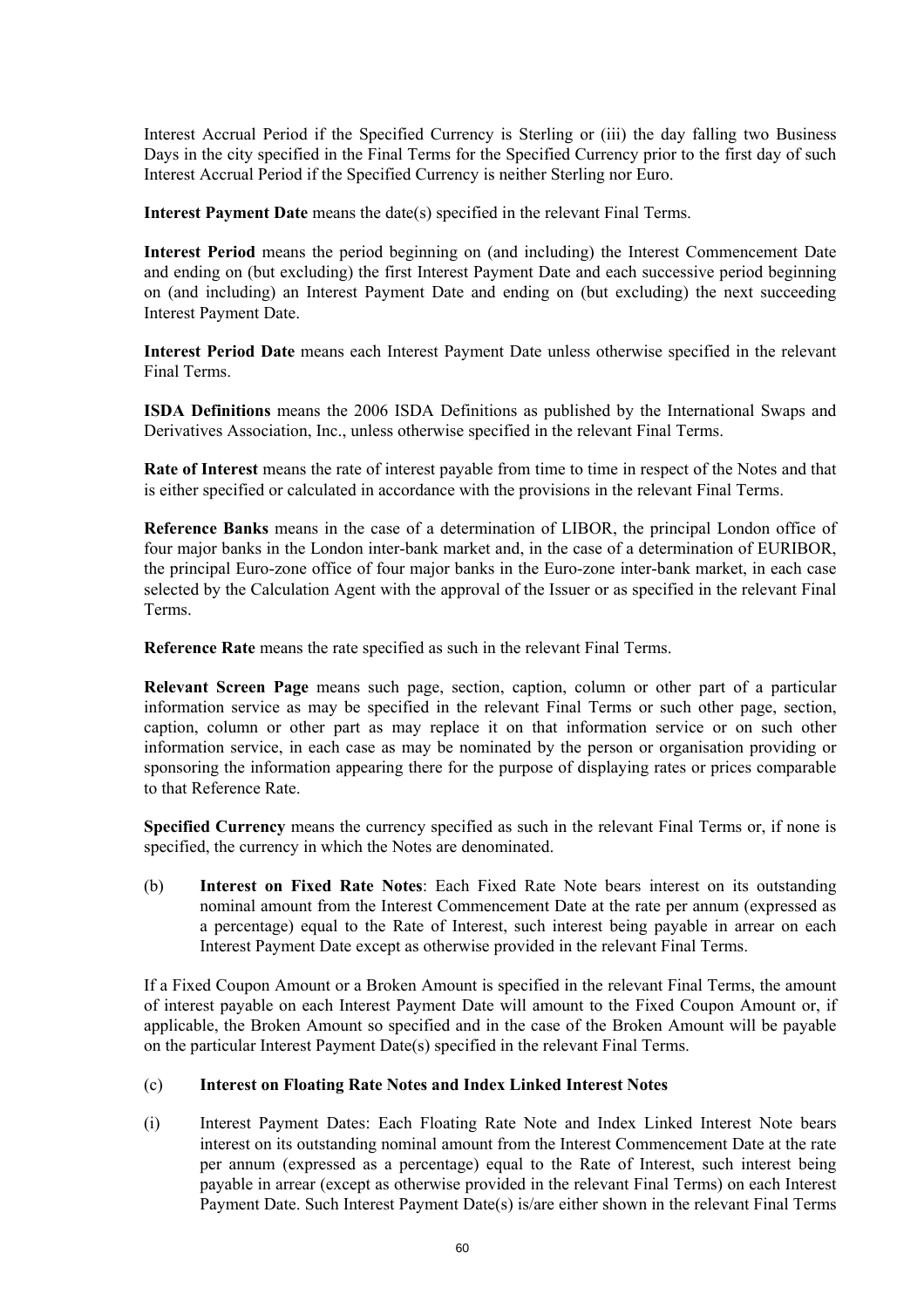as Specified Interest Payment Dates or, if no Specified Interest Payment Date(s) is/are shown in the relevant Final Terms, Interest Payment Date shall mean each date which falls the number of months or other period shown in the relevant Final Terms as the Interest Period after the preceding Interest Payment Date or, in the case of the first Interest Payment Date, after the Interest Commencement Date.

- (ii) Business Day Convention: If any date referred to in these Conditions that is specified to be subject to adjustment in accordance with a Business Day Convention would otherwise fall on a day that is not a Business Day, then, if the Business Day Convention specified is (A) the Floating Rate Business Day Convention, such date shall be postponed to the next day that is a Business Day unless it would thereby fall into the next calendar month, in which event (x) such date shall be brought forward to the immediately preceding Business Day and (y) each subsequent such date shall be the last Business Day of the month in which such date would have fallen had it not been subject to adjustment, (B) the Following Business Day Convention, such date shall be postponed to the next day that is a Business Day, (C) the Modified Following Business Day Convention, such date shall be postponed to the next day that is a Business Day unless it would thereby fall into the next calendar month, in which event such date shall be brought forward to the immediately preceding Business Day or (D) the Preceding Business Day Convention, such date shall be brought forward to the immediately preceding Business Day.
- (iii) Rate of Interest for Floating Rate Notes: The Rate of Interest in respect of Floating Rate Notes for each Interest Accrual Period shall be determined in the manner specified in the relevant Final Terms and, unless otherwise specified in the relevant Final Terms, the provisions below relating to either FBF Determination, ISDA Determination or Screen Rate Determination shall apply, depending upon which is specified in the relevant Final Terms.
	- (A) FBF Determination for Floating Rate Notes

Where FBF Determination is specified in the relevant Final Terms as the manner in which the Rate of Interest is to be determined, the Rate of Interest for each Interest Accrual Period shall be determined by the Calculation Agent as a rate equal to the relevant FBF Rate plus or minus (as indicated in the relevant Final Terms) the Margin (if any). For the purposes of this sub-paragraph (A), **FBF Rate** for an Interest Accrual Period means a rate equal to the Floating Rate that would be determined by the Calculation Agent under a Transaction under the terms of an agreement incorporating the FBF Definitions and under which:

- (a) the Floating Rate is as specified in the relevant Final Terms; and
- (b) the relevant Floating Rate Determination Date (*Date de Détermination du Taux Variable*) is the first day of that Interest Accrual Period unless otherwise specified in the relevant Final Terms.

For the purposes of this sub-paragraph (A), "Floating Rate" (*Taux Variable*), "Calculation Agent" (*Agent*), "Floating Rate Determination Date" (*Date de Détermination du Taux Variable*) and "Transaction" (*Transaction*) have the meanings given to those terms in the FBF Definitions, provided that "Euribor" means the rate calculated for deposits in euro which appears on Reuters Page EURIBOR01, as more fully described in the relevant Final Terms.

(B) ISDA Determination for Floating Rate Notes

Where ISDA Determination is specified in the relevant Final Terms as the manner in which the Rate of Interest is to be determined, the Rate of Interest for each Interest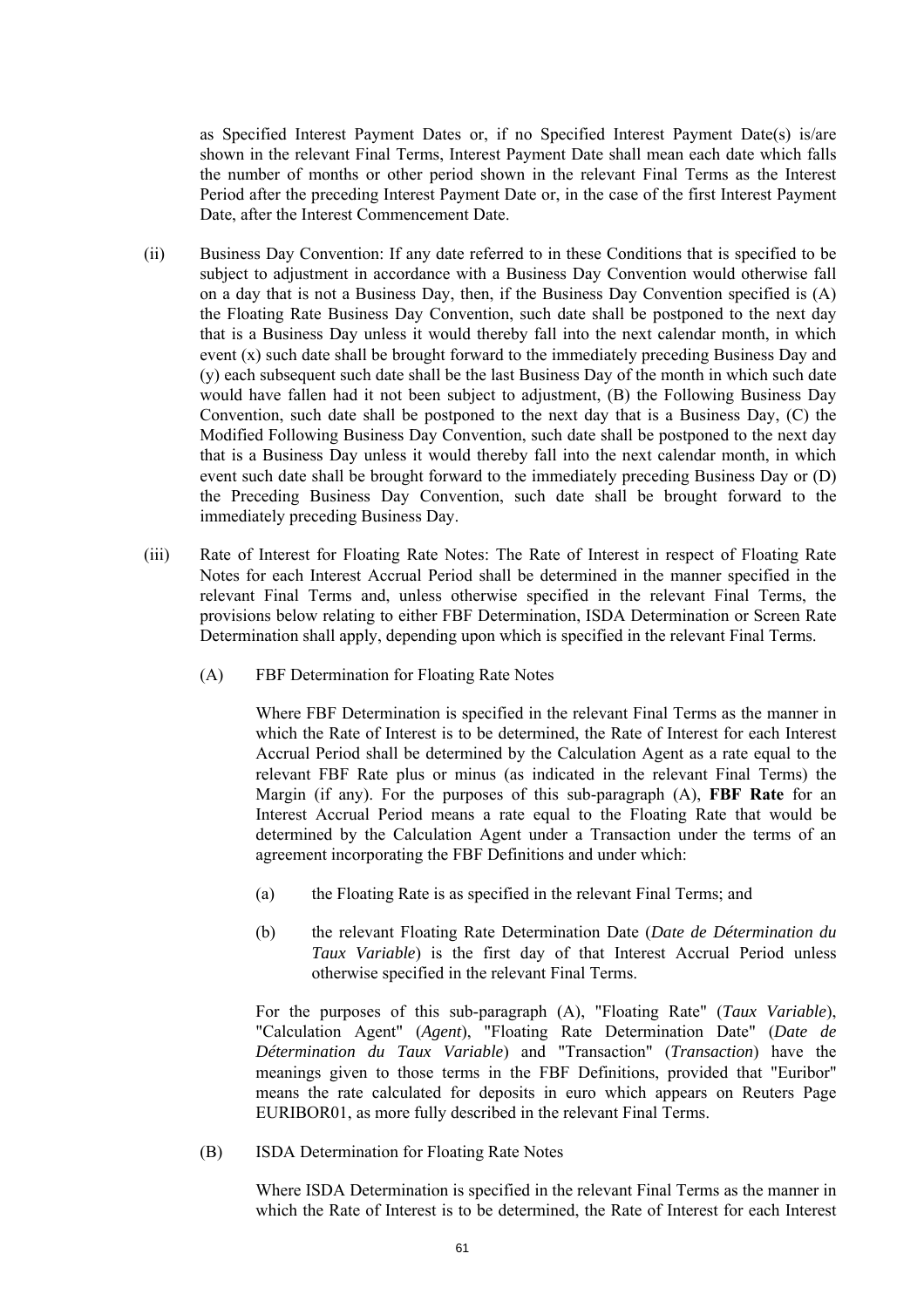Accrual Period shall be determined by the Calculation Agent as a rate equal to the relevant ISDA Rate. For the purposes of this sub-paragraph (B), **ISDA Rate** for an Interest Accrual Period means a rate equal to the Floating Rate that would be determined by the Calculation Agent under a Swap Transaction under the terms of an agreement incorporating the ISDA Definitions and under which:

- (a) the Floating Rate Option is as specified in the relevant Final Terms;
- (b) the Designated Maturity is a period specified in the relevant Final Terms; and
- (c) the relevant Reset Date is the first day of that Interest Accrual Period unless otherwise specified in the relevant Final Terms.

For the purposes of this sub-paragraph (B), **Floating Rate**, **Calculation Agent**, **Floating Rate Option**, **Designated Maturity**, **Reset Date** and **Swap Transaction** have the meanings given to those terms in the ISDA **Definitions** 

(C) Screen Rate Determination for Floating Rate Notes

Where Screen Rate Determination is specified in the relevant Final Terms as the manner in which the Rate of Interest is to be determined, the Rate of Interest for each Interest Accrual Period will, subject as provided below, be either:

- (1) the offered quotation; or
- (2) the arithmetic mean of the offered quotations, (expressed as a percentage rate per annum) for the Reference Rate which appears or appear, as the case may be, on the Relevant Screen Page as at either 11.00 a.m. (London time in the case of LIBOR or Brussels time in the case of EURIBOR) on the Interest Determination Date in question as determined by the Calculation Agent. If five or more of such offered quotations are available on the Relevant Screen Page, the highest (or, if there is more than one such highest quotation, one only of such quotations) and the lowest (or, if there is more than one such lowest quotation, one only of such quotations) shall be disregarded by the Calculation Agent for the purpose of determining the arithmetic mean of such offered quotations.

If the Reference Rate from time to time in respect of Floating Rate Notes is specified in the relevant Final Terms as being other than LIBOR or EURIBOR, the Rate of Interest in respect of such Notes will be determined as provided in the relevant Final Terms.

 $(x)$  if the Relevant Screen Page is not available or, if sub-paragraph  $(C)(1)$ applies and no such offered quotation appears on the Relevant Screen Page, or, if sub-paragraph  $(C)(2)$  applies and fewer than three such offered quotations appear on the Relevant Screen Page, in each case as at the time specified above, subject as provided below, the Calculation Agent shall request, if the Reference Rate is LIBOR, the principal London office of each of the Reference Banks or, if the Reference Rate is EURIBOR, the principal Euro-zone office of each of the Reference Banks, to provide the Calculation Agent with its offered quotation (expressed as a percentage rate per annum) for the Reference Rate if the Reference Rate is LIBOR, at approximately 11.00 a.m. (London time), or if the Reference Rate is EURIBOR, at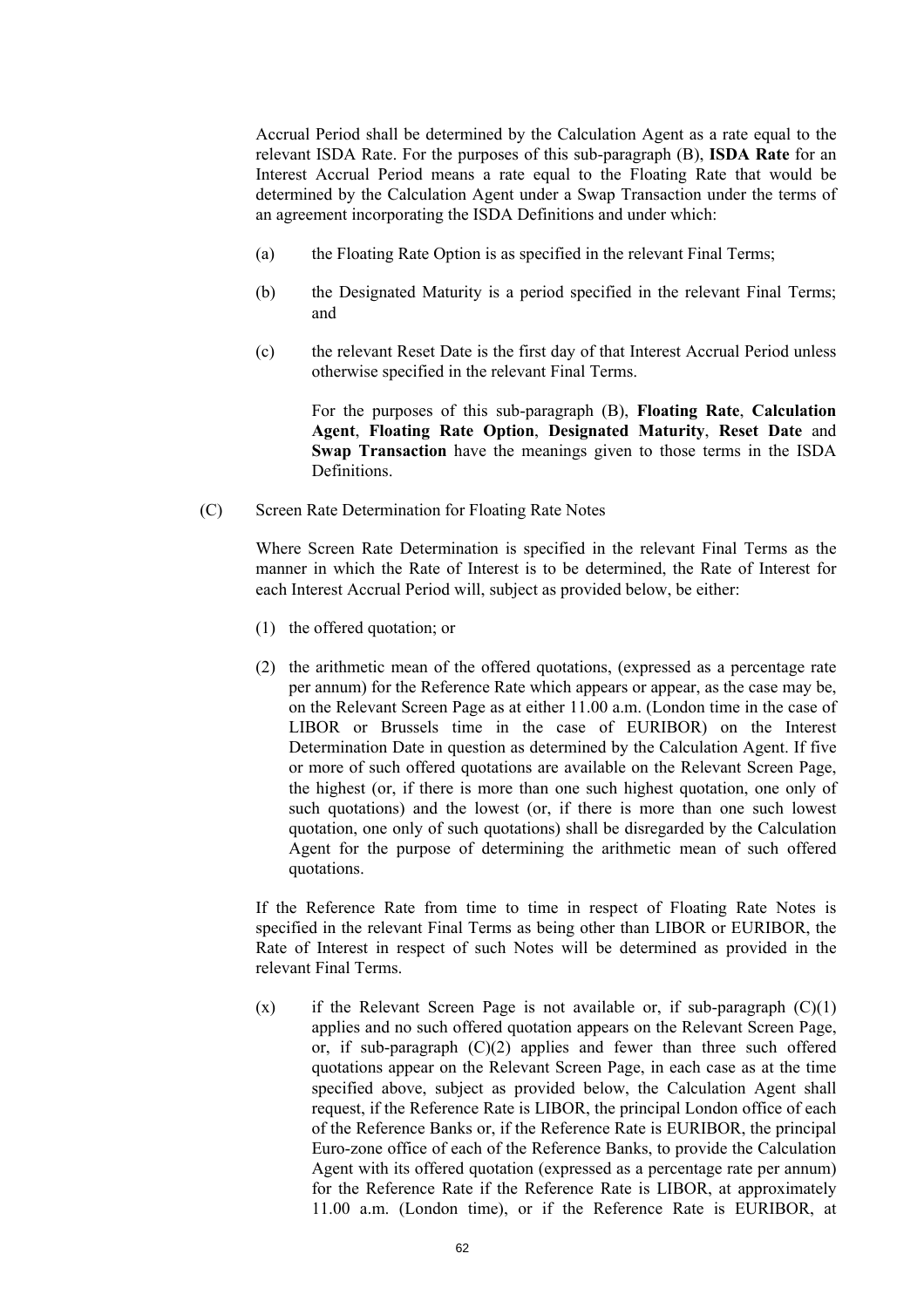approximately 11.00 a.m. (Brussels time) on the Interest Determination Date in question. If two or more of the Reference Banks provide the Calculation Agent with such offered quotations, the Rate of Interest for such Interest Period shall be the arithmetic mean of such offered quotations as determined by the Calculation Agent; and

- (y) if paragraph (x) above applies and the Calculation Agent determines that fewer than two Reference Banks are providing offered quotations, subject as provided below, the Rate of Interest shall be the arithmetic mean of the rates per annum (expressed as a percentage) as communicated to (and at the request of) the Calculation Agent by the Reference Banks or any two or more of them, at which such banks were offered, if the Reference Rate is LIBOR, at approximately 11.00 a.m. (London time) or, if the Reference Rate is EURIBOR, at approximately 11.00 a.m. (Brussels time) on the relevant Interest Determination Date, deposits in the Specified Currency for a period equal to that which would have been used for the Reference Rate by leading banks in, if the Reference Rate is LIBOR, the London inter-bank market or, if the Reference Rate is EURIBOR, the Euro-zone inter-bank market, as the case may be, or, if fewer than two of the Reference Banks provide the Calculation Agent with such offered rates, the offered rate for deposits in the Specified Currency for a period equal to that which would have been used for the Reference Rate, or the arithmetic mean of the offered rates for deposits in the Specified Currency for a period equal to that which would have been used for the Reference Rate, at which, if the Reference Rate is LIBOR, at approximately 11.00 a.m. (London time) or, if the Reference Rate is EURIBOR, at approximately 11.00 a.m. (Brussels time), on the relevant Interest Determination Date, any one or more banks (which bank or banks is or are in the opinion of the Issuer suitable for such purpose) informs the Calculation Agent it is quoting to leading banks in, if the Reference Rate is LIBOR, the London inter-bank market or, if the Reference Rate is EURIBOR, the Euro-zone inter-bank market, as the case may be, provided that, if the Rate of Interest cannot be determined in accordance with the foregoing provisions of this paragraph, the Rate of Interest shall be determined as at the last preceding Interest Determination Date (though substituting, where a different Margin or Maximum or Minimum Rate of Interest is to be applied to the relevant Interest Accrual Period from that which applied to the last preceding Interest Accrual Period, the Margin or Maximum or Minimum Rate of Interest relating to the relevant Interest Accrual Period, in place of the Margin or Maximum or Minimum Rate of Interest relating to that last preceding Interest Accrual Period).
- (iv) Rate of Interest for Index Linked Interest Notes: The Rate of Interest in respect of Index Linked Interest Notes for each Interest Accrual Period shall be determined in the manner specified in the relevant Final Terms and interest will accrue by reference to an Index or Formula as specified in the relevant Final Terms.
- (d) **Zero Coupon Notes**: Where a Note the Interest Basis of which is specified to be Zero Coupon and is repayable prior to the Maturity Date is not paid when due, the amount due and payable prior to the Maturity Date shall be the Early Redemption Amount of such Note. As from the Maturity Date, the Rate of Interest for any overdue principal of such a Note shall be a rate per annum (expressed as a percentage) equal to the Amortisation Yield (as described in Condition  $6(f)(i)$ ).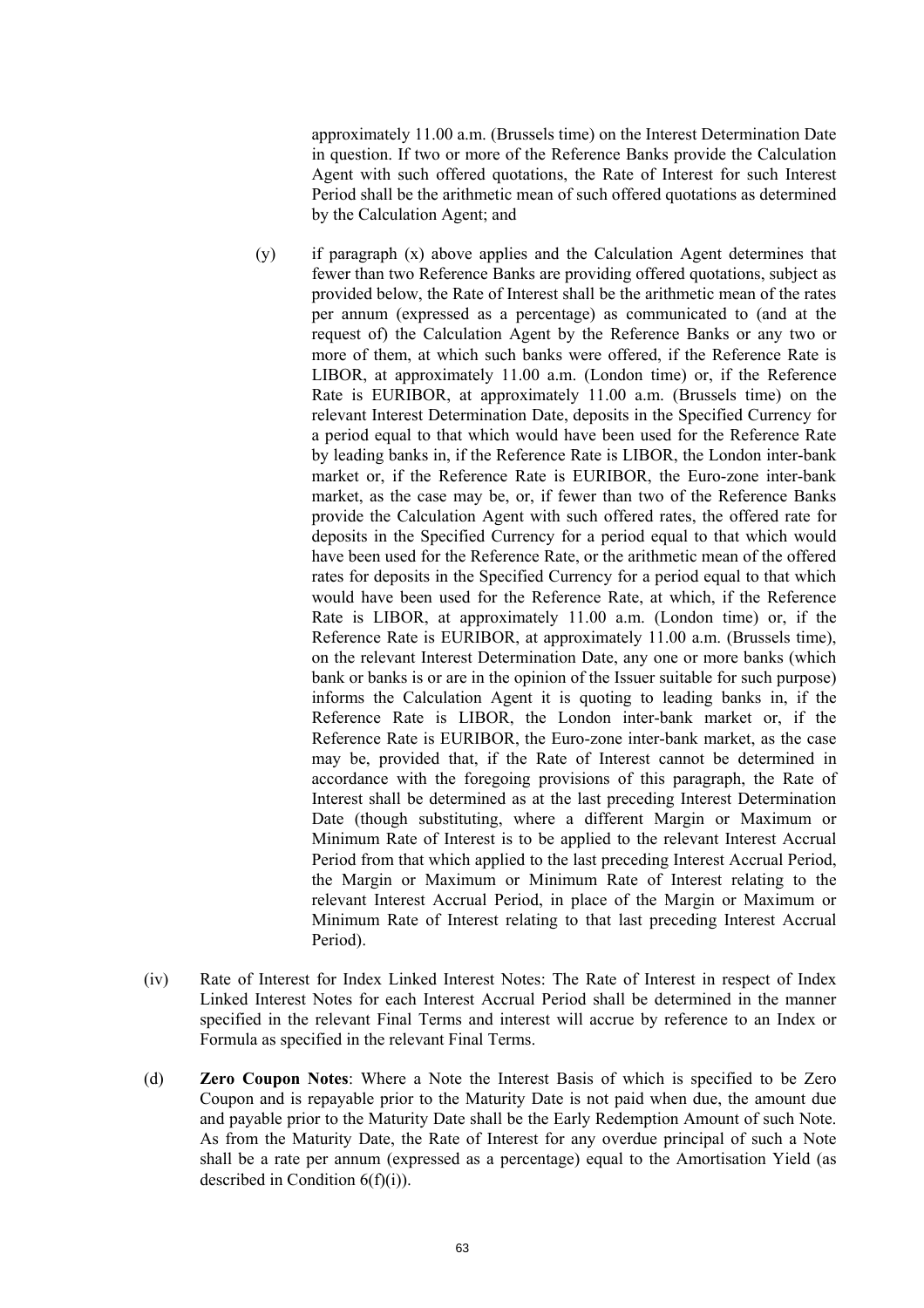- (e) **Dual Currency Notes**: In the case of Dual Currency Notes, if the rate or amount of interest falls to be determined by reference to a Rate of Exchange or a method of calculating, a Rate of Exchange, the rate or amount of interest payable shall be determined in the manner specified in the relevant Final Terms.
- (f) **Partly Paid Notes**: In the case of Partly Paid Notes (other than Partly Paid Notes which are Zero Coupon Notes), interest will accrue as aforesaid on the paid-up nominal amount of such Notes and otherwise as specified in the relevant Final Terms.
- (g) **Accrual of Interest**: Interest shall cease to accrue on each Note on the due date for redemption unless (i) in the case of Dematerialised Notes, on such due date or (ii) in the case of Materialised Notes, upon due presentation, payment is improperly withheld or refused, in which event interest shall continue to accrue (as well after as before judgment) at the Rate of Interest in the manner provided in this Condition 5 until the date on which all amounts due in respect of such Notes have been paid.

## (h) **Margin, Maximum/Minimum Rates of Interest, Instalment Amounts and Redemption Amounts and Rounding**

- (i) If any Margin is specified in the relevant Final Terms (either  $(x)$  generally, or  $(y)$  in relation to one or more Interest Accrual Periods), an adjustment shall be made to all Rates of Interest, in the case of (x), or the Rates of Interest for the specified Interest Accrual Periods, in the case of (y), calculated in accordance with (c) above by adding (if a positive number) or subtracting the absolute value (if a negative number) of such Margin, subject always to the next paragraph.
- (ii) If any Maximum or Minimum Rate of Interest, Instalment Amount or Redemption Amount is specified in the relevant Final Terms, then any Rate of Interest, Instalment Amount or Redemption Amount shall be subject to such maximum or minimum, as the case may be.
- (iii) For the purposes of any calculations required pursuant to these Conditions (unless otherwise specified), (x) all percentages resulting from such calculations shall be rounded, if necessary, to the nearest one hundred-thousandth of a percentage point (with halves being rounded up), (y) all figures shall be rounded to seven figures (with halves being rounded up) and (z) all currency amounts that fall due and payable shall be rounded to the nearest unit of such currency (with halves being rounded up), save in the case of yen, which shall be rounded down to the nearest yen. For these purposes **unit** means the lowest amount of such currency that is available as legal tender in the country(ies) of such currency.
- (i) **Calculations**: The amount of interest payable in respect of any Note for any period shall be calculated by multiplying the product of the Rate of Interest and the outstanding nominal amount of such Note by the Day Count Fraction, unless an Interest Amount (or a formula for its calculation) is specified in respect of such period, in which case the amount of interest payable in respect of such Note for such period shall equal such Interest Amount (or be calculated in accordance with such formula). Where any Interest Period comprises two or more Interest Accrual Periods, the amount of interest payable in respect of such Interest Period shall be the sum of the amounts of interest payable in respect of each of those Interest Accrual Periods.
- (j) **Determination and Publication of Rates of Interest, Interest Amounts, Final Redemption Amounts, Optional Redemption Amounts, Early Redemption Amounts and Instalment Amounts**: As soon as practicable after the relevant time on such date as the Calculation Agent may be required to calculate any rate or amount, obtain any quotation or make any determination or calculation, it shall determine such rate and calculate the Interest Amounts in respect of each Specified Denomination of the Notes for the relevant Interest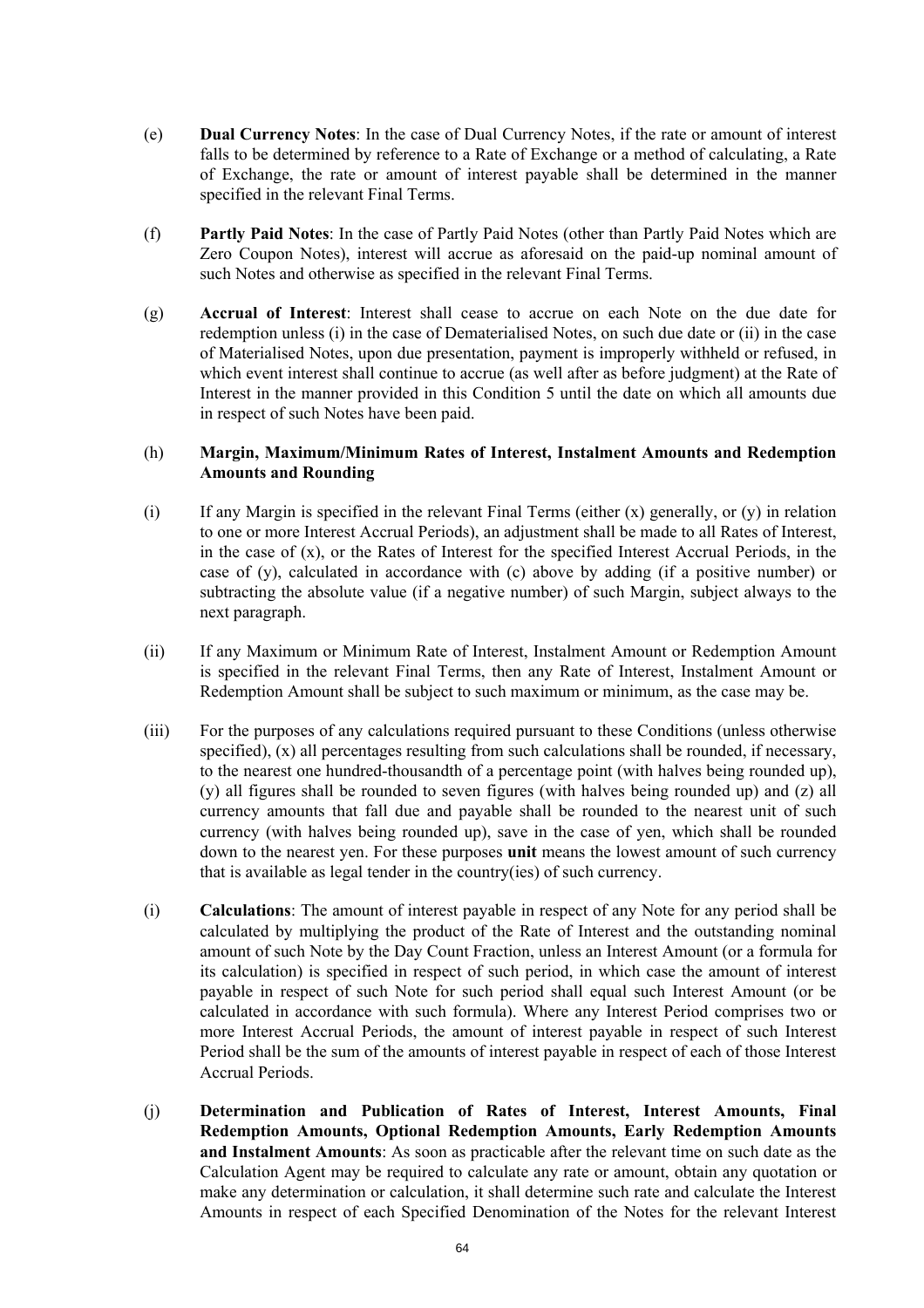Accrual Period, calculate the Final Redemption Amount, Optional Redemption Amount, Early Redemption Amount or Instalment Amount, obtain such quotation or make such determination or calculation, as the case may be, and cause the Rate of Interest and the Interest Amounts for each Interest Accrual Period and the relevant Interest Payment Date and, if required to be calculated, the Final Redemption Amount, Optional Redemption Amount, Early Redemption Amount or any Instalment Amount to be notified to the Fiscal Agent, the Issuer, each of the Paying Agents, the Noteholders, any other Calculation Agent appointed in respect of the Notes that is to make a further calculation upon receipt of such information and, if the Notes are admitted to trading on a Regulated Market and the rules of, or applicable to, such Regulated Market so require, such Regulated Market as soon as possible after their determination but in no event later than (i) the commencement of the relevant Interest Period, if determined prior to such time, in the case of notification to such Regulated Market of a Rate of Interest and Interest Amount, or (ii) in all other cases, the fourth Business Day after such determination. Where any Interest Payment Date or Interest Period Date is subject to adjustment pursuant to Condition 5(c)(ii), the Interest Amounts and the Interest Payment Date so published may subsequently be amended (or appropriate alternative arrangements made by way of adjustment) without notice in the event of an extension or shortening of the Interest Period. The determination of any rate or amount, the obtaining of each quotation and the making of each determination or calculation by the Calculation Agent(s) shall (in the absence of manifest error) be final and binding upon all parties.

- (k) **Calculation Agent**: The Issuer shall procure that there shall at all times be one or more Calculation Agents if provision is made for them in the relevant Final Terms and for so long as any Note is outstanding (as defined Condition 4 (*Negative Pledge*)). If any Reference Bank (acting through its relevant office) is unable or unwilling to continue to act as a Reference Bank, then the Issuer shall appoint another Reference Bank with an office in the Relevant Financial Centre to act as such in its place. Where more than one Calculation Agent is appointed in respect of the Notes, references in these Conditions to the Calculation Agent shall be construed as each Calculation Agent performing its respective duties under the Conditions. If the Calculation Agent is unable or unwilling to act as such or if the Calculation Agent fails duly to establish the Rate of Interest for an Interest Period or Interest Accrual Period or to calculate any Interest Amount, Instalment Amount, Final Redemption Amount, Early Redemption Amount or Optional Redemption Amount, as the case may be, or to comply with any other requirement, the Issuer shall appoint a leading bank or investment banking firm engaged in the interbank market (or, if appropriate, money, swap or over-the-counter index options market) that is most closely connected with the calculation or determination to be made by the Calculation Agent (acting through its principal Paris office or any other office actively involved in such market) to act as such in its place. The Calculation Agent may not resign its duties without a successor having been appointed as aforesaid. So long as the Notes are admitted to trading on a Regulated Market and the rules of, or applicable to, that Regulated Market so require, notice of any change of Calculation Agent shall be given in accordance with Condition 15 *(Notices)*.
- (l) **RMB Notes**: Notwithstanding the foregoing, each RMB Note which is a Fixed Rate Note bears interest from (and including) the Interest Commencement Date at the rate per annum equal to the Rate of Interest. For the purposes of calculating the amount of interest, if any Interest Payment Date would otherwise fall on a day which is not a Business Day, it shall be postponed to the next day which is a Business Day unless it would thereby fall into the next calendar month in which case it shall be brought forward to the immediately preceding Business Day. Interest will be payable in arrear on each Interest Payment Date.

The Calculation Agent will, as soon as practicable after 11.00 a.m. (Hong Kong time) on each Interest Determination Date, calculate the amount of interest payable per Specified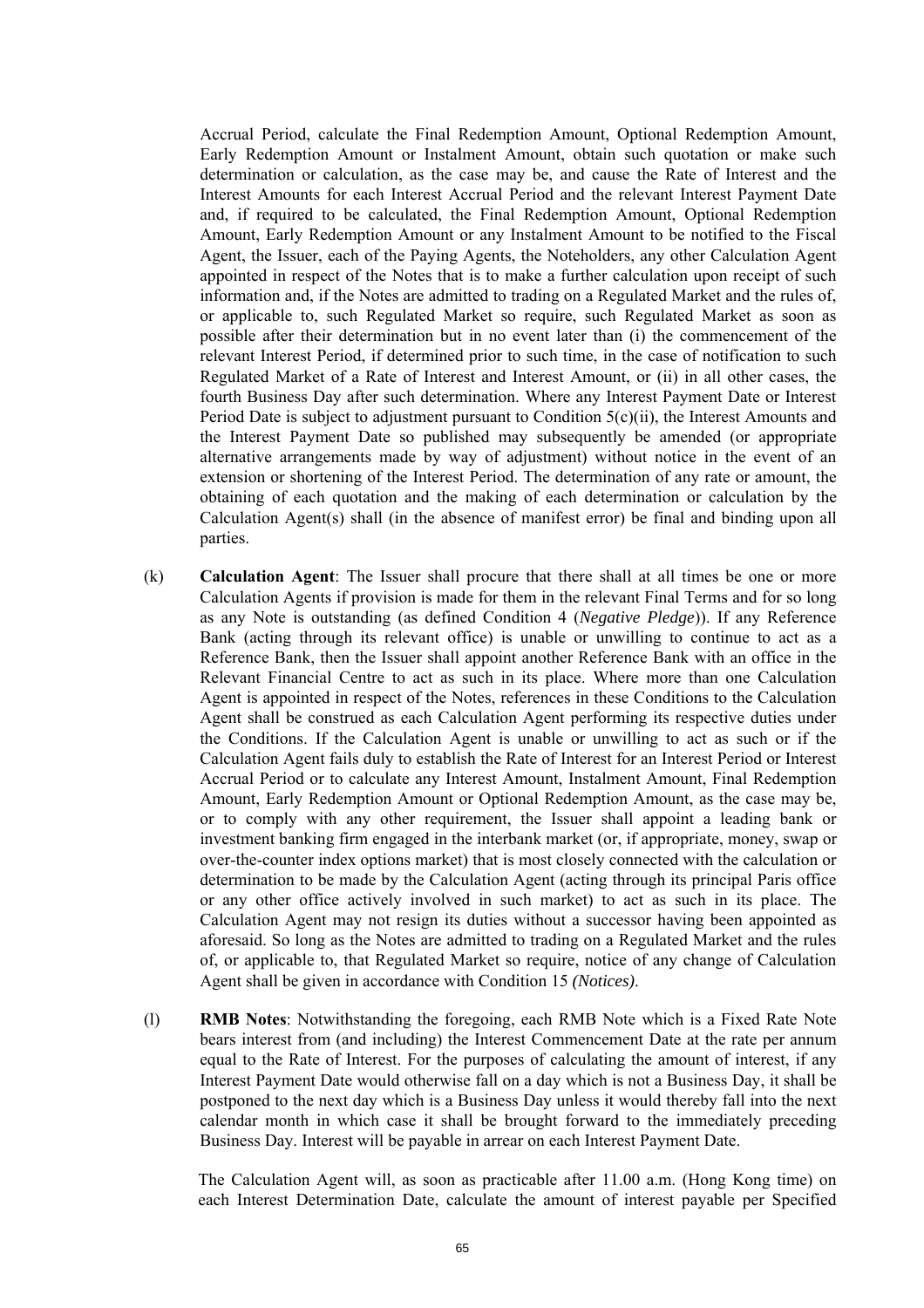Denomination for the relevant Interest Period. The determination of the amount of interest payable per Specified Denomination by the Calculation Agent shall (in the absence of manifest error and after confirmation by the Issuer) be final and binding upon all parties.

The Calculation Agent will cause the amount of interest payable per Specified Denomination for each Interest Period and the relevant Interest Payment Date to be notified to each of the Paying Agents and to be notified to Noteholders as soon as possible after their determination but in no event later than the fourth Business Day thereafter. The amount of interest payable per Specified Denomination and Interest Payment Date so published may subsequently be amended (or appropriate alternative arrangements made by way of adjustment) without notice in the event of an extension or shortening of the Interest Period. If the Notes become due and payable under Condition 9, the accrued interest per Specified Denomination shall nevertheless continue to be calculated as previously by the Calculation Agent in accordance with this provision but no publication of the amount of interest payable per Specified Denomination so calculated need be made.

Unless otherwise agreed in the relevant Final Terms, interest shall be calculated in respect of any period by applying the Rate of Interest to the Specified Denomination, multiplying such product by the actual number of days in the relevant Interest Period or, as applicable, other period concerned and dividing it by 365, and rounding the resultant figure to the nearest Renminbi sub-unit, half of any such sub-unit being rounded upwards or otherwise in accordance with applicable market convention.

### **6. REDEMPTION, PURCHASE AND OPTIONS**

- (a) **Final Redemption**: Unless previously redeemed, purchased and cancelled as provided below or its maturity is extended pursuant to any option provided by the relevant Final Terms including the Issuer's option in accordance with Condition 6(c) or any Noteholders' option in accordance with Condition 6(d), each Note shall be finally redeemed on the Maturity Date specified in the relevant Final Terms at its Final Redemption Amount (which, unless otherwise provided, is its nominal amount) or, in the case of a Note falling within Condition 6(b) below, its final Instalment Amount.
- (b) **Redemption by Instalments and Final Redemption**: Unless previously redeemed, purchased and cancelled as provided in this Condition 6 or the relevant Instalment Date (being one of the dates so specified in the relevant Final Terms) is extended pursuant to the Issuer's or any Noteholder's option in accordance with Condition 6(c) or 6(d), each Note that provides for Instalment Dates and Instalment Amounts shall be partially redeemed on each Instalment Date at the related Instalment Amount specified in the relevant Final Terms. The outstanding nominal amount of each such Note shall be reduced by the Instalment Amount (or, if such Instalment Amount is calculated by reference to a proportion of the nominal amount of such Note, such proportion) for all purposes with effect from the related Instalment Date, unless payment of the Instalment Amount is improperly withheld or refused (i) in the case of Dematerialised Notes, on the due date for such payment or (ii) in the case of Materialised Notes, on presentation of the related Receipt, in which case, such amount shall remain outstanding until the Relevant Date relating to such Instalment Amount.
- (c) **Redemption at the Option of the Issuer, Exercise of Issuer's Options and Partial Redemption**: If a Call Option is specified in the relevant Final Terms, the Issuer may, on giving not less than 15 nor more than 30 days' irrevocable notice in accordance with Condition 15 (*Notices*) to the Noteholders (or such other notice period as may be specified in the relevant Final Terms) redeem, or exercise the Issuer's option (as may be described) in relation to, all or, if so provided, some, of the Notes on any Optional Redemption Date or Option Exercise Date, as the case may be. Any such redemption of Notes shall be at their Optional Redemption Amount together with interest accrued to the date fixed for redemption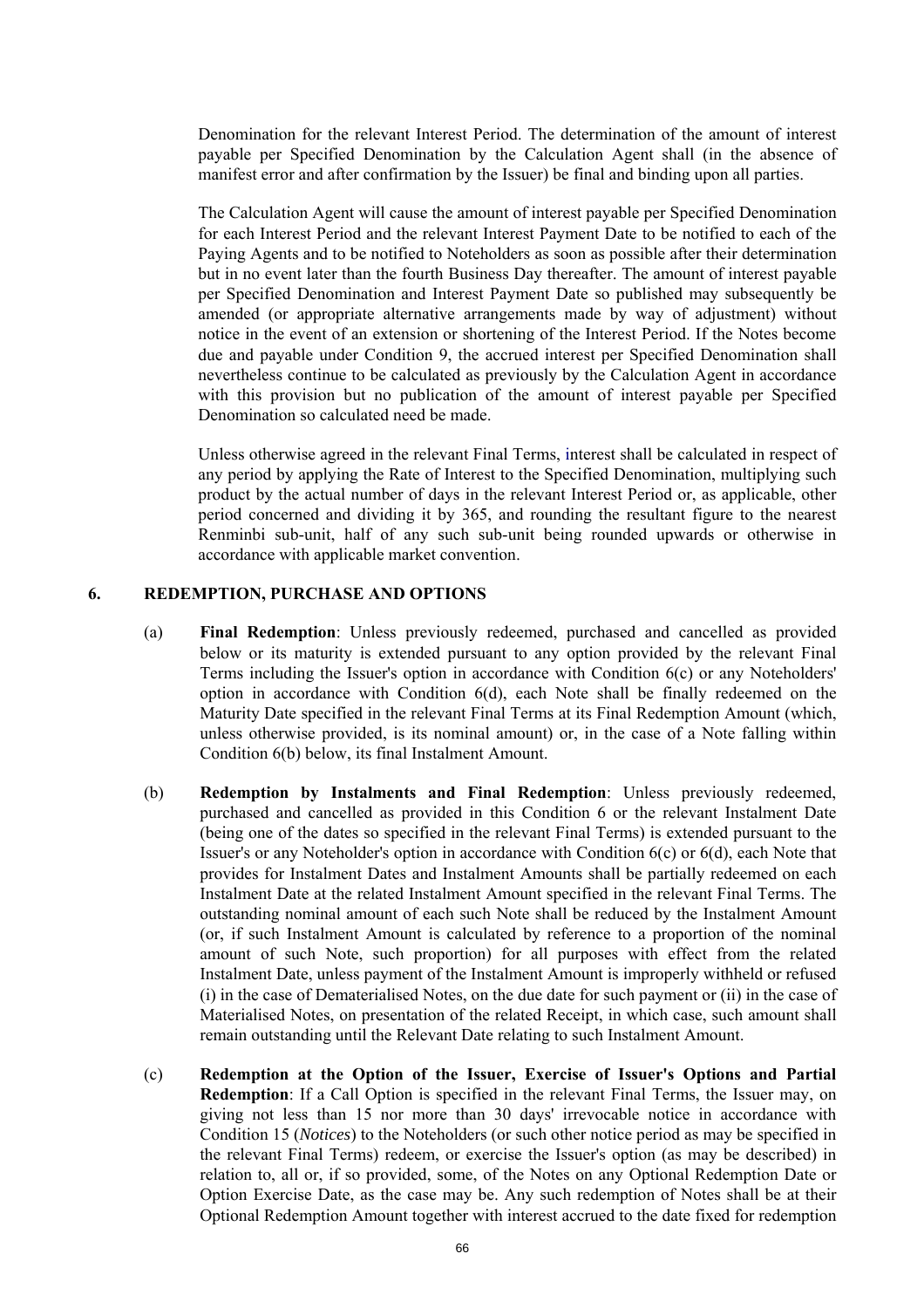(including, where applicable, any arrears of interest), if any. Any such redemption or exercise must relate to Notes of a nominal amount at least equal to the minimum nominal amount to be redeemed specified in the relevant Final Terms and no greater than the maximum nominal amount to be redeemed specified in the relevant Final Terms.

All Notes in respect of which any such notice is given shall be redeemed, or the Issuer's option shall be exercised, on the date specified in such notice in accordance with this Condition.

In the case of a partial redemption or a partial exercise of the Issuer's option in respect of Materialised Notes, the notice to holders of such Materialised Notes shall also contain the number of the Definitive Materialised Bearer Notes to be redeemed or in respect of which such option has been exercised, which shall have been drawn in such place and in such manner as may be fair and reasonable in the circumstances, taking account of prevailing market practices, subject to compliance with any applicable laws and Regulated Market or stock exchange requirements.

In the case of a partial redemption of or a partial exercise of an Issuer's option in respect of Dematerialised Notes, the redemption may be effected, at the option of the Issuer, either (i) by reducing the nominal amount of all such Dematerialised Notes in a Series in proportion to the aggregate nominal amount redeemed or (ii) by redeeming in full some only of such Dematerialised Notes and, in such latter case, the choice between those Dematerialised Notes that will be fully redeemed and those Dematerialised Notes of any Series that will not be redeemed shall be made in accordance with Article R.213-16 of the French *Code monétaire et financier* and the provisions of the relevant Final Terms, subject to compliance with any other applicable laws and Regulated Market or other stock exchange requirements.

So long as the Notes are listed and admitted to trading on Euronext Paris and the rules of that Stock Exchange so require, the Issuer shall, once in each year in which there has been a partial redemption of the Notes, cause to be published in accordance with Articles 221-3 and 221-4 of the General Regulations (*Règlement Général*) of the *Autorité des marchés financiers* (the **AMF**) and on the website of any other competent authority and/or Regulated Market of the EEA Member State where the Notes are listed and admitted to trading, a notice specifying the aggregate nominal amount of Notes outstanding and, in the case of Materialised Notes a list of any Definitive Materialised Bearer Notes drawn for redemption but not surrendered.

(d) **Redemption at the Option of Noteholders and Exercise of Noteholders' Options**: If a Put Option is specified in the relevant Final Terms, the Issuer shall, at the option of the Noteholder, upon the Noteholder giving not less than 15 nor more than 30 days' notice to the Issuer (or such other notice period as may be specified in the relevant Final Terms) redeem such Note on the Optional Redemption Date(s) at its Optional Redemption Amount together with interest accrued to the date fixed for redemption including, where applicable, any arrears of interest.

To exercise such option or any other Noteholders' option that may be set out in the relevant Final Terms (which must be exercised on an Option Exercise Date) the Noteholder must deposit with any Paying Agent at its specified office a duly completed option exercise notice (the **Exercise Notice**) in the form obtained from any Paying Agent, within the notice period. In the case of Materialised Bearer Notes, the Exercise Notice shall have attached to it such Notes (together with all unmatured Receipts and Coupons and unexchanged Talons). In the case of Dematerialised Notes, the Noteholder shall transfer, or cause to be transferred, the Dematerialised Notes to be redeemed to the account of the Fiscal Agent or the Paris Paying Agent specified in the Exercise Notice. No option so exercised and, where applicable, no Note so deposited or transferred may be withdrawn without the prior consent of the Issuer.

(e) **Redemption or repurchase at the option of the Noteholders in case of Change of Control**: If the Put Option in case of Change of Control (as defined below) is specified as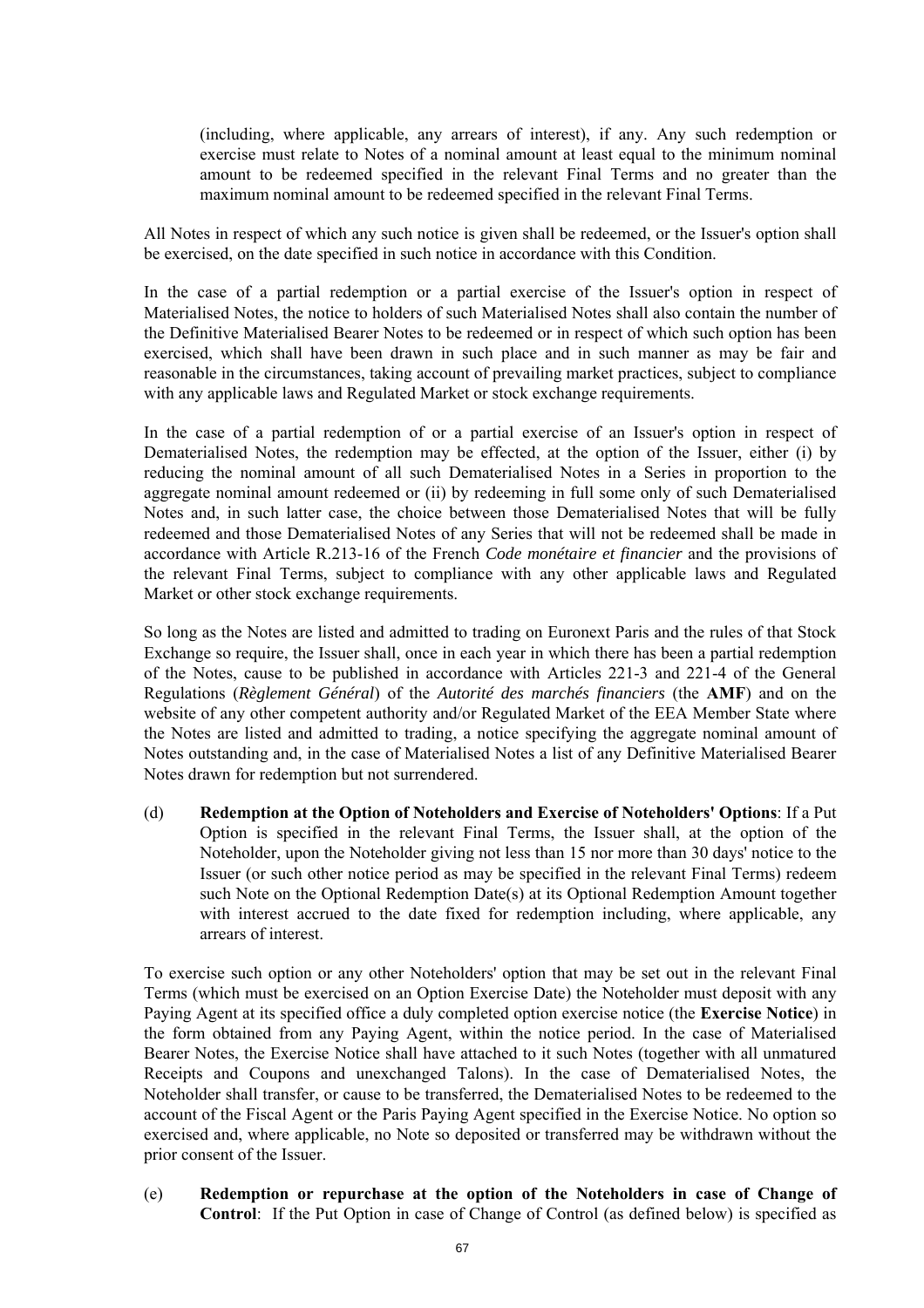applying in the relevant Final Terms and a Put Event (as defined below) occurs, each Noteholder will have the option to require the Issuer to redeem or procure the purchase of all or part of the Notes held by such Noteholder on the Put Date (as defined below) at their Final Redemption Amount together with interest accrued up to but excluding such date of redemption or purchase. Such option (the **Put Option in case of Change of Control**) shall operate as set out below.

- (i) A **Put Event** will be deemed to occur if:
	- (A) Any person or group of persons acting in concert or any person or persons acting on behalf of any such person(s) (the **Relevant Persons**) acquires directly or indirectly more than 50 per cent. of the total voting rights or of the issued ordinary share capital of the Issuer (or any successor entity), (any such event being a **Change of Control** except in the case of Permitted Restructuring); and
	- (B) on the date notified to the Noteholders by the Issuer in accordance with Condition 15 (*Notices*) (the **Relevant Announcement Date**) that is the earlier of (x) the date of the first public announcement of the Change of Control; and (y) the date of the earliest Relevant Contemplated Change of Control Announcement; either the Notes or the senior unsecured long-term debt of the Issuer carries from any of Moody's Investors Service Ltd (**Moody's**), or Standard & Poor's Rating Services, a division of The McGraw-Hill Companies, Inc. (**S&P**) or any of their respective successors to the rating business thereof, or any other rating agency (each a **Substitute Rating Agency**) of international standing (each, a **Rating Agency**), in each case at the express request of the Issuer for the purposes of obtaining a credit rating:
		- I. an investment grade credit rating (Baa3/BBB-, or equivalent, or better), and such rating from any rating agency is, within the Change of Control Period either downgraded to a non-investment grade credit rating (Ba1/BB+, or equivalent, or worse) or withdrawn and is not, within the Change of Control Period subsequently (in the case of a downgrade) upgraded or (in the case of a withdrawal) reinstated to an investment grade credit rating by such Rating Agency; or
		- II. a non-investment grade credit rating (Ba1/BB+, or equivalent, or worse), and such rating from any Rating Agency is within the Change of Control Period either downgraded by one or more notches (for illustration, Ba1/BB+ to Ba2/BB being one notch) or withdrawn and is not within the Change of Control Period subsequently (in the case of a downgrade) upgraded or (in the case of a withdrawal) reinstated to its earlier credit rating or better by such Rating Agency;

provided that, for the avoidance of doubt,

- 1. any such decision of the relevant Rating Agency referred to in (I) or (II) above shall not be deemed to have occurred in respect of a particular Change of Control if such Rating Agency does not publicly announce or confirm that such decision was the result, in whole or in part, of any event or circumstance comprised in or arising as a result of, or in respect of, the applicable Change of Control; and
- 2. if at the time of the occurrence of a Change of Control neither the Notes nor the senior unsecured long-term debt of the Issuer is rated by a Rating Agency, and no Rating Agency assigns within the Change of Control Period an investment grade rating to the Notes, a Put Event will be deemed to have occurred.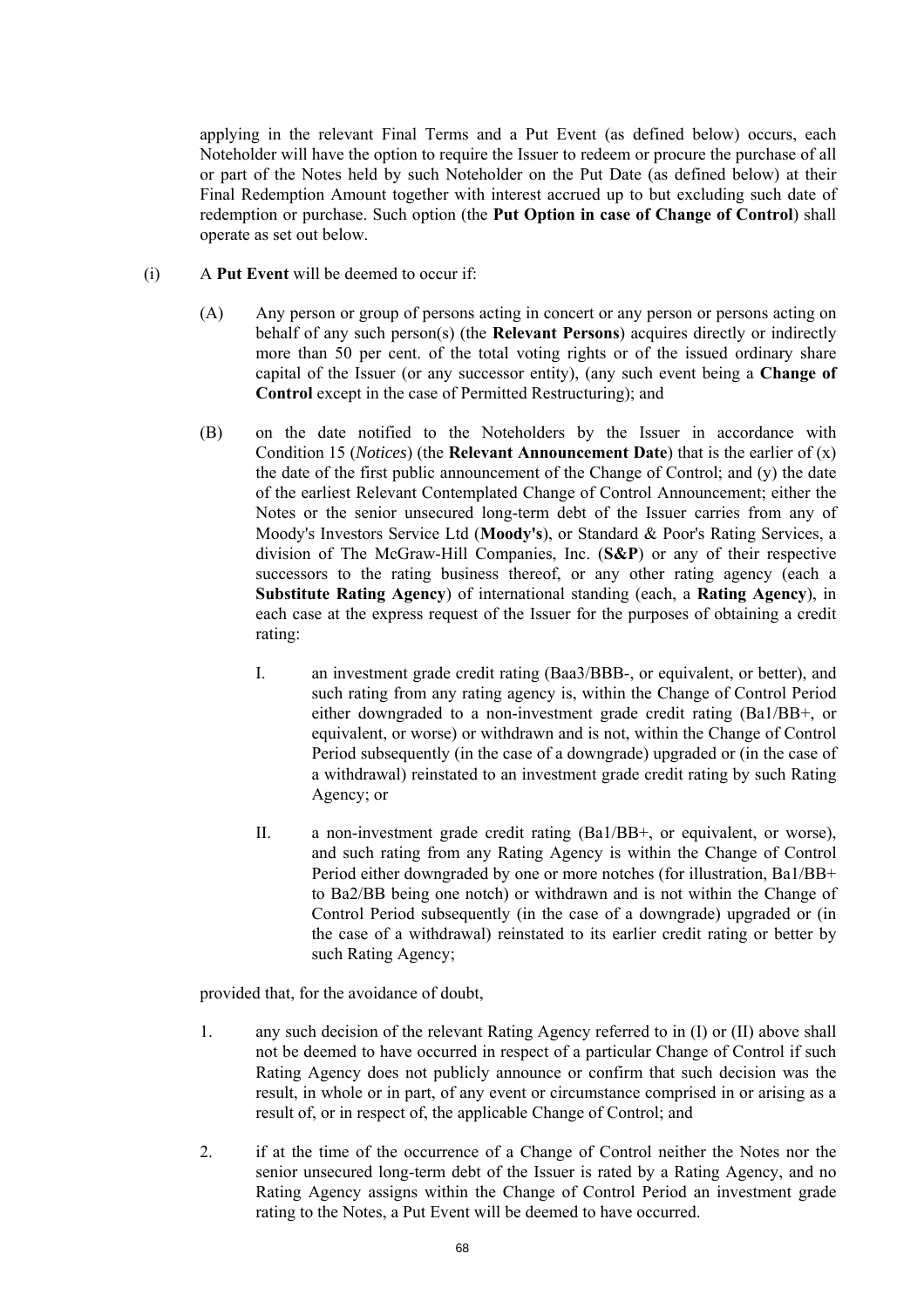- (ii) Promptly upon the Issuer becoming aware that a Put Event has occurred the Issuer shall give notice (a **Put Event Notice**) to the Noteholders in accordance with Condition 15 (*Notices*) specifying the nature of the Put Event, the circumstances giving rise to it and the procedure for exercising the Put Option in case of Change of Control contained in this Condition.
- (iii) To exercise the Put Option in case of Change of Control to require redemption or purchase of the Notes, any Noteholder must transfer or cause to be transferred the Notes to be so redeemed or purchased to the account of the Fiscal Agent and deliver to the Issuer a duly completed redemption or purchase notice in writing (a **Change of Control Put Notice**), in which such Noteholder will specify a bank account to which payment is to be made under this paragraph, within the period (the **Put Period**) of 60 days after a Put Event Notice is given (except where (i) the Noteholder gives the Issuer written notice of the occurrence of a Put Event of which it is aware and (ii) the Issuer fails to give a Put Event Notice to the Noteholders by close of business of the third Business Day after the receipt of such notice from the Noteholder, in which case the Put Period will start from such third Business Day and will end on the day falling 60 days thereafter).

A Change of Control Put Notice once given shall be irrevocable. The Issuer shall redeem or procure the purchase of the Notes in respect of which the Put Option in case of Change of Control has been validly exercised as provided above and subject to the transfer of the Notes, on the date which is the fifth Business Day following the end of the Put Period (the **Put Date**). Payment in respect of such Notes will be made by transfer to the bank account specified in the Change of Control Put Notice.

(iv) For the purposes of this Condition:

**Change of Control Period** means the period commencing on the Relevant Announcement Date, and ending 180 days (inclusive) after the occurrence of the relevant Change of Control (or such longer period for which the Notes or the senior unsecured long-term debt of the Issuer are under consideration (such consideration having been announced publicly within the period ending 120 days after the occurrence of the relevant Change of Control) for rating review or, as the case may be, rating by, a Rating Agency, such period not to exceed 60 days after the public announcement of such consideration);

**Permitted Restructuring** means any event which would constitute a Change of Control of the Issuer pursuant to which Change of Control is obtained by one or more of the Principal Shareholders and/or by one or more persons controlled within the meaning of Article L.233- 3 of the French *Code de commerce* by any one or more of the Principal Shareholders;

**Principal Shareholders** means Etablissements Peugeot Frères, La Française de Participations Financières, Foncière Financière et de Participations and Comtoise de Participation and their respective successors; and

**Relevant Contemplated Change of Control Announcement** means any public announcement or statement by the Issuer or any Relevant Person relating to any Change of Control being contemplated.

## (f) **Early Redemption:**

- (i) Zero Coupon Notes:
	- (A) The Early Redemption Amount payable in respect of any Zero Coupon Note, the Early Redemption Amount of which is not linked to an index and/or a formula, upon redemption of such Note pursuant to Condition  $6(g)$  or Condition  $6(k)$  or upon it becoming due and payable as provided in Condition 9 (*Events of Default*) shall be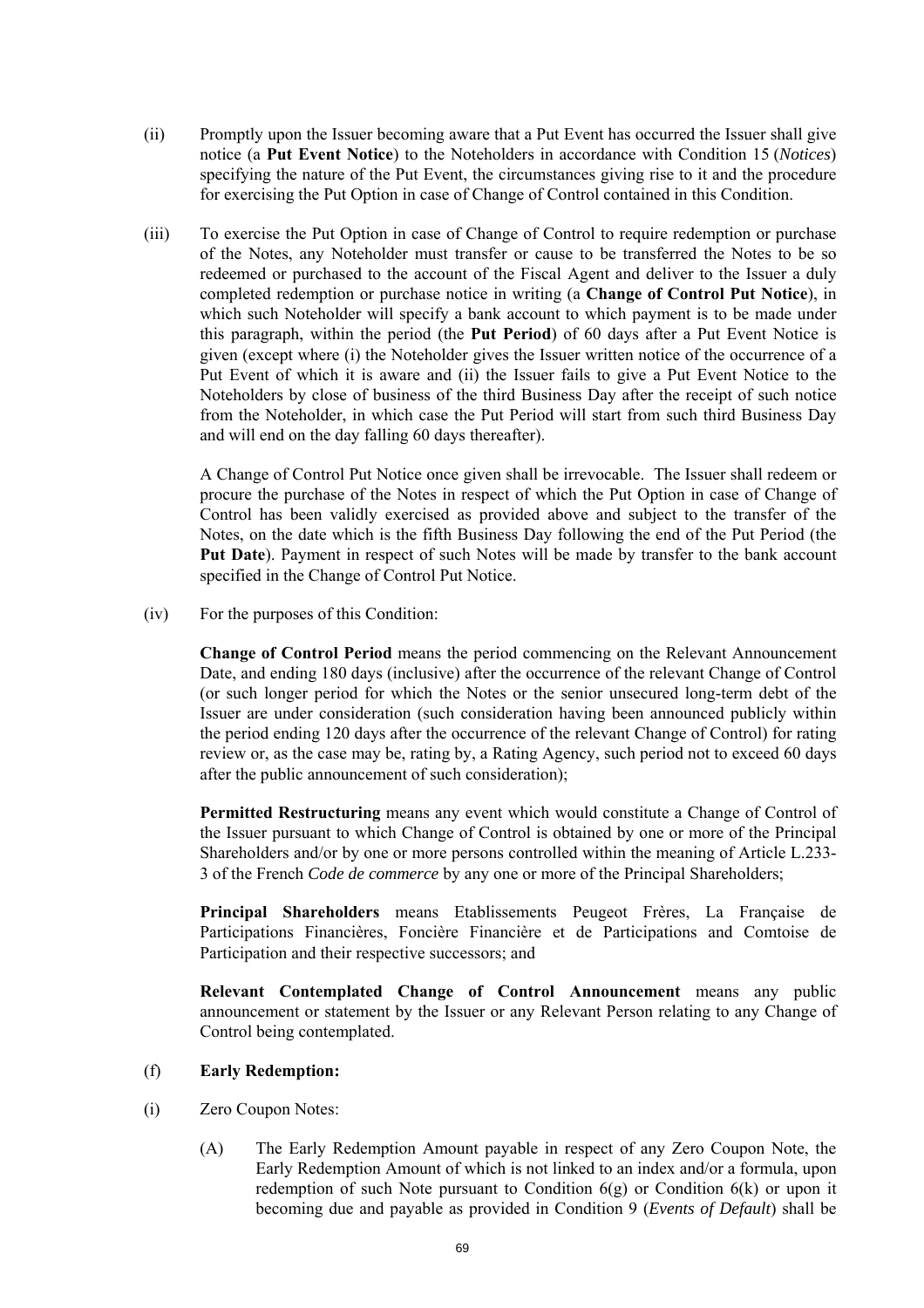the Amortised Nominal Amount (calculated as provided below) of such Note unless otherwise specified in the relevant Final Terms.

- (B) Subject to the provisions of sub-paragraph (C) below, the Amortised Nominal Amount of any such Note shall be the scheduled Final Redemption Amount of such Note on the Maturity Date discounted at a rate per annum (expressed as a percentage) equal to the Amortisation Yield (which, if none is shown in the relevant Final Terms, shall be such rate as would produce an Amortised Nominal Amount equal to the issue price of the Notes if they were discounted back to their issue price on the Issue Date) compounded annually.
- (C) If the Early Redemption Amount payable in respect of any such Note upon its redemption pursuant to Condition  $6(g)$  or Condition  $6(k)$  or upon it becoming due and payable as provided in Condition 9 (*Events of Default*) is not paid when due, the Early Redemption Amount due and payable in respect of such Note shall be the Amortised Nominal Amount of such Note as defined in sub-paragraph (B) above, except that such sub-paragraph shall have effect as though the date on which the Amortised Nominal Amount becomes due and payable were the Relevant Date. The calculation of the Amortised Nominal Amount in accordance with this subparagraph shall continue to be made (as well after as before judgment) until the Relevant Date, unless the Relevant Date falls on or after the Maturity Date, in which case the amount due and payable shall be the scheduled Final Redemption Amount of such Note on the Maturity Date together with any interest that may accrue in accordance with Condition 5(d). Where such calculation is to be made for a period of less than one year, it shall be made on the basis of the Day Count Fraction shown in the relevant Final Terms.
- (ii) Other Notes: The Early Redemption Amount payable in respect of any Note (other than Notes described in (i) above), upon redemption of such Note pursuant to Condition 6(g) or Condition 6(k), or upon it becoming due and payable as provided in Condition 9 (*Events of Default*) shall be the Final Redemption Amount together with interest accrued to the date fixed for redemption (including, where applicable, any arrears of interest) unless otherwise specified in the relevant Final Terms.

#### (g) **Redemption for Taxation Reasons**

- (i) If, by reason of any change in, or any change in the official application or interpretation of, French law becoming effective after the Issue Date, the Issuer, would on the occasion of the next payment of principal or interest due in respect of the Notes, not be able to make such payment without having to pay Additional Amounts as specified and defined under Condition 8 (*Taxation*) below, the Issuer may, at its option, on any Interest Payment Date or, if so specified in the relevant Final Terms, at any time, subject to having given not more than forty-five (45) nor less than thirty (30) days' notice to the Noteholders (which notice shall be irrevocable), in accordance with Condition 15 *(Notices)*, redeem all, but not some only, of the Notes at their Early Redemption Amount provided that the due date for redemption of which notice hereunder may be given shall be no earlier than the latest practicable date on which the Issuer could make payment of principal and interest without withholding for such taxes, or, if that date is passed, as soon as practicable thereafter.
- (ii) If the Issuer would on the next payment of principal or interest in respect of the Notes be prevented by French law from making payment to the Noteholders or, if applicable, Couponholders of the full amounts then due and payable, notwithstanding the undertaking to pay Additional Amounts contained in Condition 8 (*Taxation*) below, then the Issuer, shall forthwith give notice of such fact to the Fiscal Agent and the Issuer shall upon giving not less than seven (7) days' prior notice to the Noteholders in accordance with Condition 15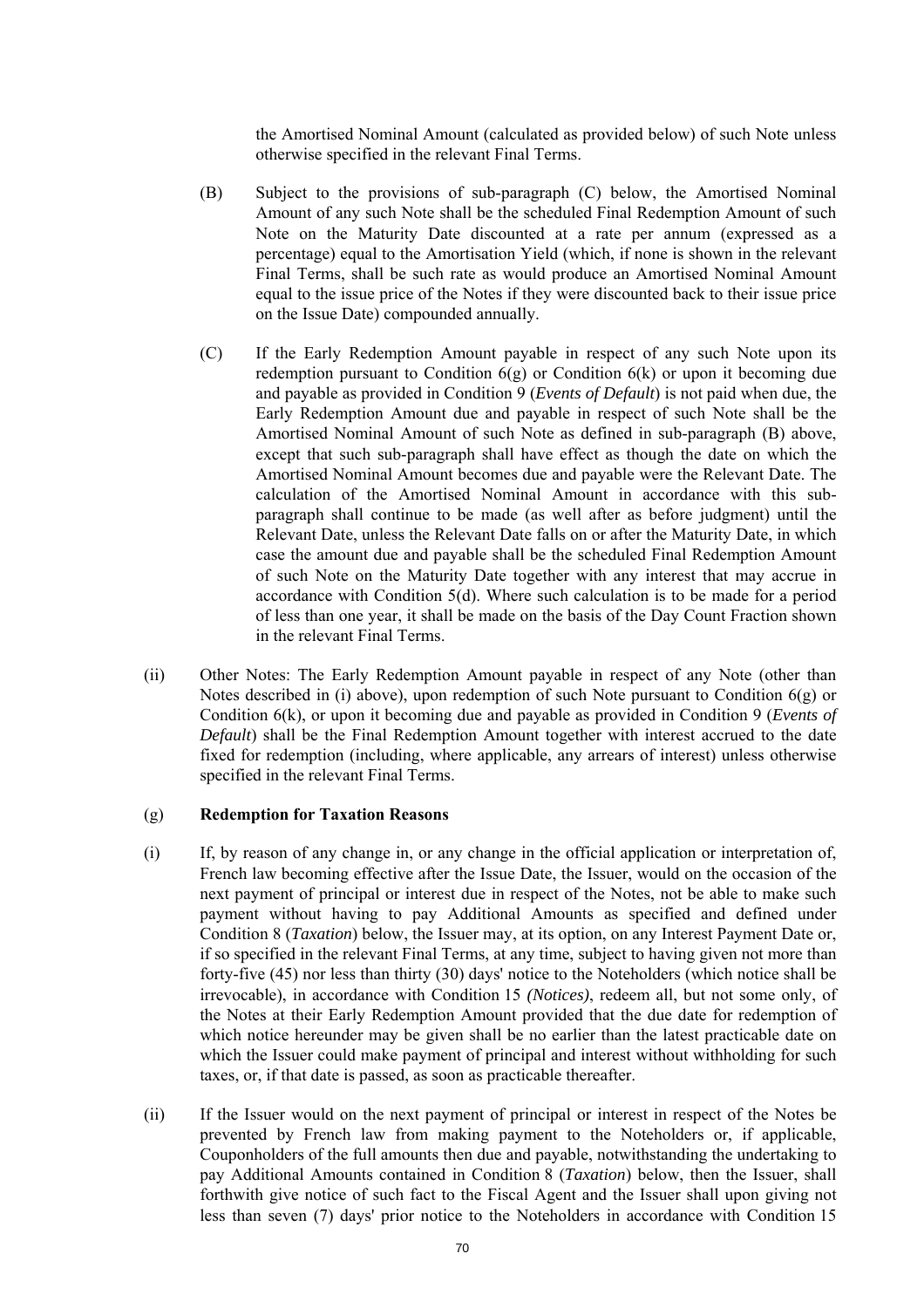*(Notices)*, redeem all, but not some only, of the Notes then outstanding at their Early Redemption Amount on the latest practicable Interest Payment Date on which the Issuer could make payment of the full amount then due and payable in respect of the Notes or, if applicable, Receipts or Coupons, or, if that date is passed, as soon as practicable thereafter.

- (h) **Partly Paid Notes**: Partly Paid Notes will be redeemed, whether at maturity, early redemption or otherwise, in accordance with the provisions of this Condition and the provisions specified in the relevant Final Terms.
- (i) **Purchases**: The Issuer shall have the right at all times to purchase Notes (provided that, in the case of Materialised Notes, all unmatured Receipts and Coupons and unexchanged Talons relating thereto are attached thereto or surrendered therewith) in the open market or otherwise at any price subject to the applicable laws and regulations. Unless otherwise specified in the Final Terms, all Notes so purchased by the Issuer may be held and resold in accordance with Articles L. 213-1 A and D. 213-1-A of the French *Code monétaire et financier* for the purpose of enhancing the liquidity of the Notes.
- (j) **Cancellation**: All Notes purchased for cancellation by or on behalf of the Issuer will forthwith be cancelled, in the case of Dematerialised Notes, by transfer to an account in accordance with the rules and procedures of Euroclear France and, in the case of Materialised Bearer Notes, by surrendering the Temporary Global Certificate and the Definitive Materialised Bearer Notes in question together with all unmatured Receipts and Coupons and all unexchanged Talons to the Fiscal Agent and, in each case, if so transferred or surrendered, shall, together with all Notes redeemed by the Issuer, be cancelled forthwith (together with, in the case of Dematerialised Notes, all rights relating to payment of interest and other amounts relating to such Dematerialised Notes and, in the case of Materialised Notes, all unmatured Receipts and Coupons and unexchanged Talons attached thereto or surrendered therewith). Any Notes so cancelled or, where applicable, transferred or surrendered for cancellation may not be reissued or resold and the obligations of the Issuer in respect of any such Notes shall be discharged.
- (k) **Illegality**: If, by reason of any change in, or any change in the official application of French law becoming effective after the Issue Date, it will become unlawful for the Issuer to perform or comply with one or more of its obligations under the Notes, the Issuer will, subject to having given not more than forty-five  $(45)$  nor less than thirty  $(30)$  days' notice to the Noteholders (which notice shall be irrevocable), in accordance with Condition 15 *(Notices)*, redeem all, but not some only, of the Notes at their Early Redemption Amount.

# **7. PAYMENTS AND TALONS**

- (a) **Dematerialised Notes**: Payments of principal and interest (including, for the avoidance of doubt, any arrears of interest, where applicable) in respect of Dematerialised Notes shall (in the case of Dematerialised Notes issued in bearer form or administered registered form) be made by transfer to the account denominated in the relevant currency of the relevant Euroclear France Account Holders for the benefit of the Noteholders or (in the case of Dematerialised Notes issued in fully registered form) to an account denominated in the relevant currency with a Bank (as defined below) designated by the Noteholders. All payments validly made to such Euroclear France Account Holders will be an effective discharge of the Issuer in respect of such payments.
- (b) **Materialised Bearer Notes**: Payments of principal and interest (including, for the avoidance of doubt, any arrears of interest, where applicable) in respect of Materialised Bearer Notes shall, subject as mentioned below, be made against presentation and surrender of the relevant Receipts (in the case of payments of Instalment Amounts other than on the due date for redemption and provided that the Receipt is presented for payment together with its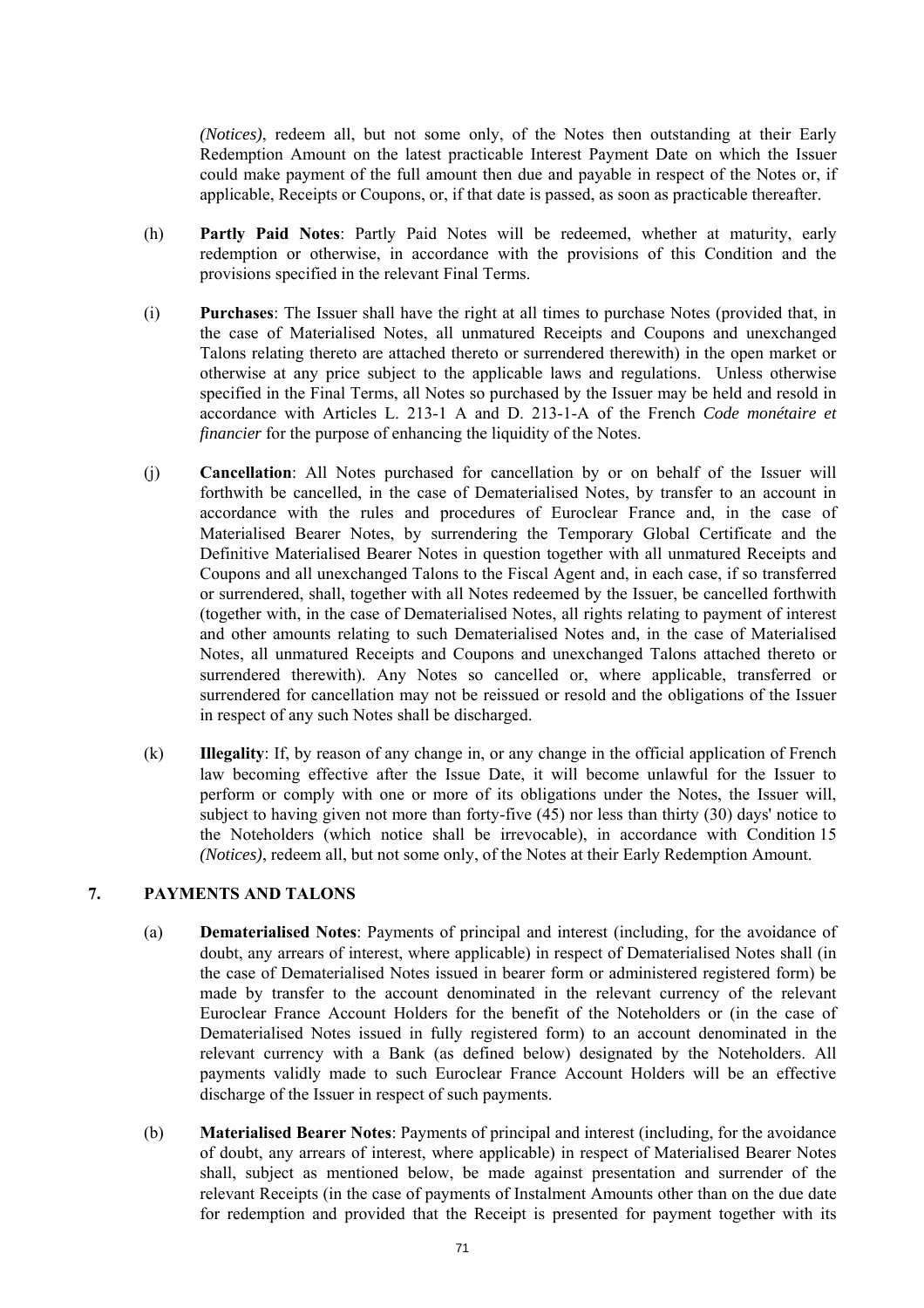relative Note), Materialised Bearer Notes (in the case of all other payments of principal and, in the case of interest, as specified in Condition  $7(g)(vi)$  or Coupons (in the case of interest, save as specified in Condition 7(g)(vi)), as the case may be, at the specified office of any Paying Agent outside the United States by a cheque payable in the relevant currency drawn on, or, at the option of the Noteholder, by transfer to an account denominated in such currency with, a Bank. No payments in respect of Materialised Bearer Notes shall be made by transfer to an account in, or mailed to an address in, the United States.

- (c) **Bank** means a bank in the principal financial centre for such currency or, in the case of euro, in a city in which banks have access to the TARGET System.
- (d) **Payments in the United States**: Notwithstanding the foregoing, if any Materialised Bearer Notes are denominated in U.S. Dollars, payments in respect thereof may be made at the specified office of any Paying Agent in New York City in the same manner as aforesaid if (i) the Issuer shall have appointed Paying Agents with specified offices outside the United States with the reasonable expectation that such Paying Agents would be able to make payment of the amounts on the Notes in the manner provided above when due, (ii) payment in full of such amounts at all such offices is illegal or effectively precluded by exchange controls or other similar restrictions on payment or receipt of such amounts and (iii) such payment is then permitted by United States law, without involving, in the opinion of the Issuer, any adverse tax consequence to the Issuer.
- (e) **Payments Subject to Fiscal Laws**: All payments are subject in all cases to any applicable fiscal or other laws, regulations and directives in the place of payment but without prejudice to the provisions of Condition 8 (*Taxation*). No commission or expenses shall be charged to the Noteholders or Couponholders in respect of such payments.
- (f) **Appointment of Agents**: The Fiscal Agent, the Paying Agents, the Calculation Agent, the Redenomination Agent and the Consolidation Agent initially appointed under the Agency Agreement and their respective specified offices are listed below. The Fiscal Agent, the Paying Agents, the Redenomination Agent and the Consolidation Agent act solely as agents of the Issuer and the Calculation Agent(s) act(s) as independent expert(s) and, in each case such, do not assume any obligation or relationship of agency for any Noteholder or Couponholder. The Issuer reserves the right at any time to vary or terminate the appointment of the Fiscal Agent, any other Paying Agent, the Registration Agent (if any), the Redenomination Agent and the Consolidation Agent or the Calculation Agent(s) and to appoint additional or other Paying Agents, provided that the Issuer shall at all times maintain (i) a Fiscal Agent, (ii) one or more Calculation Agent(s) where the Conditions so require, (iii) a Redenomination Agent and a Consolidation Agent where the Conditions so require, (iv) in the case of Dematerialised Notes in fully registered form a Registration Agent, (v) Paying Agents having specified offices in at least one major European city, (vi) in the case of Materialised Notes, a Paying Agent in a Member State of the EU that will not be obliged to withhold or deduct tax pursuant to the European Council Directive 2003/48/EC or any other EU Directive on the taxation of savings income (which may be any of the Paying Agents referred to in (v) above) implementing the conclusions of the ECOFIN Council meeting of 26-27 November 2000, or pursuant to any law implementing or complying with, or introduced in order to conform to, such Directive and (vii) such other agents as may be required by the rules of any other stock exchange on which the Notes may be listed.

In addition, the Issuer shall forthwith appoint a Paying Agent in New York City in respect of any Materialised Bearer Notes denominated in U.S. Dollars in the circumstances described in paragraph (c) above.

On a redenomination of the Notes of any Series pursuant to Condition 1(e) with a view to consolidating such Notes with one or more other Series of Notes, in accordance with Condition 14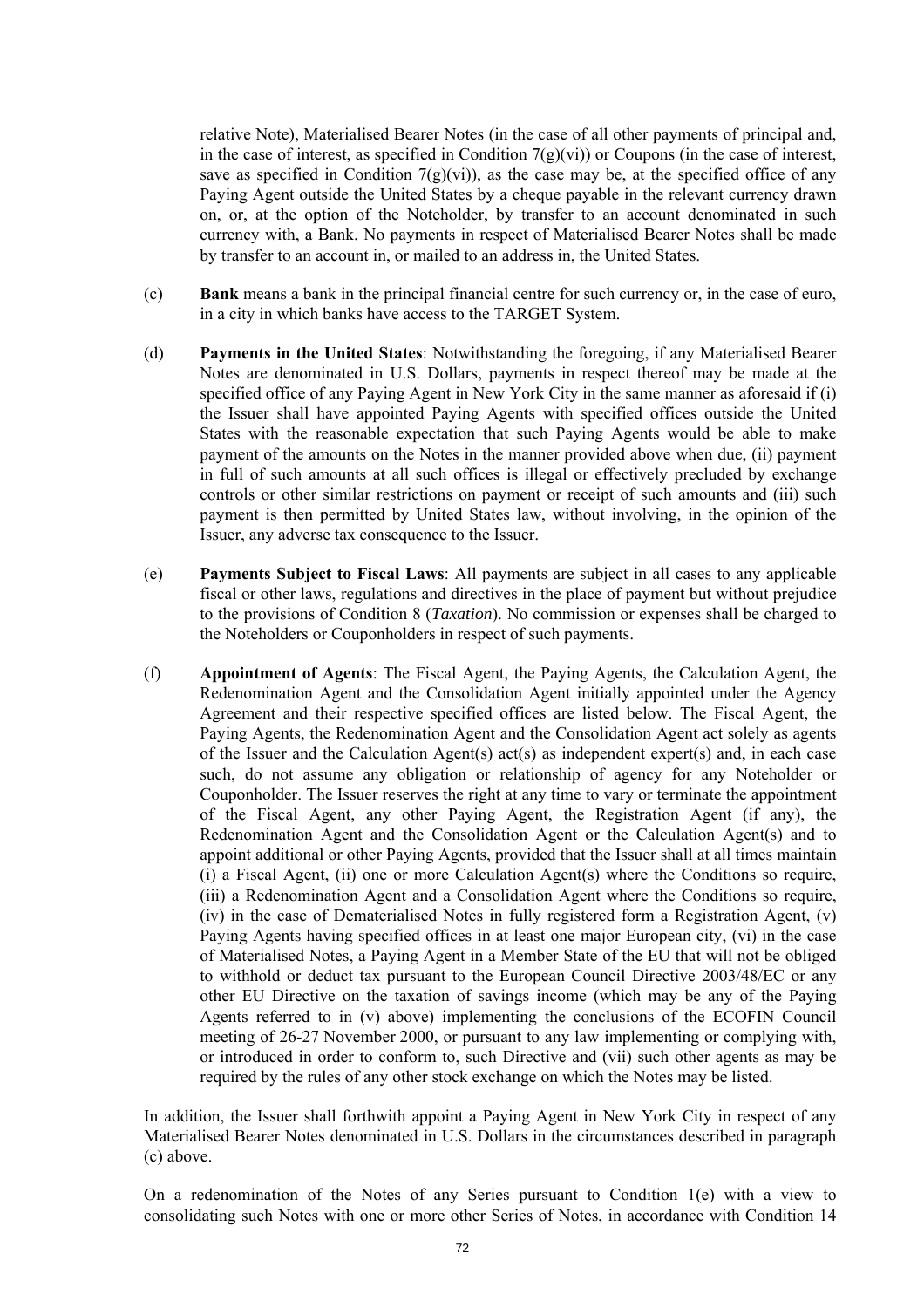(*Further Issues and Consolidation*), the Issuer shall ensure that the same entity shall be appointed as both Redenomination Agent and Consolidation Agent in respect of both such Notes and such other Series of Notes to be so consolidated with such Notes.

Notice of any such change or any change of any specified office shall promptly be given to the Noteholders in accordance with Condition 15 *(Notices)*.

#### (g) **Unmatured Coupons and Receipts and unexchanged Talons**

- (i) Unless Materialised Bearer Notes provide that the relative Coupons are to become void upon the due date for redemption of those Notes, Materialised Bearer Notes should be surrendered for payment together with all unmatured Coupons (if any) relating thereto, failing which an amount equal to the face value of each missing unmatured Coupon (together, where applicable, with the amount of any arrears of interest corresponding to such Coupon) (or, in the case of payment not being made in full, that proportion of the amount of such missing unmatured Coupon (together, where applicable, with the amount of any arrears of interest corresponding to such Coupon) that the sum of principal so paid bears to the total principal due) shall be deducted from the Final Redemption Amount, Amortised Nominal Amount, Early Redemption Amount or Optional Redemption Amount, as the case may be, due for payment. Any amount so deducted shall be paid in the manner mentioned above against surrender of such missing Coupon within a period of 10 years from the Relevant Date for the payment of such principal (whether or not such Coupon has become void pursuant to Condition 10 (*Prescription*)).
- (ii) If Materialised Bearer Notes so provide, upon the due date for redemption of any such Materialised Bearer Note, unmatured Coupons relating to such Note (whether or not attached) shall become void and no payment shall be made in respect of them.
- (iii) Upon the due date for redemption of any Materialised Bearer Note, any unexchanged Talon relating to such Note (whether or not attached) shall become void and no Coupon shall be delivered in respect of such Talon.
- (iv) Upon the due date for redemption of any Materialised Bearer Note that is redeemable in instalments, all Receipts relating to such Materialised Bearer Note having an Instalment Date falling on or after such due date (whether or not attached) shall become void and no payment shall be made in respect of them.
- (v) Where any Materialised Bearer Note that provides that the relative unmatured Coupons are to become void upon the due date for redemption of those Notes is presented for redemption without all unmatured Coupons, and where any such Note is presented for redemption without any unexchanged Talon relating to it, redemption shall be made only against the provision of such indemnity as the Issuer may require.
- (vi) If the due date for redemption of any Materialised Bearer Note is not a due date for payment of interest, interest accrued from the preceding due date for payment of interest or the Interest Commencement Date, as the case may be, (including, for the avoidance of doubt, any arrears of interest if applicable) shall only be payable against presentation (and surrender if appropriate) of the relevant Definitive Materialised Bearer Note. Interest accrued on a Materialised Bearer Note that only bears interest after its Maturity Date shall be payable on redemption of such Note against presentation of the relevant Materialised Bearer Notes.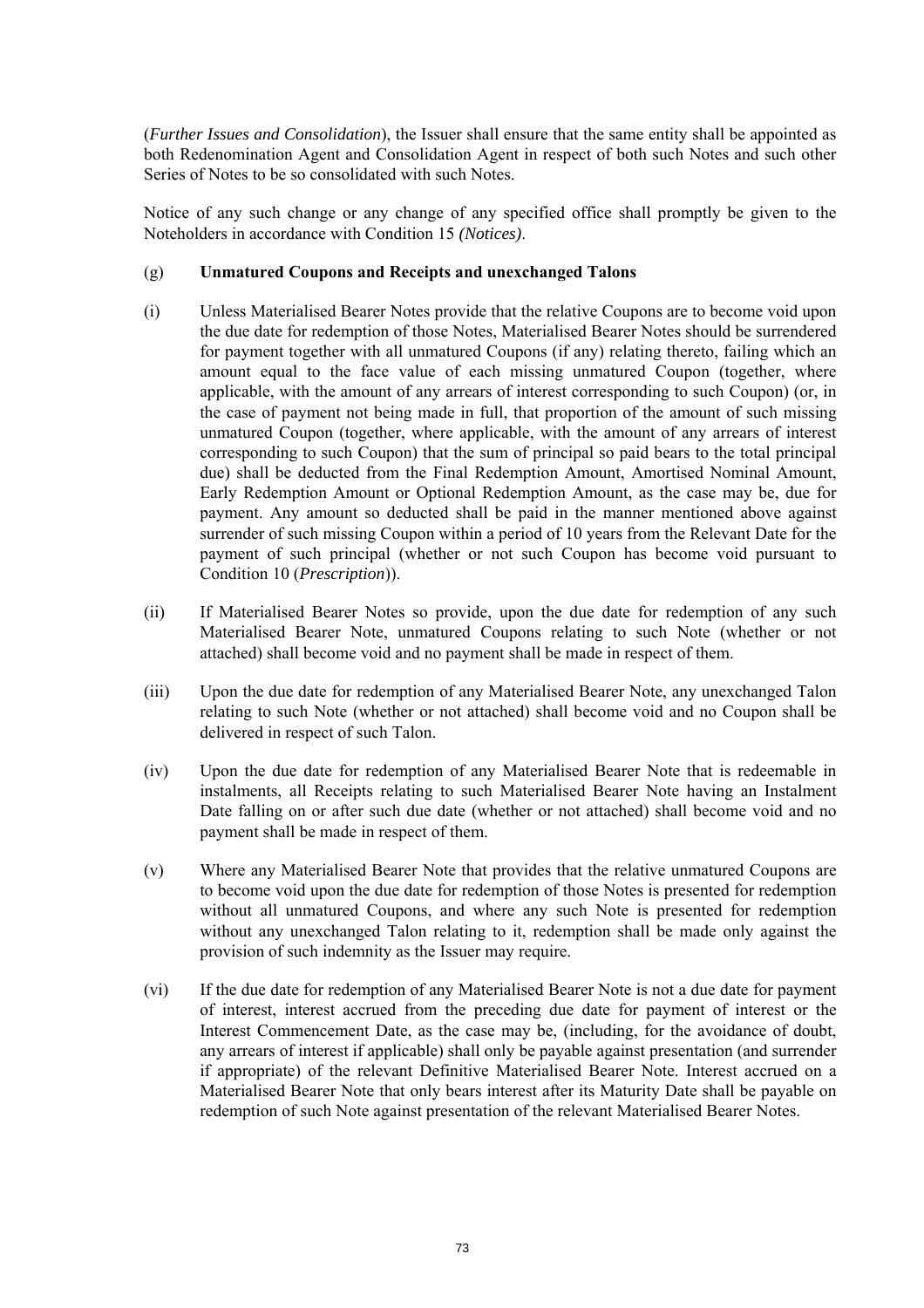- (h) **Talons**: On or after the Interest Payment Date for the final Coupon forming part of a Coupon sheet issued in respect of any Materialised Bearer Note, the Talon forming part of such Coupon sheet may be surrendered at the specified office of the Fiscal Agent in exchange for a further Coupon sheet (and if necessary another Talon for a further Coupon sheet) (but excluding any Coupons that may have become void pursuant to Condition 10 (*Prescription*)).
- (i) **Non-Business Days**: If any date for payment in respect of any Note, Receipt or Coupon is not a business day, the Noteholder shall not be entitled to payment until the next following business day nor to any interest or other sum in respect of such postponed payment. In this paragraph, **business day** means a day (other than a Saturday or a Sunday) (A) (i) in the case of Dematerialised Notes, on which Euroclear France is open for business or (ii) in the case of Materialised Notes, on which banks and foreign exchange markets are open for business in the relevant place of presentation, (B) on which banks and foreign exchange markets are open for business in such jurisdictions as shall be specified as **Financial Centres** in the relevant Final Terms and (C) (i) in the case of a payment in a currency other than euro, where payment is to be made by transfer to an account maintained with a bank in the relevant currency, on which foreign exchange transactions may be carried on in the relevant currency in the principal financial centre of the country of such currency or (ii) in the case of a payment in euro, which is a TARGET Business Day.
- (j) **Payment of US Dollar Equivalent**: Notwithstanding any other provision in these Conditions, if an Inconvertibility, Non-Transferability or Illiquidity occurs or if Renminbi is otherwise not available to the Issuer as a result of circumstances beyond its control and such unavailability has been confirmed by a Renminbi Dealer, following which the Issuer is unable to satisfy payments of principal or interest (in whole or in part) in respect of RMB Notes, the Issuer on giving not less than five nor more than 30 days irrevocable notice to the Noteholders prior to the due date for payment, may settle any such payment (in whole or in part) in US Dollars on the due date at the US Dollar Equivalent of any such Renminbi denominated amount.

In such event, payments of the US Dollar Equivalent of the relevant principal or interest in respect of the Notes shall be made by transfer to the U.S. Dollar account of the relevant Account Holders for the benefit of the Noteholders. For the avoidance of doubt, no such payment of the US Dollar Equivalent shall by itself constitute a default in payment within the meaning of Condition 9.

All notifications, opinions, determinations, certificates, calculations, quotations and decisions given, expressed, made or obtained for the purposes of this Condition 7(j) by the RMB Rate Calculation Agent, will (in the absence of manifest error) be binding on the Issuer, the Agents and all Noteholders.

These provisions may be amended or supplemented in the relevant Final Terms.

For the purposes of this Condition 7:

**Governmental Authority** means any *de facto* or *de jure* government (or any agency or instrumentality thereof), court, tribunal, administrative or other governmental authority or any other entity (private or public) charged with the regulation of the financial markets (including the central bank) of Hong Kong.

**Illiquidity** means that the general Renminbi exchange market in Hong Kong becomes illiquid, other than as a result of an event of Inconvertibility or Non-Transferability, as determined by the Issuer in good faith and in a commercially reasonable manner following consultation with two Renminbi Dealers.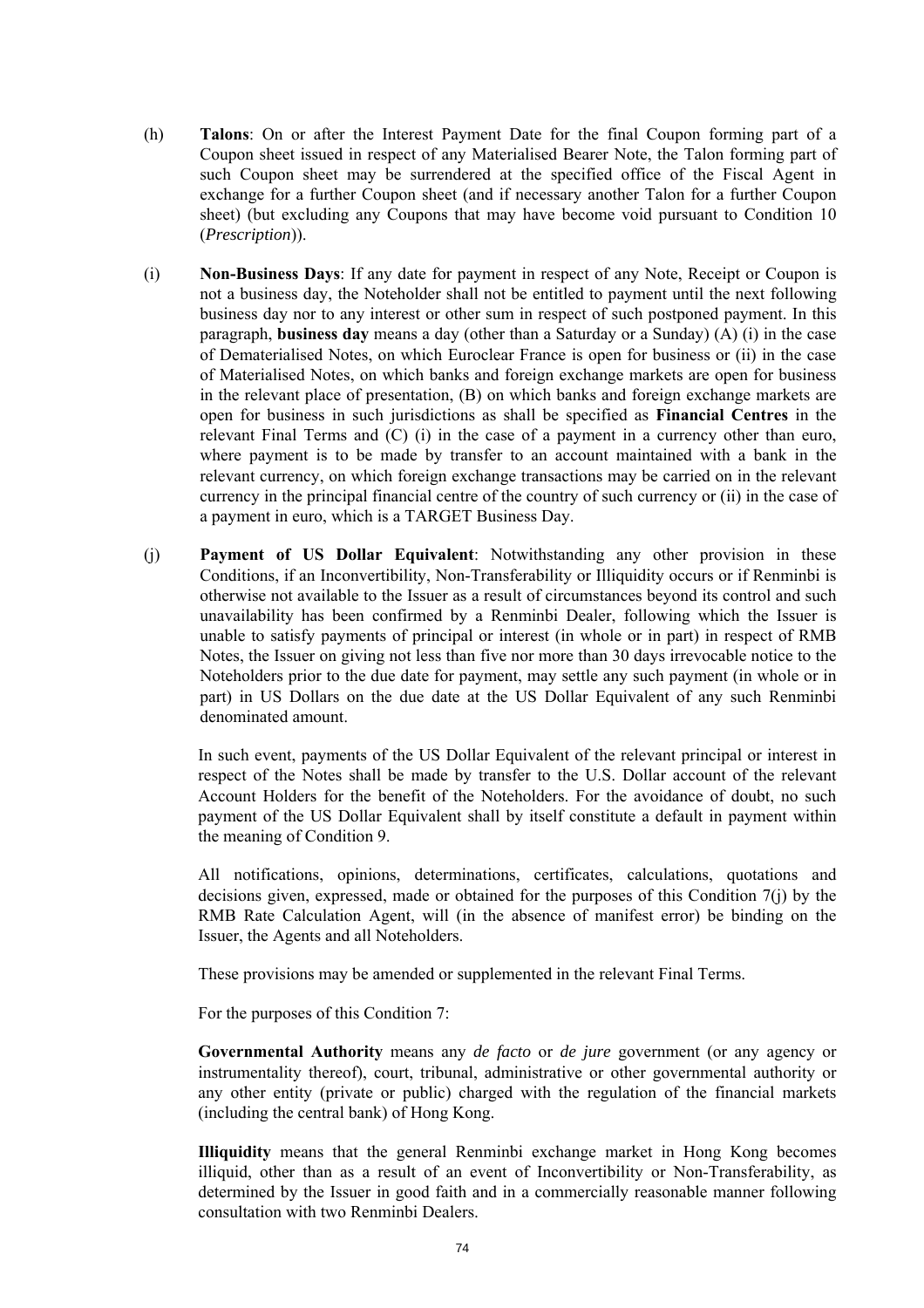**Inconvertibility** means the occurrence of any event that makes it impossible for the Issuer to convert any amount due in respect of RMB Notes in the general Renminbi exchange market in Hong Kong, other than where such impossibility is due solely to the failure of the Issuer to comply with any law, rule or regulation enacted by any Governmental Authority (unless such law, rule or regulation is enacted after the Issue Date and it is impossible for the Issuer, due to an event beyond its control, to comply with such law, rule or regulation).

**Non-Transferability** means the occurrence of any event that makes it impossible for the Issuer to deliver Renminbi between accounts inside Hong Kong or from an account inside Hong Kong to an account outside Hong Kong, other than where such impossibility is due solely to the failure of the Issuer to comply with any law, rule or regulation enacted by any Governmental Authority (unless such law, rule or regulation is enacted after the Issue Date and it is impossible for the Issuer, due to an event beyond its control, to comply with such law, rule or regulation).

**Renminbi Dealer** means an independent foreign exchange dealer of international repute active in the Renminbi exchange market in Hong Kong reasonably selected by the Issuer.

**RMB Note** means a Note denominated in Renminbi.

**RMB Rate Calculation Agent** means the agent appointed from time to time by the Issuer for the determination of the RMB Spot Rate or identified as such in the relevant Final Terms.

**RMB Rate Calculation Business Day** means a day (other than a Saturday or Sunday) on which commercial banks are open for general business (including dealings in foreign exchange) in Hong Kong and in New York City.

**RMB Rate Calculation Date** means the day which is two RMB Rate Calculation Business Days before the due date for payment of the relevant Renminbi amount under the Conditions.

**RMB Spot Rate** for a RMB Rate Calculation Date means the spot CNY/US dollar exchange rate for the purchase of US dollars with CNY in the over-the-counter CNY exchange market in Hong Kong for settlement on the relevant due date for payment, as determined by the RMB Rate Calculation Agent at or around 11 a.m. (Hong Kong time) on such RMB Rate Calculation Date, on a deliverable basis by reference to Reuters Screen Page CNHFIX=. If such rate is not available, the RMB Rate Calculation Agent will determine the RMB Spot Rate at or around 11 a.m. (Hong Kong time) on the RMB Rate Calculation Date as the most recently available CNY/U.S. Dollar official fixing rate for settlement on the relevant due date for payment reported by The State Administration of Foreign Exchange of the PRC, which is reported on the Reuters Screen Page CNY=SAEC. Reference to a page on the Reuters Screen means the display page so designated on the Reuter Monitor Money Rates Service (or any successor service) or such other page as may replace that page for the purpose of displaying a comparable currency exchange rate.

**US Dollar Equivalent** means the relevant Renminbi amount converted into US Dollars using the RMB Spot Rate for the relevant RMB Rate Calculation Date, as calculated by the RMB Rate Calculation Agent.

#### **8. TAXATION**

#### (a) **French withholding tax**

All payments of principal, interest and other revenues by or on behalf of the Issuer in respect of the Notes shall be made free and clear of, and without withholding or deduction for, any taxes, duties,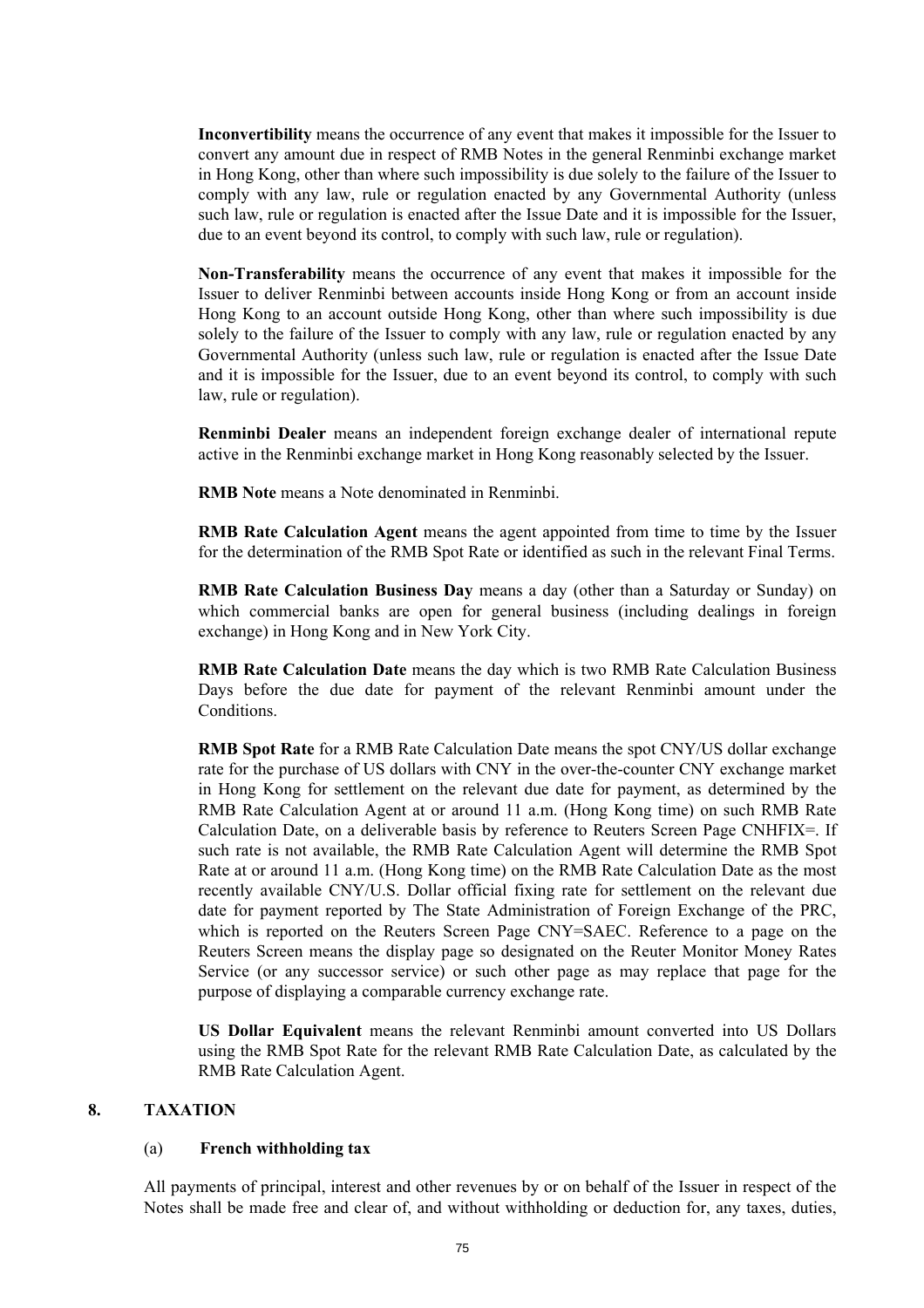assessments or governmental charges of whatever nature imposed, levied, collected, withheld or assessed by or within France or any authority therein or thereof having power to tax, unless such withholding or deduction is required by law.

#### (b) **Additional Amounts**

If applicable law should require that payments of principal or interest made by the Issuer in respect of any Note, Receipt or Coupon be subject to deduction or withholding in respect of any present or future taxes or duties whatsoever levied by the Republic of France, the Issuer, will, to the fullest extent then permitted by law, pay such additional amounts (**Additional Amounts**) as shall result in receipt by the Noteholders or, if applicable, the Receiptholders and the Couponholders, as the case may be, of such amounts as would have been received by them had no such withholding or deduction been required, except that no such Additional Amounts shall be payable with respect to any Note, Receipt or Coupon, as the case may be, in respect of any Note to a Noteholder or a beneficial owner (*ayant droit*):

- (i) who is liable for such taxes in respect of such Note by reason of his having some connection with France other than the mere holding of such Note; or
- (ii) where such withholding or deduction is imposed on a payment to an individual and is required to be made pursuant to European Council Directive 2003/48/EC or any other Directive implementing the conclusions of the ECOFIN Council meeting of 26-27 November 2000 on the taxation of savings or any law implementing or complying with, or introduced in order to conform to, such Directive; or
- (iii) more than (or, in the case of a Materialised Bearer Note, which is presented for payment more than) 30 days after the Relevant Date (as defined below), except to the extent that the holder thereof would have been entitled to such additional amounts on such Note (or, in the case of a Materialised Bearer Note, on presenting the same for payment) on or before the thirtieth such day; or
- (iv) who would be able to avoid such withholding or deduction by requesting payment under the relevant Note (or, in the case of a Materialised Bearer Note, presenting such Note for payment) to another Paying Agent in a member State of the European Union.

For this purpose, the **Relevant Date** in relation to any Note means whichever is the later of (A) the date on which the payment in respect of such Note first becomes due and payable, and (B) if the full amount of the moneys payable on such date in respect of such Note has not been received by the Fiscal Agent on or prior to such date, the date on which notice is given in accordance with Condition 15 (*Notices*) to Noteholders that such moneys have been so received.

Reference in these Conditions to principal and interest shall be deemed to include any additional amounts that may be payable under the provisions of Condition 8.

# **9. EVENTS OF DEFAULT**

If any of the following events (each an **Event of Default**) shall occur:

- (a) default in any payment when due of interest on any of the Notes, and the continuance of any such default for a period of ten (10) days thereafter; or
- (b) default in the performance of, or compliance with, any other obligation of the Issuer under the Notes, if such default shall not have been remedied within thirty (30) days after receipt by the Fiscal Agent of written notice of such default given by the Representative (as defined in Condition 11 (*Representation of the Noteholders – Legal Personality*)); or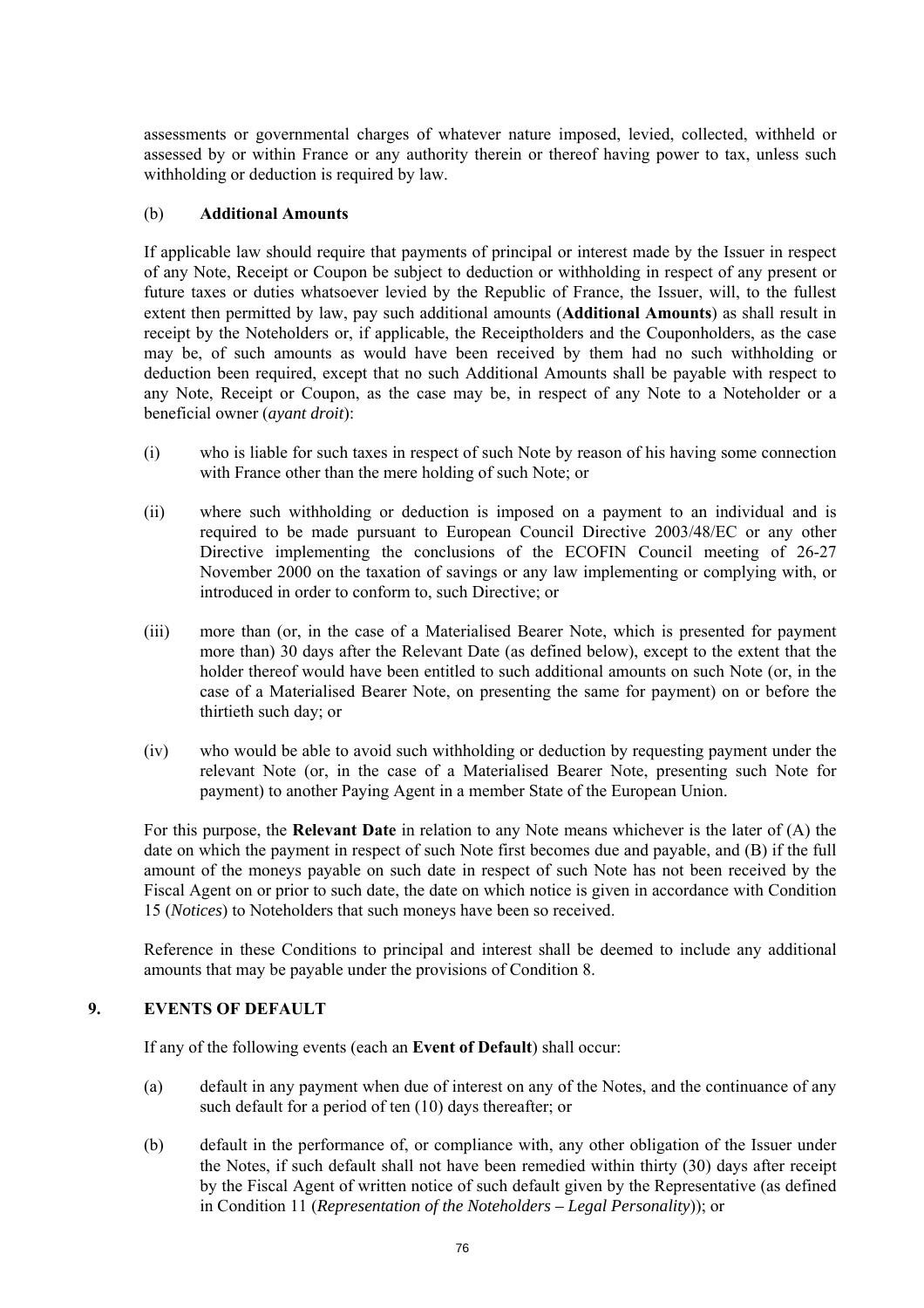- (c) if any other present or future indebtedness for borrowed monies or guarantee thereof (including contingent obligations) of the Issuer or any Principal Subsidiary (as defined in Condition 4 (*Negative Pledge*)) in excess of Euro 30,000,000 or its equivalent in any other currency, individually or in the aggregate, shall become due and payable prior to its originally stated maturity as a result of a default thereunder, or any such indebtedness or guarantee thereof (including contingent obligations) of the Issuer or any Principal Subsidiary shall not be paid when due or, as the case may be, within any applicable grace period therefor or any steps shall be taken to enforce any security in respect of any such indebtedness or guarantee thereof (including contingent obligations) of the Issuer or any Principal Subsidiary which shall not be honoured when due and called upon; or
- (d) if the Issuer or any Principal Subsidiary is dissolved or liquidated, or is merged or consolidated into another company or entity unless (i) the pro-forma balance sheet of the legal entity surviving such merger or consolidation shows, as at the date of such merger or consolidation, a shareholders' equity equivalent to or greater than that of the merged or consolidated entity on the day before the date of such merger or consolidation and (ii), as regards the Issuer only, the legal entity surviving such merger or consolidation is a corporation established in a member country of the European Community, Switzerland or in the United States of America and expressly assumes all the obligations of the Issuer under the Notes and has obtained all necessary authorisation therefor, and (iii) notice of such merger or consolidation shall have been given to the Noteholders as provided under Condition 15 (*Notices*) below not later than the effective date thereof; or
- (e) if the Issuer or any of its Principal Subsidiaries established in France (i) becomes insolvent or (ii) applies for or is subject to the appointment of a *mandataire ad hoc* under French bankruptcy law or (iii) has entered into a voluntary arrangement with its creditors (*procédure de conciliation*) or (iv) is subject to a judgment rendered for its judicial liquidation (*liquidation judiciaire*) or for a transfer of the whole or part of the business (*cession totale ou partielle de l'entreprise*) or (v) is subject to any analogous proceedings under any applicable law; or
- (f) any Principal Subsidiary of the Issuer not established in France is adjudicated or found bankrupt or insolvent or stops or threatens to stop payment or is found unable to pay its debts or any order is made by any competent court or administrative agency for, or a resolution is passed by it for, judicial composition proceedings with its creditors or for the appointment of a receiver or trustee or other similar official in insolvency proceedings in relation to it or any event occurs which under the law of any relevant jurisdiction has an analogous or equivalent effect;

then any Noteholder may, by notice in writing to the Issuer and the Fiscal Agent before all continuing Events of Default shall have been remedied, cause the Notes held by such Noteholder to become immediately due and payable whereupon they shall become immediately due and payable at their Final Redemption Amount together with any accrued interest thereon.

## **10. PRESCRIPTION**

Claims against the Issuer for payment in respect of the Notes, Receipts and Coupons (which for this purpose shall not include Talons) shall be prescribed and become void unless made within ten (10) years (in the case of principal) or five years (in the case of interest) from the appropriate Relevant Date in respect of them.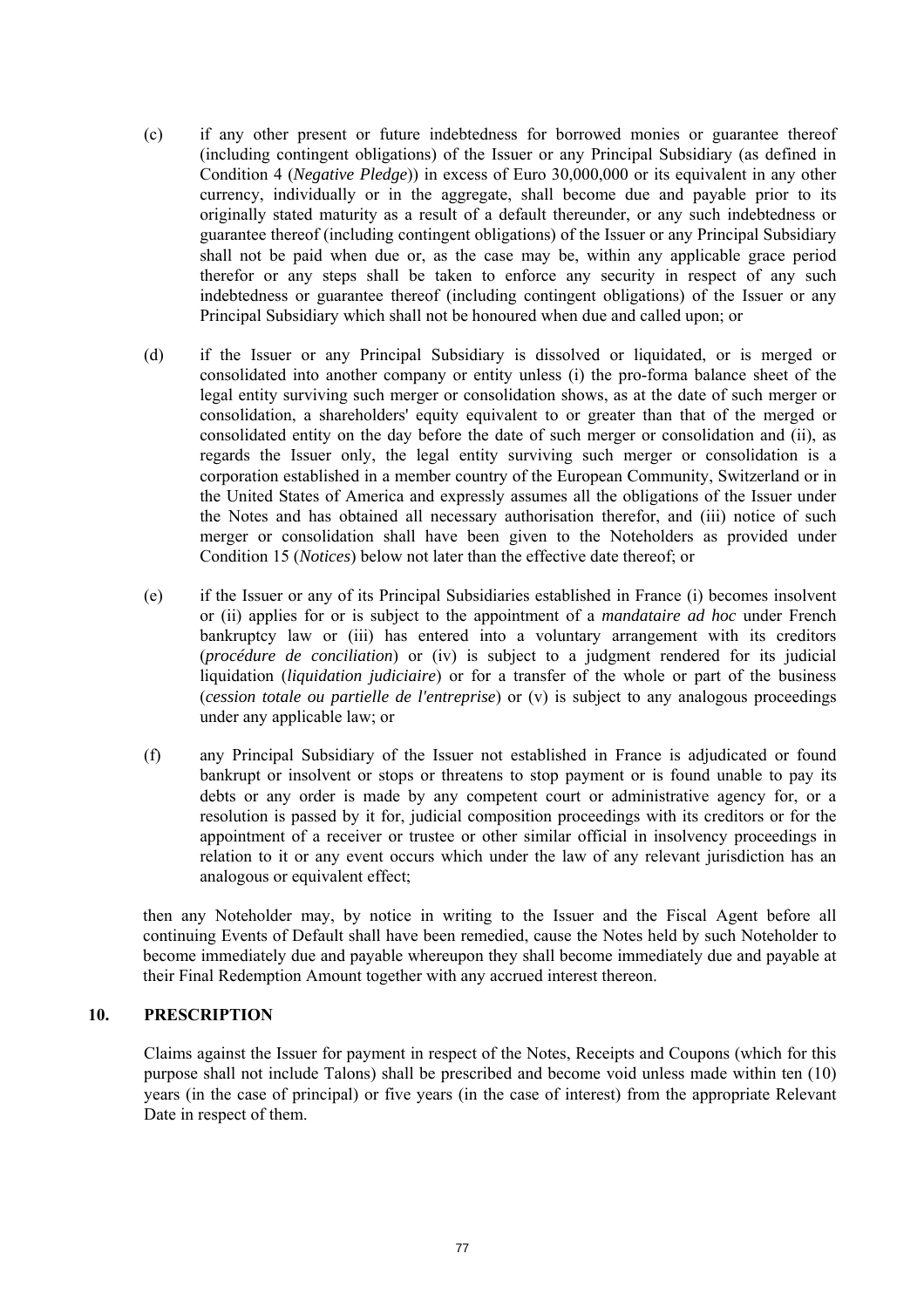#### **11. REPRESENTATION OF NOTEHOLDERS**

Except as otherwise provided by the relevant Final Terms, Noteholders will, in respect of all Tranches in any Series, be grouped automatically for the defence of their common interests in a *masse* (in each case, the **Masse**).

The Masse will be governed by the provisions of the French *Code de commerce* with the exception of Articles L.228-48, L.228-59, the second sentence of Article L.228-65 II and Articles R.228-63, R.228-67 and R.228-69 subject to the following provisions:

## (a) **Legal Personality**

The Masse will be a separate legal entity and will act in part through a representative (the **Representative**) and in part through a general meeting of the Noteholders (the **General Meeting**).

The Masse alone, to the exclusion of all individual Noteholders, shall exercise the common rights, actions and benefits which now or in the future may accrue respectively with respect to the Notes.

#### (b) **Representative**

The office of Representative may be conferred on a person of any nationality. However, the following persons may not be chosen as Representatives:

- (i) the Issuer; the members of its *Directoire* (Management Board), its Conseil de Surveillance (*Supervisory Board*), its *Directeurs Généraux* (general managers), its statutory auditors, its employees and their ascendants, descendants and spouses;
- (ii) companies possessing at least ten (10) per cent. of the share capital of the Issuer or of which the Issuer possesses at least ten (10) per cent. of the share capital;
- (iii) companies guaranteeing all or part of the obligations of the Issuer, their respective managers (*gérants*), general managers, members of their board of directors, management board or supervisory board, their statutory auditors, and their ascendants, descendants and spouses;
- (iv) persons to whom the practice of banker is forbidden or who have been deprived of the right of directing, administering or managing a business in whatever capacity.

The names and addresses of the initial Representative of the Masse and its alternate will be set out in the relevant Final Terms. The Representative appointed in respect of the first Tranche of any Series of Notes will be the representative of the single Masse of all Tranches in such Series.

The Representative will be entitled to such remuneration in connection with its functions or duties as set out in the relevant Final Terms.

In the event of death, retirement or revocation of appointment of the Representative, such Representative will be replaced by another Representative. In the event of the death, retirement or revocation of appointment of the alternate Representative, an alternate will be elected by the General Meeting.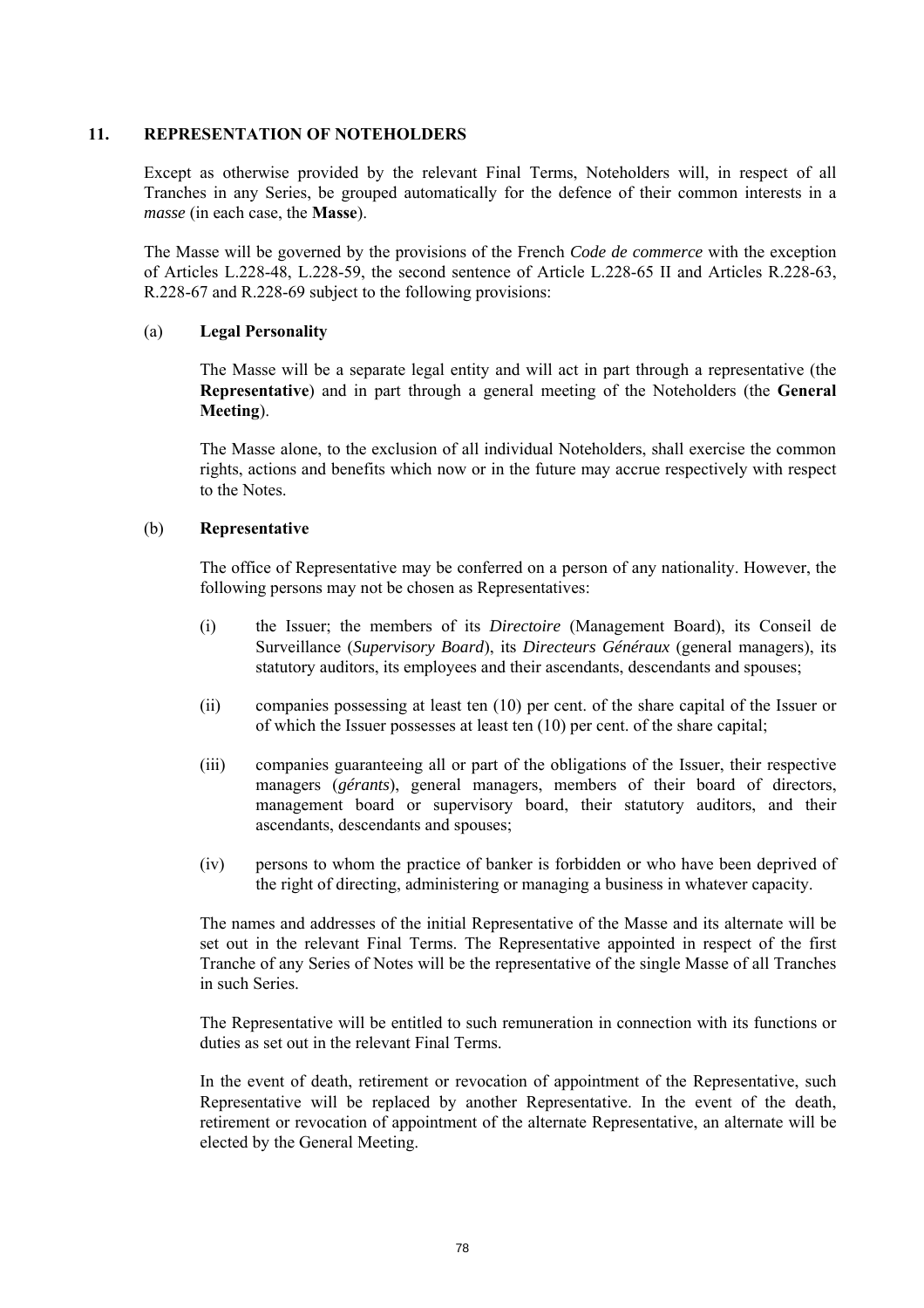All interested parties will at all times have the right to obtain the names and addresses of the initial Representative and the alternate Representative at the head office of the Issuer and the specified offices of any of the Paying Agents.

#### (c) **Powers of Representative**

The Representative shall (in the absence of any decision to the contrary of the General Meeting) have the power to take all acts of management necessary in order to defend the common interests of the Noteholders.

All legal proceedings against the Noteholders or initiated by them, must be brought by or against the Representative.

The Representative may not be involved in the management of the affairs of the Issuer.

#### (d) **General Meeting**

A General Meeting may be held at any time, on convocation either by the Issuer or by the Representative. One or more Noteholders, holding together at least one-thirtieth of the principal amount of the Notes outstanding, may address to the Issuer and the Representative a demand for convocation of the General Meeting. If such General Meeting has not been convened within two months after such demand, the Noteholders may commission one of their members to petition a competent court in Paris to appoint an agent (*mandataire*) who will call the General Meeting.

Notice of the date, hour, place and agenda of any General Meeting will be published as provided under Condition 15 *(Notices)* not less than fifteen (15) days prior to the date of such General Meeting. Each Noteholder has the right to participate in a General Meeting in person, by proxy, by correspondence or, if the *statuts* of the Issuer so specify, by videoconference or by any other means of telecommunication allowing the identification of participating Noteholders<sup>1</sup>.

Each Note carries the right to one vote or, in the case of Notes issued with more than one Specified Denomination, one vote in respect of each multiple of the lowest Specified Denomination comprised in the principal amount of the Specified Denomination of such Note.

#### (e) **Powers of the General Meetings**

1

The General Meeting is empowered to deliberate on the dismissal and replacement of the Representative and the alternate Representative and also may act with respect to any other matter that relates to the common rights, actions and benefits which now or in the future may accrue with respect to the Notes, including authorising the Representative to act at law as plaintiff or defendant.

The General Meeting may further deliberate on any proposal relating to the modification of the Conditions including any proposal, whether for arbitration or settlement, relating to rights in controversy or which were the subject of judicial decisions, it being specified, however, that the General Meeting may not increase the liabilities (*charges*) of the Noteholders, nor establish any unequal treatment between the Noteholders, nor to decide to convert Notes into shares.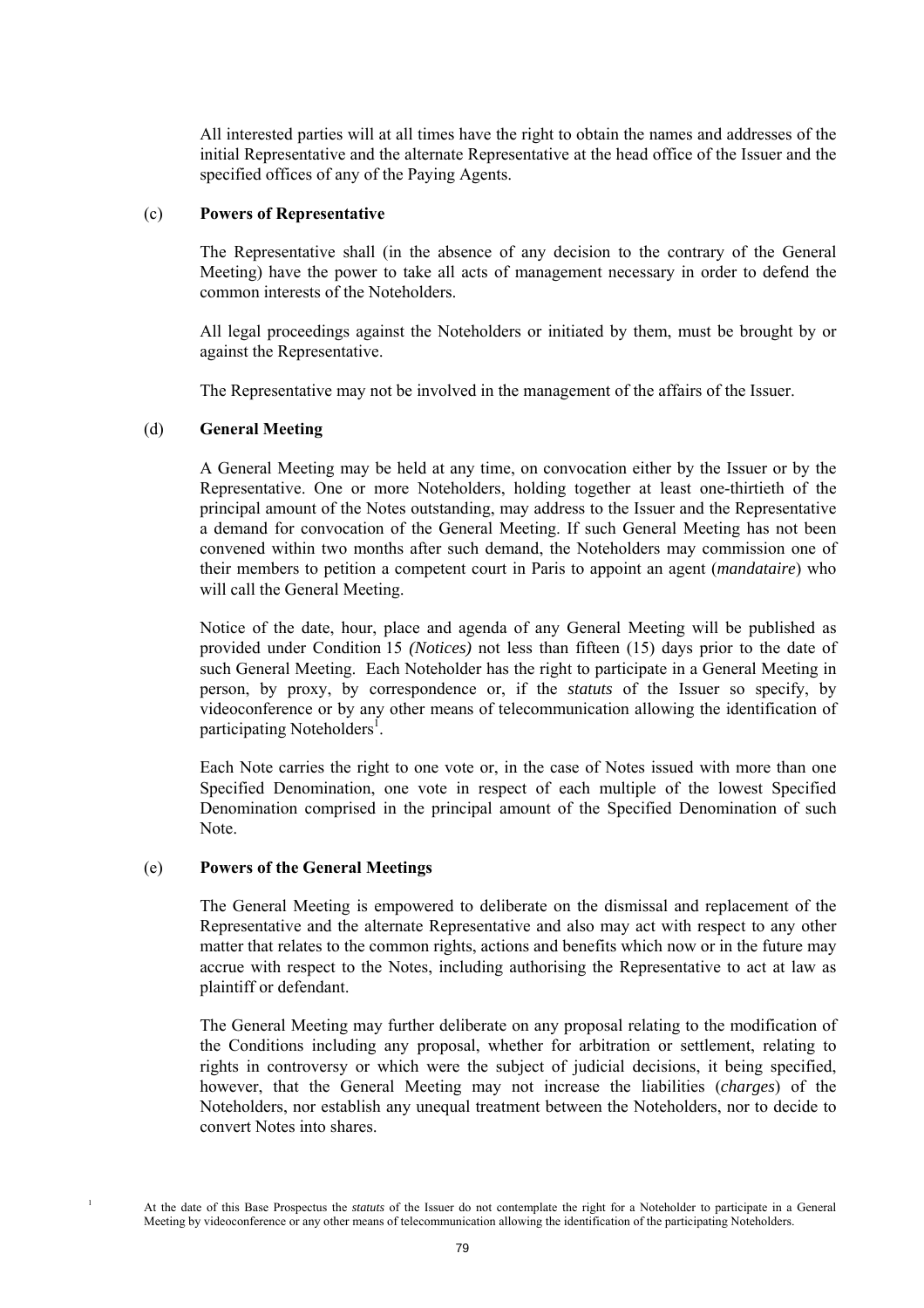General Meetings may deliberate validly on first convocation only if Noteholders present or represented hold at least one fifth of the principal amount of the Notes then outstanding. On second convocation, no quorum shall be required. Decisions at meetings shall be taken by a simple majority of votes cast by Noteholders attending such General Meetings or represented thereat.

In accordance with Article R.228-71 of the French *Code de commerce*, the right of each Noteholder to participate in General Meetings will be evidenced by the entries in the books of the relevant Account Holder of the name of such Noteholder as of 0:00, Paris time, on the third business day in Paris preceding the date set for the meeting of the relevant general assembly.

Decisions of General Meetings must be published in accordance with the provisions set forth in Condition 15 *(Notices)*.

#### (f) **Information to Noteholders**

Each Noteholder or Representative thereof will have the right, during the 15-day period preceding the holding of each General Meeting (on first convocation), to consult or make a copy of the text of the resolutions which will be proposed and of the reports which will be presented at the General Meeting, all of which will be available for inspection by the relevant Noteholders at the registered office of the Issuer, at the specified offices of any of the Paying Agents and at any other place specified in the notice of the General Meeting.

#### (g) **Expenses**

The Issuer will pay all expenses relating to the operation of the Masse, including expenses relating to the calling and holding of General Meetings and, more generally, all administrative expenses resolved upon by the General Meeting, it being expressly stipulated that no expenses may be imputed against interest payable under the Notes.

#### (h) **Single Masse**

The holders of Notes of the same Series, and the holders of Notes of any other Series which have been assimilated with the Notes of such first mentioned Series in accordance with Condition 14 (*Further Issues and Consolidation*), shall, for the defence of their respective common interests, be grouped in a single Masse. The Representative appointed in respect of the first Tranche of any Series of Notes will be the Representative of the single Masse of all such Series.

For the avoidance of doubt, in this Condition 11, the term "outstanding" shall not include those Notes that are held by the Issuer and not cancelled (as per Condition 6(i)).

## **12. MODIFICATIONS**

These Conditions may be completed, amended, modified or varied in relation to any Series of Notes by the terms of the relevant Final Terms in relation to such Series.

#### **13. REPLACEMENT OF DEFINITIVE NOTES, RECEIPTS, COUPONS AND TALONS**

If, in the case of any Materialised Bearer Notes, a Definitive Materialised Bearer Note, Receipt, Coupon or Talon is lost, stolen, mutilated, defaced or destroyed, it may be replaced, subject to applicable laws, regulations and Regulated Market or other stock exchange regulations, at the specified office of the Fiscal Agent or such other Paying Agent as may from time to time be designated by the Issuer for the purpose and notice of whose designation is given to Noteholders, in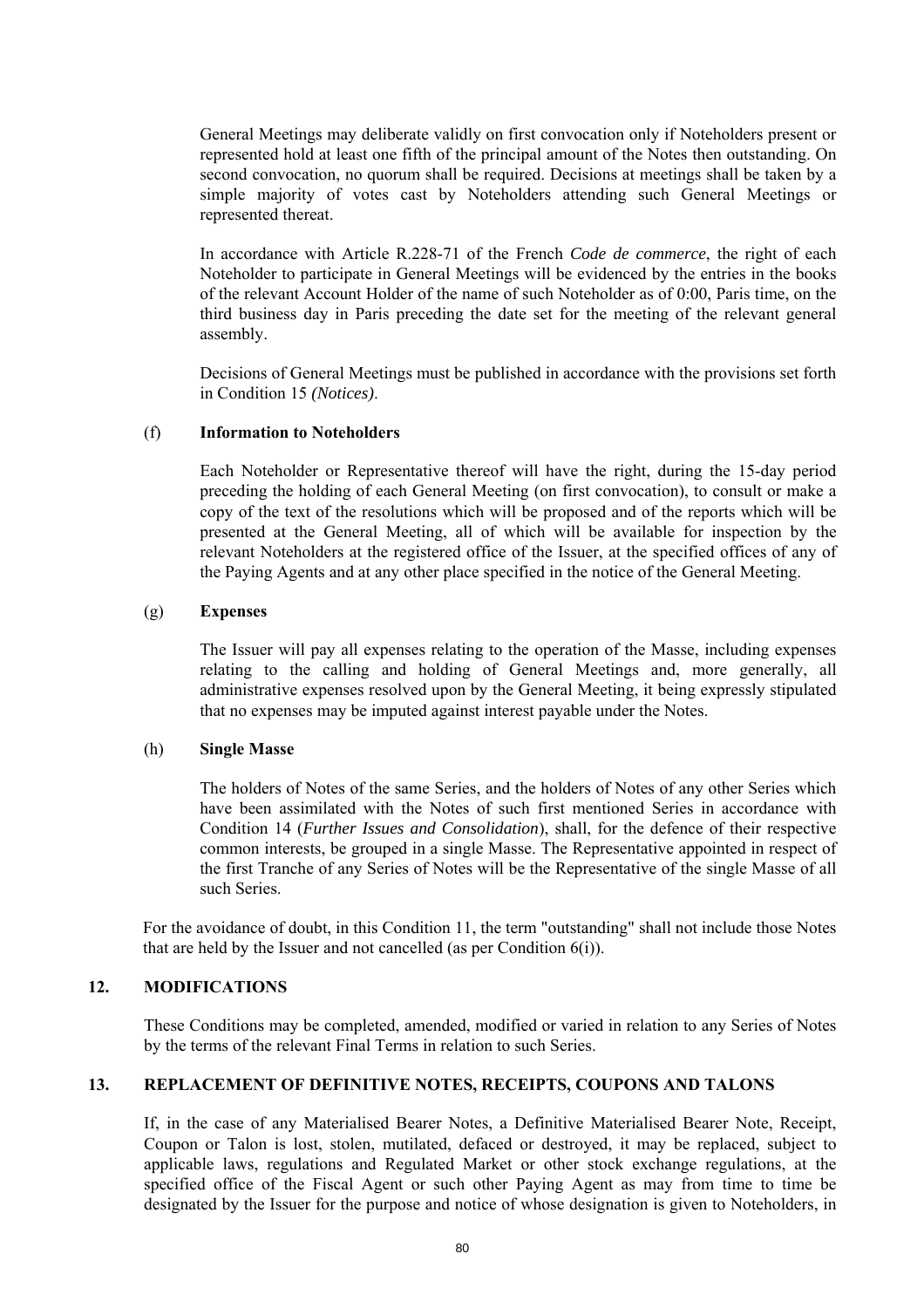each case on payment by the claimant of the fees and costs incurred in connection therewith and on such terms as to evidence, security and indemnity (which may provide, inter alia, that if the allegedly lost, stolen or destroyed Definitive Materialised Bearer Note, Receipt, Coupon or Talon is subsequently presented for payment or, as the case may be, for exchange for further Coupons, there shall be paid to the Issuer on demand the amount payable by the Issuer in respect of such Definitive Materialised Bearer Notes, Receipts, Coupons or further Coupons) and otherwise as the Issuer may require. Mutilated or defaced Materialised Bearer Notes, Receipts, Coupons or Talons must be surrendered before replacements will be issued.

## **14. FURTHER ISSUES AND CONSOLIDATION**

- (a) **Further Issues**: Unless otherwise specified in the relevant Final Terms, the Issuer may, with prior approval of the Redenomination and Consolidation Agents from time to time without the consent of the Noteholders, Receiptholders or Couponholders create and issue further Notes to be assimilated (*assimilées*) with the Notes provided such Notes and the further Notes carry rights identical in all respects (or in all respects save for the principal amount thereof and the first payment of interest in the relevant Final Terms) and that the terms of such Notes provide for such assimilation and references in these Conditions to **Notes** shall be construed accordingly.
- (b) **Consolidation**: The Issuer, with the prior approval of the Consolidation Agent, may from time to time on any Interest Payment Date occurring on or after the Redenomination Date on giving not less than thirty (30) days' prior notice to the Noteholders in accordance with Condition 15 *(Notices)*, without the consent of the Noteholders, Receiptholders or Couponholders, consolidate the Notes of one Series with the Notes of one or more other Series issued by it, whether or not originally issued in one of the European national currencies or in euro, provided such other Notes have been redenominated in Euro (if not originally denominated in euro) and which otherwise have, in respect of all periods subsequent to such consolidation, the same terms and conditions as the Notes.

#### **15. NOTICES**

- (a) Notices to the holders of Dematerialised Notes in registered form (*au nominatif*) shall be valid if either, (i) they are mailed to them at their respective addresses, in which case they will be deemed to have been given on the fourth weekday (being a day other than a Saturday or a Sunday) after the mailing, or, (ii) at the option of the Issuer, they are published (a) as long as such Notes are listed and admitted to trading on Euronext Paris, in a daily leading newspaper of general circulation in France (which is expected to be *Les Echos*), or (b) they are published in a leading daily newspaper of general circulation in Europe (which is expected to be the *Financial Times*), or (c) they are published in accordance with Articles 221-3 and 221-4 of the *Règlement Général* of the AMF and so long as such Notes are listed and admitted to trading on any Regulated Market or other stock exchange and the rules of such Regulated Market or other stock exchange so require, in a leading daily newspaper with general circulation in the city where the Regulated Market or other stock exchange on which such Notes are listed and admitted to trading is located and on the website of any other competent authority or Regulated Market of the EEA Member State where the Notes are listed and admitted to trading.
- (b) Notices to the holders of Materialised Bearer Notes and Dematerialised Notes in bearer form (*au porteur*) shall be valid if published (a) so long as such Notes are listed and admitted to trading on Euronext Paris, in a leading daily newspaper of general circulation in France (which is expected to be *Les Echos*), or (b) they are published in a leading daily newspaper of general circulation in Europe (which is expected to be the *Financial Times*) or (c) they are published in accordance with Articles 221-3 and 221-4 of the *Règlement Général* of the AMF and so long as such Notes are listed and admitted to trading on any Regulated Market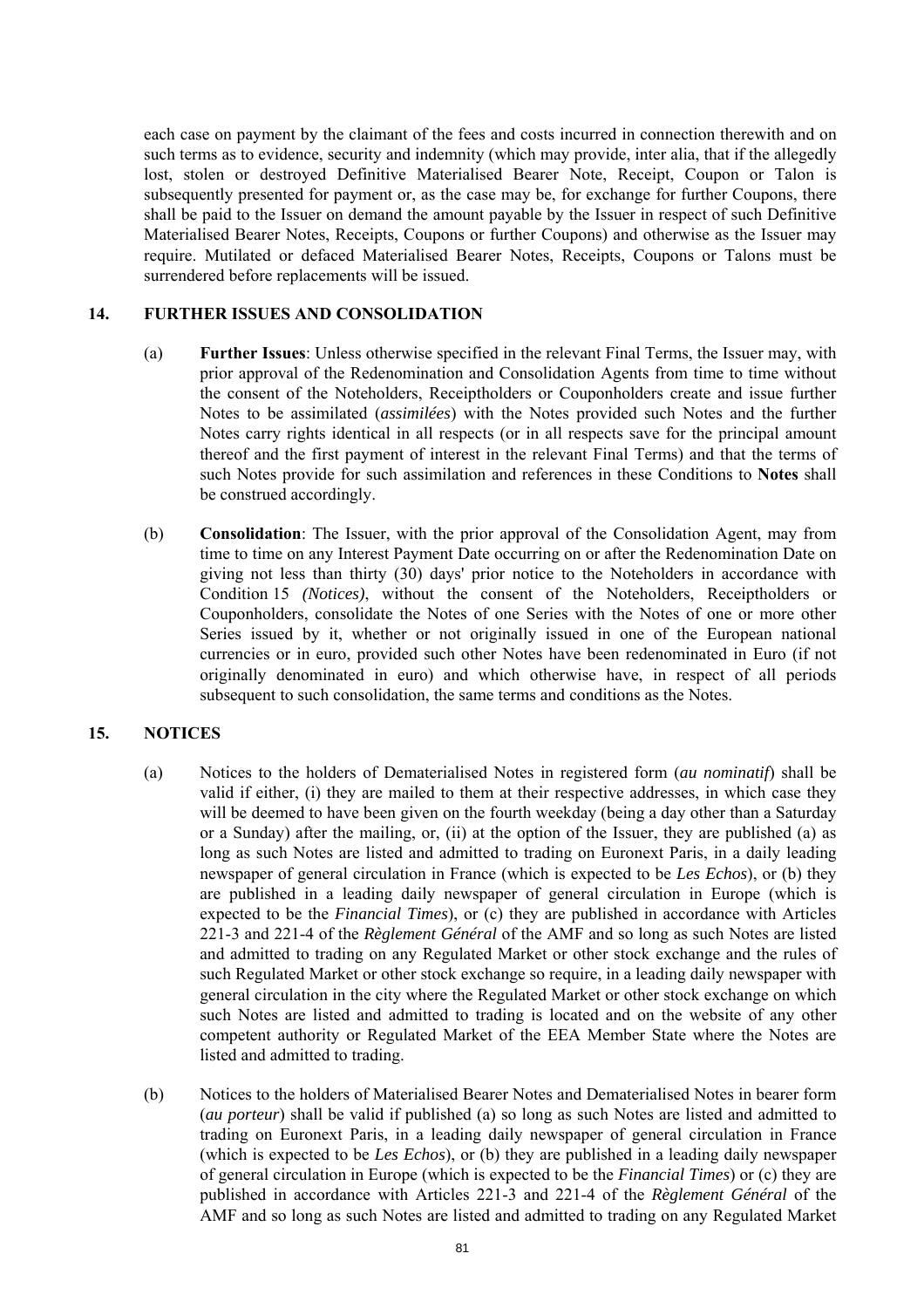or other stock exchange and the rules of such Regulated Market or other stock exchange so require, in a leading daily newspaper with general circulation (i) in the city/ies where the Regulated Market(s) or other stock exchange(s) on which such Notes are listed and admitted to trading is located and on the website of any other competent authority or Regulated Market of the EEA Member State where the Notes are listed and admitted to trading.

- (c) If any such publication is not practicable, notice shall be validly given if published in another leading daily English language newspaper with general circulation in Europe. Any such notice shall be deemed to have been given on the date of such publication or, if published more than once or on different dates, on the date of the first publication. Couponholders shall be deemed for all purposes to have notice of the contents of any notice given to the holders of Materialised Bearer Notes in accordance with this Condition 15 (*Notices*).
- (d) Notices required to be given to the holders of Dematerialised Notes (whether in registered or in bearer form) pursuant to these Conditions may be given by delivery of the relevant notice to Euroclear France, Euroclear, Clearstream, Luxembourg and any other clearing system through which the Notes are for the time being cleared in substitution for the mailing and publication of a notice required by Conditions 15(a), (b) and (c) above; except that so long as the Notes are listed and admitted to trading on a Regulated Market or other stock exchange and the rules of such Regulated Market or other stock exchange so require, notices shall also be published in a leading daily newspaper of general circulation in the city where the Regulated Market or other stock exchange on which such Note(s) is/are listed and admitted to trading is located.
- (e) Notices will, if published more than once, be deemed to have been given on the date of the first publication.

#### **16. GOVERNING LAW AND JURISDICTION**

- (a) **Governing Law**: The Notes (and, where applicable, the Receipts, the Coupons and the Talons) are governed by, and shall be construed in accordance with, French law.
- (b) **Jurisdiction**: Any claim against the Issuer in connection with any Notes, Receipts, Coupons or Talons may be brought before any competent court located within the jurisdiction of the *Cour d'Appel* of Paris.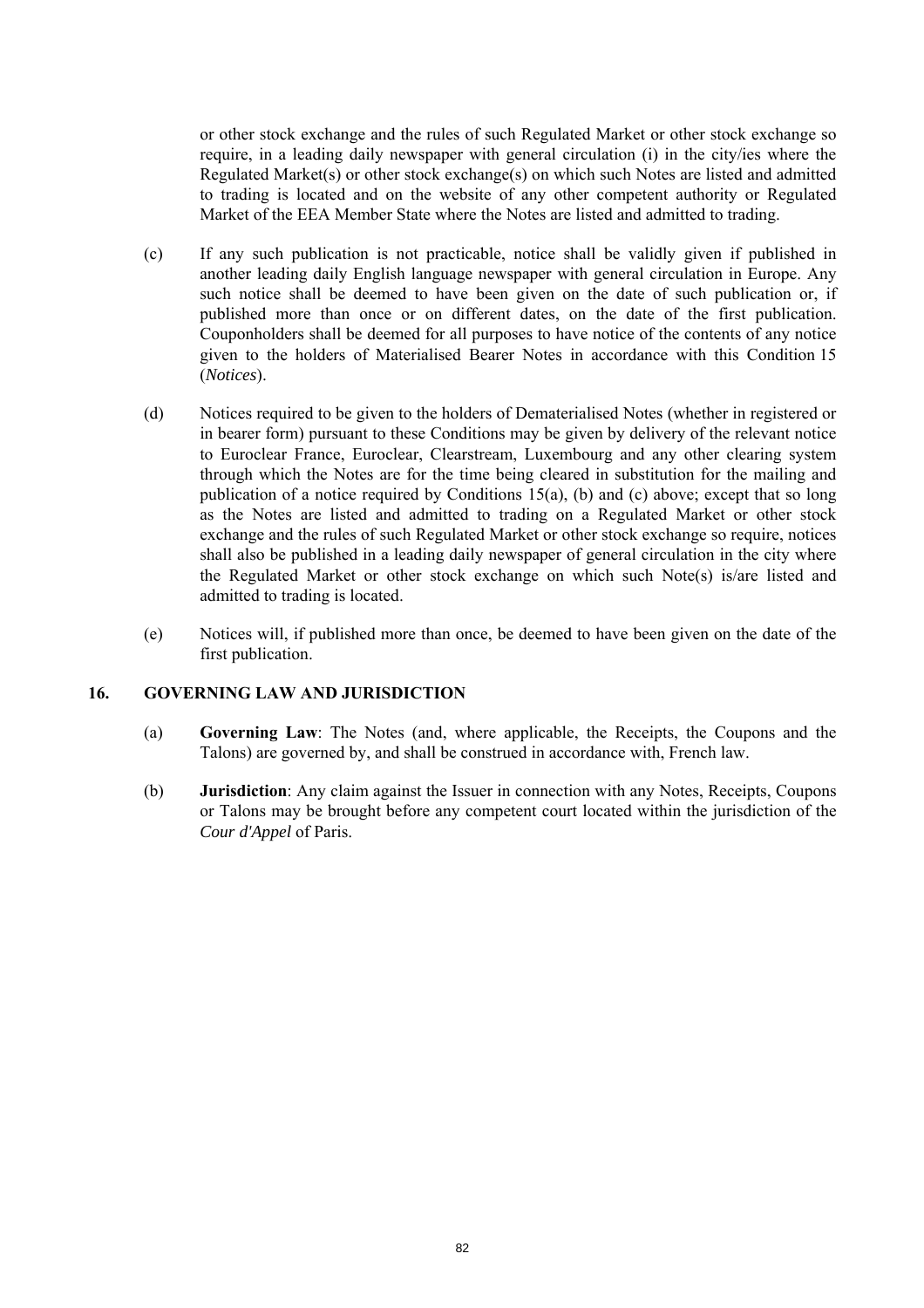## **TEMPORARY GLOBAL CERTIFICATES ISSUED IN RESPECT OF MATERIALISED BEARER NOTES**

#### **Temporary Global Certificate**

A Temporary Global Certificate, without interest Coupons, will initially be issued in connection with Materialised Bearer Notes. Upon the initial deposit of such Temporary Global Certificate with a common depositary for Euroclear and Clearstream, Luxembourg (the **Common Depositary**), Euroclear or Clearstream, Luxembourg will credit each subscriber with a nominal amount of Notes equal to the nominal amount thereof for which it has subscribed and paid.

The Common Depositary may also (if indicated in the relevant Final Terms) credit the accounts of subscribers with other clearing systems through direct or indirect accounts with Euroclear and Clearstream, Luxembourg held by such other clearing systems with a nominal amount of Notes. Conversely, a nominal amount of Notes that is initially deposited with any clearing system other than Euroclear or Clearstream, Luxembourg may similarly be credited to the accounts of subscribers with Euroclear or Clearstream, Luxembourg or other clearing systems.

## **Exchange**

Each Temporary Global Certificate issued in respect of Materialised Bearer Notes will be exchangeable, free of charge to the holder, on or after its Exchange Date (as defined below):

- (iv) if the relevant Final Terms indicates that such Temporary Global Certificate is issued in compliance with the C Rules or in a transaction to which TEFRA is not applicable (as to which, see *"Summary of the Programme - Selling Restrictions"*), in whole, but not in part, for Definitive Materialised Bearer Notes; and
- (v) otherwise, for Definitive Materialised Bearer Notes upon certification in the form set out in the Agency Agreement as to non-U.S. beneficial ownership.

A Noteholder must exchange its share of the Temporary Global Certificate for definitive Materialised Bearer Notes before interest or any amount payable in respect of the Notes will be paid.

#### **Delivery of Definitive Materialised Bearer Notes**

On or after its Exchange Date, the holder of the Temporary Global Certificate must surrender such Temporary Global Certificate to or to the order of the Fiscal Agent. In exchange for the Temporary Global Certificate so surrendered, the Issuer will deliver, or procure the delivery of, an equal aggregate nominal amount of duly executed and authenticated Definitive Materialised Bearer Notes.

In this Base Prospectus, **Definitive Materialised Bearer Notes** means, in relation to any Temporary Global Certificate, the definitive Materialised Bearer Notes for which such Temporary Global Certificate may be exchanged (if appropriate, having attached to them all Coupons and Receipts in respect of interest or Instalment Amounts that have not already been paid on the Temporary Global Certificate and a Talon). Definitive Materialised Bearer Notes will be security printed in accordance with any applicable legal and Regulated Market or stock exchange requirements in, or substantially in, the form set out in the Schedules to the Agency Agreement.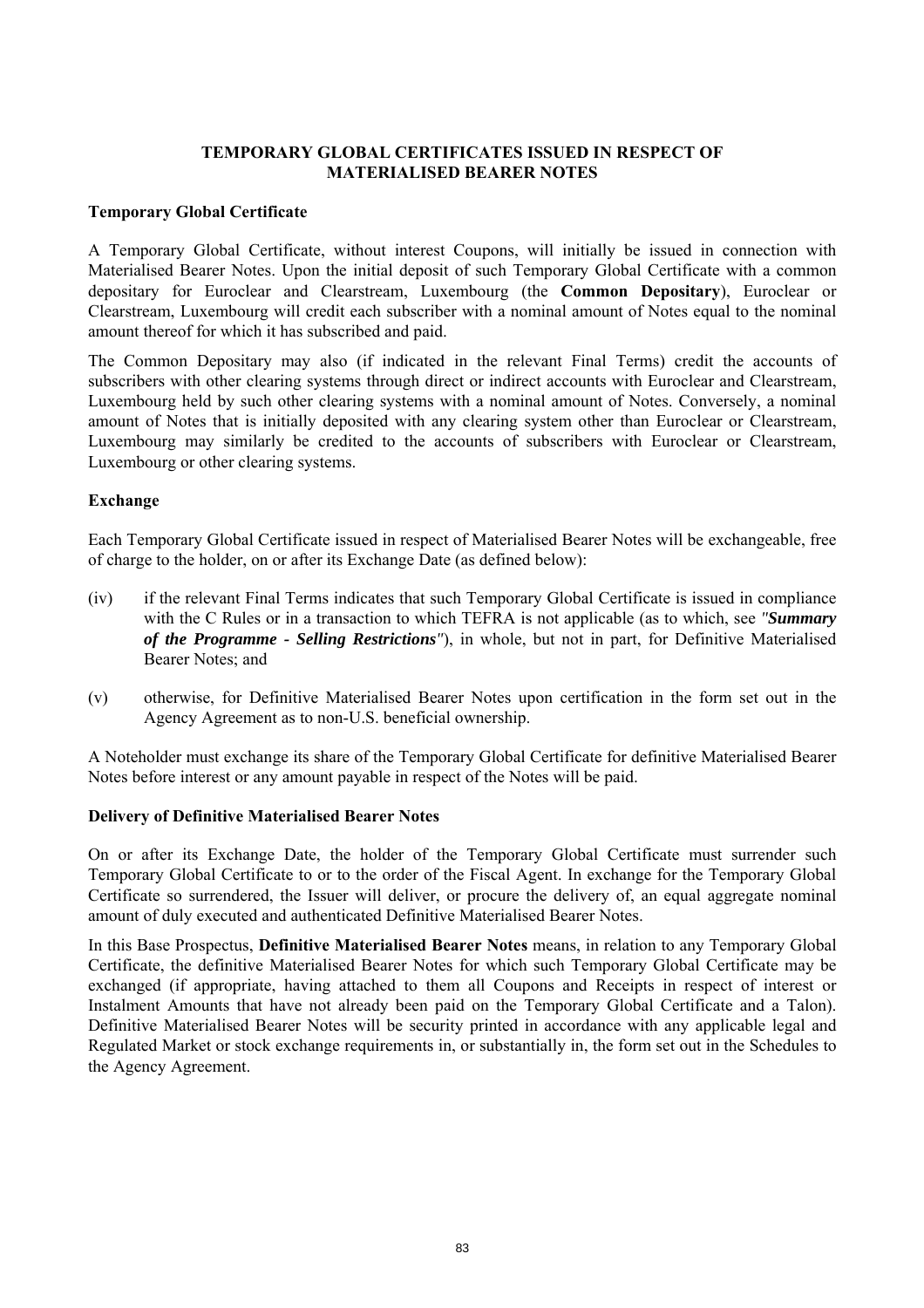## **Exchange Date**

**Exchange Date** means, in relation to a Temporary Global Certificate, the day next succeeding the day that is 40 days after its issue date, provided that in the event any further Materialised Bearer Notes which are to be assimilated with such first mentioned Materialised Bearer Notes are issued prior to such day pursuant to Condition 14(a), the Exchange Date may, at the option of the Issuer, be postponed to the day falling after the expiry of 40 days after the issue date of such further Materialised Bearer Notes.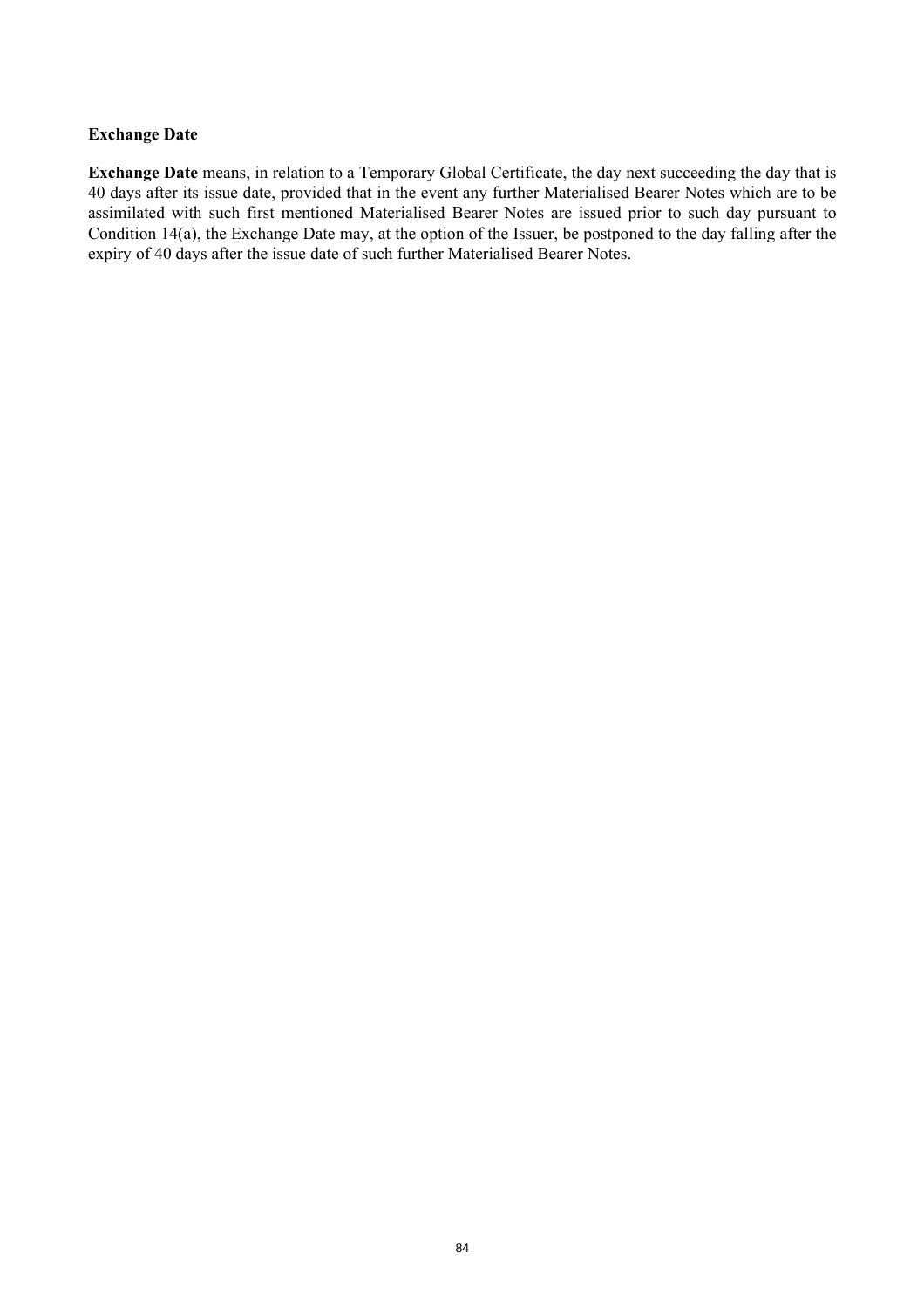# **USE OF PROCEEDS**

Unless otherwise specified in the relevant Final Terms, the net proceeds of the issue of the Notes will be used for the Issuer's general corporate purposes.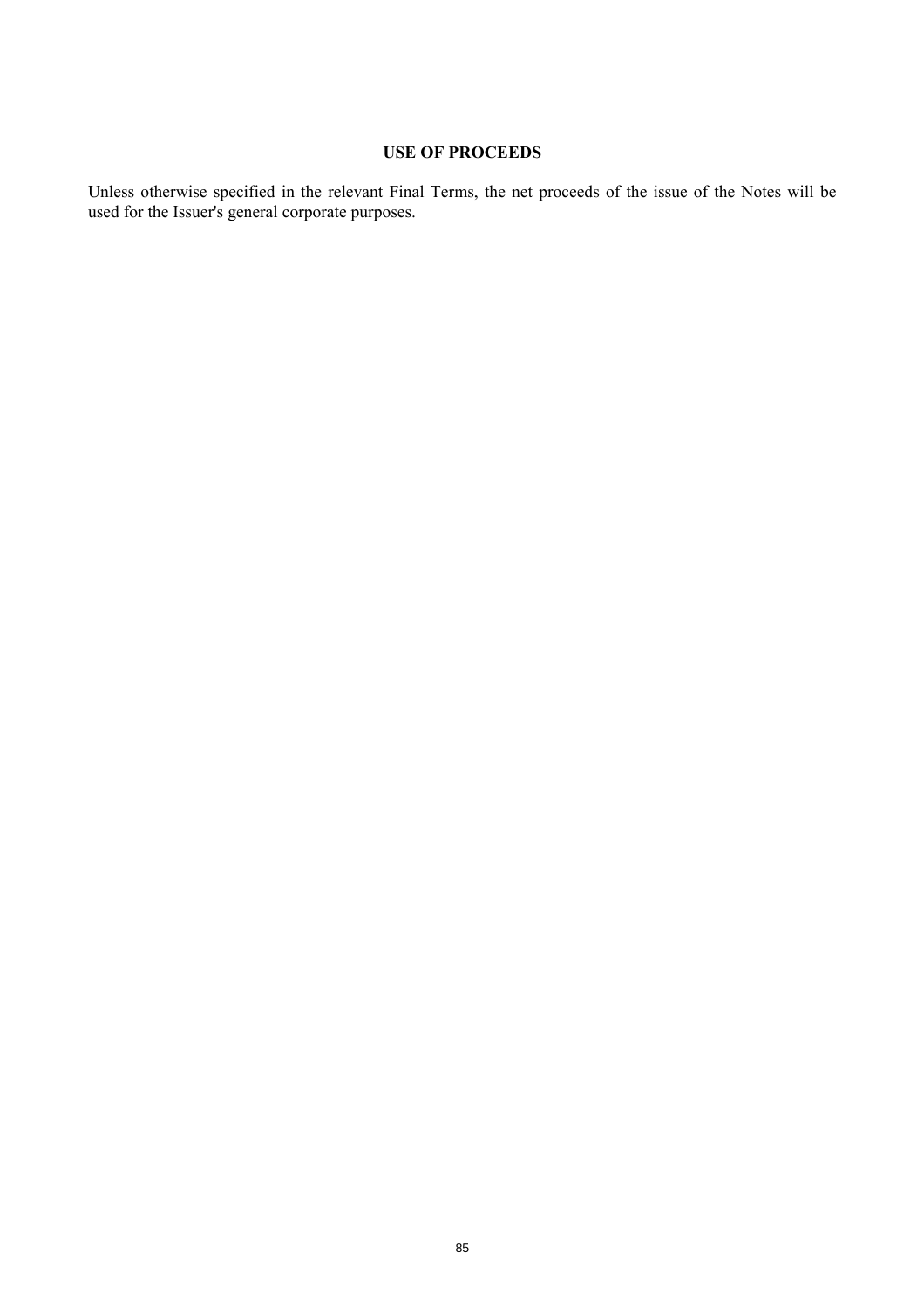# **DESCRIPTION OF THE ISSUER**

Please refer to the section *Documents Incorporated by Reference* on pages 44 to 48 of this Base Prospectus.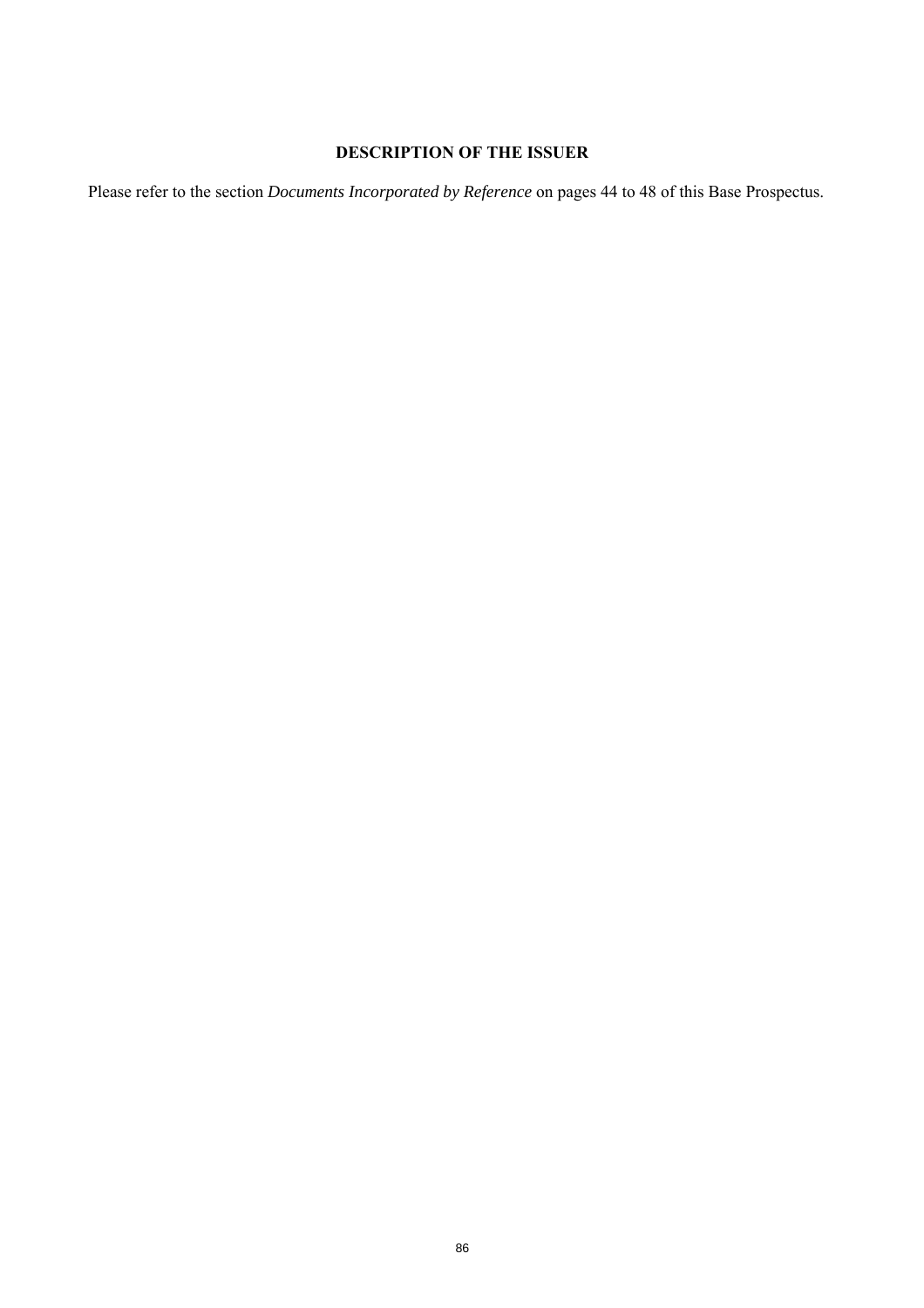## **RECENT DEVELOPMENTS**

#### **Recent developments in the financial position and outlook:**

In the prevailing economic environment, the Group kept up its proactive refinancing strategy and conservative liquidity policy in order to meet its general financing needs, particularly the financing of current and future growth projects. In this respect, the Group could have recourse to both the bank and capital markets financing domestically and internationally. This policy allows the Group to take advantage of all market opportunities in order to refinance itself ahead of its scheduled maturity dates thereby increasing its funding levels and financial stability.

#### **Significant changes in debt:**

Since the beginning of 2012, the following significant changes have occurred in gross medium to long-term debt:

- in Brazil, Peugeot Citroën do Brasil Automoveis Ltda's gross medium to long term debt increased by BRL70 million between 31 December 2011 and 29 February 2012, which amounts to a  $\epsilon$ 59 million debt increase, based on the variation of the BRL/EUR exchange rate over this period;
- The European Bank for reconstruction and Development (the EBRD) and a syndicate of banks have agreed in March 2012 to lend to a joint venture formed by the Group and Mitsubishi Motors Corporation  $\epsilon$ 320 million to fund a new plant in Russia. PSA Peugeot Citroen's stake in the PCMA Rus joint venture is 70%, with Mitsubishi Motors Corporation owning the remaining 30% of the shares of this Russian limited liability company. The EBRD loan is covered by a corporate guarantee from the partners in the joint venture.
- On 11 April 2012, Peugeot S.A. issued  $600$  millions 5.625 per cent. notes due July 2017 as described in the press release dated 3 April 2012 inserted below.
- Faurecia's gross medium to long term debt increased between 31 December 2011 and 3 May 2012, such increase consisting of (i)  $\epsilon$ 150.5 million market value, as of the end of February 2012, of the €140 million nominal principal amount of additional notes, issued on 14 February 2012, of Faurecia's 9.375% notes due December 2016 initially issued in November 2011; (ii)  $\epsilon$ 100 million of additional drawdown, effected as of the end of February, on its syndicated  $E1,150$  million line of credit negotiated at the end of 2011 and (iii)  $\epsilon$ 250 million nominal principal amount of notes issued on 3 May 2012 of Faurecia's 8.75% notes due June 2019. The net proceeds of such 2019 notes will be used to reduce Faurecia's outstanding debt, including the repayment of part of the revolving indebtedness under its syndicated  $E1,150$  million senior credit facility.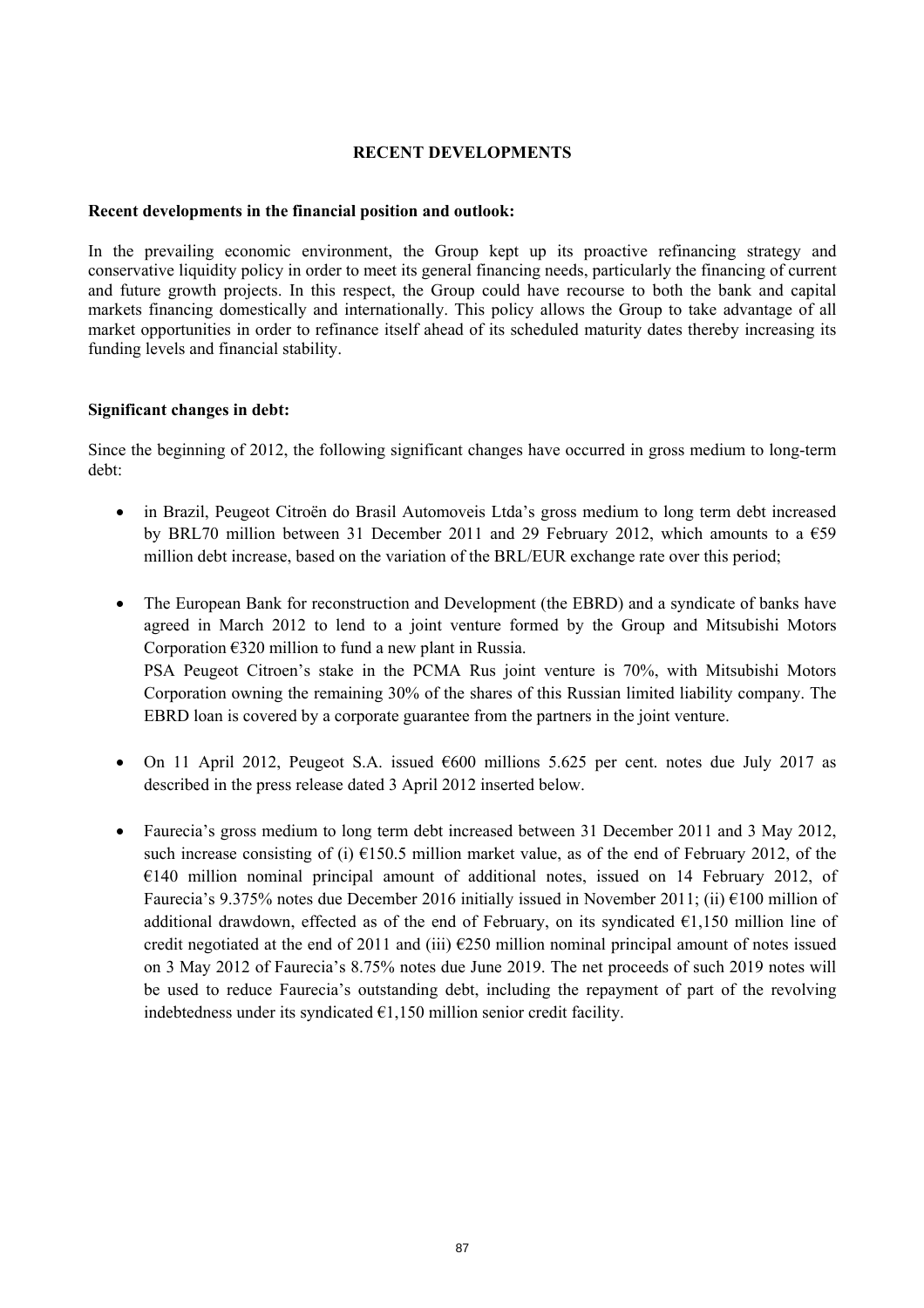# **Supervisory Board Meeting of 13 March 2012**

At its meeting on 13 March 2012, the Supervisory Board of PSA Peugeot Citroën approved the proposed resolutions submitted by the Managing Board, which will be presented to the Annual Shareholders Meeting on 25 April, 2012.

In the light of the Group's 2011 results, the Supervisory Board approved the Managing Board's recommendation to waive the dividend with respect to 2011.

Shareholders will also be requested to change the bylaws to reduce the Supervisory Board members' terms of office from six to four years.

Lastly, shareholders will be invited to elect Mrs Dominique Reiniche and Mr Thierry Pilenko to the Supervisory Board and to re-elect Mr Ernest-Antoine Seillière, Mr Jean-Louis Silvant and Mr Joseph F. Toot Jr.

13 March 2012

## **The Supervisory Board appoints two new members to the Managing Board**

At their meeting of the 13th March 2012, the Supervisory Board of PSA Peugeot Citroën chaired by Thierry Peugeot appointed to the Managing Board Jean-Baptiste de Chatillon, Group Financial Director and Jean-Christophe Quémard, Director of Programmes.

The Président of the Supervisory Board of PSA Peugeot Citroën, Thierry Peugeot declared: "Jean-Baptiste de Chatillon and Jean-Christophe Quémard today joined the Managing Board of the Group. These two highly respected directors who have an excellent knowledge of the Group will help intensify the actions of the Managing Board in the deployment of its strategy, with the support of the Supervisory Board."

Jean-Christophe Quémard, 52, graduated from Ecole des Mines de Saint-Etienne and Ecole du Pétrole et des Moteurs. He joined PSA Peugeot Citroën in 1986 and occupied various positions notably as a Director in the platforms and automotive techniques Department. In 2008 he was appointed Purchasing Director, and a year later he became a member of the Executive Committee. In September 2010 he was appointed Executive Vice-President, Programmes.

Jean-Baptiste de Chatillon joined the Group in 1989. In 1996 he joined the Corporate Finance Department. In 2001 he joined Citroën where he was initially responsible for European Imports, before being named as Managing Director of Citroën Belgium and Luxembourg. In 2006, he was appointed as Director of Warranties, then in 2007 he became Group Financial Controller. In January 2012 he was appointed Executive Vice-President Finance.

Jean-Baptiste de Chatillon, 46, graduated from Paris Dauphine (France) and Lancaster University (UK).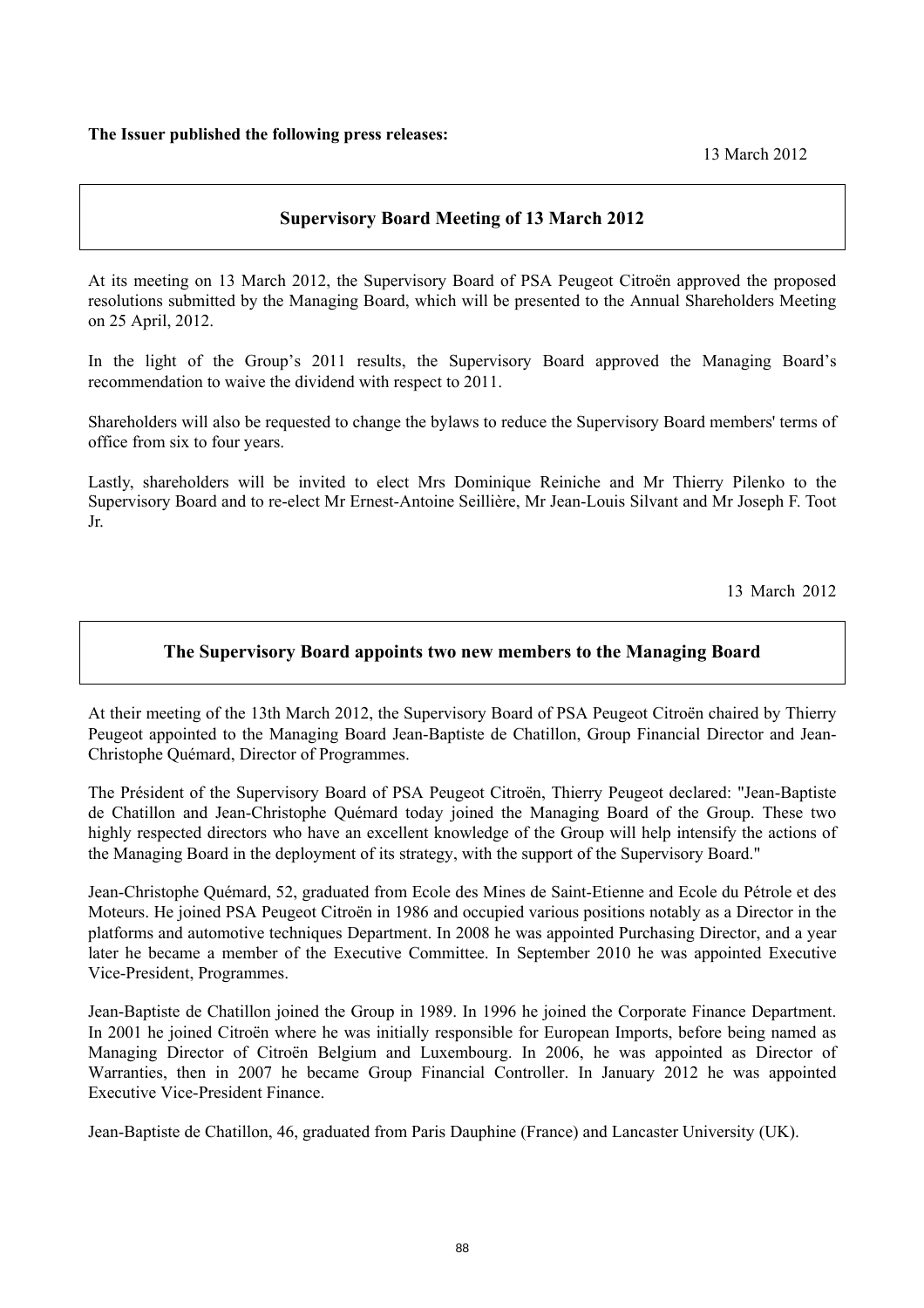# **GM and PSA Peugeot Citroën Announce Alliance Steering Committee Members**

**GM** and **PSA Peugeot Citroen** today announced the creation of their joint Alliance Steering Committee. This Steering Committee will consist of 5 senior executives from each company.

It will have strategic managerial oversight of all activities that are currently part of the alliance and any exploration of other potential areas of cooperation.

## **Representing GM will be:**

- **Stephen Girsky**  *Vice Chairman, Corporate Strategy, Business Development, Global Product Planning and Global Purchasing and Supply Chain*
- **Daniel Ammann**  *Senior Vice President and Chief Financial Officer*
- **Mary Barra**  *Senior Vice President, Global Product Development*
- **Stephen Carlisle**  *Vice President, Global Product Planning and Program Management*
- **Karl-Friedrich Stracke**  *Vice President and President, Europe*

# **PSA Peugeot Citroen will be represented by:**

- **Jean-Christophe Quémard**  *Executive Vice President Programmes*
- **Jean-Baptiste de Chatillon**  *Executive Vice President and Chief Financial Officer*
- **Guillaume Faury**  *Executive Vice President Research and Development*
- **Yannick Bézard**  *Executive Vice President Purchasing*
- **Denis Martin**  *Executive Vice President Industrial Operations*

On February 29, GM and PSA Peugeot Citroën announced the creation of a long-term and broad-scale global strategic alliance that aims to leverage the combined strengths and capabilities of the two companies, contribute to the profitability of both partners and strongly improve their competitiveness in Europe. The alliance enhances but does not replace either company's ongoing independent efforts to return their European operations to sustainable profitability.

The appointment of the Steering Committee members marks the first step for the alliance and illustrates the commitment of the two companies to begin working together. It is expected that work on joint projects will commence before the end of this year.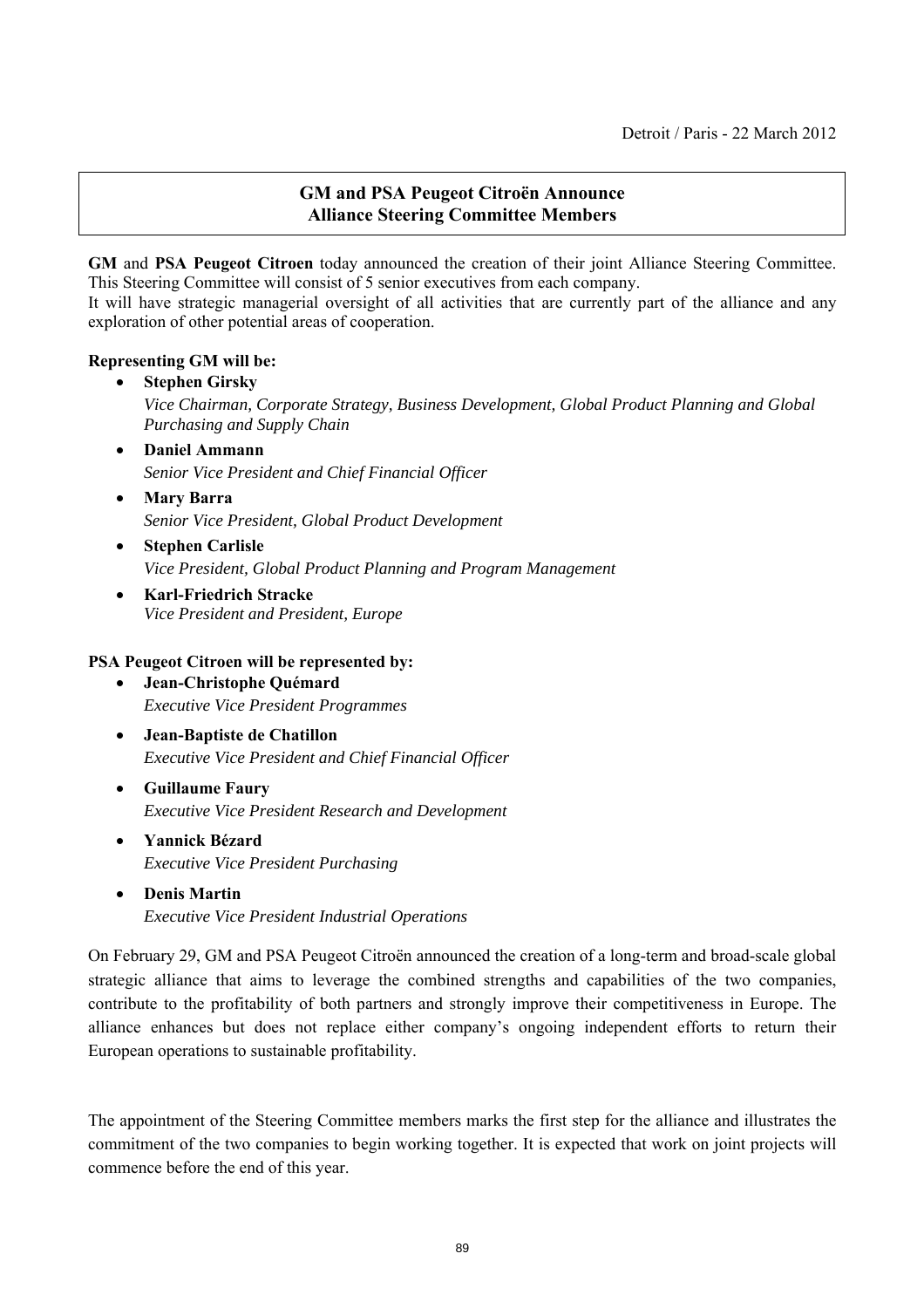# **European Works Council Meeting of 23 March 2012**

## **At this morning's meeting of the European Works Council, management presented the Group's 2011 financial results and discussed the alliance with General Motors announced last 29 February.**

As part of the  $\epsilon_1$  billion cost-reduction plan designed to help restore the Automotive Division's financial situation, **management indicated that certain development projects have been postponed, in line with the need to prioritise capital expenditure commitments. In particular:** 

- Process engineering for the dual-clutch transmission, to be manufactured at the Valenciennes plant, has been pushed back seven months. During this period, other, more cost-effective pathways will be explored, in particular through the GM Alliance, to provide the Group with this type of gearbox.
- The C-segment vehicle project planned for the Madrid plant remains suspended.

The recent periods of short-time work in Group plants were necessary to **bring inventory under control**, at a time when the European market has fallen by 9% since the beginning of the year.

#### **Management also announced the launch of five working groups as part of the alliance with GM:**

- Two groups are studying the feasibility of developments on shared platforms in the large sedan and roomy compact segments.
- One group is working on a small car programme for emerging markets, with a possible initial application in Latin America.
- One group is looking at a programme to co-develop a low-carbon small car platform.
- And lastly, one group is working on the DCT gearbox programme suspended as part of the 2012 cost reduction plan.

Management indicated that it was important to maintain balance in all of the projects that could come out of these working groups, so that they are a source of progress for both partners.

Employee representatives will be informed and consulted when the working groups have issued their conclusions.

The Research and Development teams concerned may have to change assignments, but the total number of R&D staff will remain unchanged

Concerning the consequences of FIAT's withdrawal from the Sevelnord plant in around 2017, management indicated that the following points would have to be addressed:

- Clarifying beforehand the terms and conditions of FIAT's withdrawal, to as to be free to act as early as possible.
- Finding a new partner.
- Continuing to work on the plant's competitiveness.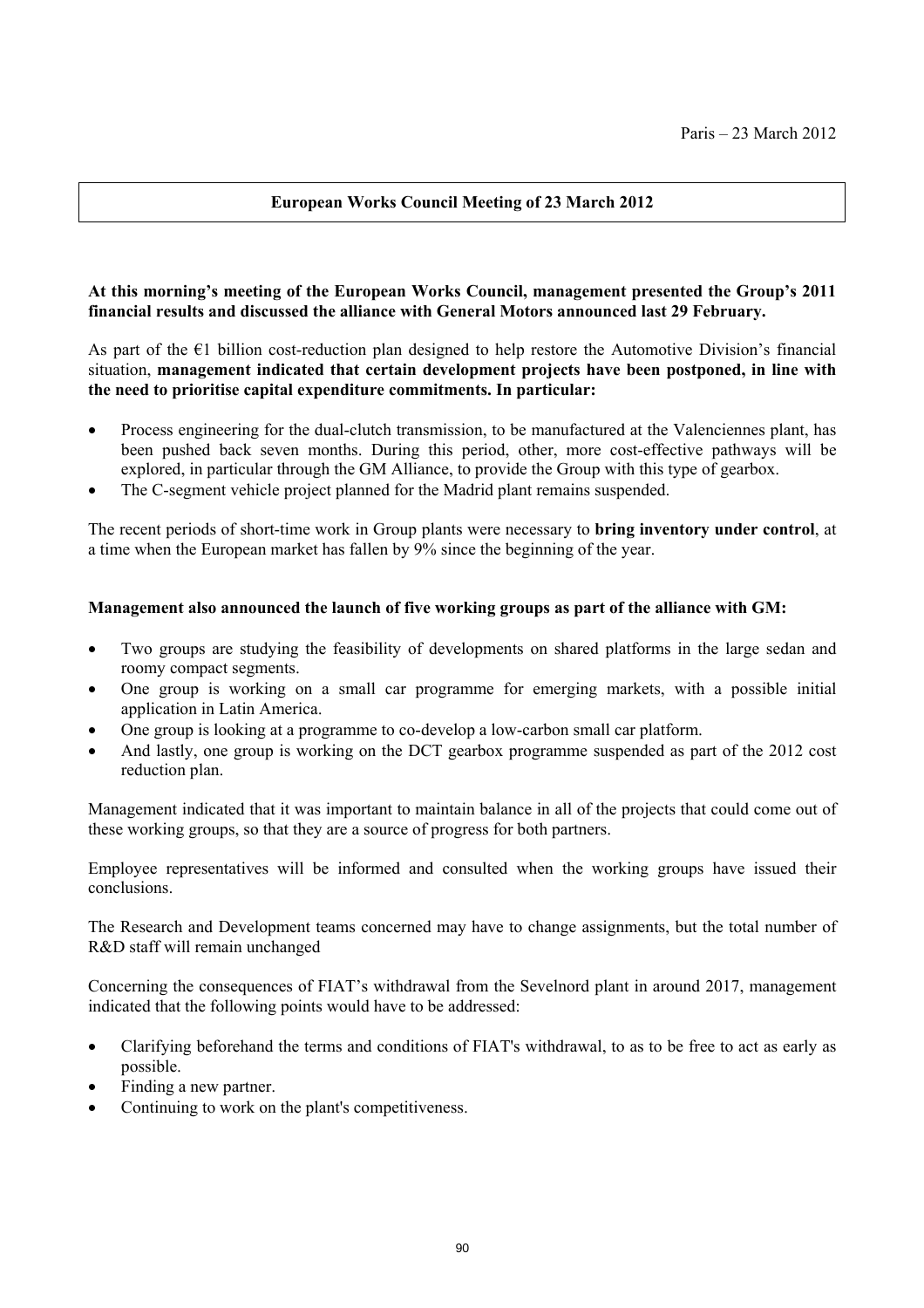# **PSA Peugeot Citroën is France's Leading Patent Filer for the Fifth Straight Year, with 1,237 Patent Applications Published in 2011**

# **The ranking issued today by France's National Intellectual Property Institute (INPI) has confirmed that once again PSA Peugeot Citroën is the country's leading patent filer, with 1,237 patent applications published in France in 2011.**

These patents, which were filed between July 2009 and June 2010, reflect a dynamic innovation strategy that continues to be assertively deployed across the Group and R&D capabilities that are still deeply rooted in France, to support the move upmarket in the Peugeot and Citroën model ranges.

The new patents are part of a continuous innovation process to develop vehicles that are increasingly environmentally gentle thanks to clean technologies and are safer thanks to onboard electronics and connectivity.

One particular focus was emissions control, ahead of the introduction of Euro 6 standards, and all of the technologies that help to limit carbon emissions. For example, the three-cylinder petrol EB engine launched on the Peugeot 208 is covered by 52 patents pending, of which 17 filed during the development of the cylinder head. This was especially engineered to significantly reduce engine bulk, thereby helping to reduce the Peugeot 208's weight and to hold carbon emissions to just 99g/km for the 1.0-litre version.

HYbrid4 technology, which made its world debut on the Peugeot 3008, Peugeot 508 RXH and Citroën DS5, is covered by 300 patents pending to guarantee protection of this full-hybrid powertrain, which combines the performance of an HDi diesel engine and the efficiency of electric propulsion.

In the area of safety, the patents filed reflected major strategic innovation programmes to offer increasingly safe vehicles :

- One example is the AFIL lane departure warning system, which alerts drivers who inadvertently drift across a lane. The system's latest generation reads the road with a digital camera embedded in the upper windscreen.
- An innovation offered on the Citroën DS5 automatically switches between high and low beams depending on the surrounding traffic.
- In the same way, intelligent traction control offers powerful driver support when the weather turns bad.

"Maintaining this level of patent activity in the midst of a recession attests to our commitment to preserving a dynamic industrial property policy. We are particularly committed to strengthening our patent policy on a highly selective basis, in order to enhance the impact of the Group intellectual property title portfolio and consolidate the protection of its strategic technologies. This sustained performance over the past five years also demonstrates the commitment of our 17,000 technicians and engineers to delivering innovative responses to the aspirations of our customers," said Marc Duval-Destin, Vice President, Research and Advanced Engineering.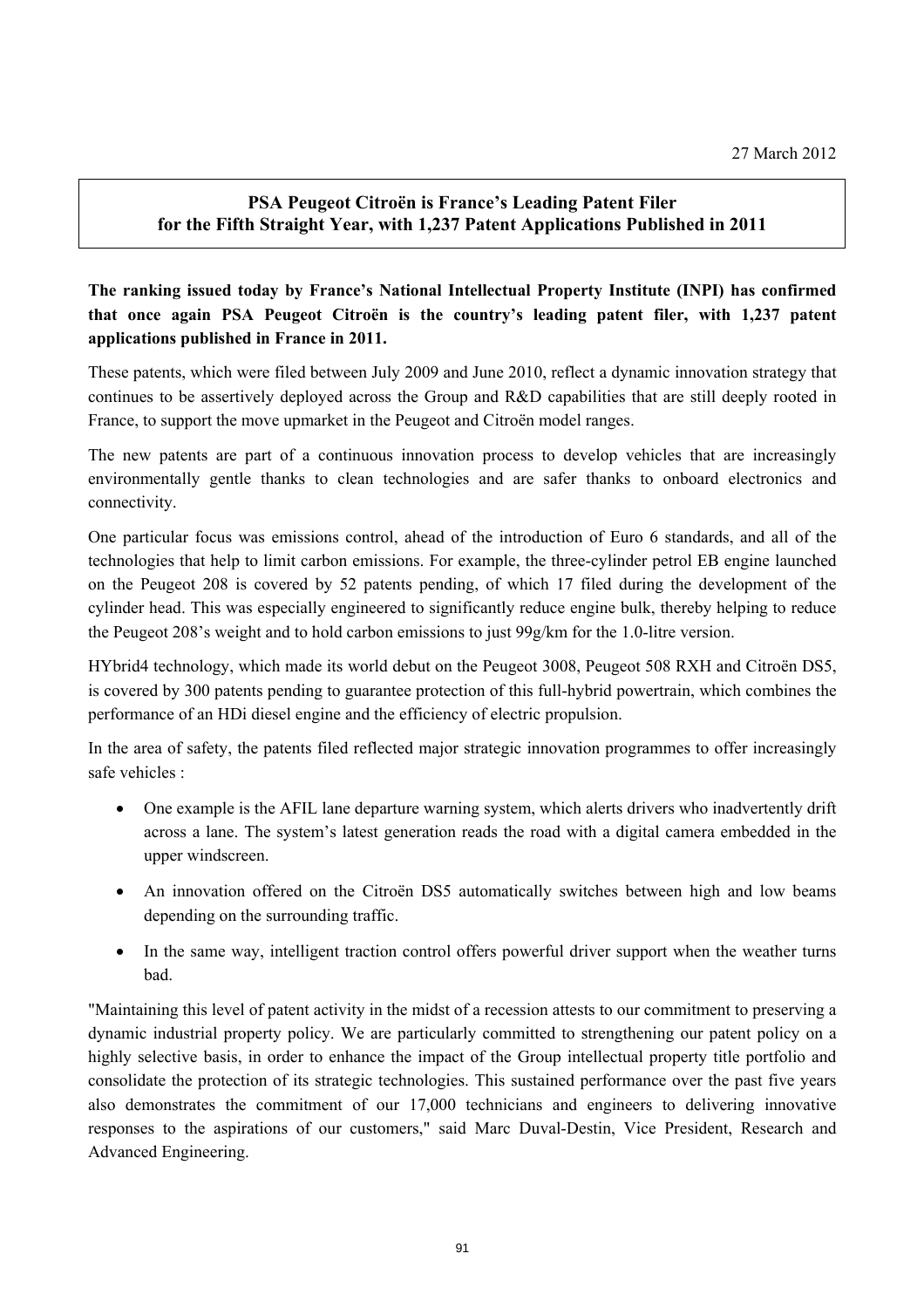# **Successful completion of PSA Peugeot Citroen's c. €1.0 billion capital increase with preferential subscription rights**

The share capital increase with preferential subscription rights launched by PSA Peugeot Citroën on March 06, 2012 has been successfully concluded. The final gross proceeds amount to €999,013,089, corresponding to the issue of 120,799,648 new shares.

Total subscription orders amounted to approximately  $E1.78$  billion, representing a subscription ratio of 178%:

- 119,101,968 new shares were subscribed by irrevocable entitlement (*à titre irréductible*), representing approximately 98.6% of the total number of new shares;
- 96,431,058 new shares were requested on a basis subject to reduction (*à titre réductible*), and will, as a result, only be satisfied in part, in the amount of 1,697,680 new shares.

"PSA Peugeot Citroën is pleased by the success of this offering, which will permit to fund investments related to projects that are core to the global strategic Alliance with General Motors. The Group thanks all its shareholders for the statement of confidence they made regarding its globalisation and upscaling strategy and growth perspectives." declared Philippe Varin, CEO.

Following the capital increase with preferential subscription rights, the Peugeot Family Group remains PSA Peugeot Citroën's major shareholder with 25.2% of the capital and 37.9% of the exercisable voting rights. The Peugeot Family Group exercised 32,875,655 preferential subscription rights, representing 45.4% of its rights, for a total amount of approximately  $E140$  million.

Following the capital increase with preferential subscription rights, and as a result of the strategic Alliance, announced on February 29, 2012, General Motors becomes the second largest shareholder of PSA Peugeot Citroën, with 7% of the capital, through the acquisition and exercise of the Peugeot Family Group's remaining preferential subscription rights and the acquisition of treasury shares sold by PSA Peugeot Citroën.

Settlement and delivery of the new shares and listing on Euronext Paris (Compartment A) will take place on March 29, 2012. The new shares will be immediately fungible with and trade on the same ISIN as the existing shares (FR0000121501). As from this date, the share capital of PSA Peugeot Citroën will be composed of 354,848,992 shares with a nominal value of  $\epsilon$ 1 each, which translates into a total share capital of €354,848,992.

The capital increase was led by a syndicate of banks led by BNP Paribas, Morgan Stanley and Société Générale Corporate & Investment Banking as Joint Global Coordinators, Joint Lead Managers and Joint Bookrunners, and HSBC, as Co-Lead Manager and Joint Bookrunner.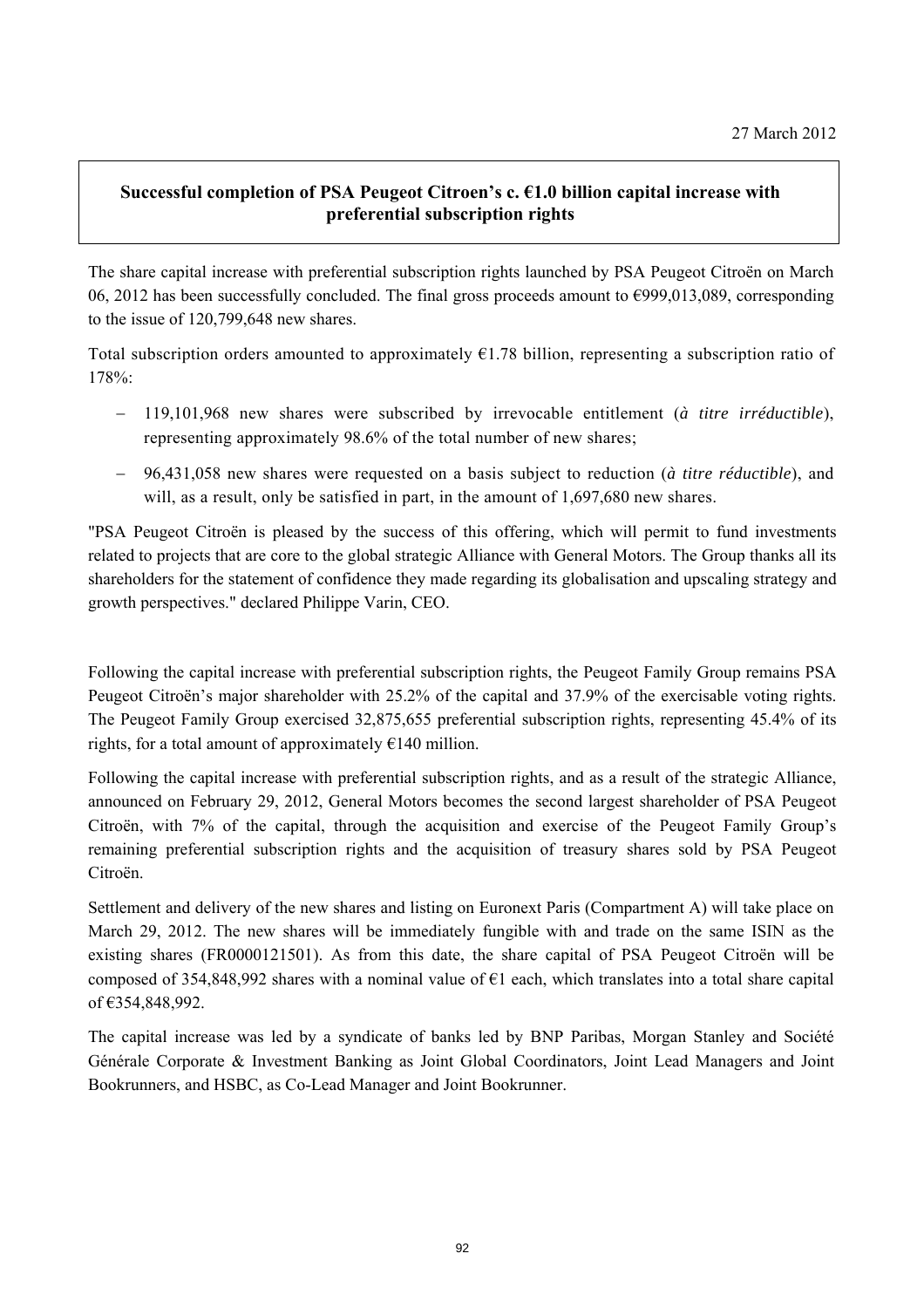# **PSA Peugeot Citroën Announces Sale of Head Office Building at 75 avenue de la Grande Armée in Paris**

PSA Peugeot Citroën today signed with a subsidiary of Ivanhoé Cambridge, the real estate arm of Caisse de dépôt et placement du Québec, a commitment to sell the property complex located 69 to 81 avenue de la Grande Armée and 6 to 8 rue Pergolèse in the 16th arrondissement of Paris. The Group will lease back the building under a renewable nine-year lease.

The sale, for a total amount of  $E245.5$  million, was part of the property disposal programme announced by PSA Peugeot Citroën last February during the presentation of its 2011 financial results.

3 April 2012

# **PSA Peugeot Citroën €600m bond issue due July 2017**

PSA Peugeot Citroën successfully placed a  $\epsilon$ 600m bond issue, with a 5.25 year maturity (July 2017) and carrying a coupon of 5.625%.

This bond issue confirms the Group's ability to seize opportunities in the bond market. This issue allows the group to refinance the 2013 maturities ( $\epsilon$ 1.4 billion) on favourable terms.

Following on from the successful transactions carried out in 2010 and 2011, it is part of the Group's balanced management of its debt maturity profile and is consistent with its average debt maturity objective.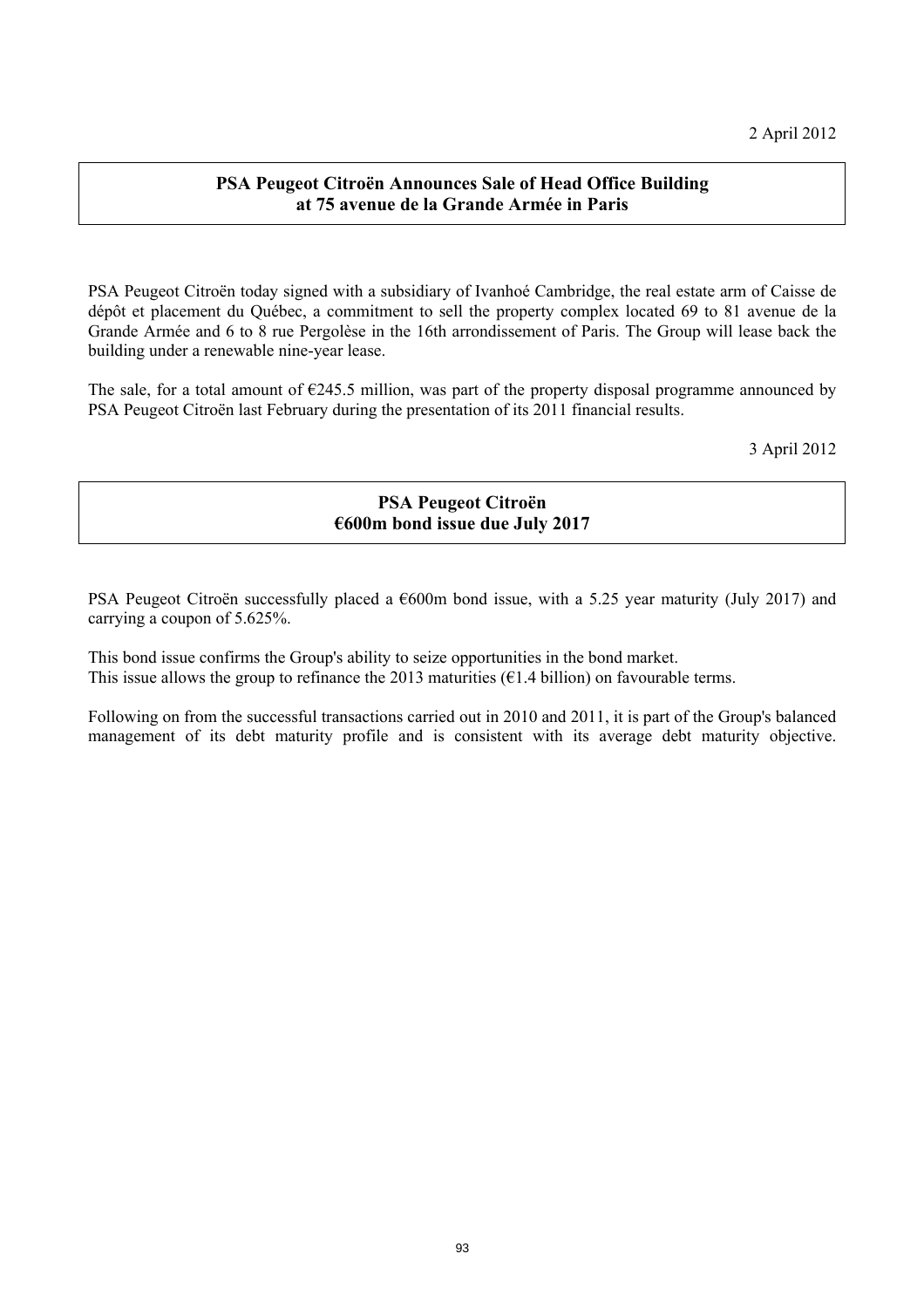#### **First-Quarter 2012 Group Revenues**

- **First-quarter 2012 Group revenues of €14.3 billion, down 7% compared with the previous year.** 
	- o **Automotive Division revenues down 14% year-on-year: 8% contraction in the European market compared to first-quarter 2011 which benefited from increase in registrations ahead of the scrappage incentives withdrawal and sustained pricing pressure.**
	- o **Strong revenue growth at Faurecia, up 8%, and Banque PSA Finance, up 6%.**
	- o **Modest decrease at Gefco, down 4%.**
- **Global alliance with GM underway. Success of €1 billion capital increase.**
- **Peugeot 208 launched on 29 March.**
- **Asset sales: Citer sold for €448 million and signature of an agreement for sale of the Paris headquarters building for €245 million.**
- **€1 billion cost reduction action plans on going.**
- $\bullet$   $\epsilon$ 600 million bond issue and  $\epsilon$ 700 million in LTRO<sup>1</sup> financing obtained by Banque PSA Finance.

| Consolidated revenues<br>$(in \in$ millions)                                                                                                                | Q1 2011                                            | Q1 2012                                            | $\frac{0}{0}$<br>change                         |
|-------------------------------------------------------------------------------------------------------------------------------------------------------------|----------------------------------------------------|----------------------------------------------------|-------------------------------------------------|
| <b>Automotive Division</b><br>Faurecia<br>Gefco<br>Banque PSA Finance<br>Other businesses and<br>intersegment<br>eliminations<br><b>PSA Peugeot Citroën</b> | 11,262<br>3,963<br>977<br>470<br>(1,258)<br>15,414 | 9,719<br>4,297<br>935<br>496<br>(1, 158)<br>14,289 | $-14\%$<br>$+8\%$<br>$-4\%$<br>$+6\%$<br>$-7\%$ |

#### **Outlook for 2012**

Group revenues for first-quarter 2012 were down 7% compared with the same period of 2011, which was lifted by the increase in registrations ahead of the withdrawal of scrappage incentives.

The competitive environment remained difficult during the quarter, with pricing pressure similar to the last quarter of 2011 and markets in Southern Europe worsened considerably, with an unfavourable impact on the Group's country mix. This environment should last throughout the first half of the year.

In 2012, the Group continues to expect the Europe 30 market to contract by c.5% and by c.10% in France. Outside Europe, the Group is anticipating growth of c.7% in China, c.6% in Latin America and c.5% in Russia.

In this tough environment, the Group net debt should reduce significantly, supported by the cost reduction plan and the cash management program, by asset disposals and the new model launches.

The  $\epsilon$ 1 billion cost reduction plan is in the process of being implemented. Nearly half of the  $\epsilon$ 1.5 billion asset disposal plan had been completed during the first-quarter, with the sale of Citer for €448 million and the signature of an agreement for sale for the Paris headquarters building for  $\epsilon$ 245 million.

*<sup>1</sup> LTRO: Long-Term Refinancing Operation conducted by the European Central Bank*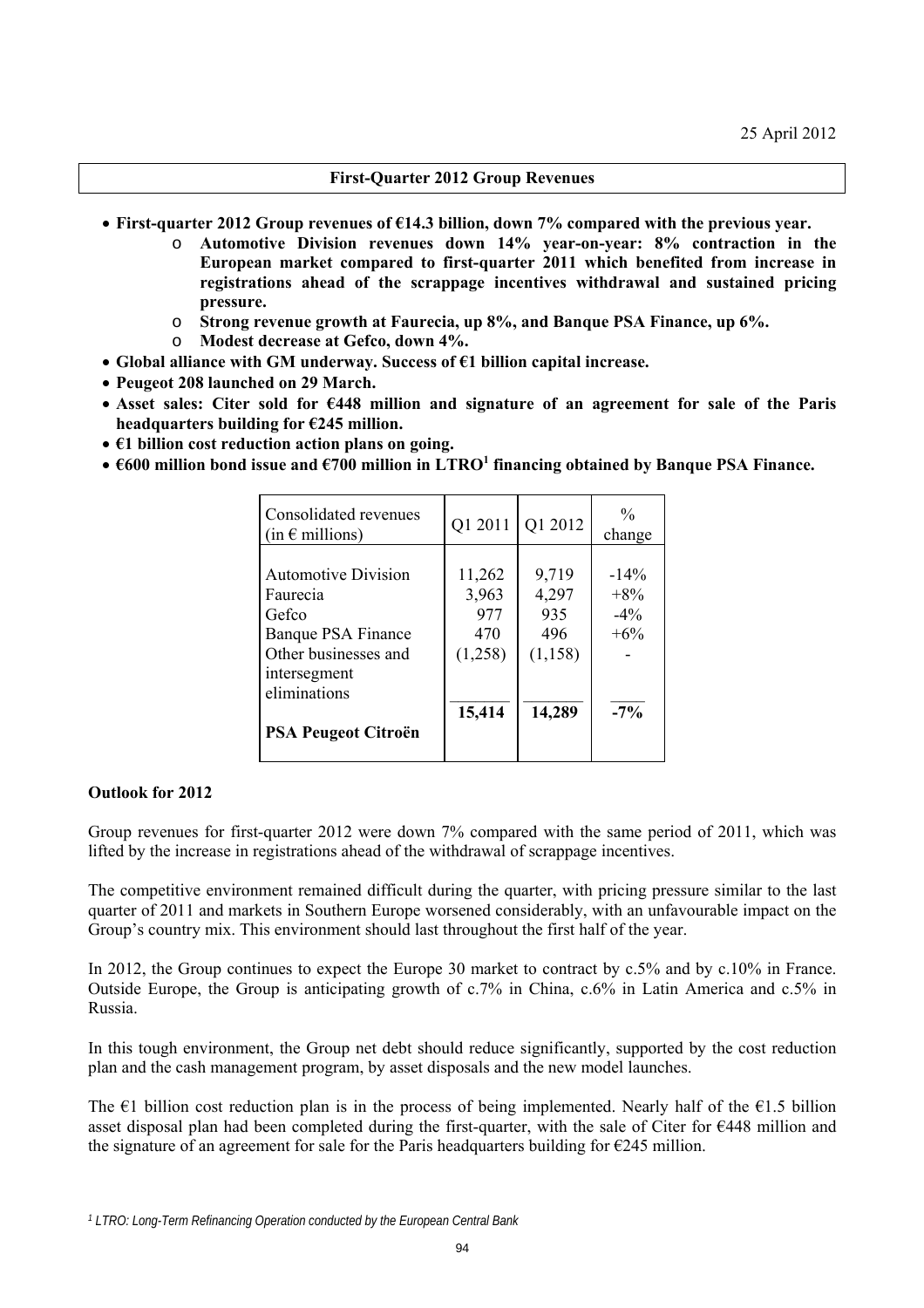The first key milestones in the global strategic alliance set up with GM on 29 February 2012 were attained during the quarter, with the creation of the Steering Committee on 26 March, the successful  $\epsilon$ 1 billion share issue on 27 March and negotiations for the logistics agreement on going.

#### **AUTOMOTIVE DIVISION**

Automotive Division revenues decreased by 14% in the first quarter of 2012 to  $\epsilon$ 9,719 million from  $\epsilon$ 11,262 million in the first quarter 2011 which was lifted by the increase in registrations ahead of the withdrawal of scrappage incentives. Worldwide sales totalled 790,100 vehicles, down 14.2%, with sales of assembled vehicles 15.1% lower at 691,500 units. The decrease reflected sharp contractions in Europe and Latin America, partly offset by higher unit sales in Russia and China.

Revenues from new vehicle sales amounted to  $66.978$  million compared with  $68.399$  million in first-quarter 2011. The 16.9% decrease was attributable to several factors:

- Assembled vehicle volumes fell by 18.1% excluding China, reflecting an unfavourable country mix and erosion of market share in Europe in the first quarter.
- The price effect was a negative 0.9%, as price pressure remained similar to that experienced in the second half of 2011 with additional product enrichment.
- Other effects represented a negative 1.4%, mainly corresponding to lower CKD sales.

These adverse factors were partially offset by a further 3.3% improvement in the product mix, on top of a strong effect in the first quarter of 2011. The improvement was driven mainly by recent launches (Citroën DS4, DS5, Peugeot 508, SW, RXH, 3008HY4) and by the success of the premium models<sup>2</sup> which now account for 18% of sales.

New vehicle inventory at 31 March represents 70 days' sales. The Group confirms its objective of reaching 2010 inventories levels in June and in December 2012, with a consolidated DSI ratio of 61 days at the end of the year compared with 69 days at 31 December 2011, and 72 days at 30 June versus 76 days at end-June 2011.

# **GEOGRAPHICAL HIGHLIGHTS<sup>3</sup>**

## **Europe**<sup>4</sup> **:**

European automotive markets contracted sharply by 8% in the first quarter.

Markets in Western Europe were down by 8.5%, with wide variations by country. Markets in Southern Europe collapsed, with falls of 19.4% in France, 22.4% in Italy and 4.3% in Spain. The Group is heavily exposed to these markets, which account for 56% of its European sales. The United Kingdom market contracted by 0.7%, while the German market grew by 1.2%.

In Central and Eastern Europe, markets rose by 1.8% overall during the quarter.

In light of the persistently unfavourable market mix for the Group and pent-up demand in the A and B segments ahead of the Peugeot 208's launch at the end of the quarter, Group market share remained stable compared with fourth-quarter 2011 at 12.9%. Excluding the effect of the changes in country mix, market share in the first quarter would have stood at 13.5%.

PSA Peugeot Citroën maintained its leadership in a light commercial vehicle market down 11% over the quarter, with a 21.1% share at the end of March.

#### **China:**

In a slightly slower market in the first quarter, based on invoices, the Group increased its market share to 3.6% with volumes up 6.3%. Growth was led by the successful launch of the Peugeot 308 and 508, and by

<sup>2</sup>*Premium vehicles: Citroën DS3, DS4, DS5, C5, C6 , C4-Aircross, C-Crosser & Peugeot 206 CC, 207 CC, 308 CC, 3008, RCZ, 407, 508, 607, 4007, 4008*

<sup>3</sup>*Registrations / China : invoices w/o imports* 

<sup>4</sup> *Europe = EU + EFTA + Albania + Bosnia + Croatia + Kosovo + Macedonia + Montenegro + Serbia*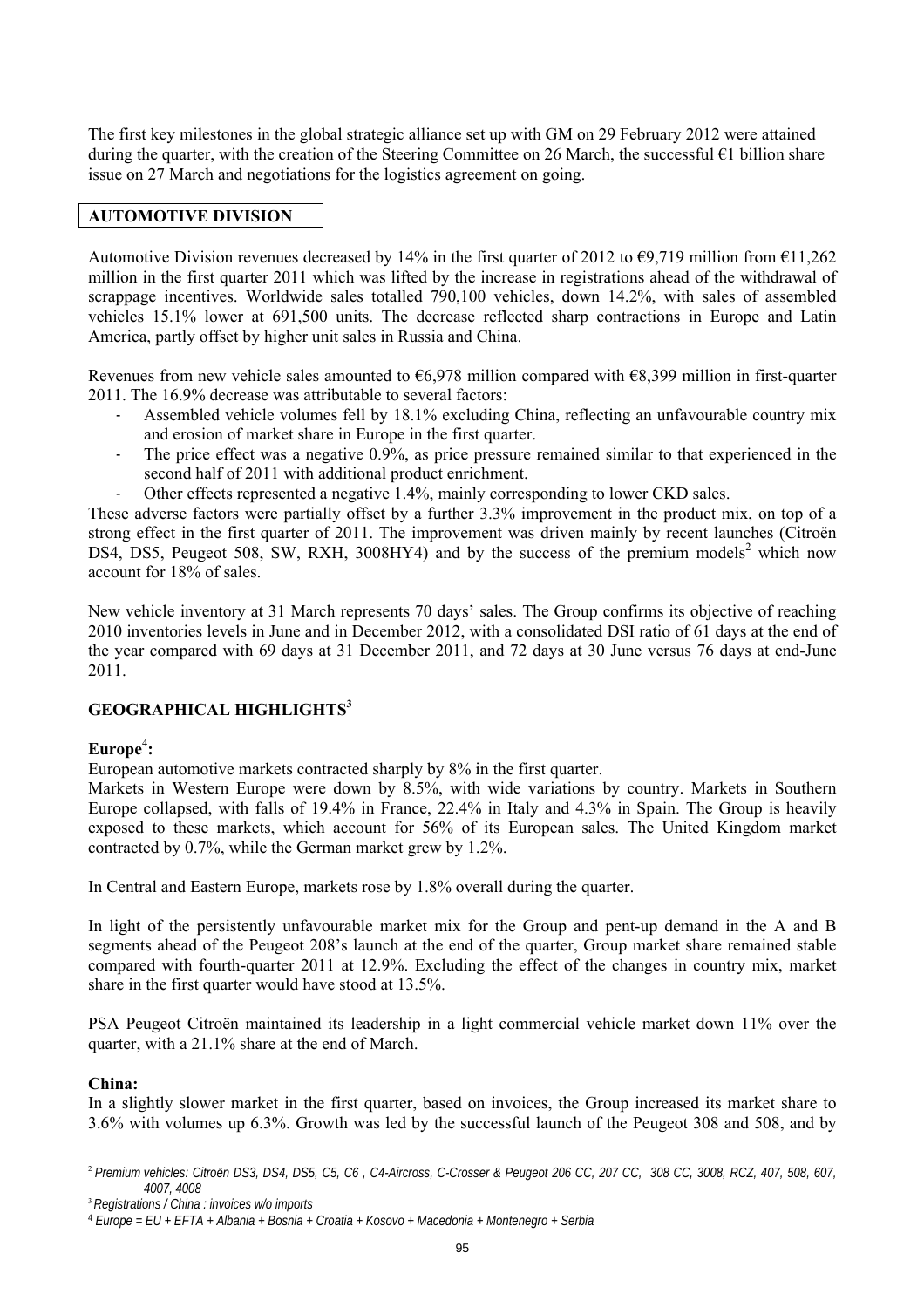the development of the dealer networks. DPCA will expand its model line-up in 2012 with the addition of two C segment vehicles.

#### **Russia:**

The Russian market continued to improve, growing by 18% in the first quarter. The Group's sales in this country rose 23% and its market share widened to 3% at end-March, reflecting the launches of the Peugeot 508 and the Citroën DS4 and a 79% gain in the light commercial vehicles segment. Four other models will be launched in 2012.

#### **Latin America:**

Markets in Latin America softened, with overall growth slipping to just 2% and the Brazilian market down 1%. The Group's unit sales fell by 25% during the quarter as a result of the market slowdown and technical problems that delayed the restarting of production at Porto Real following work to increase capacity. At the end of March, the Group's market share stood at 5.1% compared with 6% a year earlier. The Peugeot 308 was introduced to the market in the first quarter and the launch of five other new models will also help refresh the line-up.

#### **CKD units***:*

CKD sales totalled 98,600 units, a decrease of 8%. This was mainly due to the suspension of CKD sales in Iran since February, following tighter international sanctions which resulted in payments stopping due to financing difficulties.

#### **PRODUCT HIGHLIGHTS**

In all of its developing areas, PSA Peugeot Citroën's marketing strategy is designed to move the Peugeot and Citroën brands upmarket. This process continued apace in the first quarter, with premium models accounting for 18% of Group sales, versus 16% in the same period of 2011. The trend will continue with the ramp-up of deliveries of the DS5, the introduction of two SUVs in the C segment, the Peugeot 4008 and the Citroën C4 Aircross, and the launch of four diesel hybrid models (Peugeot 3008 HY4, 508 RXH, 508 HY4 and Citroën DS5 HY4) that underscore the Group's technological advance.

The launch of the 208 on 29 March has brought the Peugeot brand's style code to a new generation and revamped the B segment line-up with a vehicle that is 110 kg lighter than the Peugeot 207, and offers fuel consumption of 3.4 litres per 100 km with  $CO<sub>2</sub>$  emissions of just 87g per km.

#### **FAURECIA**

Faurecia reported revenues of €4,297 million for the first quarter of 2012, an increase of 8%. Revenues dipped 2% in Europe but increased in all other regions, with gains of 39.5% in North America, 1.4% in South America and 23.6% in Asia. Revenues from product sales were up 8% at  $\epsilon$ 3,353 million. Across the business base, automotive seats gained 7%, interior systems 9% and emissions control technologies 15%, while automotive exteriors contracted by  $3\%$ .

#### **GEFCO**

Gefco's revenues totalled  $\epsilon$ 935 million for the quarter, down 4% due to lower volumes in Europe. Gefco is accelerating its growth generated by third parties.

#### **BANQUE PSA FINANCE**

Banque PSA Finance's revenues rose by  $6\%$  to  $6496$  million in the first quarter. The loan book increased by 1% to €24.2 billion. A total of 210,000 new loans were originated, a decrease of 8% due to the slowdown in vehicle sales in Europe over the period partially offset by an increase in market share.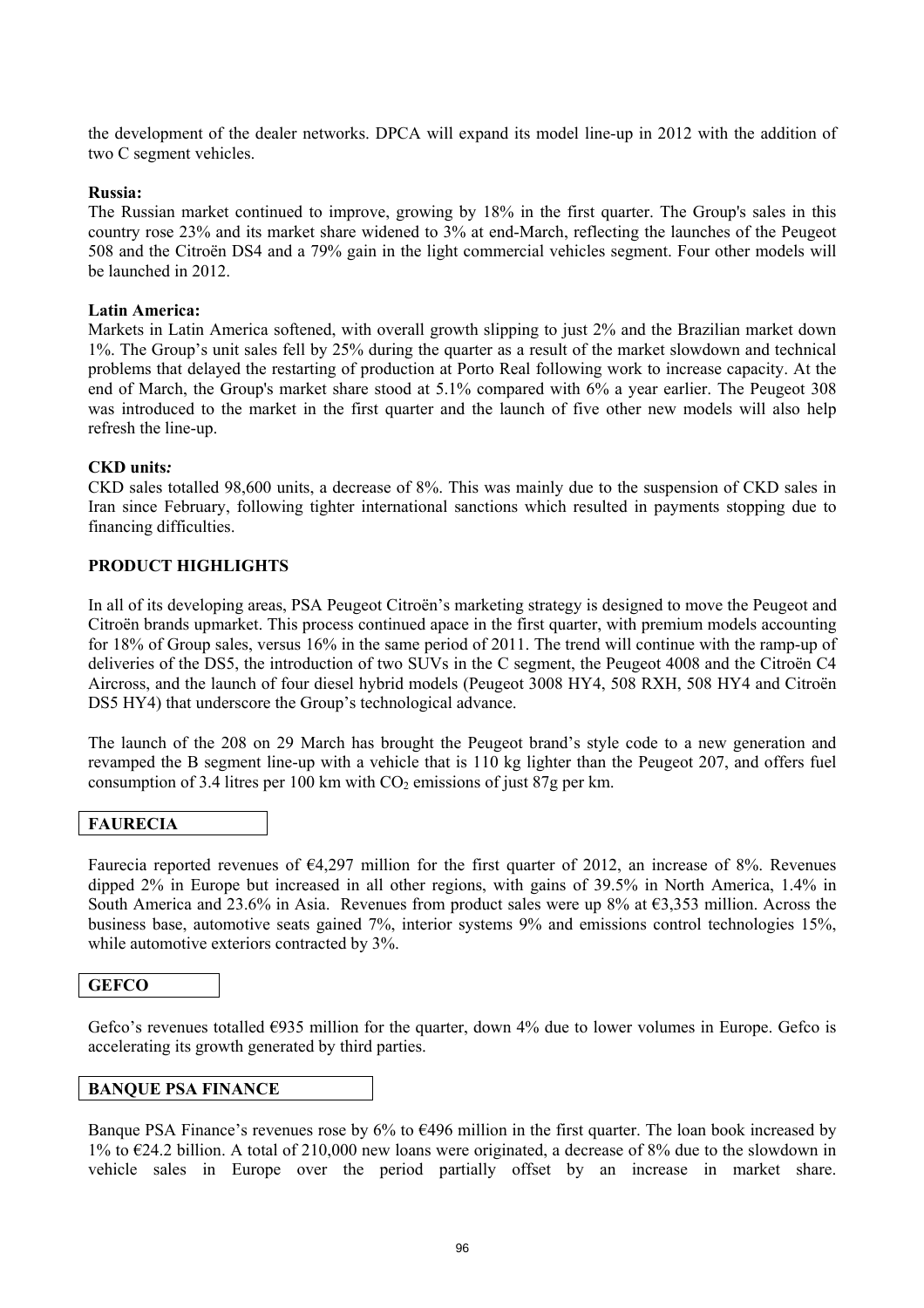Worldwide Automobile Sales

| In thousand units*                    |                  | Q <sub>1</sub> | Q <sub>1</sub> | Variation |
|---------------------------------------|------------------|----------------|----------------|-----------|
|                                       |                  | 2011           | 2012           |           |
|                                       |                  |                |                |           |
| Europe**                              | <b>AP</b>        | 305 200        | 240 300        | $-21,3%$  |
|                                       | <b>AC</b>        | 270 300        | 219 100        | $-18,9%$  |
|                                       | <b>Total PSA</b> | 575 500        | 459 400        | $-20,2%$  |
|                                       |                  |                |                |           |
| <b>Russia</b>                         | <b>AP</b>        | 9600           | 11 100         | 15,6%     |
|                                       | <b>AC</b>        | 6 000          | 8 0 0 0        | 33,3%     |
|                                       | <b>Total PSA</b> | 15 600         | 19 100         | 22,4%     |
|                                       |                  |                |                |           |
| <b>Latin America</b>                  | AP               | 39 900         | 32 500         | $-18,5%$  |
|                                       | <b>AC</b>        | 29 700         | 19 500         | $-34,3%$  |
|                                       | <b>Total PSA</b> | 69 600         | 52 000         | $-25,3%$  |
|                                       |                  |                |                |           |
| China                                 | <b>AP</b>        | 43 000         | 54 700         | 27,2%     |
|                                       | <b>AC</b>        | 59 600         | 54 400         | $-8,7%$   |
|                                       | <b>Total PSA</b> | 102 600        | 109 100        | 6,3%      |
|                                       |                  |                |                |           |
| Rest of the world                     | <b>AP</b>        | 34 200         | 35 700         | 4,4%      |
|                                       | <b>AC</b>        | 16 600         | 16 200         | $-2,4%$   |
|                                       | <b>Total PSA</b> | 50 800         | 51 900         | 2,2%      |
| <b>Total Assembled Vehicles</b>       | <b>AP</b>        | 431 900        | 374 300        | $-13,3%$  |
|                                       | <b>AC</b>        | 382 200        | 317 200        | $-17,0%$  |
|                                       | <b>Total PSA</b> | 814 100        | 691 500        | $-15,1%$  |
|                                       |                  |                |                |           |
| <b>CKD</b>                            | <b>AP</b>        | 107 300        | 98 600         | $-8,1%$   |
|                                       | <b>AC</b>        | 0              | 0              |           |
|                                       | <b>Total PSA</b> | 107 300        | 98 600         | $-8,1%$   |
|                                       |                  |                |                |           |
| <b>Total Assembled Vehicles + CKD</b> | <b>AP</b>        | 539 200        | 472 900        | $-12,3%$  |
|                                       | <b>AC</b>        | 382 200        | 317 200        | $-17,0%$  |
|                                       | <b>Total PSA</b> | 921 400        | 790 100        | $-14,2%$  |

\* Assembled vehicles, CKD units

\*\* Europe = Eu + EFTA + Albania + Bosnia + Croatia + Kosovo + Macedonia + Montenegro + Serbia

# **Financial Calendar:**

- 25 April 2012: Annual Shareholders' Meeting
- 25 July 2012: First-half 2012 results
- 24 October 2012: Third-quarter 2012 revenues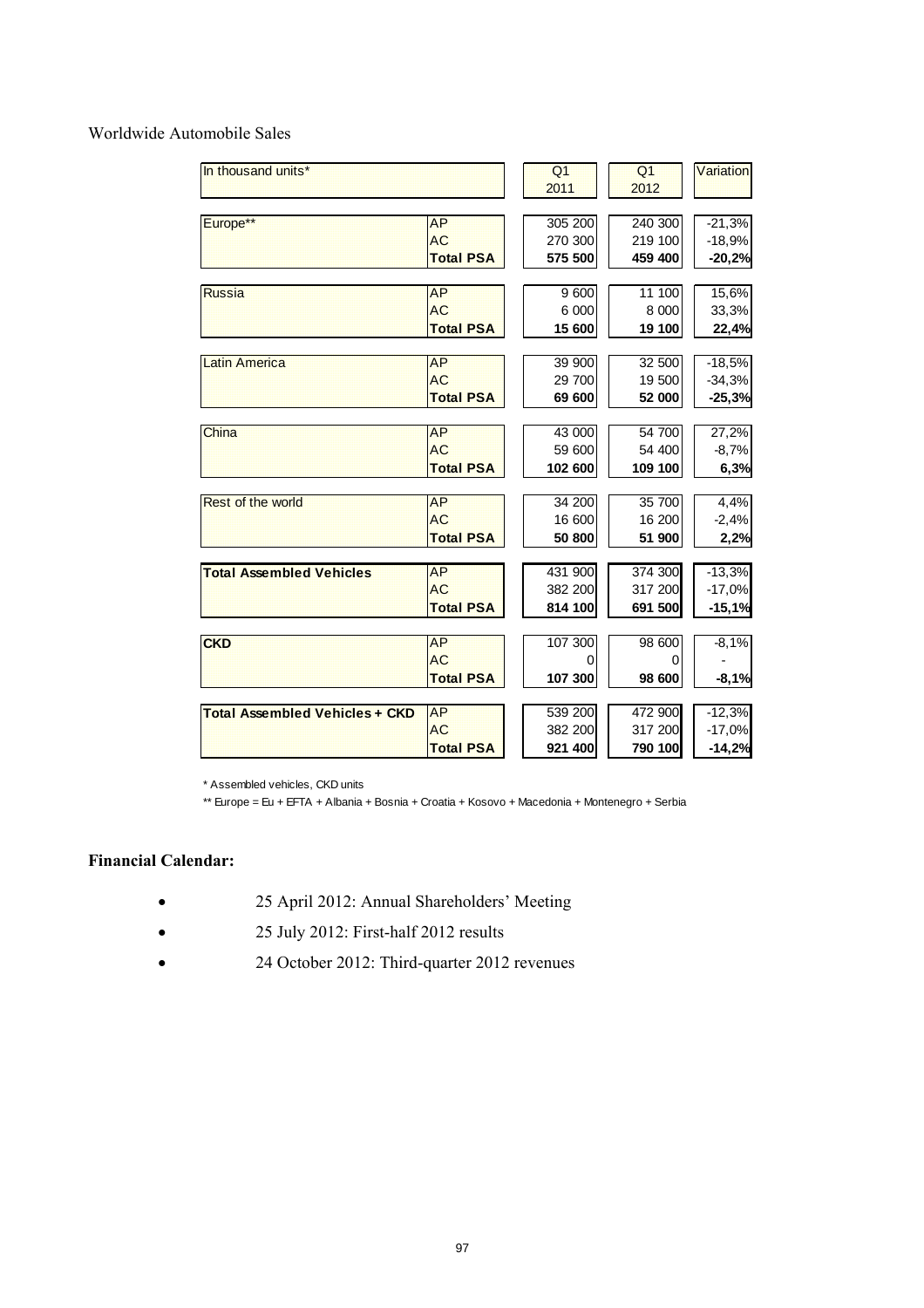## **TAXATION**

*The following is a general description of certain tax considerations relating to the Notes. It does not purport to be a complete analysis of all tax considerations relating to the Notes, whether in France or elsewhere. Prospective purchasers of Notes should consult their own tax advisers as to which countries' tax laws could be relevant to acquiring, holding and disposing of Notes and receiving payments of interest, principal and/or other amounts under the Notes and the consequences of such actions under the tax laws of those countries. This summary is based upon the law as in effect on the date of this Base Prospectus and is subject to any change in law that may take effect after such date.*

#### **EU Savings Directive**

On 3 June 2003, the European Council of Economics and Finance Ministers adopted Directive 2003/48/EC on the taxation of savings income (the **Savings Directive**). Pursuant to the Savings Directive, Member States are required, since 1 July 2005, to provide to the tax authorities of another Member State, inter alia, details of payments of interest within the meaning of the Savings Directive (interest, premium or other debt income) made by a paying agent located within their jurisdiction to, or for the benefit of, an individual resident in that other Member State or to certain limited types of entities established in that other Member State (the **Disclosure of Information Method**).

For these purposes, the term **paying agent** is defined widely and includes in particular any economic operator who is responsible for making interest payments, within the meaning of the Savings Directive, for the immediate benefit of individuals.

However, throughout a transitional period, certain Member States (the Grand-Duchy of Luxembourg and Austria), instead of using the Disclosure of Information Method used by other Member States, unless the relevant beneficial owner elects for the Disclosure of Information Method, withhold an amount on interest payments. The rate of such withholding tax equals 35 per cent. until the end of the transitional period.

Such transitional period will end at the end of the first full fiscal year following the later of (i) the date of entry into force of an agreement between the European Community, following a unanimous decision of the European Council, and the last of Switzerland, Liechtenstein, San Marino, Monaco and Andorra, providing for the exchange of information upon request as defined in the OECD Model Agreement on Exchange of Information on Tax Matters released on 18 April 2002 (the **OECD Model Agreement**) with respect to interest payments within the meaning of the Savings Directive, in addition to the simultaneous application by those same countries of a withholding tax on such payments at the rate applicable for the corresponding periods mentioned above and (ii) the date on which the European Council unanimously agrees that the United States of America is committed to exchange of information upon request as defined in the OECD Model Agreement with respect to interest payments within the meaning of the Savings Directive.

A number of non-EU countries and dependent or associated territories have agreed to adopt similar measures (transitional withholding or exchange of information) with effect since 1 July 2005.

The European Commission has proposed certain amendments to the Savings Directive which may, if implemented, amend or broaden the scope of the requirements described above.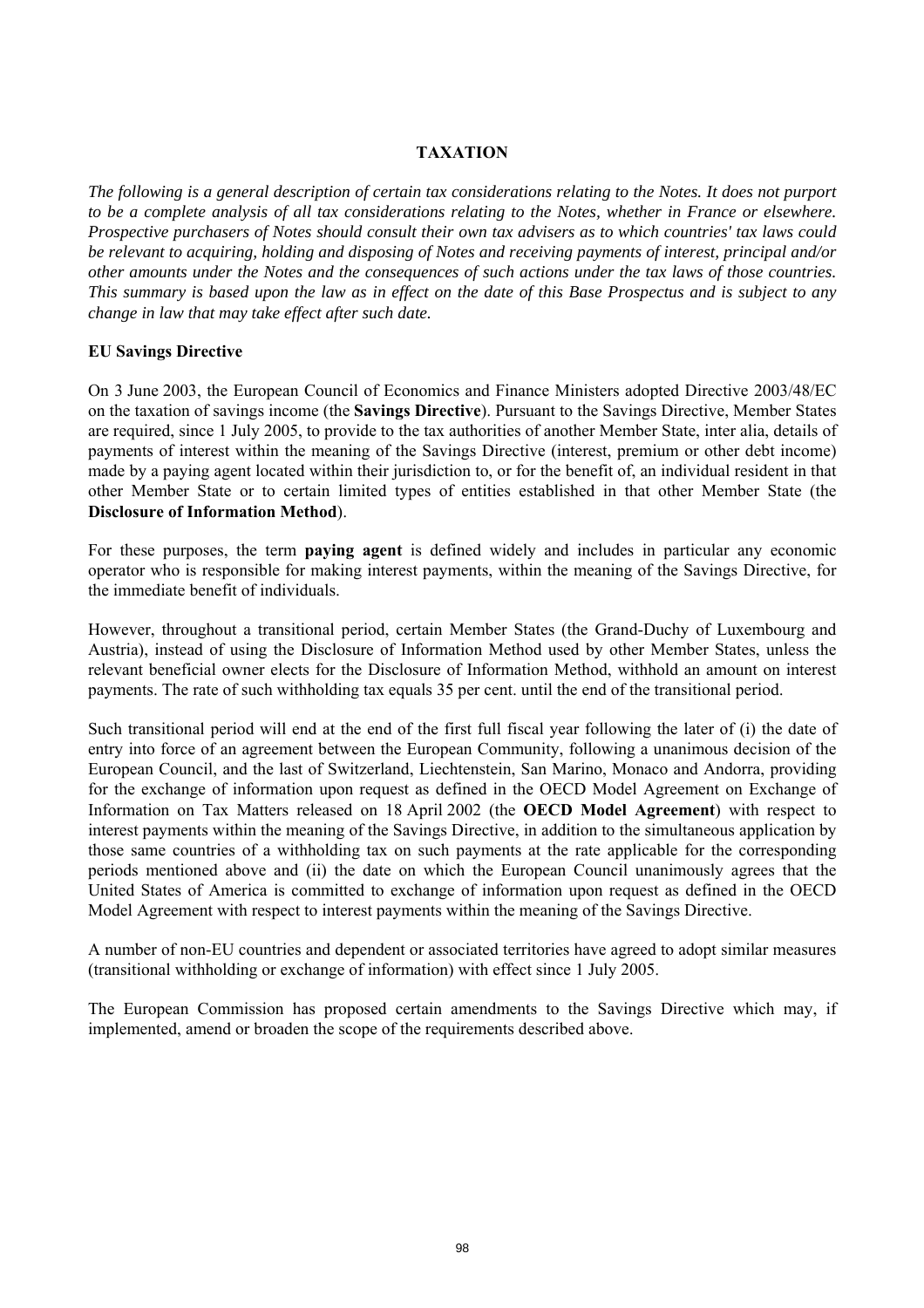## **France**

## **French withholding tax**

Following the introduction of the French *loi de finances rectificative pour 2009 n°3* (n° 2009-1674 dated 30 December 2009) (the **Law**), payments of interest and other revenues made by the Issuer with respect to Notes issued from 1 March 2010 will not be subject to the withholding tax set out under Article 125 A III of the French *Code général des impôts* unless such payments are made outside France in a non-cooperative State or territory (*Etat ou territoire non coopératif*) within the meaning of Article 238-0 A of the French *Code général des impôts* (a **Non-Cooperative State**). If such payments under the Notes are made in a Non-Cooperative State, a 50 per cent. withholding tax will be applicable (subject to certain exceptions and to the more favourable provisions of any applicable double tax treaty) by virtue of Article 125 A III of the French *Code général des impôts*.

Furthermore, according to Article 238 A of the French *Code général des impôts*, interest and other revenues on such Notes will no longer be deductible from the Issuer's taxable income, as from the fiscal years starting on or after 1 January 2011, if they are paid or accrued to persons domiciled or established in a Non-Cooperative State or paid in such a Non-Cooperative State (the **Deductibility Exclusion**). Under certain conditions, any such non-deductible interest and other revenues may be recharacterised as constructive dividends pursuant to Article 109 of the French *Code général des impôts*, in which case such non-deductible interest and other revenues may be subject to the withholding tax set out under Article 119 *bis* of the French *Code général des impôts*, at a rate of 30 per cent. or 55 per cent. subject to the more favourable provisions of an applicable double tax treaty.

Notwithstanding the foregoing, the Law provides that neither the 50 per cent. withholding tax set out under Article 125 A III of the French *Code général des impôts* nor the Deductibility Exclusion will apply in respect of an issue of Notes if the Issuer can prove that the principal purpose and effect of such issue of Notes were not that of allowing the payments of interest or other revenues to be made in a Non-Cooperative State (the **Exception**). Pursuant to the ruling (*rescrit*) n° 2010/11 (FP and FE) of the French tax authorities dated 22 February 2010, an issue of Notes will benefit from the Exception without the Issuer having to provide any proof of the purpose and effect of such issue of Notes, if such Notes are:

- (i) offered by means of a public offer within the meaning of Article L.411-1 of the French *Code monétaire et financier* or pursuant to an equivalent offer in a State other than a Non-Cooperative State. For this purpose, an "equivalent offer" means any offer requiring the registration or submission of an offer document by or with a foreign securities market authority; or
- (ii) admitted to trading on a regulated market or on a French or foreign multilateral securities trading system provided that such market or system is not located in a Non-Cooperative State, and the operation of such market is carried out by a market operator or an investment services provider, or by such other similar foreign entity, provided further that such market operator, investment services provider or entity is not located in a Non-Cooperative State; or
- (iii) admitted, at the time of their issue, to the clearing operations of a central depositary or of a securities clearing and delivery and payments systems operator within the meaning of Article L.561-2 of the French *Code monétaire et financier*, or of one or more similar foreign depositaries or operators provided that such depositary or operator is not located in a Non-Cooperative State.

#### **Savings Directive**

The Savings Directive was implemented into French law under Article 242 *ter* of the French *Code général des impôts*, which imposes on paying agents based in France an obligation to report to the French tax authorities certain information with respect to interest payments made to beneficial owners domiciled in another Member State, including, among other things, the identity and address of the beneficial owner and a detailed list of the different categories of interest paid to that beneficial owner.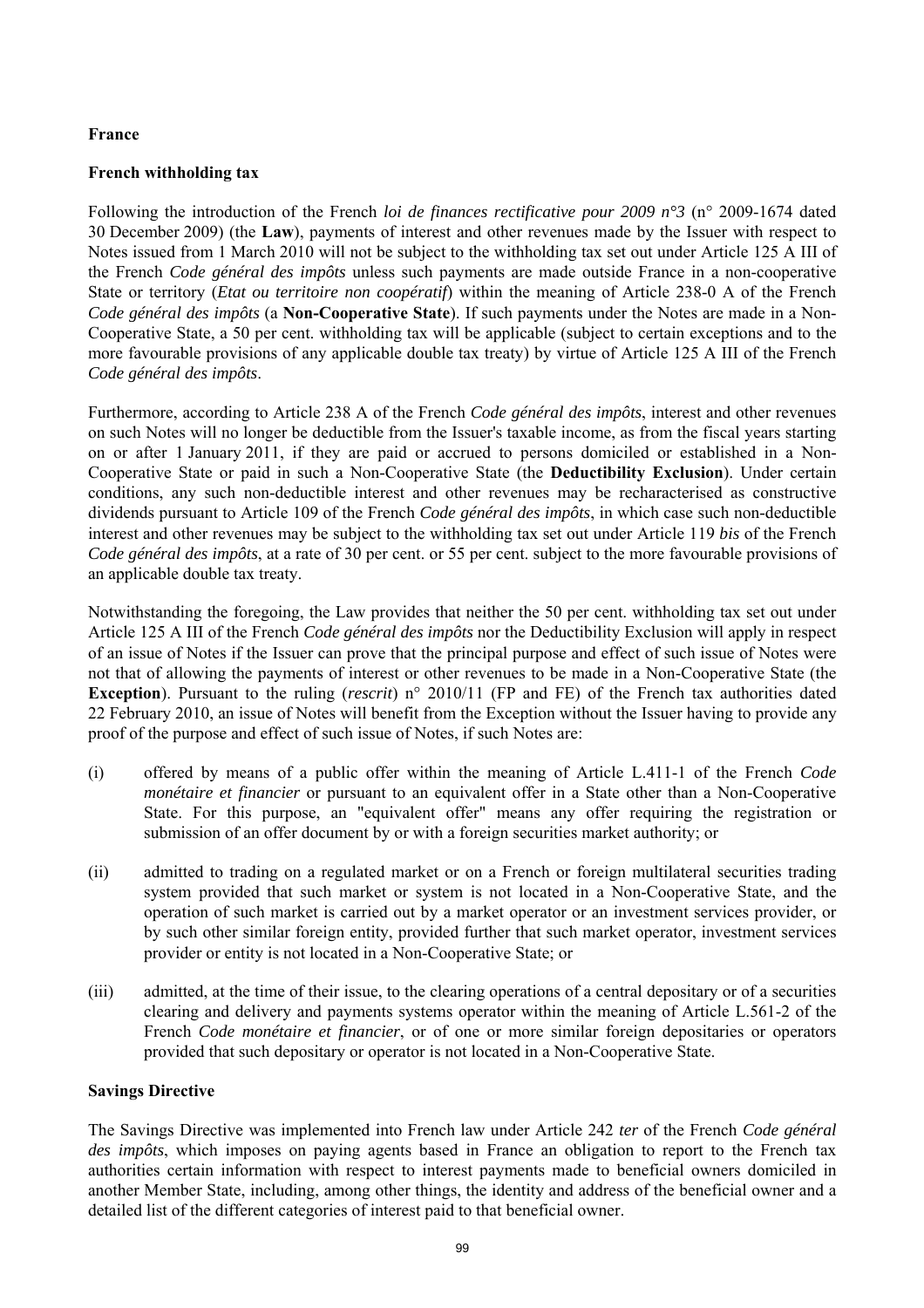Please refer to the section "*EU Savings Directive*" above for more details.

#### **Luxembourg**

The following summary is of a general nature and is based on the laws presently in force in Luxembourg, though it is not intended to be, nor should it be construed to be, legal or tax advice. Prospective Noteholders should therefore consult their own professional advisers as to the effects of state, local or foreign laws, including Luxembourg tax law, to which they may be subject.

The residence concept used under the respective headings below applies for Luxembourg income tax assessment purposes only. Any reference in the present section to a tax, duty, levy, impost or other charge or withholding of a similar nature refers to Luxembourg tax law and/or concepts only. In addition, a reference to Luxembourg income tax encompasses corporate income tax (*impôt sur le revenu des collectivités*), municipal business tax (*impôt commercial communal*), a solidarity surcharge (*contribution au fonds pour l'emploi*) as well as personal income tax (*impôt sur le revenu*) generally. Investors may further be subject to net wealth tax (*impôt sur la fortune*) as well as other duties, levies or taxes. Corporate income tax, municipal business tax as well as the solidarity surcharge invariably apply to most corporate taxpayers resident of Luxembourg for tax purposes. Individual taxpayers are generally subject to personal income tax and the solidarity surcharge. Under certain circumstances, where an individual taxpayer acts in the course of the management of a professional or business undertaking, municipal business tax may apply as well.

#### **Taxation of the Noteholders**

## **Withholding Tax**

(i) Non-resident Noteholders

Under Luxembourg general tax laws currently in force and subject to the laws of 21 June 2005, as amended, there is no withholding tax on payments of principal, premium or interest made to non-resident Noteholders, nor on accrued but unpaid interest in respect of the Notes, nor is any Luxembourg withholding tax payable upon redemption or repurchase of the Notes held by non-resident Noteholders.

Under the Savings Laws implementing the Council Directive 2003/48/EC of 3 June 2003 (the Savings Directive) on taxation of savings income in the form of interest payments and ratifying the treaties entered into by Luxembourg and certain dependent and associated territories of EU Member States (the Territories), payments of interest or similar income made or ascribed by a paying agent established in Luxembourg to or for the immediate benefit of an individual beneficial owner or a residual entity, as defined by the Laws, which are resident of, or established in, an EU Member State (other than Luxembourg) or one of the Territories will be subject to a withholding tax unless the relevant recipient has adequately instructed the relevant paying agent to provide details of the relevant payments of interest or similar income to the fiscal authorities of his/her/its country of residence or establishment, or, in the case of an individual beneficial owner, has provided a tax certificate issued by the fiscal authorities of his/her country of residence in the required format to the relevant paying agent. Responsibility for the withholding of the tax will be assumed by the Luxembourg paying agent. Payments of interest under the Notes coming within the scope of the Savings Laws will be subject to a withholding tax of 35 per cent.

#### (ii) Resident Noteholders

Under Luxembourg general tax laws currently in force and subject to the law of 23 December 2005, as amended, there is no withholding tax on payments of principal, premium or interest made to Luxembourg resident Noteholders, nor on accrued but unpaid interest in respect of Notes, nor is any Luxembourg withholding tax payable upon redemption or repurchase of Notes held by Luxembourg resident Noteholders.

Under the Law payments of interest or similar income made or ascribed by a paying agent established in Luxembourg to or for the benefit of an individual beneficial owner who is resident of Luxembourg will be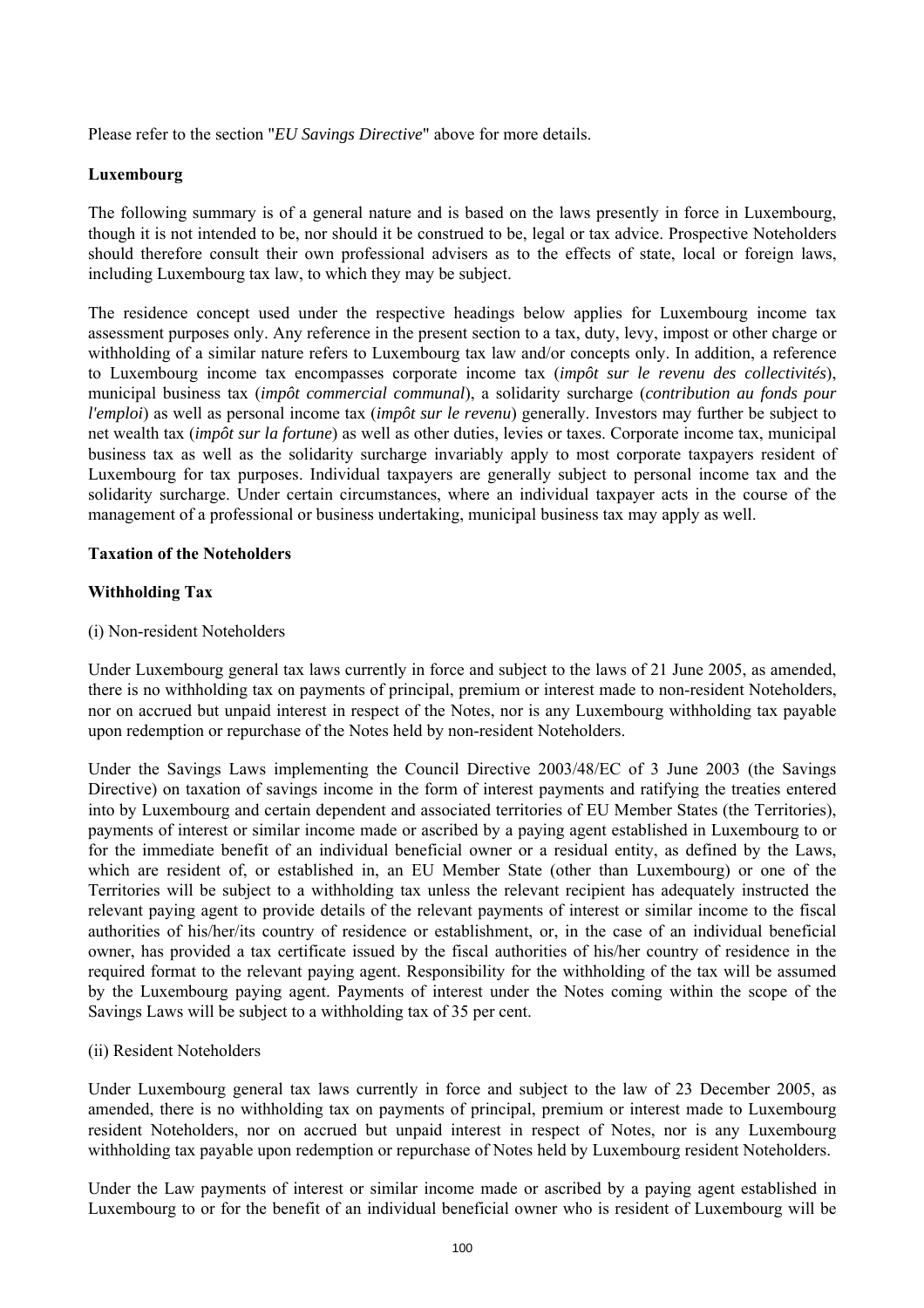subject to a withholding tax of 10 per cent. Such withholding tax will be in full discharge of income tax if the beneficial owner is an individual acting in the course of the management of his/her private wealth. Responsibility for the withholding of the tax will be assumed by the Luxembourg paying agent. Payments of interest under the Notes coming within the scope of the Law will be subject to a withholding tax of 10 per cent.

## **Income Taxation**

#### (i) Non-resident Noteholders

A non-resident Noteholder, not having a permanent establishment or permanent representative in Luxembourg to which/whom such Notes are attributable, is not subject to Luxembourg income tax on interest accrued or received, redemption premiums or issue discounts, under the Notes. A gain realised by such non-resident Noteholder on the sale or disposal, in any form whatsoever, of the Notes is further not subject to Luxembourg income tax.

A non-resident corporate Noteholder or an individual Noteholder acting in the course of the management of a professional or business undertaking, who has a permanent establishment or permanent representative in Luxembourg to which or to whom such Notes are attributable, is subject to Luxembourg income tax on interest accrued or received, redemption premiums or issue discounts, under the Notes and on any gains realised upon the sale or disposal, in any form whatsoever, of the Notes.

## (ii) Resident Noteholders

Noteholders who are residents of Luxembourg will not be liable for any Luxembourg income tax on repayment of principal.

(a) Luxembourg resident corporate Noteholder

A corporate Noteholder must include any interest accrued or received, any redemption premium or issue discount, as well as any gain realised on the sale or disposal, in any form whatsoever, of the Notes, in its taxable income for Luxembourg income tax assessment purposes. The same inclusion applies to an individual Noteholder, acting in the course of the management of a professional or business undertaking.

A Noteholder that is governed by the law of 11 May 2007 on family estate management companies, as amended, or by the law of 17 December 2010 on undertakings for collective investment, or by the law of 13 February 2007 on specialised investment funds, as amended, is neither subject to Luxembourg income tax in respect of interest accrued or received, any redemption premium or issue discount, nor on gains realised on the sale or disposal, in any form whatsoever, of the Notes.

(b) Luxembourg resident individual Noteholder

An individual Noteholders, acting in the course of the management of his/her private wealth, is subject to Luxembourg income tax at progressive rates in respect of interest received, redemption premiums or issue discounts, under the Notes, except if (i) withholding tax has been levied on such payments in accordance with the Law, or (ii) the individual Noteholder has opted for the application of a 10 per cent tax in full discharge of income tax in accordance with the Law, which applies if a payment of interest has been made or ascribed by a paying agent established in a EU Member State (other than Luxembourg), or in a Member State of the European Economic Area (other than a EU Member State), or in a state that has entered into a treaty with Luxembourg relating to the Savings Directive. A gain realised by an individual Noteholder, acting in the course of the management of his/her private wealth, upon the sale or disposal, in any form whatsoever, of Notes is not subject to Luxembourg income tax, provided this sale or disposal took place more than six months after the Notes were acquired. However, any portion of such gain corresponding to accrued but unpaid interest income is subject to Luxembourg income tax, except if tax has been levied on such interest in accordance with the Law.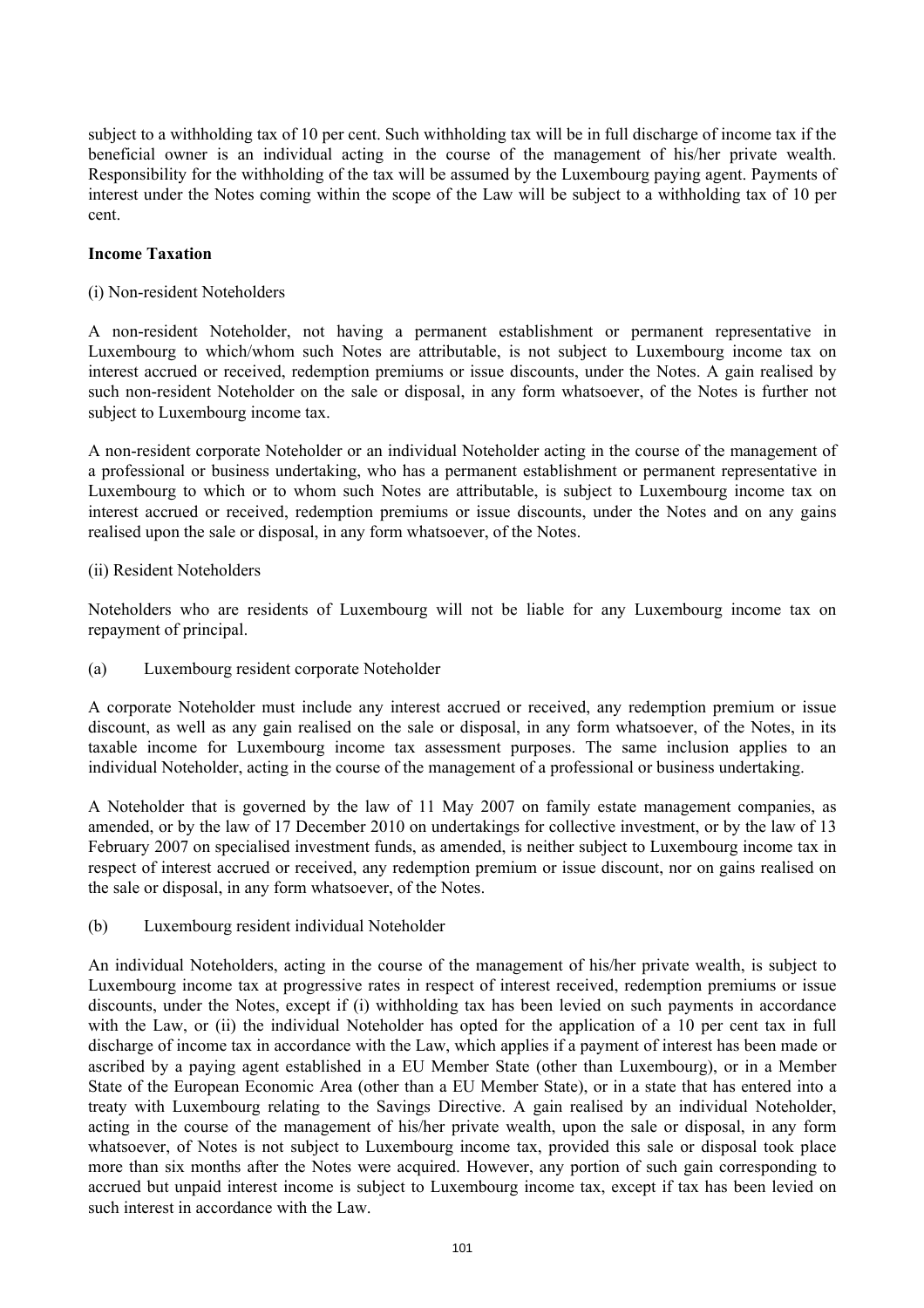An individual Noteholder acting in the course of the management of a professional or business undertaking must include this interest in its taxable basis. If applicable, the tax levied in accordance with the Law will be credited against his/her final tax liability.

#### **Net Wealth Taxation**

A corporate Noteholder, whether it is resident of Luxembourg for tax purposes or, if not, it maintains a permanent establishment or a permanent representative in Luxembourg to which/whom such Notes are attributable, is subject to Luxembourg wealth tax on such Notes, except if the Noteholder is governed by the law of 11 May 2007 on family estate management companies, as amended, or by the law of 17 December 2010 on undertakings for collective investment, or by the law of 13 February 2007 on specialised investment funds, as amended, or is a securitisation company governed by the law of 22 March 2004 on securitisation, as amended, or is a capital company governed by the law of 15 June 2004 on venture capital vehicles, as amended.

An individual Noteholder, whether he/she is resident of Luxembourg or not, is not subject to Luxembourg wealth tax on such Notes.

## **Other Taxes**

Neither the issuance nor the transfer of Notes will give rise to any Luxembourg stamp duty, value added tax, issuance tax, registration tax, transfer tax or similar taxes or duties.

However, a nominal registration duty may be due upon the registration of the Notes in Luxembourg in the case of legal proceedings before Luxembourg courts or in case the Notes must be produced before an official Luxembourg authority, or in the case of a registration of the Notes on a voluntary basis.

Where a holder of Notes is a resident of Luxembourg for tax purposes at the time of his/her death, the Notes are included in his/her taxable estate for inheritance tax assessment purposes.

Gift tax may be due on a gift or donation of Notes if embodied in a Luxembourg deed passed in front of a Luxembourg notary or recorded in Luxembourg.

#### **Hong Kong**

The statements below regarding taxation are based on the law and practice of Hong Kong at the date of this Base Prospectus and are subject to any subsequent changes in law or practice (which could be made on a retrospective basis). The following statements do not purport to be a comprehensive description of all of the tax considerations that may be relevant to a decision to purchase, own or dispose of the Notes and may not apply equally to all persons. Prospective purchasers of the Notes are advised to consult their own tax advisers concerning the tax consequences of their ownership of the Notes.

#### **Withholding Tax**

No withholding tax is payable in Hong Kong in respect of payments of principal or interest on the Notes or in respect of any capital gains arising from the sale of the Notes.

#### **Profits Tax**

Hong Kong profits tax is chargeable on every person carrying on a trade, profession or business in Hong Kong in respect of profits arising in or derived from Hong Kong from such trade, profession or business (excluding profits arising from the sale of capital assets).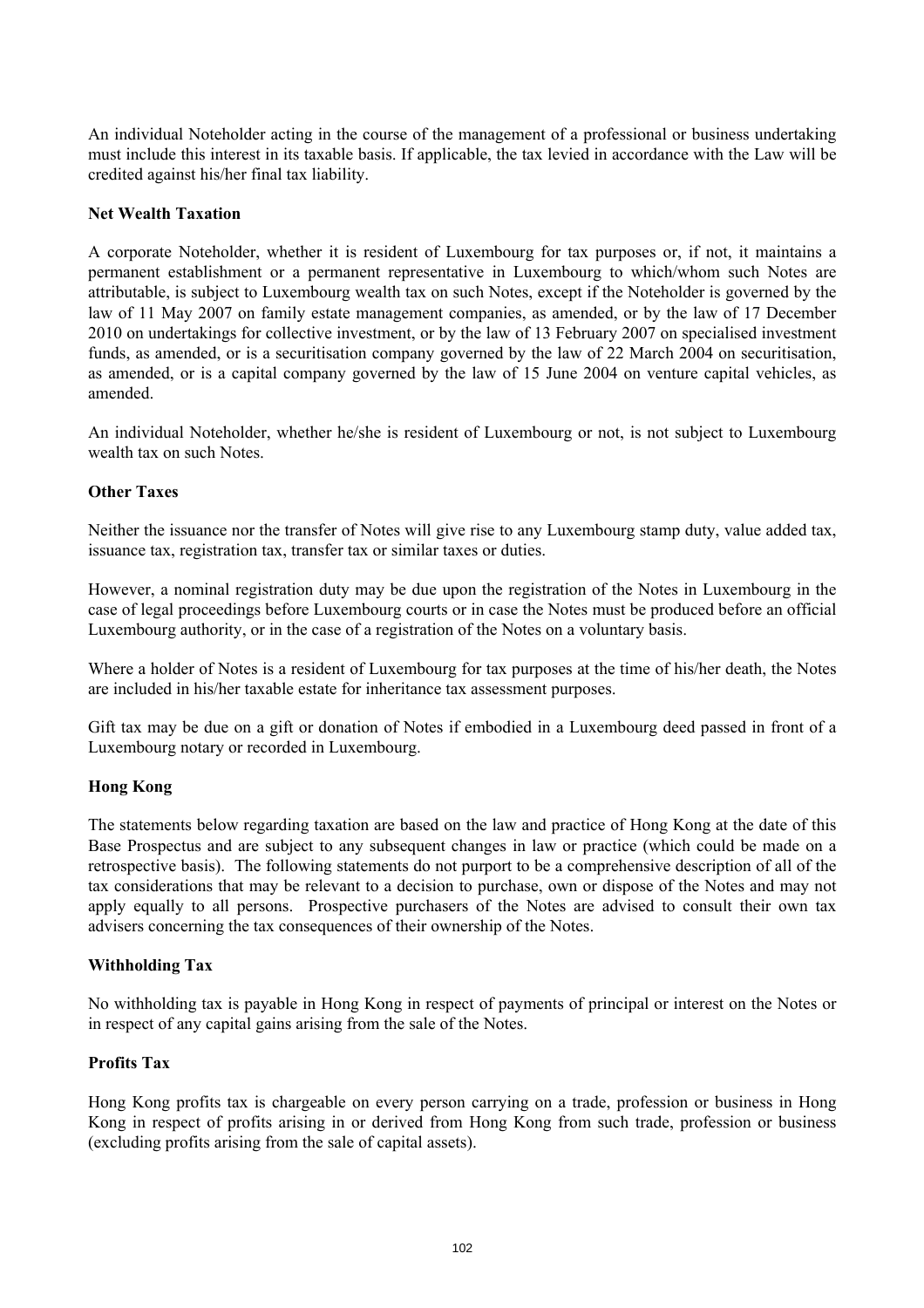Under the Inland Revenue Ordinance (Cap. 112) of Hong Kong, as it is currently applied by the Inland Revenue Department, interest on the Notes may be deemed to be profits arising in or derived from Hong Kong from a trade, profession or business carried on in Hong Kong in the following circumstances:

- (i) interest on the Notes is derived from Hong Kong and is received by or accrues to a company, carrying on a trade, profession or business in Hong Kong; or
- (ii) interest on the Notes is derived from Hong Kong and is received by or accrues to a person, other than a company, carrying on a trade, profession or business in Hong Kong and is in respect of the funds of that trade, profession or business; or
- (iii) interest on the Notes is received by or accrues to a financial institution (as defined in the Inland Revenue Ordinance) and arises through or from the carrying on by the financial institution of its business in Hong Kong.

Sums received by or accrued to a financial institution by way of gains or profits arising through or from the carrying on by the financial institution of its business in Hong Kong from the sale, disposal or redemption of Notes will be subject to profits tax.

Sums derived from the sale, disposal or redemption of Bearer Notes will be subject to Hong Kong profits tax where received by or accrued to a person, other than a financial institution, who carries on a trade, profession or business in Hong Kong and the sum has a Hong Kong source. Similarly, such sums in respect of Registered Notes received by or accrued to either the aforementioned person and/or a financial institution will be subject to Hong Kong profits tax if such sums have a Hong Kong source.

The source of such sums will generally be determined by having regard to the manner in which the Notes are acquired and disposed.

# **Stamp Duty**

Stamp duty will not be payable on the issue of Bearer Notes provided either:

- (i) such Bearer Notes are denominated in a currency other than the currency of Hong Kong and are not repayable in any circumstances in the currency of Hong Kong; or
- (ii) such Bearer Notes constitute loan capital (as defined in the Stamp Duty Ordinance (Cap. 117) of Hong Kong).

If stamp duty is payable, it is payable by the Issuer on issue of Bearer Notes at a rate of 3 per cent. of the market value of the Notes at the time of issue.

No stamp duty will be payable on any subsequent transfer of Bearer Notes.

No stamp duty is payable on the issue of Registered Notes. Stamp duty may be payable on any transfer of Registered Notes if the relevant transfer is required to be registered in Hong Kong. Stamp duty will, however, not be payable on any transfers of Registered Notes provided that either:

- (i) the Registered Notes are denominated in a currency other than the currency of Hong Kong and are not repayable in any circumstances in the currency of Hong Kong; or
- (ii) the Registered Notes constitute loan capital (as defined in the Stamp Duty Ordinance (Cap. 117) of Hong Kong).

If stamp duty is payable in respect of the transfer of Registered Notes it will be payable at the rate of 0.2 per cent. (of which 0.1 per cent. is payable by the seller and 0.1 per cent. is payable by the purchaser) normally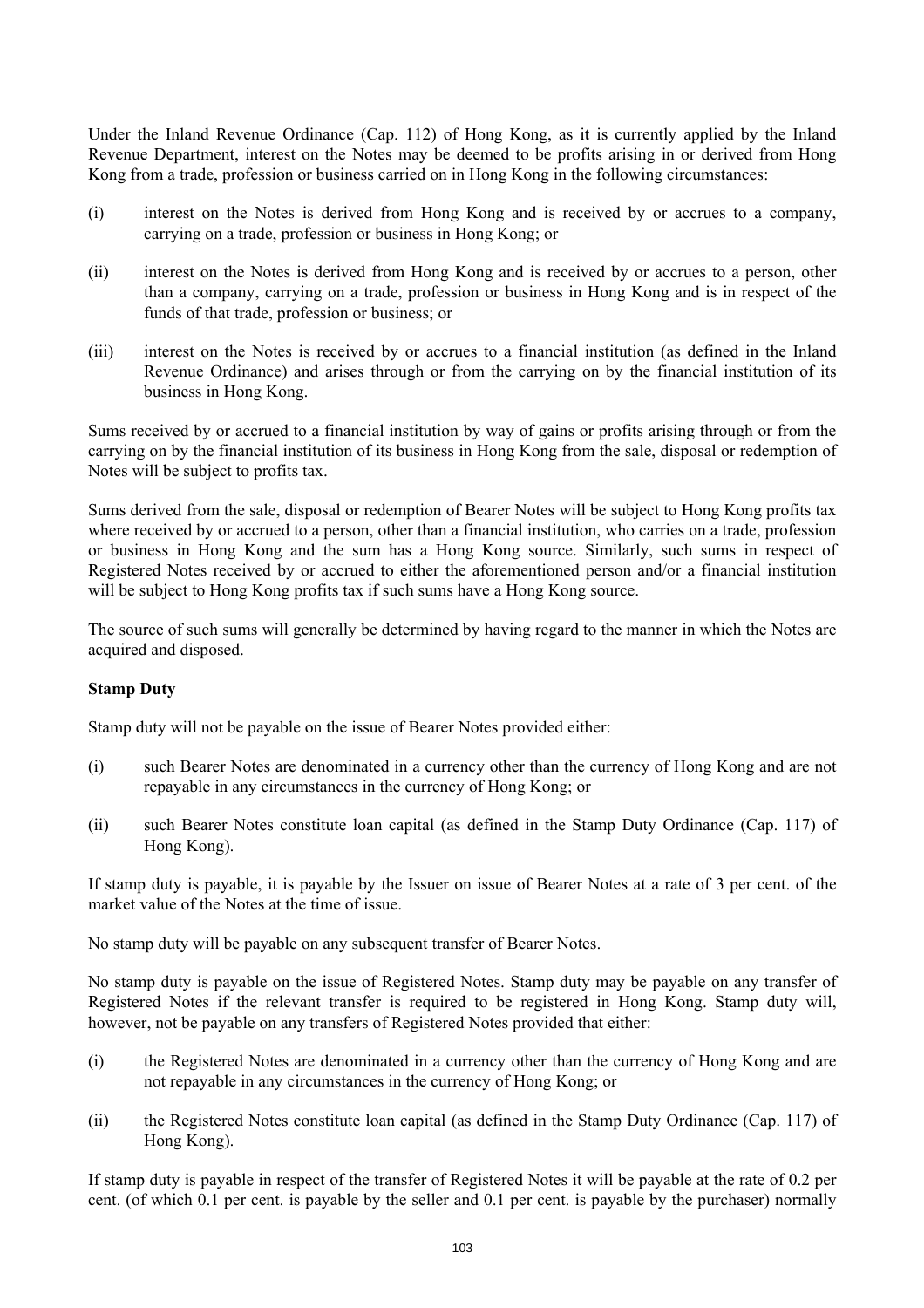by reference to the value of the consideration. If, in the case of either the sale or purchase of such Registered Notes, stamp duty is not paid, both the seller and the purchaser may be liable jointly and severally to pay any unpaid stamp duty and also any penalties for late payment. If stamp duty is not paid on or before the due date (two days after the sale or purchase if effected in Hong Kong or 30 days if effected elsewhere) a penalty of up to 10 times the duty payable may be imposed. In addition, stamp duty is payable at the fixed rate of HK\$5 on each instrument of transfer executed in relation to any transfer of the Registered Notes if the relevant transfer is required to be registered in Hong Kong.

# **Estate Duty**

No estate duty will be payable in respect of Bearer Notes and Registered Notes in Hong Kong.

## **People's Republic of China (the** PRC**)**

Under the PRC Enterprise Income Tax Law which was promulgated by the National People's Congress of the PRC on 16 March 2007 and became effective on 1 January 2008, an enterprise established in the PRC or in a foreign country with a "de facto management body" located within the PRC is considered a "PRC tax resident enterprise" and will normally be subject to the enterprise income tax at the rate of 25% for its worldwide income.

Under the PRC Enterprise Income Tax Law and PRC Individual Income Tax Law (which was promulgated by the Standing Committee of National People's Congress of the PRC on 30 June 2011 and became effective on the same date), if the Issuer is considered to be a PRC tax resident enterprise, interest payable to nonresident Noteholders and gains from transfer of Notes realised by such non-resident Noteholders may be regarded as income from sources within the PRC and therefore be subject to a 10% enterprise income tax if the Noteholder is a non-resident enterprise, or 20% individual income tax if the Noteholder is a non-resident individual, both to be withheld by the Issuer from the interest payments thereto. To the extent that the PRC has entered into arrangements relating to the avoidance of double-taxation with any jurisdiction, such as France, Hong Kong and Singapore, that allow a lower rate of withholding tax, such lower rate may apply to Noteholders who qualify for such treaty benefits.

If the Issuer is not considered a PRC tax resident enterprise, the holders of Notes who are not PRC residents for PRC tax purposes will not be subject to withholding tax, income tax or any other taxes or duties imposed by any governmental authority in the PRC in respect of Notes or any repayment of principal and payment of interest made thereon.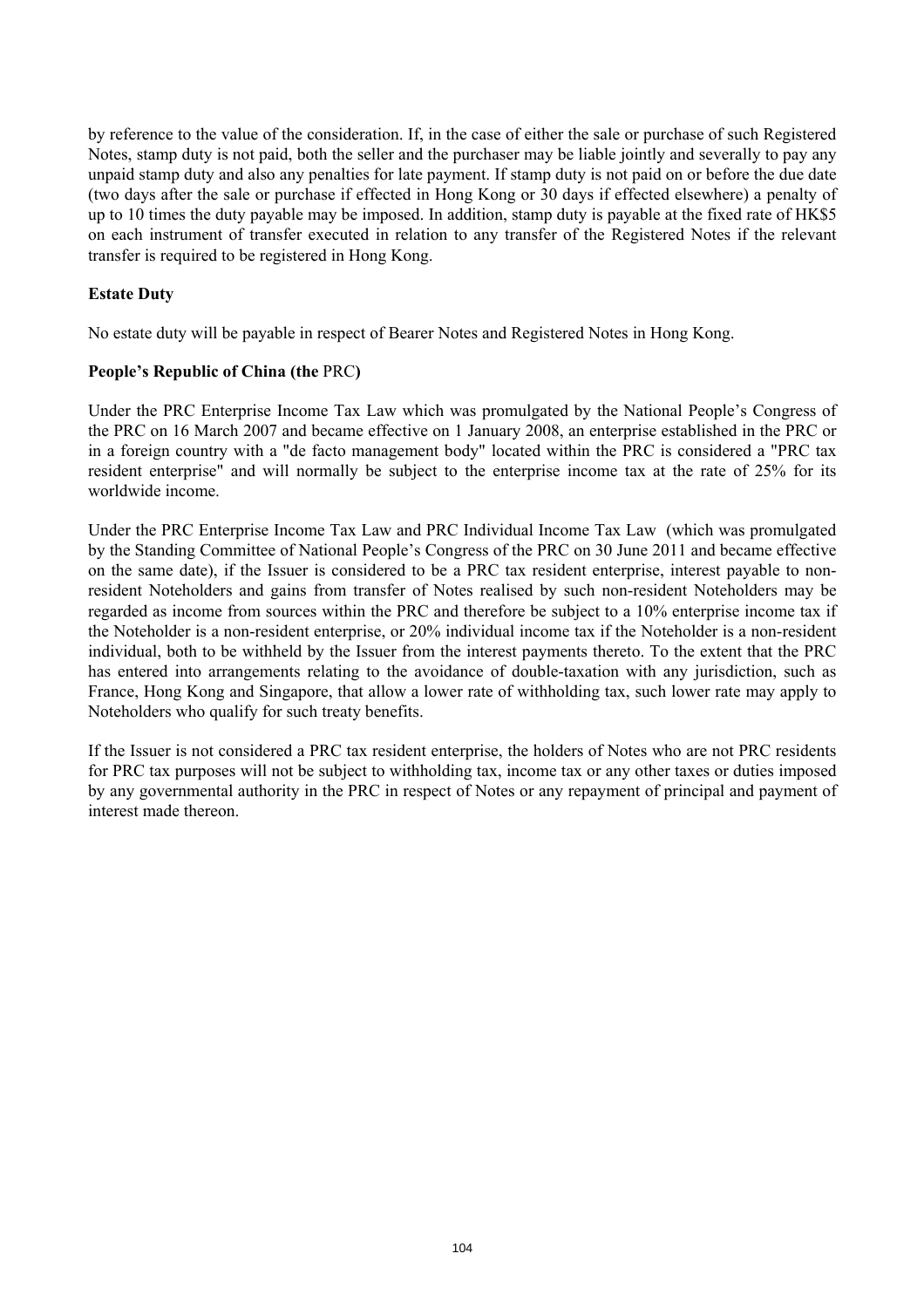#### **SUBSCRIPTION AND SALE**

#### **Summary of Dealer Agreement**

Subject to the terms and on the conditions contained in an amended and restated dealer agreement dated 16 May 2012 (the **Dealer Agreement**) between the Issuer, the Permanent Dealers and the Arranger, the Notes will be offered on a continuous basis to the Permanent Dealers. However, the Issuer has reserved the right to issue Notes directly on its own behalf to Dealers that are not Permanent Dealers. The Notes may be resold at prevailing market prices, or at prices related thereto, at the time of such resale, as determined by the relevant Dealer. The Notes may also be placed by the Issuer through the Dealers, acting as agents of such Issuer. The Dealer Agreement also provides for Notes to be issued in syndicated Tranches that are jointly and severally underwritten by two or more Dealers.

The Issuer will pay each relevant Dealer a commission as agreed between them in respect of Notes subscribed by it. The Issuer has agreed to reimburse the Arranger for certain of its expenses incurred in connection with the update of the Programme and the Dealers for certain of their activities in connection with the Programme.

The Issuer has agreed to indemnify the Dealers against certain liabilities in connection with the offer and sale of the Notes. The Dealer Agreement entitles the Dealers to terminate any agreement that they make to subscribe Notes in certain circumstances prior to payment for such Notes being made to the Issuer.

#### **Selling Restrictions**

#### **United States**

The Notes have not been and will not be registered under the United States Securities Act of 1933, as amended (the **Securities Act**), or with any securities regulatory authority of any state or other jurisdiction of the U.S., and may not be offered or sold within the United States, or to, or for the account or benefit of, U.S. persons except in certain transactions exempt from the registration requirements of the Securities Act and in compliance with any applicable state securities laws. Terms used in this paragraph have the meanings given to them by Regulation S under the Securities Act (**Regulation S**).

Materialised Bearer Notes are bearer notes under U.S. tax law which are subject to U.S. tax law requirements and may not be offered, sold or delivered within the United States or its possessions, or to a United States person except in certain transactions permitted by U.S. tax regulations. Terms used in this paragraph have the meanings given to them by the U.S. Internal Revenue Code and regulations thereunder.

Each Dealer has agreed, and each further Dealer appointed under the Programme will be required to agree, that, except as permitted by the Dealer Agreement, it will not offer, sell or, in the case of Materialised Bearer Notes, deliver Notes of any Tranche, (i) as part of its distribution at any time or (ii) otherwise until 40 days after completion of the distribution of such Tranche as determined, and certified to the Issuer, by the Fiscal Agent, or in the case of Notes issued on a syndicated basis, the Lead Manager, within the United States or to, or for the account or benefit of, U.S. persons, and it will have sent to each Dealer to which it sells Notes during the distribution compliance period a confirmation or other notice setting out the restrictions on offers and sales of the Notes within the United States or to, or for the account or benefit of, U.S. persons. Terms used in the preceding sentence have the meanings given to them by Regulation S.

The Notes are being offered and sold outside the United States to non-U.S. persons in reliance on Regulation S.

In addition, until 40 days after the commencement of the offering of any Tranche of Notes, an offer or sale of Notes within the United States by any dealer (whether or not participating in the offering) may violate the registration requirements of the Securities Act.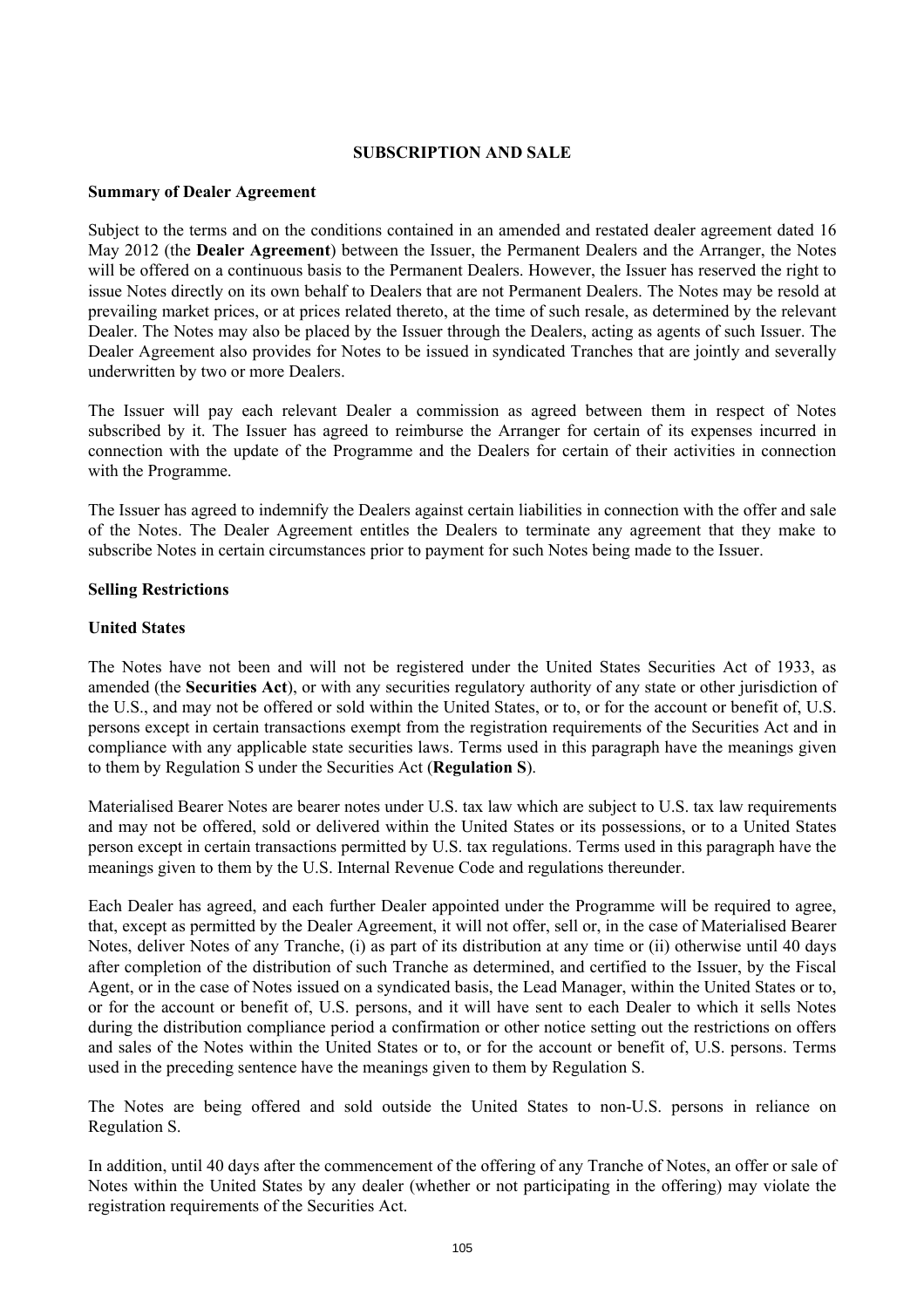This Base Prospectus has been prepared by the Issuer for use in connection with the offer and sale of the Notes outside the United States. The Issuer and the Dealers reserve the right to reject any offer to purchase the Notes, in whole or in part, for any reason. This Base Prospectus does not constitute an offer to any person in the United States or to any U.S. person. Distribution of this Base Prospectus by any non-U.S. person outside the United States or to any other person within the United States, other than those persons, if any, retained to advise such non-U.S. person with respect thereto, is unauthorised and any disclosure without the prior written consent of the Issuer or any of its contents to any such U.S. person or other person within the United States, other than those persons, if any, retained to advise such non-U.S. person, is prohibited.

Each issue of index-, commodity- or currency-linked Notes shall be subject to such additional U.S. selling restrictions as the relevant Dealer(s) shall agree with the Issuer as a term of the issue and purchase or, as the case may be, subscription of such Notes. Any such additional selling restrictions shall be included in the relevant Final Terms.

## **United Kingdom**

Each Dealer has represented and agreed, and each further Dealer appointed under the Programme will be required to represent and agree, that:

- (a) in relation to any Notes which have a maturity of less than one year, (i) it is a person whose ordinary activities involve it in acquiring, holding, managing or disposing of investments (as principal or agent) for the purposes of its business and (ii) it has not offered or sold and will not offer or sell any Notes other than to persons whose ordinary activities involve them in acquiring, holding, managing or disposing of investments (as principal or as agent) for the purposes of their businesses or who it is reasonable to expect will acquire, hold, manage or dispose of investments (as principal or agent) for the purposes of their businesses where the issue of the Notes would otherwise constitute a contravention of Section 19 of the Financial Services and Markets Act 2000 (the **FSMA**) by the Issuer;
- (b) it has only communicated or caused to be communicated and will only communicate or cause to be communicated an invitation or inducement to engage in investment activity (within the meaning of Section 21 of the FSMA) received by it in connection with the issue or sale of any Notes in circumstances in which Section 21(1) of the FSMA does not apply to the Issuer; and
- (c) it has complied and will comply with all applicable provisions of the FSMA with respect to anything done by it in relation to any Notes in, from or otherwise involving the United Kingdom.

#### **Public Offer Selling Restriction under the Prospectus Directive**

*Please note that, in relation to EEA Member States, additional selling restrictions may apply in respect of any specific EEA Member State, including those set out in relation to the United Kingdom and France in this section.* 

In relation to each Member State of the European Economic Area which has implemented the Prospectus Directive (each, a **Relevant Member State**), each Dealer has represented and agreed, and each further Dealer appointed under the Programme will be required to represent and agree, that with effect from and including the date on which the Prospectus Directive is implemented in that Relevant Member State (the **Relevant Implementation Date**) it has not made and will not make an offer of Notes which are the subject of the offering contemplated by this Base Prospectus as completed by the Final Terms in relation thereto to the public in that Relevant Member State except that it may, with effect from and including the Relevant Implementation Date, make an offer of Notes to the public in that Relevant Member State:

(a) if the Final Terms in relation to the Notes specify that an offer of those Notes may be made other than pursuant to Article 3(2) of the Prospectus Directive in that Relevant Member State (a **Nonexempt Offer**), following the date of publication of a prospectus in relation to such Notes which has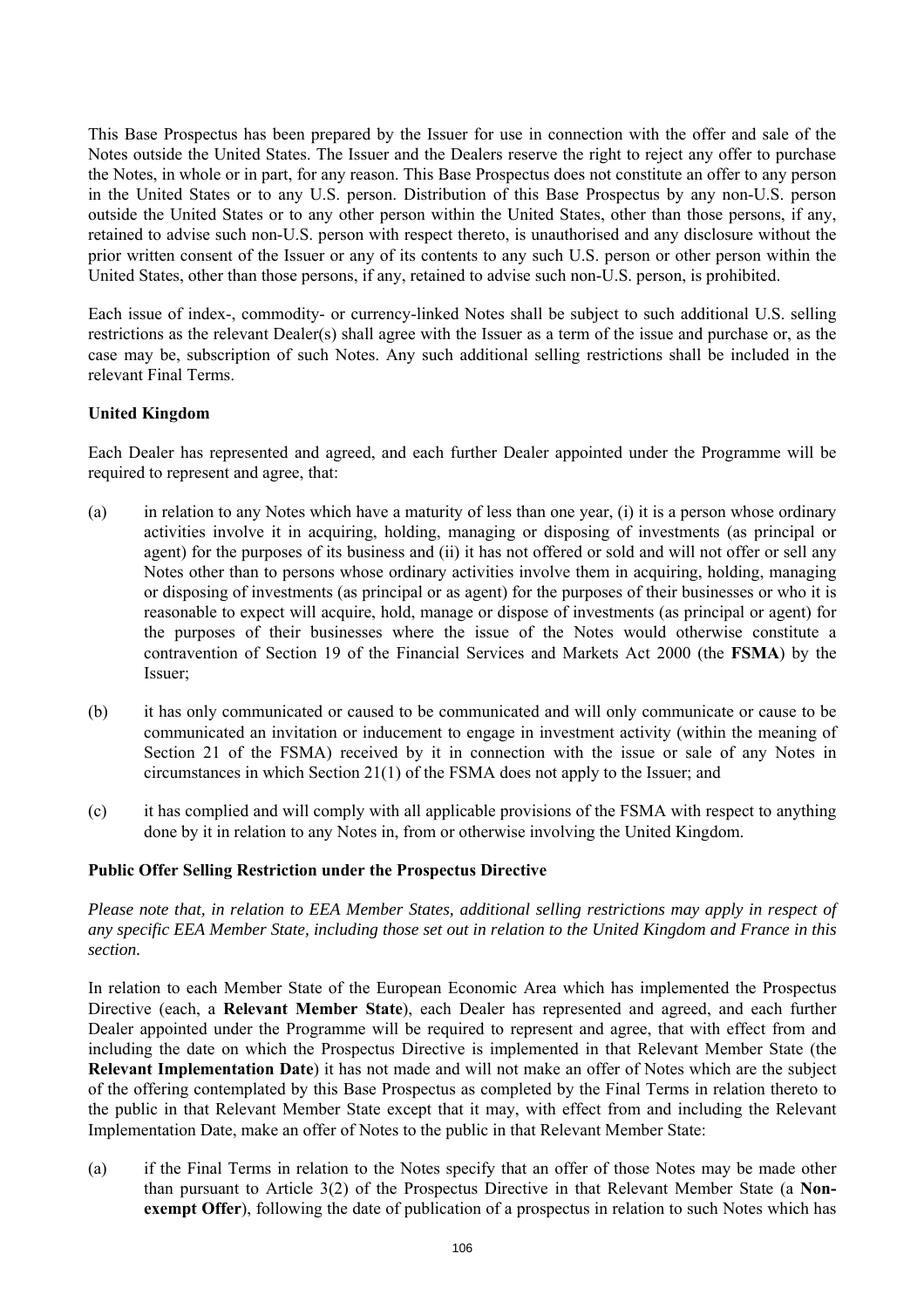been approved by the competent authority in that Relevant Member State or, where appropriate, approved in another Relevant Member State and notified to the competent authority in that Relevant Member State, provided that any such prospectus has subsequently been completed by the Final Terms contemplating such Non-exempt Offer, in accordance with the Prospectus Directive, in the period beginning and ending on the dates specified in such prospectus or Final Terms, as applicable and the Issuer has consented in writing to its use for the purpose of that Non-exempt offer;

- (b) at any time to any legal entity which is a qualified investor as defined in the Prospectus Directive;
- (c) at any time to fewer than 100 natural or, if the Relevant Member State has implemented the relevant provision of the 2010 PD Amending Directive, 150, natural or legal persons (other than qualified investors as defined in the Prospectus Directive) subject to obtaining the prior consent of the relevant Dealer or Dealers nominated by the Issuer for any such offer; or
- (d) at any time in any other circumstances falling within Article 3(2) of the Prospectus Directive,

provided that no such offer of Notes referred to in (b) to (d) above shall require the Issuer or any Dealer to publish a prospectus pursuant to Article 3 of the Prospectus Directive or supplement a prospectus pursuant to Article 16 of the Prospectus Directive.

For the purposes of this provision, the expression an "offer of Notes to the public" in relation to any Notes in any Relevant Member State means the communication in any form and by any means of sufficient information on the terms of the offer and the Notes to be offered so as to enable an investor to decide to purchase or subscribe the Notes, as the same may be varied in that Member State by any measure implementing the Prospectus Directive in that Member State and the expression "Prospectus Directive" means Directive 2003/71/EC (and the amendments thereto, including the 2010 PD Amending Directive, to the extent implemented in the Relevant Member State) and includes any relevant implementing measure in the Relevant Member State and the expression 2010 PD Amending Directive means Directive 2010/73/EU.

# **France**

Each of the Dealers and the Issuer has represented and agreed, and each further Dealer appointed under the Programme will be required to represent and agree, that:

- (a) *Offer to the public in France* it has only made and will only make an offer of Notes to the public in France and it has distributed or caused to be distributed and will distribute or cause to be distributed to the public in France, the Base Prospectus, the relevant Final Terms or any other offering material relating to the Notes in the period (i) beginning (A) when a prospectus in relation to those Notes has been approved by the *Autorité des marchés financiers* (**AMF**), on or after the date of its publication or (B) when a prospectus has been approved by the competent authority of another Member State of the European Economic Area which has implemented the Directive 2003/71/EC (as amended by Directive 2010/73/EU of the European Parliament and of the Council of 24 November 2010) on the prospectus to be published when securities are offered to the public or admitted to trading, on or after the date of notification of such approval to the AMF and (ii) ending at the latest on the date which is 12 months after the date of approval of such prospectus – all in accordance with Articles L.412-1 and L.621-8 of the French *Code monétaire et financier* and the *Règlement général* of the AMF; or
- (b) *Private placement in France* it has not offered or sold and will not offer or sell, directly or indirectly, Notes (in the case of Notes admitted to trading on Euronext Paris, in connection with their initial distribution) to the public in France, and has not distributed or caused to be distributed and will not distribute or cause to be distributed to the public in France, the Base Prospectus, the relevant Final Terms or any other offering material relating to the Notes, and such offers, sales and distributions have been and will be made in France only to (i) providers of investment services relating to portfolio management for the account of third parties, and/or (ii) qualified investors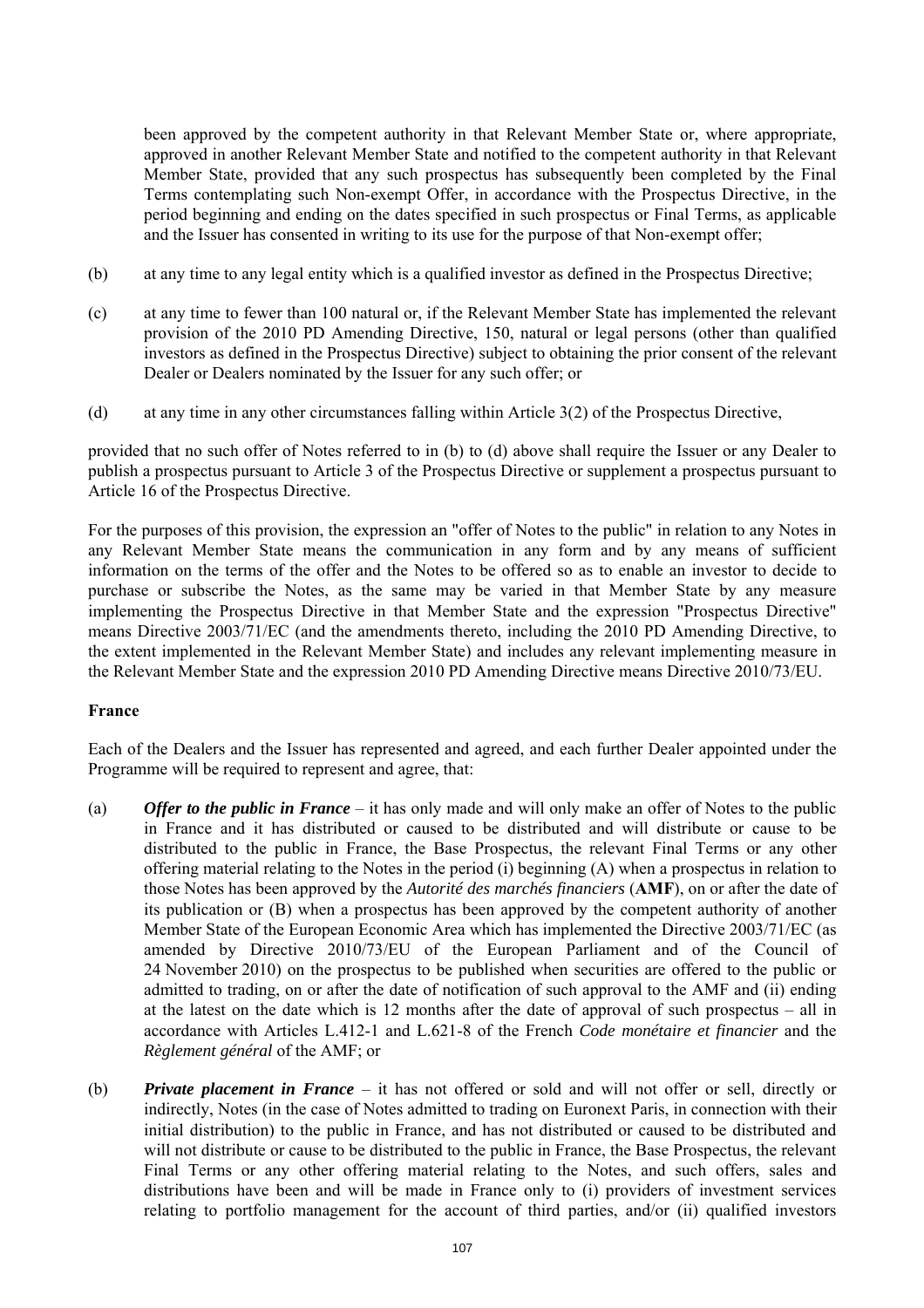(*investisseurs qualifiés*) other than individuals – all as defined in, and in accordance with, Articles L.411-1, L.411-2, D.411-1 to D.411-3 of the French *Code monétaire et financier*.

#### **Hong Kong**

Each Dealer has represented and agreed that and each further Dealer appointed under the Programme will be required to represent and agree that:

- (a) it has not offered or sold and will not offer or sell in Hong Kong, by means of any document, any Notes (except for Notes which are a "structured product" as defined in the Securities and Futures Ordinance (Cap. 571) of Hong Kong) other than (i) to "professional investors" as defined in the Securities and Futures Ordinance and any rules made under that Ordinance or (ii) in other circumstances which do not result in the document being a "prospectus" as defined in the Companies Ordinance (Cap. 32) of Hong Kong or which do not constitute an offer to the public within the meaning of that Ordinance; and
- (b) it has not issued or had in its possession for the purposes of issue, and will not issue or have in its possession for the purposes of issue, whether in Hong Kong or elsewhere, any advertisement, invitation or document relating to the Notes, which is directed at, or the contents of which are likely to be accessed or read by, the public of Hong Kong (except if permitted to do so under the securities laws of Hong Kong) other than with respect to Notes which are or are intended to be disposed of only to persons outside Hong Kong or only to "professional investors" as defined in the Securities and Futures Ordinance and any rules made under that Ordinance.

#### **Japan**

The Notes have not been and will not be registered under the Financial Instruments and Exchange Act of Japan (the Law No. 25 of 1948, as amended, the **FIEA**). Accordingly, each of the Dealers has represented and agreed, and each further Dealer appointed under the Programme will be required to represent and agree, that it has not, directly or indirectly, offered or sold and will not, directly or indirectly, offer or sell any Notes in Japan or to, or for the benefit of, any resident of Japan (as defined under Item 5, Paragraph 1, Article 6 of the Foreign Exchange and Foreign Trade Control Law (Law No. 228 of 1949, as amended)) or to others for re-offering or re-sale, directly or indirectly, in Japan or to, or for the benefit of, any resident of Japan, except pursuant to an exemption from the registration requirements of, and otherwise in compliance with the FIEA and other relevant laws and regulations of Japan.

#### **People's Republic of China (the** PRC**)**

Each Dealer has represented, warranted and agreed, and each further Dealer appointed under the Programme will be required to represent, warrant and agree, that neither it nor any of its affiliates has offered or sold or will offer or sell, directly or indirectly, any of the Notes in the PRC, except as permitted by applicable laws and regulations in the PRC.

#### **Singapore**

Each Dealer has acknowledged that this Base Prospectus has not been registered as a prospectus with the Monetary Authority of Singapore. Accordingly, each Dealer has represented, warranted and agreed, and each further Dealer appointed under the Programme will be required to represent, warrant and agree that it has not offered or sold any Notes or caused such Notes to be made the subject of an invitation for subscription or purchase and will not offer or sell such Notes or cause such Notes to be made the subject of an invitation for subscription or purchase, and has not circulated or distributed, nor will it circulate or distribute, this Base Prospectus or any other document or material in connection with the offer or sale, or invitation for subscription or purchase, of such Notes, whether directly or indirectly, to persons in Singapore other than (i) to an institutional investor under Section 274 of the Securities and Futures Act, Chapter 289 of Singapore (the **SFA**), (ii) to a relevant person (as defined in Section 275(2) of the SFA) pursuant to Section 275(1), or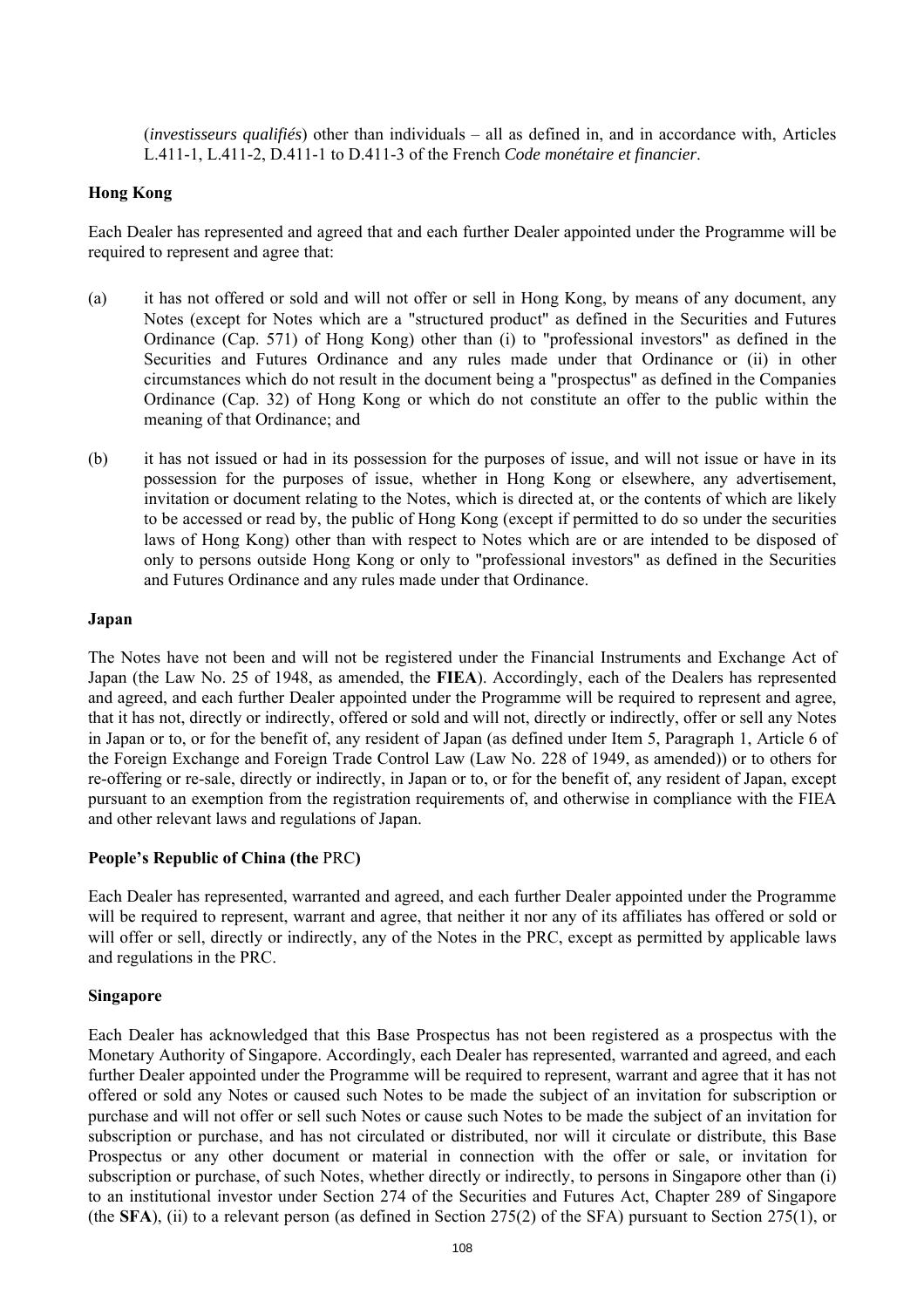any person pursuant to Section 275(1A), and in accordance with the conditions specified in Section 275, of the SFA, or (iii) otherwise pursuant to, and in accordance with the conditions of, any other applicable provision of the SFA.

Where Notes are subscribed or purchased under Section 275 of the SFA by a relevant person which is:

- (a) a corporation (which is not an accredited investor (as defined in Section 4A of the SFA)) the sole business of which is to hold investments and the entire share capital of which is owned by one or more individuals, each of whom is an accredited investor; or
- (b) a trust (where the trustee is not an accredited investor) whose sole purpose is to hold investments and each beneficiary of the trust is an individual who is an accredited investor,

securities (as defined in Section 239(1) of the SFA) of that corporation or the beneficiaries' rights and interest (howsoever described) in that trust shall not be transferred within six months after that corporation or that trust has acquired the Notes pursuant to an offer made under Section 275 of the SFA except:

- (i) to an institutional investor or to a relevant person defined in Section 275(2) of the SFA, or to any person arising from an offer referred to in Section 275(1A) or Section 276(4)(i)(B) of the SFA;
- (ii) where no consideration is or will be given for the transfer;
- (iii) where the transfer is by operation of law; or
- (iv) as specified in Section 276(7) of the SFA.

## **The Grand Duchy of Luxembourg**

In addition to the cases described in the selling restrictions under the heading "Public Offer Selling Restriction under the Prospectus Directive" in which any Dealer can make an offer of Notes to the public in an EEA Member State (including the Grand Duchy of Luxembourg), any Dealer can also make an offer of Notes to the public in the Grand Duchy of Luxembourg:

- (a) at any time, to national and regional governments, central banks, international and supranational institutions (such as the International Monetary Fund, the European Central Bank, the European Investment Bank) and other similar international organisations;
- (b) at any time, to legal entities which are authorised or regulated to operate in the financial markets (including, credit institutions, investment firms, other authorised or regulated financial institutions, undertakings for collective investment and their management companies, pension and investment funds and their management companies, insurance undertakings and commodity dealers) as well as entities not so authorised or regulated whose corporate purpose is solely to invest in securities; and
- (c) at any time, to certain natural persons or small and medium-sized enterprises (as defined in the Luxembourg act dated 10 July 2005 on prospectuses for securities implementing the Directive 2003/71/EC (the Prospectus Directive) into Luxembourg law) recorded in the register of natural persons or small and medium-sized enterprises considered as qualified investors as held by the *Commission de surveillance du secteur financier* as the competent authority in Luxembourg in accordance with the Prospectus Directive.

## **General**

These selling restrictions may be modified by the agreement of the Issuer and the Dealers following a change in relevant law, regulation or directive. Any such modification or supplement will be set out in the Final Terms issued in respect of the issue of Notes to which it relates or in a supplement to this Base Prospectus.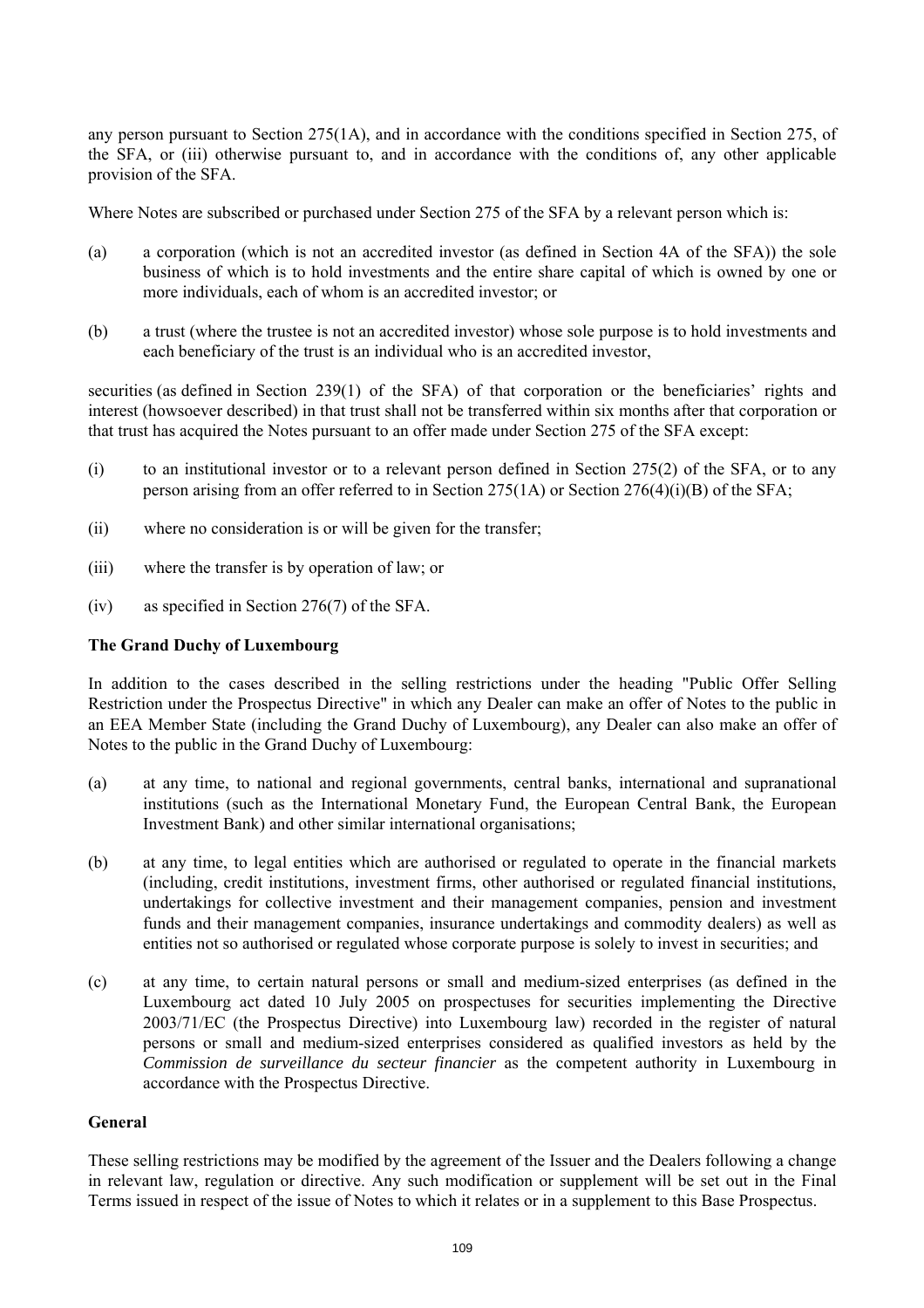Save as stated herein, no action has been taken in any jurisdiction that would permit an offer to the public of any of the Notes. Neither the Issuer nor any of the Dealers represents that Notes may at any time lawfully be resold in compliance with any applicable registration or other requirements in any jurisdiction, or pursuant to any exemption available thereunder, or assumes any responsibility for facilitating such resale.

Each Dealer has agreed that it will (to the best of its knowledge and belief after making reasonable enquiries) comply with all relevant laws, regulations and directives in each jurisdiction in which it purchases, offers, sells or delivers Notes or has in its possession or distributes the Base Prospectus, any other offering material or any Final Terms and obtain any consent, approval or permission required for the purchase, offer or sale of Notes under the laws and regulations in force in any jurisdiction in which it makes such purchase, offer or sale in all cases at its own expense and none of the Issuer or any other Dealer shall have responsibility therefor.

Each of the Dealers and the Issuer has represented and agreed that Materialised Notes may only be issued outside France.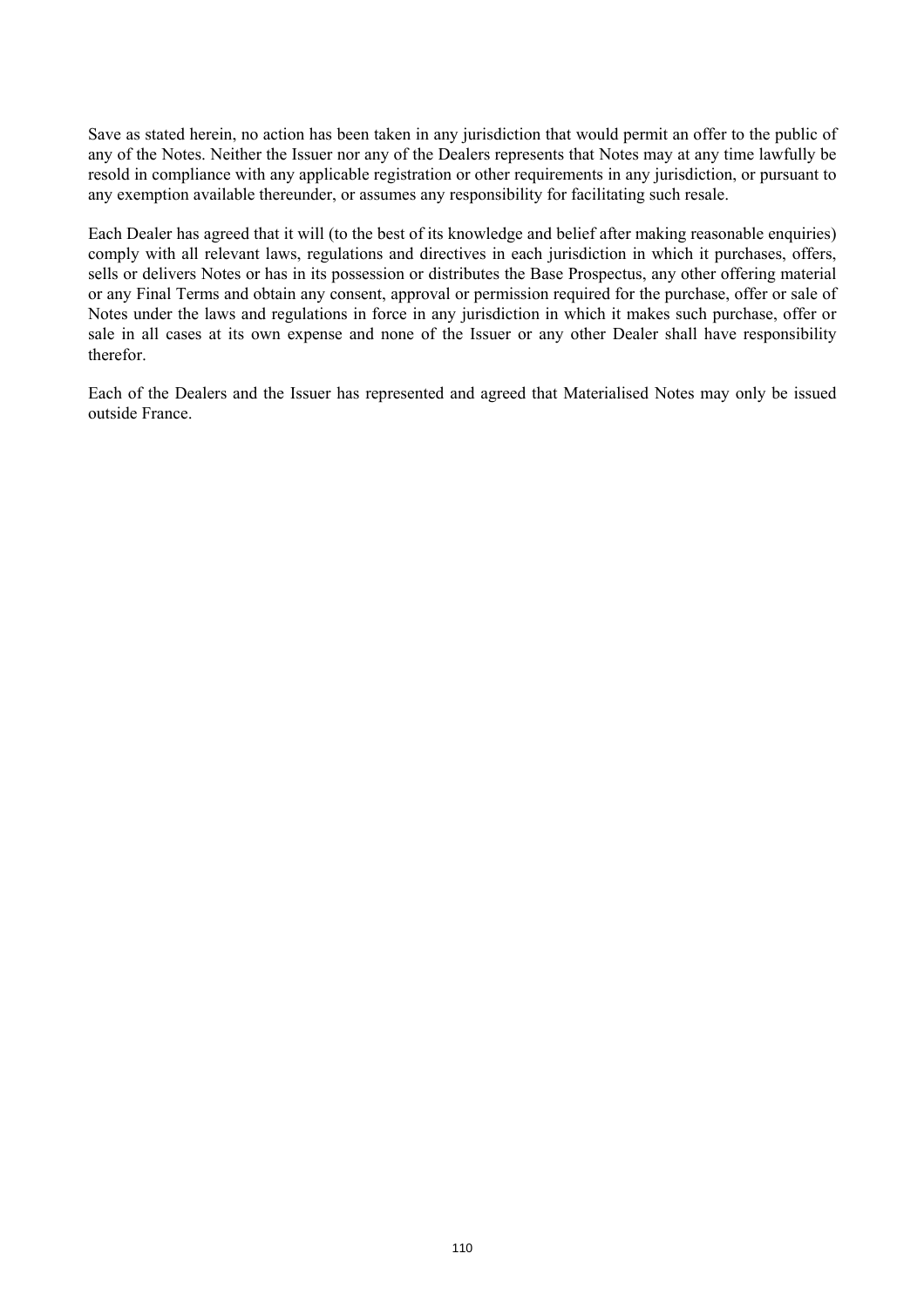#### **FORM OF FINAL TERMS FOR NOTES WITH A DENOMINATION OF AT LEAST €50,000/€100,000**

*Set out below is the form of Final Terms which will be completed for each Tranche of Notes issued under the Programme with a denomination of at least EUR 50,000/EUR 100,000 (or its equivalent in another currency.*

Final Terms dated  $[•]$ 

[Logo, if document is printed]

# **PEUGEOT S.A.**

(the **Issuer**)]

Issue of [*Aggregate Nominal Amount of Tranche*] [*Title of Notes*]

Under the

Euro [●],000,000,000

Euro Medium Term Note Programme

for the issue of Notes

SERIES NO:  $[•]$ 

TRANCHE NO:  $[•]$ 

[Name(s) of Dealer(s)]

## **PART A – CONTRACTUAL TERMS**

Terms used herein shall be deemed to be defined as such for the purposes of the Conditions set forth in the Base Prospectus dated 16 May 2012 which received visa no. 12-213 from the *Autorité des marchés financiers* (the **AMF**) on 16 May 2012 [and the supplement to the Base Prospectus dated [ $\bullet$ ] which received visa no. **[●]** from the AMF on **[●]**] which [together] constitute[s] a base prospectus for the purposes of Directive 2003/71/EC of the European Parliament and of the Council of 4 November 2003 as amended (which includes the amendments made by Directive 2010/73/EU (the **2010 PD Amending Directive**) to the extent that such amendments have been implemented in a Member State) (the **Prospectus Directive**). This document constitutes the Final Terms of the Notes described herein for the purposes of Article 5.4 of the Prospectus Directive and must be read in conjunction with such Base Prospectus [as so supplemented]. Full information on the Issuer and the offer of the Notes is only available on the basis of the combination of these Final Terms and the Base Prospectus. The Base Prospectus [and the supplement to the Base Prospectus] [is] [are]] available for viewing on the website of the AMF (www.amf-france.org), on the Issuer's website (www.psa-peugeot-citroen.com) and copies may be obtained from the Issuer at 75, avenue de la Grande Armée, 75016 Paris, France.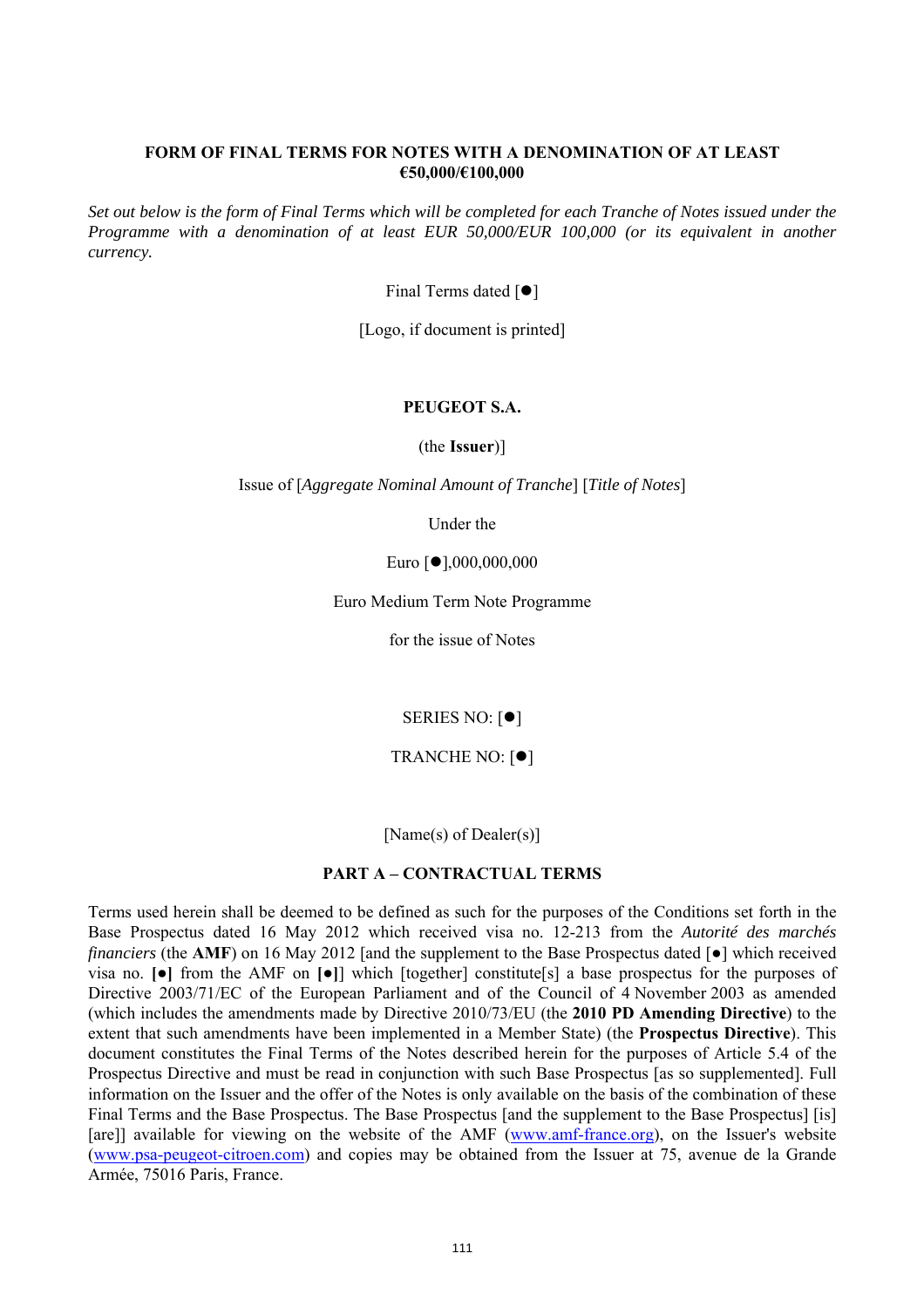## *The following alternative language applies if the first tranche of an issue which is being increased was issued under a Base Prospectus with an earlier date.*

Terms used herein shall be deemed to be defined as such for the purposes of the Conditions (the **Conditions**) set forth in the Base Prospectus dated **[***original date***]** [which received visa no. **[●]** from the *Autorité des marchés financiers* (the **AMF**) on  $\text{[•]}$  [and the supplement to the Base Prospectus dated  $\text{[•]}$  [which received visa no. **[●]** from the AMF on **[●]]**]. This document constitutes the Final Terms of the Notes described herein for the purposes of Article 5.4 of Directive 2003/71/EC of the European Parliament and of the Council of 4 November 2003 as amended (which includes the amendments made by Directive 2010/73/EU (the **2010 PD Amending Directive**) to the extent that such amendments have been implemented in a Member State) (the **Prospectus Directive**) and must be read in conjunction with the Base Prospectus dated [*current date*] which received visa no.  $[\bullet]$  from the AMF on  $[\bullet]$  [and the supplement to the Base Prospectus dated  $[\bullet]$ which received visa no. **[●]** from the AMF on **[●]**, which [together] constitute[s] a base prospectus for the purposes of the Prospectus Directive, save in respect of the Conditions which are extracted from the Base Prospectus dated [*original date*] [and the supplement to the Base Prospectus dated [ $\bullet$ ]] and are attached hereto. Full information on the Issuer and the offer of the Notes is only available on the basis of the combination of these Final Terms and the Base Prospectus dated [*original date*] and the Base Prospectus dated [*current date*] [and the supplement to the Base Prospectus dated [ $\bullet$ ]]. The Base Prospectus [and the supplement to the Base Prospectus] are available for viewing on the website of the AMF (www.amffrance.org) and on the Issuer's website (www.psa-peugeot-citroen.com) and copies may be obtained from the Issuer at 75, avenue de la Grande Armée, 75016 Paris, France.

[Include whichever of the following apply or specify as "Not Applicable" (N/A). Note that the numbering *should remain as set out below, even if "Not Applicable" is indicated for individual paragraphs or subparagraphs. Italics denote guidance for completing the Final Terms.]*

*[When completing any final terms, or adding any other final terms or information, consideration should be given as to whether such terms or information constitute "significant new factors" and consequently trigger the need for a supplement to the Base Prospectus under Article 16 of the Prospectus Directive.]*

[*If the Notes have a maturity of less than one year from the date of their issue, the minimum denomination must be £100,000 or its equivalent in any other currency.*]

[*NB: In the case of Notes which do not benefit from the Exception provided under the ruling (*rescrit) *no 2010/11 (FP and FE) of the French tax authorities dated 22 February 2010 (please see Taxation section of the Base Prospectus), it will be necessary to (a) make additional modifications to the terms of these Final Terms and (b) consider including additional risk factors, to take account of the tax regime introduced by*  Article 22 of the French loi de finances rectificative pour 2009 n<sup>o</sup> 3 (n<sup>o</sup> 2009-1674 dated 30 December 2009).]

| 1. | Issuer:          |                 | Peugeot S.A.                  |
|----|------------------|-----------------|-------------------------------|
| 2. | (1)              | Series Number:  | $  \bullet  $                 |
|    | $\left  \right $ | Tranche Number: | $  \bullet  $                 |
|    |                  |                 | $[$ (If fungible<br>- - - - - |

 $with$  an existing Series, details of that *Series, including the date on which the Notes become fungible)*]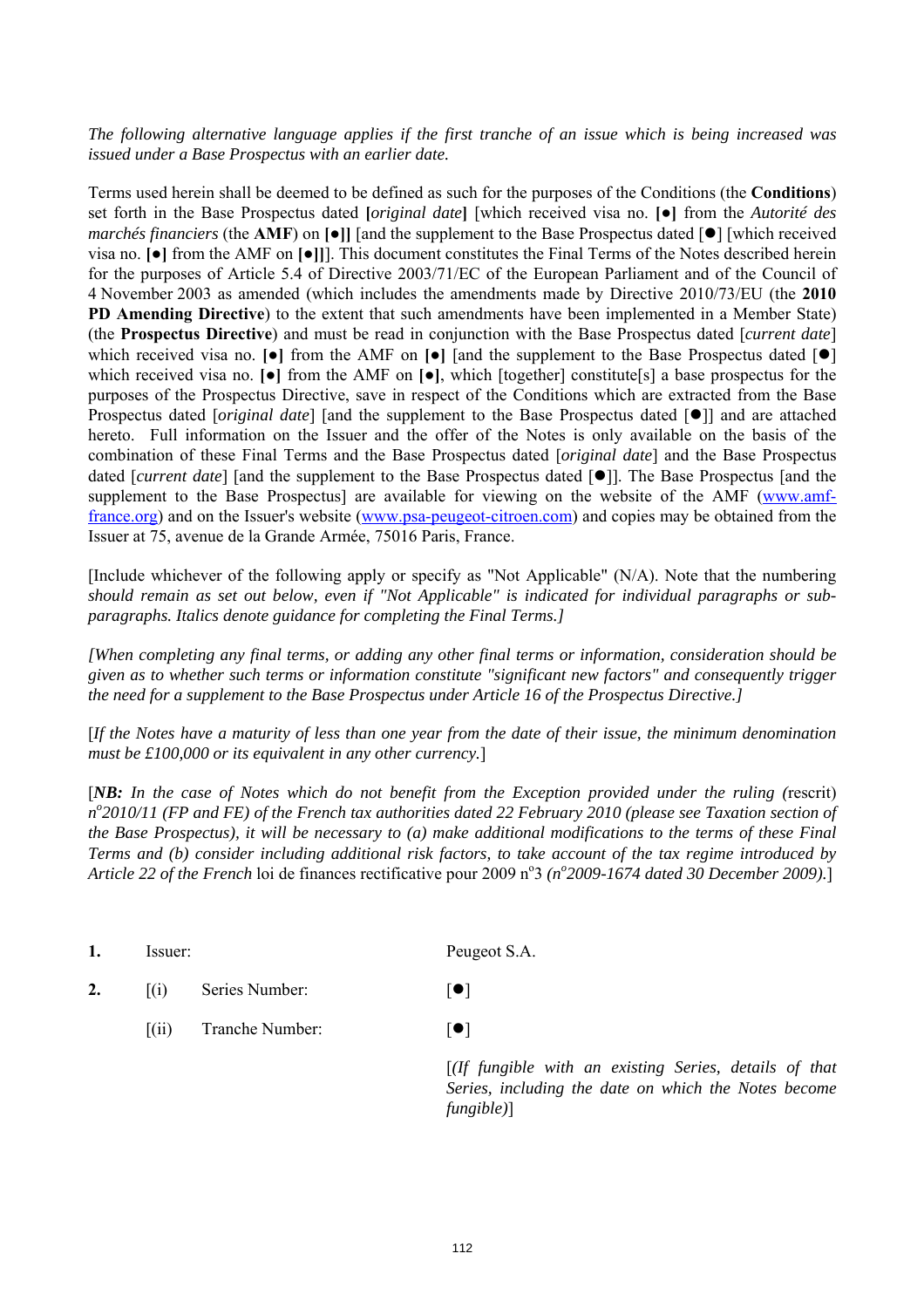| 3. | Specified Currency or Currencies: | $\lceil \bullet \rceil$ |
|----|-----------------------------------|-------------------------|
|    |                                   |                         |

- 4. Aggregate Nominal Amount:  $\begin{bmatrix} \bullet \\ \bullet \end{bmatrix}$ 
	- $[(i)$  Series:  $[•]$
	- $[(ii)$  [Tranche:  $[①]$ ]

**5.** Issue Price:  $\begin{bmatrix} \bullet \\ \bullet \end{bmatrix}$  per cent. of the Aggregate Nominal Amount [plus accrued interest from [*insert date*] (*in the case of fungible issues only if applicable)*]

**6.** Specified Denominations:  $\begin{bmatrix} \bullet \\ \bullet \end{bmatrix}$  (*one denomination only for the Dematerialised Notes*)

> *(N.B. Following the entry into force of the 2010 PD Amending Directive on 31 December 2010, Notes to be admitted to trading on a regulated market within the European Economic Area with a maturity date which will fall after the implementation date of the 2010 PD Amending Directive in the relevant European Economic Area Member State (which is due to be no later than 1 July 2012) must have a minimum denomination of EUR 100,000 (or equivalent) in order to benefit from Transparency Directive exemptions in respect of wholesale securities. Similarly, Notes issued after the implementation of the 2010 PD Amending Directive in a Member State must have a minimum denomination of EUR 100,000 (or equivalent) in order to benefit from the wholesale exemption set out in Article 3.2(d) of the Prospectus Directive in that Member State.)*

**7.**  $[(i)$  Issue Date:  $[0]$ 

[(ii)] Interest Commencement Date  $[\bullet]$  [*Specify*/Issue Date/Not Applicable]

**8.** Maturity Date: [*specify date or (for Floating Rate Notes) Interest Payment Date falling in or nearest to the relevant month and year*]

**9.** Interest Basis:  $\begin{bmatrix} \bullet \end{bmatrix}$  per cent. Fixed Rate

[[*specify reference rate*]  $+/-$  [ $\bullet$ ] per cent. Floating Rate]

[Zero Coupon]

[Index Linked Interest]

[Other (*specify*)]

(further particulars specified below)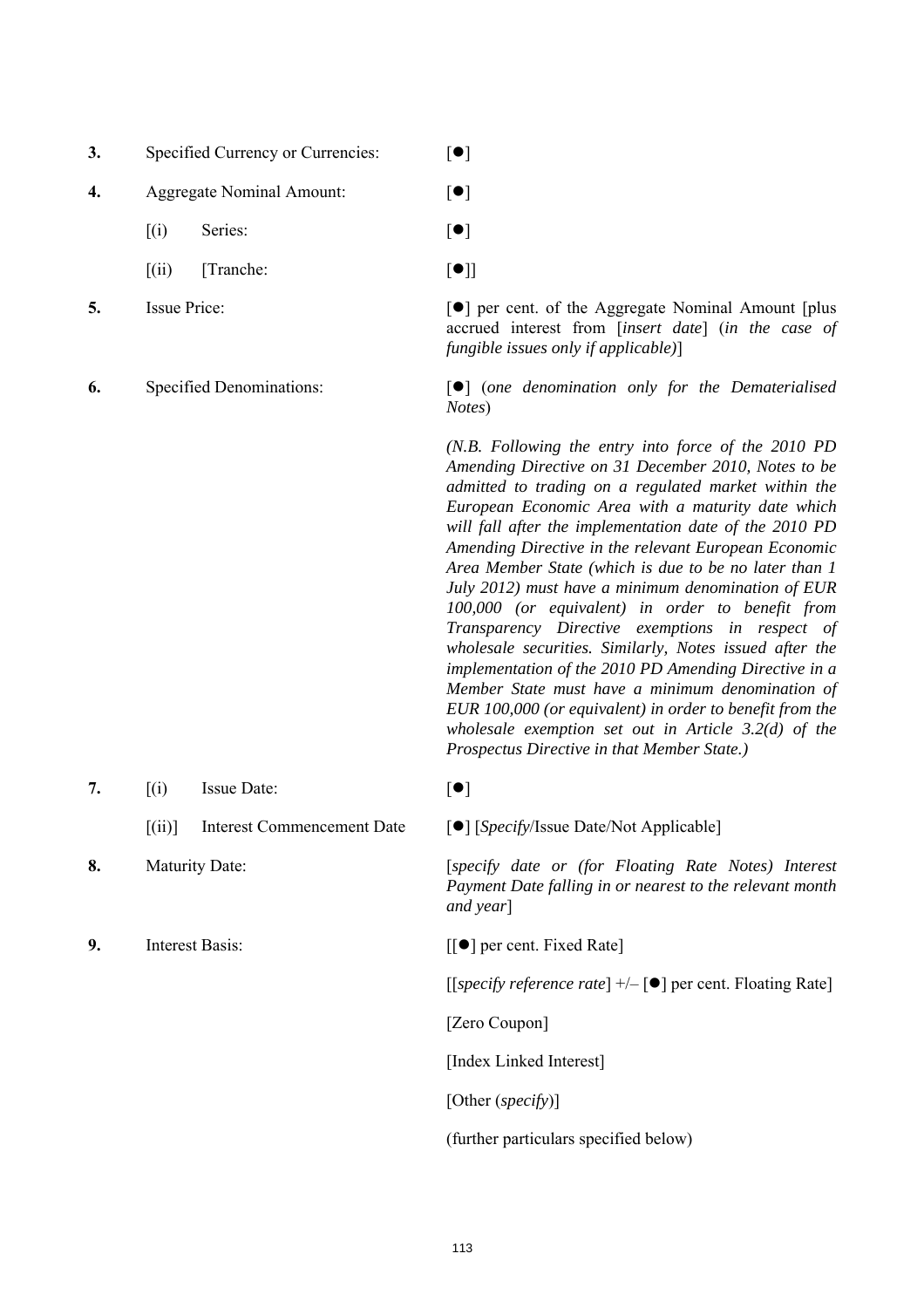| 10. |           | Redemption/Payment Basis <sup>1</sup> :                               | [Redemption at par]                                                                                                                                                                                                                                     |
|-----|-----------|-----------------------------------------------------------------------|---------------------------------------------------------------------------------------------------------------------------------------------------------------------------------------------------------------------------------------------------------|
|     |           |                                                                       | [Index Linked Redemption]                                                                                                                                                                                                                               |
|     |           |                                                                       | [Dual Currency]                                                                                                                                                                                                                                         |
|     |           |                                                                       | [Partly Paid]                                                                                                                                                                                                                                           |
|     |           |                                                                       | [Instalment]                                                                                                                                                                                                                                            |
|     |           |                                                                       | [Other (specify)]                                                                                                                                                                                                                                       |
| 11. |           | Change of Interest or<br>Redemption/Payment Basis:                    | [Specify details of any provision for convertibility of<br>Notes into another interest or redemption/payment<br><i>basis</i> ]                                                                                                                          |
| 12. |           | Put/Call Options:                                                     | [Not Applicable]                                                                                                                                                                                                                                        |
|     |           |                                                                       | [Investor Put]                                                                                                                                                                                                                                          |
|     |           |                                                                       | [Issuer Call]                                                                                                                                                                                                                                           |
|     |           |                                                                       | [Put Option in case of Change of Control]                                                                                                                                                                                                               |
|     |           |                                                                       | [(further particulars specified below)]                                                                                                                                                                                                                 |
| 13. | (i)       | Status of the Notes:                                                  | Senior                                                                                                                                                                                                                                                  |
|     | $[$ (ii)] | [Date of corporate authorisations]<br>for issuance of Notes obtained: | $\left[\bullet\right]$ [and $\left[\bullet\right]$ , respectively]]                                                                                                                                                                                     |
|     |           |                                                                       | $(N.B$ Only relevant where Board (or similar)<br>authorisation is required for the particular tranche of<br><i>Notes</i> )]                                                                                                                             |
| 14. |           | Method of distribution:                                               | [Syndicated/Non-syndicated]                                                                                                                                                                                                                             |
|     |           | PROVISIONS RELATING TO INTEREST (IF ANY) PAYABLE                      |                                                                                                                                                                                                                                                         |
| 15. |           | <b>Fixed Rate Note Provisions</b>                                     | [Applicable/Not Applicable]                                                                                                                                                                                                                             |
|     |           |                                                                       | (If not applicable, delete the remaining sub-paragraphs<br>of this paragraph)                                                                                                                                                                           |
|     | (i)       | $Rate[s]$ of Interest:                                                | <b>[</b> •] per cent. per annum [payable [annually/semi-<br>annually/quarterly/monthly] in arrear]                                                                                                                                                      |
|     | [(ii)]    | Interest Payment Date(s):                                             | <b>•</b> The in each year [adjusted in accordance with [the<br>Business Day Convention specified below] <sup>2</sup> [specify]<br>Business Day Convention and any applicable Business<br>Centre(s) for the definition of Business Day]/not<br>adjusted] |

<sup>1</sup>

If the Final Redemption Amount is more or less than 100 per cent. of the nominal value the Notes will be derivative securities for the purposes of the Prospectus Directive and the requirements of Annex XII to the Prospectus Directive Regulation will apply. This pro forma has been annotated to indicate where the key additional requirements of Annex XII are dealt with.<br>RMB Notes only.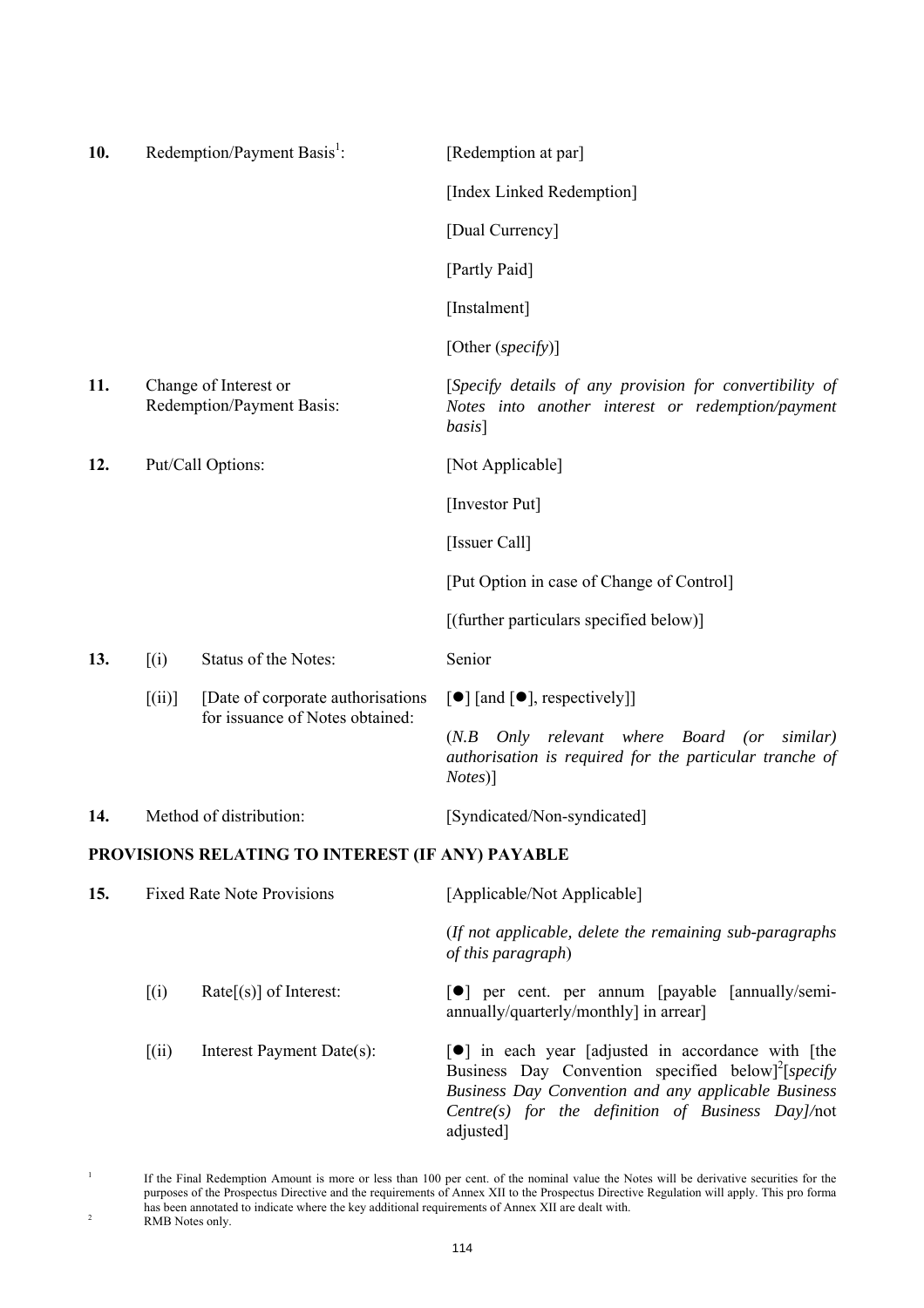|     | (iii)                                   | Fixed Coupon Amount $[(s)]$ :                                                           | [ $\bullet$ ] per [ $\bullet$ ] in Nominal Amount] <sup>3</sup>                                                                                                                                                                  |
|-----|-----------------------------------------|-----------------------------------------------------------------------------------------|----------------------------------------------------------------------------------------------------------------------------------------------------------------------------------------------------------------------------------|
|     | (iv)                                    | Broken Amount(s):                                                                       | [Insert particulars of any initial or final broken interest<br>amounts which do not correspond with the Fixed<br>Coupon Amount(s) and the Interest Payment Date(s) to<br>which they relate]                                      |
|     | (x)                                     | Day Count Fraction<br>(Condition $5(a)$ ):                                              | [30/360 / Actual/Actual ([ICMA]/ISDA)/other]                                                                                                                                                                                     |
|     | [(vi)]                                  | <b>Determination Dates</b><br>(Condition $5(a)$ ):                                      | [●] in each year (insert regular Interest Payment Dates,<br>ignoring Issue Date or Maturity Date in the case of a<br>long or short first or last Coupon. N.B. only relevant<br>where Day Count Fraction is Actual/Actual (ICMA)) |
|     |                                         | [Business Day Convention]                                                               | [Floating Rate Business Day Convention/ Following<br>Business Day Convention/Modified Following Business<br>Day Convention/ Preceding Business Day Convention/<br>other (give details)]] <sup>4</sup>                            |
|     | (xii)                                   | Other terms relating to the<br>method of calculating interest<br>for Fixed Rate Notes:  | [Not Applicable/give details]                                                                                                                                                                                                    |
|     | $\left[\left(\text{viii}\right)\right]$ | Party responsible for calculating<br>Interest Amounts (if not the<br>Calculation Agent) | $\left[\bullet\right] / [\text{Not Applied}]^5$                                                                                                                                                                                  |
| 16. |                                         | <b>Floating Rate Note Provisions</b>                                                    | [Applicable/Not Applicable]                                                                                                                                                                                                      |
|     |                                         |                                                                                         | (If not applicable, delete the remaining sub-paragraphs<br>of this paragraph)                                                                                                                                                    |
|     | (i)                                     | Interest Period(s):                                                                     | $[\bullet]$                                                                                                                                                                                                                      |
|     | (iii)                                   | Specified<br>Payment<br>Interest<br>Dates:                                              | $\lceil \bullet \rceil$                                                                                                                                                                                                          |
|     | $\left[$ (iii)                          | First Interest Payment Date:                                                            | [•]                                                                                                                                                                                                                              |
|     | (iv)                                    | <b>Investment Period Date:</b>                                                          | [ $\bullet$ ] (Not applicable unless different from Interest<br>Payment Date)                                                                                                                                                    |
|     | (x)                                     | <b>Business Day Convention:</b>                                                         | [Floating Rate Business Day Convention/ Following<br>Business Day Convention/Modified Following Business<br>Day Convention/ Preceding Business Day Convention/<br>other (give details)]                                          |
|     | [(vi)]                                  | <b>Business Centre(s)</b><br>(Condition $5(a)$ ):                                       | [•]                                                                                                                                                                                                                              |

3

4

5

Not applicable for RMB Notes.

RNB Notes only.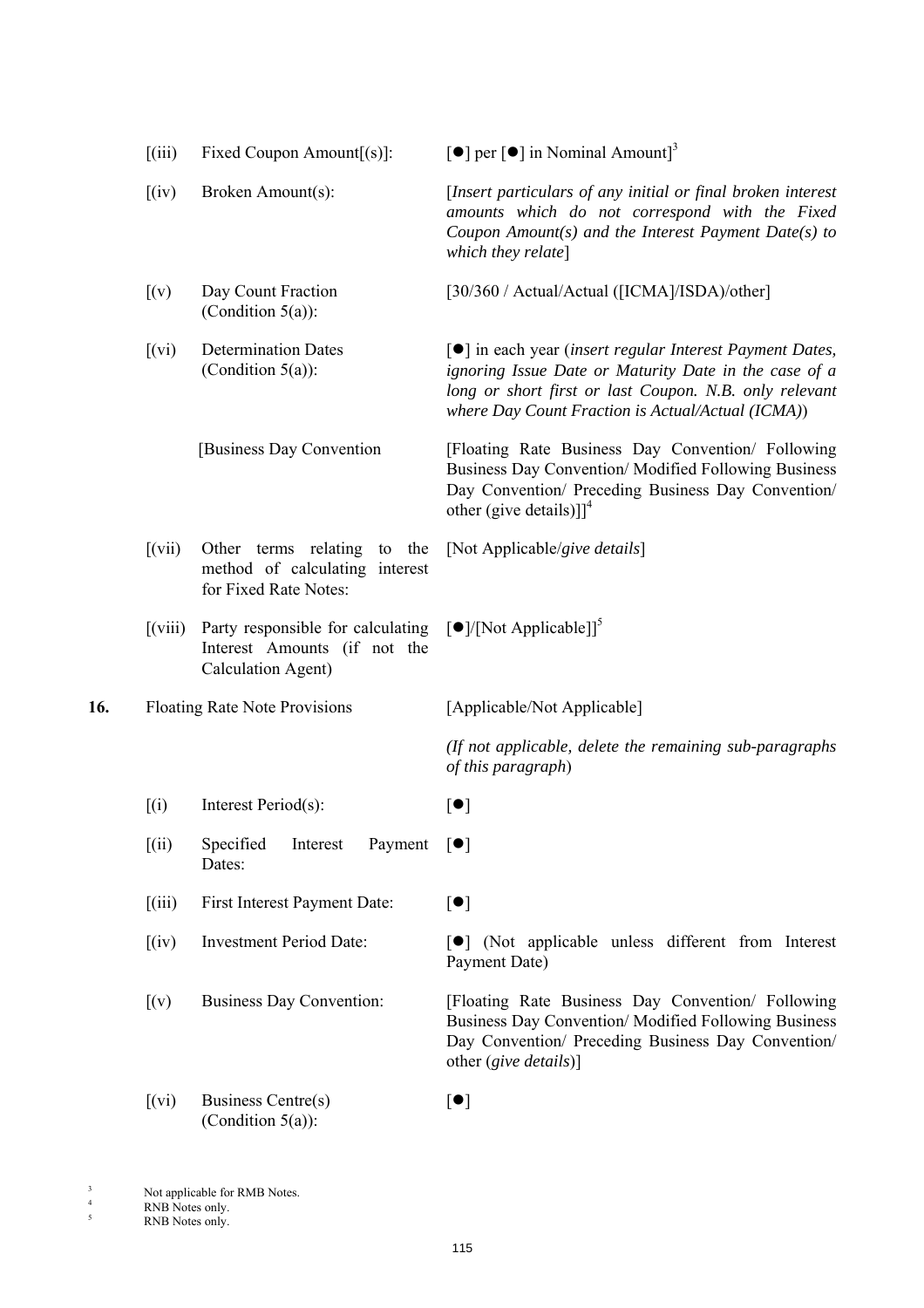$[(vii)$  Manner in which the Rate(s) of Interest is/are to be determined:

[Screen Rate Determination/ISDA

Determination/FBF Determination/other (*give details*)]

- [(viii) Party responsible for calculating the Rate(s) of Interest and Interest Amount(s) (if not the Calculation Agent):  $[•]$
- [(ix) Screen Rate Determination  $[$ (Condition 5(c)(iii)(C))]:
	- Reference Rate:  $[\bullet]$
	- Interest Determination
	- Relevant Screen Page:  $[•]$
- [(x) FBF Determination  $[$ (Condition 5(c)(iii)(A))]:
	- Floating Rate:  $\begin{bmatrix} \bullet \end{bmatrix}$
	- Floating Rate Determination Date (*Date de Détermination du Taux Variable*): [<sup>1</sup>]
- [(xi) ISDA Determination (Condition  $5(c)(iii)$  (B)):
	- Floating Rate Option:  $[•]$
	- Designated Maturity:  $[•]$
	- Reset Date:  $[•]$
	- ISDA Definitions (if different from those set out in the Conditions)
- $[(xii)$  Margin(s):  $[+/][\bullet]$  per cent. per annum
- $[(xiii)$  Minimum Rate of Interest:  $[①]$  per cent. per annum
- $[(xiv)$  Maximum Rate of Interest:  $[①]$  per cent. per annum
- [(xv) Day Count Fraction (Condition 5(a)):
- $[(xvi)$  Fall back provisions, rounding  $[\bullet]$ provisions, denominator and any other terms relating to the method of calculating interest on

merest Determination [<sup>o</sup>] *[TARGET] Business Days in [specify city] for* Date(s): *[specify currency] prior to [the first day of each Interest Accrual Period/each Interest Payment Date]*

 $[•]$ 

 $[•]$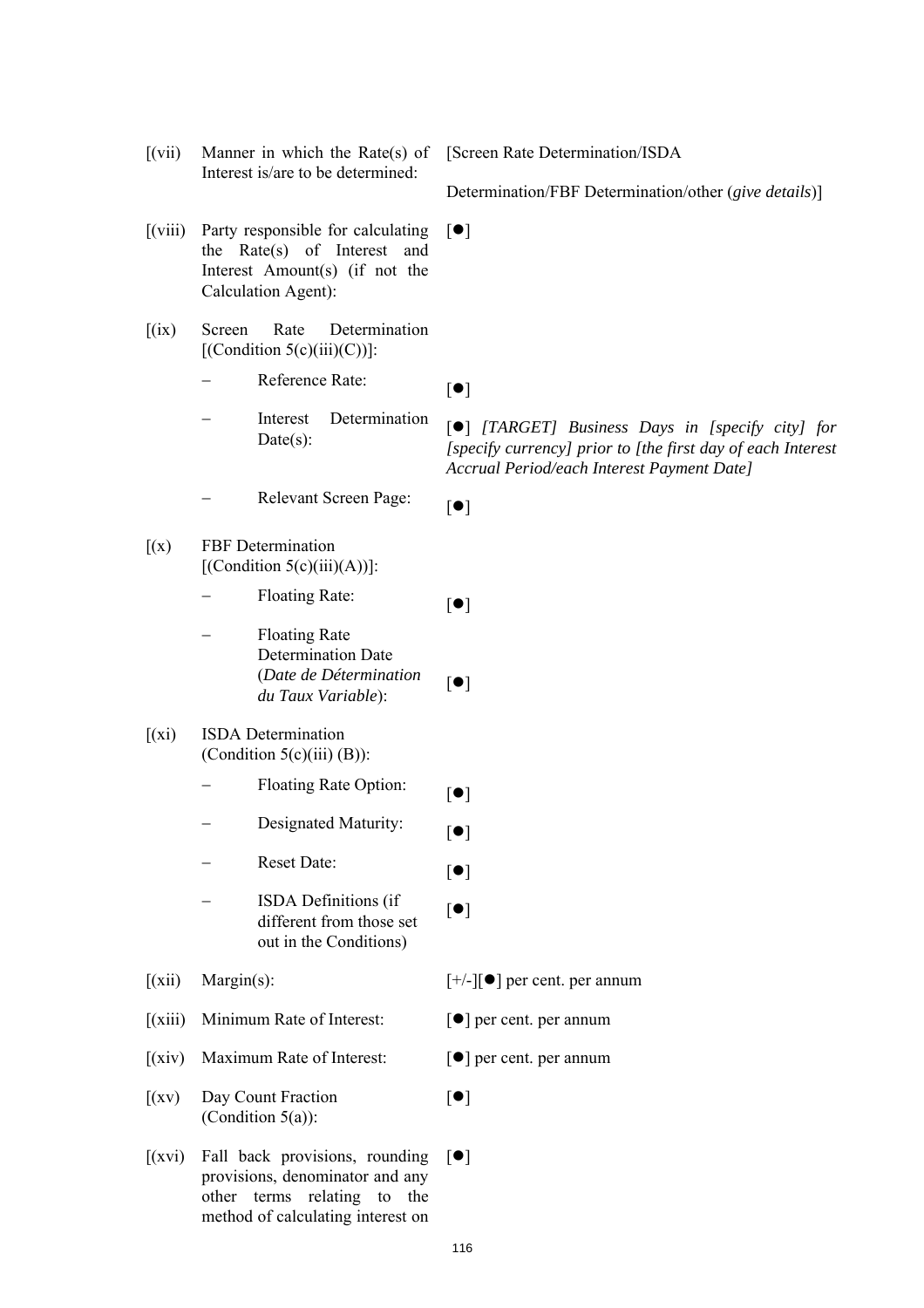|     |                                         | Floating Rate Notes, if different<br>from those<br>set out in the<br>Conditions:                                                                                                                    |                                                                                                                                                                                                       |
|-----|-----------------------------------------|-----------------------------------------------------------------------------------------------------------------------------------------------------------------------------------------------------|-------------------------------------------------------------------------------------------------------------------------------------------------------------------------------------------------------|
| 17. |                                         | Zero Coupon Note Provisions                                                                                                                                                                         | [Applicable/Not Applicable]                                                                                                                                                                           |
|     |                                         |                                                                                                                                                                                                     | (If not applicable, delete the remaining sub-paragraphs<br>of this paragraph)                                                                                                                         |
|     | (i)                                     | <b>Amortisation Yield</b><br>(Condition $6(f)(i)$ ):                                                                                                                                                | $\lceil \bullet \rceil$ per cent. per annum                                                                                                                                                           |
|     | (iii)                                   | Day Count Fraction<br>(Condition $5(a)$ ):                                                                                                                                                          | $[\bullet]$                                                                                                                                                                                           |
|     | $\left[\left(iii\right)\right]$         | Any other formula/basis of<br>determining amount payable:                                                                                                                                           | $\lceil \bullet \rceil$                                                                                                                                                                               |
| 18. |                                         | Index-Linked<br>Note/other<br>Interest<br>variable-linked interest Note Provisions                                                                                                                  | [Applicable/Not Applicable]<br>(If not applicable, delete the remaining sub-paragraphs<br>of this paragraph)                                                                                          |
|     | (i)                                     | Index/Formula/other variable:                                                                                                                                                                       | [sive or annex details]                                                                                                                                                                               |
|     | (iii)                                   | Party responsible for calculating<br>the Rate $(s)$ of the due interest (if<br>not the Calculation Agent):                                                                                          | $\lceil \bullet \rceil$                                                                                                                                                                               |
|     | (iii)                                   | Provisions<br>for<br>determining<br>Coupon where calculated by<br>reference<br>Index<br>and/or<br>to<br>Formula and/or other variable:                                                              | $\lceil \bullet \rceil$                                                                                                                                                                               |
|     | (iv)                                    | Interest Determination Date(s):                                                                                                                                                                     | $\lceil \bullet \rceil$                                                                                                                                                                               |
|     | [(v)]                                   | Provisions<br>for<br>determining<br>Coupon where calculation by<br>reference<br>Index<br>and/or<br>to<br>Formula and/or other variable is<br>impossible or impracticable or<br>otherwise disrupted: | $\lceil \bullet \rceil$                                                                                                                                                                               |
|     | (xi)                                    | Interest Period(s):                                                                                                                                                                                 | [•]                                                                                                                                                                                                   |
|     | $[$ (vii)                               | Specified<br>Interest<br>Payment<br>Dates:                                                                                                                                                          | $\lceil \bullet \rceil$                                                                                                                                                                               |
|     | $\left[\left(\text{viii}\right)\right]$ | <b>Business Day Convention:</b>                                                                                                                                                                     | [Floating Rate Business Day Convention/ Following<br>Business Day Convention/Modified Following Business<br>Convention/Preceding<br><b>Business</b><br>Day<br>Day<br>Convention/other (give details)] |
|     | (ix)                                    | Business Centre(s)<br>(Condition $5(a)$ ):                                                                                                                                                          | [•]                                                                                                                                                                                                   |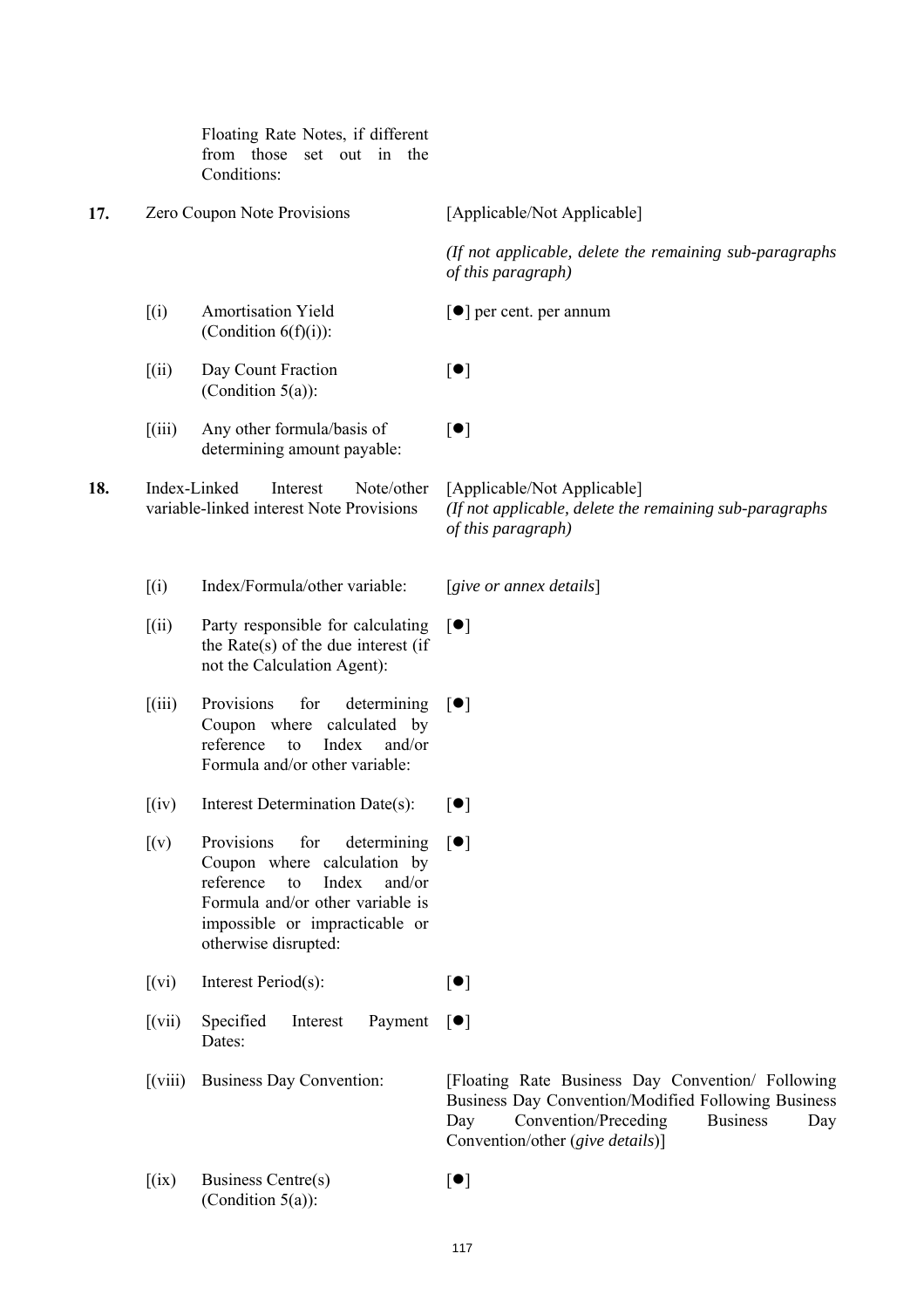| (x)<br>Minimum Rate of Interest:<br>$\lceil \bullet \rceil$ per cent. per annum |  |
|---------------------------------------------------------------------------------|--|
|---------------------------------------------------------------------------------|--|

 $[•]$ 

[Applicable/Not Applicable]

*of this paragraph)*

*(If not applicable, delete the remaining sub-paragraphs* 

- $[(xi)$  Maximum Rate of Interest:  $[①]$  per cent. per annum
- [(xii) Day Count Fraction (Condition 5(a)):

**19.** Dual Currency Note Provisions<sup>6</sup>

[(i) Rate of Exchange/method of [*give details*] calculating Rate of Exchange:

- [(ii) Party responsible for calculating the principal and/or interest due (if not the Calculation Agent):  $[\bullet]$
- [(iii) Provisions applicable where calculation by reference to Rate of Exchange impossible or impracticable:  $\lceil \bullet \rceil$
- [(iv) Person at whose option Specified Currency(ies) is/are  $\Box$  payable:  $\Box$
- [(v) Day Count Fraction (Condition 5(a)):  $[•]$

## **PROVISIONS RELATING TO REDEMPTION**

**20.** Call Option [Applicable/Not Applicable]

*(If not applicable, delete the remaining sub-paragraphs of this paragraph)*

- $[(i)$  Optional Redemption Date(s):  $[\bullet]$
- [(ii) Optional Redemption Amount(s) of each Note and method, if any, of calculation of such amount(s):  $\lceil \bullet \rceil$  per Note  $\lceil \bullet \rceil$ Specified Denomination]<sup>7</sup>
- [(iii) If redeemable in part:
	- $(a)$  Minimum amount to be redeemed: nominal  $[\bullet]$
	- $(b)$  Maximum amount to be redeemed: nominal  $[\bullet]$
- 6 If the Final Redemption Amount is more or less than 100 per cent. of the nominal value, the Notes will constitute derivative securities for the purposes of the Prospectus Directive and the requirements of Annex XII to the Prospectus Directive Regulation will apply. This pro forma has been annotated to indicate where the key additional requirements of Annex XII are dealt with. Delete bracketed text in the case of Dematerialised Notes.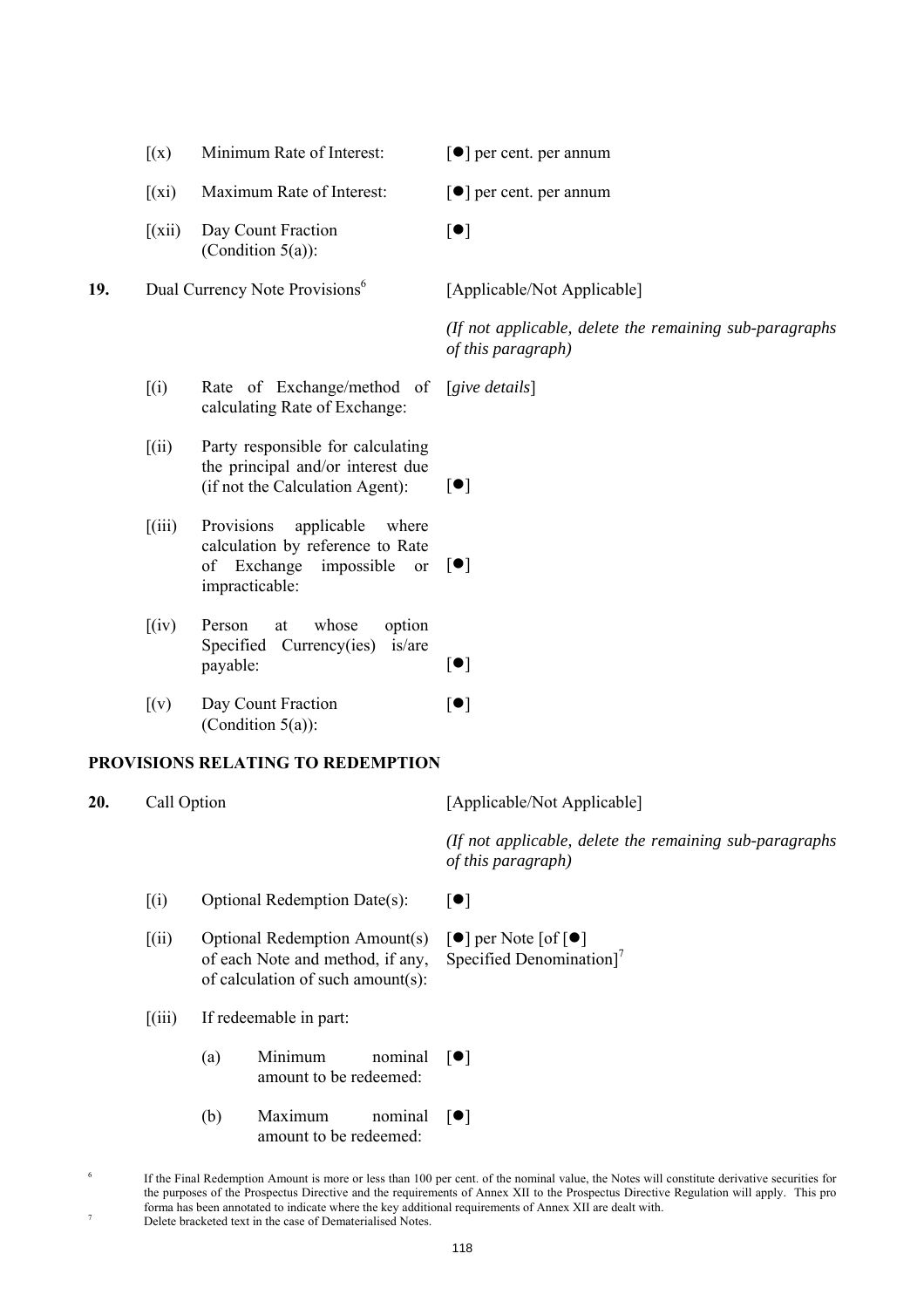| (iii) | Option Exercise Date(s): | $\lceil \bullet \rceil$ |
|-------|--------------------------|-------------------------|
|-------|--------------------------|-------------------------|

[(iv) Description of any other Issuer's option:  $\lceil \bullet \rceil$ 

 $[(v)$  Notice period<sup>8</sup>

 $[•]$ 

**21.** Put Option [Applicable/Not Applicable]

/other/see Appendix]

*(If not applicable, delete the remaining sub-paragraphs of this paragraph)*

- $[(i)$  Optional Redemption Date(s):  $[•]$
- [(ii) Optional Redemption Amount(s) of each Note and method, if any, of calculation of such amount(s):  $\lceil \bullet \rceil$  per Note  $\lceil \bullet \rceil$  Specified Denomination $\rceil^9$
- $[(iii)$  Option Exercise Date(s):  $[•]$
- [(iv) Description of any other Issuer's option:  $\lceil \bullet \rceil$
- $[(v)$  Notice period (if other than set  $[\bullet]$ out in the Conditions):
- 22. Change of Control Put Option [Applicable/Not Applicable]
- **23.** Final Redemption Amount of each  $[[\bullet]]$  per Note  $[\circ]$  Specified Denomination<sup> $]$ 1</sup>  $Note<sup>10</sup>$

In cases where the Final Redemption Amount is Index-Linked or other variable-linked:

- [(i) Index/Formula/variable: [*give or annex details*]
- [(ii) Party responsible for calculating the Final Redemption Amount (if not the Calculation Agent):  $\lceil \bullet \rceil$
- [(iii) Provisions for determining Final Redemption Amount where calculated by reference to Index and/or Formula and/or other variable:  $\lceil \bullet \rceil$
- $[(iv)$  Determination Date(s):  $[•]$

 If setting notice periods which are different to those provided in the terms and conditions, the Issuer is advised to consider the practicalities of distribution of information through intermediaries, for example, clearing systems and custodians, as well as any other notice requirements which may apply, for example, as between the Issuer and its fiscal agent. 9

8

<sup>&</sup>lt;sup>9</sup><br>Delete bracketed text in the case of Dematerialised Notes.

<sup>10</sup> If the Final Redemption Amount is more or less than 100 per cent. of the nominal value, the Notes will constitute derivative securities for the purposes of the Prospectus Directive and the requirements of Annex XII to the Prospectus Directive Regulation will apply. This pro forma has been annotated to indicate where the key additional requirements of Annex XII are dealt with. 11 Delete bracketed text in the case of Dematerialised Notes.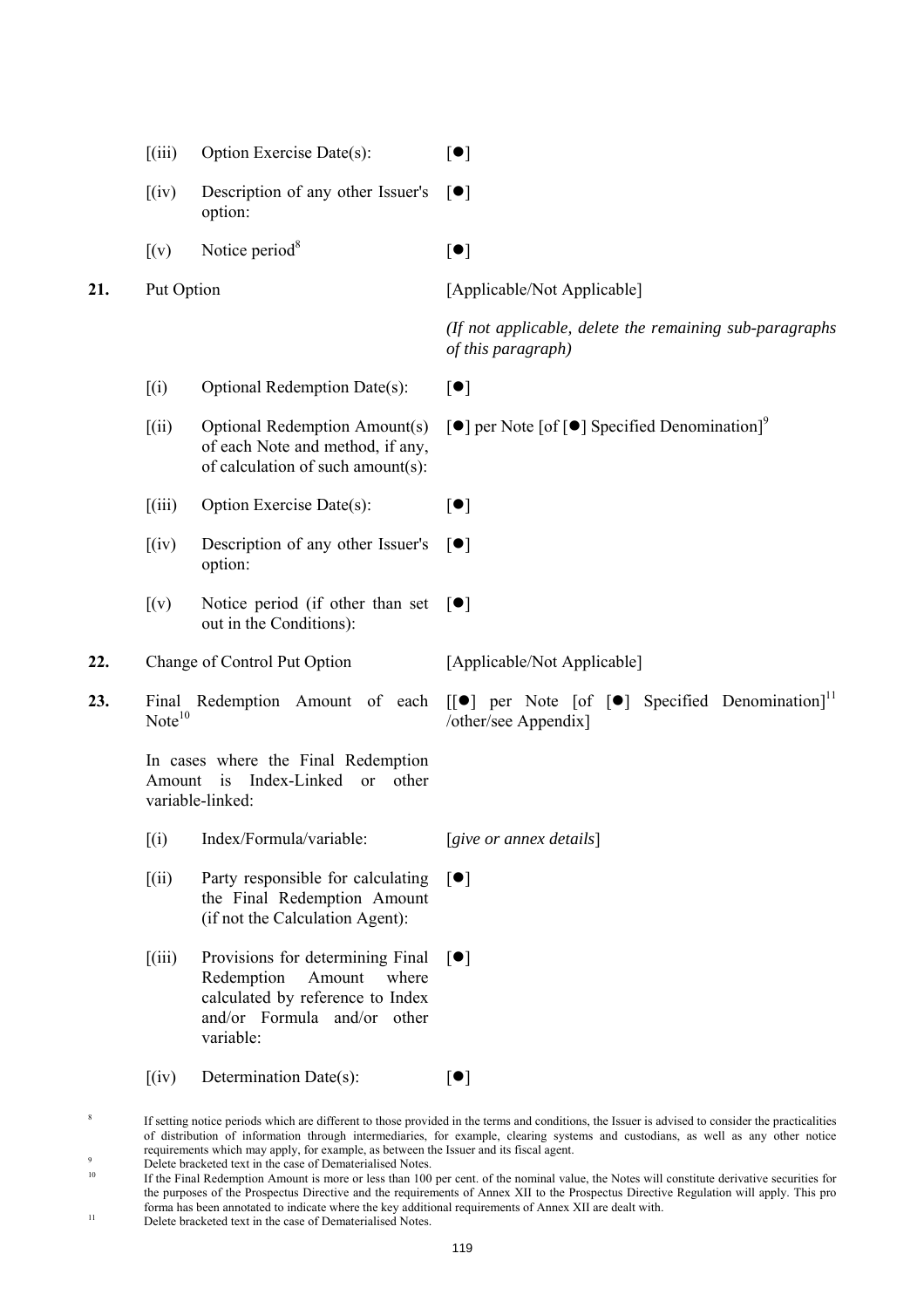- $[(v)$  Provisions for determining Final  $[\bullet]$ Redemption Amount where calculation by reference to Index and/or Formula and/or other variable is impossible or impracticable or otherwise disrupted:
- $[(vi)$  Payment Date:  $[①]$
- $[(vii)$  Minimum Final Amount: Redemption  $[\bullet]$
- $[(viii)$  Maximum Final Amount: Redemption  $[\bullet]$
- **24.** Early Redemption Amount
	- $[(i)$  Early Redemption Amount(s) of  $[\bullet]$ each Note payable on redemption for taxation reasons (Condition  $6(g)$ ), for illegality (Condition  $6(k)$ ) or on event of default (Condition 9) or other early redemption and/or the method of calculating the same (if required or if different from that set out in the Conditions):
	- [(ii) Redemption for taxation reasons [Yes/No] permitted on days others than Interest Payment Dates (Condition  $6(g)$ ):
	- [(iii) Unmatured Coupons to become [Yes/No/Not Applicable] void upon early redemption (Materialised Bearer Notes only) (Condition 7(f)):

# **GENERAL PROVISIONS APPLICABLE TO THE NOTES**

| 25. |               | Form of Notes:                | [Dematerialised<br>Notes/Materialised<br>Notes <sup>[1]</sup><br>(Materialised Notes are only in bearer form and may<br>only be issued outside France).                                                                         |
|-----|---------------|-------------------------------|---------------------------------------------------------------------------------------------------------------------------------------------------------------------------------------------------------------------------------|
|     |               |                               | [Delete as appropriate]                                                                                                                                                                                                         |
|     | (i)           | Form of Dematerialised Notes: | [Not Applicable/specify whether bearer dematerialised]<br>form (au porteur)/administered registered dematerialised<br>(au nominatif administré)/fully<br>registered<br>form<br>dematerialised form ( <i>au nominatif pur</i> )] |
|     | $\lceil$ (ii) | <b>Registration Agent</b>     | [Not Applicable/Applicable] [if applicable give name<br>and details] (note that a registration agent must be                                                                                                                    |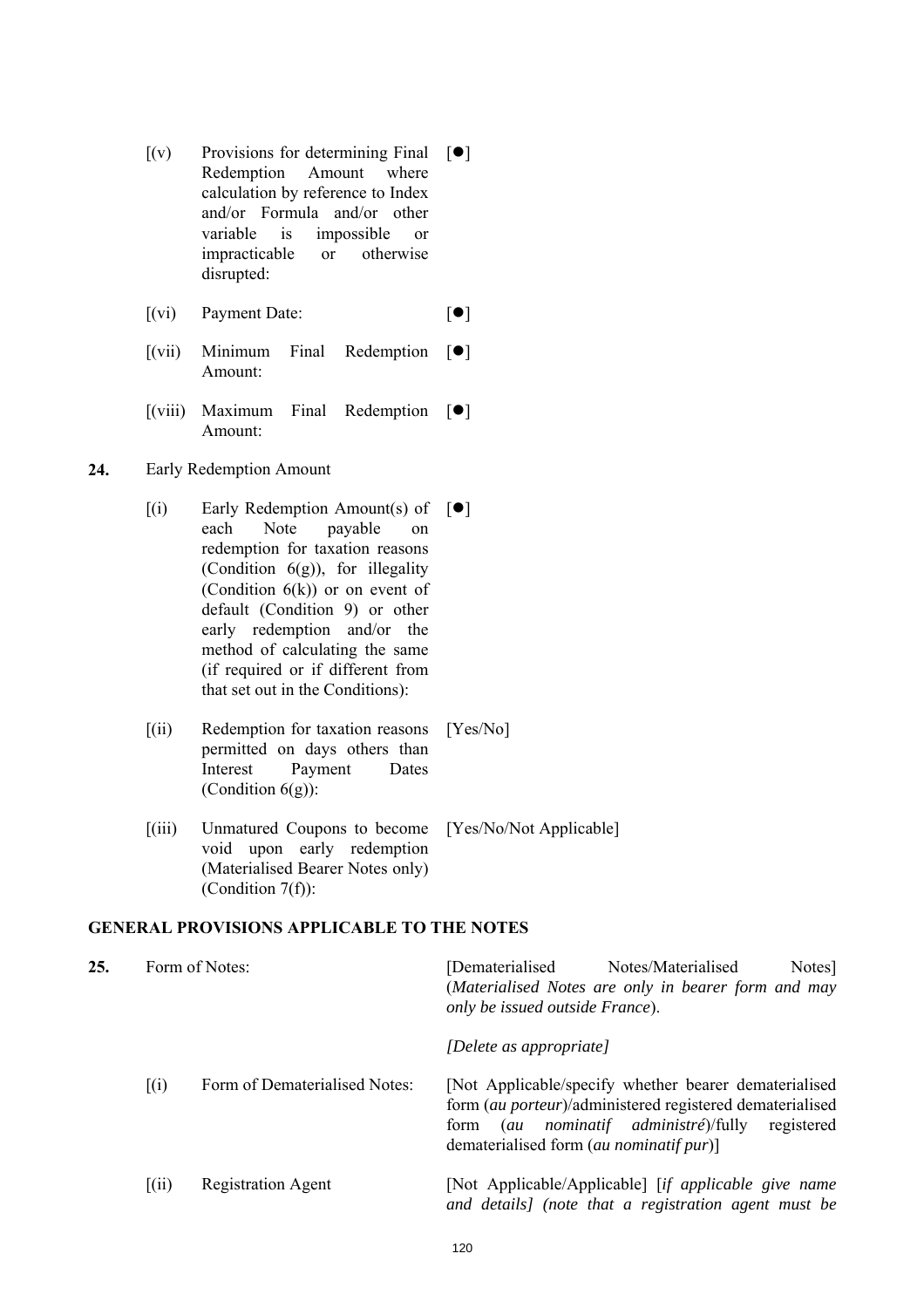*appointed in relation to fully registered dematerialised Notes only*)

[(iii) Temporary Global Certificate: [Not Applicable/Temporary Global Certificate exchangeable for Definitive Materialised Notes on  $[\bullet]$ (the Exchange Date), being 40 days after the Issue Date subject to postponement as specified in the Temporary Global Certificate]

[(iv) Applicable TEFRA exemption: [C Rules/D Rules/Not Applicable] *(Only applicable to Materialised Notes)*

**26.** Financial Centre(s) (Condition 7(h)) or other special provisions relating to Payment Dates: *relates]*

**27.** Talons for future Coupons or Receipts to be attached to Definitive Notes (and dates on which such Talons mature):

**28.** Details relating to Partly Paid Notes: amount of each payment comprising the Issue Price and date on which each payment is to be made and consequences (if any) of failure to pay, including any right of the Issuer to forfeit the Notes and interest due on late payment:

**29.** Details relating to Instalment Notes: [Not Applicable/*give details*]

 $[(i)$  Instalment Amount(s):  $[•]$ 

 $[(ii)$  Instalment Date(s):  $[•]$ 

 $[(iii)$  Minimum Instalment Amount:  $[0]$ 

 $[(iv)$  Maximum Instalment Amount:  $[①]$ 

[Not Applicable/*give details. Note that this item relates to the date and place of payment, and not interest period end dates, to which items 15(ii), 16(iii) and 18(vii)* 

[Yes/No. *If yes, give details*]

[Not Applicable/*give details*]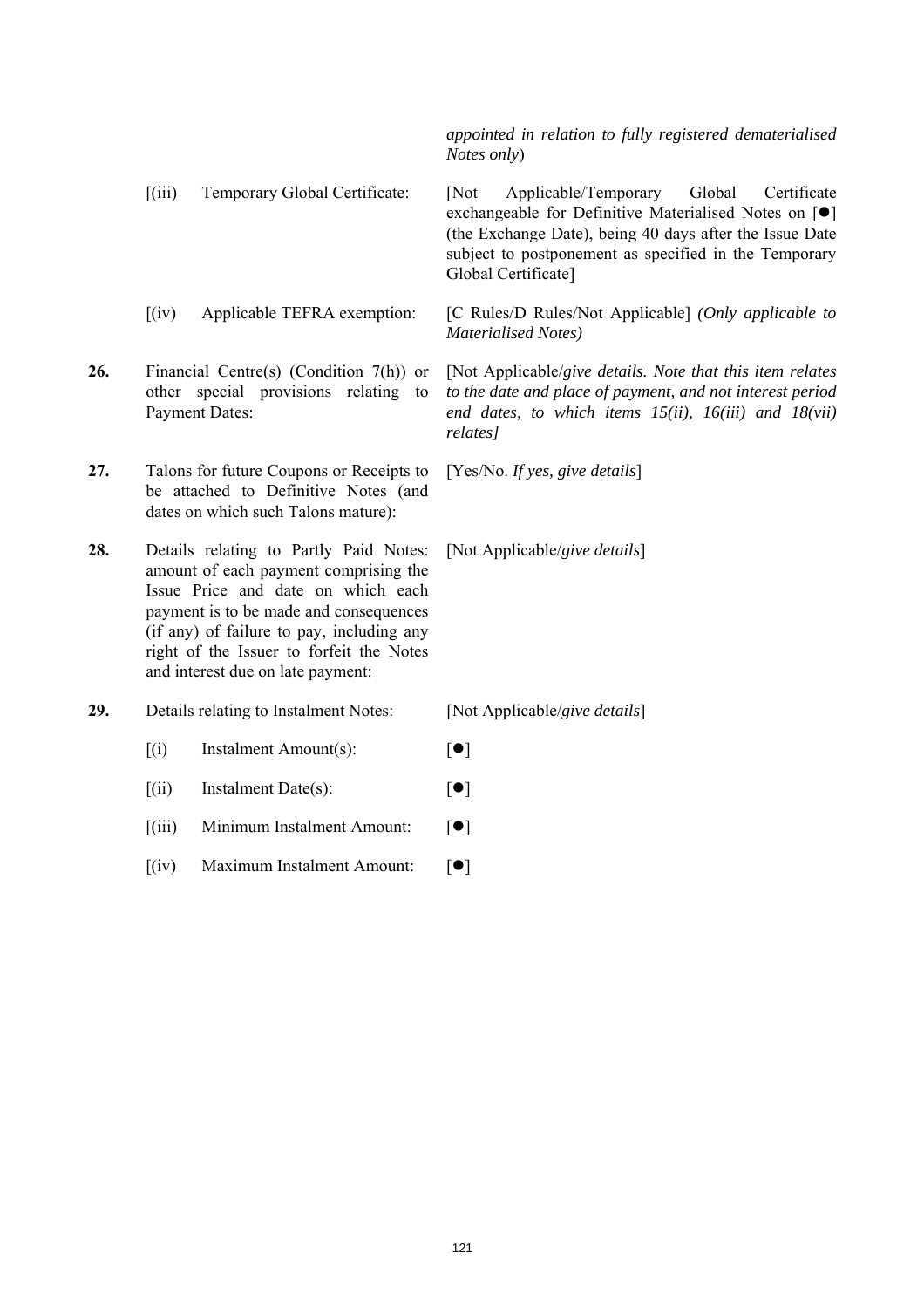| 30. |                     | Redenomination, renominalisation and<br>reconventioning provisions:         | [Not Applicable/The provisions [in Condition 1(e)]<br>apply]                                                                                                                                                                                                                                                                                                                                                                                                                                                                                                                                                                                                                                                                |
|-----|---------------------|-----------------------------------------------------------------------------|-----------------------------------------------------------------------------------------------------------------------------------------------------------------------------------------------------------------------------------------------------------------------------------------------------------------------------------------------------------------------------------------------------------------------------------------------------------------------------------------------------------------------------------------------------------------------------------------------------------------------------------------------------------------------------------------------------------------------------|
| 31. |                     | Consolidation provisions:                                                   | [Not Applicable/The provisions [in Condition 14(b)]<br>apply]                                                                                                                                                                                                                                                                                                                                                                                                                                                                                                                                                                                                                                                               |
| 32. |                     | Masse (Condition 11)                                                        | [Applicable/Not Applicable/Condition 11 replaced by<br>the full provisions of French Code de commerce relating<br>to the Masse] (Note that: $(i)$ in respect of any Tranche of<br>Notes issued outside France, Condition 11 may be<br>waived, amended or supplemented, and (ii) in respect of<br>any Tranche of Notes issued inside France,<br>Condition 11 must be waived in its entirety and replaced<br>by the provisions of the French Code de commerce<br>relating to the Masse. If Condition 11 (as it may be<br>amended or supplemented) applies or if the full<br>provisions of the French Code de commerce apply,<br>insert details of Representative and Alternative<br>Representative and remuneration, if any). |
|     | [Any                | applicable<br>currency<br>disruption/fallback provisions: $]$ <sup>12</sup> | [Not Applicable/give details]                                                                                                                                                                                                                                                                                                                                                                                                                                                                                                                                                                                                                                                                                               |
| 33. |                     | Other final terms:                                                          | [Not Applicable/give details]                                                                                                                                                                                                                                                                                                                                                                                                                                                                                                                                                                                                                                                                                               |
|     |                     |                                                                             | (When adding any other final terms consideration<br>should be given as to whether such terms constitute<br>"significant new factors" and consequently trigger the<br>need for a supplement to the Prospectus under Article<br>16 of the Prospectus Directive.)                                                                                                                                                                                                                                                                                                                                                                                                                                                              |
|     | <b>DISTRIBUTION</b> |                                                                             |                                                                                                                                                                                                                                                                                                                                                                                                                                                                                                                                                                                                                                                                                                                             |
| 34. | (i)                 | If<br>syndicated,<br>of<br>names<br>Managers:                               | [Not Applicable/give names of Managers]                                                                                                                                                                                                                                                                                                                                                                                                                                                                                                                                                                                                                                                                                     |
|     | (iii)               | Stabilising Manager(s) (if any):                                            | [Not Applicable/give name]                                                                                                                                                                                                                                                                                                                                                                                                                                                                                                                                                                                                                                                                                                  |

- **35.** If non-syndicated, name and address of [Not Applicable/*give name and address*] Dealer:
- **36.** Additional selling restrictions: [Not Applicable/*give details*]
- **37.** U.S. Selling Restrictions: Category 2 restrictions apply to the Notes

# **[PURPOSE OF FINAL TERMS**

These Final Terms comprise the final terms required for issue [and] [public offer in the Public Offer Jurisdictions] [and] [admission to trading on [*specify relevant regulated* market] of the Notes described herein pursuant to the €5,000,000,000 Euro Medium Term Note Programme of the Issuer.

<sup>12</sup> In respect of RMB Notes, consider the insertion of Payment in US Dollar Equivalent provisions.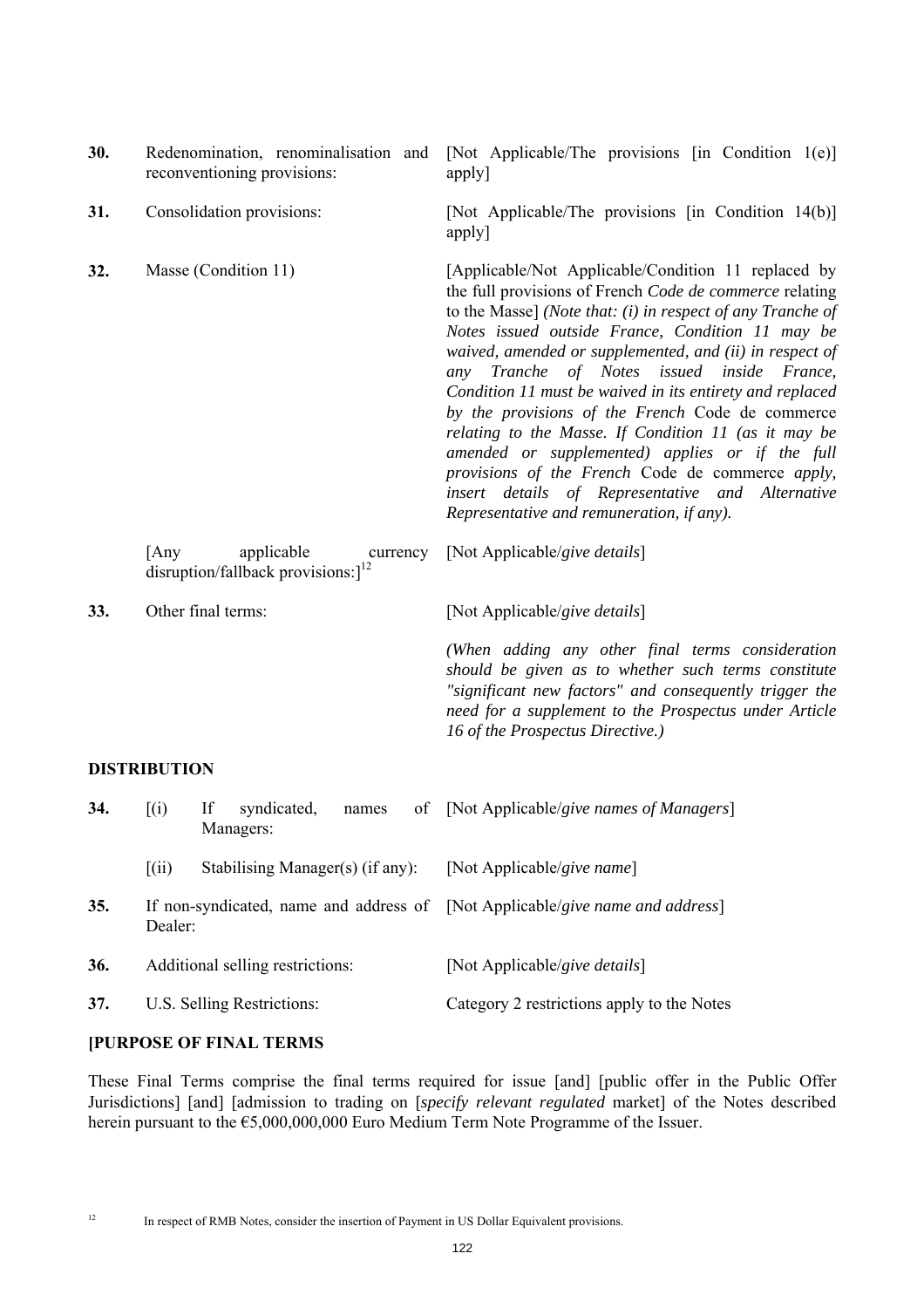## **RESPONSIBILITY**

The Issuer accepts responsibility for the information contained in these Final Terms. [[ $\bullet$ ] has been extracted from [ $\bullet$ ]. The Issuer confirms that such information has been accurately reproduced and that, so far as it is aware, and is able to ascertain from information published by  $[**•**]$ , no facts have been omitted which would render the reproduced information inaccurate or misleading.**]**

Signed on behalf of the Issuer: By: ...................................................

Duly authorised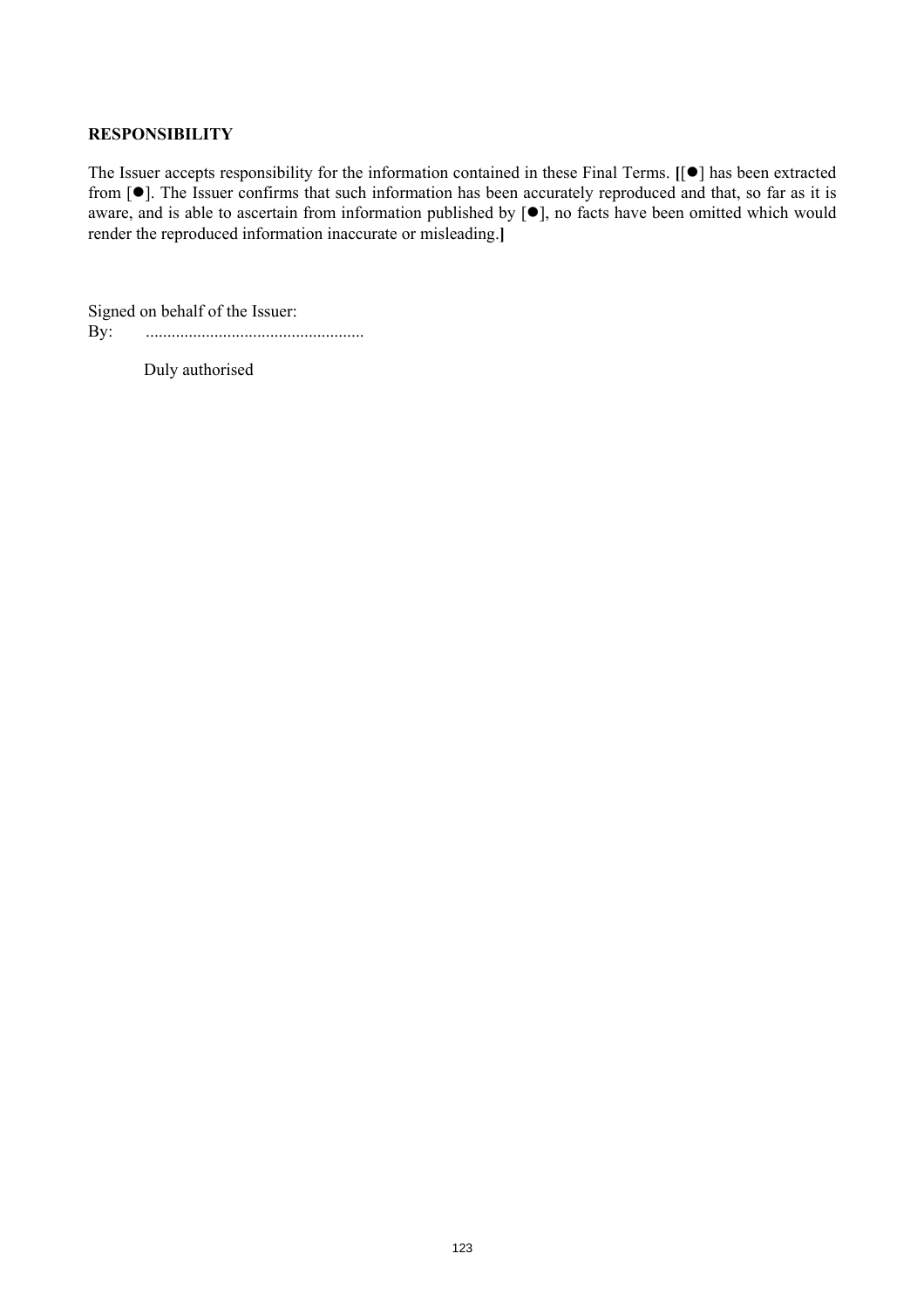#### **PART B – OTHER INFORMATION**

# **1. Risk Factors**

**3. Ratings** 

*[Insert any risk factors that are material to the Notes being offered and/or listed and admitted to trading in order to assess the market risk associated with these Notes and that may affect the Issuer's ability to fulfil its obligations under the Notes which are not covered under "Risk Factors" in the Base Prospectus. If any such additional risk factors need to be included consideration should be given as to whether they constitute a "significant new factor" and consequently trigger the need for a supplement to the Base Prospectus under Article 16 of the Prospectus Directive.]*

## **2. Listing and Admission to Trading**

| (i)            | Listing:                                                                 | [Euronext Paris/other (specify)/None]                                                                                                                                                                                                                                                                                                                                                                    |
|----------------|--------------------------------------------------------------------------|----------------------------------------------------------------------------------------------------------------------------------------------------------------------------------------------------------------------------------------------------------------------------------------------------------------------------------------------------------------------------------------------------------|
| $\left[$ (ii)  | Admission to trading:                                                    | [Application has been made for the Notes to be<br>admitted to trading on [ $\bullet$ ] with effect from [ $\bullet$ ].]<br>[Not Applicable.]                                                                                                                                                                                                                                                             |
|                |                                                                          | (Where documenting a fungible issue need to<br>indicate that original securities are already admitted<br>to trading.)                                                                                                                                                                                                                                                                                    |
| $\left[$ (iii) | Estimate of total expenses related to<br>admission to trading:           | $\lceil \bullet \rceil$                                                                                                                                                                                                                                                                                                                                                                                  |
| (iv)           | Additional<br>publication<br>Base<br>- of<br>Prospectus and Final Terms: | $\lceil \bullet \rceil$ (See Condition 15 which provides that the Base<br>Prospectus and Final Terms of Notes admitted to<br>trading on any regulated market of the EEA will be<br>published on the website of the Autorité des marchés<br>financiers. Please provide for additional methods of<br>publication in respect of an admission to trading on<br>a regulated market other than Euronext Paris) |
| <b>Ratings</b> |                                                                          |                                                                                                                                                                                                                                                                                                                                                                                                          |
| Ratings:       |                                                                          | [Not Applicable] [The Notes to be issued have been]<br>rated:                                                                                                                                                                                                                                                                                                                                            |
|                |                                                                          | [Moody's: $\lceil \bullet \rceil$ ]                                                                                                                                                                                                                                                                                                                                                                      |
|                |                                                                          | $[S\&P: [\bullet]]$                                                                                                                                                                                                                                                                                                                                                                                      |
|                |                                                                          | $\lfloor \text{[Other]} : \lceil \bullet \rceil \rfloor$                                                                                                                                                                                                                                                                                                                                                 |
|                |                                                                          | [[Each of $\lceil \bullet \rceil$ , $\lceil \bullet \rceil$ and $\lceil \bullet \rceil$ is established in the<br>European Union and is registered under Regulation<br>(EC) No 1060/2009 (as amended). As such, [each of<br>$\left[\bullet\right]$ , $\left[\bullet\right]$ and] $\left[\bullet\right]$ is included in the list of credit rating<br>agencies published by the European Securities         |

such Regulation.]

Markets Authority on its website in accordance with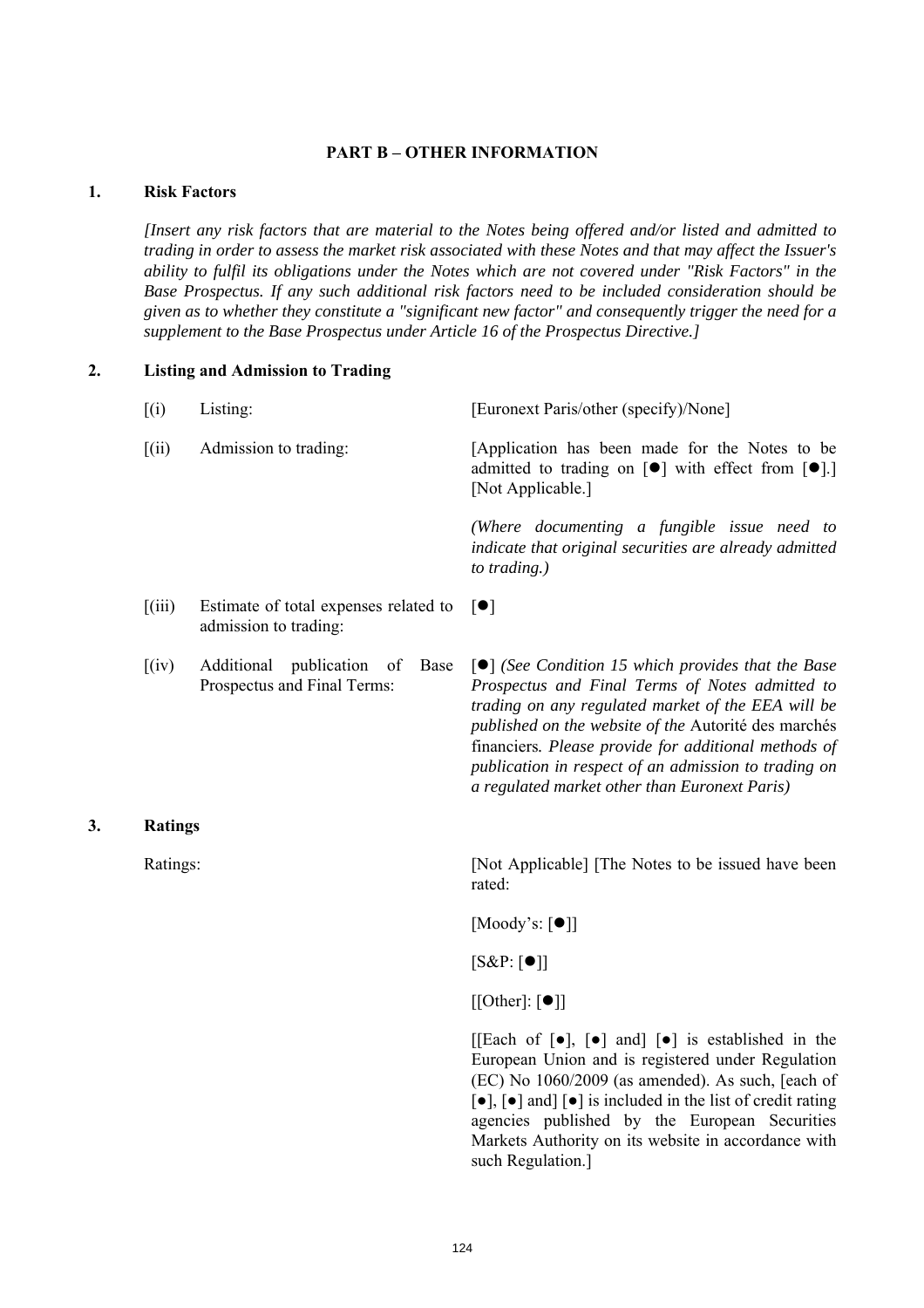(*The above disclosure should reflect the rating allocated to Notes of the type being issued under the Programme generally or, where the issue has been specifically rated, that rating*.)

## **4. [Notification**

The *Autorité des marchés financiers* [has been requested to provide/has provided - *include first alternative for an issue which is contemporaneous with the update of the Programme and the second alternative for subsequent issues*] the [*include names of competent authorities of host Member States*] with a certificate of approval attesting that the Base Prospectus has been drawn up in accordance with the Prospectus Directive.**]**

## **5. [Third party information and statement by experts and declarations of any interest**

*If advisors are mentioned in these Final Terms, specify the capacity in which the advisors have acted.*

*Specify other information mentioned in the Final Terms which has been audited or reviewed by auditors and where auditors have produced a report. Insert the report or, with permission of the competent authority, a summary of the report.*

*Where a statement or report attributed to a person as an expert is included in these Final Terms in respect of the Issuer or the Notes, provide such person's name, business address, qualifications and material interest if any in the Issuer. If the report has been produced at the Issuer's request a statement to that effect that such statement or report is included, in the form and context in which it*  is included, with the consent of that person who has authorised the contents of that part in respect of *the Issuer or the Notes.*

*Where information has been sourced from a third party, provide a confirmation that this information has been accurately reproduced and that as far as the Issuer is aware and is able to ascertain from information published by that third party, no facts have been omitted which would render the reproduced information inaccurate or misleading.*

*In addition, the Issuer shall identify the source(s) of the information.***]**

# **6. [Interests of Natural and Legal Persons Involved in the [Issue/Offer]**

*Need to include a description of any interest, including conflicting ones, that is material to the issue/offer, detailing the persons involved and the nature of the interest. May be satisfied by the inclusion of the following statement:*

"Save as discussed in ["Subscription and Sale"], so far as the Issuer is aware, no person involved in the offer of the Notes has an interest material to the offer."]

## **7. Reasons for the Offer, Estimated Net Proceeds and Total Expenses**

 $[(i)$  Reasons for the offer  $[\bullet]$ *(See ["Use of Proceeds"] wording in Base Prospectus – if reasons for offer different from making profit and/or hedging certain risks will need to include those reasons here.)]*  $[(i)]$  Estimated net proceeds:  $[•]$ 

*(If proceeds are intended for more than one use will*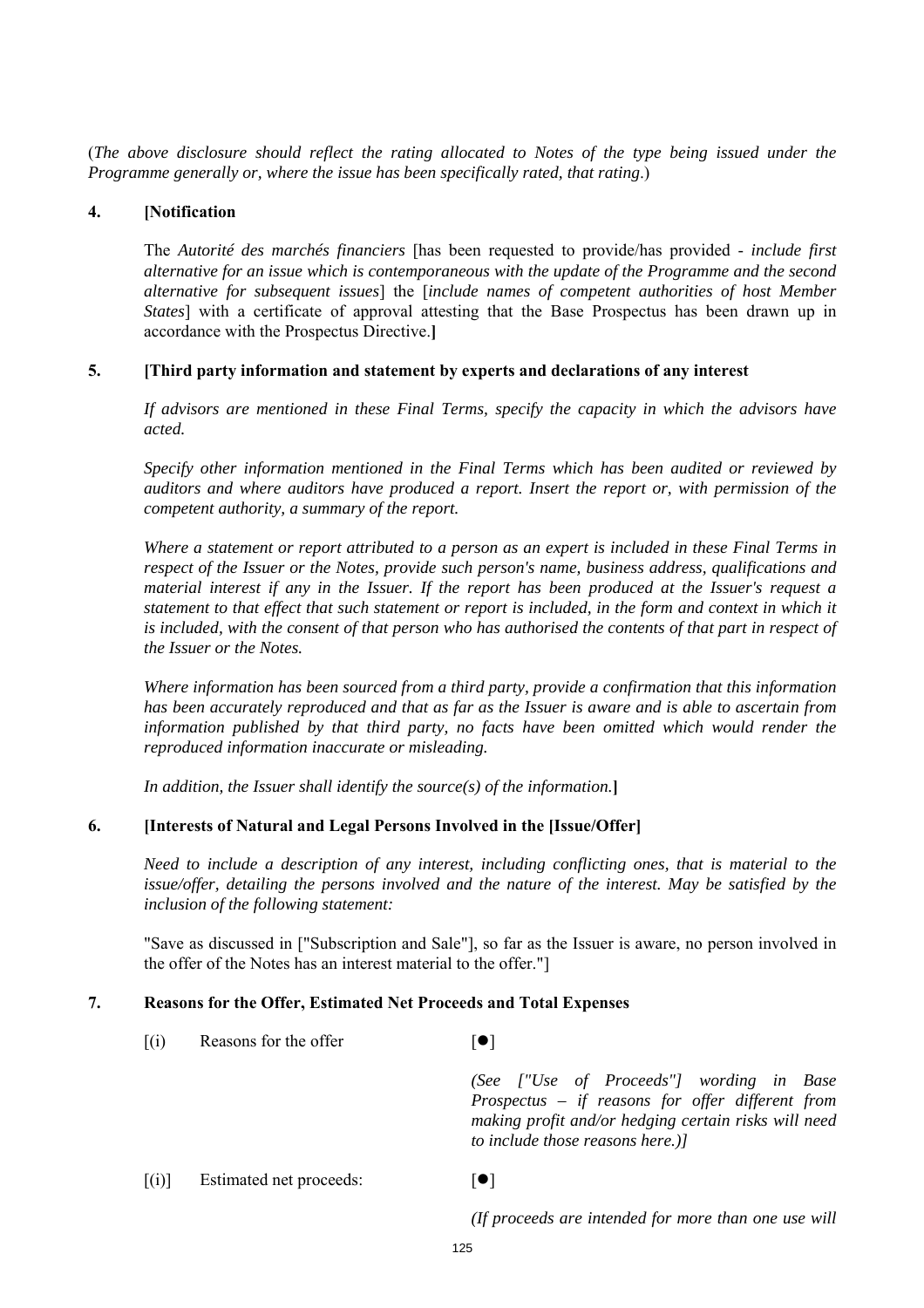*need to split out and present in order of priority. If proceeds insufficient to fund all proposed uses state amount and sources of other funding.)*

**8. [Fixed Rate Notes only – Yield** 

Indication of yield:  $[•]$ .

 $[(ii)]$  Estimated total expenses:  $[9]$ . [Include breakdown of expenses.]

*(If the Notes are derivative securities to which Annex XII of the Prospectus Directive Regulation applies it is only necessary to include disclosure of net proceeds and total expenses at (ii) and (iii) above where disclosure is included at (i) above.)*

 [Calculated as [include details of method of calculation in summary form] on the Issue Date.]

 [The yield is calculated at the Issue Date on the basis of the Issue Price. It is not an indication of future yield. ]

## **9. [Floating Rate Notes only - Historic Interest Rates**

Details of historic [LIBOR/EURIBOR/other] rates can be obtained from [Reuters].]

# **10. [Index-Linked or other Variable-Linked Notes only – Performance of Index/Formula/Other Variable, Explanation of Effect on Value of Investment and Associated Risks and Other Information Concerning the Underlying**

*Need to include details of where past and future performance and volatility of the index/formula/other variable can be obtained and a clear and comprehensive explanation of how the value of the investment is affected by the underlying and the circumstances when the risks are most evident. [Where the underlying is an index need to include the name of the index and a description if composed by the Issuer and if the index is not composed by the Issuer need to include details of where the information about the index can be obtained. Where the underlying is not an index need to include equivalent information.]13]*

## **11. [Dual Currency Notes only – Performance of Rate[s] of Exchange and Explanation of Effect on Value of Investment**

*Need to include details of where past and future performance and volatility of the relevant rate[s] can be obtained and a clear and comprehensive explanation of how the value of the investment is affected by the underlying and the circumstances when the risks are most evident.]*

## **12. [Derivatives Only - Other Information concerning the Securities to be [offered]/[admitted to Trading]]<sup>14</sup>**

Name of the issuer of the underlying security:  $[•]$ 

| <b>ISIN Code:</b> |  |
|-------------------|--|
|                   |  |

<sup>&</sup>lt;sup>13</sup> Required for derivative securities to which Annex XII to the Prospectus Directive Regulation applies.<br><sup>14</sup> Required for derivative securities.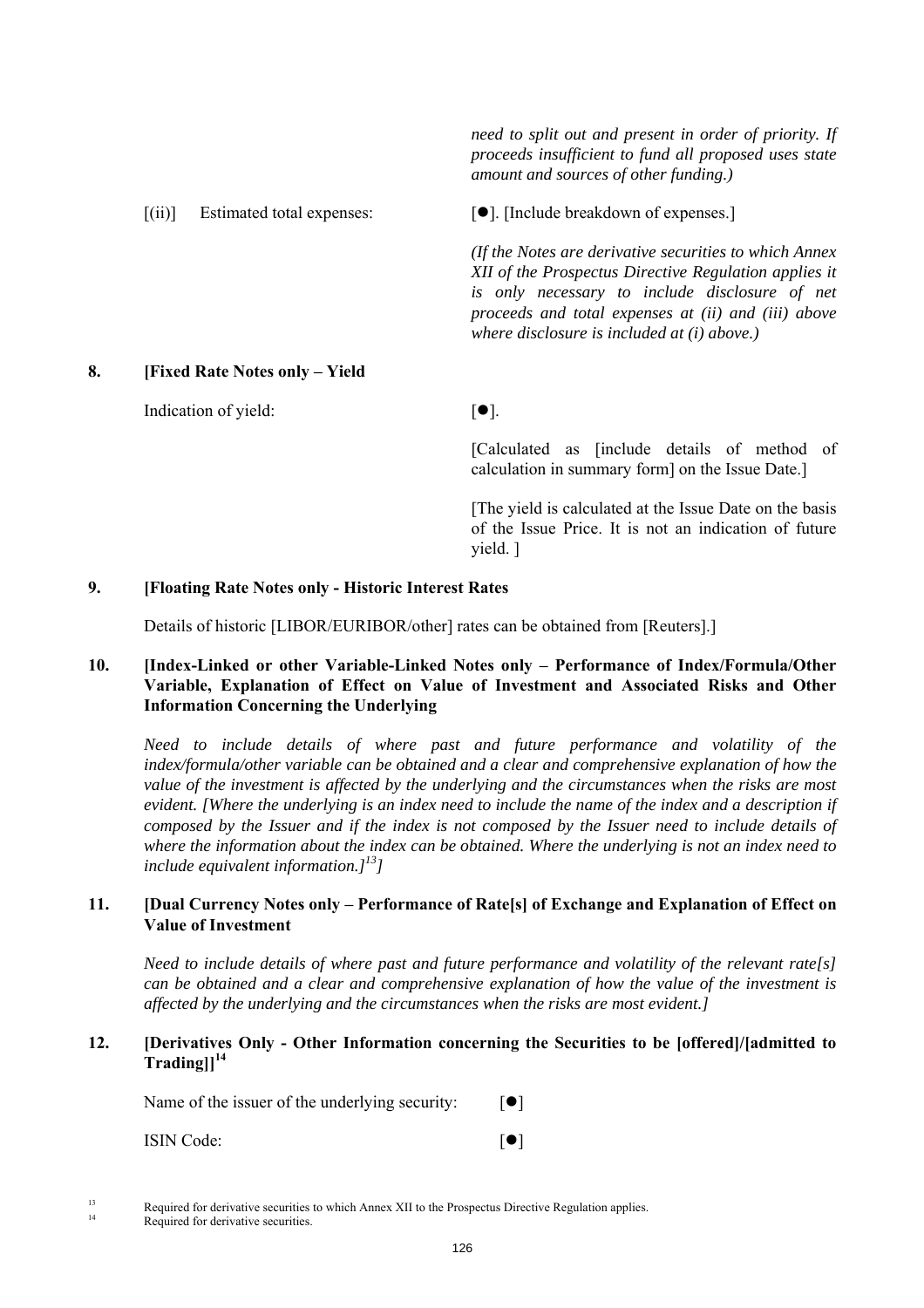| Underlying interest rate: |  |
|---------------------------|--|
|---------------------------|--|

Relevant weightings of each underlying in the basket:  $[$   $\bullet$   $]$ 

Adjustment rules with relation to events  $\lceil \bullet \rceil$ concerning the underlying:

Source of information relating to [Index]/[Indices]: the  $[\bullet]$ 

Place where information relating to the [Index]/[Indices] can be obtained:  $\lceil \bullet \rceil$ 

Name and address of entities which have a firm commitment to act as intermediaries in secondary trading:  $\lceil \bullet \rceil$ 

Details of any market disruption/settlement  $[\bullet]$ disruption events affecting the underlying:

Exercise price/find reference price of underlying:  $[\bullet]$ 

Details of how the value of investment is affected by the value of the underlying instrument(s):  $\lceil \bullet \rceil$ 

Details of settlement procedure of derivative  $[\bullet]$ securities:

Details of how any return on derivative securities  $[\bullet]$ takes place, payment or delivery date, and manner of calculation:

Details of any post-issuance information to be  $[\bullet]$ provided (only in case of derivatives instruments). Details of any post-issuance information relating to the underlying to be provided and where such information can be obtained:

# **13. [Placing and Underwriting]<sup>15</sup>**

Name and address of the co-ordinator(s) of the  $[\bullet]$ global offer and of single parts of the offer:

Name and address of any paying agents and  $[\bullet]$ depository agents in each country (in addition to the Principal Paying Agent):

Names and addresses of entities agreeing to  $[\bullet]$ underwrite the issue on a firm commitment basis, and entities agreeing to place the issue

<sup>15</sup> To the extent known to the Issuer, of the places in the various countries where the offer takes place.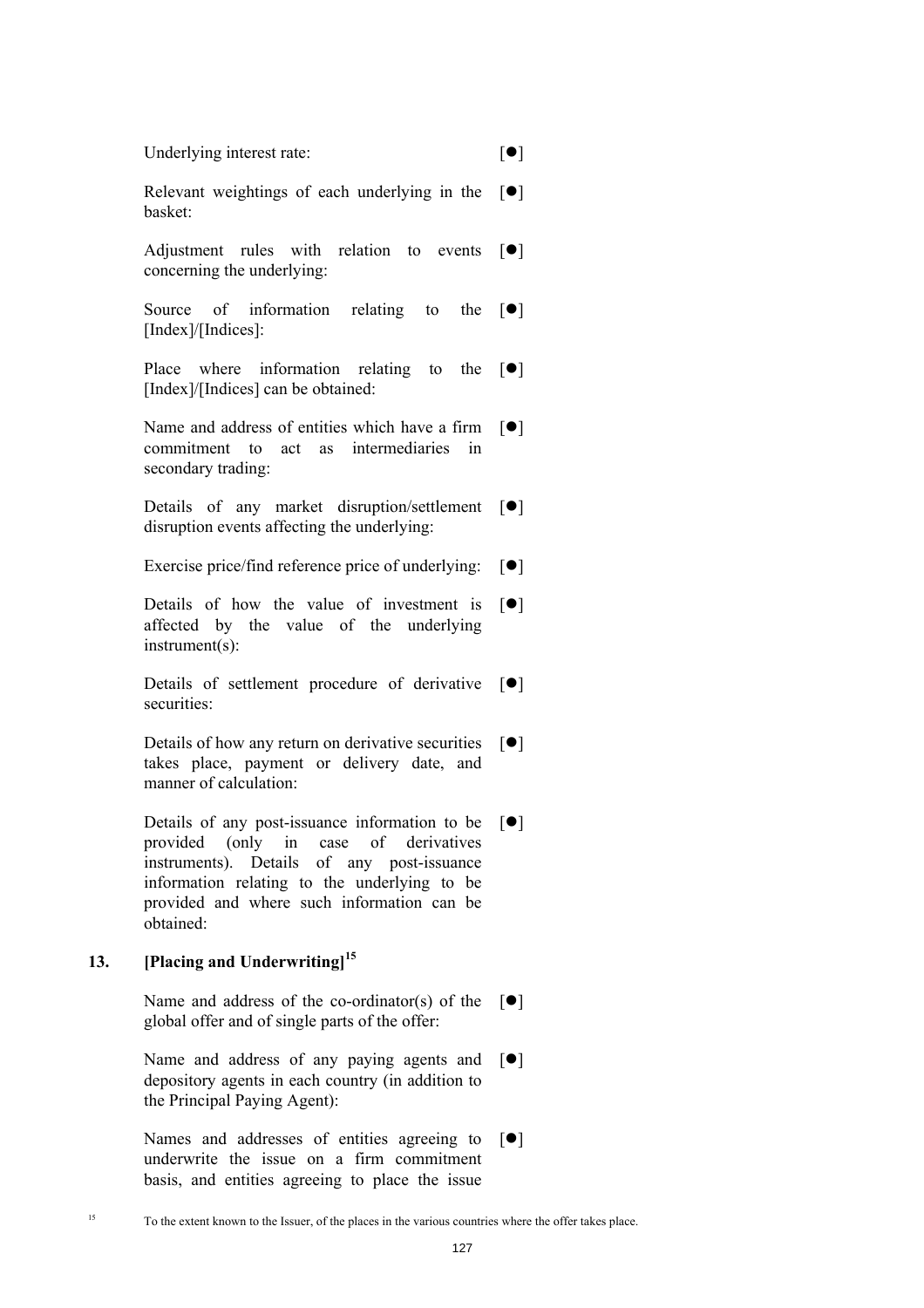without a firm commitment or under "best efforts" arrangements:<sup>16</sup>

When the underwriting agreement has been or  $[\bullet]$ will be reached:

# **14. Operational Information**

ISIN Code: FR[ $\bullet$ ]

Common Code:  $\lceil \bullet \rceil$ 

Any clearing system(s) other than Euroclear [*Not Applicable/give name(s) and number(s)*] France, Euroclear Bank S.A./N.V. and Clearstream Banking, Société Anonyme and the relevant identification number(s):

Delivery: Delivery [against/free of] payment

Names and addresses of initial Paying Agent(s):  $[\bullet]$ 

Names and addresses of additional Paying  $[\bullet]$ Agent(s) (if any):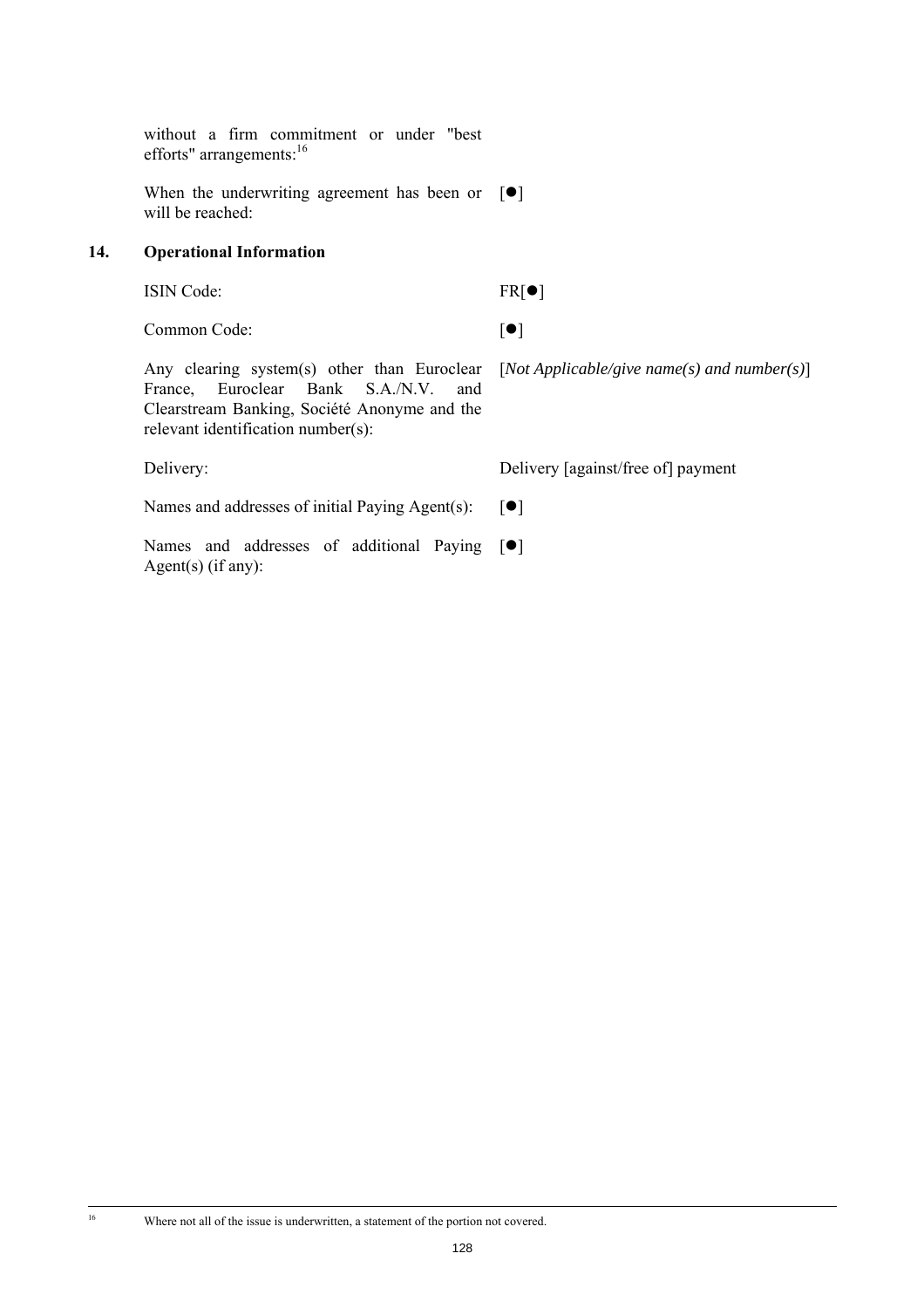## **FORM OF FINAL TERMS FOR NOTES WITH A DENOMINATION OF LESS THAN €50,000/€100,000**

*Set out below is the form of Final Terms which will be completed for each Tranche of Notes issued under the Programme with a denomination of less than EUR 50,000/EUR 100,000 (or its equivalent in another currency).*

Final Terms dated  $[•]$ 

[Logo, if document is printed]

# **PEUGEOT S.A.**

(the **Issuer**)]

Issue of [*Aggregate Nominal Amount of Tranche*] [*Title of Notes*]

Under the

Euro [●],000,000,000

Euro Medium Term Note Programme

for the issue of Notes

SERIES NO:  $[•]$ 

TRANCHE NO:  $[•]$ 

[Name(s) of Dealer(s)]

[The Base Prospectus referred to below (as completed by these Final Terms) has been prepared on the basis that, except as provided in sub-paragraph 2 below, any offer of Notes in any Member State of the European Economic Area which has implemented the Prospectus Directive (each, a **Relevant Member State**) will be made pursuant to an exemption under the Prospectus Directive, as implemented in that Relevant Member State, from the requirement to publish a prospectus for offers of the Notes. Accordingly any person making or intending to make an offer of the Notes may only do so:

- 1. in circumstances in which no obligation arises for the Issuer or any Dealer to publish a prospectus pursuant to Article 3 of the Prospectus Directive or supplement a prospectus pursuant to Article 16 of the Prospectus Directive, in each case, in relation to such offer; or
- 2. in those Public Offer Jurisdictions mentioned in Paragraph 39 of Part A below, provided such person is one of the persons mentioned in Paragraph 39 of Part A below and that such offer is made during the Offer Period specified for such purpose therein.

Neither the Issuer nor any Dealer has authorised, nor do they authorise, the making of any offer of Notes in any other circumstances.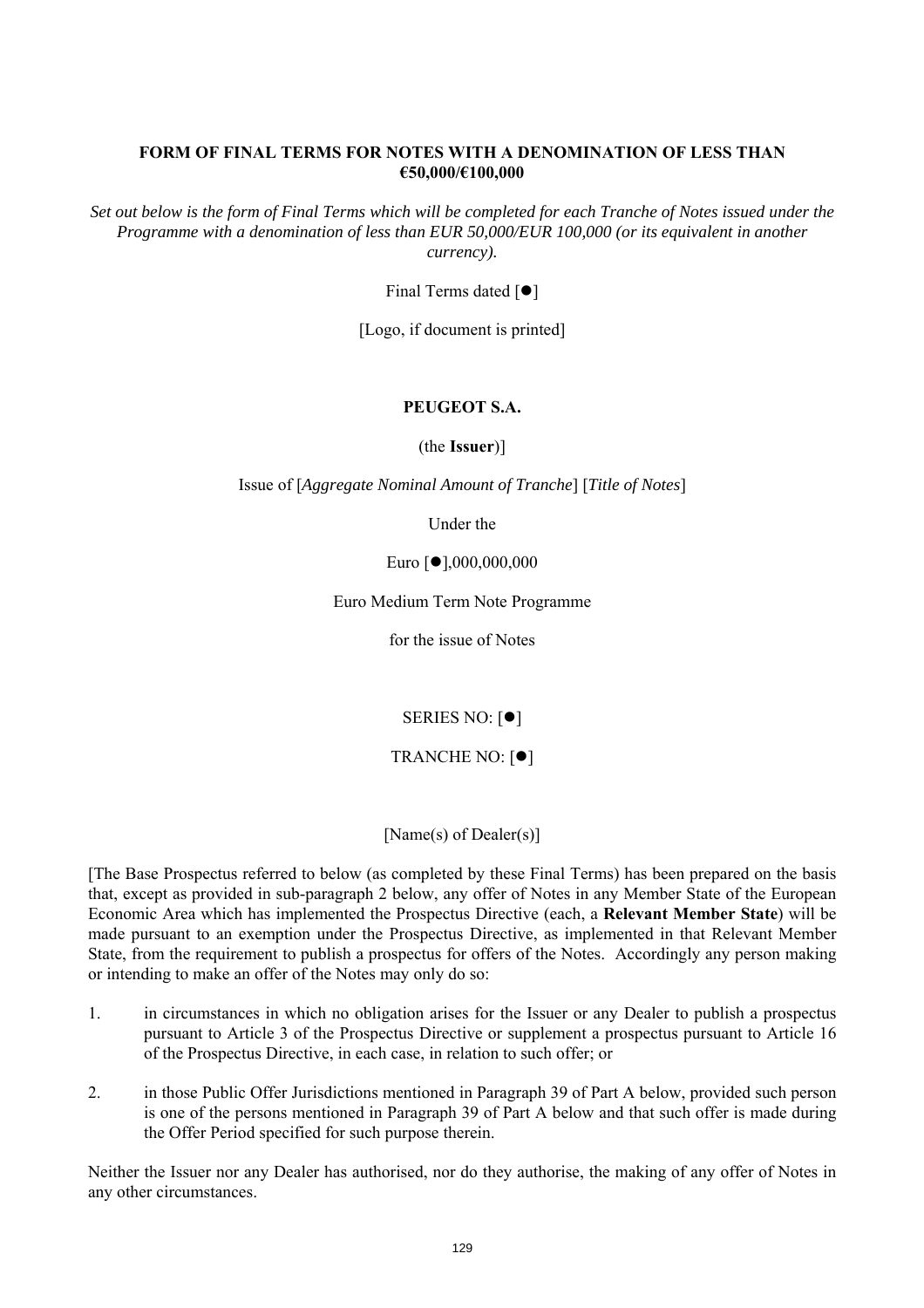The expression **Prospectus Directive** means Directive 2003/71/EC (and amendments thereto, including the 2010 PD Amending Directive, to the extent implemented in the Relevant Member State), and includes any relevant implementing measure in the Relevant Member State and the expression **2010 PD Amending Directive** means Directive 2010/73/EU]. [*Consider including this legend where a non-exempt offer of Notes is anticipated*]

 [The Base Prospectus referred to below (as completed by these Final Terms) has been prepared on the basis that any offer of Notes in any Member State of the European Economic Area which has implemented the Prospectus Directive (each, a **Relevant Member State**) will be made pursuant to an exemption under the Prospectus Directive, as implemented in that Relevant Member State, from the requirement to publish a prospectus for offers of the Notes. Accordingly any person making or intending to make an offer in that Relevant Member State of the Notes may only do so in circumstances in which no obligation arises for the Issuer or any Dealer to publish a prospectus pursuant to Article 3 of the Prospectus Directive or supplement a prospectus pursuant to Article 16 of the Prospectus Directive, in each case, in relation to such offer. Neither the Issuer nor any Dealer has authorised, nor do they authorise, the making of any offer of Notes in any other circumstances.

The expression **Prospectus Directive** means Directive 2003/71/EC (and amendments thereto, including the 2010 PD Amending Directive, to the extent implemented in the Relevant Member State), and includes any relevant implementing measure in the Relevant Member State and the expression **2010 PD Amending Directive** means Directive 2010/73/EU]. [*Consider including this legend where only an exempt offer of Notes is anticipated*]

## **PART A – CONTRACTUAL TERMS**

Terms used herein shall be deemed to be defined as such for the purposes of the Conditions set forth in the Base Prospectus dated 16 May 2012 which received visa no. 12-213 from the *Autorité des marchés financiers* (the **AMF**) on 16 May 2012 [and the supplement to the Base Prospectus dated [**●**] which received visa no. [●] from the AMF on [●]] which [together] constitute[s] a base prospectus for the purposes of Directive 2003/71/EC of the European Parliament and of the Council of 4 November 2003 as amended by Directive 2010/73/EU of the European Parliament and of the Council of 24 November 2010 (the **Prospectus Directive**). This document constitutes the Final Terms of the Notes described herein for the purposes of Article 5.4 of the Prospectus Directive and must be read in conjunction with such Base Prospectus [as so supplemented]. Full information on the Issuer and the offer of the Notes is only available on the basis of the combination of these Final Terms and the Base Prospectus. The Base Prospectus [and the supplement to the Base Prospectus] [is] [are]] available for viewing on the website of the AMF (www.amf-france.org), on the Issuer's website (www.psa-peugeot-citroen.com) and copies may be obtained from the Issuer at 75, avenue de la Grande Armée, 75016 Paris, France.

## *The following alternative language applies if the first tranche of an issue which is being increased was issued under a Base Prospectus with an earlier date.*

Terms used herein shall be deemed to be defined as such for the purposes of the Conditions (the **Conditions**) set forth in the Base Prospectus dated **[***original date***]** [which received visa no. **[●]** from the *Autorité des marchés financiers* (the **AMF**) on **[●]]** [and the supplement to the Base Prospectus dated [**●**] [which received visa no. **[●]** from the AMF on **[●]]**]. This document constitutes the Final Terms of the Notes described herein for the purposes of Article 5.4 of Directive 2003/71/EC of the European Parliament and of the Council of 4 November 2003 as amended by Directive 2010/73/EU of the European Parliament and of the Council of 24 November 2010 (the **Prospectus Directive**) and must be read in conjunction with the Base Prospectus dated [*current date*] which received visa no. **[●]** from the AMF on **[●]** [and the supplement to the Base Prospectus dated [**●**] which received visa no. **[●]** from the AMF on **[●]**, which [together] constitute[s] a base prospectus for the purposes of the Prospectus Directive, save in respect of the Conditions which are extracted from the Base Prospectus dated [*original date*] [and the supplement to the Base Prospectus dated [ $\bullet$ ]] and are attached hereto. Full information on the Issuer and the offer of the Notes is only available on the basis of the combination of these Final Terms and the Base Prospectus dated [*original date*] and the Base Prospectus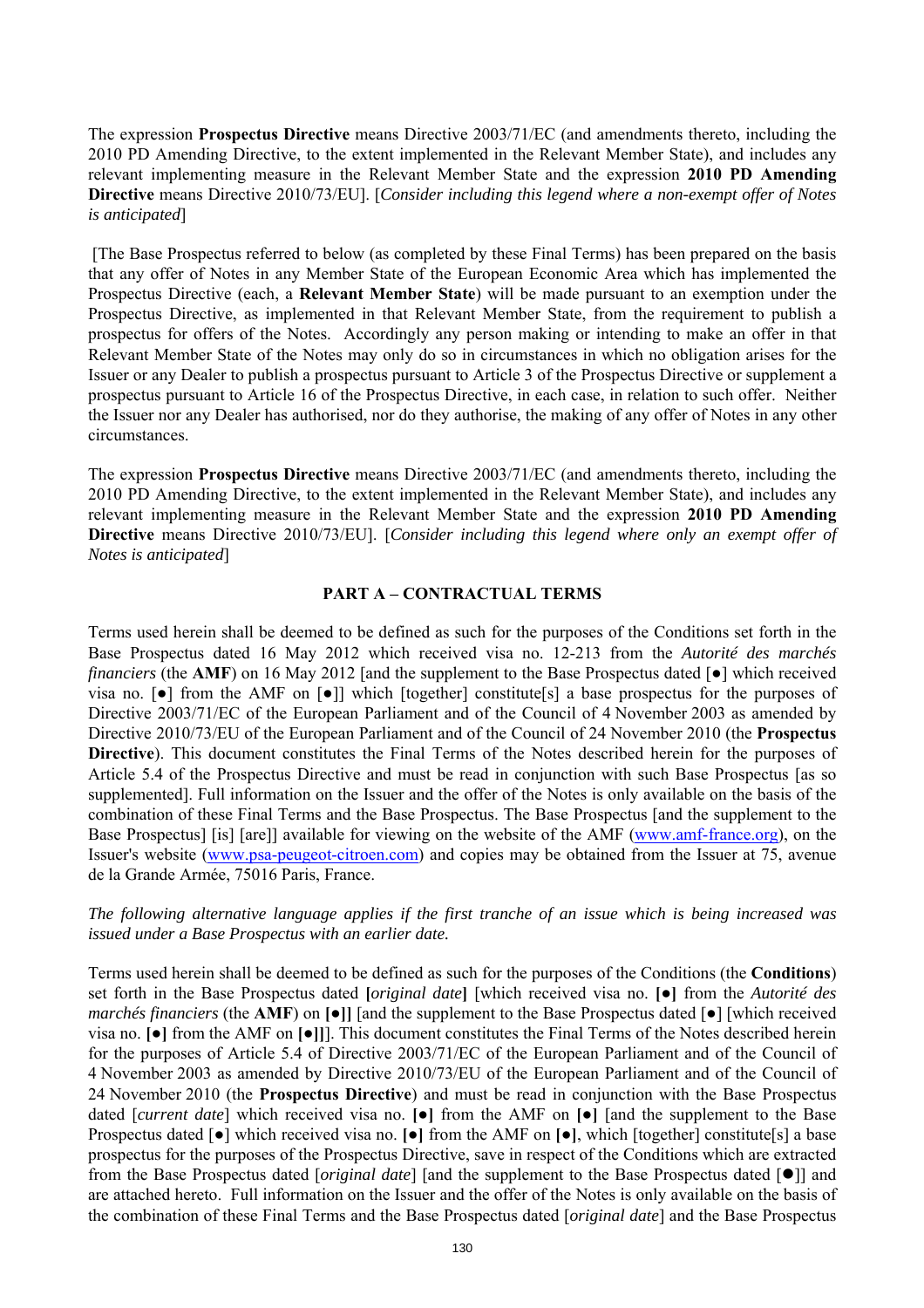dated [*current date*] [and the supplement to the Base Prospectus dated [**●**]. The Base Prospectus [and the supplement to the Base Prospectus] are available for viewing on the website of the AMF (www.amffrance.org) and on the Issuer's website (www.psa-peugeot-citroen.com) and copies may be obtained from the Issuer at 75, avenue de la Grande Armée, 75016 Paris, France.

[Include whichever of the following apply or specify as "Not Applicable" (N/A). Note that the numbering *should remain as set out below, even if "Not Applicable" is indicated for individual paragraphs or subparagraphs. Italics denote guidance for completing the Final Terms.]*

*[When completing any final terms, or adding any other final terms or information, consideration should be given as to whether such terms or information constitute "significant new factors" and consequently trigger the need for a supplement to the Base Prospectus under Article 16 of the Prospectus Directive.]*

[*If the Notes have a maturity of less than one year from the date of their issue, the minimum denomination may need to be £100,000 or its equivalent in any other currency.*]

[*NB: In the case of Notes which do not benefit from the Exception provided under the ruling (*rescrit) *no 2010/11 (FP and FE) of the French tax authorities dated 22 February 2010 (please see Taxation section of the Base Prospectus), it will be necessary to (a) make additional modifications to the terms of these Final Terms and (b) consider including additional risk factors, to take account of the tax regime introduced by*  Article 22 of the French loi de finances rectificative pour 2009 n<sup>o</sup> 3 (n<sup>o</sup> 2009-1674 dated 30 December 2009).]

| 1. | Issuer:                          |                                   | Peugeot S.A.                                                                                                                                                                                                                                         |
|----|----------------------------------|-----------------------------------|------------------------------------------------------------------------------------------------------------------------------------------------------------------------------------------------------------------------------------------------------|
| 2. | (i)                              | Series Number:                    | $[\bullet]$                                                                                                                                                                                                                                          |
|    | (iii)                            | Tranche Number:                   | [•]                                                                                                                                                                                                                                                  |
|    |                                  |                                   | $[$ (If fungible with an existing Series, details of that<br>Series, including the date on which the Notes become<br>fungible)]                                                                                                                      |
| 3. |                                  | Specified Currency or Currencies: | $\lbrack \bullet \rbrack$                                                                                                                                                                                                                            |
| 4. | <b>Aggregate Nominal Amount:</b> |                                   | [insert amount or in case of public offer, manner in<br>which and date on which such amount will be made<br>public                                                                                                                                   |
|    | (i)                              | Series:                           | $[\bullet]$                                                                                                                                                                                                                                          |
|    | (iii)                            | [Tranche:                         | [•]                                                                                                                                                                                                                                                  |
| 5. | <b>Issue Price:</b>              |                                   | [●] per cent. of the Aggregate Nominal Amount [plus]<br>accrued interest from [insert date] (in the case of<br>fungible issues only if applicable)]                                                                                                  |
| 6. | <b>Specified Denominations:</b>  |                                   | $\lceil\bullet\rceil$ (one denomination only for the Dematerialised<br>Notes)                                                                                                                                                                        |
|    |                                  |                                   | $(N.B.$ If an issue of Notes is $(i) NOT$ admitted to trading<br>on an European Economic Area exchange; and (ii) only<br>Economic<br><i>offered</i><br>the<br>European<br>in<br>Area<br>in<br>circumstances where a prospectus is not required to be |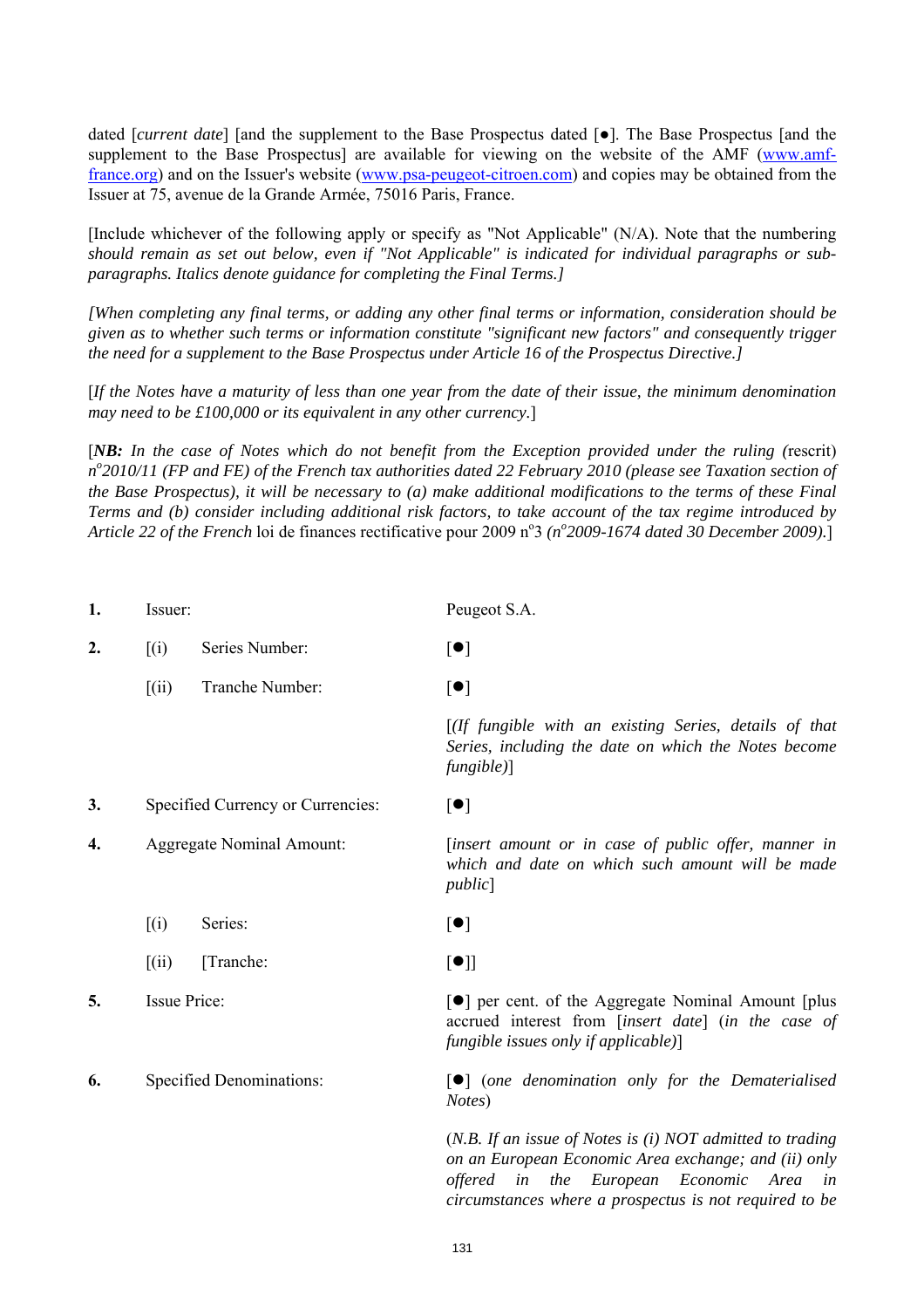|     |                             |                                                    | published under the Prospectus Directive the $\epsilon$ 1,000<br>minimum denomination is not required.)                                                                                                                                                                                                         |
|-----|-----------------------------|----------------------------------------------------|-----------------------------------------------------------------------------------------------------------------------------------------------------------------------------------------------------------------------------------------------------------------------------------------------------------------|
|     |                             |                                                    | $(N.B. Notes is sued after the implementation of the 2010$<br>PD Amending Directive in a Member State must have a<br>minimum denomination of EUR 100,000 (or equivalent)<br>in order to benefit from the wholesale exemption set out<br>in Article 3.2(d) of the Prospectus Directive in that<br>Member State.) |
| 7.  | $\left[ \text{(i)} \right]$ | Issue Date:                                        | [•]                                                                                                                                                                                                                                                                                                             |
|     | [(ii)]                      | <b>Interest Commencement Date</b>                  | [O] [Specify/Issue Date/Not Applicable]                                                                                                                                                                                                                                                                         |
| 8.  |                             | <b>Maturity Date:</b>                              | [specify date or (for Floating Rate Notes) Interest<br>Payment Date falling in or nearest to the relevant month<br>and year]                                                                                                                                                                                    |
| 9.  |                             | <b>Interest Basis:</b>                             | $\left[\left[\bullet\right]\right]$ per cent. Fixed Rate]                                                                                                                                                                                                                                                       |
|     |                             |                                                    | [[specify reference rate] +/- [●] per cent. Floating Rate]                                                                                                                                                                                                                                                      |
|     |                             |                                                    | [Zero Coupon]                                                                                                                                                                                                                                                                                                   |
|     |                             |                                                    | [Index Linked Interest]                                                                                                                                                                                                                                                                                         |
|     |                             |                                                    | [Other $(specify)$ ]                                                                                                                                                                                                                                                                                            |
|     |                             |                                                    | (further particulars specified below)                                                                                                                                                                                                                                                                           |
| 10. |                             | Redemption/Payment Basis <sup>17</sup> :           | [Redemption at par]                                                                                                                                                                                                                                                                                             |
|     |                             |                                                    | [Index Linked Redemption]                                                                                                                                                                                                                                                                                       |
|     |                             |                                                    | [Dual Currency]                                                                                                                                                                                                                                                                                                 |
|     |                             |                                                    | [Partly Paid]                                                                                                                                                                                                                                                                                                   |
|     |                             |                                                    | [Instalment]                                                                                                                                                                                                                                                                                                    |
|     |                             |                                                    | [Other (specify)]                                                                                                                                                                                                                                                                                               |
| 11. |                             | Change of Interest or<br>Redemption/Payment Basis: | [Specify details of any provision for convertibility of<br>Notes into another interest or redemption/payment<br>basis]                                                                                                                                                                                          |
| 12. |                             | Put/Call Options:                                  | [Not Applicable]                                                                                                                                                                                                                                                                                                |
|     |                             |                                                    | [Investor Put]                                                                                                                                                                                                                                                                                                  |
|     |                             |                                                    | [Issuer Call]                                                                                                                                                                                                                                                                                                   |
|     |                             |                                                    | [Put Option in case of Change of Control]                                                                                                                                                                                                                                                                       |

<sup>&</sup>lt;sup>17</sup> If the Final Redemption Amount is more or less than 100 per cent. of the nominal value the Notes will be derivative securities for the purposes of the Prospectus Directive and the requirements of Annex XII to the Prospectus Directive Regulation will apply. This pro forma has been annotated to indicate where the key additional requirements of Annex XII are dealt with.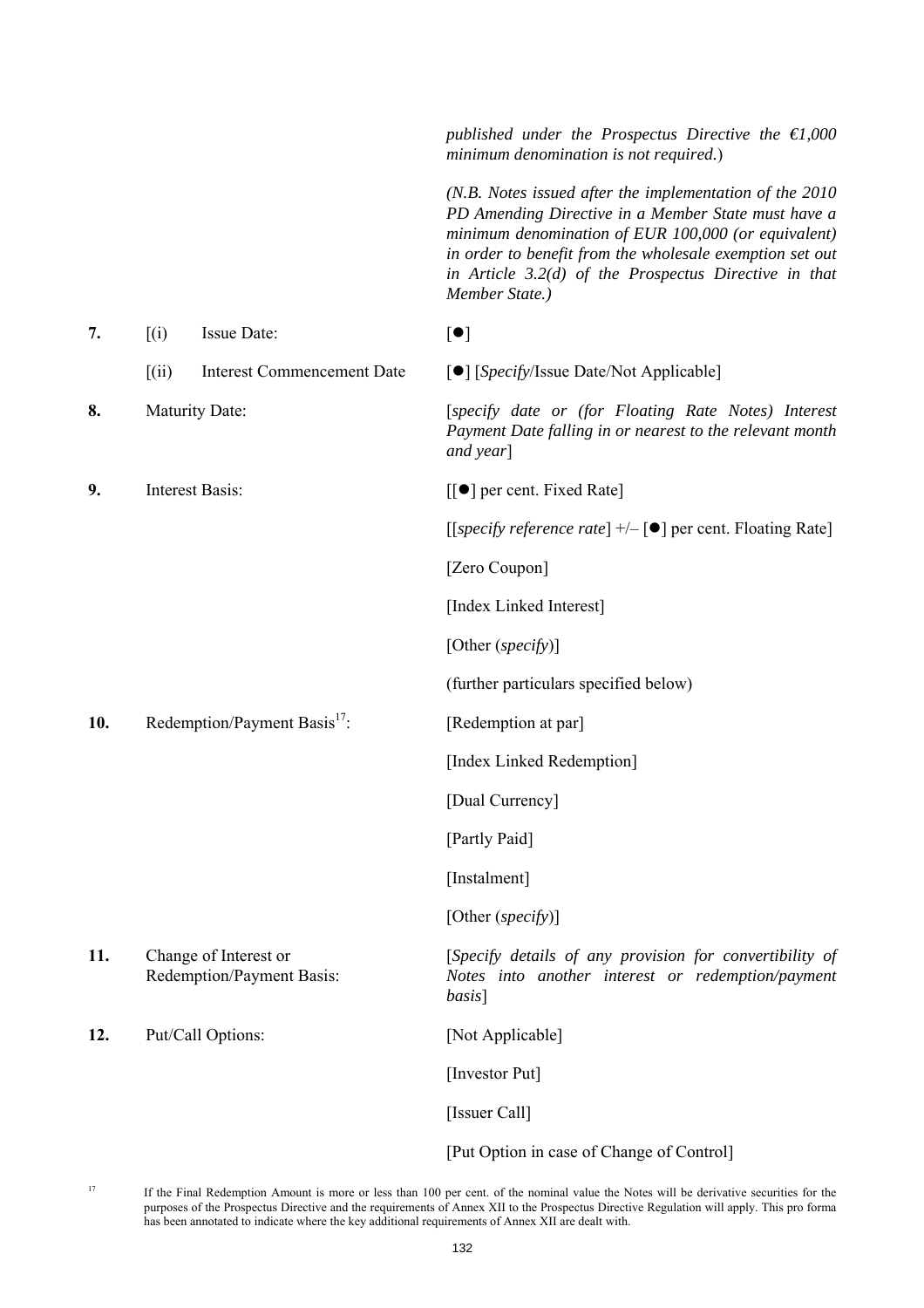[(further particulars specified below)] **13.** [(i) Status of the Notes: Senior  $[(ii)]$  [Date of corporate authorisations  $[\bullet]$  [and  $[\bullet]$ , respectively]] for issuance of Notes obtained: (*N.B Only relevant where Board (or similar) authorisation is required for the particular tranche of Notes*)] 14. Method of distribution: [Syndicated/Non-syndicated] **PROVISIONS RELATING TO INTEREST (IF ANY) PAYABLE 15.** Fixed Rate Note Provisions [Applicable/Not Applicable] (*If not applicable, delete the remaining sub-paragraphs of this paragraph*)  $[(i)$  Rate $[(s)]$  of Interest:  $[9]$  per cent. per annum [payable [annually/semiannually/quarterly/monthly] in arrear]  $[(ii)$  Interest Payment Date(s):  $[9]$  in each year [adjusted in accordance with [the Business Day Convention specified below<sup>18</sup>[*specify Business Day Convention and any applicable Business Centre(s) for the definition of Business Day]/*not adjusted] [(iii) Fixed Coupon Amount[(s)]:  $[\bullet]$  per  $[\bullet]$  in Nominal Amount]<sup>19</sup> [(iv) Broken Amount(s): [*Insert particulars of any initial or final broken interest amounts which do not correspond with the Fixed Coupon Amount(s) and the Interest Payment Date(s) to which they relate*] [(v) Day Count Fraction (Condition  $5(a)$ ): [30/360 / Actual/Actual ([ICMA]/ISDA/other] [(vi) Determination Dates (Condition 5(a)): [] in each year (*insert regular Interest Payment Dates, ignoring Issue Date or Maturity Date in the case of a long or short first or last Coupon. N.B. only relevant where Day Count Fraction is Actual/Actual (ICMA)*) [Business Day Convention [Floating Rate Business Day Convention/ Following Business Day Convention/ Modified Following Business Day Convention/ Preceding Business Day Convention/ other (give details)]]<sup>20</sup> [(vii) Other terms relating to the method of calculating interest for Fixed Rate Notes: [Not Applicable/*give details*]

 $18$  RMB Notes only.

<sup>&</sup>lt;sup>19</sup> Not applicable for RMB Notes.<br> $1^{19}$  Notes and Notes.

RMB Notes only.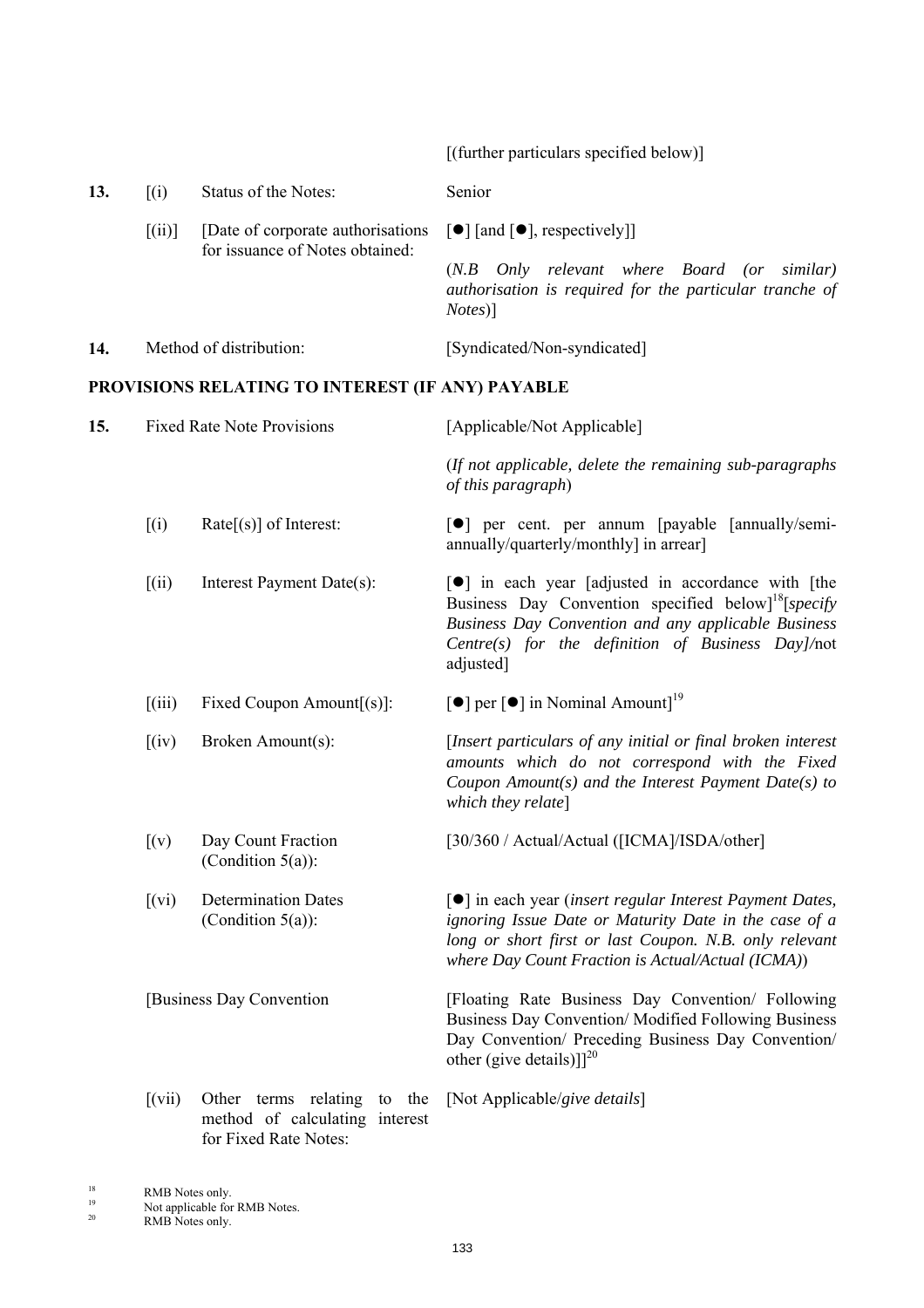|     | $\left[\left(\text{viii}\right)\right]$ | Party responsible for calculating<br>Interest Amounts (if not the<br>Calculation Agent)                                   | $\left[\bullet\right] / \left[\text{Not Applied}\right]^{21}$                                                                                                                           |
|-----|-----------------------------------------|---------------------------------------------------------------------------------------------------------------------------|-----------------------------------------------------------------------------------------------------------------------------------------------------------------------------------------|
| 16. |                                         | <b>Floating Rate Note Provisions</b>                                                                                      | [Applicable/Not Applicable]                                                                                                                                                             |
|     |                                         |                                                                                                                           | (If not applicable, delete the remaining sub-paragraphs<br>of this paragraph)                                                                                                           |
|     | (i)                                     | Interest Period(s):                                                                                                       | $[\bullet]$                                                                                                                                                                             |
|     | [(ii)]                                  | Specified Interest Payment<br>Dates:                                                                                      | $[\bullet]$                                                                                                                                                                             |
|     | (iii)                                   | First Interest Payment Date:                                                                                              | [•]                                                                                                                                                                                     |
|     | (iv)                                    | <b>Interest Period Date:</b>                                                                                              | [ <sup>o</sup> ] (Not applicable unless different from Interest<br>Payment Date)                                                                                                        |
|     | (x)                                     | <b>Business Day Convention:</b>                                                                                           | [Floating Rate Business Day Convention/ Following<br>Business Day Convention/Modified Following Business<br>Day Convention/ Preceding Business Day Convention/<br>other (give details)] |
|     | $[$ (vi)                                | Business Centre(s)<br>[(Condition $5(a)$ )]:                                                                              | [•]                                                                                                                                                                                     |
|     | (xii)                                   | Manner in which the Rate(s) of<br>Interest is/are to be determined:                                                       | [Screen Rate Determination/ISDA<br>Determination/FBF Determination/other (give details)]                                                                                                |
|     | $\left[$ (viii)                         | Party responsible for calculating<br>the Rate(s) of Interest and<br>Interest Amount(s) (if not the<br>Calculation Agent): | $\lceil \bullet \rceil$                                                                                                                                                                 |
|     | (ix)                                    | Rate<br>Screen<br>Determination<br>(Condition $5(c)(iii)(C)$ ):                                                           |                                                                                                                                                                                         |
|     |                                         | Reference Rate:                                                                                                           | $[\bullet]$                                                                                                                                                                             |
|     |                                         | Determination<br>Interest<br>$Date(s)$ :                                                                                  | [ <sup>•</sup> ] [TARGET] Business Days in [specify city] for<br>[specify currency] prior to [the first day of each Interest<br>Accrual Period/each Interest Payment Date]              |
|     |                                         | Relevant Screen Page:                                                                                                     | $[\bullet]$                                                                                                                                                                             |
|     | (x)                                     | FBF Determination<br>[(Condition 5(c)(iii)(A))]:                                                                          |                                                                                                                                                                                         |
|     |                                         | Floating Rate:                                                                                                            | $[\bullet]$                                                                                                                                                                             |
|     |                                         | <b>Floating Rate</b><br><b>Determination Date</b>                                                                         |                                                                                                                                                                                         |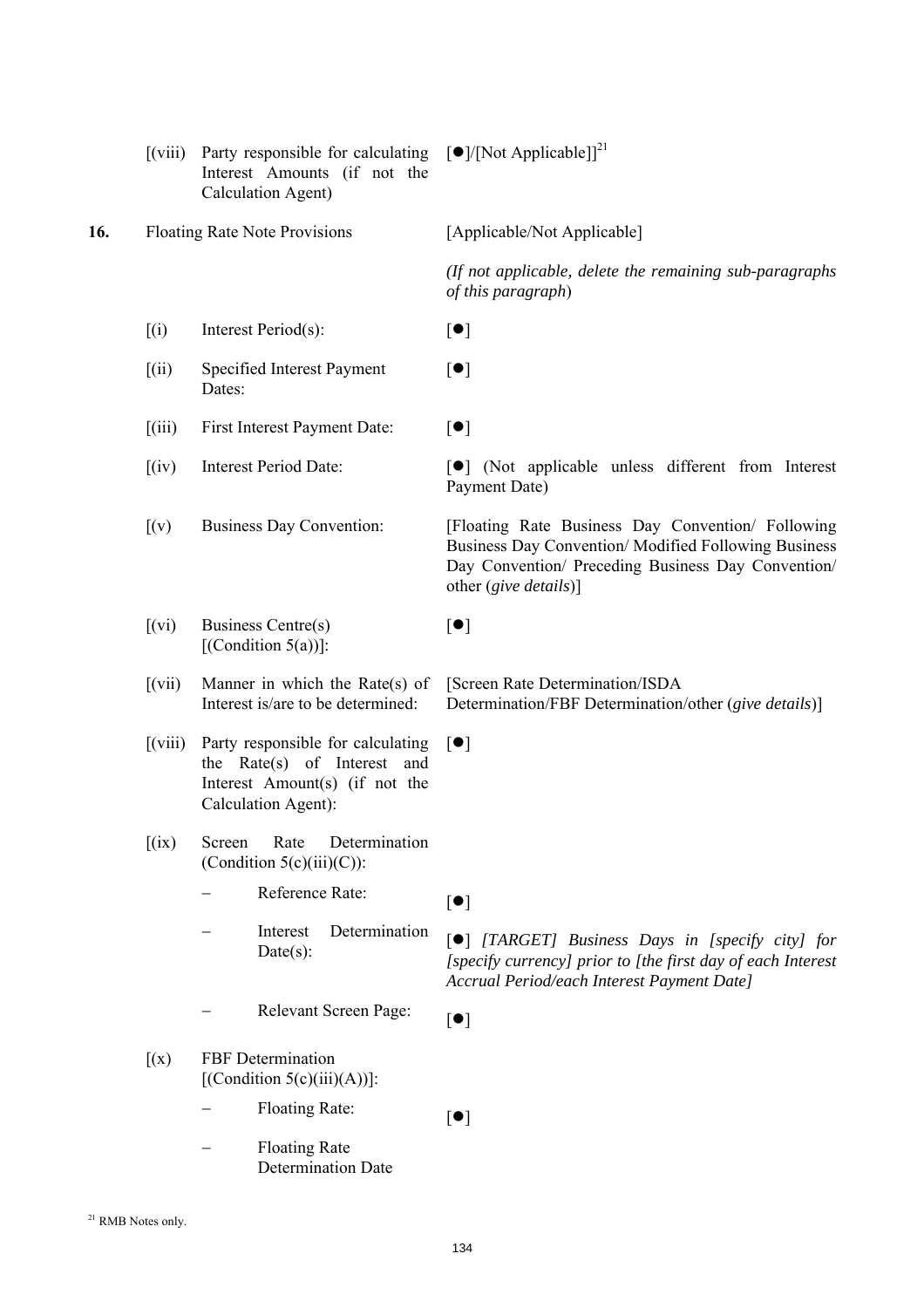|     |              | (Date de Détermination<br>du Taux Variable):                                                                                                                                                                           | [•]                                                                           |
|-----|--------------|------------------------------------------------------------------------------------------------------------------------------------------------------------------------------------------------------------------------|-------------------------------------------------------------------------------|
|     | $(x_i)$      | <b>ISDA</b> Determination<br>(Condition $5(c)(iii)(B)$ ):                                                                                                                                                              |                                                                               |
|     |              | Floating Rate Option:                                                                                                                                                                                                  | $[\bullet]$                                                                   |
|     |              | Designated Maturity:                                                                                                                                                                                                   | $[\bullet]$                                                                   |
|     |              | Reset Date:                                                                                                                                                                                                            | [•]                                                                           |
|     |              | ISDA Definitions (if<br>different from those set<br>out in the Conditions)                                                                                                                                             | $[\bullet]$                                                                   |
|     | (xii)        | $Margin(s)$ :                                                                                                                                                                                                          | $[+/$ -][ $\bullet$ ] per cent. per annum                                     |
|     | (xiii)       | Minimum Rate of Interest:                                                                                                                                                                                              | $\lceil \bullet \rceil$ per cent. per annum                                   |
|     | (xiv)        | Maximum Rate of Interest:                                                                                                                                                                                              | $\lceil \bullet \rceil$ per cent. per annum                                   |
|     | (xv)         | Day Count Fraction<br>(Condition $5(a)$ ):                                                                                                                                                                             | [•]                                                                           |
|     | (xvi)        | Fall back provisions, rounding<br>provisions, denominator and any<br>other terms relating to the<br>method of calculating interest on<br>Floating Rate Notes, if different<br>from those set out in the<br>Conditions: | $\lceil \bullet \rceil$                                                       |
| 17. |              | Zero Coupon Note Provisions                                                                                                                                                                                            | [Applicable/Not Applicable]                                                   |
|     |              |                                                                                                                                                                                                                        | (If not applicable, delete the remaining sub-paragraphs<br>of this paragraph) |
|     | (i)          | <b>Amortisation Yield</b><br>(Condition $6(f)(i)$ ):                                                                                                                                                                   | $\lceil \bullet \rceil$ per cent. per annum                                   |
|     | (iii)        | Day Count Fraction<br>(Condition $5(a)$ ):                                                                                                                                                                             | $[\bullet]$                                                                   |
|     | (iii)        | Any other formula/basis of<br>determining amount payable:                                                                                                                                                              | $[\bullet]$                                                                   |
| 18. | Index-Linked | Note/other<br>Interest<br>variable-linked interest Note Provisions                                                                                                                                                     | [Applicable/Not Applicable]                                                   |
|     |              |                                                                                                                                                                                                                        | (If not applicable, delete the remaining sub-paragraphs<br>of this paragraph) |
|     | (i)          | Index/Formula/other variable:                                                                                                                                                                                          | [sive or annex details]                                                       |
|     | (iii)        | Party responsible for calculating<br>the Rate(s) of the due interest (if                                                                                                                                               | $\lceil \bullet \rceil$                                                       |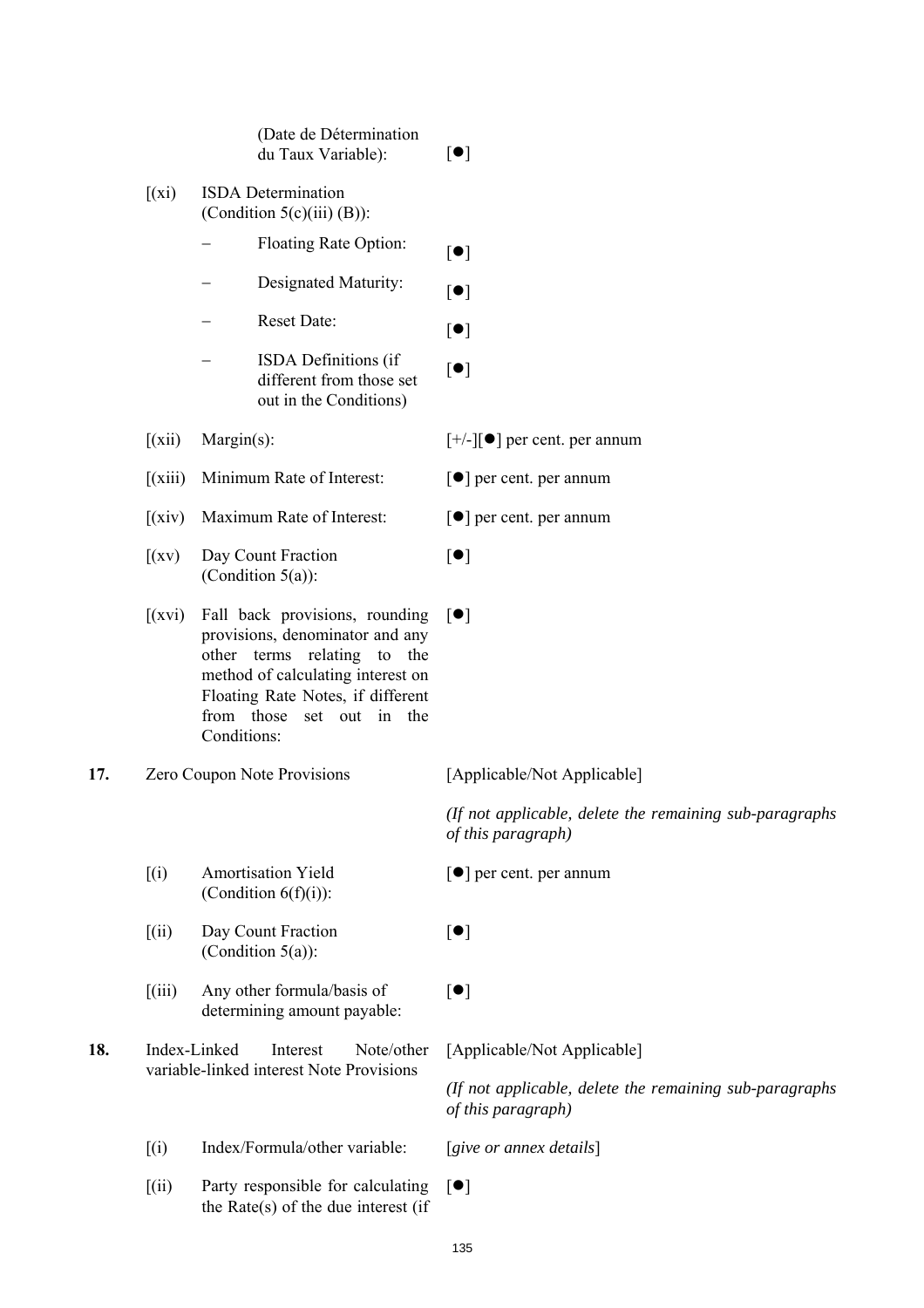not the Calculation Agent):

- $[(iii)$  Provisions for determining  $[\bullet]$ Coupon where calculated by reference to Index and/or Formula and/or other variable:
	- $[(iv)$  Interest Determination Date(s):  $[\bullet]$
	- [(v) Provisions for determining Coupon where calculation by reference to Index and/or Formula and/or other variable is impossible or impracticable or otherwise disrupted:  $\lceil \bullet \rceil$

 $[(vi)$  Interest Period(s):  $[•]$ 

- [(vii) Specified Interest Payment Dates:
- 
- $[(ix)$  Business Centre(s) (Condition  $5(a)$ ):
- $[(x)]$  Minimum Rate of Interest:  $[9]$  per cent. per annum
- $[(xi)$  Maximum Rate of Interest:  $[①]$  per cent. per annum
- [(xii) Day Count Fraction (Condition  $5(a)$ ):
- **19.** Dual Currency Note Provisions<sup>22</sup> [Applicable/Not Applicable]

 [(viii) Business Day Convention: [Floating Rate Business Day Convention/ Following Business Day Convention/Modified Following Business Day Convention/Preceding Business Day Convention/other (*give details*)]

 $[•]$ 

 $[•]$ 

- 
- 
- $[•]$

 *(If not applicable, delete the remaining sub-paragraphs of this paragraph)*

- [(i) Rate of Exchange/method of calculating Rate of Exchange: [*give details*]
- [(ii) Party responsible for calculating the principal and/or interest due  $(if not the Calculation Agent):$   $[•]$
- [(iii) Provisions applicable where calculation by reference to Rate of Exchange impossible or impracticable:  $\lceil \bullet \rceil$

<sup>22</sup> If the Final Redemption Amount is more or less than 100 per cent. of the nominal value, the Notes will constitute derivative securities for the purposes of the Prospectus Directive and the requirements of Annex XII to the Prospectus Directive Regulation will apply. This pro forma has been annotated to indicate where the key additional requirements of Annex XII are dealt with.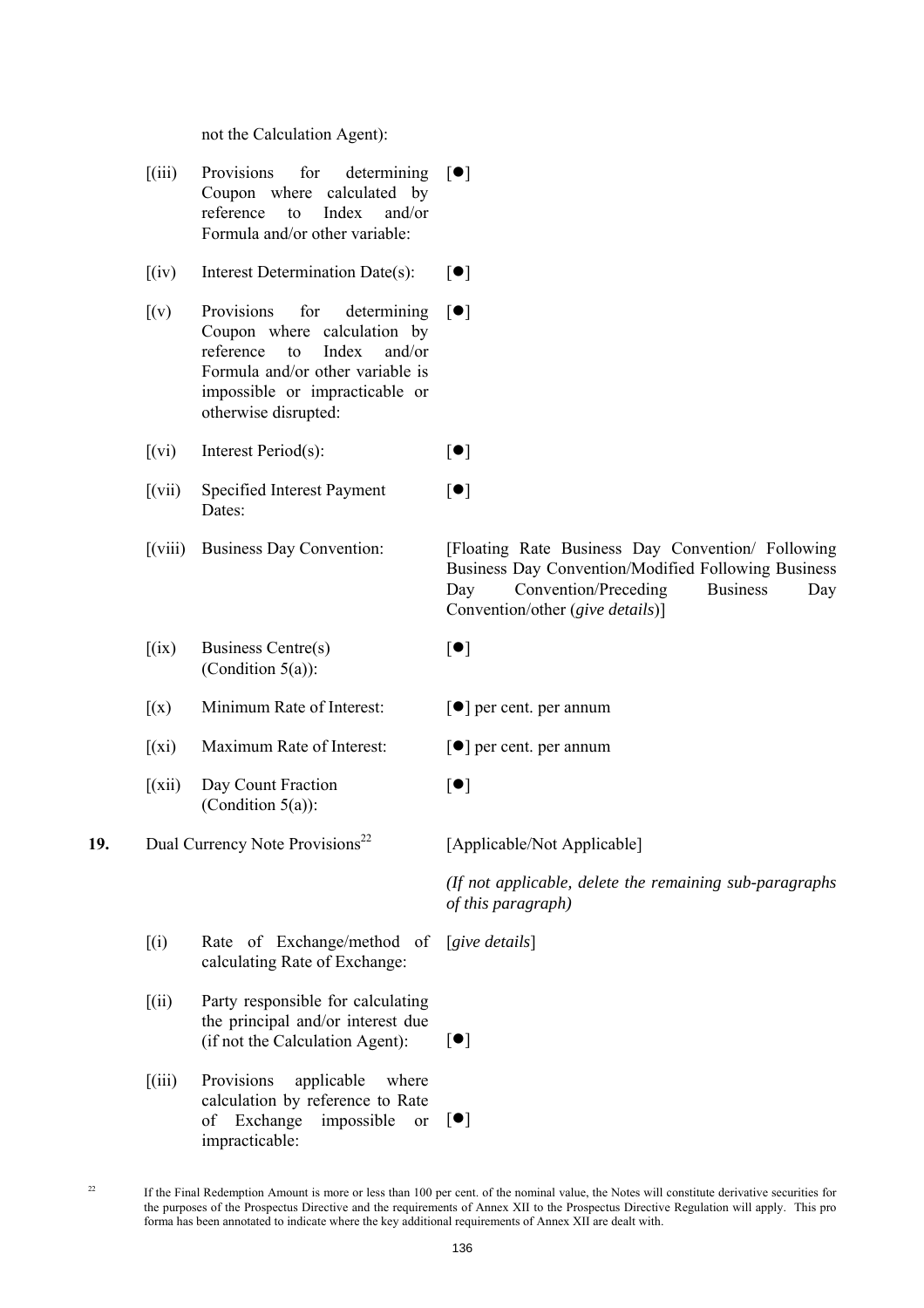|     | (iv)                            | Person<br>Specified<br>payable: | whose<br>option<br>at<br>is/are<br>Curreney(ies)                                                       | [•]                                                                                               |
|-----|---------------------------------|---------------------------------|--------------------------------------------------------------------------------------------------------|---------------------------------------------------------------------------------------------------|
|     | (x)                             |                                 | Day Count Fraction<br>(Condition $5(a)$ ):                                                             | [•]                                                                                               |
|     |                                 |                                 | PROVISIONS RELATING TO REDEMPTION                                                                      |                                                                                                   |
| 20. | Call Option                     |                                 |                                                                                                        | [Applicable/Not Applicable]                                                                       |
|     |                                 |                                 |                                                                                                        | (If not applicable, delete the remaining sub-paragraphs<br>of this paragraph)                     |
|     | (i)                             |                                 | Optional Redemption Date(s):                                                                           | [•]                                                                                               |
|     | (iii)                           |                                 | Optional Redemption Amount(s)<br>of each Note and method, if any,<br>of calculation of such amount(s): | $\lceil \bullet \rceil$ per Note $\lceil \circ \rceil$<br>Specified Denomination <sup>[23</sup> ] |
|     | (iii)                           |                                 | If redeemable in part:                                                                                 |                                                                                                   |
|     |                                 | (a)                             | Minimum nominal<br>amount to be redeemed:                                                              | [•]                                                                                               |
|     |                                 | (b)                             | Maximum nominal<br>amount to be redeemed:                                                              | [•]                                                                                               |
|     | (iv)                            |                                 | Option Exercise Date(s):                                                                               | [•]                                                                                               |
|     | [(v)]                           | option:                         | Description of any other Issuer's                                                                      | $\lceil \bullet \rceil$                                                                           |
|     | (xi)                            | Notice period <sup>24</sup>     |                                                                                                        | [•]                                                                                               |
| 21. |                                 | Put Option                      |                                                                                                        | [Applicable/Not Applicable]                                                                       |
|     |                                 |                                 |                                                                                                        | (If not applicable, delete the remaining sub-paragraphs)<br>of this paragraph)                    |
|     | (i)                             |                                 | Optional Redemption Date(s):                                                                           | [•]                                                                                               |
|     | (iii)                           |                                 | Optional Redemption Amount(s)<br>of each Note and method, if any,<br>of calculation of such amount(s): | $\lceil \bullet \rceil$ per Note $\lceil \bullet \rceil$ Specified Denomination] <sup>25</sup>    |
|     | $\left[\left(iii\right)\right]$ |                                 | Option Exercise Date(s):                                                                               | [•]                                                                                               |
|     | (iv)                            | option:                         | Description of any other Issuer's                                                                      | $\lceil \bullet \rceil$                                                                           |

<sup>&</sup>lt;sup>23</sup> Delete bracketed text in the case of Dematerialised Notes.

 $^{24}$  If setting notice periods which are different to those provided in the terms and conditions, the Issuer is advised to consider the practicalities of distribution of information through intermediaries, for example, clearing systems and custodians, as well as any other notice requirements which may apply, for example, as between the Issuer and its fiscal agent.<br>Delete bracketed text in the case of Dematerialised Notes.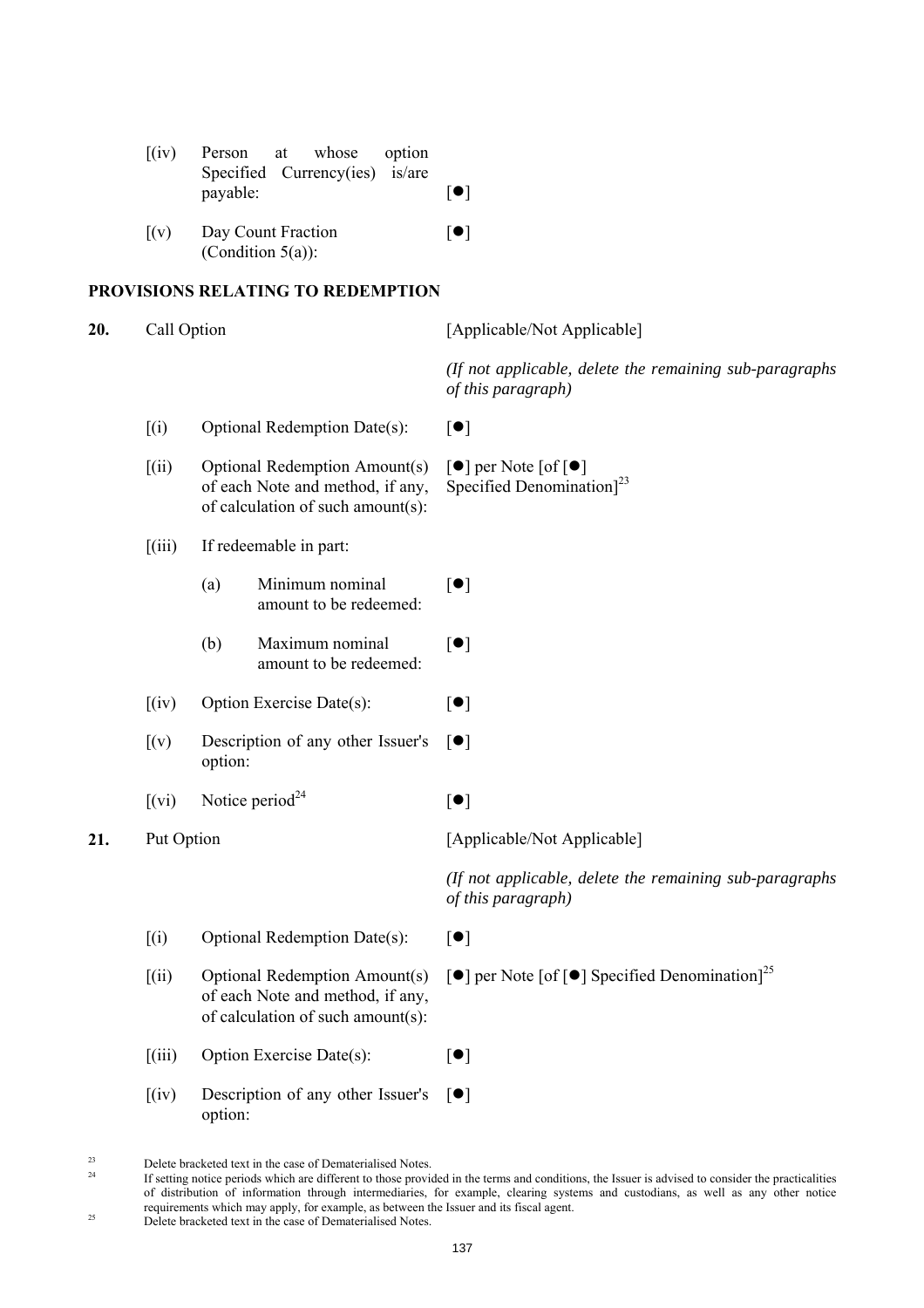- $[(v)]$  Notice period (if other than set  $[\bullet]$ out in the Conditions):
- 22. Change of Control Put Option [Applicable/Not Applicable]
- $Note<sup>26</sup>$

 In cases where the Final Redemption Amount is Index-Linked or other variable-linked:

[(i) Index/Formula/variable: [*give or annex details*]

- [(ii) Party responsible for calculating the Final Redemption Amount (if not the Calculation Agent):  $\lceil \bullet \rceil$
- [(iii) Provisions for determining Final Redemption Amount where calculated by reference to Index and/or Formula and/or other variable:  $[$
- $[(iv)$  Determination Date(s):  $[•]$
- $[(v)$  Provisions for determining Final Redemption Amount where calculation by reference to Index and/or Formula and/or other variable is impossible or impracticable or otherwise disrupted:  $\lceil \bullet \rceil$
- $[(vi)$  Payment Date:  $[①]$
- $[(vii)$  Minimum Final Amount: Redemption  $[\bullet]$
- $\delta$ [(viii) Maximum Final Amount: Redemption  $[\bullet]$
- **24.** Early Redemption Amount
- $[(i)$  Early Redemption Amount(s) of  $[\bullet]$ each Note payable on redemption for taxation reasons (Condition  $6(g)$ ), for illegality (Condition  $6(k)$ ) or on event of default (Condition 9) or other early redemption and/or the

**23.** Final Redemption Amount of each  $\begin{bmatrix} \bullet \end{bmatrix}$  per Note  $\begin{bmatrix} \circ \end{bmatrix}$  Specified Denomination<sup>27</sup> /other/see Appendix]

<sup>&</sup>lt;sup>26</sup> If the Final Redemption Amount is more or less than 100 per cent, of the nominal value, the Notes will constitute derivative securities for the purposes of the Prospectus Directive and the requirements of Annex XII to the Prospectus Directive Regulation will apply. This pro forma has been annotated to indicate where the key additional requirements of Annex XII are dealt with. 27 Delete bracketed text in the case of Dematerialised Notes.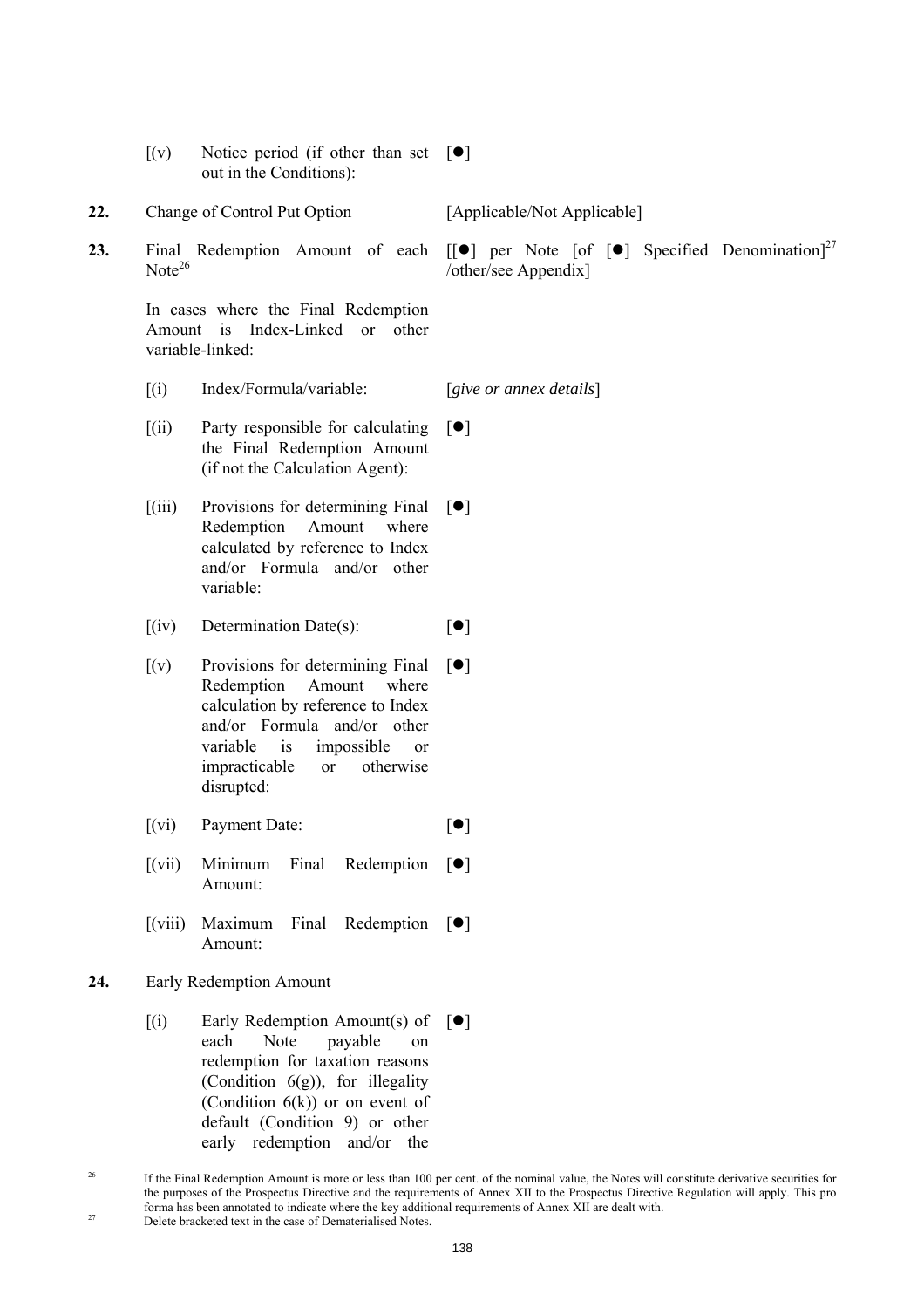method of calculating the same (if required or if different from that set out in the Conditions): [(ii) Redemption for taxation reasons permitted on days others than Interest Payment Dates (Condition 6(g)): [Yes/No] [(iii) Unmatured Coupons to become [Yes/No/Not Applicable] void upon early redemption (Materialised Bearer Notes only) (Condition 7(f)): **GENERAL PROVISIONS APPLICABLE TO THE NOTES 25.** Form of Notes: [Dematerialised Notes/Materialised Notes] (*Materialised Notes are only in bearer form and may only be issued outside France*). *[Delete as appropriate]* [(i) Form of Dematerialised Notes: [Not Applicable/specify whether bearer dematerialised form (*au porteur*)/administered registered dematerialised form (*au nominatif administré*)/fully registered dematerialised form (*au nominatif pur*)] [(ii) Registration Agent [Not Applicable/Applicable] [*if applicable give name and details] (note that a registration agent must be appointed in relation to fully registered dematerialised Notes only*) [(iii) Temporary Global Certificate: [Not Applicable/Temporary Global Certificate exchangeable for Definitive Materialised Notes on  $[\bullet]$ (the **Exchange Date**), being 40 days after the Issue Date subject to postponement as specified in the Temporary Global Certificate] [(iv) Applicable TEFRA exemption: [C Rules/D Rules/Not Applicable] *(Only applicable to Materialised Notes)* **26.** Financial Centre(s) (Condition 7(h)) or other special provisions relating to Payment Dates: [Not Applicable/*give details. Note that this item relates to the date and place of payment, and not interest period end dates, to which items 15(ii), 16(iii) and 18(vii) relates]* **27.** Talons for future Coupons or Receipts to be attached to Definitive Notes (and dates on which such Talons mature): [Yes/No. *If yes, give details*] **28.** Details relating to Partly Paid Notes: amount of each payment comprising the Issue Price and date on which each payment is to be made and consequences (if any) of failure to pay, including any [Not Applicable/*give details*]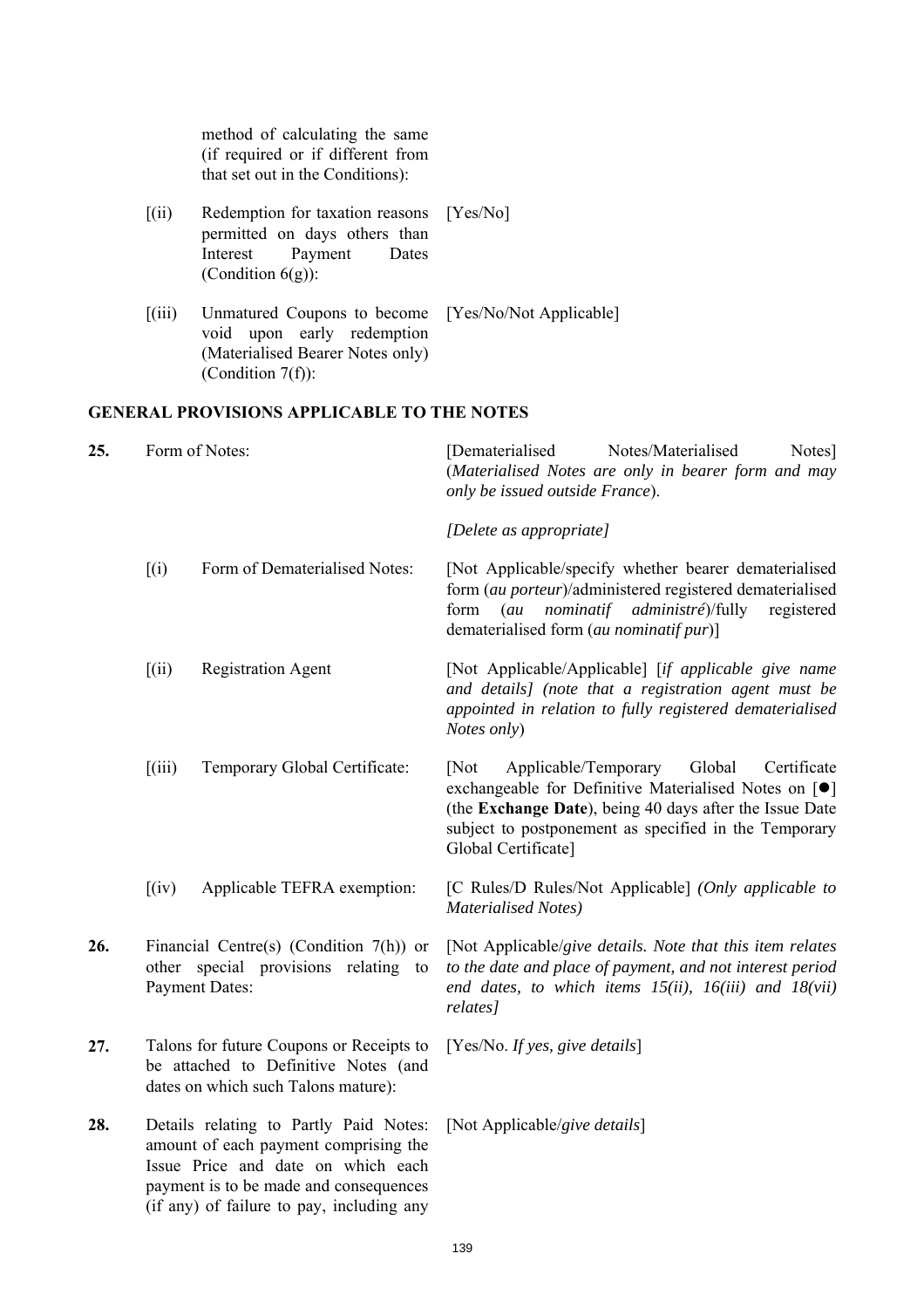right of the Issuer to forfeit the Notes and interest due on late payment:

| 29. |                     | Details relating to Instalment Notes:                                                          | [Not Applicable/give details]                                                                                                                                                                                                                                                                                                                                                                                                                                                                                                                                                                                                                                                                                                  |
|-----|---------------------|------------------------------------------------------------------------------------------------|--------------------------------------------------------------------------------------------------------------------------------------------------------------------------------------------------------------------------------------------------------------------------------------------------------------------------------------------------------------------------------------------------------------------------------------------------------------------------------------------------------------------------------------------------------------------------------------------------------------------------------------------------------------------------------------------------------------------------------|
|     | (i)                 | Instalment Amount(s):                                                                          | $[\bullet]$                                                                                                                                                                                                                                                                                                                                                                                                                                                                                                                                                                                                                                                                                                                    |
|     | [(ii)]              | Instalment Date(s):                                                                            | $[\bullet]$                                                                                                                                                                                                                                                                                                                                                                                                                                                                                                                                                                                                                                                                                                                    |
|     | (iii)               | Minimum Instalment Amount:                                                                     | $[\bullet]$                                                                                                                                                                                                                                                                                                                                                                                                                                                                                                                                                                                                                                                                                                                    |
|     | (iv)                | Maximum Instalment Amount:                                                                     | [•]                                                                                                                                                                                                                                                                                                                                                                                                                                                                                                                                                                                                                                                                                                                            |
| 30. |                     | Redenomination, renominalisation and<br>reconventioning provisions:                            | [Not Applicable/The provisions [in Condition 1(e)]<br>apply]                                                                                                                                                                                                                                                                                                                                                                                                                                                                                                                                                                                                                                                                   |
| 31. |                     | Consolidation provisions:                                                                      | [Not Applicable/The provisions [in Condition 14(b)]<br>apply]                                                                                                                                                                                                                                                                                                                                                                                                                                                                                                                                                                                                                                                                  |
| 32. |                     | Masse (Condition 11)                                                                           | [Applicable/Not Applicable/Condition 11 replaced by<br>the full provisions of French Code de commerce relating<br>to the Masse] (Note that: $(i)$ in respect of any Tranche of<br>Notes issued outside France, Condition 11 may be<br>waived, amended or supplemented, and (ii) in respect of<br>Tranche of Notes issued inside France,<br>any<br>Condition 11 must be waived in its entirety and replaced<br>by the provisions of the French Code de commerce<br>relating to the Masse. If Condition 11 (as it may be<br>amended or supplemented) applies or if the full<br>provisions of the French Code de commerce apply,<br>insert details of Representative and Alternative<br>Representative and remuneration, if any). |
|     | [Any                | applicable<br>currency<br>disruption/fallback provisions: $]^{28}$                             | [Not Applicable/give details]                                                                                                                                                                                                                                                                                                                                                                                                                                                                                                                                                                                                                                                                                                  |
| 33. |                     | Other final terms:                                                                             | [Not Applicable/give details]                                                                                                                                                                                                                                                                                                                                                                                                                                                                                                                                                                                                                                                                                                  |
|     |                     |                                                                                                | (When adding any other final terms consideration<br>should be given as to whether such terms constitute<br>"significant new factors" and consequently trigger the<br>need for a supplement to the Prospectus under Article<br>16 of the Prospectus Directive.)                                                                                                                                                                                                                                                                                                                                                                                                                                                                 |
|     | <b>DISTRIBUTION</b> |                                                                                                |                                                                                                                                                                                                                                                                                                                                                                                                                                                                                                                                                                                                                                                                                                                                |
| 34. | (i)                 | If<br>syndicated,<br>names<br>and<br>addresses of Managers<br>and<br>underwriting commitments: | [Not Applicable/give names and addresses of Managers<br>and underwriting commitments]                                                                                                                                                                                                                                                                                                                                                                                                                                                                                                                                                                                                                                          |
|     | [(ii)]              | [Subscription]<br>of<br>Date<br>Agreement:                                                     | [Insert]                                                                                                                                                                                                                                                                                                                                                                                                                                                                                                                                                                                                                                                                                                                       |
|     | (iii)               | Stabilising Manager(s) (if any):                                                               | [Not Applicable/give name]                                                                                                                                                                                                                                                                                                                                                                                                                                                                                                                                                                                                                                                                                                     |
| 28  |                     | In respect of RMB Notes, consider the insertion of Payment in US Dollar Equivalent provisions. |                                                                                                                                                                                                                                                                                                                                                                                                                                                                                                                                                                                                                                                                                                                                |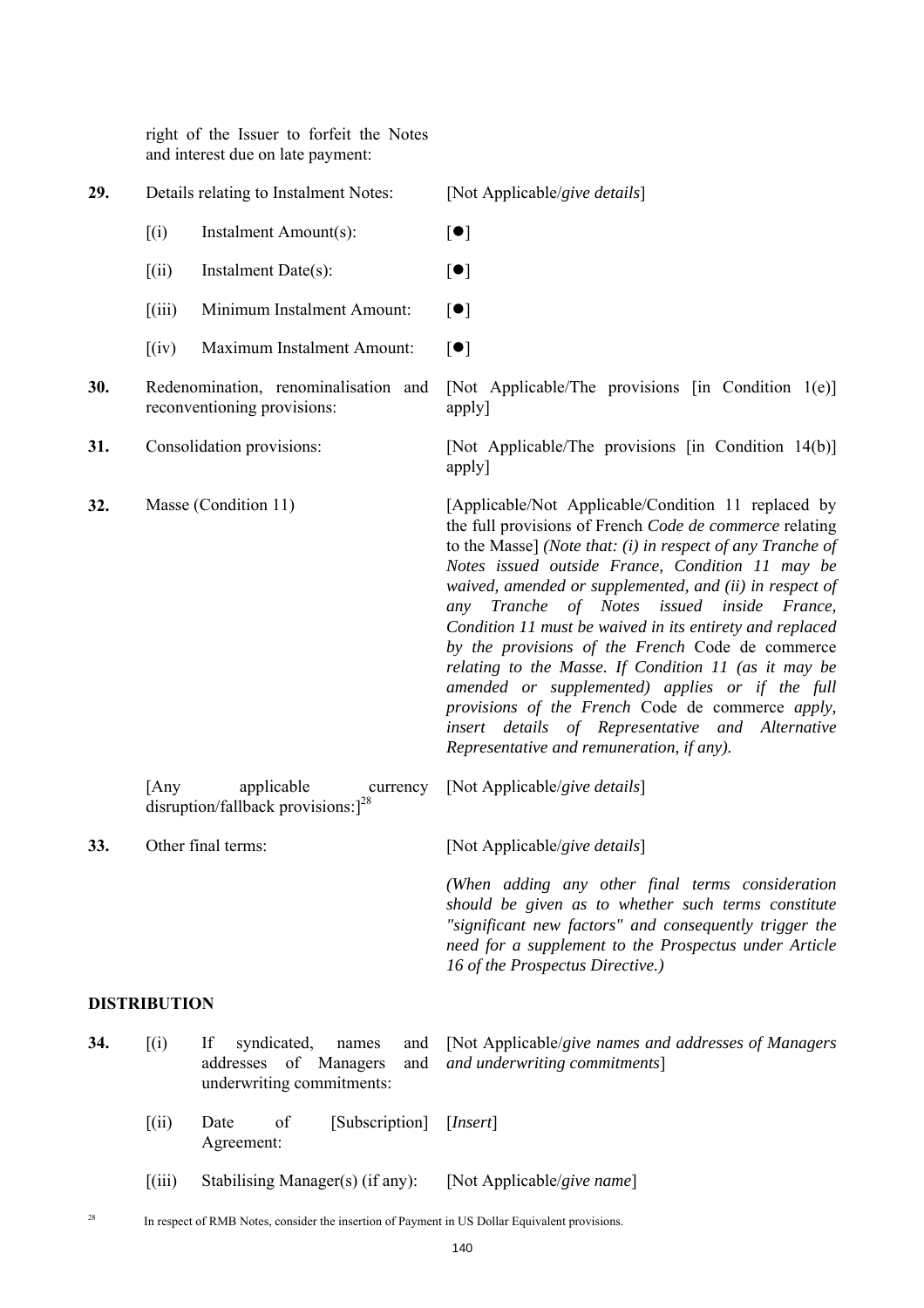- **35.** If non-syndicated, name and address of [Not Applicable/*give name and address*] Dealer:
- **36.** Additional selling restrictions: [Not Applicable/*give details*]
- 
- 
- 

**37.** Total commission and concession:  $\begin{bmatrix} \bullet \\ \end{bmatrix}$  per cent. of the Aggregate Nominal Amount

**38.** U.S. Selling Restrictions: Category 2 restrictions apply to the Notes

**39.** Non exempt Offer: [Not Applicable] [An offer of the Notes may be made by the Managers [and [*specify names i of other financial intermediaries/placers making non-exempt offers, to the extent known OR consider a generic description of other parties involved in non-exempt offers (e.g. "other parties authorised by the Managers") or (if relevant) note that other parties may make non-exempt offers in the Public Offer Jurisdictions during the Offer Period, if not known*]] (together with the Managers, the **Financial Intermediaries**) other than pursuant to Article 3(2) of the Prospectus Directive in [*specify relevant Member State(s) - which must be jurisdictions where the Base Prospectus and any supplements have been passported (in addition to the jurisdiction where approved and published)*] (**Public Offer Jurisdictions**) during the period from [*specify date*] until [*specify date or a formula such as "the Issue Date" or "the date which falls [] Business Days thereafter*"] (**Offer Period**). See further Paragraph 10 of Part B below.

## **[PURPOSE OF FINAL TERMS**

These Final Terms comprise the final terms required for issue [and] [public offer in the Public Offer Jurisdictions] [and] [admission to trading on [*specify relevant regulated market*] of the Notes described herein pursuant to the €5,000,000,000 Euro Medium Term Note Programme of the Issuer.

## **RESPONSIBILITY**

The Issuer accepts responsibility for the information contained in these Final Terms. **[[** $\bullet$ ] has been extracted from  $[\bullet]$ . The Issuer confirms that such information has been accurately reproduced and that, so far as it is aware, and is able to ascertain from information published by  $\blacksquare$ , no facts have been omitted which would render the reproduced information inaccurate or misleading.**]**

Signed on behalf of the Issuer: By: ...................................................

Duly authorised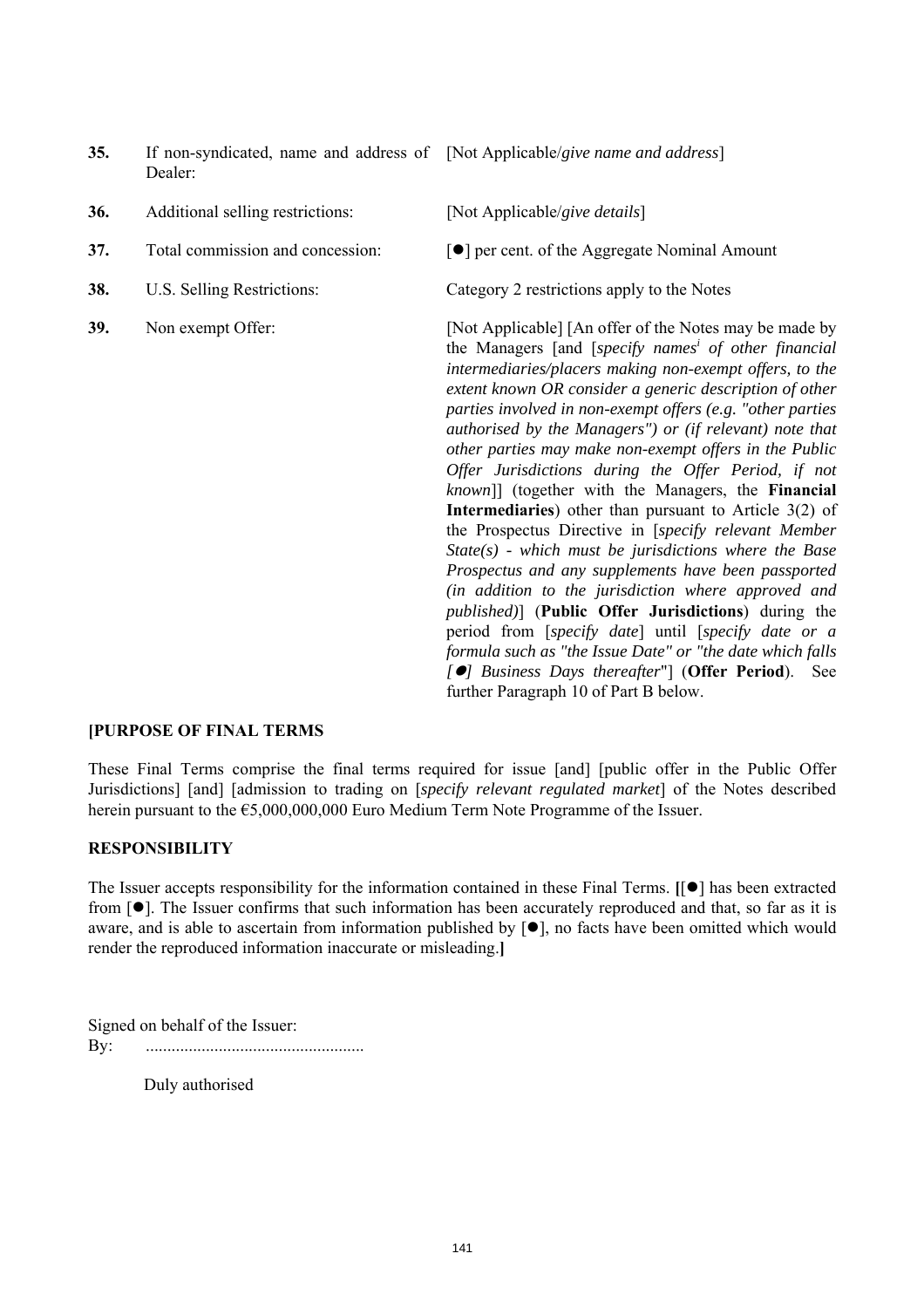#### **PART B – OTHER INFORMATION**

## **1. Risk Factors**

*[Insert any risk factors that are material to the Notes being offered and/or listed and admitted to trading in order to assess the market risk associated with these Notes and that may affect the Issuer's ability to fulfil its obligations under the Notes which are not covered under "Risk Factors" in the Base Prospectus. If any such additional risk factors need to be included consideration should be given as to whether they constitute a "significant new factor" and consequently trigger the need for a supplement to the Base Prospectus under Article 16 of the Prospectus Directive.]*

#### **2. Listing and Admission to Trading**

| $\left[ \mathrm{(}i\mathrm{)}\right]$ | Listing:                                                                               | [Euronext Paris/other (specify)/None]                                                                                                                                                                                                                                                                                                                                                                    |
|---------------------------------------|----------------------------------------------------------------------------------------|----------------------------------------------------------------------------------------------------------------------------------------------------------------------------------------------------------------------------------------------------------------------------------------------------------------------------------------------------------------------------------------------------------|
| $\left[ \mathrm{(ii)} \right]$        | Admission to trading:                                                                  | [Application has been made for the Notes to be<br>admitted to trading on $[\bullet]$ with effect from $[\bullet]$ .]<br>[Not Applicable.]                                                                                                                                                                                                                                                                |
|                                       |                                                                                        | (Where documenting a fungible issue need to<br>indicate that original securities are already admitted<br>to trading.)                                                                                                                                                                                                                                                                                    |
| $\left[\left(iii\right)\right]$       | Estimate of total expenses related to $\lceil \bullet \rceil$<br>admission to trading: |                                                                                                                                                                                                                                                                                                                                                                                                          |
| $\left[\mathrm{(iv)}\right]$          | Additional publication of<br>Base<br>Prospectus and Final Terms:                       | $\lceil \bullet \rceil$ (See Condition 15 which provides that the Base<br>Prospectus and Final Terms of Notes admitted to<br>trading on any regulated market of the EEA will be<br>published on the website of the Autorité des marchés<br>financiers. Please provide for additional methods of<br>publication in respect of an admission to trading on<br>a regulated market other than Euronext Paris) |

#### **3. Ratings**

Ratings: [Not Applicable] [The Notes to be issued have been rated:

 $[Moody's: [\bullet]]$ 

 $[S&P:[\bullet]]$ 

 $[[Other]: [①]]$ 

[[Each of  $\lceil \bullet \rceil$ ,  $\lceil \bullet \rceil$  and]  $\lceil \bullet \rceil$  is established in the European Union and is registered under Regulation (EC) No 1060/2009 (as amended). As such, [each of [●], [●] and] [●] is included in the list of credit rating agencies published by the European Securities Markets Authority on its website in accordance with such Regulation.]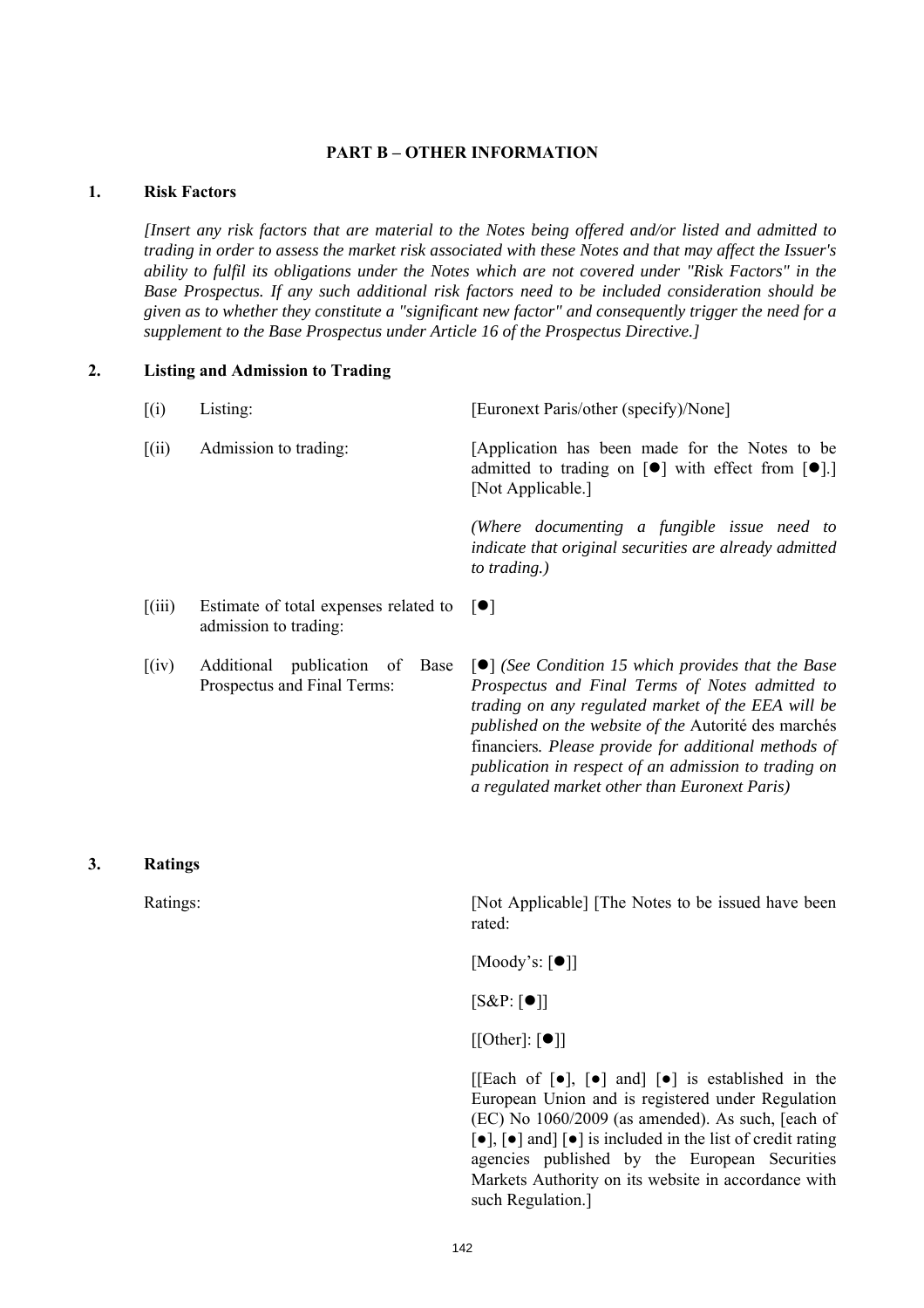(*The above disclosure should reflect the rating allocated to Notes of the type being issued under the Programme generally or, where the issue has been specifically rated, that rating.*)

*[Need to include a brief explanation of the meaning of the ratings if this has previously been published by the rating provider.]*

#### **4. [Notification**

The *Autorité des marchés financiers* [has been requested to provide/has provided - *include first alternative for an issue which is contemporaneous with the update of the Programme and the second alternative for subsequent issues*] the [*include names of competent authorities of host Member States*] with a certificate of approval attesting that the Base Prospectus has been drawn up in accordance with the Prospectus Directive.**]**

## **5. [Interests of Natural and Legal Persons Involved in the [Issue/Offer]**

*Need to include a description of any interest, including conflicting ones, that is material to the issue/offer, detailing the persons involved and the nature of the interest. May be satisfied by the inclusion of the following statement:*

"Save as discussed in ["Subscription and Sale"], so far as the Issuer is aware, no person involved in the offer of the Notes has an interest material to the offer."]

## **6. Reasons for the Offer, Estimated Net Proceeds and Total Expenses**

|    | (i)     | Reasons for the offer                 | $[\bullet]$                                                                                                                                                                                                                                                               |
|----|---------|---------------------------------------|---------------------------------------------------------------------------------------------------------------------------------------------------------------------------------------------------------------------------------------------------------------------------|
|    |         |                                       | (See ["Use of Proceeds"] wording in Base<br>Prospectus - if reasons for offer different from<br>making profit and/or hedging certain risks will need<br>to include those reasons here.)]                                                                                  |
|    | [(ii)]  | Estimated net proceeds:               | $\lceil \bullet \rceil$                                                                                                                                                                                                                                                   |
|    |         |                                       | (If proceeds are intended for more than one use will<br>need to split out and present in order of priority. If<br>proceeds insufficient to fund all proposed uses state<br>amount and sources of other funding.)                                                          |
|    | [(iii)] | Estimated total expenses:             | [●]. [Include breakdown of expenses.]                                                                                                                                                                                                                                     |
|    |         |                                       | (If the Notes are derivative securities to which Annex<br>XII of the Prospectus Directive Regulation applies it<br>is only necessary to include disclosure of net<br>proceeds and total expenses at (ii) and (iii) above<br>where disclosure is included at $(i)$ above.) |
| 7. |         | <b>[Fixed Rate Notes only – Yield</b> |                                                                                                                                                                                                                                                                           |

Indication of yield:  $[•]$ .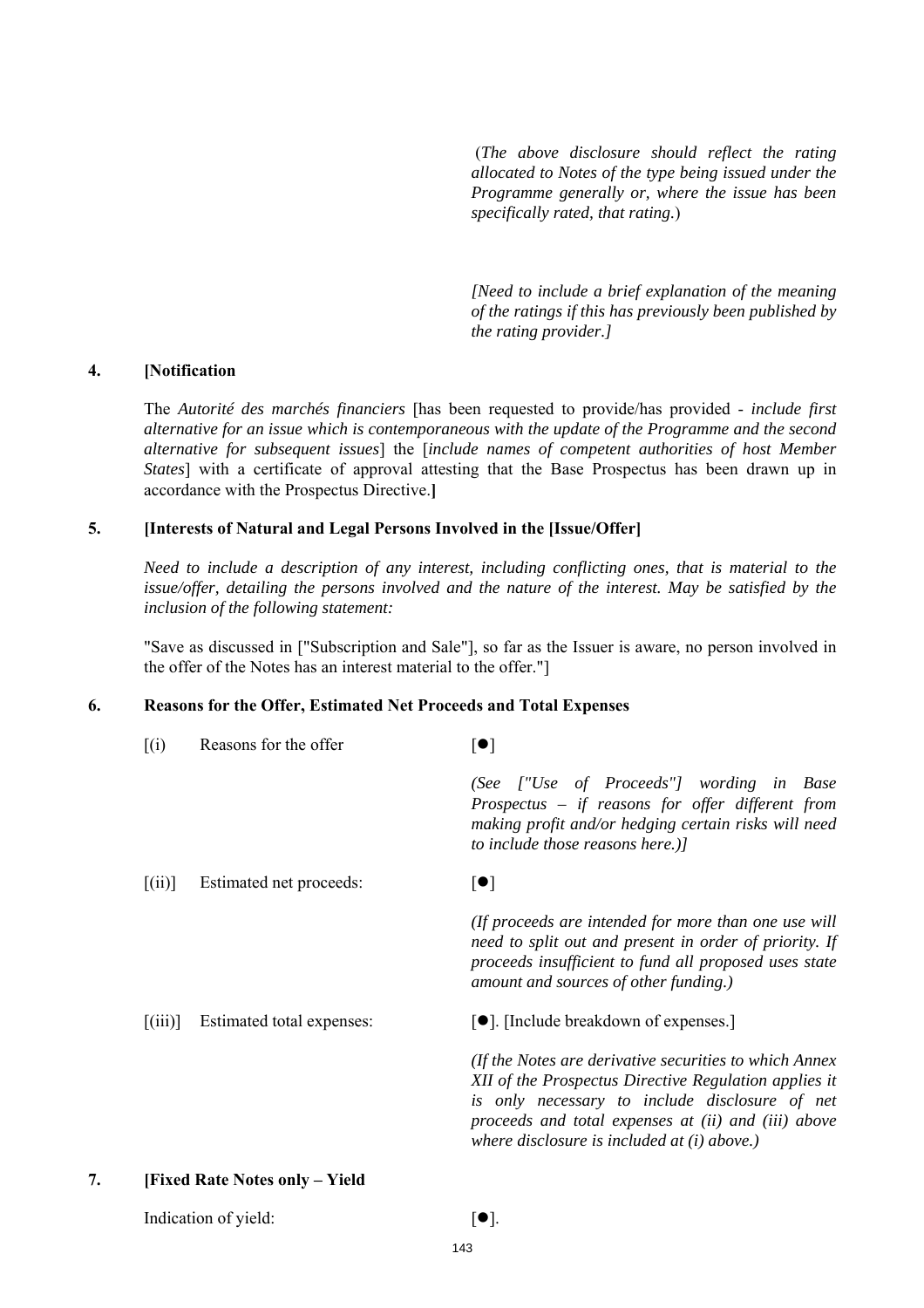[Calculated as [include details of method of calculation in summary form] on the Issue Date.]

[(*Only applicable for offer to the public in France*) [yield gap of [●] per cent. in relation to tax free French government bonds (*obligations assimilables au Trésor* (OAT)) of an equivalent duration.]).

 [The yield is calculated at the Issue Date on the basis of the Issue Price. It is not an indication of future yield. ]

## 8. **[Floating Rate Notes only - Historic Interest Rates**

Details of historic [LIBOR/EURIBOR/other] rates can be obtained from [Reuters].]

## 9. **[Index-Linked or other Variable-Linked Notes only – Performance of Index/Formula/Other Variable, Explanation of Effect on Value of Investment and Associated Risks and Other Information Concerning the Underlying**

*Need to include details of where past and future performance and volatility of the index/formula/other variable can be obtained and a clear and comprehensive explanation of how the value of the investment is affected by the underlying and the circumstances when the risks are most evident. [Where the underlying is an index need to include the name of the index and a description if composed by the Issuer and if the index is not composed by the Issuer need to include details of where the information about the index can be obtained. Where the underlying is not an index need to include equivalent information.]29]*

## 10. **[Dual Currency Notes only – Performance of Rate[s] of Exchange and Explanation of Effect on Value of Investment**

*Need to include details of where past and future performance and volatility of the relevant rate[s] can be obtained and a clear and comprehensive explanation of how the value of the investment is affected by the underlying and the circumstances when the risks are most evident.]*

#### **11. [Derivatives Only - Other Information concerning the Securities to be [offered]/[admitted to Trading]]<sup>30</sup>**

| Name of the issuer of the underlying security:                                               | $\lceil \bullet \rceil$ |
|----------------------------------------------------------------------------------------------|-------------------------|
| <b>ISIN</b> Code:                                                                            | $  \bullet  $           |
| Underlying interest rate:                                                                    | $  \bullet  $           |
| Relevant weightings of each underlying in the $\lceil \bullet \rceil$<br>basket <sup>.</sup> |                         |
| Adjustment rules with relation to events<br>concerning the underlying:                       | $  \bullet  $           |
| Source of information<br>relating to the $ \bullet $<br>$[Index]/[Indices]$ :                |                         |

<sup>&</sup>lt;sup>29</sup> Required for derivative securities to which Annex XII to the Prospectus Directive Regulation applies.<br>Required for derivative securities.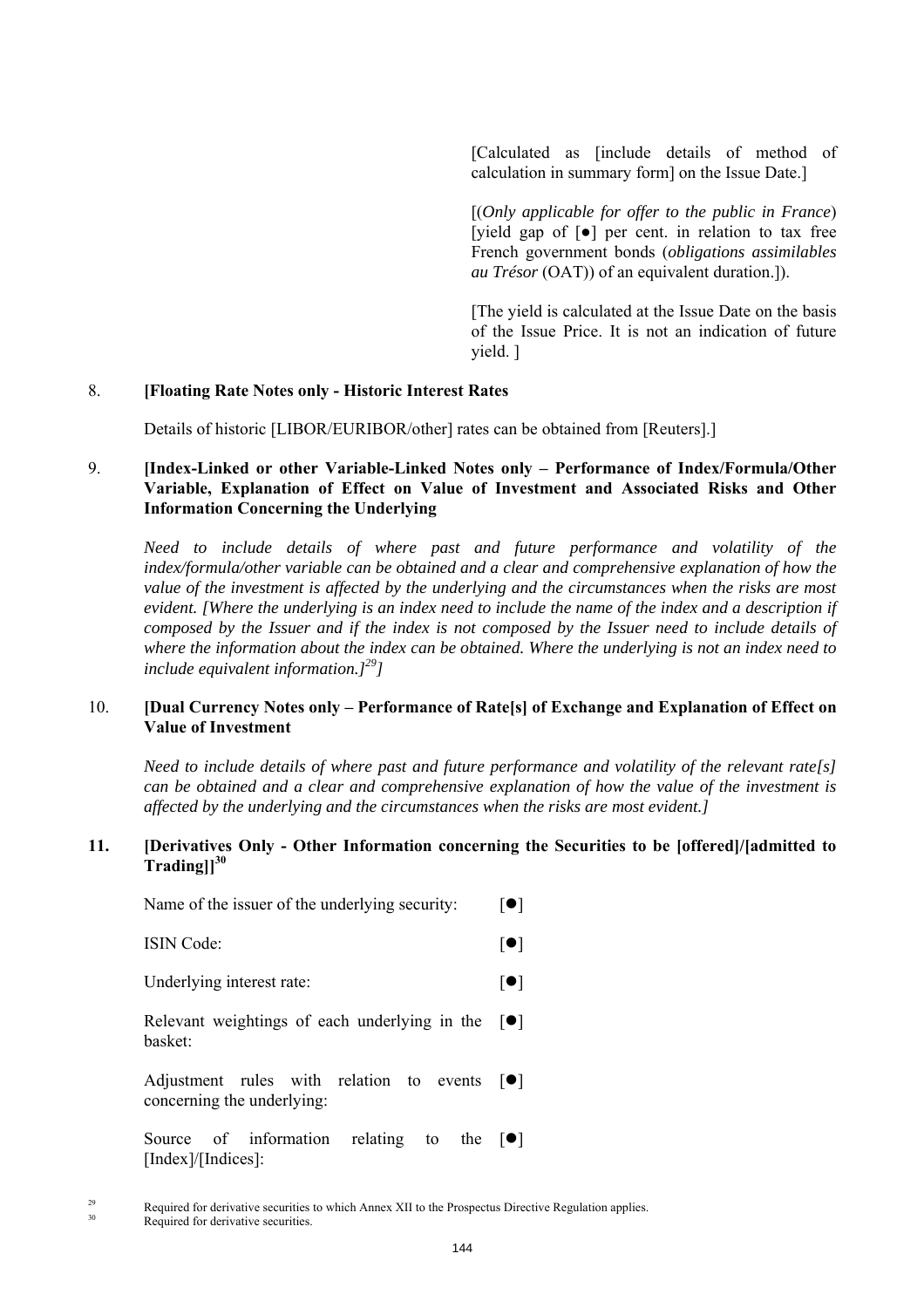Place where information relating to the  $[\bullet]$ [Index]/[Indices] can be obtained:

Name and address of entities which have a firm  $[\bullet]$ commitment to act as intermediaries in secondary trading:

Details of any market disruption/settlement  $\lceil \bullet \rceil$ disruption events affecting the underlying:

Exercise price/find reference price of underlying:  $[\bullet]$ 

Details of how the value of investment is  $[\bullet]$ affected by the value of the underlying instrument(s):

Details of settlement procedure of derivative  $[\bullet]$ securities:

Details of how any return on derivative securities  $[\bullet]$ takes place, payment or delivery date, and manner of calculation:

Details of any post-issuance information to be  $[\bullet]$ provided (only in case of derivatives instruments). Details of any post-issuance information relating to the underlying to be provided and where such information can be obtained:

# **12. [Placing and Underwriting]<sup>31</sup>**

Name and address of the co-ordinator(s) of the  $[\bullet]$ global offer and of single parts of the offer:

Name and address of any paying agents and  $[\bullet]$ depository agents in each country (in addition to the Principal Paying Agent):

Names and addresses of entities agreeing to  $[\bullet]$ underwrite the issue on a firm commitment basis, and entities agreeing to place the issue without a firm commitment or under "best efforts" arrangements:  $32$ 

When the underwriting agreement has been or  $[\bullet]$ will be reached:

#### **13. Operational Information**

ISIN Code: FR[ $\bullet$ ]

<sup>&</sup>lt;sup>31</sup> To the extent known to the Issuer, of the places in the various countries where the offer takes place.<br>Where not all of the issue is underwritten, a statement of the portion not covered.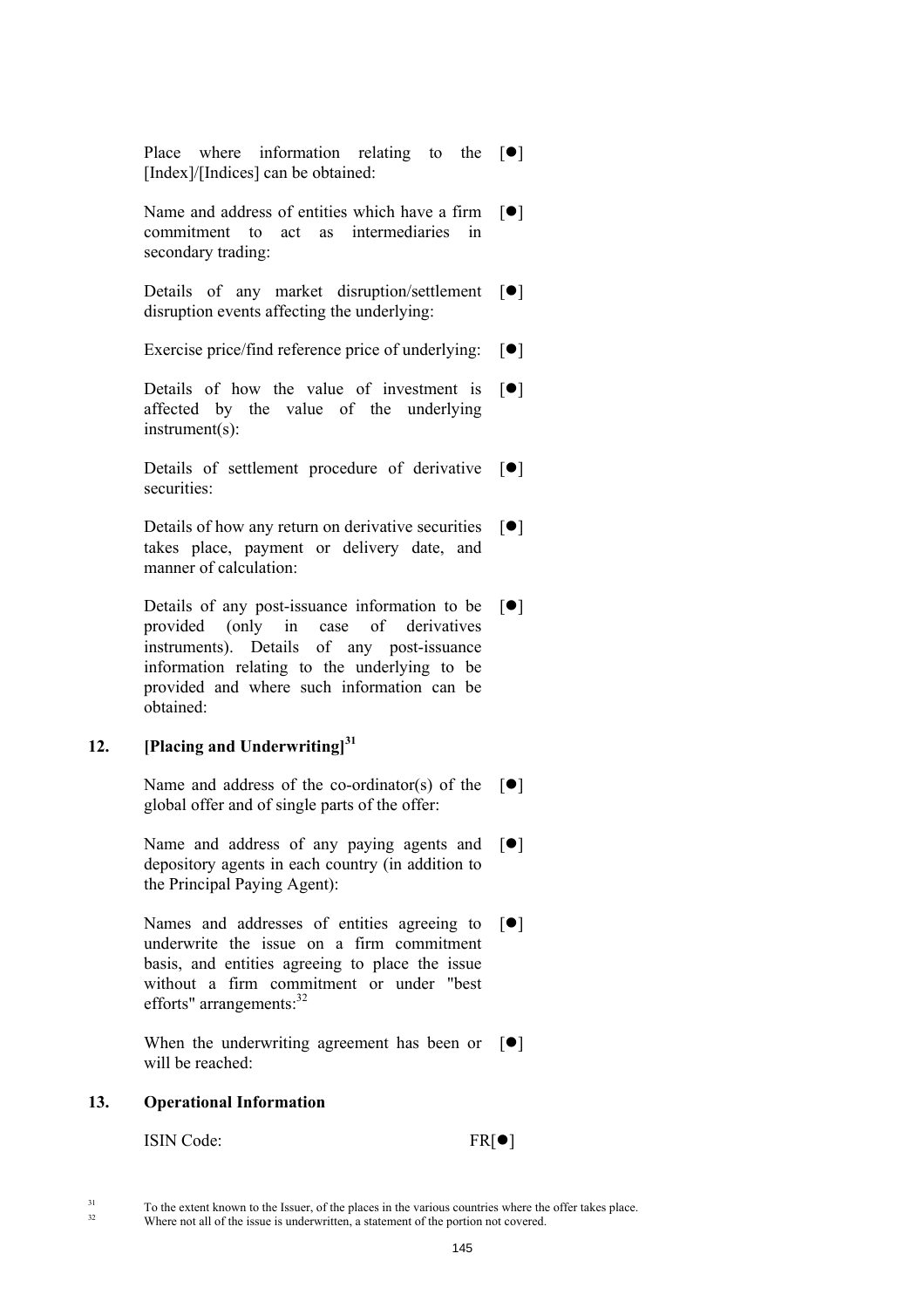# Offer Price: [Issue Price/Not applicable/*specify*] [Conditions to which the offer is subject:] [Not applicable/*give details*] [Description of the application process]: [Not applicable/*give details*] [Details of the minimum and/or maximum amount of application]: [Not applicable/*give details*] [Description of possibility to reduce subscriptions and manner for refunding excess amount paid by applicants]: [Not applicable/*give details*] [Details of the method and time limits for paying up and delivering the Notes:] [Not applicable/*give details*] [Manner in and date on which results of the offer are to be made public:] [Not applicable/*give details*] [Procedure for exercise of any right of preemption, negotiability of subscription rights and treatment of subscription rights not exercised:] [Not applicable/*give details*] [Categories of potential investors to which the Notes are offered and whether tranche(s) have been reserved for certain countries:] [Not applicable/*give details*] [Process for notification to applicants of the amount allotted and the indication whether dealing may begin before notification is made:] [Not applicable/*give details*] [Amount of any expenses and taxes specifically charged to the subscriber or purchaser:] [Not applicable/give details] [Name(s) and address(es), to the extent known [None/give details]

Any clearing system(s) other than Euroclear France, Euroclear Bank S.A./N.V. and Clearstream Banking Société Anonyme and the relevant identification number(s):

Delivery: Delivery [against/free of] payment

Names and addresses of additional Paying Agent(s) (if any):  $\lceil \bullet \rceil$ 

# **14. TERMS AND CONDITIONS OF THE OFFER**

Common Code: [ $\bullet$ ]

[Not Applicable/give name(s) and number(s)]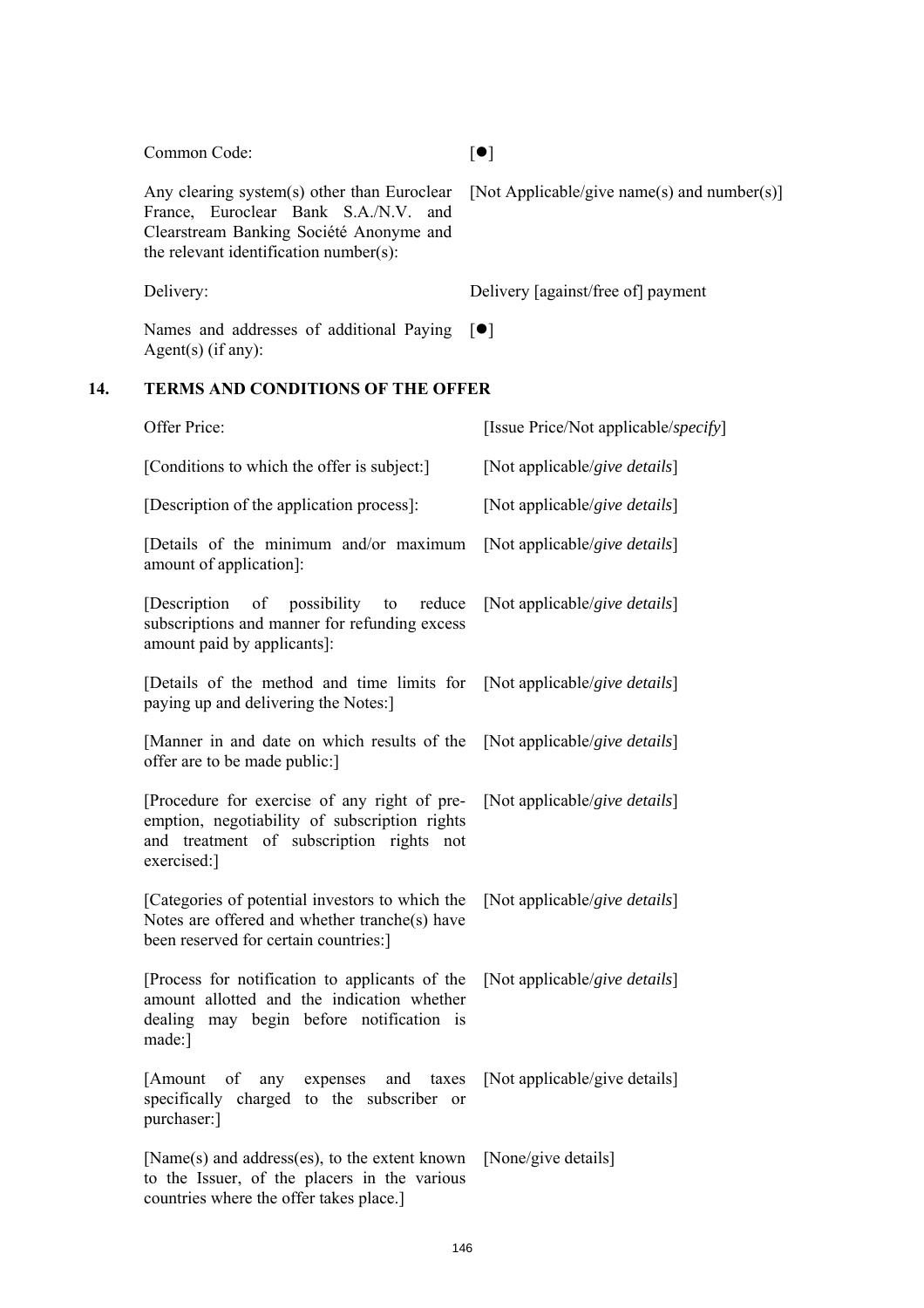# **GENERAL INFORMATION**

### (1) *Corporate authorisations*

Any issue of Notes under the Programme, to the extent that such Notes constitute *obligations* under French law, requires the prior authorisation of the *Conseil de Surveillance* (Supervisory Board) and a decision of the *Directoire* (Management Board) of the Issuer which may delegate its powers within one year from the date of such authorisation to its *Président* (Chairman) or, with the approval of the latter, to any other member of the *Directoire* (Management Board). In this regard, (i) by a resolution adopted on 14 February 2012, the *Conseil de Surveillance* (Supervisory Board) of the Issuer has authorised the *Directoire* (Management Board) to issue *obligations* up to a maximum aggregate amount of  $\epsilon$ 1,000,000,000 for a period ending on 31 December 2012 and (ii) by a resolution adopted on 2 April 2012, the *Directoire* (Management Board) of the Issuer has delegated to its *Président* (Chairman) and, with the approval of the latter, to Mr Jean-Baptiste Chasseloup de Chatillon, the powers to proceed with the issue of *obligations* up to a maximum amount of €1,000,000,000 for a period ending on 31 December 2012.

Any additional issues of Notes constituting *obligations* will require a new authorisation of the *Conseil de Surveillance* (Supervisory Board) and of the *Directoire* (Management Board) of the Issuer.

### (2) *No significant change in the financial or trading position*

Save as disclosed in this Base Prospectus, there has been no significant change in the financial or trading position of the Issuer or the Group since the end of the last financial period ending on 31 December 2011, for which audited financial information has been published.

#### (3) *No material adverse change in the prospects*

Save as disclosed in this Base Prospectus, there has been no material adverse change in the prospects of the Issuer since 31 December 2011.

# (4) *Legal and arbitration proceedings*

Save as disclosed in this Base Prospectus, there has been no governmental, legal or arbitration proceedings (including any such proceedings which are pending or threatened of which the Issuer is aware) during the period of 12 months immediately preceding the date of this Base Prospectus which may have, or have had in the recent past, a significant effect on the Issuer's or the Group's financial position or profitability.

#### (5) *Material contracts*

There are no material contracts that are not entered into in the ordinary course of the Issuer's business which could result in any member of the Group being under an obligation or entitlement that is material to the Issuer's ability to meet its obligations.

#### (6) *Conflicts of interest*

As far as the Issuer is aware, the members of Issuer's management and supervisory bodies have no conflict of interest between their duties to the Issuer and their private interests and/or other duties.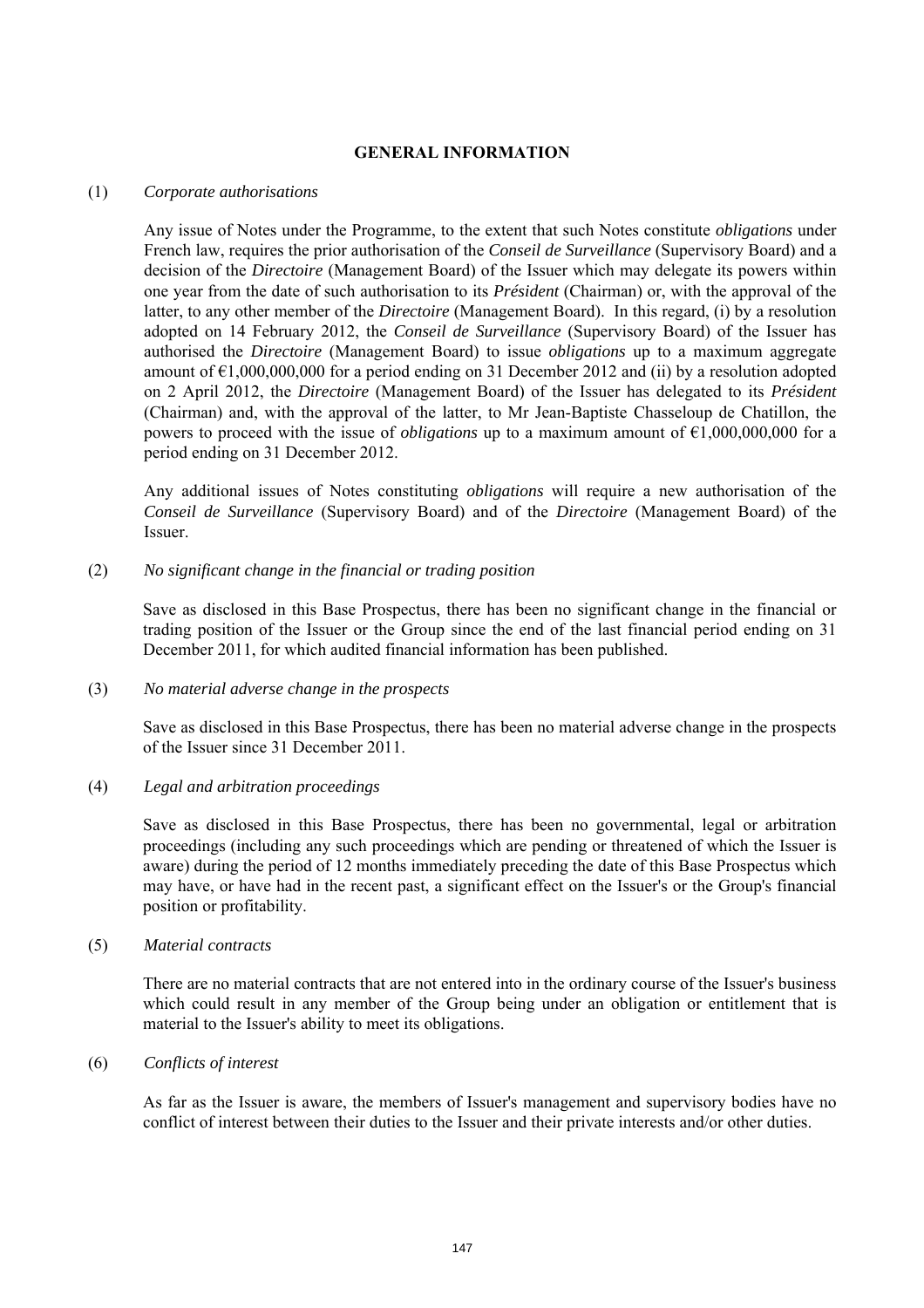# (7) *Derivative securities*

In respect of derivatives securities as requested by item 7.5 of Annex II of Commission Regulation no. 809/2004, the Final Terms will indicate whether or not the Issuer intends to provide postissuance information concerning the underlying. If the Issuer intends to report such information, the Final Terms will specify what information will be reported and where such information can be obtained.

### (8) *Clearing*

The Notes have been accepted for clearance through Euroclear and Clearstream. The appropriate common code and the International Securities Identification number, in relation to the Notes of each Series will be specified in the Final Terms relating thereto. The relevant Final Terms shall specify any other clearing system as shall have accepted the relevant Notes for clearance together with any further appropriate information.

The address of Euroclear is Euroclear Bank SA/NV, 1 boulevard du Roi Albert II, B-1210 Brussels and the address of Clearstream, Luxembourg is Clearstream Banking, 42 avenue JF Kennedy, L-1855 Luxembourg.

Dematerialised Notes will be inscribed in the books of Euroclear France (acting as central depositary). The address of Euroclear France is 115, rue Réaumur, 75081 Paris Cedex 02, France.

# (9) *Statutory Auditors*

The statutory auditors of the Issuer are Ernst & Young et Autres, 1/2 Place des Saisons, 92400 Courbevoie, Paris La Défense 1, and Mazars, Tour Exaltis 61 rue Henri Regnault, 92400 Courbevoie (both entities duly authorised as *Commissaires aux Comptes* and are members of the *compagnie régionale des commissaires aux comptes de Versailles*) and they have audited and rendered audit reports on the Issuer's consolidated and statutory financial statements for the fiscal year ended 31 December 2011.

The statutory auditors of the Issuer as at and for the fiscal year ended 31 December 2010 were PricewaterhouseCoopers Audit, 63 rue de Villiers, 92200 Neuilly sur Seine, and Mazars, Tour Exaltis 61 rue Henri Regnault, 92400 Courbevoie (both entities duly authorised as *Commissaires aux Comptes* and are members of the *compagnie régionale des commissaires aux comptes de Versailles*) and they have audited and rendered audit reports on the Issuer's consolidated and statutory financial statements for the fiscal year ended 31 December 2010.

# (10) *Temporary Global Certificates*

Each Temporary Global Certificate will bear the following legend: "THIS TEMPORARY GLOBAL NOTE HAS NOT BEEN AND WILL NOT BE REGISTERED UNDER THE UNITED STATES SECURITIES ACT OF 1933, AS AMENDED (THE **SECURITIES ACT**). NEITHER THIS GLOBAL NOTE NOR ANY PORTION HEREOF MAY BE OFFERED OR SOLD WITHIN THE UNITED STATES OR TO ANY U.S. PERSON UNLESS AN EXEMPTION FROM THE REGISTRATION REQUIREMENTS OF THE SECURITIES ACT IS AVAILABLE."

# (11) *Materialised Bearer Notes*

Each Materialised Bearer Note, Receipt, Coupon and Talon issued in compliance with the D Rules will bear the following legend: "ANY UNITED STATES PERSON WHO HOLDS THIS OBLIGATION WILL BE SUBJECT TO LIMITATIONS UNDER THE UNITED STATES INCOME TAX LAWS, INCLUDING THE LIMITATIONS PROVIDED IN SECTIONS 165(J) AND 1287(A) OF THE INTERNAL REVENUE CODE."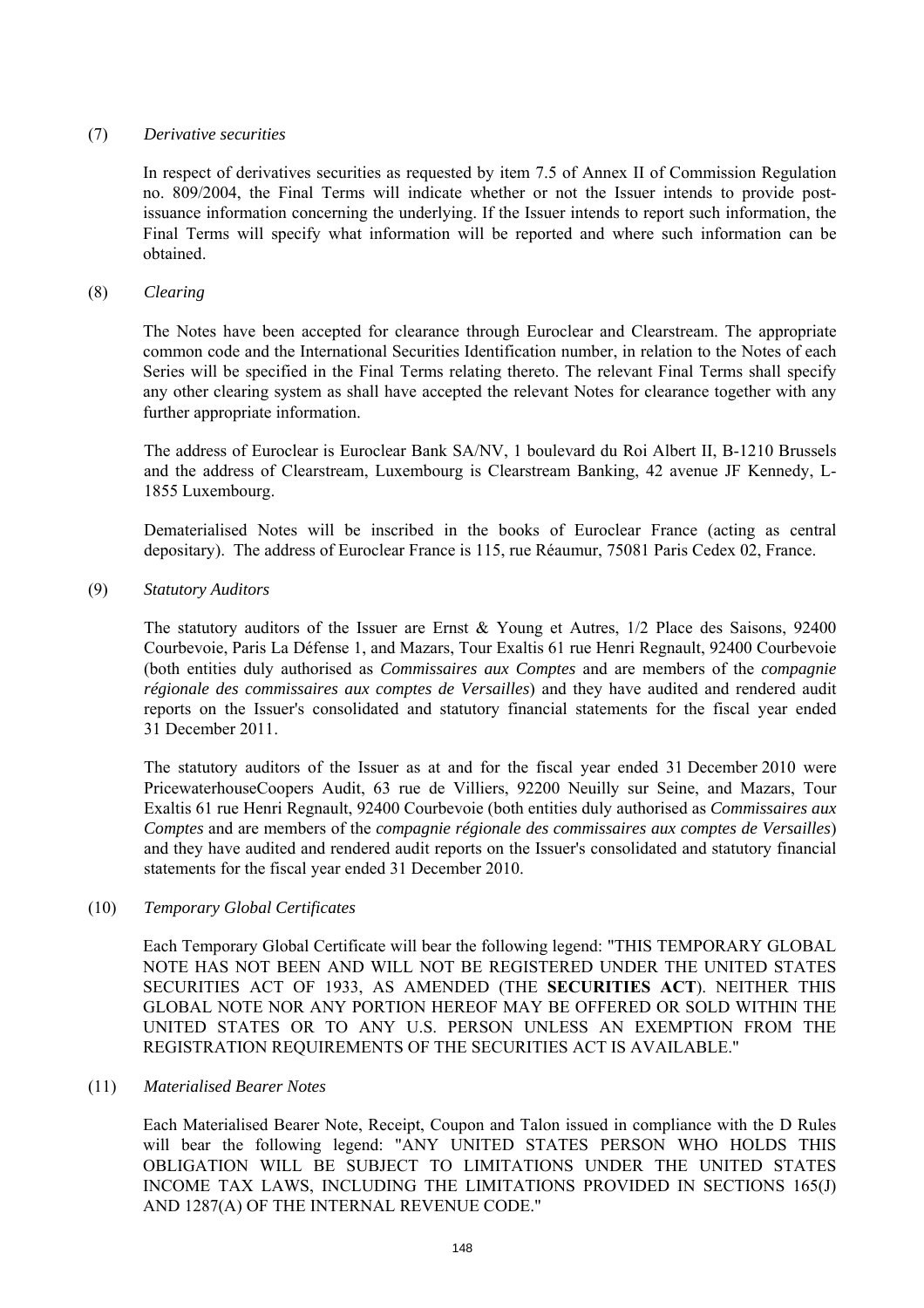# **PERSONS RESPONSIBLE FOR THE INFORMATION GIVEN IN THE BASE PROSPECTUS**

The Issuer accepts responsibility for the information contained in this Base Prospectus. The Issuer, having taken all reasonable care to ensure that such is the case, confirms that the information contained in this Base Prospectus is, to the best of its knowledge, in accordance with the facts and contains no omission likely to affect its import.

The consolidated financial statements for the year ended 31 December 2010 were audited by the statutory auditors who issued an audit report which is reproduced on pages 202 and 203 of the 2010 Registration Document. This report contains an observation.

> Paris, 16 May 2012 Peugeot S.A. 75, avenue de la Grande Armée 75016 Paris France

Duly represented by: Mr Jean-Baptiste Chasseloup de Chatillon *Membre du Directoire*



# *Autorité des marchés financiers*

In accordance with Articles L. 412-1 and L. 621-8 of the French *Code monétaire et financier* and with the *Réglement Général* of the *Autorité des marchés financiers* (**AMF**), in particular Articles 212-31 to 212-33, the AMF has granted to this Base Prospectus the visa no. 12-213 on 16 May 2012. This document may only be used for the purposes of a financial transaction if completed by Final Terms. It was prepared by the Issuer and its signatories assume responsibility for it. In accordance with Article L. 621-8-1-I of the French *Code monétaire et financier*, the visa was granted following an examination by the AMF of "whether the document is complete and comprehensible, and whether the information it contains is coherent". It does not imply that the AMF has verified the accounting and financial data set out in it. This visa has been granted subject to the publication of Final Terms in accordance with Article 212-32 of the AMF's *Réglement Général*, setting out the terms of the securities being issued.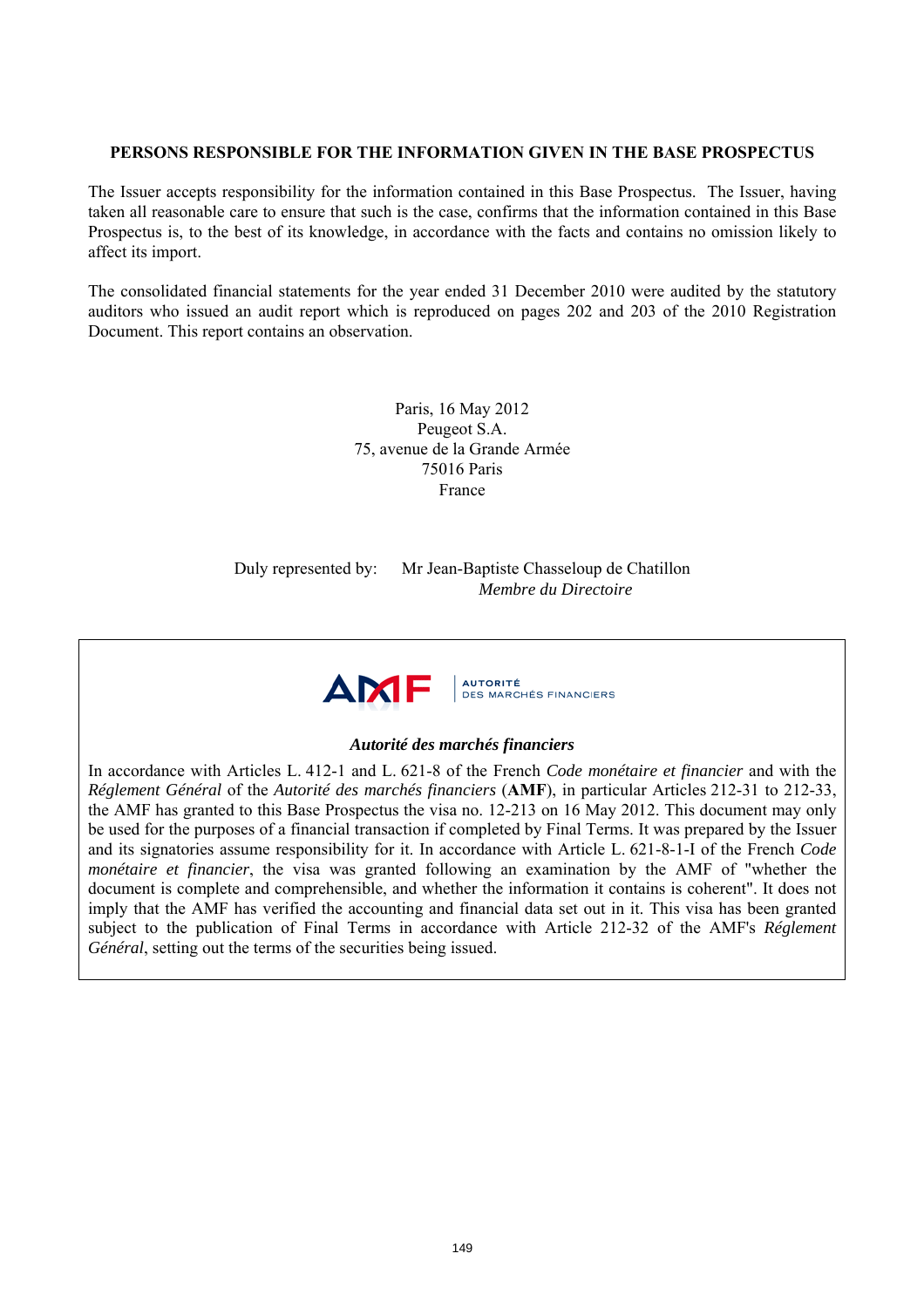# **Issuer**

**Peugeot SA**  75, avenue de la Grande Armée 75016 Paris France

#### **Arranger**

# **BNP Paribas**  10 Harewood Avenue London NW1 6AA United Kingdom

#### **Dealers**

#### **Crédit Agricole Corporate and Investment Bank HSBC Bank plc**

9, quai du Président Paul Doumer 8 Canada Square 92920 Paris La Défense Cedex London E14 5HQ France United Kingdom

30, avenue Pierre Mendès France 135 Bishopsgate 75013 Paris London EC2M 3UR

# **BNP Paribas Deutsche Bank AG, London Branch**

10 Harewood Avenue Winchester House, 1 Great Winchester Street London NW1 6AA London EC2N 2DB United Kingdom United Kingdom

#### **Natixis The Royal Bank of Scotland plc**

France United Kingdom

# **Société Générale**

29, boulevard Haussmann 75009 Paris France